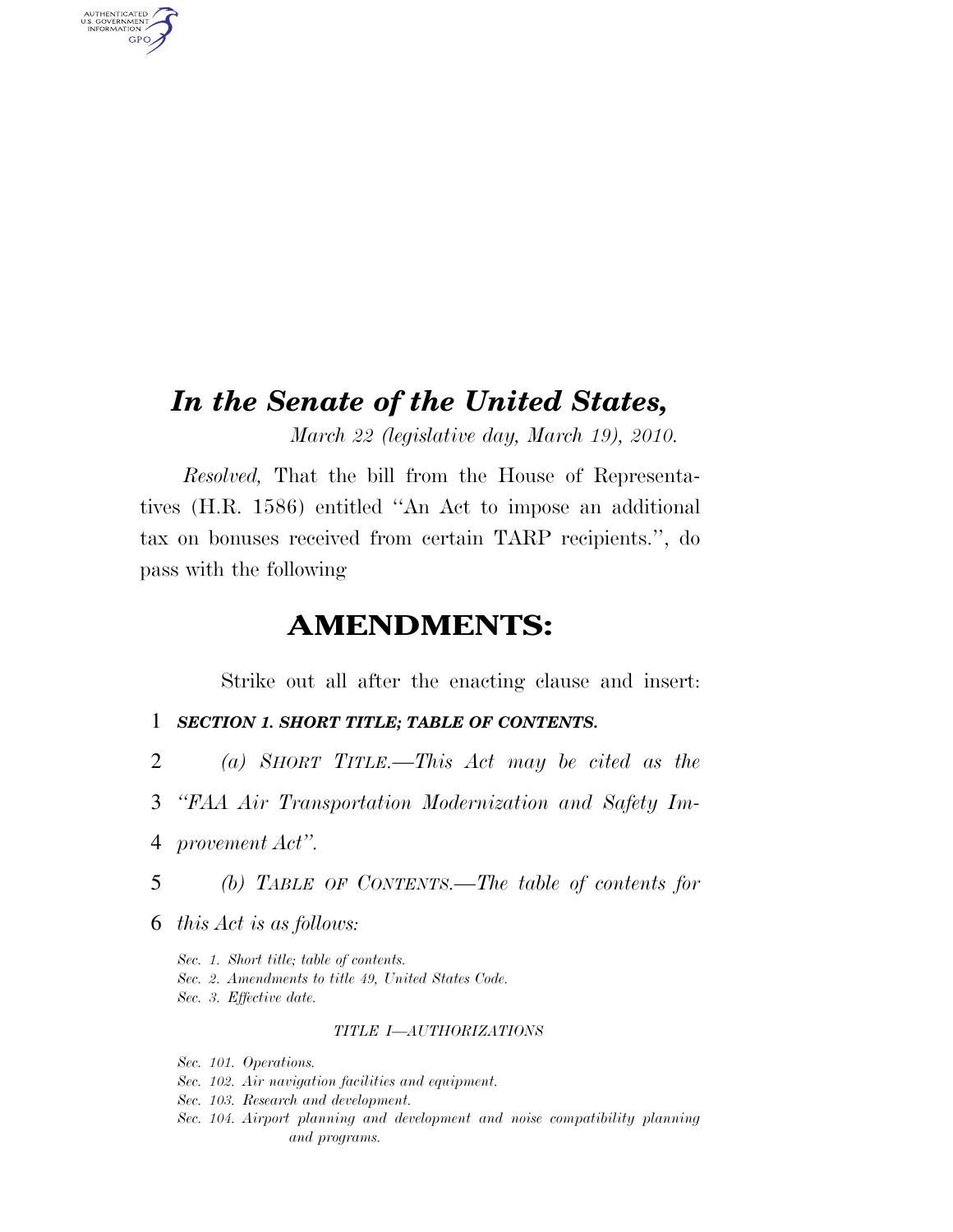- *Sec. 105. Other aviation programs.*
- *Sec. 106. Delineation of Next Generation Air Transportation System projects.*
- *Sec. 107. Funding for administrative expenses for airport programs.*

#### *TITLE II—AIRPORT IMPROVEMENTS*

- *Sec. 201. Reform of passenger facility charge authority.*
- *Sec. 202. Passenger facility charge pilot program.*
- *Sec. 203. Amendments to grant assurances.*
- *Sec. 204. Government share of project costs.*
- *Sec. 205. Amendments to allowable costs.*
- *Sec. 206. Sale of private airport to public sponsor.*
- *Sec. 207. Government share of certain air project costs.*
- *Sec. 207(b). Prohibition on use of passenger facility charges to construct bicycle storage facilities.*
- *Sec. 208. Miscellaneous amendments.*
- *Sec. 209. State block grant program.*
- *Sec. 210. Airport funding of special studies or reviews.*
- *Sec. 211. Grant eligibility for assessment of flight procedures.*
- *Sec. 212. Safety-critical airports.*
- *Sec. 213. Environmental mitigation demonstration pilot program.*
- *Sec. 214. Allowable project costs for airport development program.*
- *Sec. 215. Glycol recovery vehicles.*
- *Sec. 216. Research improvement for aircraft.*
- *Sec. 217. United States Territory minimum guarantee.*
- *Sec. 218. Merrill Field Airport, Anchorage, Alaska.*
- *Sec. 219. Release from restrictions.*
- *Sec. 220. Designation of former military airports.*
- *Sec. 221. Airport sustainability planning working group.*
- *Sec. 222. Inclusion of measures to improve the efficiency of airport buildings in airport improvement projects.*
- *Sec. 223. Study on apportioning amounts for airport improvement in proportion to amounts of air traffic.*

### *TITLE III—AIR TRAFFIC CONTROL MODERNIZATION AND FAA REFORM*

- *Sec. 301. Air Traffic Control Modernization Oversight Board.*
- *Sec. 302. NextGen management.*
- *Sec. 303. Facilitation of next generation air traffic services.*
- *Sec. 304. Clarification of authority to enter into reimbursable agreements.*
- *Sec. 305. Clarification to acquisition reform authority.*
- *Sec. 306. Assistance to other aviation authorities.*
- *Sec. 307. Presidential rank award program.*
- *Sec. 308. Next generation facilities needs assessment.*
- *Sec. 309. Next generation air transportation system implementation office.*
- *Sec. 310. Definition of air navigation facility.*
- *Sec. 311. Improved management of property inventory.*
- *Sec. 312. Educational requirements.*
- *Sec. 313. FAA personnel management system.*
- *Sec. 314. Acceleration of NextGen technologies.*
- *Sec. 315. ADS–B development and implementation.*
- *Sec. 316. Equipage incentives.*
- *Sec. 317. Performance metrics.*
- *Sec. 318. Certification standards and resources.*
- *Sec. 319. Report on funding for NextGen technology.*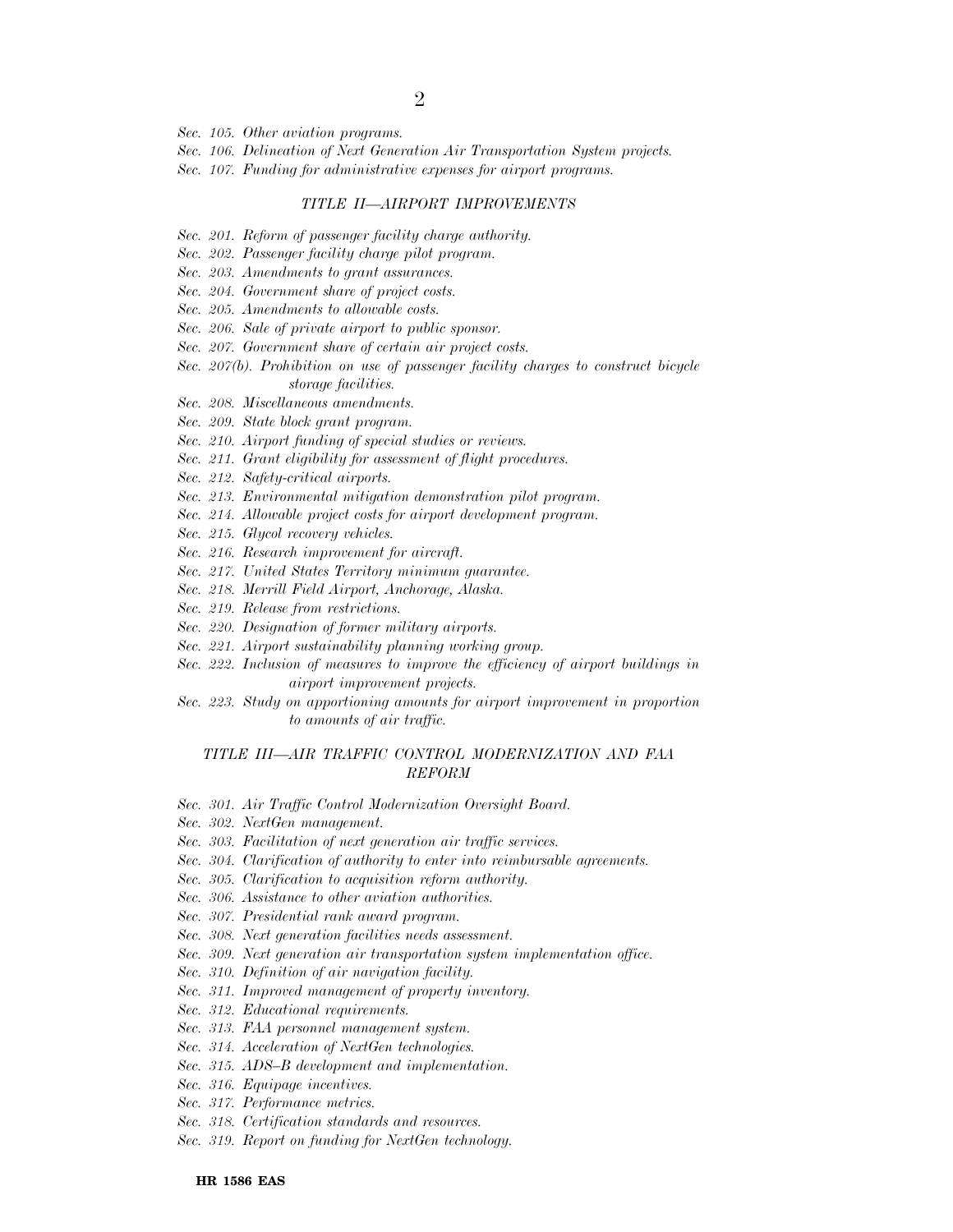3

- *Sec. 320. Unmanned aerial systems.*
- *Sec. 321. Surface Systems Program Office.*
- *Sec. 322. Stakeholder coordination.*
- *Sec. 323. FAA task force on air traffic control facility conditions.*
- *Sec. 324. State ADS–B equipage bank pilot program.*
- *Sec. 325. Implementation of Inspector General ATC recommendations.*
- *Sec. 326. Semiannual report on status of Greener Skies project.*
- *Sec. 327. Definitions.*
- *Sec. 328. Financial incentives for Nextgen Equipage.*

### *TITLE IV—AIRLINE SERVICE AND SMALL COMMUNITY AIR SERVICE IMPROVEMENTS*

#### *SUBTITLE A—CONSUMER PROTECTION*

- *Sec. 401. Airline customer service commitment.*
- *Sec. 402. Publication of customer service data and flight delay history.*
- *Sec. 403. Expansion of DOT airline consumer complaint investigations.*
- *Sec. 404. Establishment of advisory committee for aviation consumer protection.*
- *Sec. 405. Disclosure of passenger fees.*
- *Sec. 406. Disclosure of air carriers operating flights for tickets sold for air transportation.*
- *Sec. 407. Notification requirements with respect to the sale of airline tickets.*

### *SUBTITLE B—ESSENTIAL AIR SERVICE; SMALL COMMUNITIES*

- *Sec. 411. EAS connectivity program.*
- *Sec. 412. Extension of final order establishing mileage adjustment eligibility.*
- *Sec. 413. EAS contract guidelines.*
- *Sec. 414. Conversion of former EAS airports.*
- *Sec. 415. EAS reform.*
- *Sec. 416. Small community air service.*
- *Sec. 417. EAS marketing.*
- *Sec. 418. Rural aviation improvement.*
- *Sec. 419. Repeal of essential air service local participation program.*

### *SUBTITLE C—MISCELLANEOUS*

- *Sec. 431. Clarification of air carrier fee disputes.*
- *Sec. 432. Contract tower program.*
- *Sec. 433. Airfares for members of the Armed Forces.*
- *Sec. 434. Authorization of use of certain lands in the Las Vegas McCarran International Airport Environs Overlay District for transient lodging and associated facilities.*

#### *TITLE V—SAFETY*

#### *SUBTITLE A—AVIATION SAFETY*

- *Sec. 501. Runway safety equipment plan.*
- *Sec. 502. Judicial review of denial of airman certificates.*
- *Sec. 503. Release of data relating to abandoned type certificates and supplemental type certificates.*
- *Sec. 504. Design organization certificates.*
- *Sec. 505. FAA access to criminal history records or database systems.*
- *Sec. 506. Pilot fatigue.*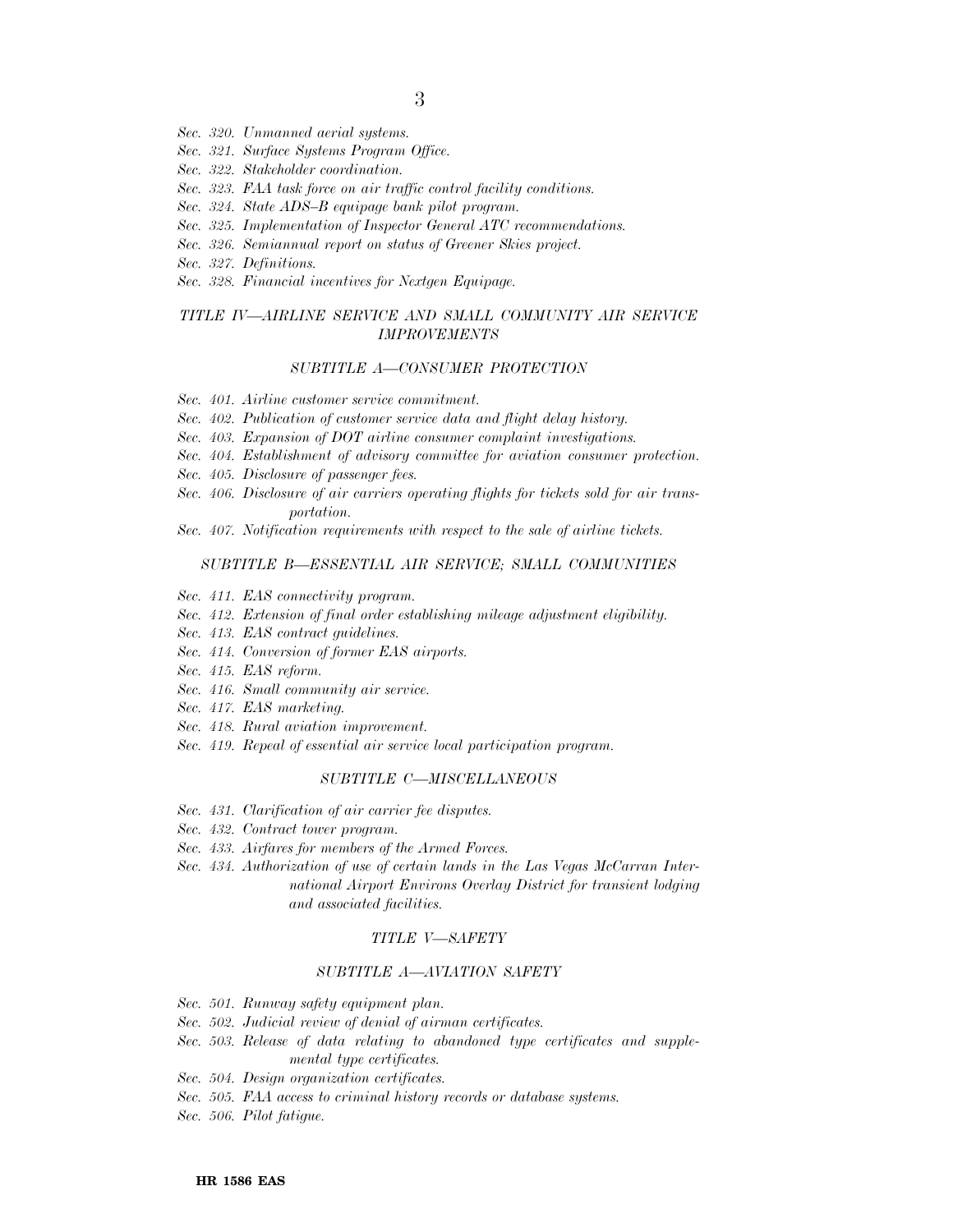- *Sec. 507. Increasing safety for helicopter and fixed wing emergency medical service operators and patients.*
- *Sec. 508. Cabin crew communication.*
- *Sec. 509. Clarification of memorandum of understanding with OSHA.*
- *Sec. 510. Acceleration of development and implementation of required navigation performance approach procedures.*
- *Sec. 511. Improved safety information.*
- *Sec. 512. Voluntary disclosure reporting process improvements.*
- *Sec. 513. Procedural improvements for inspections.*
- *Sec. 514. Independent review of safety issues.*
- *Sec. 515. National review team.*
- *Sec. 516. FAA Academy improvements.*
- *Sec. 517. Reduction of runway incursions and operational errors.*
- *Sec. 518. Aviation safety whistleblower investigation office.*
- *Sec. 519. Modification of customer service initiative.*
- *Sec. 520. Headquarters review of air transportation oversight system database.*
- *Sec. 521. Inspection of foreign repair stations.*
- *Sec. 522. Non-certificated maintenance providers.*

#### *SUBTITLE B—FLIGHT SAFETY*

- *Sec. 551. FAA pilot records database.*
- *Sec. 552. Air carrier safety management systems.*
- *Sec. 553. Secretary of Transportation responses to safety recommendations.*
- *Sec. 554. Improved Flight Operational Quality Assurance, Aviation Safety Action, and Line Operational Safety Audit programs.*
- *Sec. 555. Re-evaluation of flight crew training, testing, and certification requirements.*
- *Sec. 556. Flightcrew member mentoring, professional development, and leadership.*
- *Sec. 557. Flightcrew member screening and qualifications.*
- *Sec. 558. Prohibition on personal use of certain devices on flight deck.*
- *Sec. 559. Safety inspections of regional air carriers.*
- *Sec. 560. Establishment of safety standards with respect to the training, hiring, and operation of aircraft by pilots.*
- *Sec. 561. Oversight of pilot training schools.*
- *Sec. 562. Enhanced training for flight attendants and gate agents.*
- *Sec. 563. Definitions.*
- *Sec. 564. Study of air quality in aircraft cabins.*

### *TITLE VI—AVIATION RESEARCH*

- *Sec. 601. Airport cooperative research program.*
- *Sec. 602. Reduction of noise, emissions, and energy consumption from civilian aircraft.*
- *Sec. 603. Production of alternative fuel technology for civilian aircraft.*
- *Sec. 604. Production of clean coal fuel technology for civilian aircraft.*
- *Sec. 605. Advisory committee on future of aeronautics.*
- *Sec. 606. Research program to improve airfield pavements.*
- *Sec. 607. Wake turbulence, volcanic ash, and weather research.*
- *Sec. 608. Incorporation of unmanned aircraft systems into FAA plans and policies.*
- *Sec. 609. Reauthorization of center of excellence in applied research and training in the use of advanced materials in transport aircraft.*
- *Sec. 610. Pilot program for zero emission airport vehicles.*
- *Sec. 611. Reduction of emissions from airport power sources.*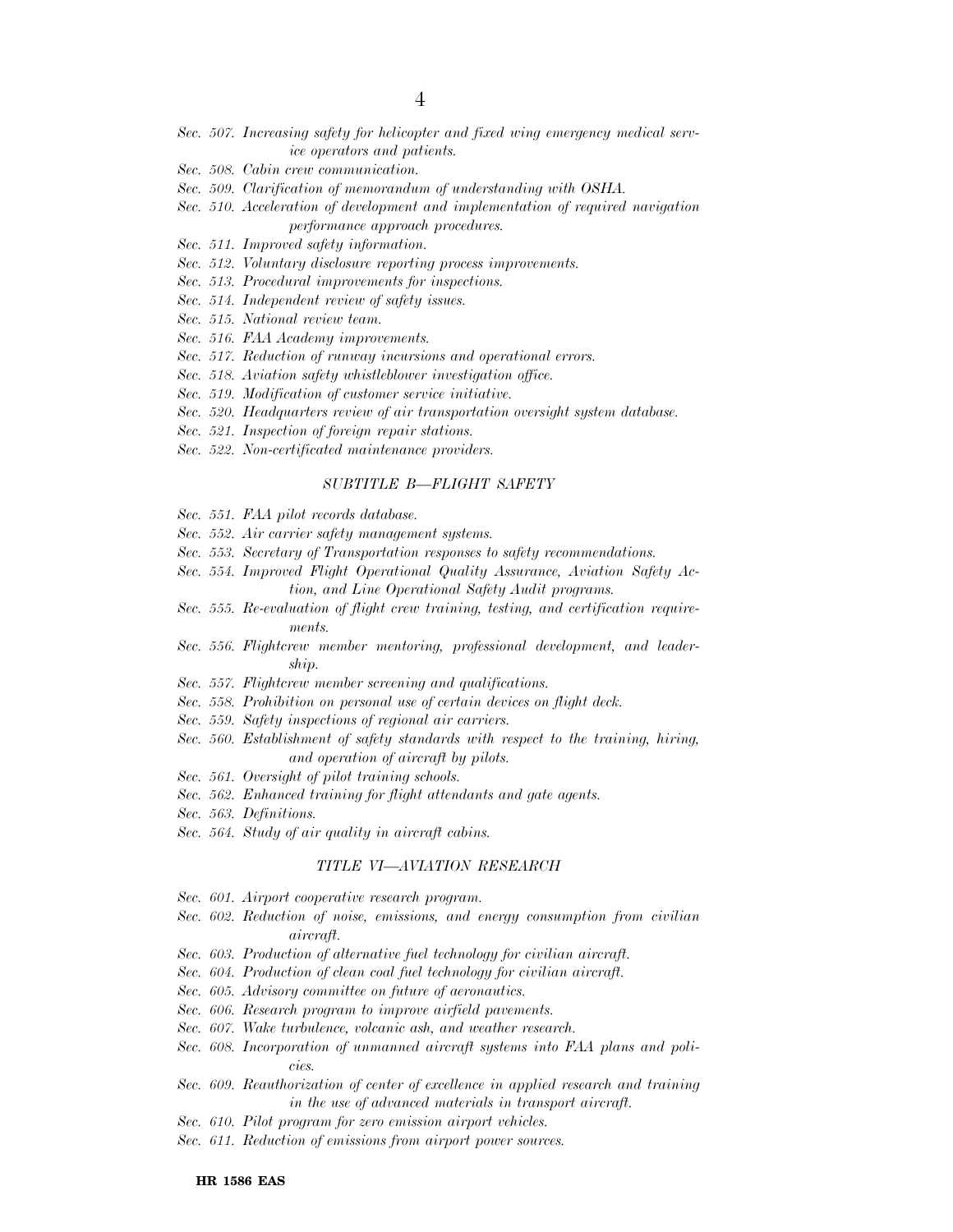*Sec. 612. Siting of windfarms near FAA navigational aides and other assets.* 

*Sec. 613. Research and development for equipment to clean and monitor the engine and APU bleed air supplied on pressurized aircraft.* 

#### *TITLE VII—MISCELLANEOUS*

- *Sec. 701. General authority.*
- *Sec. 702. Human intervention management study.*
- *Sec. 703. Airport program modifications.*
- *Sec. 704. Miscellaneous program extensions.*
- *Sec. 705. Extension of competitive access reports.*
- *Sec. 706. Update on overflights.*
- *Sec. 707. Technical corrections.*
- *Sec. 708. FAA technical training and staffing.*
- *Sec. 709. Commercial air tour operators in national parks.*
- *Sec. 710. Phaseout of Stage 1 and 2 aircraft.*
- *Sec. 711. Weight restrictions at Teterboro Airport.*
- *Sec. 712. Pilot program for redevelopment of airport properties.*
- *Sec. 713. Transporting musical instruments.*
- *Sec. 714. Recycling plans for airports.*
- *Sec. 715. Disadvantaged Business Enterprise Program adjustments.*
- *Sec. 716. Front line manager staffing.*
- *Sec. 717. Study of helicopter and fixed wing air ambulance services.*
- *Sec. 718. Repeal of certain limitations on Metropolitan Washington Airports Authority.*
- *Sec. 719. Study of aeronautical mobile telemetry.*
- *Sec. 720. Flightcrew member pairing and crew resource management techniques.*
- *Sec. 721. Consolidation or elimination of obsolete, redundant, or otherwise unnecessary reports; use of electronic media format.*
- *Sec. 722. Line check evaluations.*
- *Sec. 723. Report on Newark Liberty Airport air traffic control tower.*
- *Sec. 724. Priority review of construction projects in cold weather States.*
- *Sec. 725. Air-rail codeshare study.*
- *Sec. 726. On-going monitoring of and report on the New York/New Jersey/Philadelphia Metropolitan Area Airspace Redesign.*
- *Sec. 727. Study on aviation fuel prices.*
- *Sec. 728. Land conveyance for Southern Nevada Supplemental Airport.*
- *Sec. 729. Clarification of requirements for volunteer pilots operating charitable medical flights.*
- *Sec. 730. Cylinders of compressed oxygen, nitrous oxide, or other oxidizing gases.*
- *Sec. 731. Technical correction.*
- *Sec. 732. Plan for flying scientific instruments on commercial flights.*

## *TITLE VIII—AIRPORT AND AIRWAY TRUST FUND PROVISIONS AND RELATED TAXES*

- *Sec. 800. Amendment of 1986 Code.*
- *Sec. 801. Extension of taxes funding Airport and Airway Trust Fund.*
- *Sec. 802. Extension of Airport and Airway Trust Fund expenditure authority.*
- *Sec. 803. Modification of excise tax on kerosene used in aviation.*
- *Sec. 804. Air traffic control system modernization account.*
- *Sec. 805. Treatment of fractional aircraft ownership programs.*
- *Sec. 806. Termination of exemption for small aircraft on nonestablished lines.*
- *Sec. 807. Transparency in passenger tax disclosures.*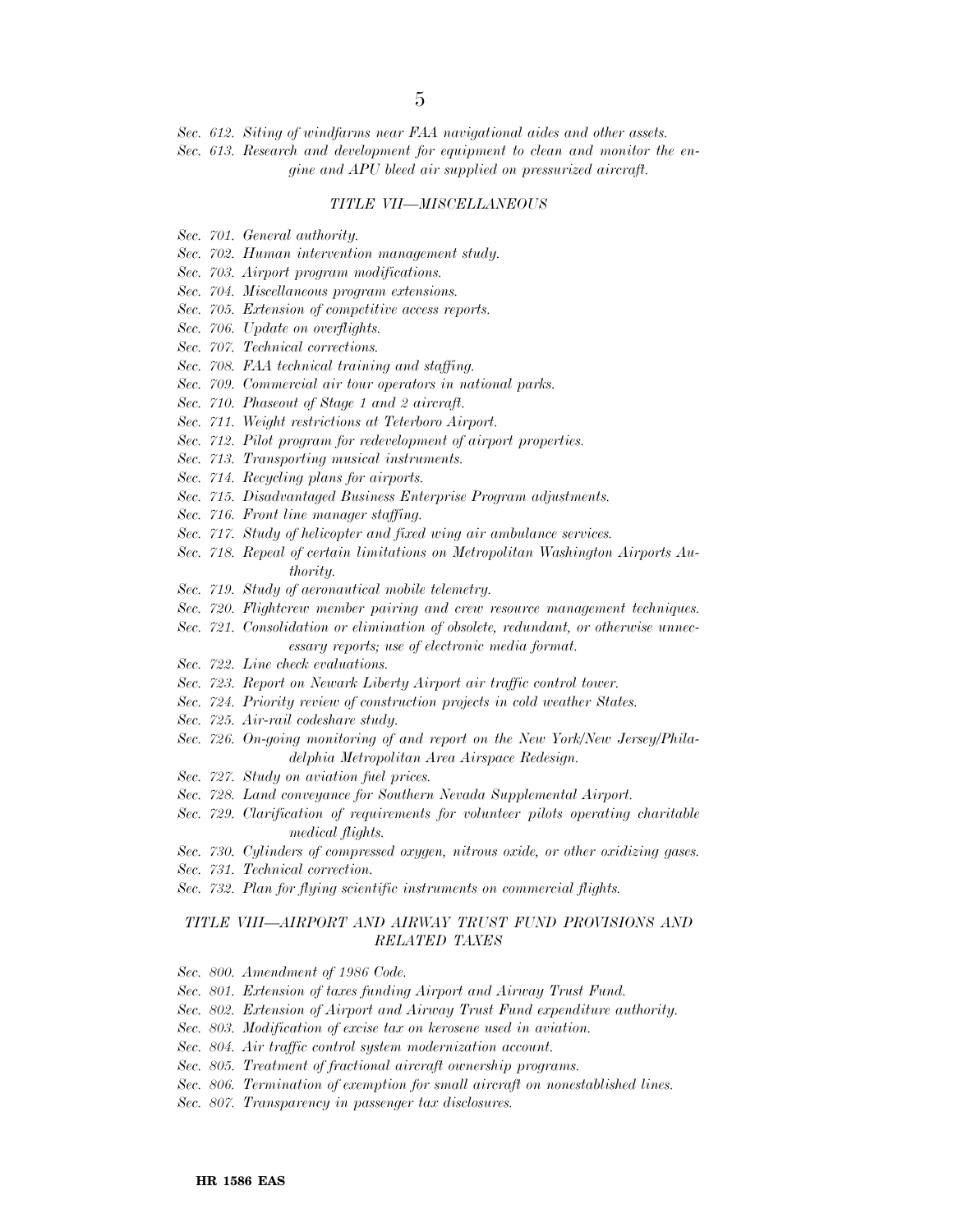## *TITLE IX—BUDGETARY EFFECTS*

*Sec. 901. Budgetary effects.* 

## *TITLE X—RESCISSION OF UNUSED TRANSPORTATION EARMARKS AND GENERAL REPORTING REQUIREMENT*

*Sec. 1001. Definition.* 

*Sec. 1002. Rescission.* 

*Sec. 1003. Agency wide identification and reports.* 

## *SEC. 2. AMENDMENTS TO TITLE 49, UNITED STATES CODE.*

 *Except as otherwise expressly provided, whenever in this Act an amendment or repeal is expressed in terms of an amendment to, or a repeal of, a section or other provi- sion, the reference shall be considered to be made to a section or other provision of title 49, United States Code.* 

# *SEC. 3. EFFECTIVE DATE.*

 *Except as otherwise expressly provided, this Act and the amendments made by this Act shall take effect on the date of enactment of this Act.* 

# *TITLE I—AUTHORIZATIONS*

## *SEC. 101. OPERATIONS.*

 *Section 106(k)(1) is amended by striking subpara-graphs (A) through (E) and inserting the following:* 

- *''(A) \$9,336,000,000 for fiscal year 2010;*
- *and*
- *''(B) \$9,620,000,000 for fiscal year 2011.''.*
- *SEC. 102. AIR NAVIGATION FACILITIES AND EQUIPMENT.*
- *Section 48101(a) is amended by striking paragraphs*
- *(1) through (5) and inserting the following:*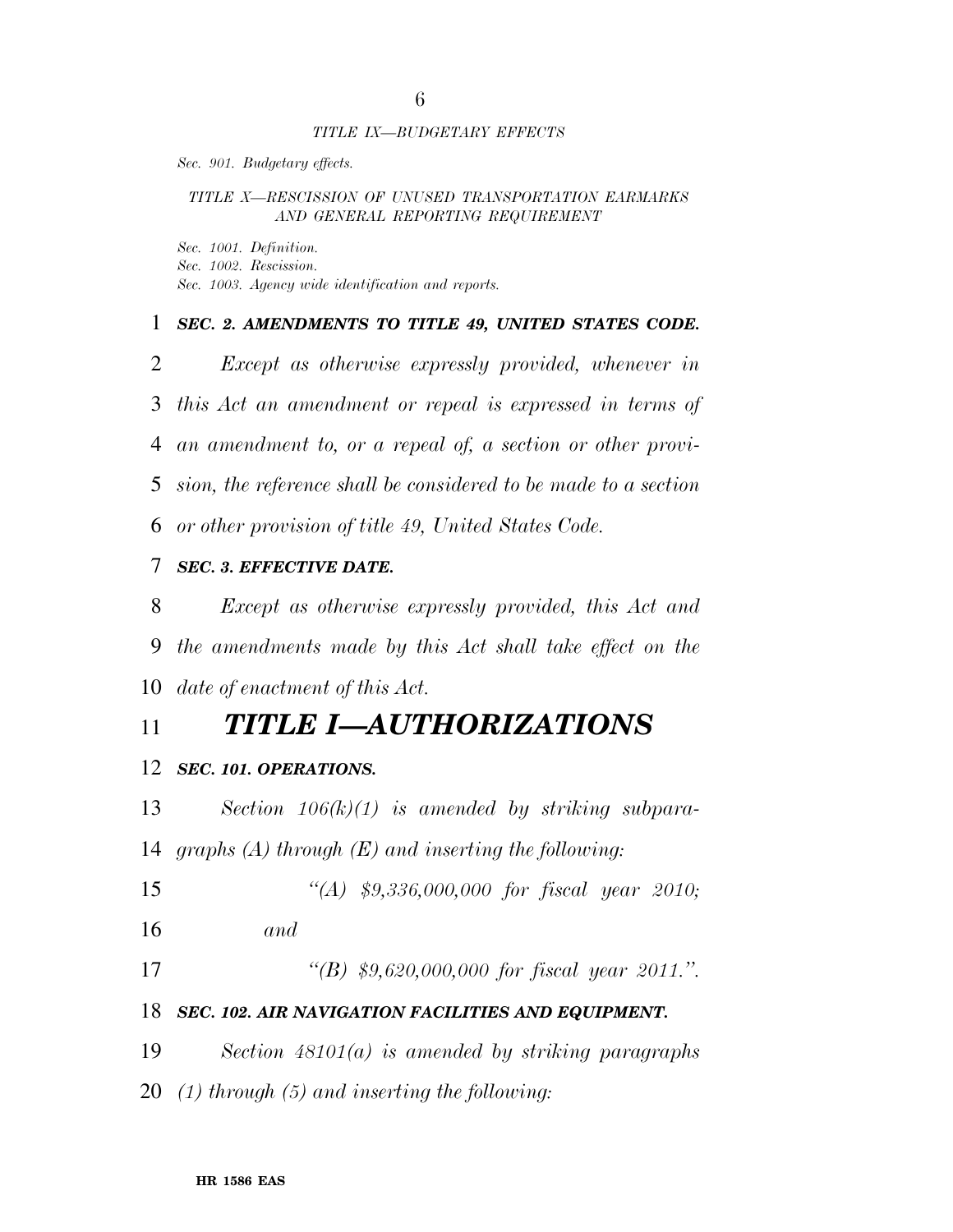| 1              | "(1) $$3,500,000,000$ for fiscal year 2010, of            |
|----------------|-----------------------------------------------------------|
| $\overline{2}$ | which $$500,000,000$ is derived from the Air Traffic      |
| 3              | Control System Modernization Account of the Airport       |
| $\overline{4}$ | and Airways Trust Fund; and                               |
| 5              | $\frac{1}{2}$ \$3,600,000,000 for fiscal year 2011, of    |
| 6              | which $$500,000,000$ is derived from the Air Traffic      |
| 7              | Control System Modernization Account of the Airport       |
| 8              | and Airways Trust Fund.".                                 |
| 9              | SEC. 103. RESEARCH AND DEVELOPMENT.                       |
| 10             | Section 48102 is amended—                                 |
| 11             | $(1)$ by striking subsection $(a)$ and inserting the      |
| 12             | following:                                                |
| 13             | "(a) IN GENERAL.—Not more than the following              |
| 14             | amounts may be appropriated to the Secretary of Transpor- |
| 15             | tation out of the Airport and Airway Trust Fund estab-    |
| 16             | lished under section 9502 of the Internal Revenue Code of |
| 17             | $1986$ (26 U.S.C. 9502) for conducting civil aviation re- |
|                | 18 search and development under sections 44504, 44505,    |
| 19             | 44507, 44509, and 44511 through 44513 of this title:      |
| 20             | "(1) $$200,000,000$ for fiscal year 2010.                 |
| 21             | "(2) $$206,000,000$ for fiscal year 2011.";               |
| 22             | $(2)$ by striking subsections $(c)$ through $(h)$ ; and   |
| 23             | $(3)$ by adding at the end the following:                 |
| 24             | "(c) RESEARCH GRANTS PROGRAM INVOLVING UN-                |
|                |                                                           |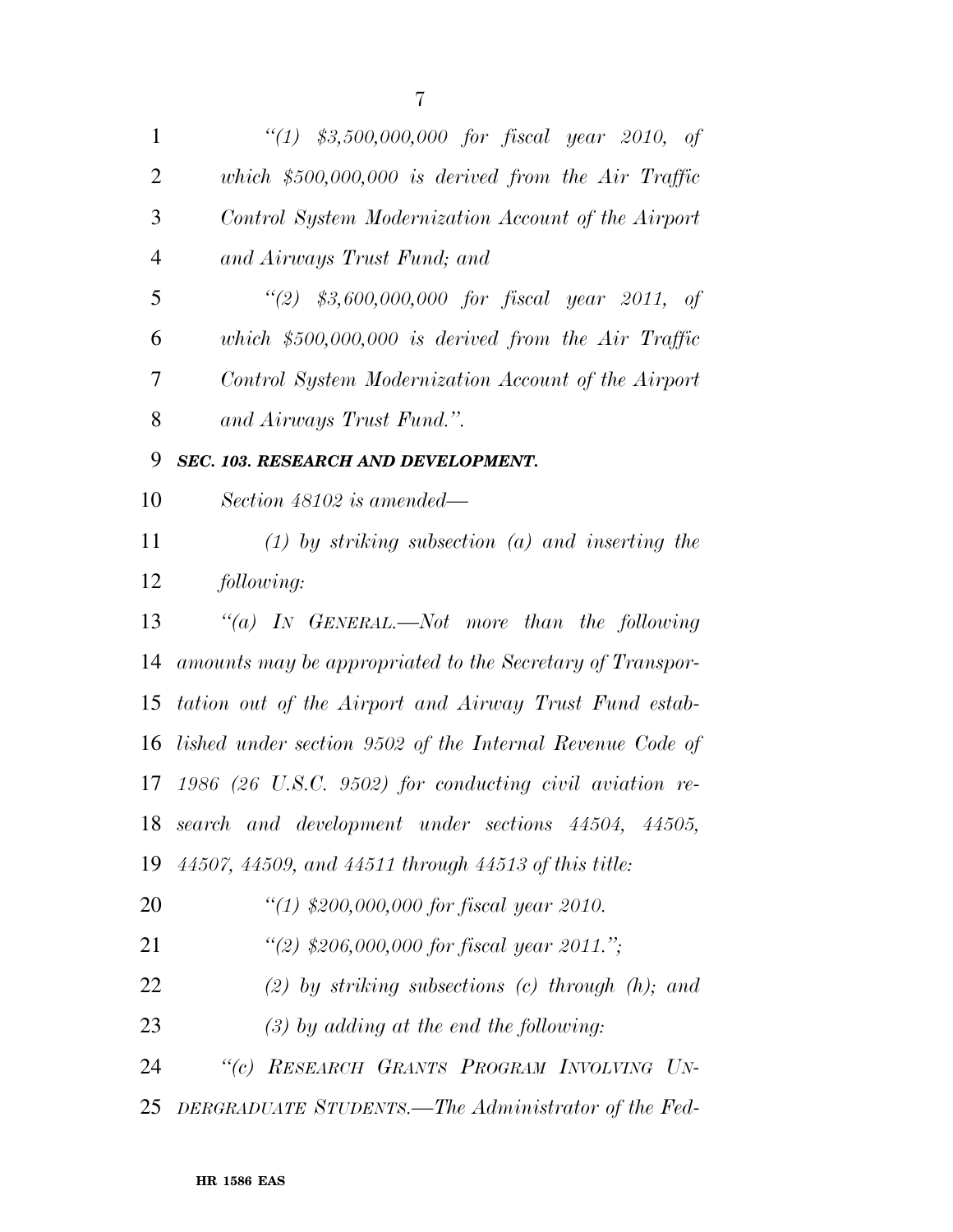*eral Aviation Administration shall establish a program to utilize undergraduate and technical colleges, including His- torically Black Colleges and Universities, Hispanic Serving Institutions, tribally controlled colleges and universities, and Alaska Native and Native Hawaiian serving institu- tions in research on subjects of relevance to the Federal Aviation Administration. Grants may be awarded under this subsection for—* 

 *''(1) research projects to be carried out at pri- marily undergraduate institutions and technical col-leges;* 

 *''(2) research projects that combine research at primarily undergraduate institutions and technical colleges with other research supported by the Federal Aviation Administration;* 

 *''(3) research on future training requirements on projected changes in regulatory requirements for air-craft maintenance and power plant licensees; or* 

 *''(4) research on the impact of new technologies and procedures, particularly those related to aircraft flight deck and air traffic management functions, and on training requirements for pilots and air traffic controllers.''.*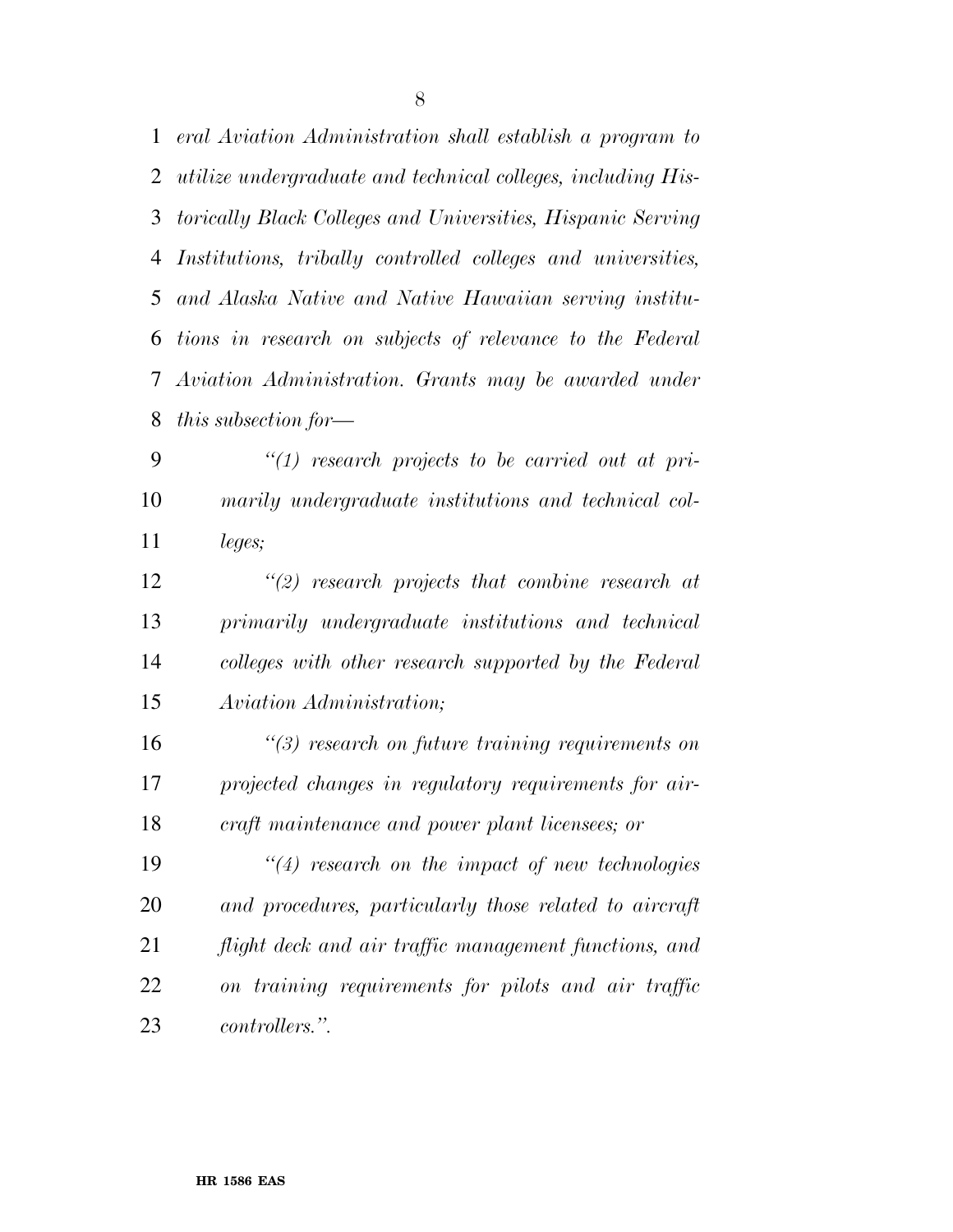| 1              | SEC. 104. AIRPORT PLANNING AND DEVELOPMENT AND                                                 |
|----------------|------------------------------------------------------------------------------------------------|
| 2              | NOISE COMPATIBILITY PLANNING AND PRO-                                                          |
| 3              | <b>GRAMS.</b>                                                                                  |
| $\overline{4}$ | Section 48103 is amended by striking paragraphs (1)                                            |
| 5              | $through (6) and inserting the following:\n\n\begin{bmatrix}\n a & b \\ c & d\n \end{bmatrix}$ |
| 6              | "(1) $$4,000,000,000$ for fiscal year 2010; and                                                |
| 7              | "(2) $$4,100,000,000$ for fiscal year 2011.".                                                  |
| 8              | <b>SEC. 105. OTHER AVIATION PROGRAMS.</b>                                                      |
| 9              | Section 48114 is amended—                                                                      |
| 10             | (1) by striking "2007" in subsection $(a)(1)(A)$                                               |
| 11             | and inserting "2011";                                                                          |
| 12             | (2) by striking "2007," in subsection $(a)(2)$ and                                             |
| 13             | inserting "2011,"; and                                                                         |
| 14             | (3) by striking "2007" in subsection $(c)(2)$ and                                              |
| 15             | <i>inserting</i> "2011".                                                                       |
| 16             | SEC. 106. DELINEATION OF NEXT GENERATION AIR TRANS-                                            |
| 17             | <b>PORTATION SYSTEM PROJECTS.</b>                                                              |
| 18             | Section $44501(b)$ is amended—                                                                 |
| 19             | $(1)$ by striking "and" after the semicolon in                                                 |
| 20             | paragnath(3);                                                                                  |
| 21             | $(2)$ by striking "defense." in paragraph $(4)$ and                                            |
| 22             | <i>inserting "defense; and"; and</i>                                                           |
| 23             | $(3)$ by adding at the end thereof the following:                                              |
| 24             | "(5) a list of projects that are part of the Next"                                             |
| 25             | Generation Air Transportation System and do not                                                |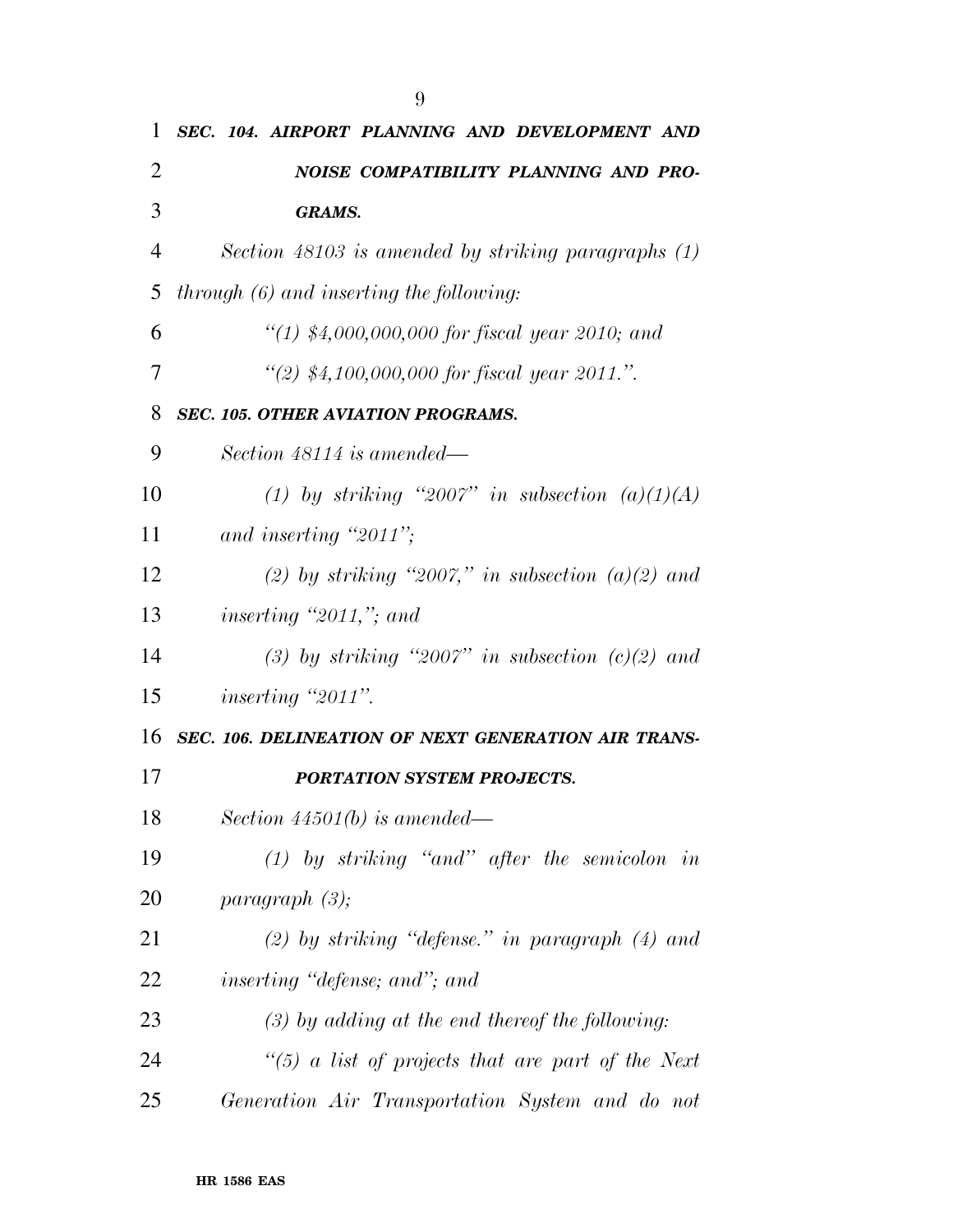*have as a primary purpose to operate or maintain the current air traffic control system.''.* 

# *SEC. 107. FUNDING FOR ADMINISTRATIVE EXPENSES FOR AIRPORT PROGRAMS.*

 *(a) IN GENERAL.—Section 48105 is amended to read as follows:* 

*''§ 48105. Airport programs administrative expenses* 

 *''Of the amount made available under section 48103 of this title, the following may be available for administra- tive expenses relating to the Airport Improvement Program, passenger facility charge approval and oversight, national airport system planning, airport standards development and enforcement, airport certification, airport-related envi- ronmental activities (including legal services), and other airport-related activities (including airport technology re-search), to remain available until expended—* 

*''(1) for fiscal year 2010, \$94,000,000; and* 

*''(2) for fiscal year 2011, \$98,000,000.''.* 

 *(b) CONFORMING AMENDMENT.—The table of contents for chapter 481 is amended by striking the item relating to section 48105 and inserting the following:* 

*''48105. Airport programs administrative expenses''.* 

*(c) PASSENGER ENPLANEMENT REPORT.—* 

**HR 1586 EAS**  *(1) IN GENERAL.—The Administrator of the Fed- eral Aviation Administration shall prepare a report on every airport in the United States that reported*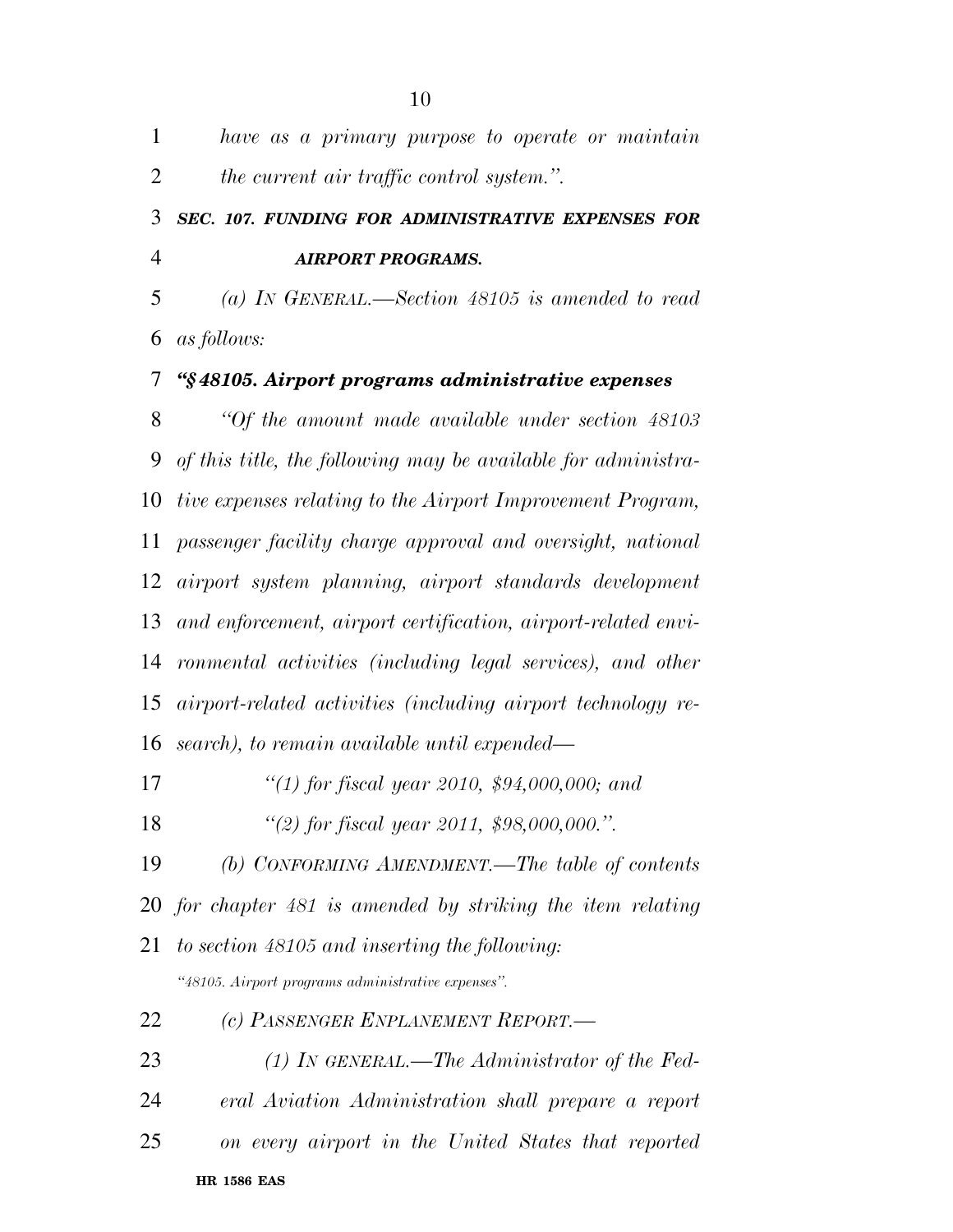*between 10,000 and 15,000 passenger enplanements during each of the 2 most recent years for which such data is available.* 

 *(2) REPORT OBJECTIVES.—In carrying out the report under paragraph (1), the Administrator shall document the methods used by each subject airport to reach the 10,000 passenger enplanement threshold, in- cluding whether airports subsidize commercial flights to reach such threshold.* 

 *(3) REVIEW.—The Inspector General of the De- partment of Transportation shall review the process of the Adminstrator in developing the report under paragraph (1).* 

 *(4) REPORT.—The Administrator shall submit the report prepared under paragraph (1) to Congress and the Secretary of Transportation.* 

# *TITLE II—AIRPORT IMPROVEMENTS*

*SEC. 201. REFORM OF PASSENGER FACILITY CHARGE AU-*

# *THORITY.*

*(a) PASSENGER FACILITY CHARGE STREAMLINING.—* 

- *Section 40117(c) is amended to read as follows:*
- *''(c) PROCEDURAL REQUIREMENTS FOR IMPOSITION*
- *OF PASSENGER FACILITY CHARGE.—*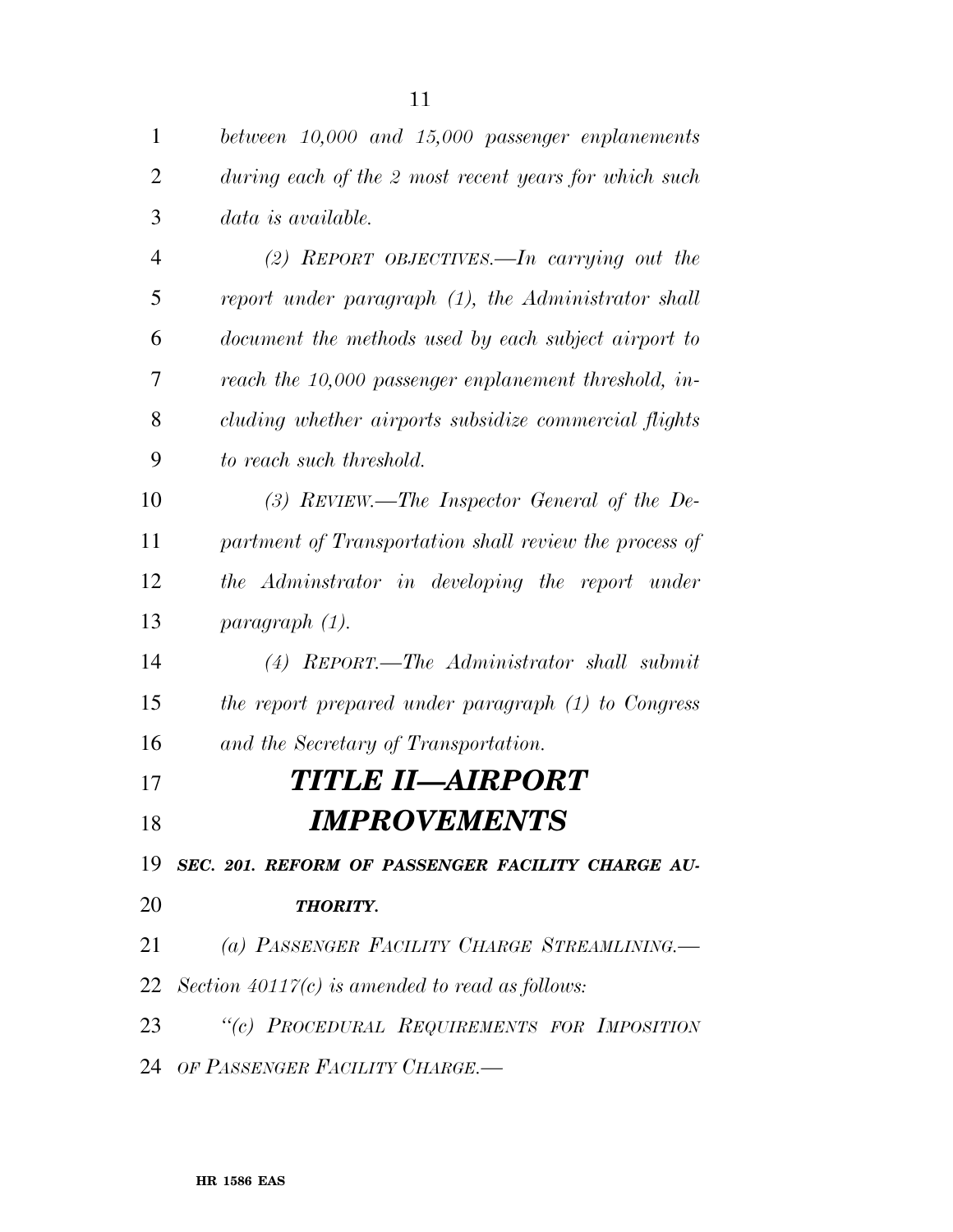| $\mathbf{1}$ | "(1) In GENERAL.—An eligible agency must sub-             |
|--------------|-----------------------------------------------------------|
| 2            | mit to those air carriers and foreign air carriers op-    |
| 3            | erating at the airport with a significant business in-    |
| 4            | terest, as defined in paragraph $(3)$ , and to the Sec-   |
| 5            | retary and make available to the public annually a        |
| 6            | report, in the form required by the Secretary, on the     |
| 7            | status of the eligible agency's passenger facility charge |
| 8            | $program, including-$                                     |
| 9            | $\lq (A)$ the total amount of program revenue             |
| 10           | held by the agency at the beginning of the 12             |
| 11           | months covered by the report;                             |
| 12           | $\lq\lq(B)$ the total amount of program revenue           |
| 13           | collected by the agency during the period covered         |
| 14           | by the report;                                            |
| 15           | $\lq\lq C$ the amount of expenditures with pro-           |
| 16           | gram revenue made by the agency on each eligi-            |
| 17           | ble airport-related project during the period cov-        |
| 18           | ered by the report;                                       |
| 19           | $\lq (D)$ each airport-related project for which          |
| 20           | the agency plans to collect and use program rev-          |
| 21           | enue during the next 12-month period covered by           |
| 22           | the report, including the amount of revenue pro-          |
| 23           | jected to be used for such project;                       |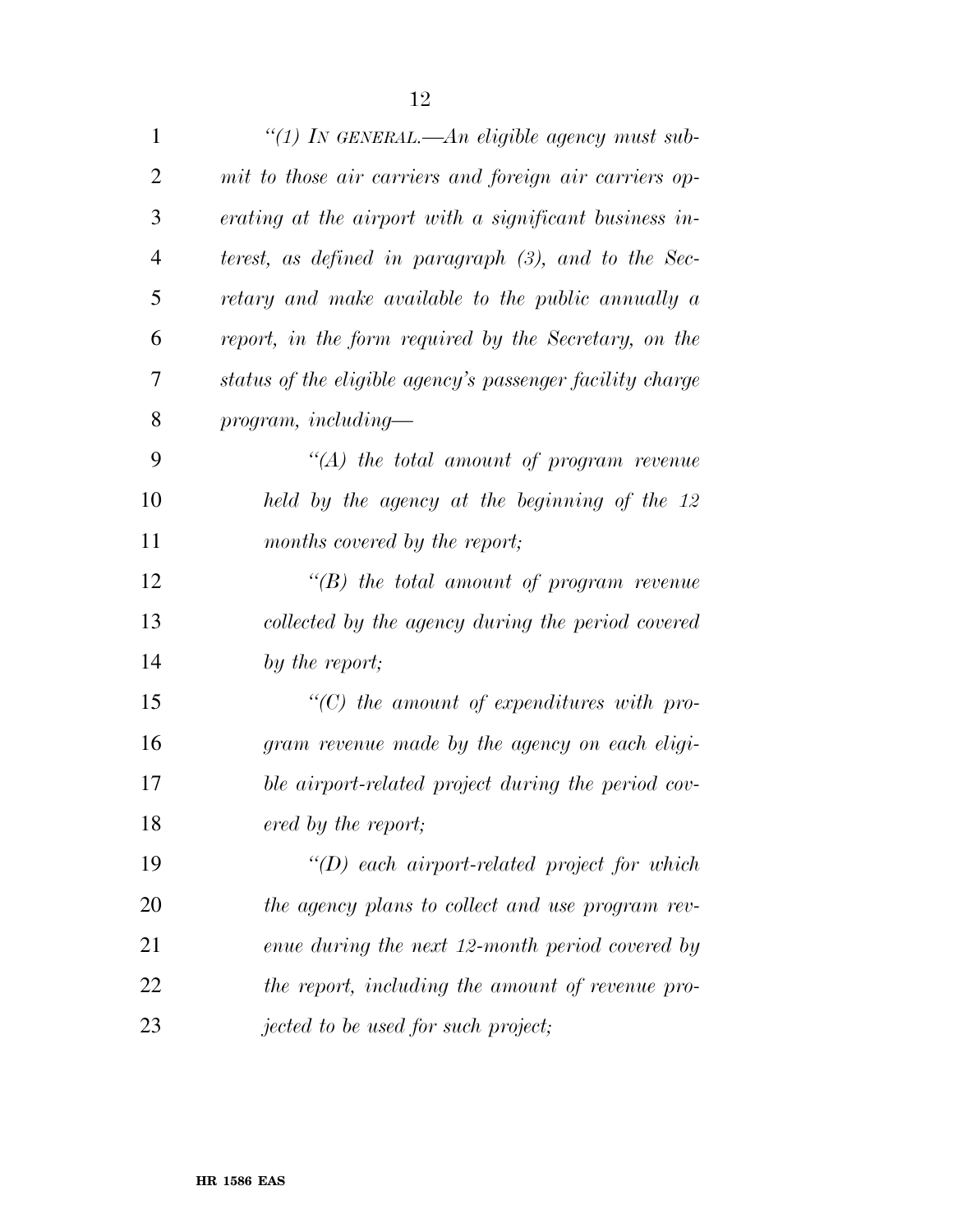| $\mathbf{1}$   | "(E) the level of program revenue the agen-                          |
|----------------|----------------------------------------------------------------------|
| $\overline{2}$ | cy plans to collect during the next 12-month pe-                     |
| 3              | riod covered by the report;                                          |
| $\overline{4}$ | $\lq (F)$ a description of the notice and con-                       |
| 5              | sultation process with air carriers and foreign                      |
| 6              | air carriers under paragraph (3), and with the                       |
| 7              | public under paragraph (4), including a copy of                      |
| 8              | any adverse comments received and how the                            |
| 9              | agency responded; and                                                |
| 10             | "(G) any other information on the program                            |
| 11             | that the Secretary may require.                                      |
| 12             | "(2) IMPLEMENTATION.—Subject to the require-                         |
| 13             | ments of paragraphs $(3)$ , $(4)$ , $(5)$ , and $(6)$ , the eligible |
| 14             | agency may implement the planned collection and use                  |
| 15             | of passenger facility charges in accordance with its                 |
| 16             | report upon filing the report as required in para-                   |
| 17             | graph(1).                                                            |
| 18             | "(3) CONSULTATION WITH CARRIERS FOR NEW                              |
| 19             | $PROJECTS$ .                                                         |
| 20             | "(A) An eligible agency proposing to collect                         |
| 21             | or use passenger facility charge revenue for a                       |
| 22             | project not previously approved by the Secretary                     |
| 23             | or not included in a report required by para-                        |
| 24             | $graph (1) that was submitted in a prior year$                       |
| 25             | shall provide to air carriers and foreign air car-                   |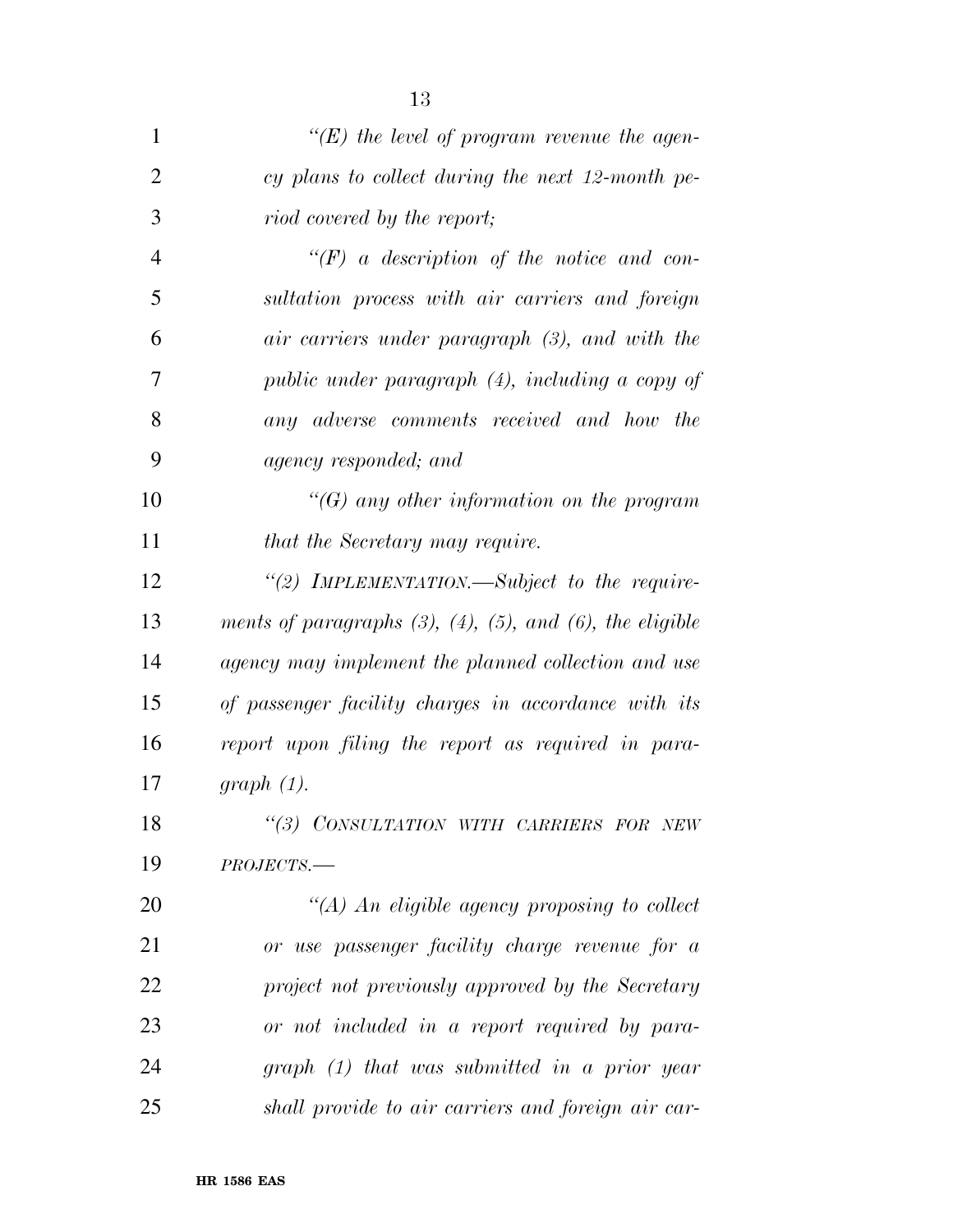| $\mathbf{1}$   | riers operating at the airport reasonable notice,   |
|----------------|-----------------------------------------------------|
| $\overline{2}$ | and an opportunity to comment on the planned        |
| 3              | collection and use of program revenue before pro-   |
| $\overline{4}$ | viding the report required under paragraph (1).     |
| 5              | The Secretary shall prescribe by regulation what    |
| 6              | constitutes reasonable notice under this para-      |
| 7              | graph, which shall at a minimum include—            |
| 8              | "(i) that the eligible agency provide to            |
| 9              | air carriers and foreign air carriers oper-         |
| 10             | ating at the airport written notice of the          |
| 11             | planned collection and use of passenger fa-         |
| 12             | cility charge revenue;                              |
| 13             | $``(ii)$ that the notice include a full de-         |
| 14             | scription and justification for a proposed          |
| 15             | project;                                            |
| 16             | $``(iii)$ that the notice include a detailed        |
| 17             | financial plan for the proposed project; and        |
| 18             | $``(iv)$ that the notice include the pro-           |
| 19             | posed level for the passenger facility charge.      |
| 20             | $\lq\lq B$ An eligible agency providing notice      |
| 21             | and an opportunity for comment shall be deemed      |
| 22             | to have satisfied the requirements of this para-    |
| 23             | graph if the eligible agency provides such notice   |
| 24             | to air carriers and foreign air carriers that have  |
| 25             | a significant business interest at the airport. For |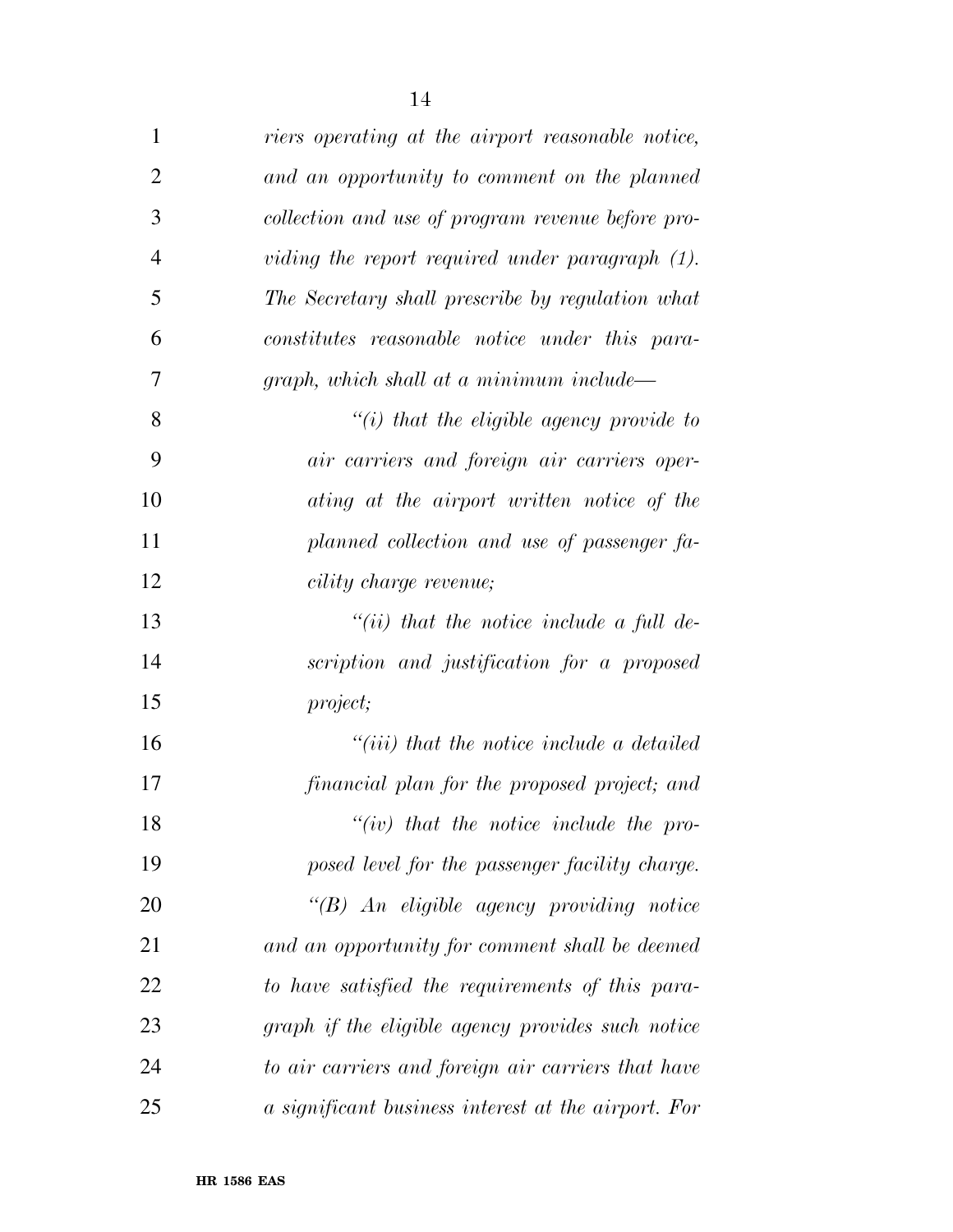| $\mathbf{1}$   | purposes of this subparagraph, the term 'signifi-   |
|----------------|-----------------------------------------------------|
| $\overline{2}$ | cant business interest' means an air carrier or     |
| 3              | foreign air carrier that-                           |
| $\overline{4}$ | "(i) had not less than 1.0 percent of               |
| 5              | passenger boardings at the airport in the           |
| 6              | prior calendar year;                                |
| 7              | $``(ii)$ had at least 25,000 passenger              |
| 8              | boardings at the airport in the prior cal-          |
| 9              | endar year; or                                      |
| 10             | $``(iii)$ provides scheduled service at the         |
| 11             | <i>airport.</i>                                     |
| 12             | " $(C)$ Not later than 45 days after written        |
| 13             | notice is provided under subparagraph (A), each     |
| 14             | air carrier and foreign air carrier may provide     |
| 15             | written comments to the eligible agency indi-       |
| 16             | cating its agreement or disagreement with the       |
| 17             | project or, if applicable, the proposed level for a |
| 18             | <i>passenger facility charge.</i>                   |
| 19             | $"(D)$ The eligible agency may include, as          |
| 20             | part of the notice and comment process, a con-      |
| 21             | sultation meeting to discuss the proposed project   |
| 22             | or, if applicable, the proposed level for a pas-    |
| 23             | senger facility charge. If the agency provides a    |
| 24             | consultation meeting, the written comments spec-    |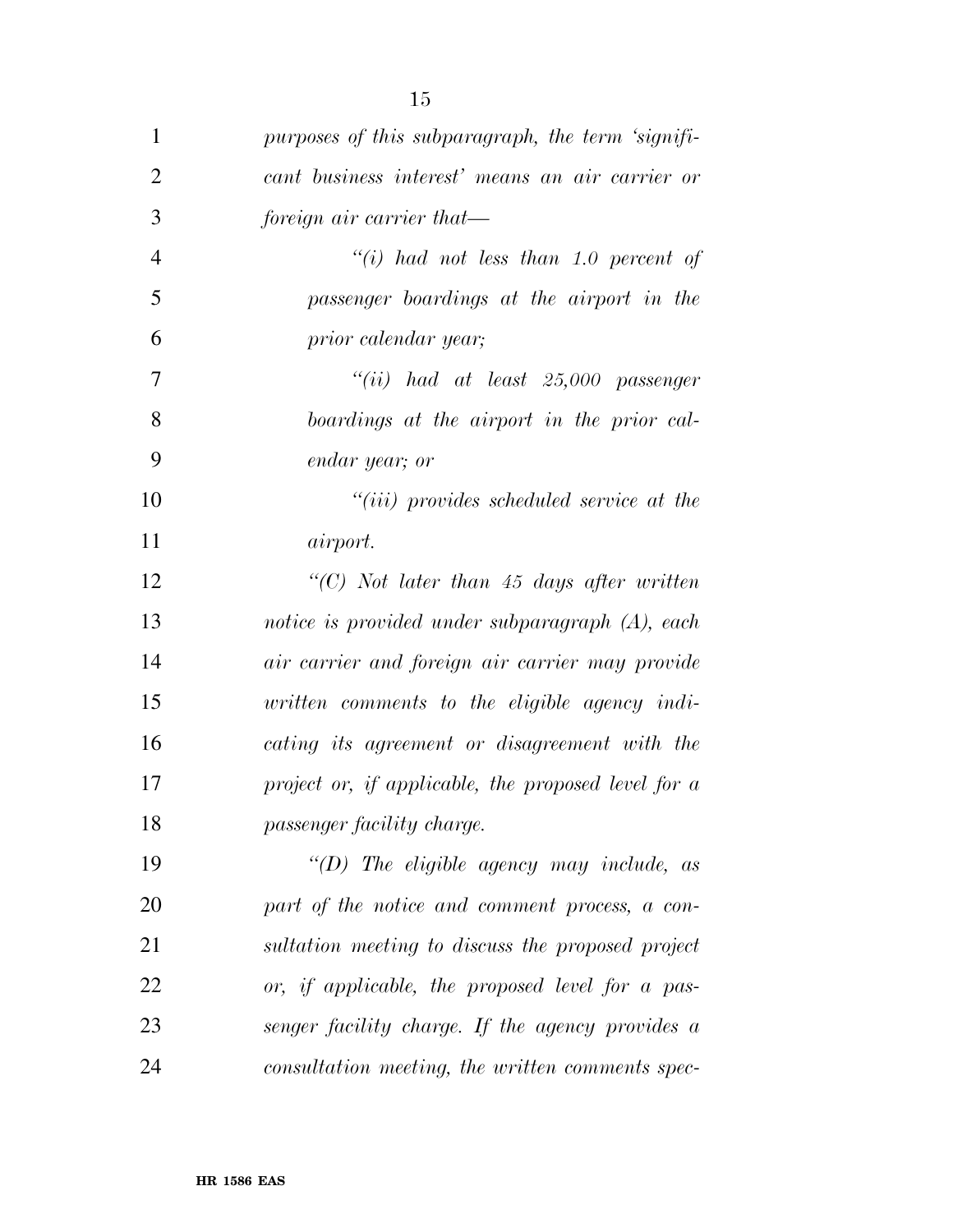| 1              | ified in subparagraph $(C)$ shall be due not later |
|----------------|----------------------------------------------------|
| $\overline{2}$ | than 30 days after the meeting.                    |
| 3              | "(4) PUBLIC NOTICE AND COMMENT.—                   |
| $\overline{4}$ | $\lq (A)$ An eligible agency proposing to collect  |
| 5              | or use passenger facility charge revenue for a     |
| 6              | project not previously approved by the Secretary   |
| 7              | or not included in a report required by para-      |
| 8              | graph (1) that was filed in a prior year shall     |
| 9              | provide reasonable notice and an opportunity for   |
| 10             | public comment on the planned collection and       |
| 11             | use of program revenue before providing the re-    |
| 12             | port required in paragraph (1).                    |
| 13             | "(B) The Secretary shall prescribe by regu-        |
| 14             | lation what constitutes reasonable notice under    |
| 15             | this paragraph, which shall at a minimum re-       |
| 16             | $\it quire$ —                                      |
| 17             | $"(i)$ that the eligible agency provide            |
| 18             | public notice of intent to collect a passenger     |
| 19             | facility charge so as to inform those inter-       |
| 20             | ested persons and agencies that may be af-         |
| 21             | fected;                                            |
| 22             | $``(ii)$ appropriate methods of publica-           |
| 23             | tion, which may include notice in local            |
| 24             | newspapers of general circulation or other         |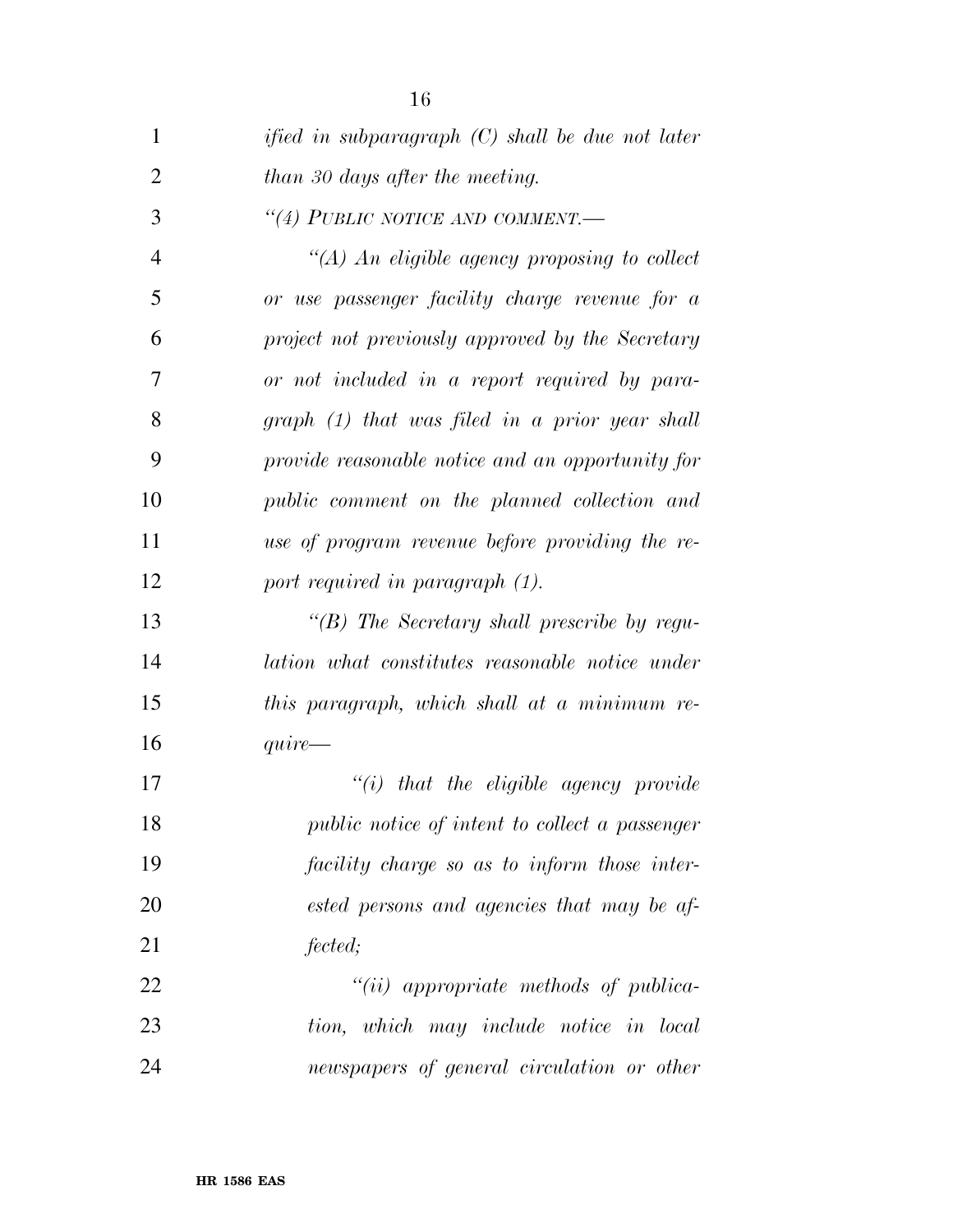| 1              | local media, or posting of the notice on the         |
|----------------|------------------------------------------------------|
| $\overline{2}$ | agency's Internet website; and                       |
| 3              | "(iii) submission of public comments                 |
| $\overline{4}$ | no later than 45 days after the date of the          |
| 5              | publication of the notice.                           |
| 6              | "(5) OBJECTIONS.—                                    |
| 7              | $\lq (A)$ Any interested person may file with        |
| 8              | the Secretary a written objection to a proposed      |
| 9              | project included in a notice under this para-        |
| 10             | graph provided that the filing is made within 30     |
| 11             | days after submission of the report specified in     |
| 12             | paragraph (1).                                       |
| 13             | $\lq\lq B$ ) The Secretary shall provide not less    |
| 14             | than 30 days for the eligible agency to respond      |
| 15             | to any filed objection.                              |
| 16             | $\lq\lq C$ ) Not later than 90 days after receiving  |
| 17             | the eligible agency's response to a filed objection, |
| 18             | the Secretary shall make a determination wheth-      |
| 19             | er or not to terminate authority to collect the      |
| 20             | passenger facility charge for the project, based on  |
| 21             | the filed objection. The Secretary shall state the   |
| 22             | reasons for any determination. The Secretary         |
| 23             | may only terminate authority if—                     |
| 24             | $``(i)$ the project is not an eligible air-          |
| 25             | port related project;                                |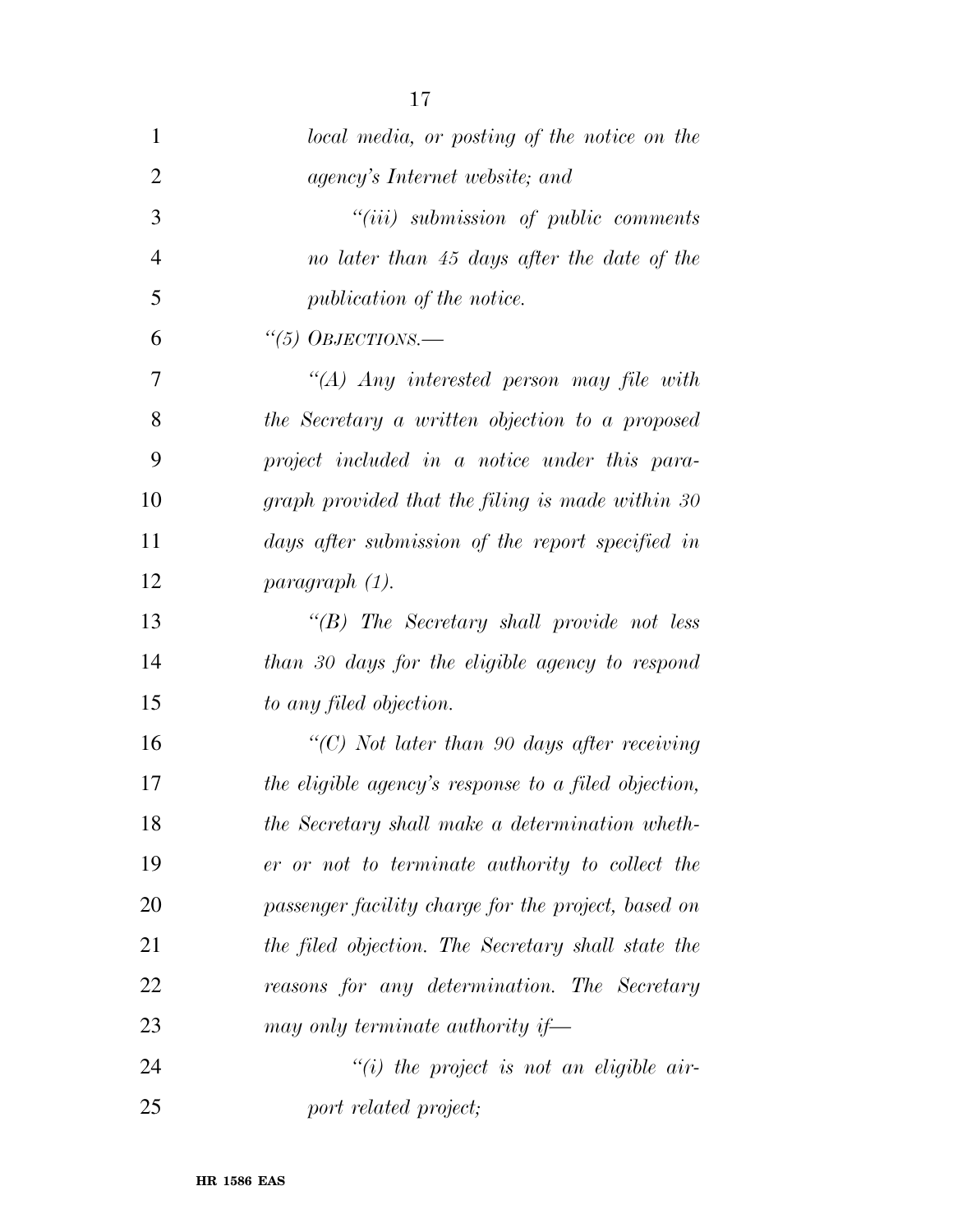| $\mathbf{1}$   | $``(ii)$ the eligible agency has not com-                                |
|----------------|--------------------------------------------------------------------------|
| $\overline{2}$ | plied with the requirements of this section                              |
| 3              | or the Secretary's implementing regulations                              |
| $\overline{4}$ | in proposing the project;                                                |
| 5              | ``(iii)<br>the eligible agency has<br>been                               |
| 6              | found to be in violation of section $47107(b)$                           |
| $\overline{7}$ | of this title and has failed to take corrective                          |
| 8              | action, prior to the filing of the objection; or                         |
| 9              | "(iv) in the case of a proposed increase                                 |
| 10             | in the passenger facility charge level, the                              |
| 11             | level is not authorized by this section.                                 |
| 12             | "(D) Upon issuance of a decision termi-                                  |
| 13             | nating authority, the public agency shall prepare                        |
| 14             | an accounting of passenger facility revenue col-                         |
| 15             | lected under the terminated authority and restore                        |
| 16             | the funds for use on other authorized projects.                          |
| 17             | " $(E)$ Except as provided in subparagraph                               |
| 18             | $(C)$ , the eligible agency may implement the                            |
| 19             | planned collection and use of a passenger facility                       |
| 20             | charge in accordance with its report upon filing                         |
| 21             | the report as specified in paragraph $(1)(A)$ .                          |
| 22             | "(6) APPROVAL REQUIREMENT FOR INCREASED                                  |
| 23             | <b>PASSENGER</b><br>FACILITY<br><b>OR</b><br>CHARGE<br><b>INTERMODAL</b> |
| 24             | GROUND ACCESS PROJECT.-                                                  |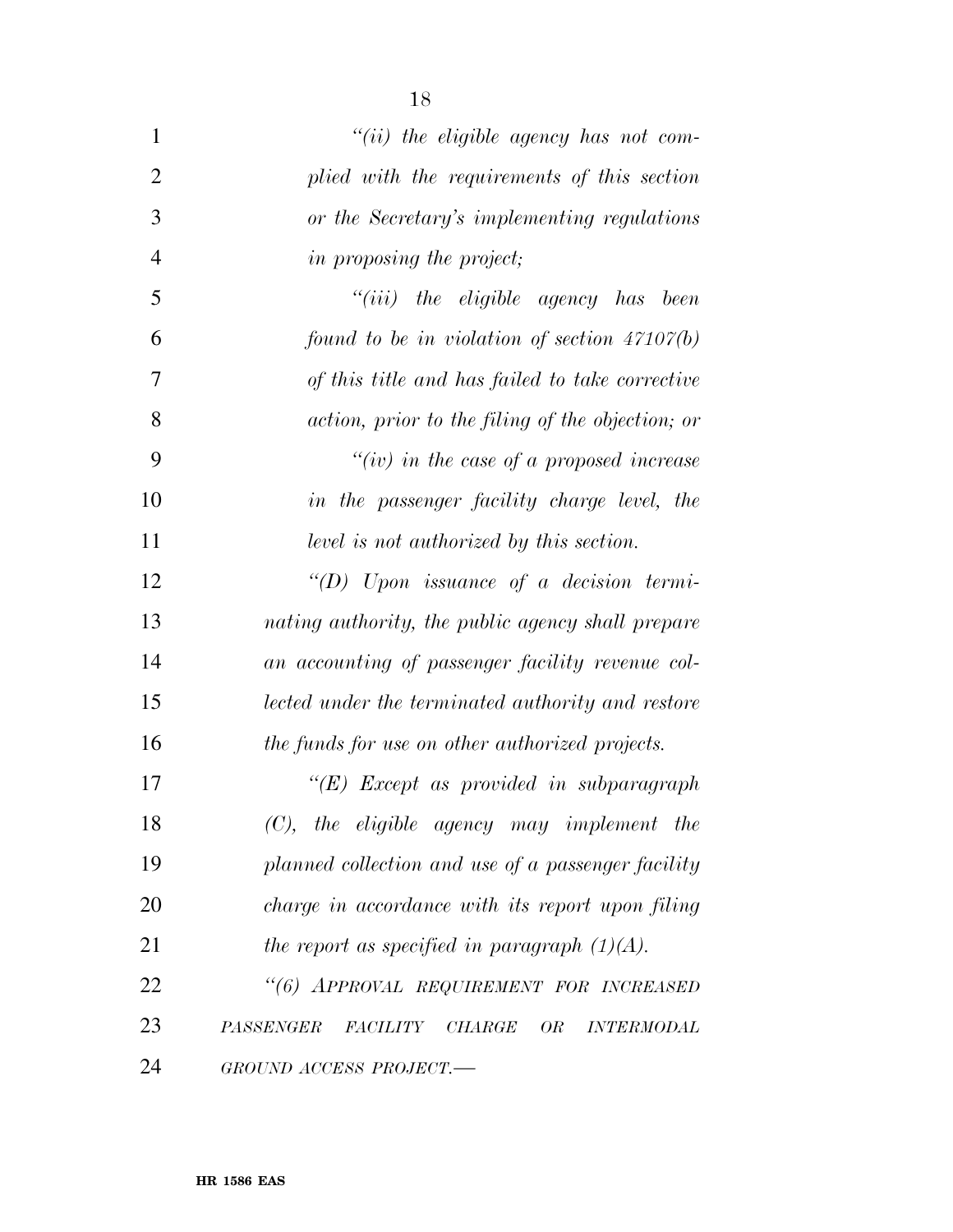| $\mathbf{1}$   | $\lq (A)$ An eligible agency may not collect or    |
|----------------|----------------------------------------------------|
| $\overline{2}$ | use a passenger facility charge to finance an      |
| 3              | intermodal ground access project, or increase a    |
| $\overline{4}$ | passenger facility charge, unless the project is   |
| 5              | first approved by the Secretary in accordance      |
| 6              | with this paragraph.                               |
| 7              | "(B) The eligible agency may submit to the         |
| 8              | Secretary an application for authority to impose   |
| 9              | a passenger facility charge for an intermodal      |
| 10             | ground access project or to increase a passenger   |
| 11             | facility charge. The application shall contain in- |
| 12             | formation and be in the form that the Secretary    |
| 13             | may require by regulation but, at a minimum,       |
| 14             | must include copies of any comments received by    |
| 15             | the agency during the comment period described     |
| 16             | by subparagraph $(C)$ .                            |
| 17             | " $(C)$ Before submitting an application           |
| 18             | under this paragraph, an eligible agency must      |
| 19             | provide air carriers and foreign air carriers op-  |
| 20             | erating at the airport, and the public, reasonable |
| 21             | notice of and an opportunity to comment on a       |
| 22             | proposed intermodal ground access project or the   |
| 23             | increased passenger facility charge. Such notice   |
| 24             | and opportunity to comment shall conform to the    |
| 25             | requirements of paragraphs $(3)$ and $(4)$ .       |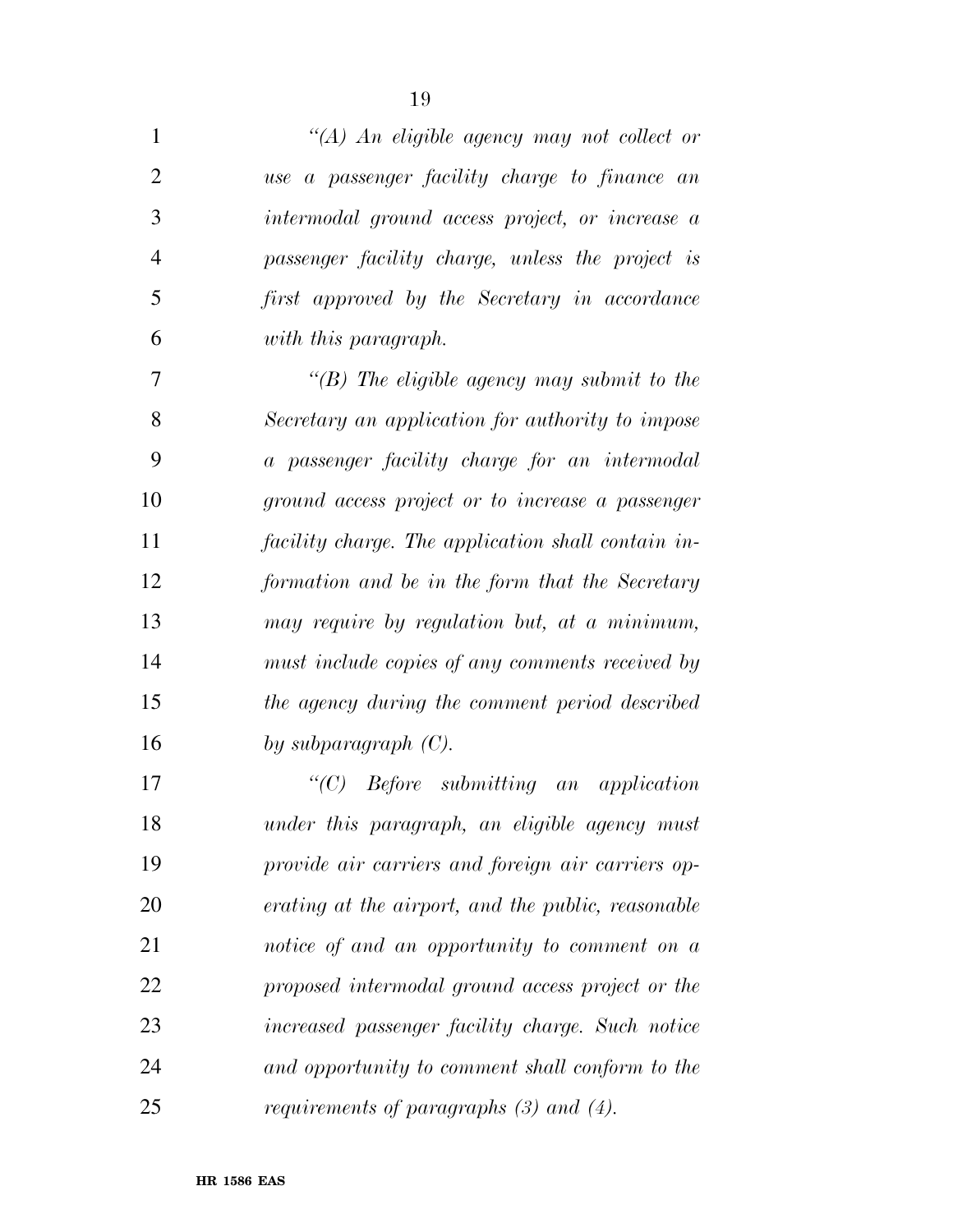| $\mathbf{1}$   | "(D) After receiving an application, the          |
|----------------|---------------------------------------------------|
| $\overline{2}$ | Secretary may provide air carriers, foreign air   |
| 3              | carriers and other interested persons notice and  |
| $\overline{4}$ | an opportunity to comment on the application.     |
| 5              | The Secretary shall make a final decision on the  |
| 6              | application not later than 120 days after receiv- |
| 7              | ing it.".                                         |
| 8              | (b) CONFORMING AMENDMENTS.-                       |
| 9              | $(1)$ REFERENCES.—                                |
| 10             | (A) Section $40117(a)$ is amended—                |
| 11             | $(i)$ by striking "FEE" in the heading            |
| 12             | for paragraph $(5)$ and inserting "CHARGE";       |
| 13             | and                                               |
| 14             | $(ii)$ by striking "fee" each place it ap-        |
| 15             | pears in paragraphs $(5)$ and $(6)$ and insert-   |
| 16             | ing "charge".                                     |
| 17             | (B) Subsections (b), and subsections<br>(d)       |
| 18             | through $(m)$ , of section 40117 are amended—     |
| 19             | $(i)$ by striking "fee" or "fees" each            |
| 20             | place either appears and inserting "charge"       |
| 21             | or "charges", respectively; and                   |
| 22             | $(ii)$ by striking "FEE" in the sub-              |
| 23             | section caption for subsection (l), and           |
| 24             | "FEES" in the subsection captions for sub-        |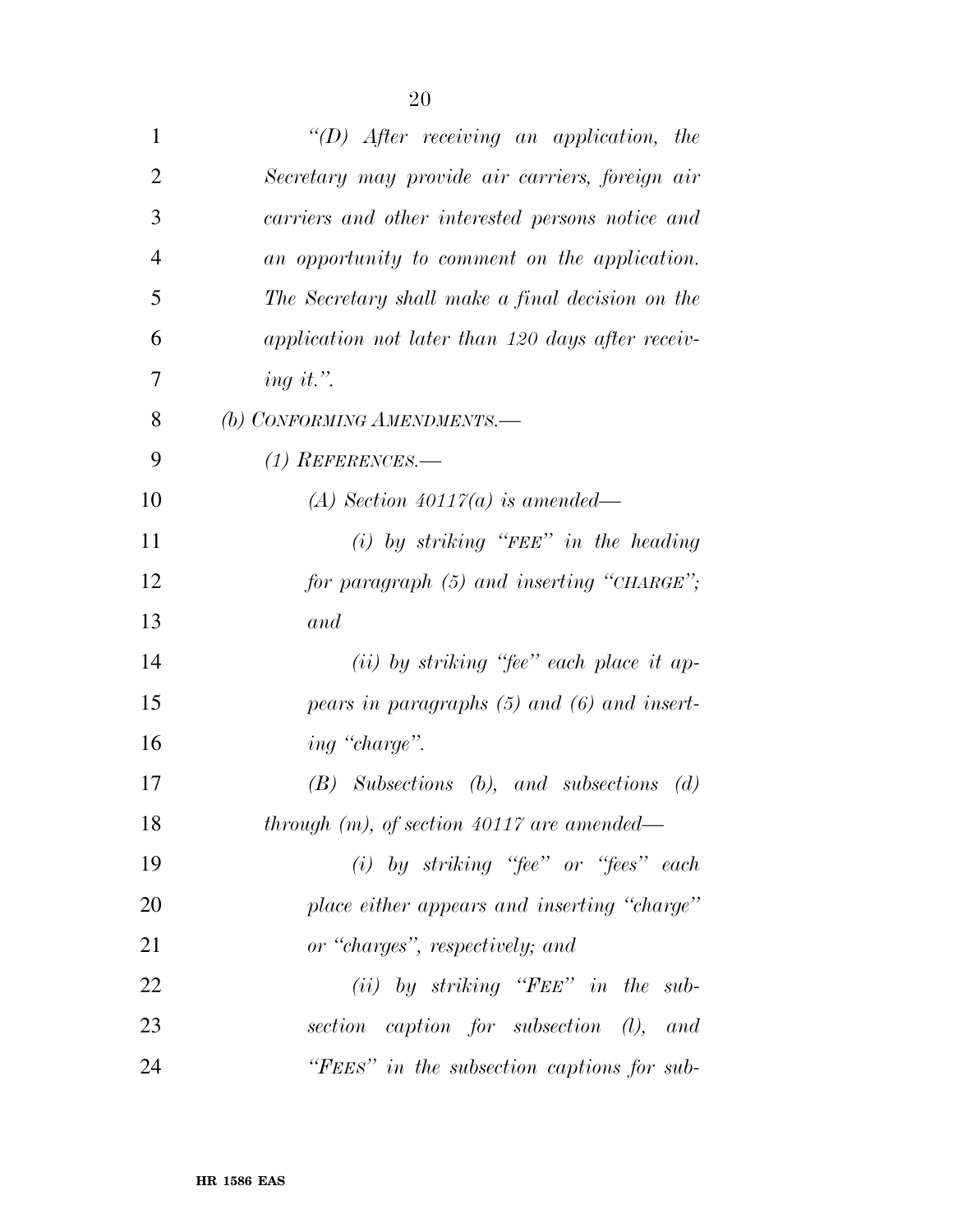| $\mathbf{1}$   | sections (e) and (m), and inserting                    |
|----------------|--------------------------------------------------------|
| $\overline{2}$ | "CHARGE" and "CHARGES", respectively.                  |
| 3              | $(C)$ The caption for section 40117 is amend-          |
| $\overline{4}$ | ed to read as follows:                                 |
| 5              | "§40117. Passenger facility charges".                  |
| 6              | (D) The table of contents for chapter 401 is           |
| 7              | amended by striking the item relating to section       |
| 8              | 40117 and inserting the following:                     |
|                | "40117. Passenger facility charges".                   |
| 9              | (2)<br>LIMITATIONS ON<br><i>APPROVING</i><br>APPLICA-  |
| 10             | $TIONS$ . Section $40117(d)$ is amended—               |
| 11             | $(A)$ by striking "subsection (c) of this sec-         |
| 12             | tion to finance a specific" and inserting "sub-        |
| 13             | section $(c)(6)$ of this section to finance an inter-  |
| 14             | modal ground access";                                  |
| 15             | $(B)$ by striking "specific" in paragraph $(1)$ ;      |
| 16             | $(C)$ by striking paragraph $(2)$ and inserting        |
| 17             | the following:                                         |
| 18             | $\lq(2)$ the project is an eligible airport-related    |
| 19             | project; and";                                         |
| 20             | $(D)$ by striking "each of the specific                |
| 21             | projects; and" in paragraph $(3)$ and inserting        |
| 22             | "the project."; and                                    |
| 23             | $(E)$ by striking paragraph $(4)$ .                    |
| 24             | (3) LIMITATIONS ON IMPOSING CHARGES.-Sec-              |
| 25             | tion $40117(e)(1)$ is amended to read as follows: "(1) |
|                | <b>HR 1586 EAS</b>                                     |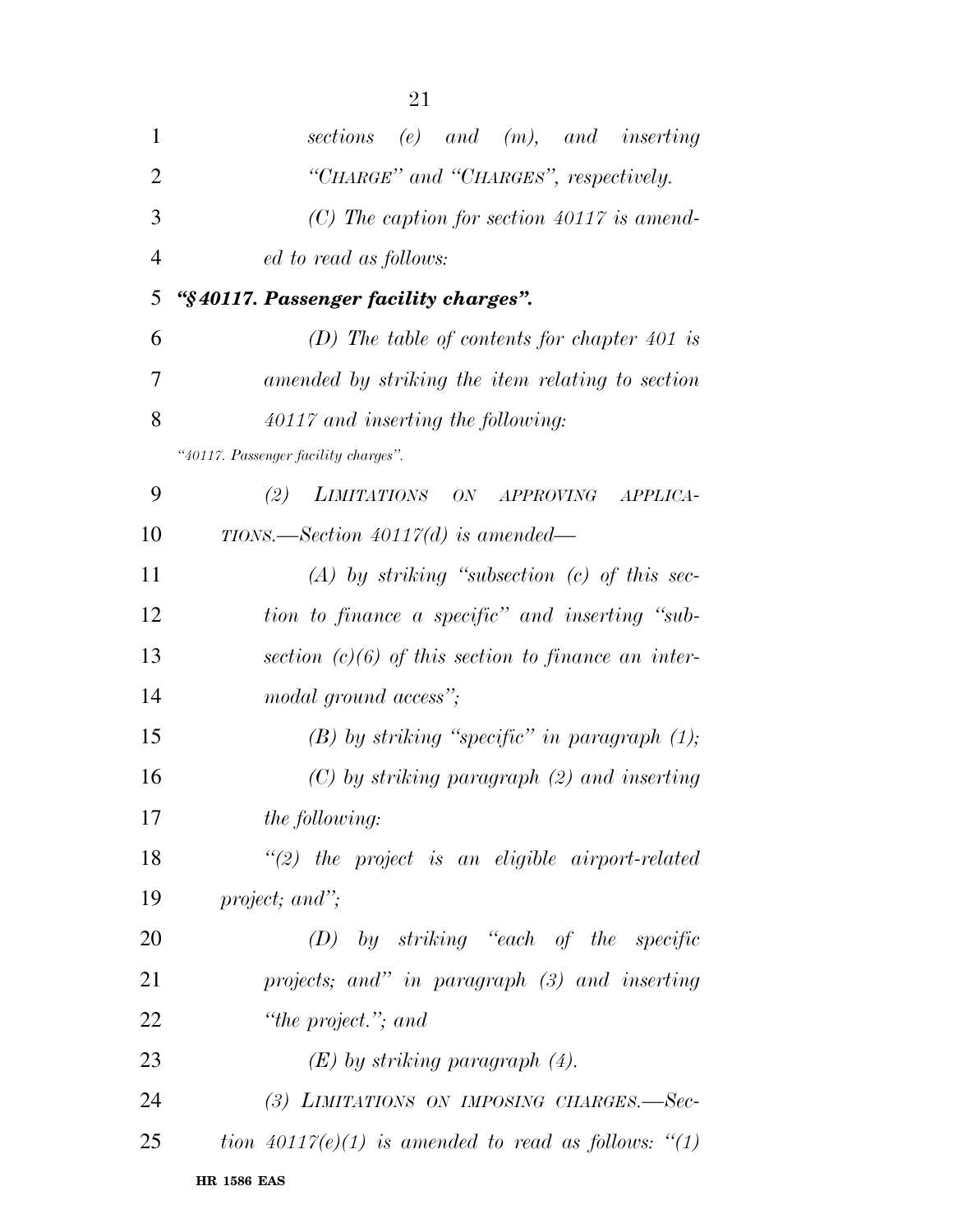| $\mathbf{1}$   | An eligible agency may impose a passenger facility    |
|----------------|-------------------------------------------------------|
| 2              | charge only subject to terms the Secretary may pre-   |
| 3              | scribe to carry out the objectives of this section.". |
| $\overline{4}$ | (4) LIMITATIONS ON CONTRACTS, LEASES, AND             |
| 5              | USE AGREEMENTS.—Section $40117(f)(2)$ is amended      |
| 6              | by striking "long-term".                              |
| 7              | (5) COMPLIANCE.—Section $40117(h)$ is amend-          |
| 8              | $ed$ —                                                |
| 9              | $(A)$ by redesignating paragraph $(B)$ as             |
| 10             | paragraph $(4)$ ; and                                 |
| 11             | $(D)$ by incontinuo often nongongale (0) the fol-     |

 *(B) by inserting after paragraph (2) the fol-lowing:* 

 *''(3) The Secretary may, on complaint of an interested person or on the Secretary's own initiative, conduct an in- vestigation into an eligible agency's collection and use of passenger facility charge revenue to determine whether a passenger facility charge is excessive or that passenger facil- ity revenue is not being used as provided in this section. The Secretary shall prescribe regulations establishing proce- dures for complaints and investigations. The regulations may provide for the issuance of a final agency decision without resort to an oral evidentiary hearing. The Secretary shall not accept complaints filed under this paragraph until after the issuance of regulations establishing complaint pro-cedures.''.* 

**HR 1586 EAS**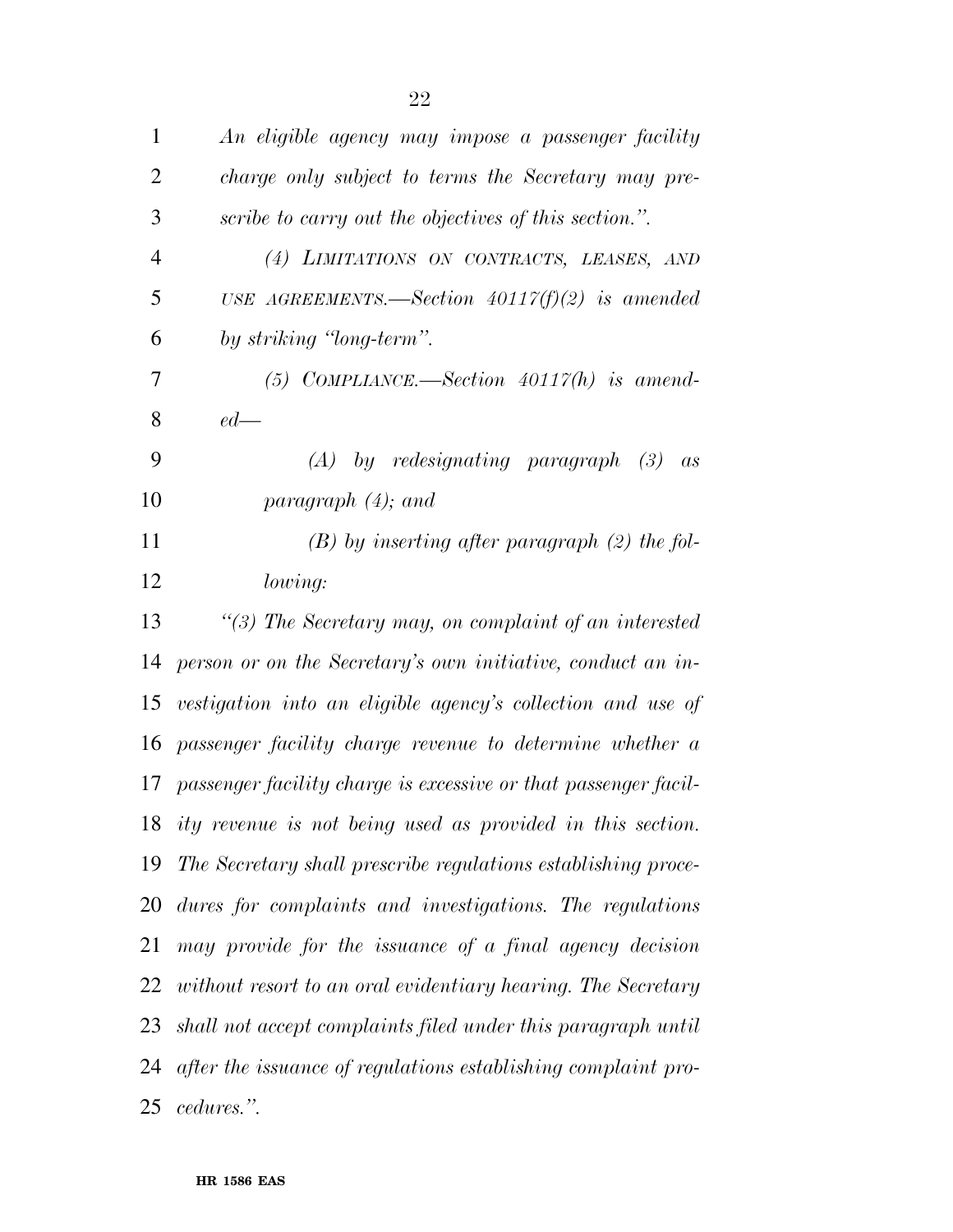| $\mathbf{1}$   | (6) PILOT PROGRAM FOR PFC AT NONHUB AIR-                 |
|----------------|----------------------------------------------------------|
| $\overline{2}$ | $PORTS. \longrightarrow Section~40117(l)$ is amended—    |
| 3              | (A) by striking " $(c)(2)$ " in paragraph (2)            |
| $\overline{4}$ | and inserting $\lq (c)(3)$ "; and                        |
| 5              | $(B)$ by striking "October 1, 2009." in para-            |
| 6              | $graph (7) and inserting "the date of issum of f$        |
| 7              | regulations to carry out subsection $(c)$ of this sec-   |
| 8              | tion, as amended by the FAA Air Transpor-                |
| 9              | tation Modernization and Safety Improvement              |
| 10             | $Act.$ ".                                                |
| 11             | (7) PROHIBITION ON APPROVING PFC APPLICA-                |
| 12             | TIONS FOR AIRPORT REVENUE DIVERSION.—Section             |
| 13             | $47111(e)$ is amended by striking "sponsor" the second   |
| 14             | place it appears in the first sentence and all that fol- |
| 15             | lows and inserting "sponsor. A sponsor shall not pro-    |
| 16             | pose collection or use of passenger facility charges for |
| 17             | any new projects under paragraphs (3) through (6) of     |
| 18             | section $40117(c)$ unless the Secretary determines that  |
| 19             | the sponsor has taken corrective action to address the   |
| 20             | <i>violation and the violation no longer exists."</i> .  |
| 21             | SEC. 202. PASSENGER FACILITY CHARGE PILOT PROGRAM.       |
| 22             | (a) IN GENERAL.—Section $40117$ is amended by add-       |
| 23             | ing at the end thereof the following:                    |
| 24             | "(n) ALTERNATIVE PASSENGER FACILITY CHARGE               |
| 25             | COLLECTION PILOT PROGRAM.                                |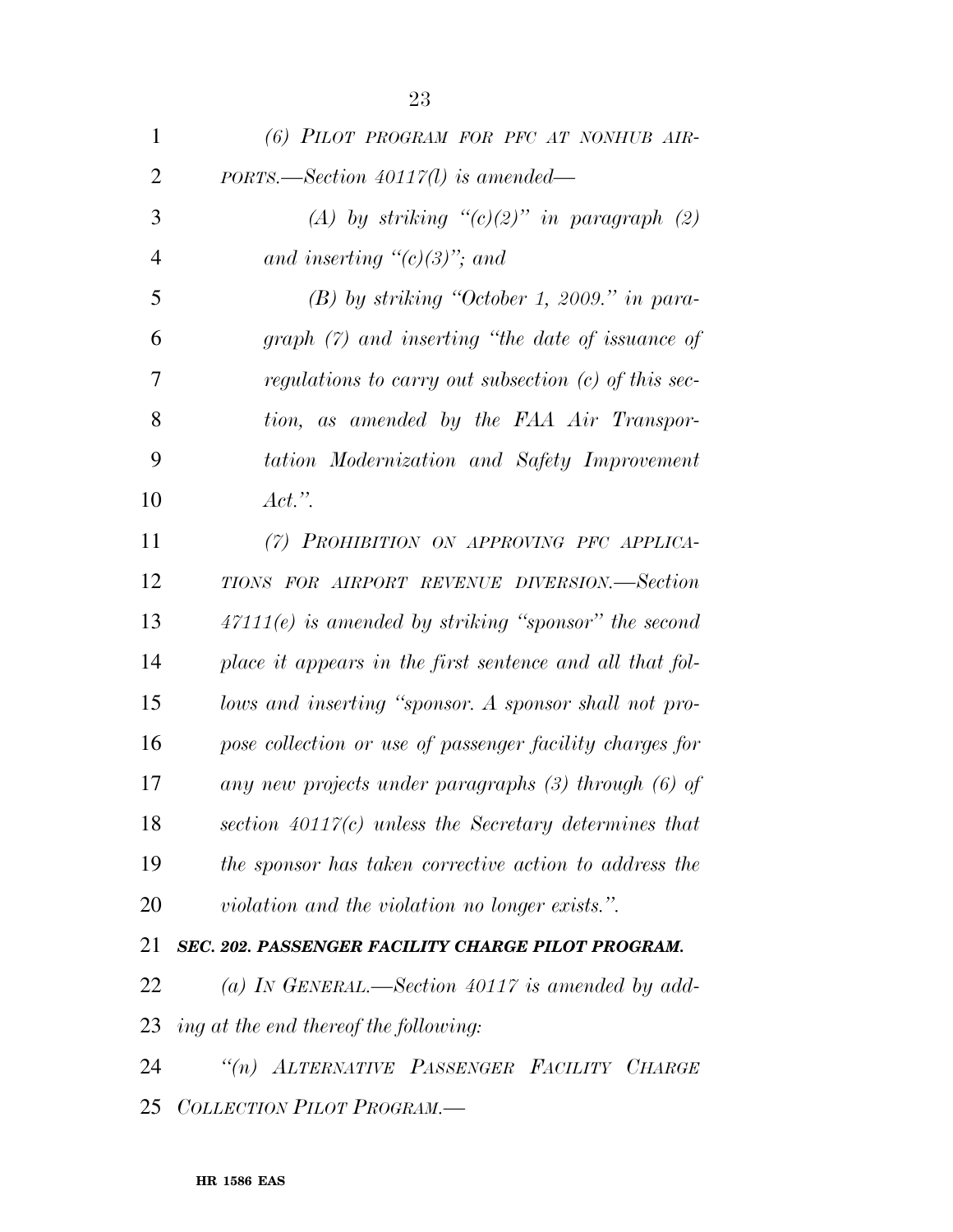| $\mathbf{1}$   | "(1) IN GENERAL.—The Secretary shall establish               |
|----------------|--------------------------------------------------------------|
| $\overline{2}$ | and conduct a pilot program at not more than 6 air-          |
| 3              | ports under which an eligible agency may impose a            |
| $\overline{4}$ | passenger facility charge under this section without         |
| 5              | regard to the dollar amount limitations set forth in         |
| 6              | paragraph $(1)$ or $(4)$ of subsection $(b)$ if the partici- |
| 7              | pating eligible agency meets the requirements of para-       |
| 8              | graph(2).                                                    |
| 9              | "(2) COLLECTION REQUIREMENTS.-                               |
| 10             | $DIRECT$ COLLECTION. $-An$ eligible<br>$\lq (A)$             |
| 11             | agency participating in the pilot program—                   |
| 12             | $"(i)$ may collect the charge from the                       |
| 13             | passenger at the facility, via the Internet, or              |
| 14             | in any other reasonable manner; but                          |
| 15             | $``(ii)$ may not require or permit the                       |
| 16             | charge to be collected by an air carrier or                  |
| 17             | foreign air carrier for the flight segment.                  |
| 18             | "(B) PFC COLLECTION REQUIREMENT NOT                          |
| 19             | TO APPLY.—Subpart C of part 158 of title 14,                 |
| 20             | Code of Federal Regulations, does not apply to               |
| 21             | the collection of the passenger facility charge im-          |
| 22             | posed by an eligible agency participating in the             |
| 23             | pilot program.".                                             |
| 24             | (b) GAO STUDY OF ALTERNATIVE MEANS OF COL-                   |
| 25             | LECTING PFCs.—                                               |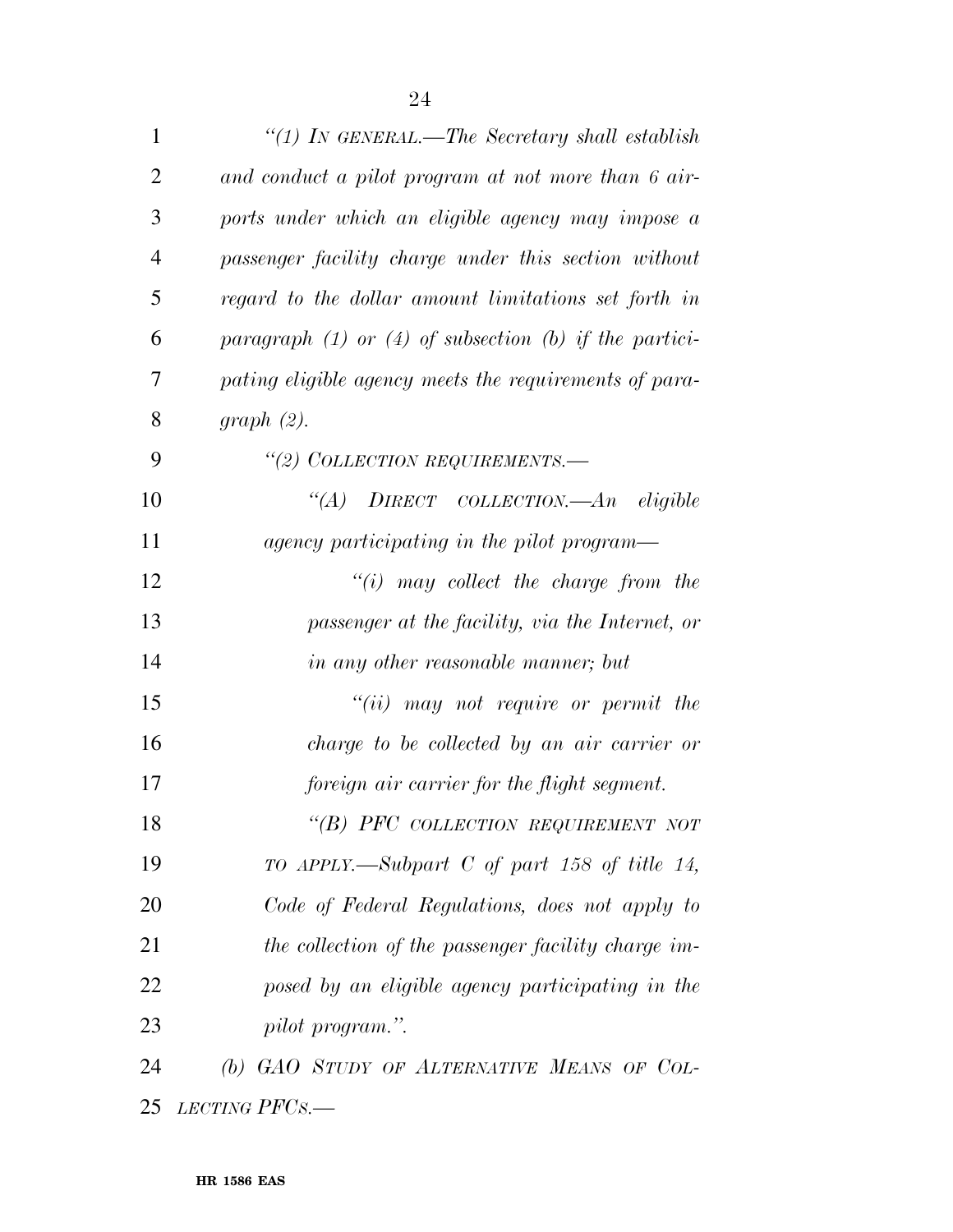| 1              | $(1)$ In GENERAL.—The Comptroller General shall               |
|----------------|---------------------------------------------------------------|
| $\overline{2}$ | conduct a study of alternative means of collection            |
| 3              | passenger facility charges imposed under section              |
| $\overline{4}$ | 40117 of title 49, United States Code, that would per-        |
| 5              | mit such charges to be collected without being in-            |
| 6              | cluded in the ticket price. In the study, the Comp-           |
| 7              | troller General shall consider, at a minimum—                 |
| 8              | $(A)$ collection options for arriving, con-                   |
| 9              | necting, and departing passengers at airports;                |
| 10             | $(B)$ cost sharing or fee allocation methods                  |
| 11             | based on passenger travel to address connecting               |
| 12             | traffic; and                                                  |
| 13             | $(C)$ examples of airport fees collected by do-               |
| 14             | mestic and international airports that are not                |
| 15             | included in ticket prices.                                    |
| 16             | $(2)$ REPORT.—No later than 1 year after the                  |
| 17             | date of enactment of this Act, the Comptroller General        |
| 18             | shall submit a report on the study to the Senate Com-         |
| 19             | mittee on Commerce, Science, and Transportation               |
| 20             | and the House of Representatives Committee<br>$\overline{on}$ |
| 21             | Transportation and Infrastructure containing the              |
| 22             | Comptroller General's findings, conclusions, and rec-         |
| 23             | <i>ommendations.</i>                                          |
|                |                                                               |

# *SEC. 203. AMENDMENTS TO GRANT ASSURANCES.*

*Section 47107 is amended—*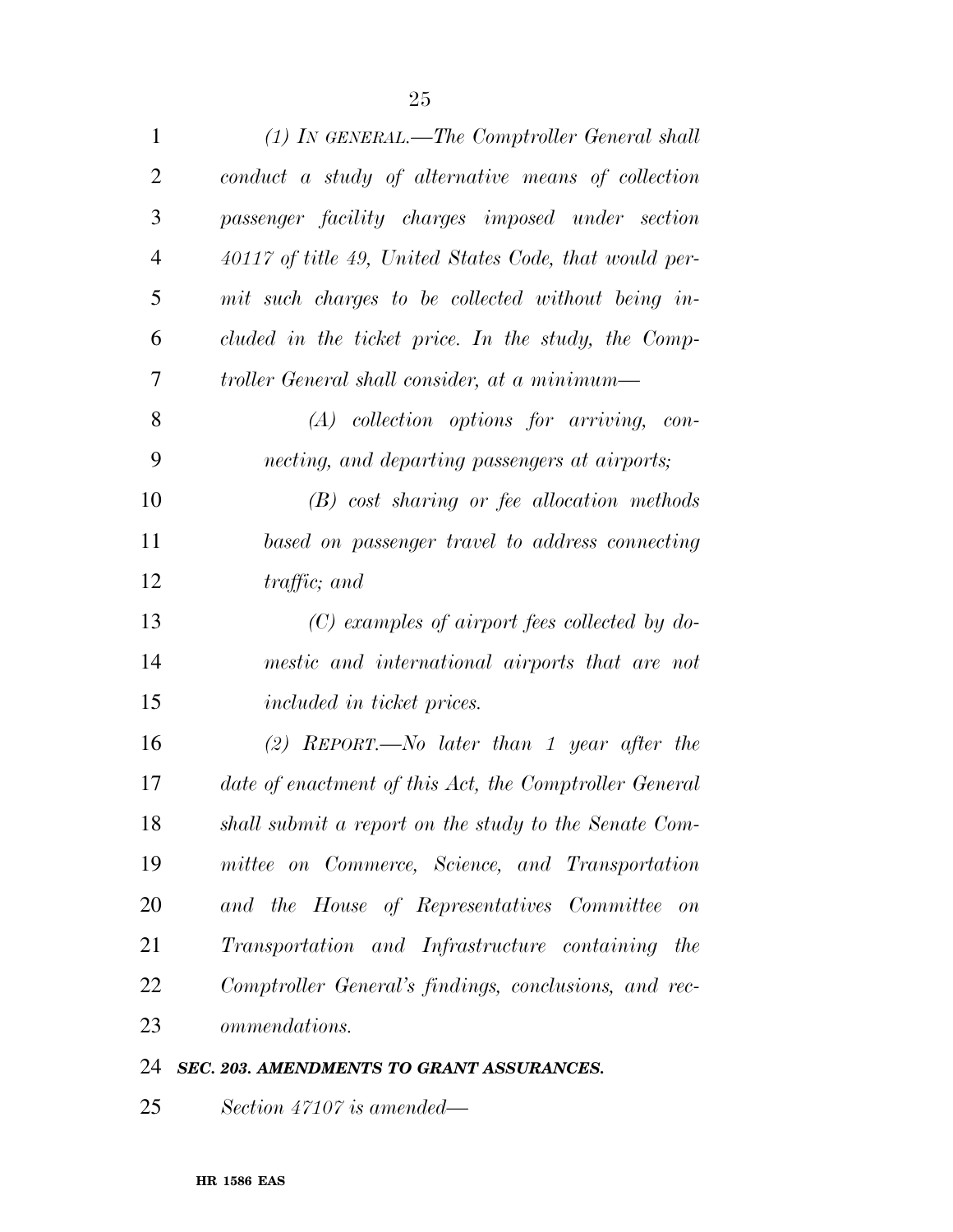| $\mathbf{1}$   | striking "made;" in<br>(1)<br>$\mathit{by}$<br>subsection      |
|----------------|----------------------------------------------------------------|
| $\overline{2}$ | $(a)(16)(D)(ii)$ and inserting "made, except that, if          |
| 3              | there is a change in airport design standards that the         |
| 4              | Secretary determines is beyond the owner or opera-             |
| 5              | tor's control that requires the relocation or replace-         |
| 6              | ment of an existing airport facility, the Secretary,           |
| 7              | upon the request of the owner or operator, may grant           |
| 8              | funds available under section 47114 to pay the cost            |
| 9              | of relocating or replacing such facility;";                    |
| 10             | $(2)$ by striking "purpose;" in subsection                     |
| 11             | $(c)(2)(A)(i)$ and inserting "purpose, which includes"         |
| 12             | serving as noise buffer land;";                                |
| 13             | $(3)$ by striking "paid to the Secretary for deposit"          |
| 14             | in the Fund if another eligible project does not exist."       |
| 15             | in subsection $(c)(2)(B)(iii)$ and inserting "reinvested"      |
| 16             | in another project at the airport or transferred to an-        |
| 17             | other airport as the Secretary prescribes."; and               |
| 18             | $(4)$ by redesignating paragraph $(3)$ of subsection           |
| 19             | $(c)$ as paragraph $(4)$ and inserting after paragraph         |
| 20             | $(2)$ the following:                                           |
| 21             | "(3) In approving the reinvestment or transfer of pro-         |
| 22             | ceeds under paragraph $(2)(C)(iii)$ , the Secretary shall give |
| 23             | preference, in descending order, to-                           |
| 24             | $\lq\lq(i)$ reinvestment in an approved noise compat-          |

*ibility project;*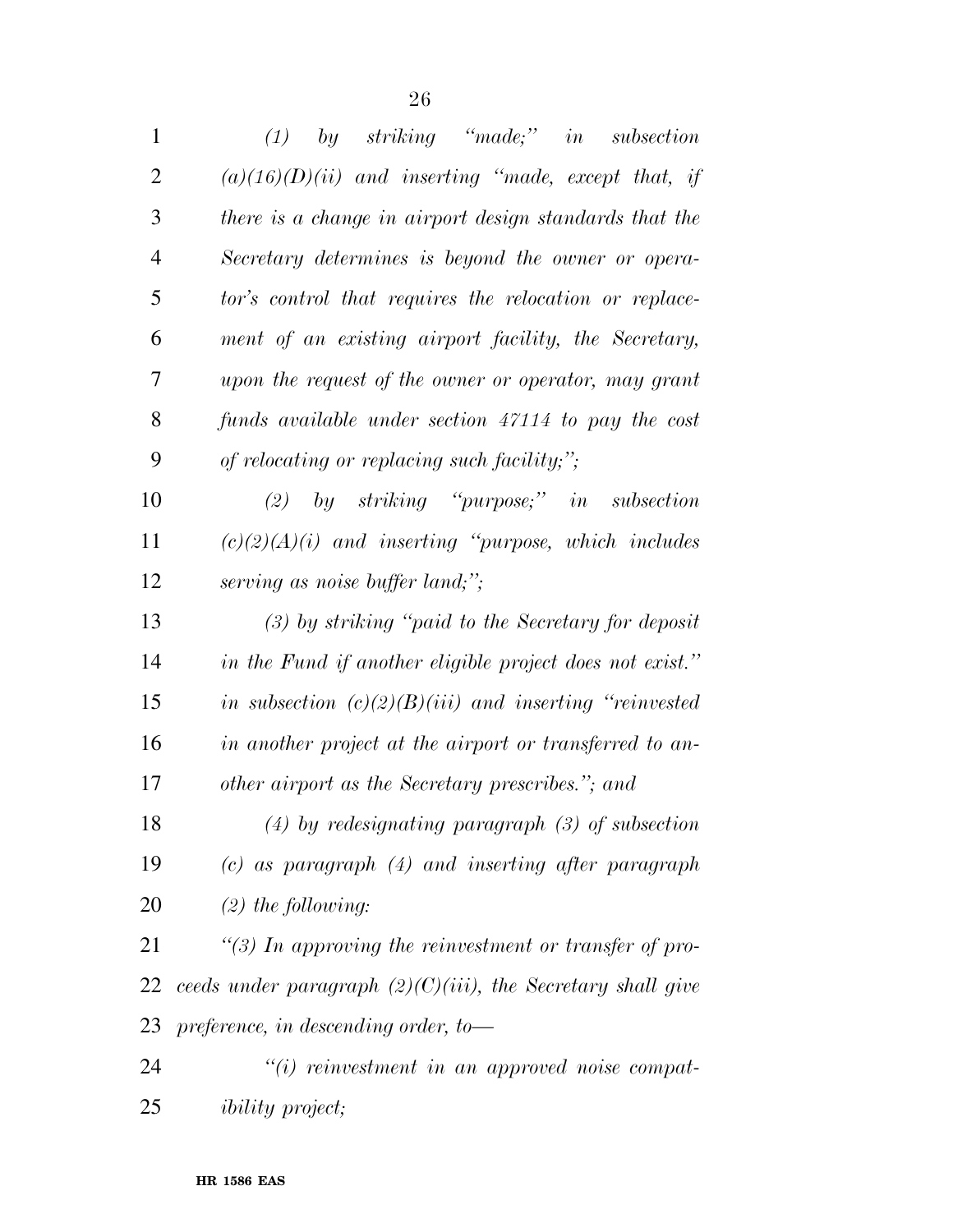| $\mathbf{1}$   | $``(ii)$ reinvestment in an approved project that is           |
|----------------|----------------------------------------------------------------|
| $\overline{2}$ | eligible for funding under section $47117(e)$ ;                |
| 3              | "(iii) reinvestment in an airport development                  |
| $\overline{4}$ | project that is eligible for funding under section             |
| 5              | $47114$ , $47115$ , or $47117$ and meets the requirements      |
| 6              | of this chapter;                                               |
| 7              | "(iv) transfer to the sponsor of another public                |
| 8              | airport to be reinvested in an approved noise compat-          |
| 9              | <i>ibility project at such airport; and</i>                    |
| 10             | "(v) payment to the Secretary for deposit in the               |
| 11             | Airport and Airway Trust Fund established under                |
| 12             | section 9502 of the Internal Revenue Code of 1986 (26          |
| 13             | $U.S.C. 9502).$ ".                                             |
| 14             | SEC. 204. GOVERNMENT SHARE OF PROJECT COSTS.                   |
| 15             | (a) FEDERAL SHARE.—Section $47109$ is amended—                 |
| 16             | (1) by striking "subsection (b) or subsection $(c)$ "          |
| 17             | in subsection (a) and inserting "subsection (b), (c), or       |
| 18             | $(e)$ "; and                                                   |
| 19             | $(2)$ by adding at the end the following:                      |
| 20             | "(e) SPECIAL RULE FOR TRANSITION FROM SMALL                    |
| 21             | HUB TO MEDIUM HUB STATUS.—If the status of a small             |
|                | 22 hub primary airport changes to a medium hub primary         |
|                | 23 airport, the United States Government's share of allowable  |
|                | 24 project costs for the airport may not exceed 95 percent for |
|                | 25 2 fiscal years following such change in hub status.".       |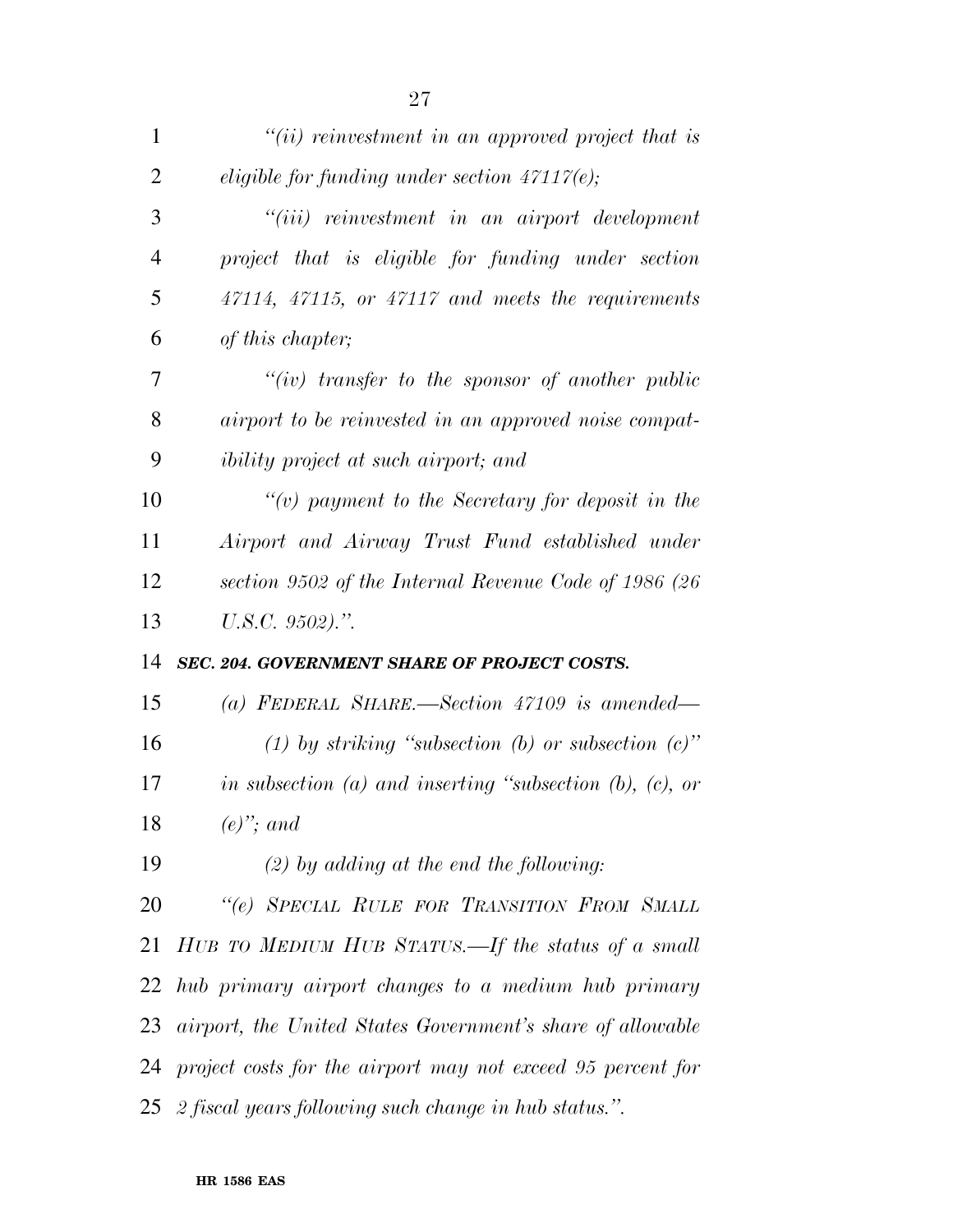| $\mathbf{1}$ | (b)        | <i>TRANSITIONING</i>                               | AIRPORTS.—Section                                           |
|--------------|------------|----------------------------------------------------|-------------------------------------------------------------|
| 2            |            |                                                    | $47114(f)(3)(B)$ is amended by striking "year 2004." and    |
| 3            |            | inserting "years 2010 and 2011.".                  |                                                             |
| 4            |            | SEC. 205. AMENDMENTS TO ALLOWABLE COSTS.           |                                                             |
| 5            |            | Section 47110 is amended—                          |                                                             |
| 6            |            |                                                    | $(1)$ by striking subsection $(d)$ and inserting the        |
| 7            | following: |                                                    |                                                             |
| 8            |            |                                                    | "(d) RELOCATION OF AIRPORT-OWNED FACILITIES.-               |
| 9            |            |                                                    | The Secretary may determine that the costs of relocating    |
| 10           |            |                                                    | or replacing an airport-owned facility are allowable for an |
| 11           |            | airport development project at an airport only if— |                                                             |
| 12           |            |                                                    | "(1) the Government's share of such costs is paid           |
| 13           |            |                                                    | with funds apportioned to the airport sponsor under         |
| 14           |            | sections $47114(c)(1)$ or $47114(d)(2)$ ;          |                                                             |
| 15           |            |                                                    | $\lq(2)$ the Secretary determines that the relocation       |
| 16           |            |                                                    | or replacement is required due to a change in the Sec-      |
| 17           |            | retary's design standards; and                     |                                                             |
| 18           |            |                                                    | $\lq(3)$ the Secretary determines that the change is        |
| 19           |            | beyond the control of the airport sponsor.";       |                                                             |
| 20           |            |                                                    | $(2)$ by striking "facilities, including fuel farms"        |
| 21           |            |                                                    | and hangars," in subsection (h) and inserting "facili-      |
| 22           |            | ties, as defined by section $47102$ ,"; and        |                                                             |
| 23           |            | $(3)$ by adding at the end the following:          |                                                             |
| 24           |            |                                                    | "(i) BIRD-DETECTING RADAR SYSTEMS.—Within 180               |
| 25           |            |                                                    | days after the date of enactment of the FAA Air Transpor-   |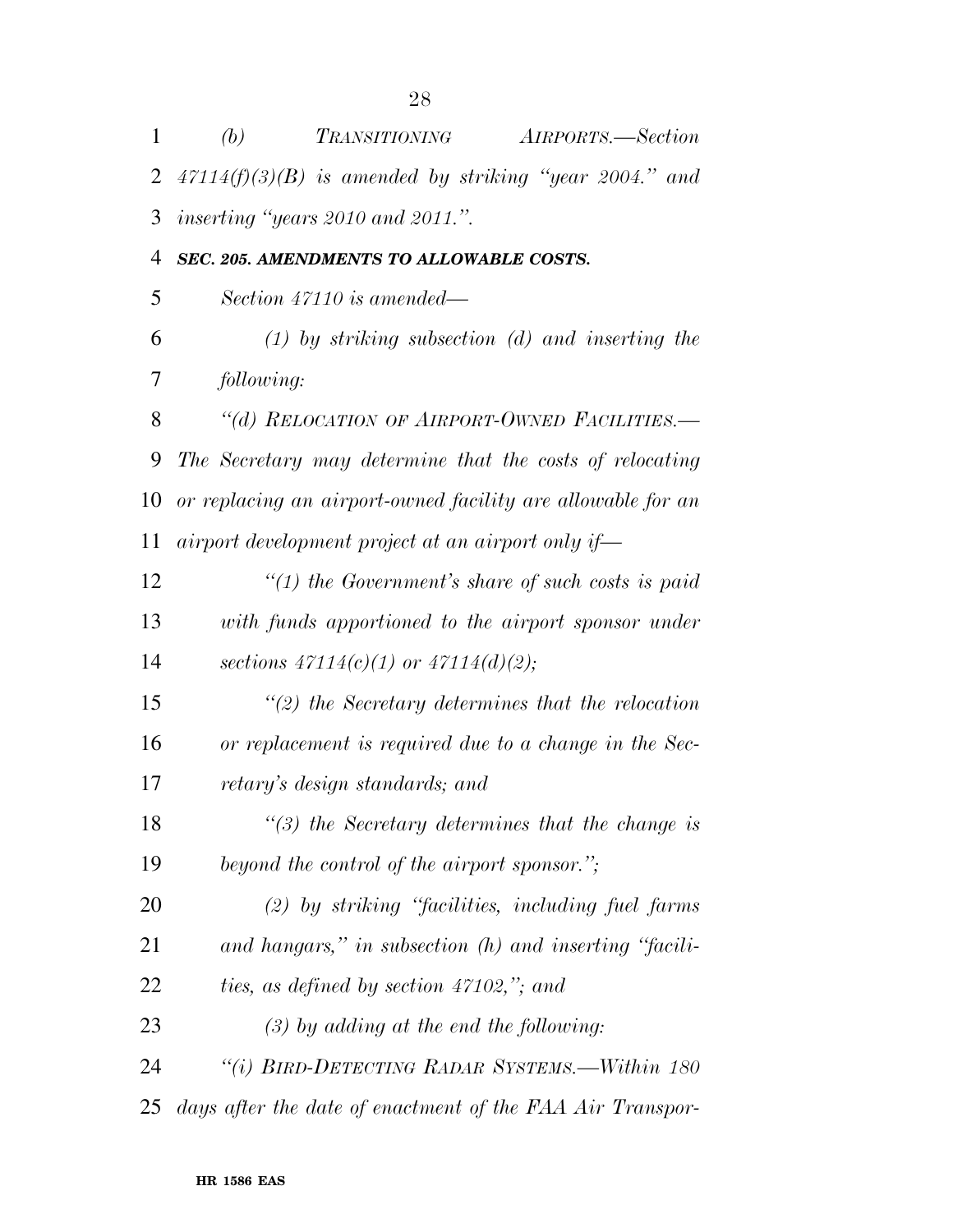*tation Modernization and Safety Improvement Act, the Ad- ministrator shall analyze the conclusions of ongoing studies of various types of commercially-available bird radar sys- tems, based upon that analysis, if the Administrator deter- mines such systems have no negative impact on existing navigational aids and that the expenditure of such funds is appropriate, the Administrator shall allow the purchase of bird-detecting radar systems as an allowable airport de- velopment project costs subject to subsection (b). If a deter- mination is made that such radar systems will not improve or negatively impact airport safety, the Administrator shall issue a report to the Senate Committee on Commerce, Science, and Transportation and the House of Representa- tives Committee on Transportation and Infrastructure on why that determination was made.''.* 

## *SEC. 206. SALE OF PRIVATE AIRPORT TO PUBLIC SPONSOR.*

- *Section 47133(b) is amended—*
- *(1) by resetting the text of the subsection as an indented paragraph 2 ems from the left margin;*
- *(2) by inserting ''(1)'' before ''Subsection''; and (3) by adding at the end thereof the following:*
- *''(2) In the case of a privately owned airport, subsection (a) shall not apply to the proceeds from the sale of the airport to a public sponsor if—*
- *''(A) the sale is approved by the Secretary;*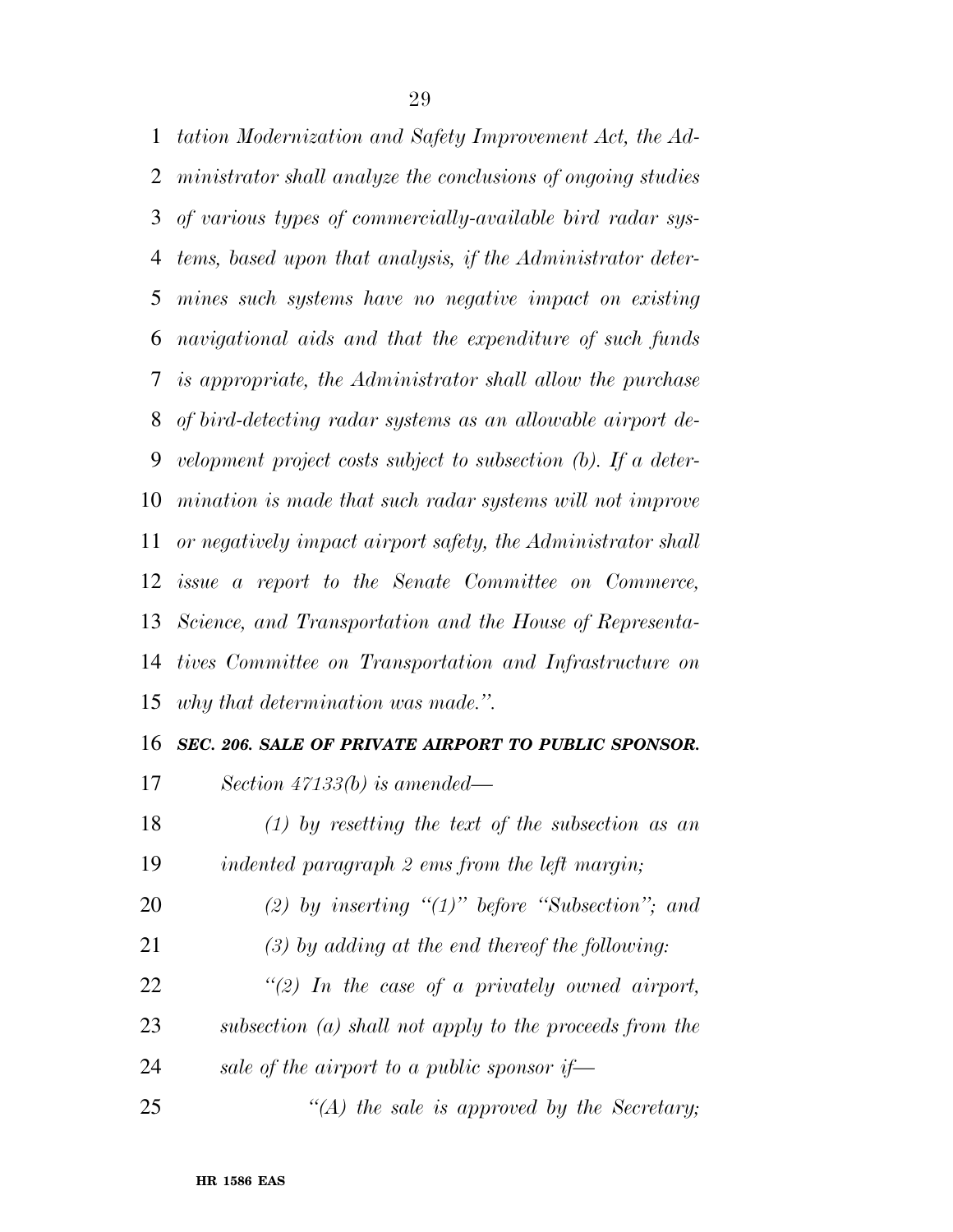| $\mathbf{1}$   | $\lq (B)$ funding is provided under this title for                 |
|----------------|--------------------------------------------------------------------|
| $\overline{2}$ | <i>the public sponsor's acquisition; and</i>                       |
| 3              | $\lq\lq C$ an amount equal to the remaining                        |
| $\overline{4}$ | unamortized portion of the original grant, amor-                   |
| 5              | tized over a 20-year period, is repaid to the Sec-                 |
| 6              | retary by the private owner for deposit in the                     |
| 7              | Trust Fund for airport acquisitions.                               |
| 8              | $\lq(3)$ This subsection shall apply to grants issued              |
| 9              | on or after October 1, 1996.".                                     |
| 10             | SEC. 207. GOVERNMENT SHARE OF CERTAIN AIR PROJECT                  |
| 11             | COSTS.                                                             |
| 12             | Notwithstanding section $47109(a)$ of title 49, United             |
| 13             | States Code, the Federal Government's share of allowable           |
| 14             | project costs for a grant made in fiscal year 2008, 2009,          |
| 15             | $2010$ , or $2011$ under chapter $471$ of that title for a project |
| 16             | described in paragraph $(2)$ or $(3)$ of that section shall be     |
| 17             | 95 percent.                                                        |
| 18             | SEC. 207(b). PROHIBITION ON USE OF PASSENGER FACILITY              |
| 19             | <b>CHARGES TO CONSTRUCT BICYCLE STORAGE</b>                        |
| 20             | <b>FACILITIES.</b>                                                 |
| 21             | Section $40117(a)(3)$ is amended—                                  |
| 22             | $(1)$ by redesignating subparagraphs $(A)$ through                 |
| 23             | $(G)$ as clauses (i) through (vii);                                |
| 24             | $(2)$ by striking "The term" and inserting the fol-                |
| 25             | lowing:                                                            |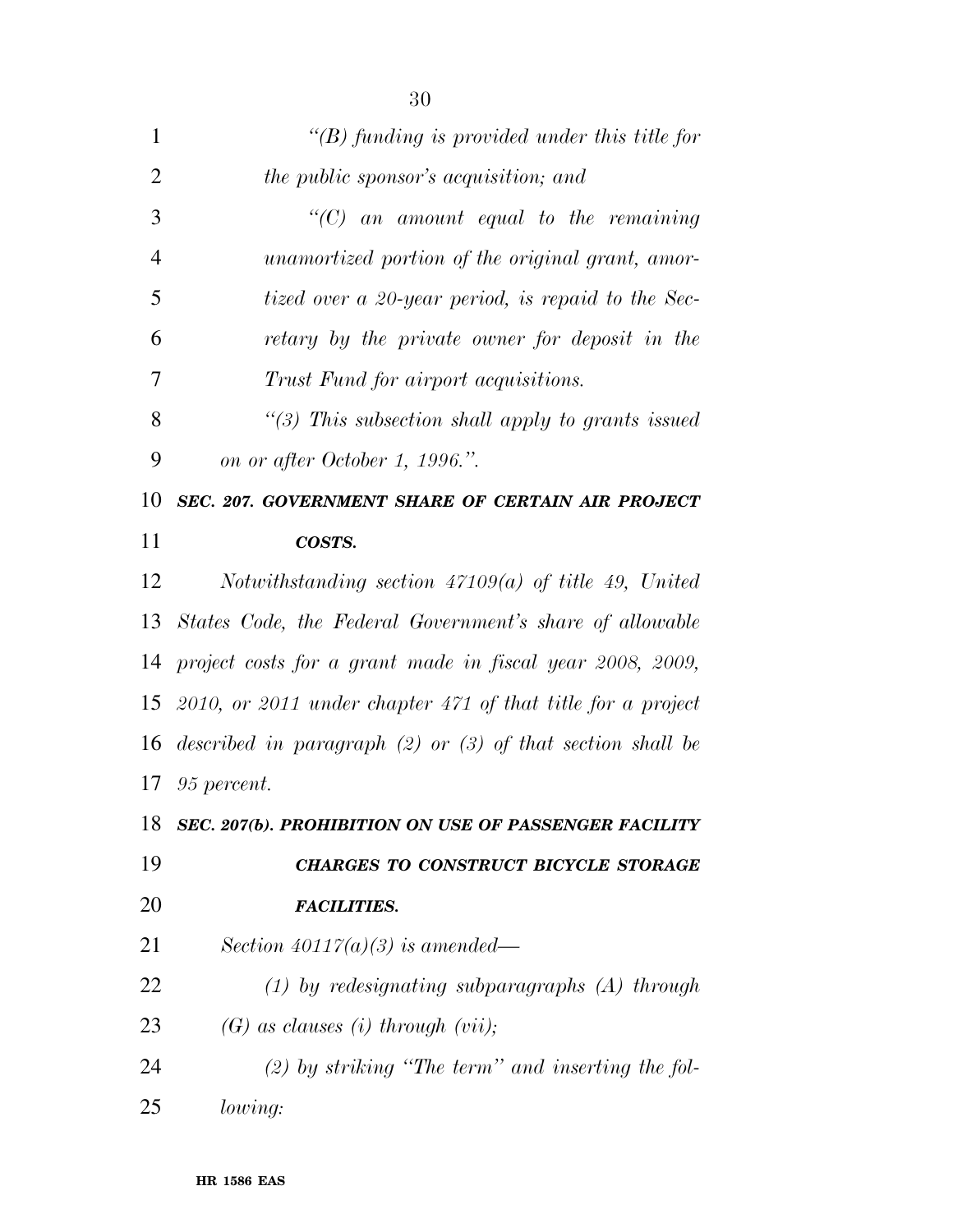| $\mathbf{1}$   | "(A) IN GENERAL.—The term"; and                         |
|----------------|---------------------------------------------------------|
| $\overline{2}$ | $(3)$ by adding at the end the following:               |
| 3              | BICYCLE STORAGE FACILITIES.-<br>$\lq(B)$                |
| $\overline{4}$ | project to construct a bicycle storage facility may     |
| 5              | not be considered an eligible airport-related           |
| 6              | project.".                                              |
| 7              | SEC. 208. MISCELLANEOUS AMENDMENTS.                     |
| 8              | (a) TECHNICAL CHANGES TO NATIONAL PLAN OF IN-           |
| 9              | TEGRATED AIRPORT SYSTEMS.—Section 47103 is amend-       |
| 10             | $ed$ —                                                  |
| 11             | (1) by striking "each airport to-" in subsection        |
| 12             | (a) and inserting "the airport system to-";             |
| 13             | $(2)$ by striking "system in the particular area;"      |
| 14             | in subsection $(a)(1)$ and inserting "system, including |
| 15             | connection to the surface transportation network;       |
| 16             | $and$ ";                                                |
| 17             | $(3)$ by striking "aeronautics; and" in subsection      |
| 18             | $(a)(2)$ and inserting "aeronautics.";                  |
| 19             | (4) by striking subsection (a)(3);                      |
| 20             | $(5)$ by inserting "and" after the semicolon in         |
| 21             | subsection $(b)(1);$                                    |
| 22             | $(6)$ by striking paragraph $(2)$ of subsection $(b)$   |
| 23             | and redesignating paragraph $(3)$ as paragraph $(2)$ ;  |
| 24             | $(7)$ by striking "operations, Short Takeoff and        |
| 25             | Landing/Very Short Takeoff and Landing aircraft op-     |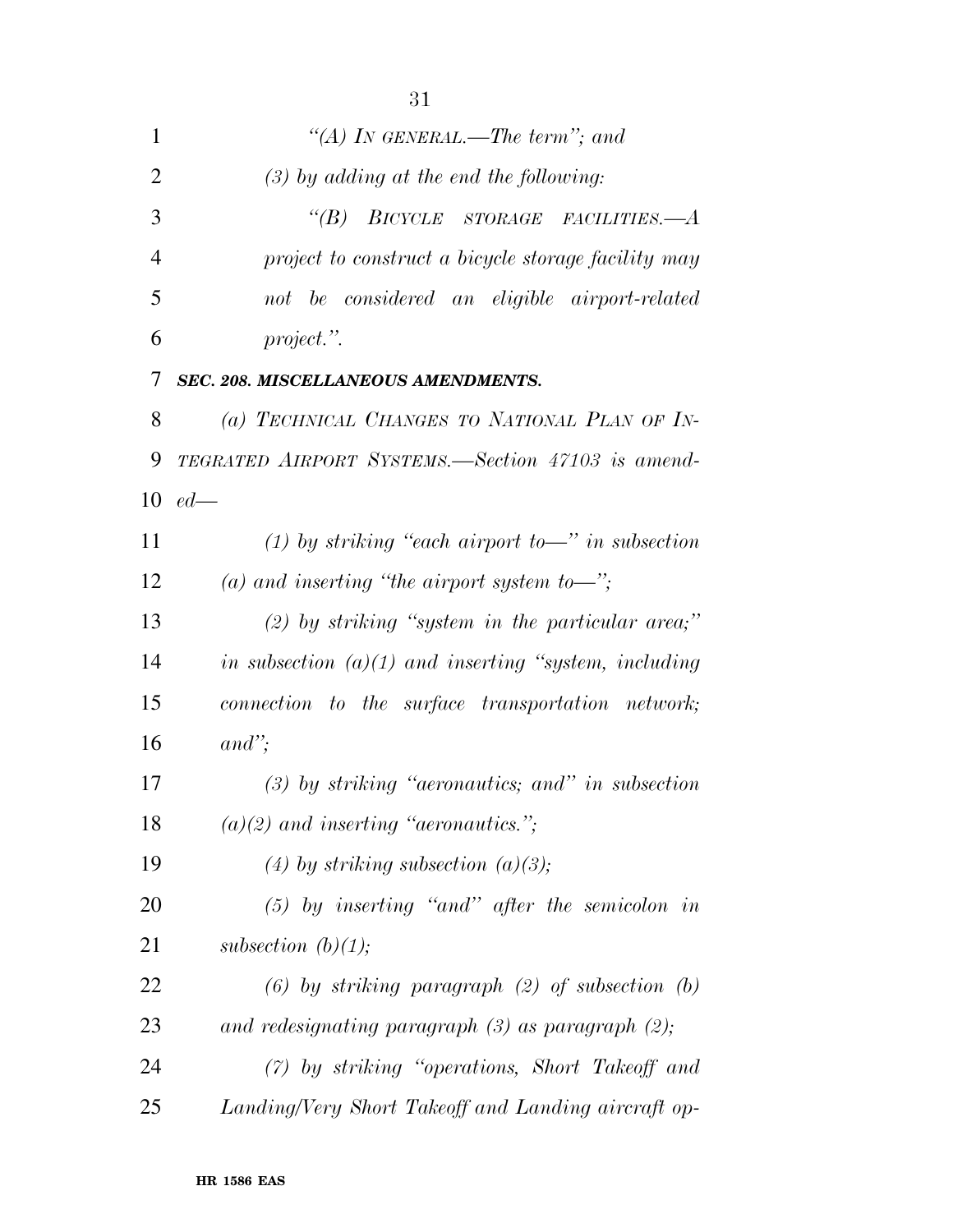| $\mathbf{1}$   | erations," in subsection $(b)(2)$ , as redesignated, and   |
|----------------|------------------------------------------------------------|
| $\overline{2}$ | <i>inserting "operations"</i> ; and                        |
| 3              | $(8)$ by striking "status of the" in subsection $(d)$ .    |
| $\overline{4}$ | (b) UPDATE VETERANS PREFERENCE DEFINITION.                 |
| 5              | Section $47112(c)$ is amended—                             |
| 6              | $(1)$ by striking "separated from" in paragraph            |
| 7              | $(1)(B)$ and inserting "discharged or released from ac-    |
| 8              | tive duty in";                                             |
| 9              | $(2)$ by adding at the end of paragraph $(1)$ the          |
| 10             | following:                                                 |
| 11             | "(C) 'Afghanistan-Iraq war veteran' means an               |
| 12             | individual who served on active duty, as defined by        |
| 13             | section $101(21)$ of title 38, at any time in the armed    |
| 14             | forces for a period of more than 180 consecutive days,     |
| 15             | any part of which occurred during the period begin-        |
| 16             | ning on September 11, 2001, and ending on the date         |
| 17             | prescribed by Presidential proclamation or by law as       |
| 18             | the last date of Operation Iraqi Freedom.";                |
| 19             | $(3)$ by striking "veterans and" in paragraph $(2)$        |
| 20             | and inserting "veterans, Afghanistan-Iraq war vet-         |
| 21             | erans, and"; and                                           |
| 22             | $(4)$ by adding at the end the following:                  |
| 23             | $\lq(3)$ A contract involving labor for carrying out an    |
| 24             | airport development project under a grant agreement under  |
| 25             | this subchapter must require that a preference be given to |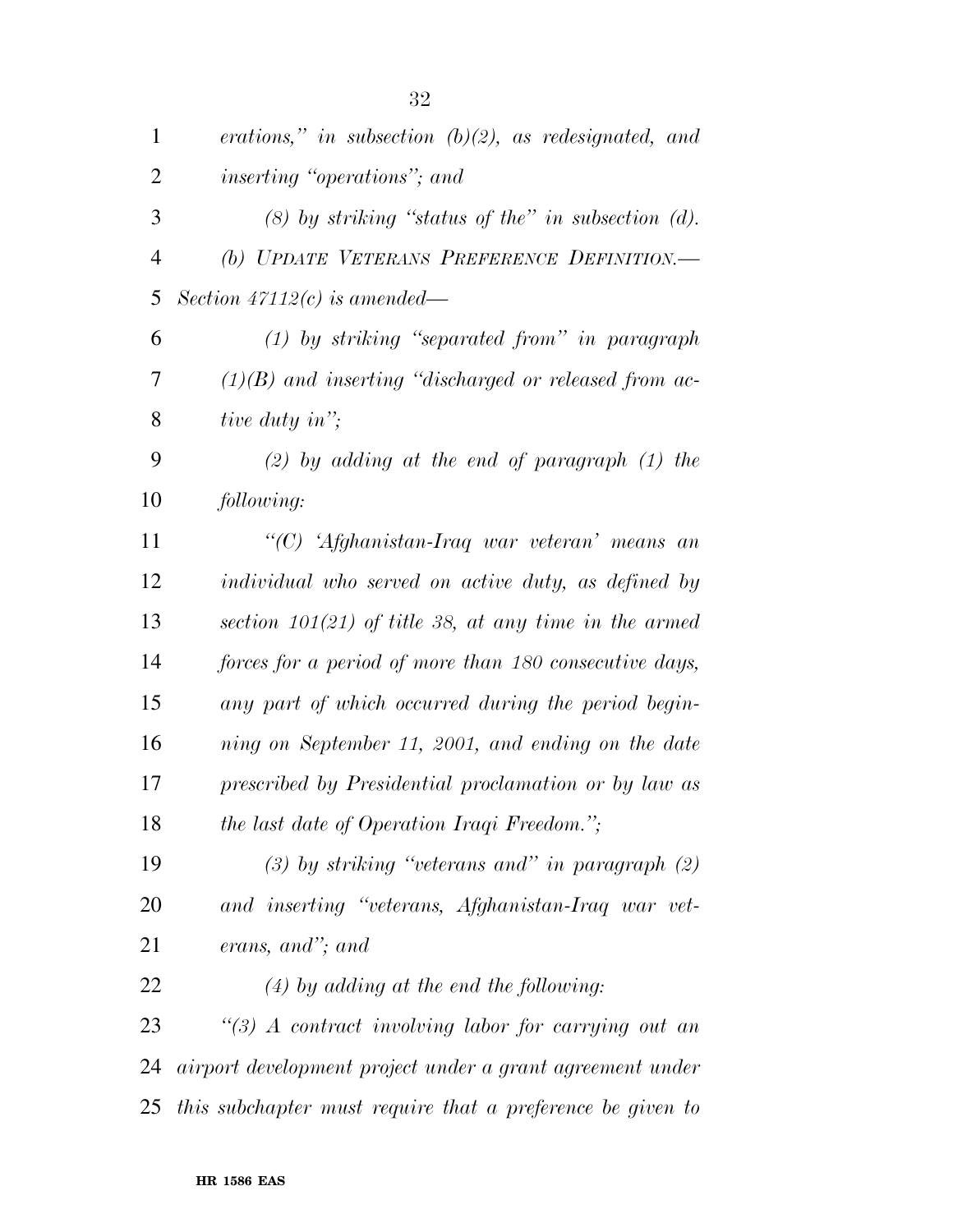| $\mathbf{1}$ | the use of small business concerns (as defined in section 3         |
|--------------|---------------------------------------------------------------------|
| 2            | of the Small Business Act $(15 \text{ U.S.C. } 632)$ owned and con- |
| 3            | <i>trolled by disabled veterans.</i> ".                             |
| 4            | (c) ANNUAL REPORT.—Section $47131(a)$ is amended—                   |
| 5            | $(1)$ by striking "April 1" and inserting "June                     |
| 6            | $1$ "; and                                                          |
| 7            | (2) by striking paragraphs $(1)$ through $(4)$ and                  |
| 8            | <i>inserting the following:</i>                                     |
| 9            | $\lq(1)$ a summary of airport development and                       |
| 10           | planning completed;                                                 |
| 11           | $\lq(2)$ a summary of individual grants issued;                     |
| 12           | $\lq(3)$ an accounting of discretionary and appor-                  |
| 13           | tioned funds allocated; and                                         |
| 14           | $\lq(4)$ the allocation of appropriations; and".                    |
| 15           | (d) SUNSET OF PROGRAM.—Section $47137$ is repealed                  |
| 16           | effective September 30, 2008.                                       |
| 17           | (e) CORRECTION TO EMISSION CREDITS PROVISION.—                      |
| 18           | Section 47139 is amended—                                           |
| 19           | (1) by striking "47102(3)(F)," in subsection (a);                   |
| 20           | (2) by striking "47102(3)(F), 47102(3)(K),                          |
| 21           | $47102(3)(L)$ , or $47140"$ in subsection (b) and insert-           |
| 22           | ing "47102(3)(K) or 47102(3)(L)"; and                               |
| 23           | (3) by striking "40117(a)(3)(G), 47103(3)(F),                       |
| 24           | $47102(3)(K)$ , $47102(3)(L)$ , or $47140$ ," in subsection         |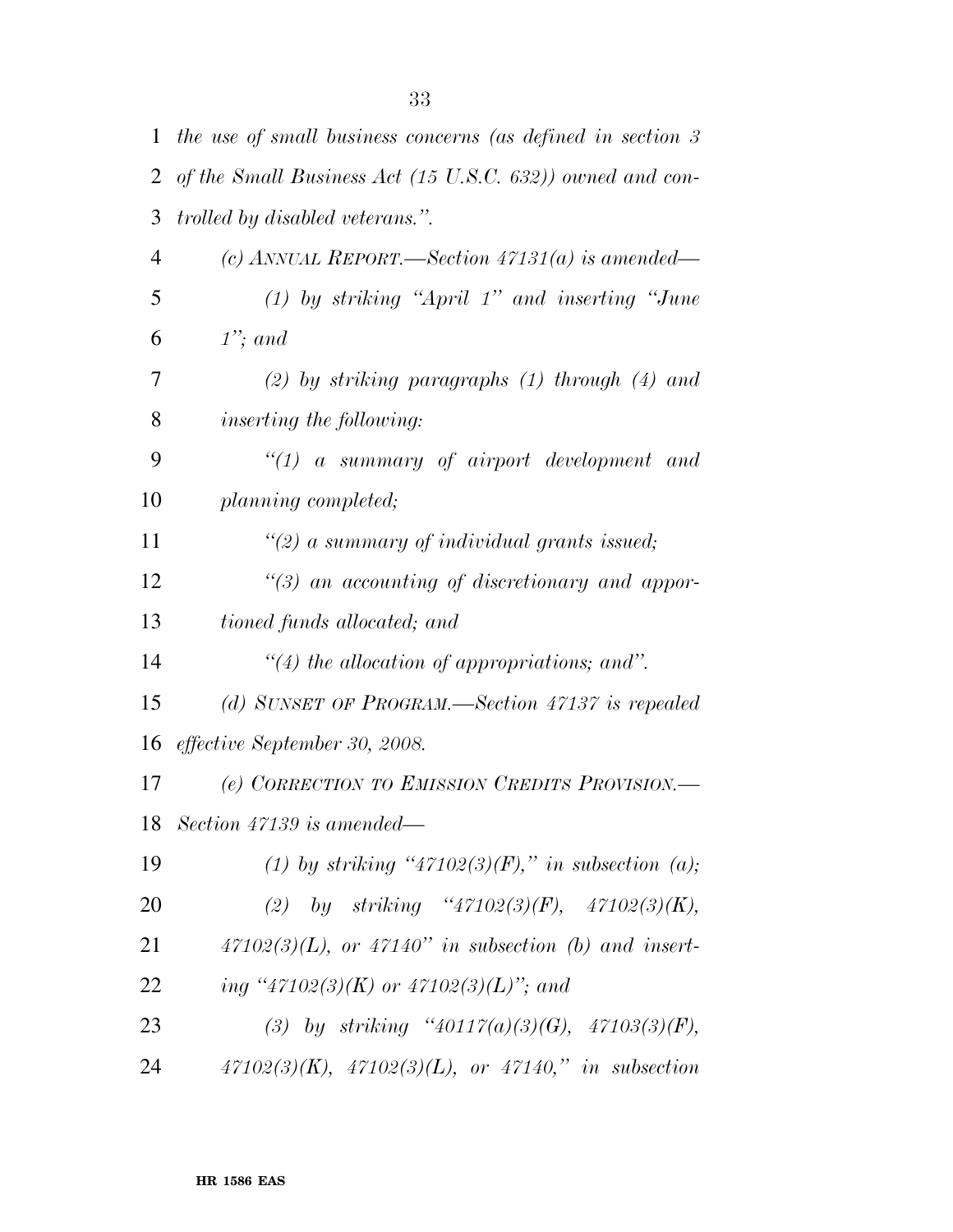*(b) and inserting ''40117(a)(3)(G), 47102(3)(K), or 47102(3)(L),''; and* 

 *(f) CORRECTION TO SURPLUS PROPERTY AUTHOR- ITY.—Section 47151(e) is amended by striking ''(other than real property that is subject to section 2687 of title 10, sec- tion 201 of the Defense Authorization Amendments and Base Closure and Realignment Act (10 U.S.C. 2687 note), or section 2905 of the Defense Base Closure and Realign-ment Act of 1990 (10 U.S.C. 2687 note),''.* 

 *(g) AIRPORT CAPACITY BENCHMARK REPORTS; DEFI- NITION OF JOINT USE AIRPORT.—Section 47175 is amend-ed—* 

 *(1) by striking ''Airport Capacity Benchmark Report 2001.'' in paragraph (2) and inserting ''2001 and 2004 Airport Capacity Benchmark Reports or of the most recent Benchmark report, Future Airport Capacity Task Report, or other comparable FAA re-port.''; and* 

 *(2) by adding at the end thereof the following: ''(7) JOINT USE AIRPORT.—The term 'joint use airport' means an airport owned by the United States Department of Defense, at which both military and civilian aircraft make shared use of the airfield.''.* 

 *(h) USE OF APPORTIONED AMOUNTS.—Section 47117(e)(1)(A) is amended—*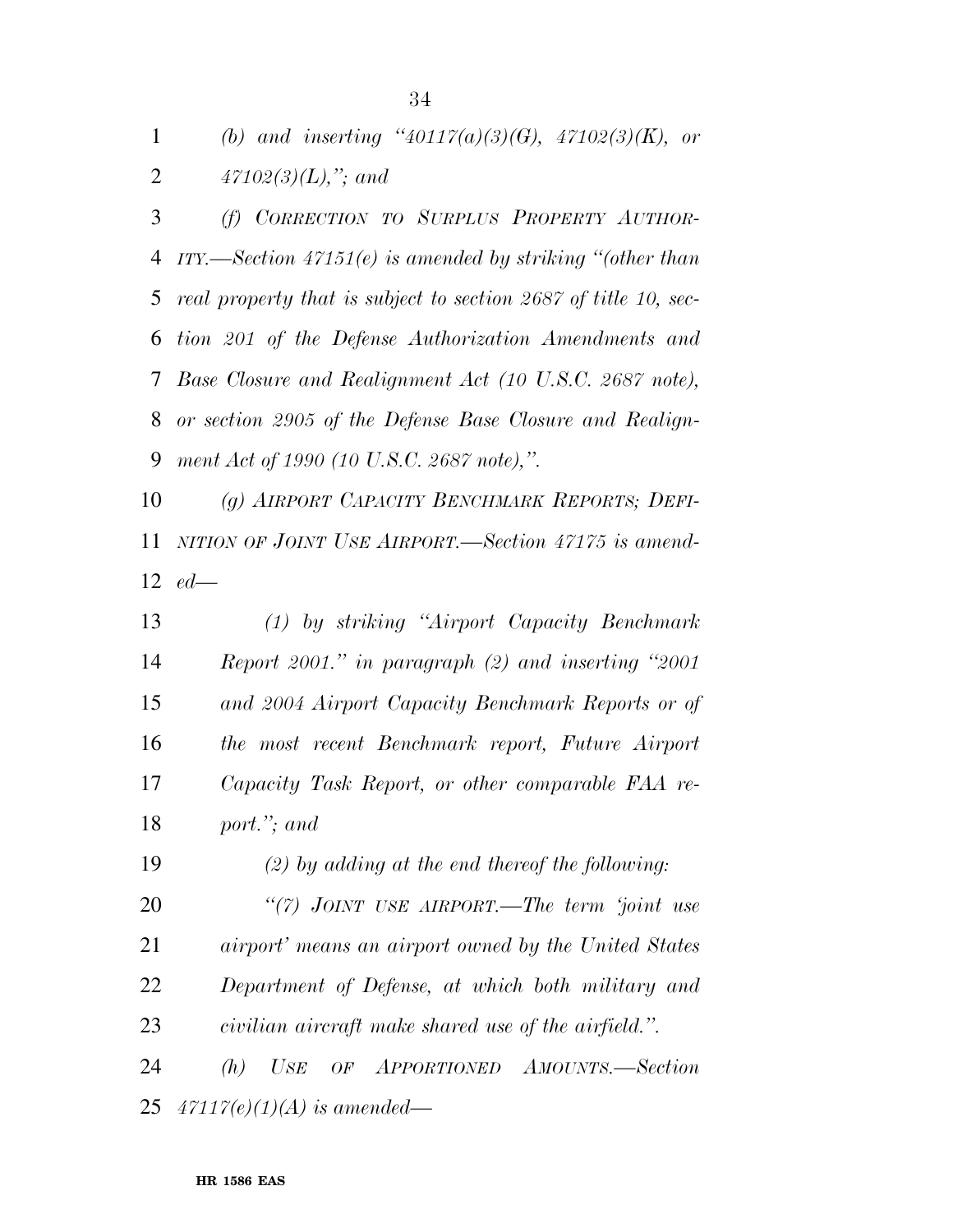| $\mathbf{1}$   | $(1)$ by striking "35 percent" in the first sentence   |
|----------------|--------------------------------------------------------|
| $\overline{2}$ | and inserting " $$300,000,000$ ";                      |
| 3              | (2) by striking "and" after "47141,";                  |
| $\overline{4}$ | $(3)$ by striking "et seq.)." and inserting "et seq.), |
| 5              | and for water quality mitigation projects to comply    |
| 6              | with the Act of June 30, 1948 (33 U.S.C. 1251 et       |
| 7              | seq.), approved in an environmental record of deci-    |
| 8              | sion for an airport development project under this     |
| 9              | $title.'$ ; and                                        |
| 10             | $(4)$ by striking "such 35 percent requirement is"     |
| 11             | in the second sentence and inserting "the require-     |
| 12             | ments of the preceding sentence are".                  |
| 13             | (i) USE OF PREVIOUS FISCAL YEAR'S APPORTION-           |
| 14             | MENT.—Section $47114(c)(1)$ is amended—                |
| 15             | $(1)$ by striking "and" after the semicolon in sub-    |
| 16             | paragraph $(E)(ii)$ ;                                  |
| 17             | $(2)$ by striking "airport." in subparagraph           |
| 18             | $(E)(iii)$ and inserting "airport; and";               |
| 19             | $(3)$ by adding at the end of subparagraph $(E)$       |
| 20             | <i>the following:</i>                                  |
| 21             | $``(iv)$ the airport received scheduled or             |
| 22             | unscheduled air service from a large cer-              |
| 23             | tified air carrier (as defined in part 241 of          |
| 24             | title 14, Code of Federal Regulations, or              |
| 25             | such other regulations as may be issued by             |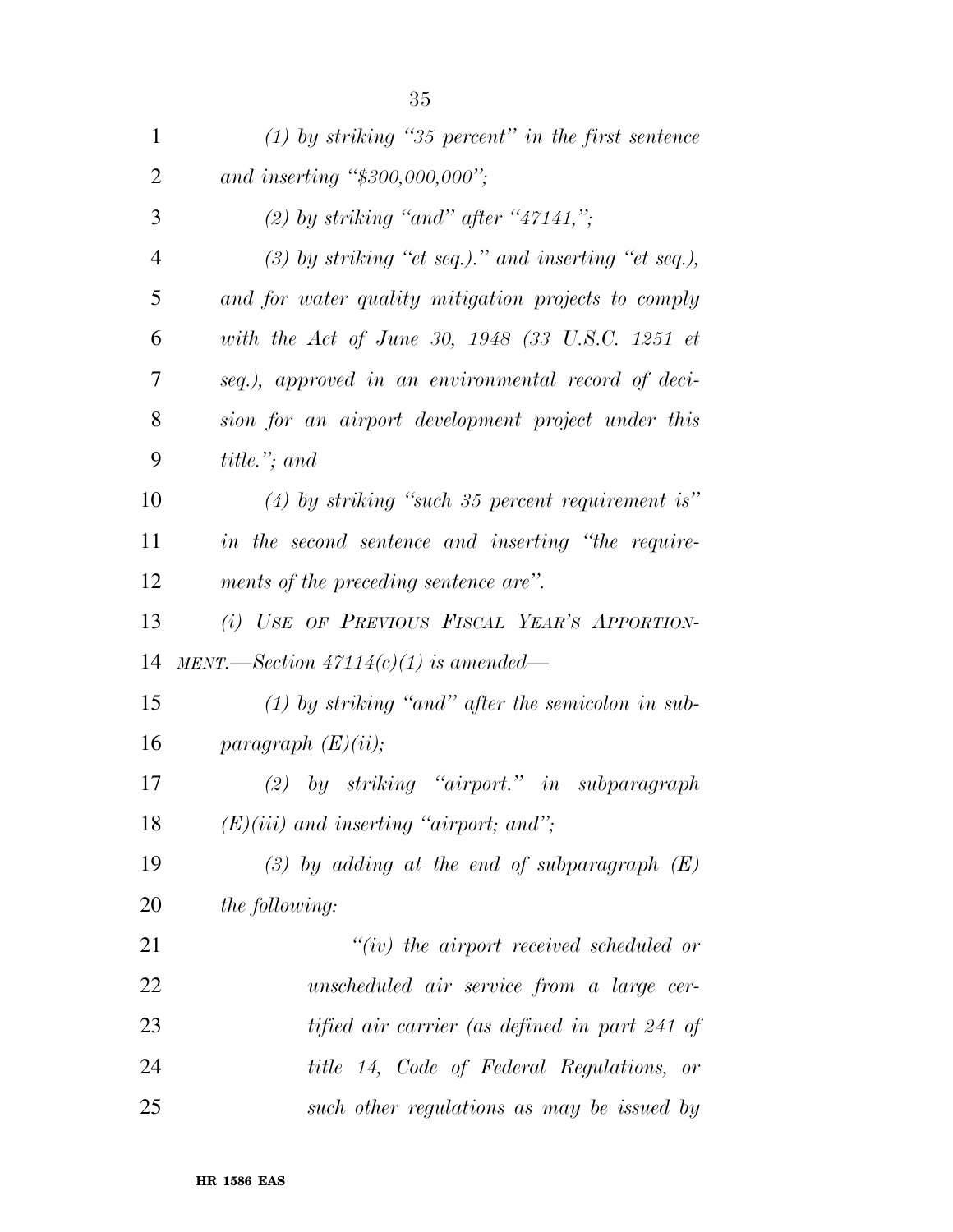| $\mathbf{1}$   | the Secretary under the authority of section         |
|----------------|------------------------------------------------------|
| $\overline{2}$ | 41709) and the Secretary determines that             |
| 3              | the airport had more than 10,000 passenger           |
| $\overline{4}$ | boardings in the preceding calendar year,            |
| 5              | based on data submitted to the Secretary             |
| 6              | under part 241 of title 14, Code of Federal          |
| 7              | <i>Regulations.</i> ";                               |
| 8              | $(4)$ in subparagraph $(G)$ —                        |
| 9              | $(A)$ by striking "FISCAL YEAR 2006" in the          |
| 10             | heading and inserting "FISCAL YEARS 2008             |
| 11             | THROUGH 2011";                                       |
| 12             | $(B)$ by striking "fiscal year 2006" and in-         |
| 13             | serting "fiscal years 2008 through 2011";            |
| 14             | $(C)$ by striking clause (i) and inserting the       |
| 15             | following:                                           |
| 16             | $"(i)$ the average annual passenger                  |
| 17             | boardings at the airport for calendar years          |
| 18             | $2004$ through $2006$ were below $10,000$ per        |
| 19             | year;"; and                                          |
| 20             | (D) by striking "2000 or 2001;" in clause            |
| 21             | $(ii)$ and inserting "2003;"; and                    |
| 22             | $(5)$ by adding at the end thereof the following:    |
| 23             | "(H) SPECIAL RULE FOR FISCAL YEARS 2010              |
| 24             | $AND$ 2011.—Notwithstanding subparagraph $(A)$ , for |
| 25             | airport that had more than 10,000 passenger<br>an    |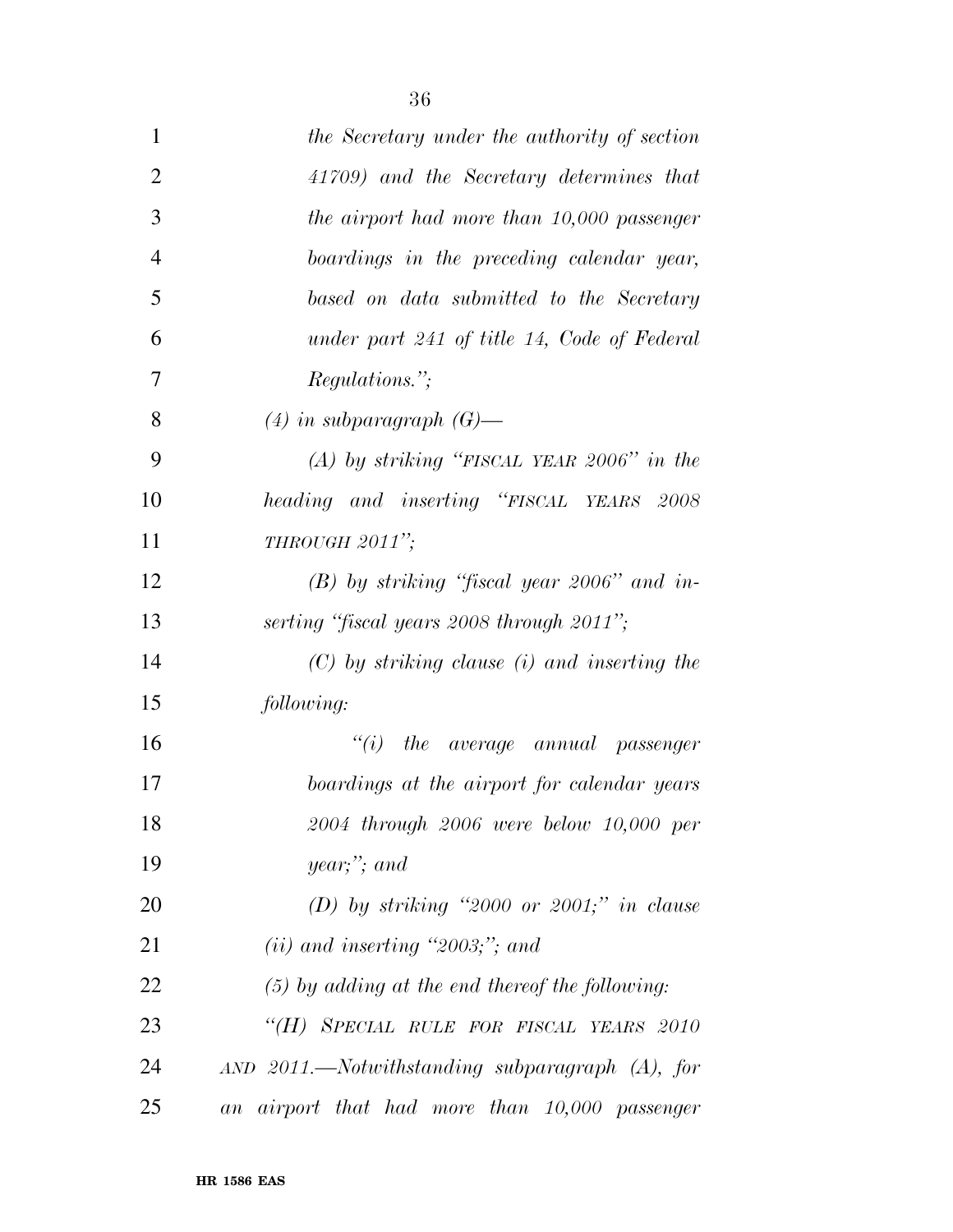| $\mathbf{1}$   | boardings and scheduled passenger aircraft service in           |
|----------------|-----------------------------------------------------------------|
| $\overline{2}$ | calendar year 2007, but in either calendar years 2008           |
| 3              | or 2009, or both years, the number of passenger                 |
| $\overline{4}$ | boardings decreased to a level below 10,000 boardings           |
| 5              | per year at such airport, the Secretary may appor-              |
| 6              | tion in fiscal years 2010 or 2011 to the sponsor of             |
| 7              | such an airport an amount equal to the amount ap-               |
| 8              | portioned to that sponsor in fiscal year 2009.".                |
| 9              | (j) MOBILE REFUELER PARKING CONSTRUCTION.-                      |
| 10             | Section $47102(3)$ is amended by adding at the end the fol-     |
| 11             | lowing:                                                         |
| 12             | $\lq (M)$ construction of mobile refueler parking               |
| 13             | within a fuel farm at a nonprimary airport                      |
| 14             | meeting the requirements of section 112.8 of title              |
| 15             | 40, Code of Federal Regulations.".                              |
| 16             | DISCRETIONARY FUND.—Section $47115(g)(1)$ is<br>(k)             |
| 17             | amended by striking "of—" and all that follows and insert-      |
|                | 18 ing "of $$520,000,000$ . The amount credited is exclusive of |
| 19             | amounts that have been apportioned in a prior fiscal year       |
| 20             | under section 47114 of this title and that remain available     |
|                | 21 for obligation.".                                            |

### *SEC. 209. STATE BLOCK GRANT PROGRAM.*

*Section 47128 is amended—* 

 *(1) by striking ''regulations'' each place it ap-pears in subsection (a) and inserting ''guidance'';*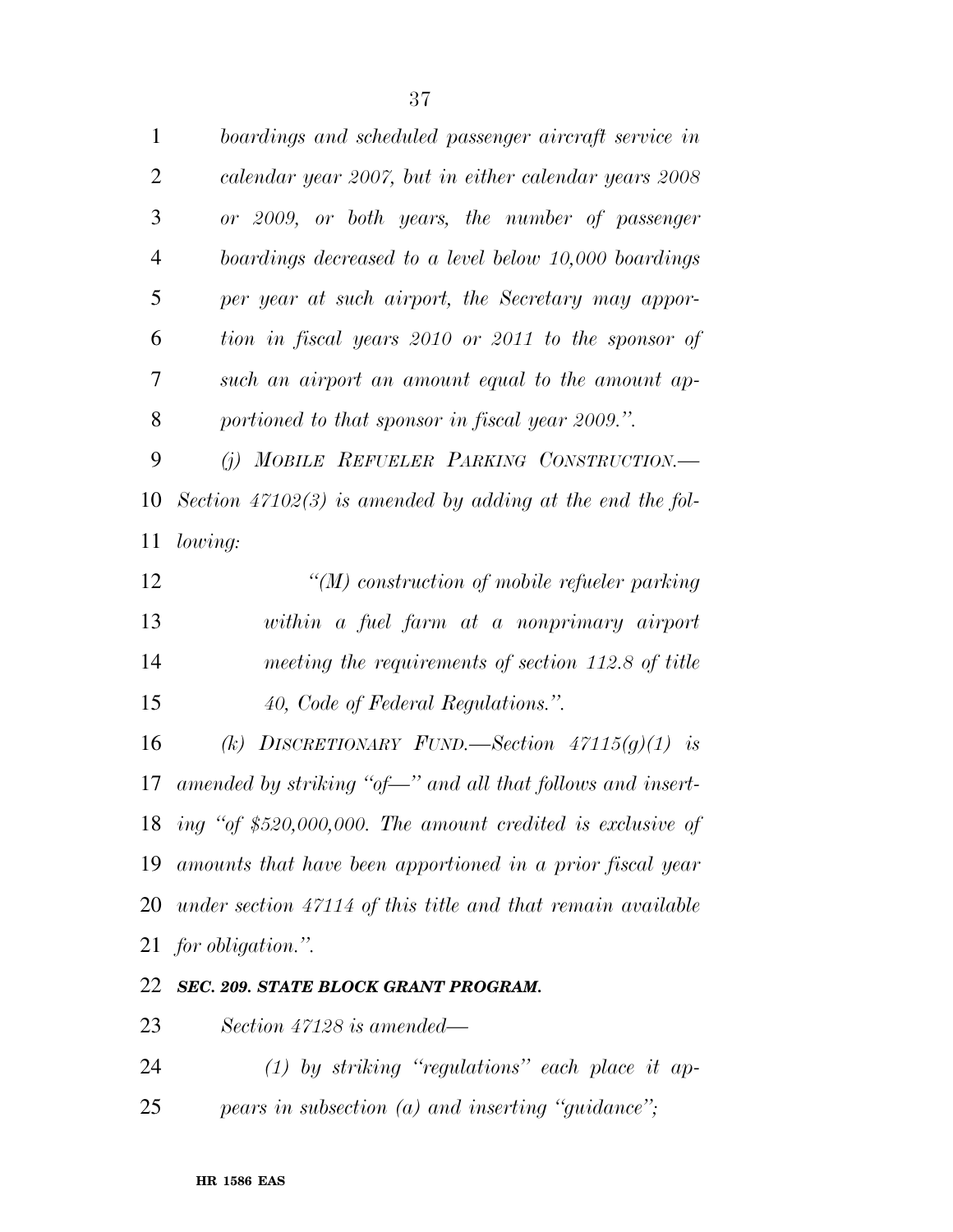| 1              | (2) by striking "grant;" in subsection $(b)(4)$ and               |
|----------------|-------------------------------------------------------------------|
| $\overline{2}$ | inserting "grant, including Federal environmental re-             |
| 3              | quirements or an agreed upon equivalent;";                        |
| 4              | $(3)$ by redesignating subsection $(c)$ as subsection             |
| 5              | $(d)$ and inserting after subsection $(b)$ the following:         |
| 6              | "(c) PROJECT ANALYSIS AND COORDINATION RE-                        |
| 7              | QUIREMENTS.—Any Federal agency that must approve, li-             |
| 8              | cense, or permit a proposed action by a participating State       |
| 9              | shall coordinate and consult with the State. The agency           |
| 10             | shall utilize the environmental analysis prepared by the          |
| 11             | State, provided it is adequate, or supplement that analysis       |
| 12             | as necessary to meet applicable Federal requirements."; and       |
| 13             | $(4)$ by adding at the end the following:                         |
| 14             | "(e) PILOT PROGRAM.—The Secretary shall establish                 |
| 15             | a pilot program for up to 3 States that do not participate        |
|                | 16 in the program established under subsection $(a)$ that is con- |

*sistent with the program under subsection (a).''.* 

 *SEC. 210. AIRPORT FUNDING OF SPECIAL STUDIES OR RE-VIEWS.* 

 *Section 47173(a) is amended by striking ''project.'' and inserting ''project, or to conduct special environmental studies related to a federally funded airport project or for special studies or reviews to support approved noise com-patibility measures in a Part 150 program or environ-*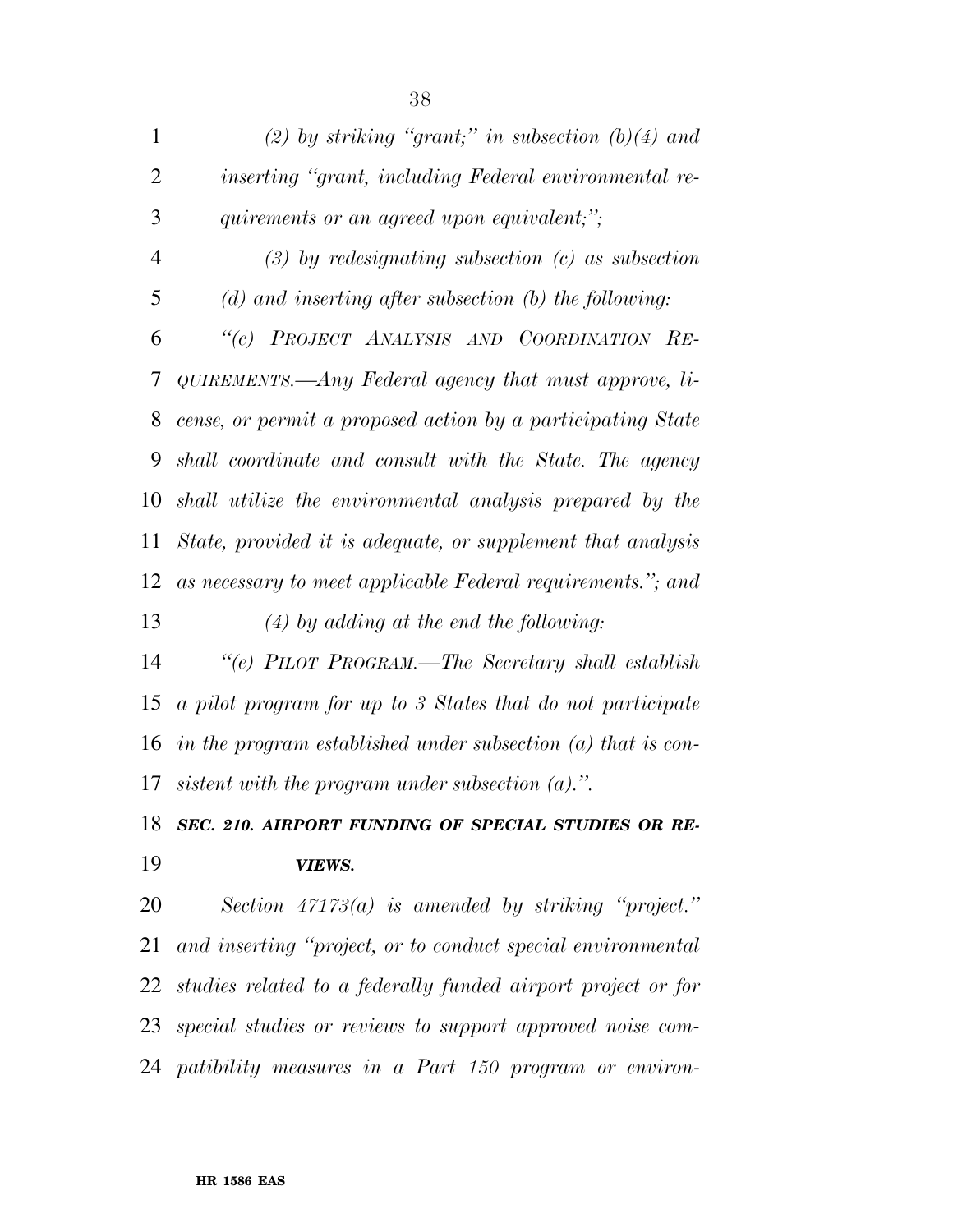| $\mathbf{1}$   | mental mitigation in a Federal Aviation Administration    |
|----------------|-----------------------------------------------------------|
| 2              | Record of Decision or Finding of No Significant Impact.". |
| 3              | SEC. 211. GRANT ELIGIBILITY FOR ASSESSMENT OF FLIGHT      |
| $\overline{4}$ | <b>PROCEDURES.</b>                                        |
| 5              | Section 47504 is amended by adding at the end the         |
| 6              | following:                                                |
| 7              | "(e) GRANTS FOR ASSESSMENT OF FLIGHT PROCE-               |
| 8              | $DURES$ .                                                 |
| 9              | $\lq(1)$ The Secretary is authorized in accordance        |
| 10             | with subsection $(c)(1)$ to make a grant to an airport    |
| 11             | operator to assist in completing environmental review     |
| 12             | and assessment activities for proposals to implement      |
| 13             | flight procedures that have been approved for airport     |
| 14             | noise compatibility planning purposes under sub-          |
| 15             | section (b).                                              |
| 16             | $\lq(2)$ The Administrator of the Federal Aviation        |
| 17             | Administration may accept funds from an airport           |
| 18             | sponsor, including funds provided to the sponsor          |
| 19             | under paragraph $(1)$ , to hire additional staff or ob-   |
| 20             | tain the services of consultants in order to facilitate   |
| 21             | the timely processing, review and completion of envi-     |
| 22             | ronmental activities associated with proposals to im-     |
| 23             | plement flight procedures submitted and approved for      |
| 24             | airport noise compatibility planning purposes in ac-      |
| 25             | cordance with this section. Funds received under this     |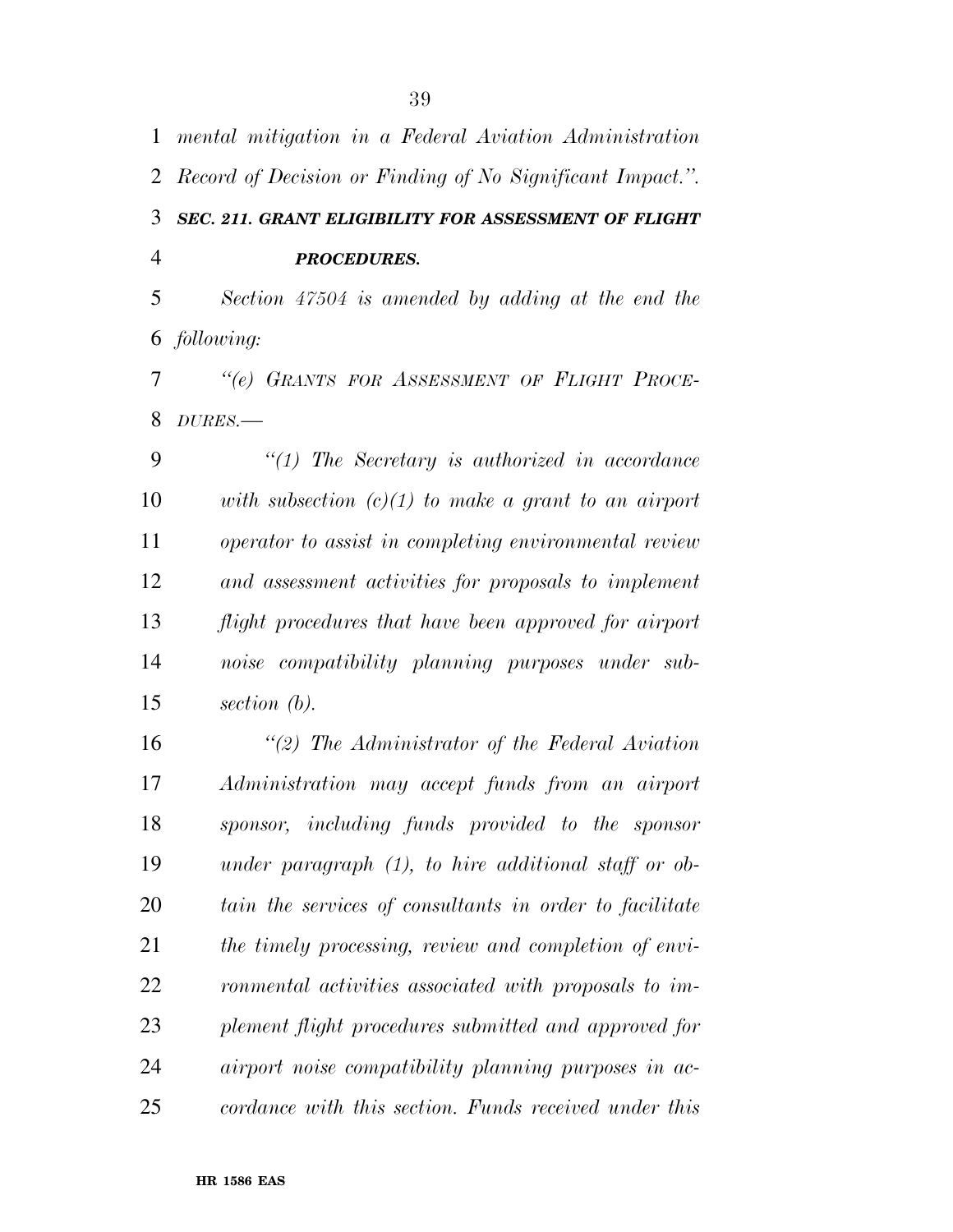| 1              | authority shall not be subject to the procedures appli-         |
|----------------|-----------------------------------------------------------------|
| $\overline{2}$ | cable to the receipt of gifts by the Administrator.".           |
| 3              | <b>SEC. 212. SAFETY-CRITICAL AIRPORTS.</b>                      |
| $\overline{4}$ | Section $47118(c)$ is amended—                                  |
| 5              | $(1)$ by striking "or" after the semicolon in para-             |
| 6              | graph $(1)$ ;                                                   |
| 7              | $(2)$ by striking "delays." in paragraph $(2)$ and              |
| 8              | <i>inserting "delays; or"; and</i>                              |
| 9              | $(3)$ by adding at the end the following:                       |
| 10             | $\lq(3)$ be critical to the safety of commercial, mili-         |
| 11             | tary, or general aviation in trans-oceanic flights.".           |
| 12             | SEC. 213. ENVIRONMENTAL MITIGATION DEMONSTRATION                |
| 13             | <b>PILOT PROGRAM.</b>                                           |
| 14             | (a) PILOT PROGRAM.—Subchapter I of chapter 471 is               |
| 15             | amended by adding at the end thereof the following:             |
| 16             | "§47143. Environmental mitigation demonstration                 |
| 17             | pilot program                                                   |
| 18             | "(a) IN GENERAL.—The Secretary of Transportation                |
|                | 19 shall carry out a pilot program involving not more than      |
|                | 20 6 projects at public-use airports under which the Secretary  |
| 21             | may make grants to sponsors of such airports from funds         |
| 22             | apportioned under paragraph $47117(e)(1)(A)$ for use at         |
| 23             | such airports for environmental mitigation demonstration        |
|                | 24 projects that will measurably reduce or mitigate aviation    |
|                | 25 impacts on noise, air quality or water quality in the vicin- |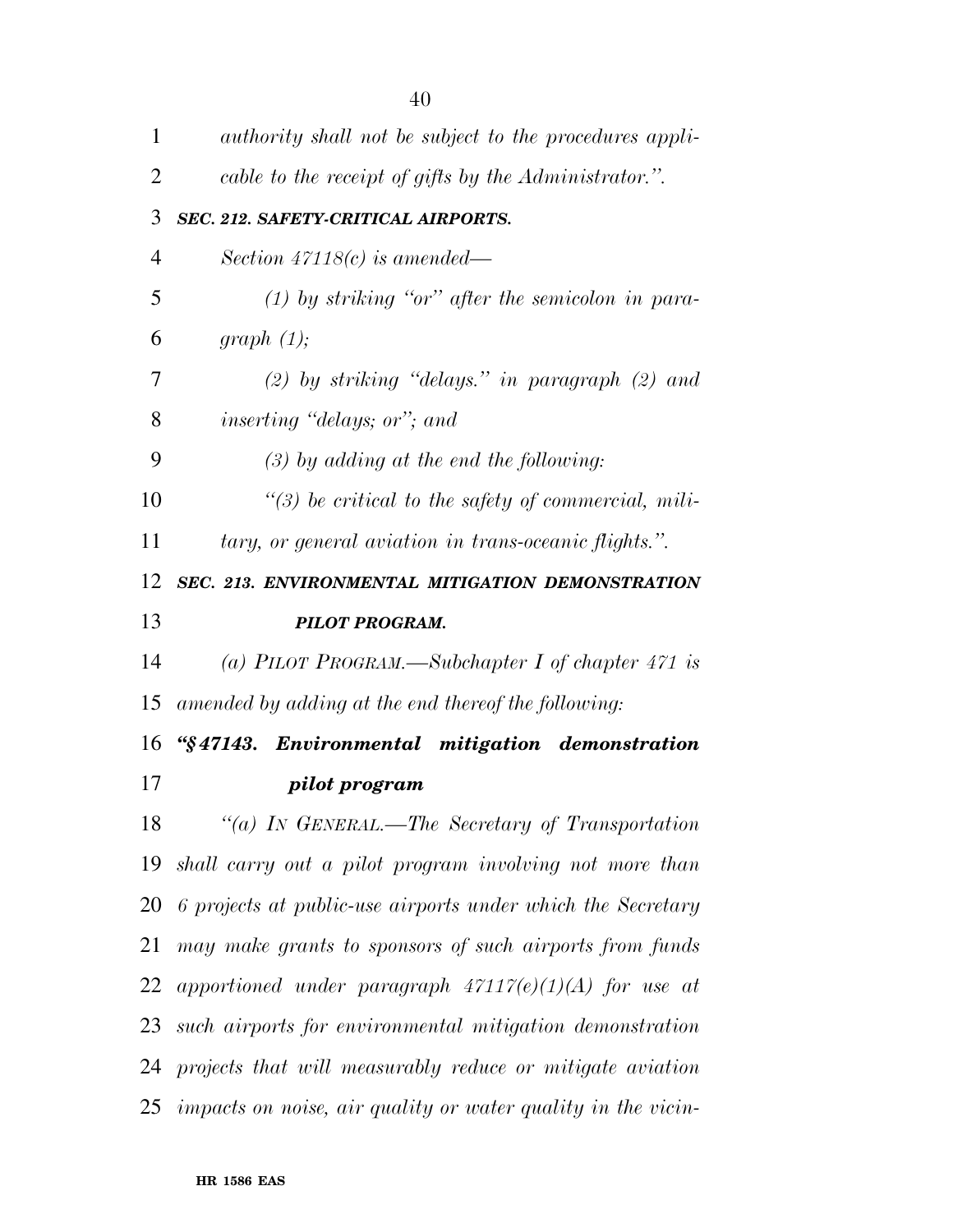*ity of the airport. Notwithstanding any other provision of this subchapter, an environmental mitigation demonstra- tion project approved under this section shall be treated as eligible for assistance under this subchapter.* 

 *''(b) PARTICIPATION IN PILOT PROGRAM.—A public- use airport shall be eligible for participation in the pilot. ''(c) SELECTION CRITERIA.—In selecting from among applicants for participation in the pilot program, the Sec- retary may give priority consideration to environmental mitigation demonstration projects that—* 

 *''(1) will achieve the greatest reductions in air- craft noise, airport emissions, or airport water qual- ity impacts either on an absolute basis, or on a per-dollar-of-funds expended basis; and* 

 *''(2) will be implemented by an eligible consor-tium.* 

 *''(d) FEDERAL SHARE.—Notwithstanding any other provision of this subchapter, the United States Govern- ment's share of the costs of a project carried out under this section shall be 50 percent.* 

 *''(e) MAXIMUM AMOUNT.—Not more than \$2,500,000 may be made available by the Secretary in grants under this section for any single project.* 

 *''(f) IDENTIFYING BEST PRACTICES.—The Adminis-trator may develop and publish information identifying*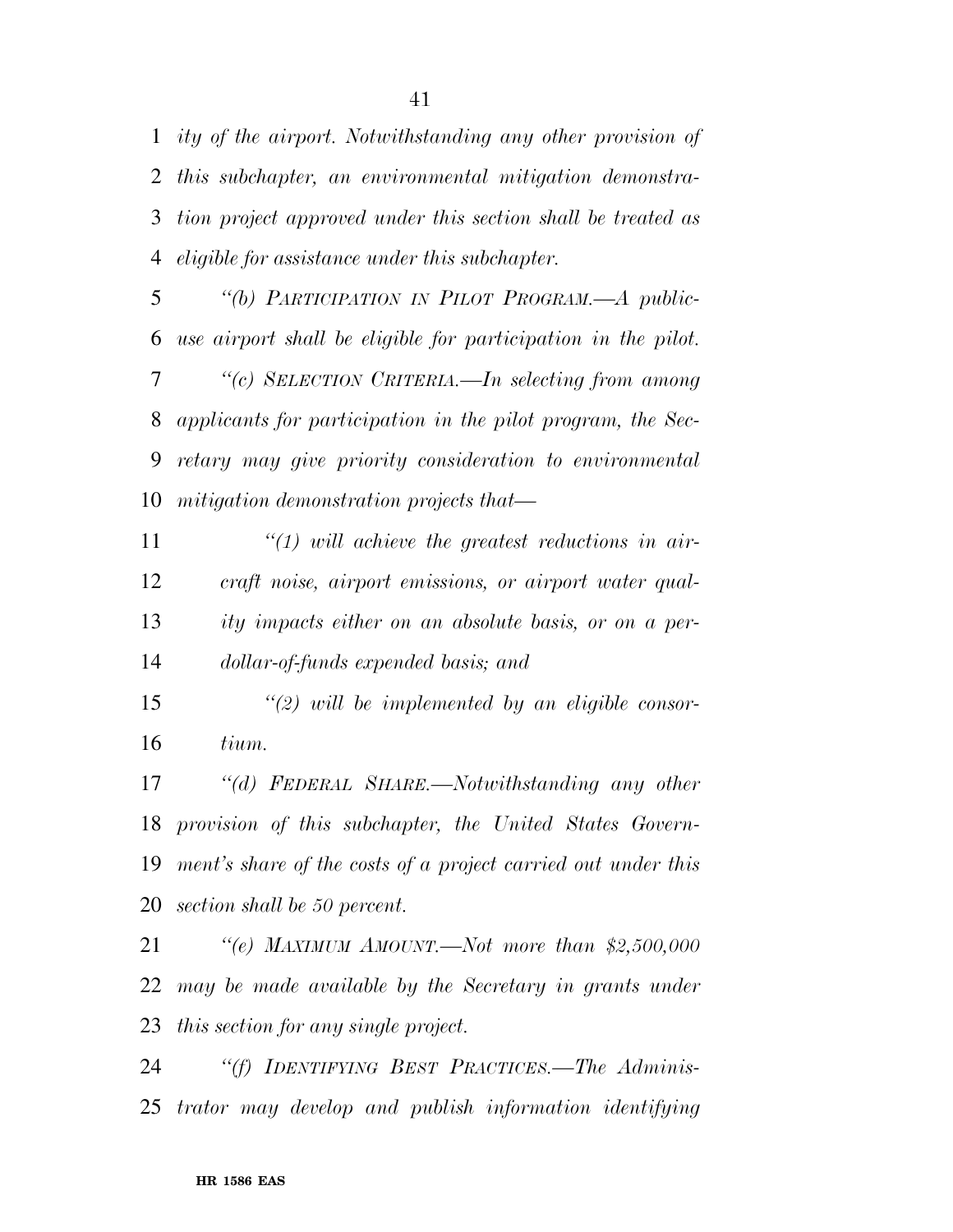|    | 1 best practices for reducing or mitigating aviation impacts |
|----|--------------------------------------------------------------|
| 2  | on noise, air quality, or water quality in the vicinity of   |
| 3  | airports, based on the projects carried out under the pilot  |
| 4  | program.                                                     |
| 5  | "(g) DEFINITIONS.—In this section:                           |
| 6  | "(1) ELIGIBLE CONSORTIUM.—The term 'eligible                 |
| 7  | consortium' means a consortium that comprises 2 or           |
| 8  | more of the following entities:                              |
| 9  | $\lq\lq (A)$ Businesses operating in the United              |
| 10 | States.                                                      |
| 11 | $\lq\lq B$ ) Public or private educational or re-            |
| 12 | search organizations located in the United                   |
| 13 | States.                                                      |
| 14 | $\lq\lq C$ ) Entities of State or local governments          |
| 15 | in the United States.                                        |
| 16 | $\lq (D)$ Federal laboratories.                              |
| 17 | "(2) ENVIRONMENTAL MITIGATION DEMONSTRA-                     |
| 18 | TION PROJECT.—The term 'environmental mitigation             |
| 19 | demonstration project' means a project that—                 |
| 20 | $\lq\lq (A)$ introduces new conceptual environ-              |
| 21 | mental mitigation techniques or technology with              |
| 22 | associated benefits, which have already been                 |
| 23 | proven in laboratory demonstrations;                         |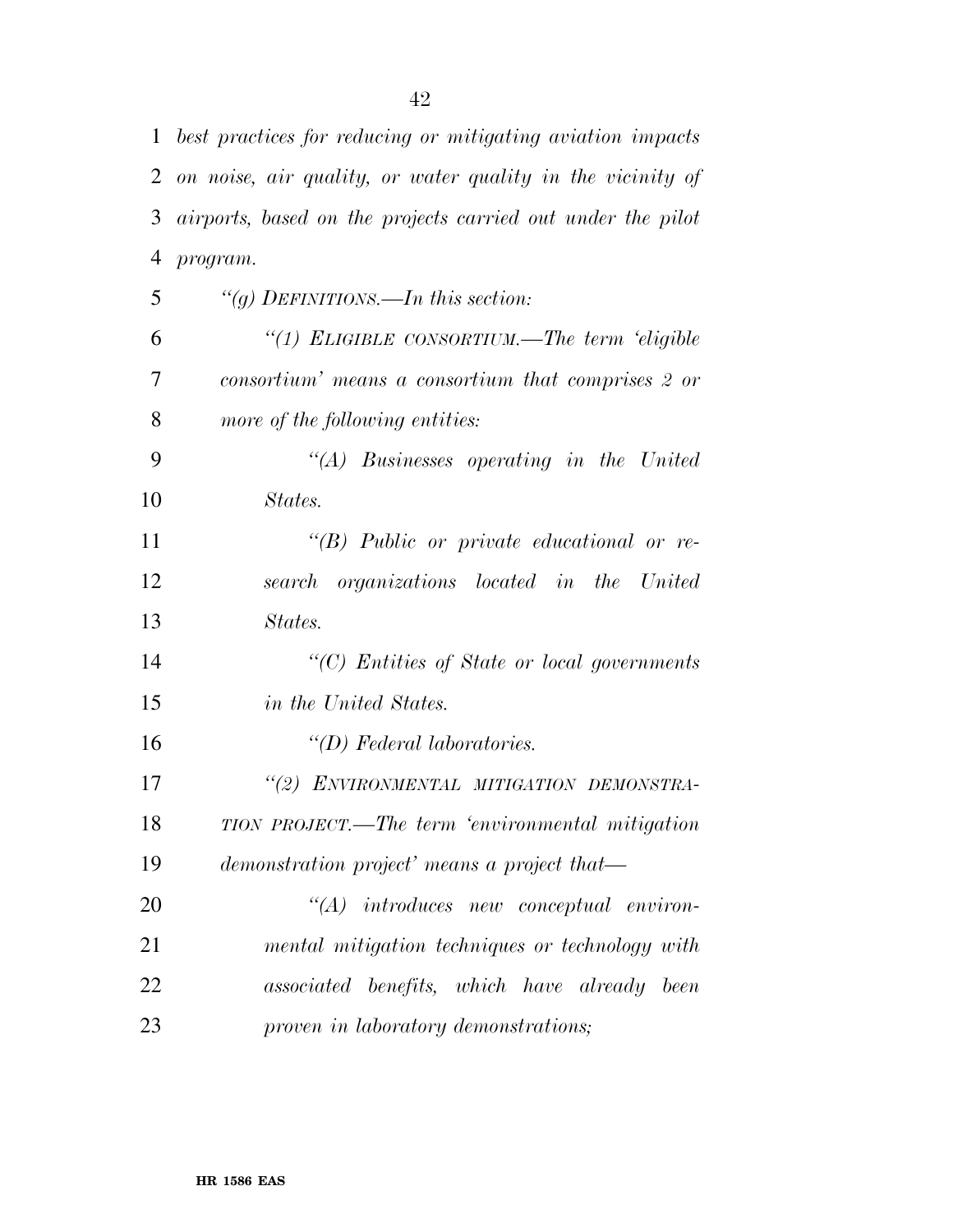| $\mathbf{1}$   | "(B) proposes methods for efficient adapta-                      |
|----------------|------------------------------------------------------------------|
| $\overline{2}$ | tion or integration of new concepts to airport op-               |
| 3              | erations; and                                                    |
| $\overline{4}$ | $\lq\lq C$ ) will demonstrate whether new tech-                  |
| 5              | niques or technology for environmental mitiga-                   |
| 6              | $\it{tion\; identified\; in\; research\; are}$                   |
| 7              | $``(i)$ practical to implement at or near                        |
| 8              | multiple public use airports; and                                |
| 9              | $``(ii) \textit{ capable of reducing noise}, \textit{ airport}$  |
| 10             | <i>emissions, or water quality impacts in</i>                    |
| 11             | <i>measurably significant amounts."</i>                          |
| 12             | (b) CONFORMING AMENDMENT.—The table of contents                  |
|                | 13 for chapter 471 is amended by inserting after the item relat- |
| 14             | ing to section $47142$ the following:                            |
|                | "47143. Environmental mitigation demonstration pilot program".   |
|                | 15 SEC. 214. ALLOWABLE PROJECT COSTS FOR AIRPORT DE-             |
| 16             | VELOPMENT PROGRAM.                                               |
| 17             | Section $47110(c)$ is amended—                                   |
| 18             | (1) by striking "; or" in paragraph $(1)$ and in-                |
| 19             | serting a semicolon;                                             |
| 20             | (2) by striking "project." in paragraph $(2)$ and                |
| 21             | <i>inserting "project; or"; and</i>                              |
| 22             | $(3)$ by adding at the end the following:                        |
| 23             | $\lq(3)$ necessarily incurred in anticipation of se-             |
| 24             | vere weather.".                                                  |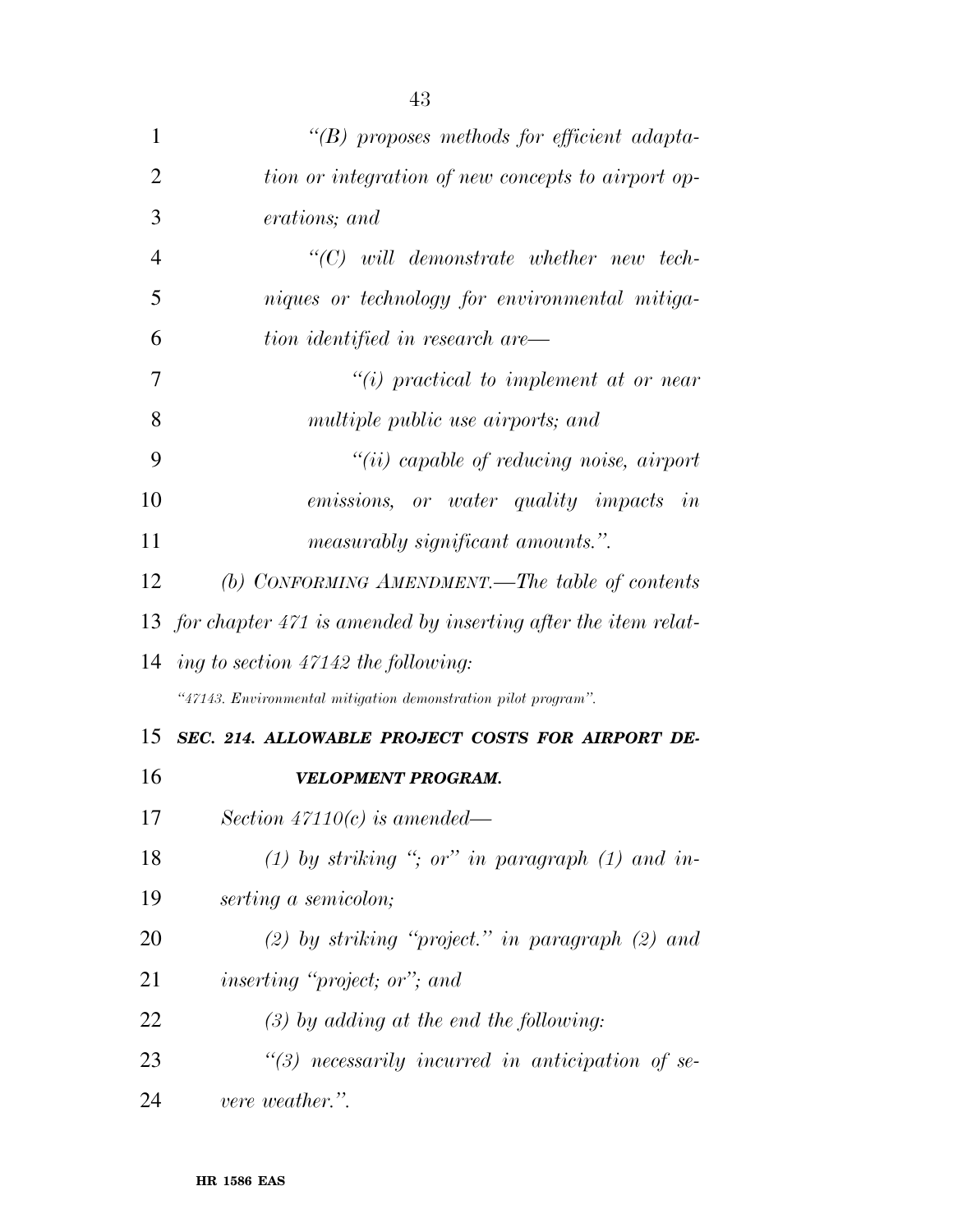| 1              | <b>SEC. 215. GLYCOL RECOVERY VEHICLES.</b>                                                           |
|----------------|------------------------------------------------------------------------------------------------------|
| $\overline{2}$ | Section $47102(3)(G)$ is amended by inserting "includ-                                               |
| 3              | ing acquiring glycol recovery vehicles," after "aircraft,".                                          |
| 4              | <b>SEC. 216. RESEARCH IMPROVEMENT FOR AIRCRAFT.</b>                                                  |
| 5              | Section $44504(b)$ is amended—                                                                       |
| 6              | $(1)$ by striking "and" after the semicolon in                                                       |
| 7              | paragnath(6);                                                                                        |
| 8              | $(2)$ by striking "aircraft." in paragraph $(7)$ and                                                 |
| 9              | <i>inserting "aircraft; and"; and</i>                                                                |
| 10             | $(3)$ by adding at the end thereof the following:                                                    |
| 11             | $\lq(8)$ to conduct research to support programs de-                                                 |
| 12             | signed to reduce gases and particulates emitted.".                                                   |
| 13             | SEC. 217. UNITED STATES TERRITORY MINIMUM GUAR-                                                      |
|                |                                                                                                      |
| 14             | <b>ANTEE.</b>                                                                                        |
| 15             | Section $47114(e)$ is amended—                                                                       |
| 16             | (1) by inserting "AND ANY UNITED STATES TER-                                                         |
| 17             | RITORY" after "ALASKA" in the subsection heading;                                                    |
| 18             | and                                                                                                  |
| 19             | $(2)$ by adding at the end thereof the following:                                                    |
| 20             | <b>UNITED</b><br>STATES<br>$\binom{11}{3}$<br>$\label{eq:approximation} TERRITORY$<br><b>MINIMUM</b> |
| 21             | $GUARANTEE.$ any fiscal year in which the total                                                      |
| 22             | amount apportioned to airports in a United States                                                    |
| 23             | Territory under subsections $(c)$ and $(d)$ is less than                                             |
| 24             | 1.5 percent of the total amount apportioned to all air-                                              |
| 25             | ports under those subsections, the Secretary may ap-                                                 |
| 26             | portion to the local authority in any United States                                                  |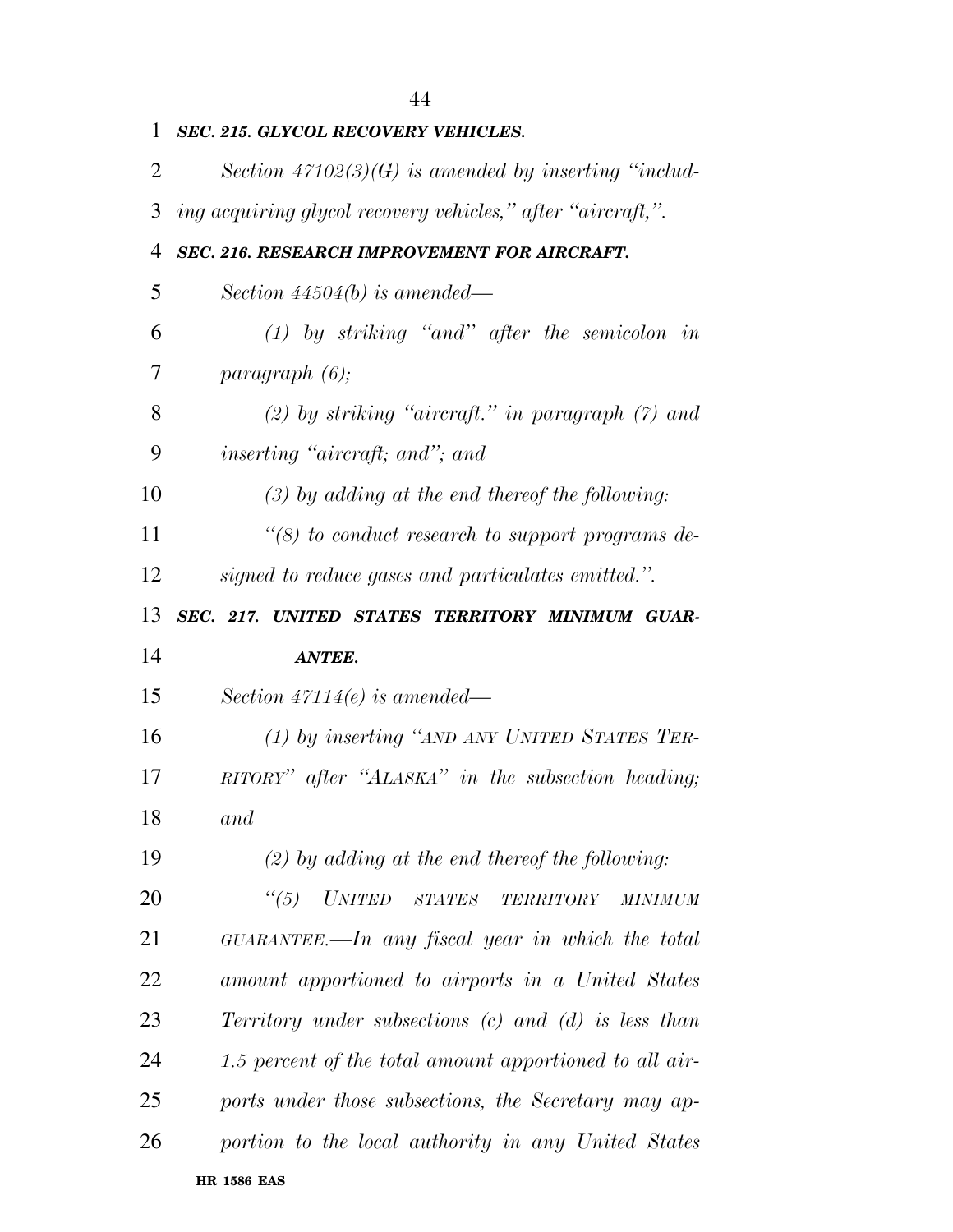*Territory responsible for airport development projects in that fiscal year an amount equal to the difference between 1.5 percent of the total amounts apportioned under subsections (c) and (d) in that fiscal year and the amount otherwise apportioned under those sub- sections to airports in a United States Territory in that fiscal year.''.* 

#### *SEC. 218. MERRILL FIELD AIRPORT, ANCHORAGE, ALASKA.*

 *(a) IN GENERAL.—Notwithstanding any other provi- sion of law, including the Federal Airport Act (as in effect on August 8, 1958), the United States releases, without monetary consideration, all restrictions, conditions, and limitations on the use, encumbrance, or conveyance of cer- tain land located in the municipality of Anchorage, Alaska, more particularly described as Tracts 22 and 24 of the Fourth Addition to the Town Site of Anchorage, Alaska, as shown on the plat of U.S. Survey No. 1456, accepted June 13, 1923, on file in the Bureau of Land Management, Department of Interior.* 

 *(b) GRANTS.—Notwithstanding any other provision of law, the municipality of Anchorage shall be released from the repayment of any outstanding grant obligations owed by the municipality to the Federal Aviation Administration with respect to any land described in subsection (a) that is subsequently conveyed to or used by the Department of*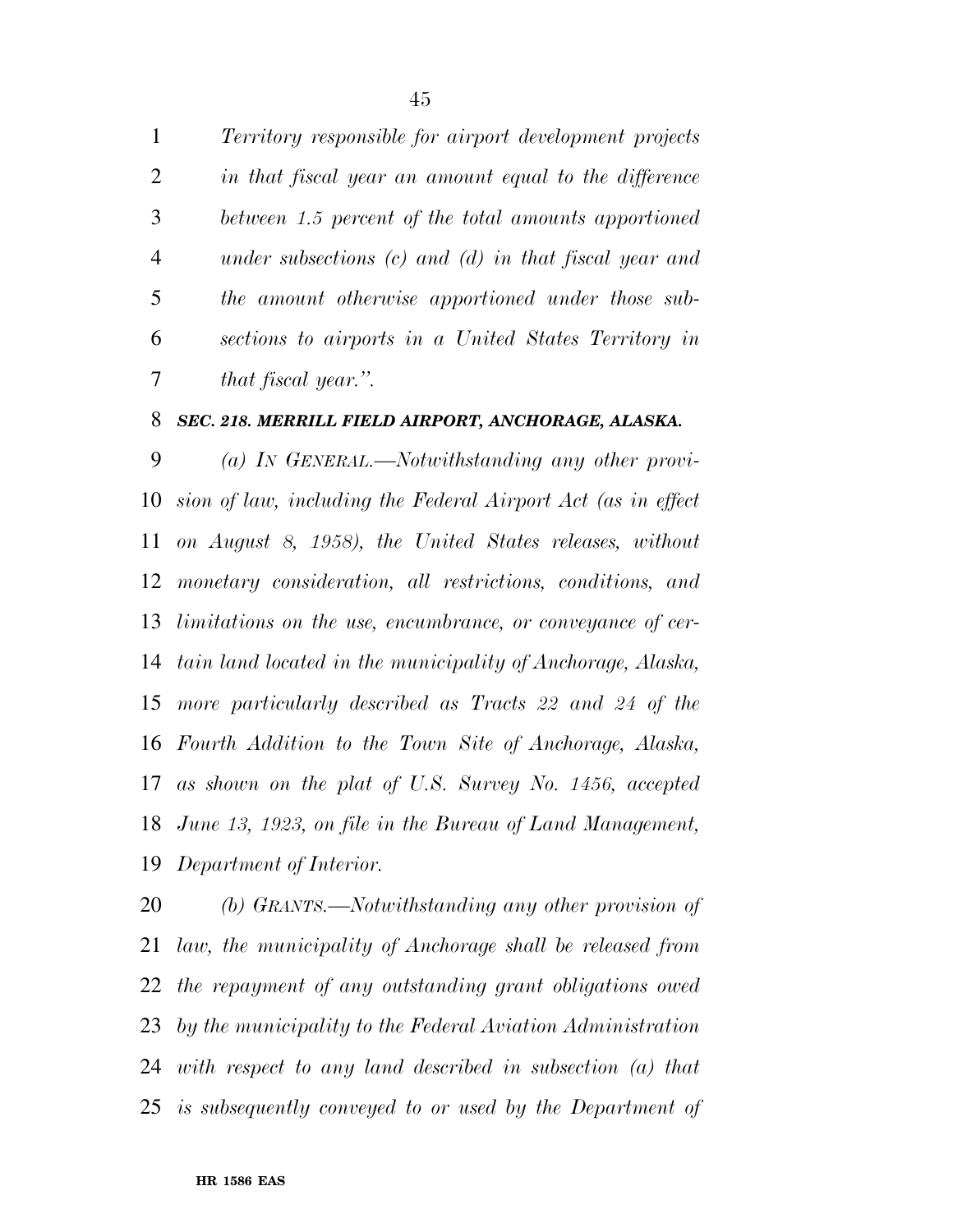*Transportation and Public Facilities of the State of Alaska for the construction or reconstruction of a federally sub-sidized highway project.* 

#### *SEC. 219. RELEASE FROM RESTRICTIONS.*

 *(a) IN GENERAL.—Subject to subsection (b), and not- withstanding section 16 of the Federal Airport Act (as in effect on August 28, 1973) and sections 47125 and 47153 of title 49, United States Code, the Secretary of Transpor- tation is authorized to grant releases from any of the terms, conditions, reservations, and restrictions contained in the deed of conveyance dated August 28, 1973, under which the United States conveyed certain property to the city of St. George, Utah, for airport purposes.* 

 *(b) CONDITION.—Any release granted by the Secretary of Transportation pursuant to subsection (a) shall be subject to the following conditions:* 

 *(1) The city of St. George, Utah, shall agree that in conveying any interest in the property which the United States conveyed to the city by deed on August 28, 1973, the city will receive an amount for such in-terest which is equal to its fair market value.* 

 *(2) Any amount received by the city under para- graph (1) shall be used by the city of St. George, Utah, for the development or improvement of a re-placement public airport.*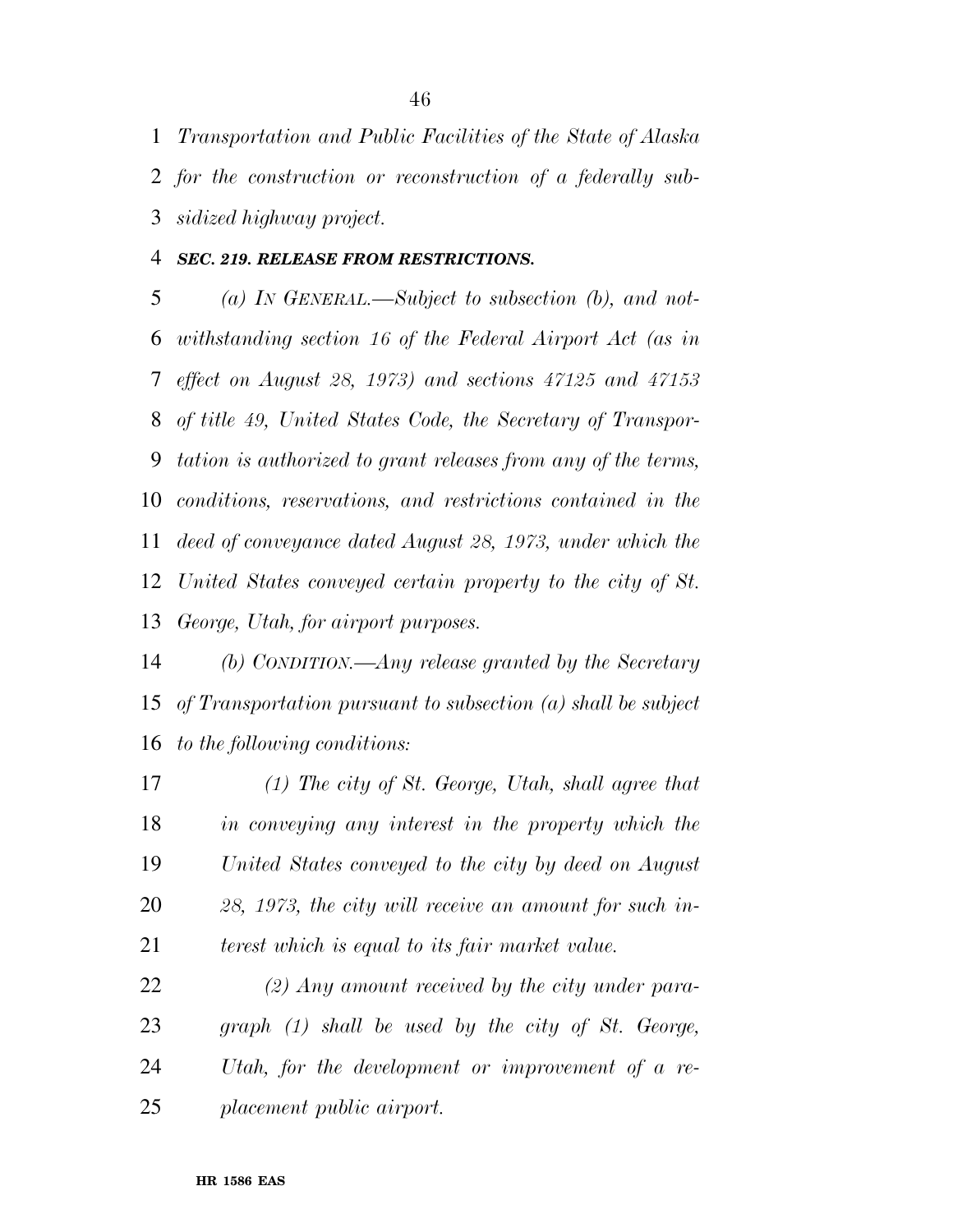| 1              | <b>SEC. 220. DESIGNATION OF FORMER MILITARY AIRPORTS.</b>    |
|----------------|--------------------------------------------------------------|
| $\overline{2}$ | Section $47118(q)$ is amended by striking "one" and          |
| 3              | <i>inserting</i> " <i>three</i> " <i>in its place.</i>       |
| 4              | SEC. 221. AIRPORT SUSTAINABILITY PLANNING WORKING            |
| 5              | <b>GROUP.</b>                                                |
| 6              | (a) IN GENERAL.—The Administrator shall establish            |
| 7              | an airport sustainability working group to assist the Ad-    |
| 8              | ministrator with issues pertaining to airport sustainability |
| 9              | <i>practices.</i>                                            |
| 10             | (b) MEMBERSHIP.—The Working Group shall be com-              |
| 11             | prised of not more than 15 members including—                |
| 12             | $(1)$ the Administrator;                                     |
| 13             | $(2)$ 5 member organizations representing avia-              |
| 14             | tion interests including:                                    |
| 15             | $(A)$ an organization representing airport                   |
| 16             | <i>operators</i> ;                                           |
| 17             | $(B)$ an organization representing airport                   |
| 18             | employees;                                                   |
| 19             | $(C)$ an organization representing air car-                  |
| 20             | riers;                                                       |
| 21             | $(D)$ an organization representing airport                   |
| 22             | development and operations experts;                          |
| 23             | $(E)$ a labor organization representing avia-                |
| 24             | tion employees.                                              |
| 25             | $(3)$ 9 airport chief executive officers which shall         |
| 26             | <i>include:</i>                                              |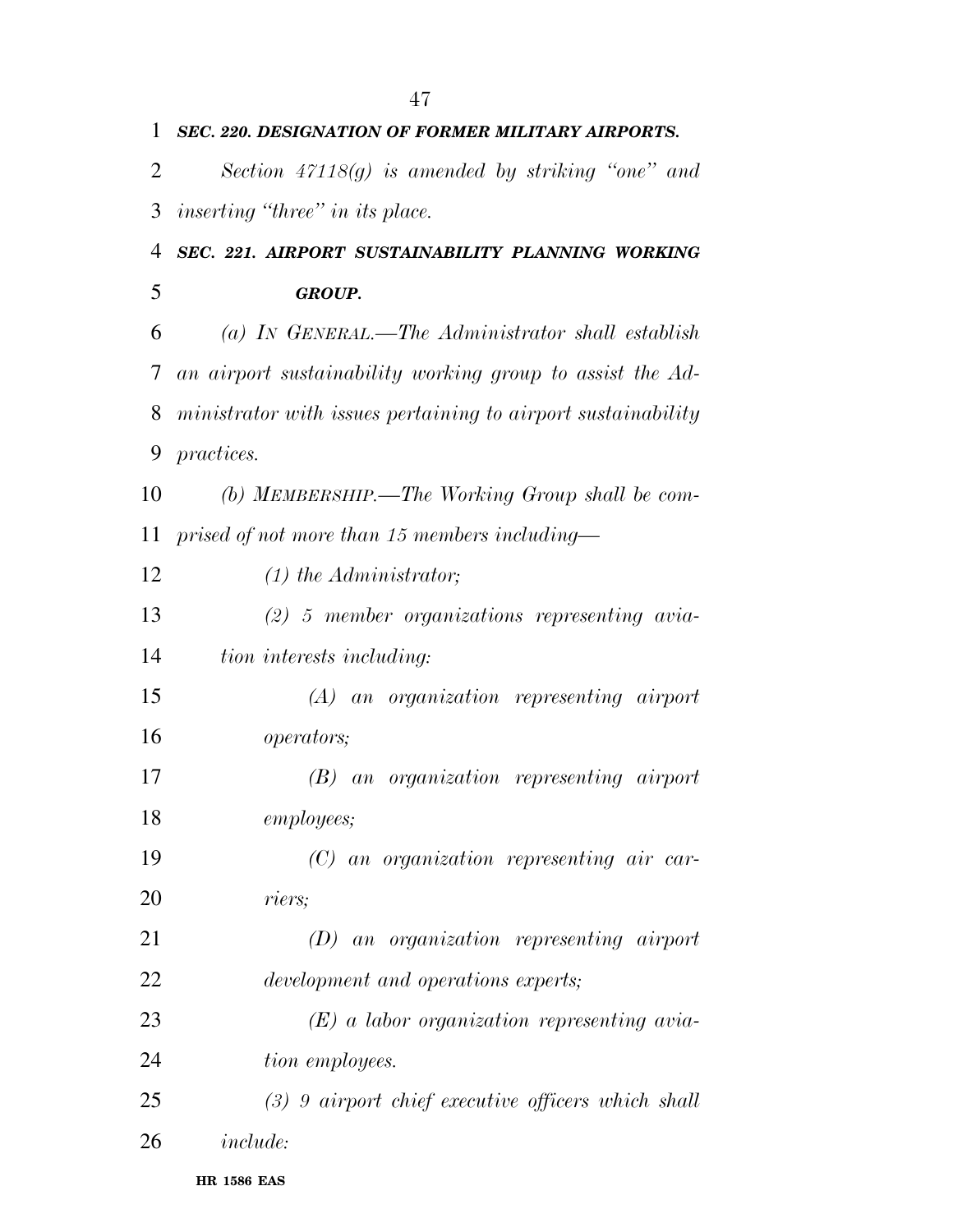| $\mathbf{1}$   | $(A)$ at least one from each of the FAA Re-                   |
|----------------|---------------------------------------------------------------|
| $\overline{2}$ | gions;                                                        |
| 3              | $(B)$ at least 1 large hub;                                   |
| $\overline{4}$ | $(C)$ at least 1 medium hub;                                  |
| 5              | $(D)$ at least 1 small hub;                                   |
| 6              | $(E)$ at least 1 non hub;                                     |
| 7              | $(F)$ at least 1 general aviation airport.                    |
| 8              | (c) FUNCTIONS.—                                               |
| 9              | $(1)$ develop consensus-based best practices and              |
| 10             | metrics for the sustainable design, construction, plan-       |
| 11             | ning, maintenance, and operation of an airport that           |
| 12             | comply with the guidelines prescribed by the Admin-           |
| 13             | <i>istrator</i> ;                                             |
| 14             | $(2)$ develop standards for a consensus-based rat-            |
| 15             | ing system based on the aforementioned best practices,        |
| 16             | metrics, and ratings; and                                     |
| 17             | $(3)$ develop standards for a voluntary ratings               |
| 18             | process, based on the aforementioned best practices,          |
| 19             | metrics, and ratings;                                         |
| 20             | $(4)$ examine and submit recommendations for the              |
| 21             | industry's next steps with regard to sustainability.          |
| 22             | (d) DETERMINATION.—The Administrator shall pro-               |
| 23             | vide assurance that the best practices developed by the work- |
| 24             | ing group under paragraph (a) are not in conflict with any    |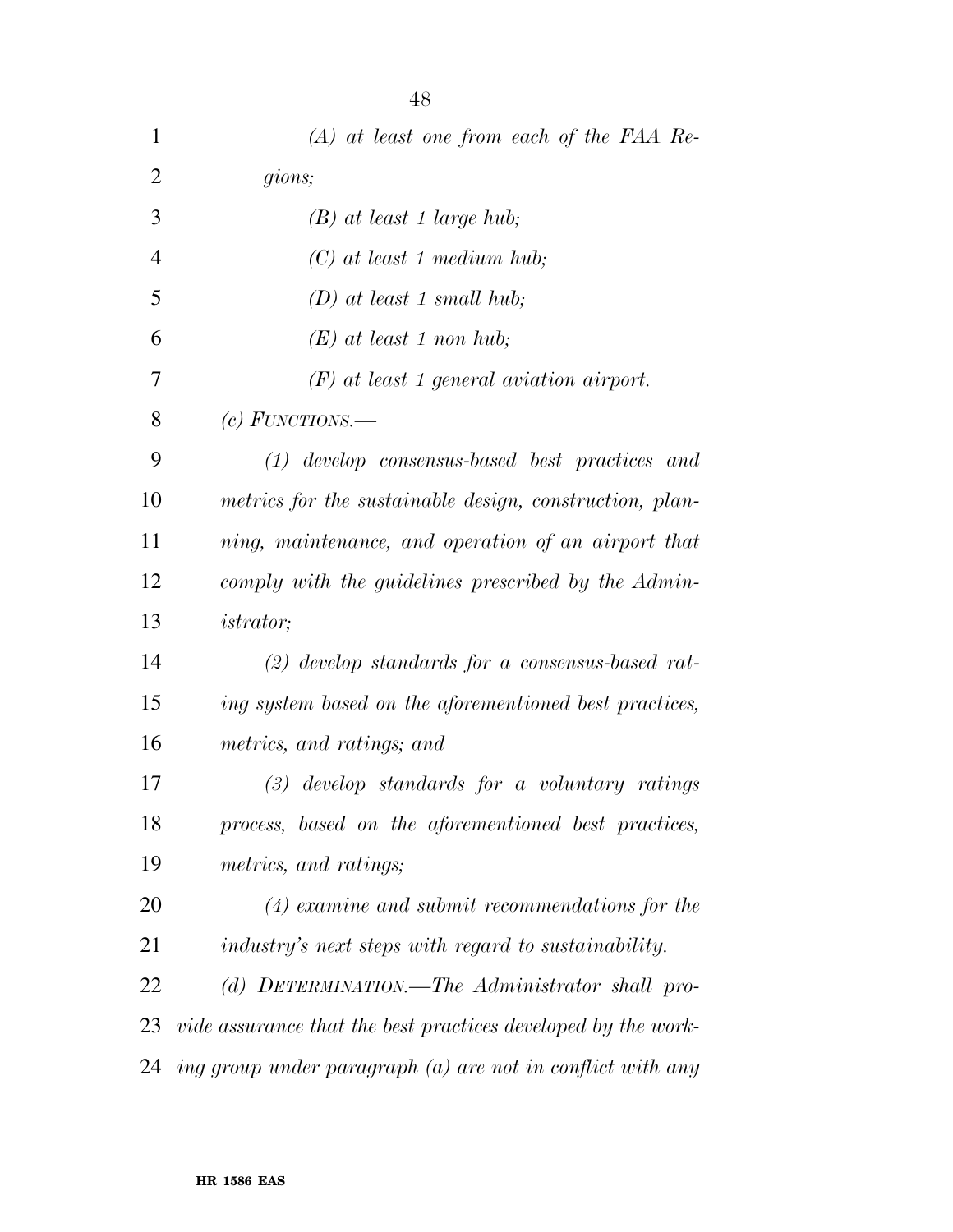*federal aviation or federal, state or local environmental reg-ulation.* 

 *(e) UNPAID POSITION.—Working Group members shall serve at their own expense and receive no salary, reimburse- ment of travel expenses, or other compensation from the Federal Government.* 

 *(f) NONAPPLICABILITY OF FACA.—The Federal Advi- sory Committee Act (5 U.S.C. App.) shall not apply to the Working Group under this section.* 

 *(g) REPORT.—Not later than one year after the date of enactment the Working Group shall submit a report to the Administrator containing the best practices and stand- ards contained in paragraph (c). After receiving the report, the Administrator may publish such best practices in order to disseminate the information to support the sustainable design, construction, planning, maintenance, and oper-ations of airports.* 

 *(h) No funds may be authorized to carry out this pro-vision.* 

 *SEC. 222. INCLUSION OF MEASURES TO IMPROVE THE EFFI- CIENCY OF AIRPORT BUILDINGS IN AIRPORT IMPROVEMENT PROJECTS.* 

*Section 47101(a) is amended—* 

 *(1) in paragraph (12), by striking ''; and'' and inserting a semicolon;*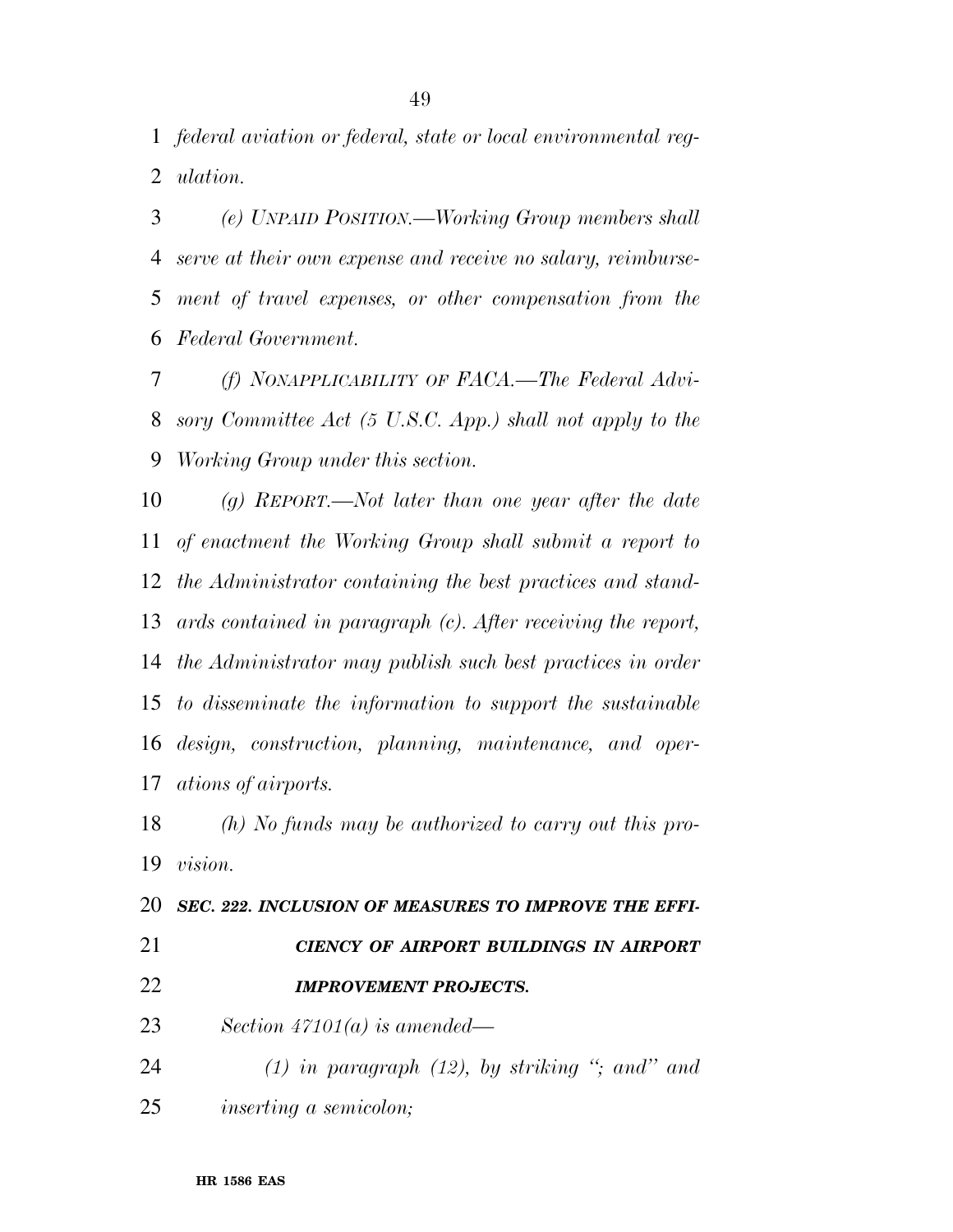| 1              | $(2)$ in paragraph $(13)$ , by striking the period         |
|----------------|------------------------------------------------------------|
| 2              | and inserting "; and"; and                                 |
| 3              | $(3)$ by adding at the end the following:                  |
| $\overline{4}$ | $``(14)$ that the airport improvement program              |
| 5              | should be administered to allow measures to improve        |
| 6              | the efficiency of airport buildings to be included in      |
| 7              | airport improvement projects, such as measures de-         |
| 8              | signed to meet one or more of the criteria for being       |
| 9              | a high-performance green building set forth in section     |
| 10             | $401(13)$ of the Energy Independence and Security Act      |
| 11             | of 2007 (42 U.S.C. 17061(13)), if any significant in-      |
| 12             | crease in upfront project costs from any such measure      |
| 13             | is justified by expected savings over the lifecycle of the |
|                |                                                            |
| 14             | project.".                                                 |
| 15             | SEC. 223. STUDY ON APPORTIONING AMOUNTS FOR AIR-           |
| 16             | IMPROVEMENT IN PROPORTION TO<br><i>PORT</i>                |
| 17             | <b>AMOUNTS OF AIR TRAFFIC.</b>                             |
| 18             | (a) STUDY AND REPORT REQUIRED.—Not later than              |
| 19             | 180 days after the date of the enactment of this Act, the  |
| 20             | Administrator of the Federal Aviation Administration       |
| 21             | shall                                                      |
| 22             | $(1)$ complete a study on the feasibility and advis-       |
| 23             | ability of apportioning amounts under<br>section           |
| 24             | $47114(c)(1)$ of title 49, United States Code, to the      |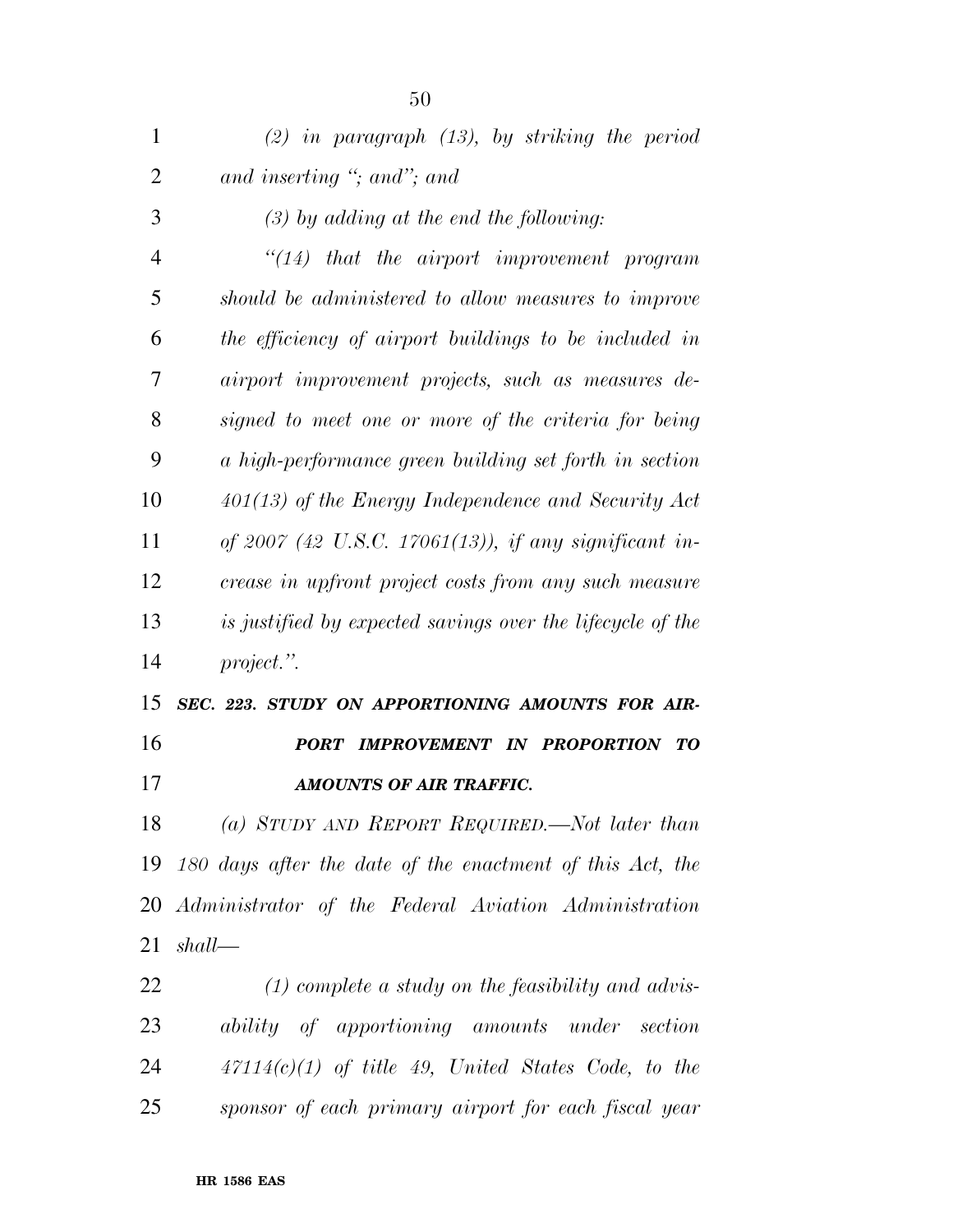| $\mathbf{1}$   | an amount that bears the same ratio to the amount      |
|----------------|--------------------------------------------------------|
| 2              | subject to the apportionment for fiscal year 2009 as   |
| 3              | the number of passenger boardings at the airport dur-  |
| $\overline{4}$ | ing the prior calendar year bears to the aggregate of  |
| 5              | all passenger boardings at all primary airports dur-   |
| 6              | ing that calendar year; and                            |
| 7              | $(2)$ submit to Congress a report on the study         |
| 8              | completed under paragraph (1).                         |
| 9              | (b) REPORT CONTENTS.—The report required by sub-       |
| 10             | section $(a)(2)$ shall include the following:          |
| 11             | $(1)$ A description of the study carried out under     |
| 12             | subsection $(a)(1)$ .                                  |
| 13             | (2) The findings of the Administrator with re-         |
| 14             | spect to such study.                                   |
| 15             | $(3)$ A list of each sponsor of a primary airport      |
| 16             | that received an amount under section $47114(c)(1)$ of |
| 17             | title 49, United States Code, in 2009.                 |
| 18             | $(4)$ For each sponsor listed in accordance with       |
| 19             | paragraph $(3)$ , the following:                       |
| 20             | $(A)$ The amount such sponsor received, if             |
| 21             | any, in 2005, 2006, 2007, 2008, and 2009 under         |
| 22             | such section $47114(c)(1)$ .                           |
| 23             | $(B)$ An explanation of how the amount                 |
| 24             | awarded to such sponsor was determined.                |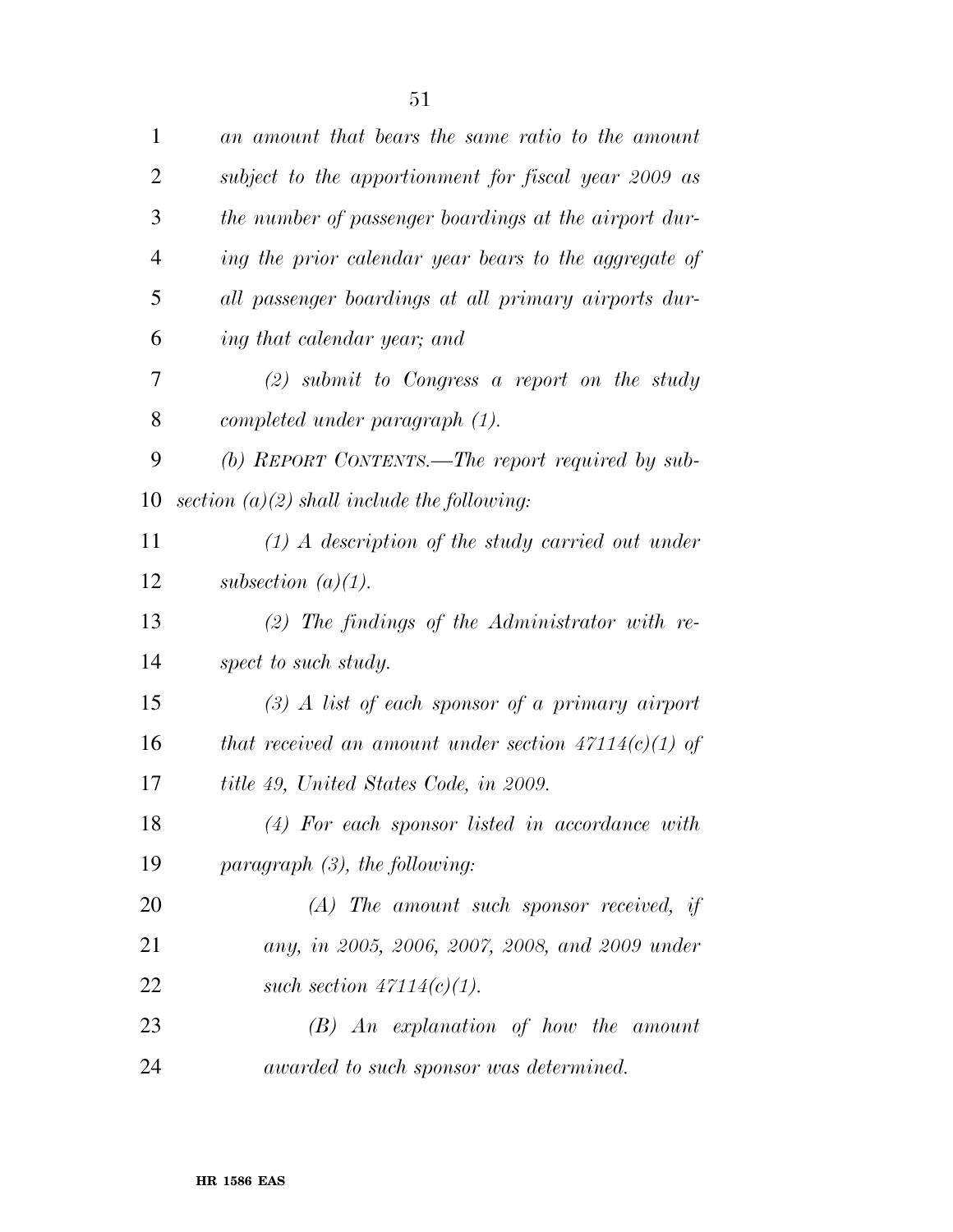| 1              | $(C)$ The average number of air passenger            |
|----------------|------------------------------------------------------|
| $\overline{2}$ | flights serviced each month at the airport of such   |
| 3              | sponsor in 2009.                                     |
| $\overline{4}$ | $(D)$ The number of enplanements for air             |
| 5              | passenger transportation at such airport in          |
| 6              | 2005, 2006, 2007, 2008, and 2009.                    |
| $\overline{7}$ | TITLE III—AIR TRAFFIC CON-                           |
| 8              | TROL MODERNIZATION AND                               |
| 9              | FAA REFORM                                           |
| 10             | SEC. 301. AIR TRAFFIC CONTROL MODERNIZATION OVER-    |
| 11             | <b>SIGHT BOARD.</b>                                  |
| 12             | Section $106(p)$ is amended to read as follows:      |
| 13             | "(p) AIR TRAFFIC CONTROL MODERNIZATION OVER-         |
| 14             | SIGHT BOARD.—                                        |
| 15             | "(1) ESTABLISHMENT.—Within 90 days after the         |
| 16             | date of enactment of the FAA Air Transportation      |
| 17             | Modernization and Safety Improvement Act, the Sec-   |
| 18             | retary shall establish and appoint the members of an |
| 19             | advisory Board which shall be known as the Air Traf- |
| 20             | fic Control Modernization Oversight Board.           |
| 21             | "(2) MEMBERSHIP.—The Board shall be com-             |
| 22             | prised of the individual appointed or designated     |
| 23             | under section 302 of the FAA Air Transportation      |
| 24             | Modernization and Safety Improvement Act (who        |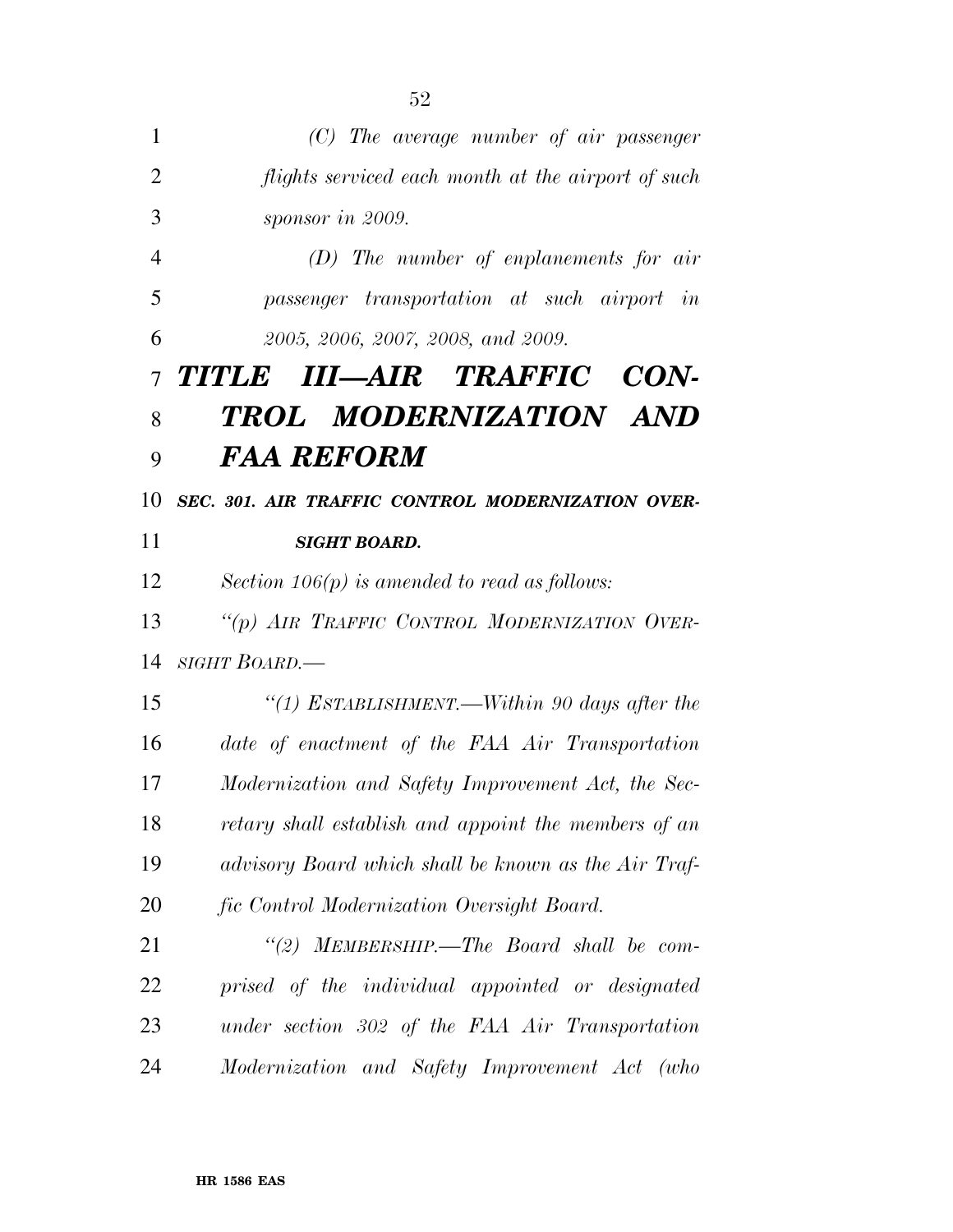| 1              | shall serve ex officio without the right to vote) and 9 |
|----------------|---------------------------------------------------------|
| $\overline{2}$ | other members, who shall consist of $-$                 |
| 3              | $\lq (A)$ the Administrator and a representa-           |
| $\overline{4}$ | tive from the Department of Defense;                    |
| 5              | $\lq (B)$ 1 member who shall have a fiduciary           |
| 6              | responsibility to represent the public interest;        |
| 7              | and                                                     |
| 8              | $"$ (C) 6 members representing aviation inter-          |
| 9              | ests, as follows:                                       |
| 10             | $``(i)$ 1 representative that is the chief              |
| 11             | executive officer of an airport.                        |
| 12             | $``(ii)$ 1 representative that is the chief             |
| 13             | executive officer of a passenger or cargo air           |
| 14             | carrier.                                                |
| 15             | "(iii) 1 representative of a labor orga-                |
| 16             | nization representing employees at the Fed-             |
| 17             | eral Aviation Administration that are in-               |
| 18             | volved with the operation of the air traffic            |
| 19             | control system.                                         |
| 20             | $``(iv)$ 1 representative with extensive                |
| 21             | operational experience in the general avia-             |
| 22             | tion community.                                         |
| 23             | $\lq\lq(v)$ 1 representative from an aircraft           |
| 24             | manufacturer.                                           |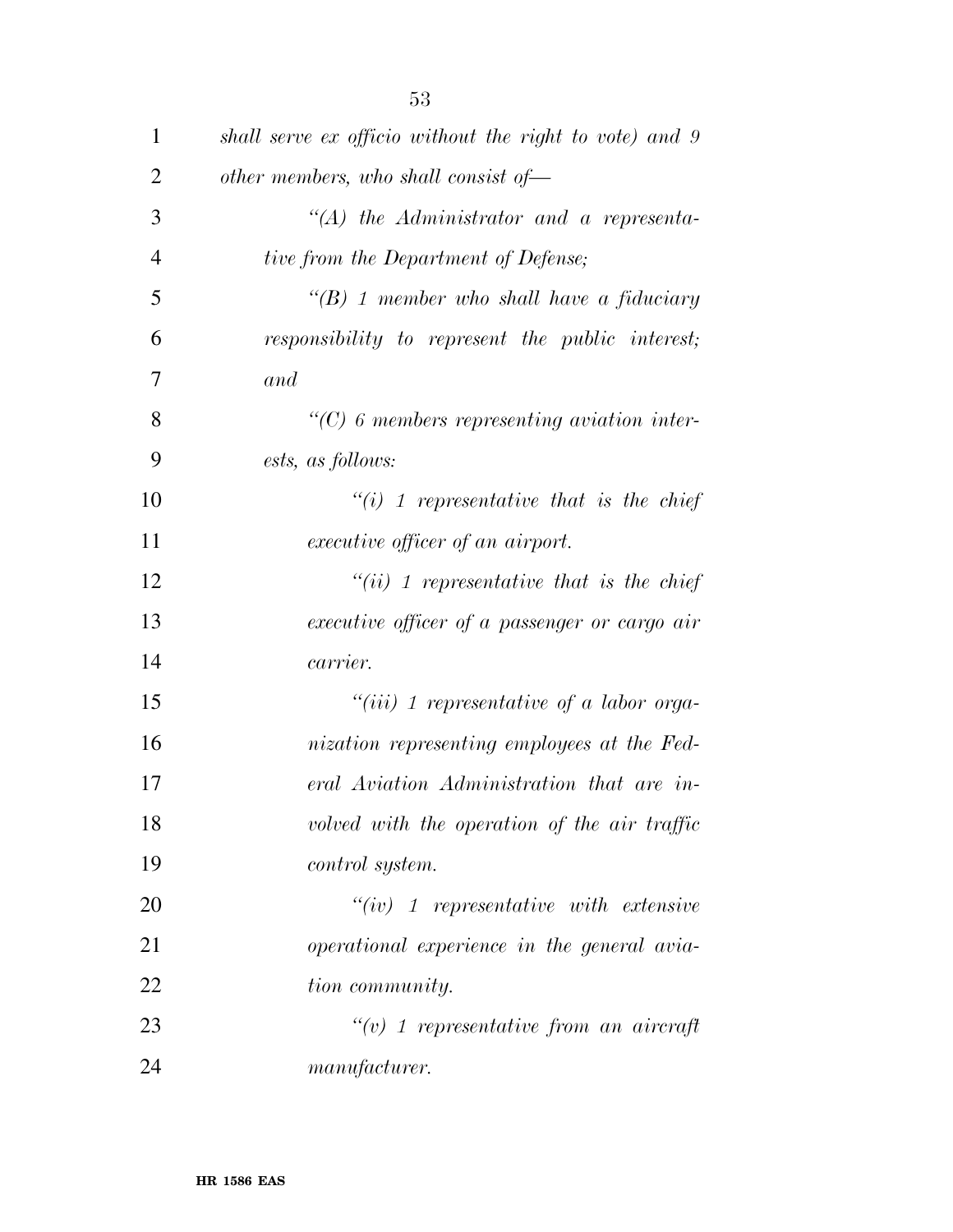| 1              | "(vi) 1 representative of a labor orga-             |
|----------------|-----------------------------------------------------|
| $\overline{2}$ | nization representing employees at the Fed-         |
| 3              | eral Aviation Administration who are in-            |
| $\overline{4}$ | volved with maintenance of the air traffic          |
| 5              | control system.                                     |
| 6              | "(3) APPOINTMENT AND QUALIFICATIONS.-               |
| 7              | "(A) Members of the Board appointed under           |
| 8              | paragraphs $(2)(B)$ and $(2)(C)$ shall be appointed |
| 9              | by the President, by and with the advice and        |
| 10             | consent of the Senate.                              |
| 11             | $\lq\lq(B)$ Members of the Board appointed under    |
| 12             | paragraph $(2)(B)$ shall be citizens of the United  |
| 13             | States and shall be appointed without regard to     |
| 14             | political affiliation and solely on the basis of    |
| 15             | their professional experience and expertise in one  |
| 16             | or more of the following areas and, in the aggre-   |
| 17             | gate, should collectively bring to bear expertise   |
| 18             | $in$ —                                              |
| 19             | $"(i)$ management of large service orga-            |
| 20             | <i>nizations</i> ;                                  |
| 21             | $``(ii)$ customer service;                          |
| 22             | "(iii) management of large procure-                 |
| 23             | ments;                                              |
| 24             | $``(iv)$ information and communications             |
| 25             | <i>technology</i> ;                                 |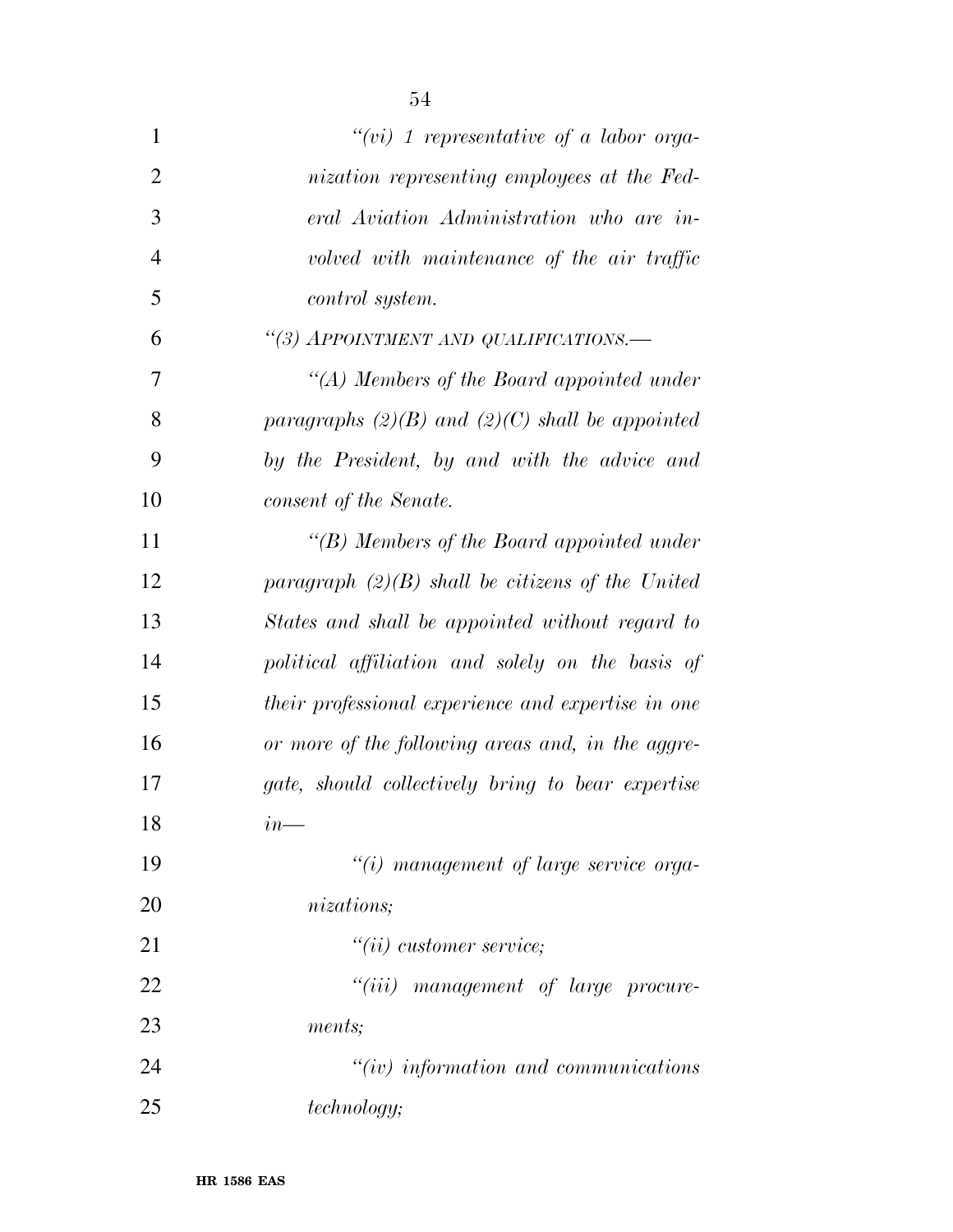| 1              | $\lq\lq(v)$ organizational development; and     |
|----------------|-------------------------------------------------|
| $\overline{2}$ | $``(vi)$ labor relations.                       |
| 3              | $\lq\lq C$ Of the members first appointed under |
| 4              | paragraphs $(2)(B)$ and $(2)(C)$ —              |
| 5              | "(i) 2 shall be appointed for terms of          |
| 6              | $1$ year;                                       |
| 7              | "(ii) 1 shall be appointed for a term of        |
| 8              | $2$ years;                                      |
| 9              | $``(iii)$ 1 shall be appointed for a term       |
| 10             | of 3 years; and                                 |
| 11             | "(iv) 1 shall be appointed for a term           |
| 12             | of 4 years.                                     |
| 13             | "(4) FUNCTIONS.—                                |
| 14             | "(A) IN GENERAL.—The Board shall—               |
| 15             | $"(i)$ review and provide advice on the         |
| 16             | Administration's modernization programs,        |
| 17             | budget, and cost accounting system;             |
| 18             | $``(ii)$ review the Administration's stra-      |
| 19             | tegic plan and make recommendations on          |
| 20             | the non-safety program portions of the plan,    |
| 21             | and provide advice on the safety programs       |
| 22             | of the plan;                                    |
| 23             | $``(iii)$ review the operational efficiency     |
| 24             | of the air traffic control system and make      |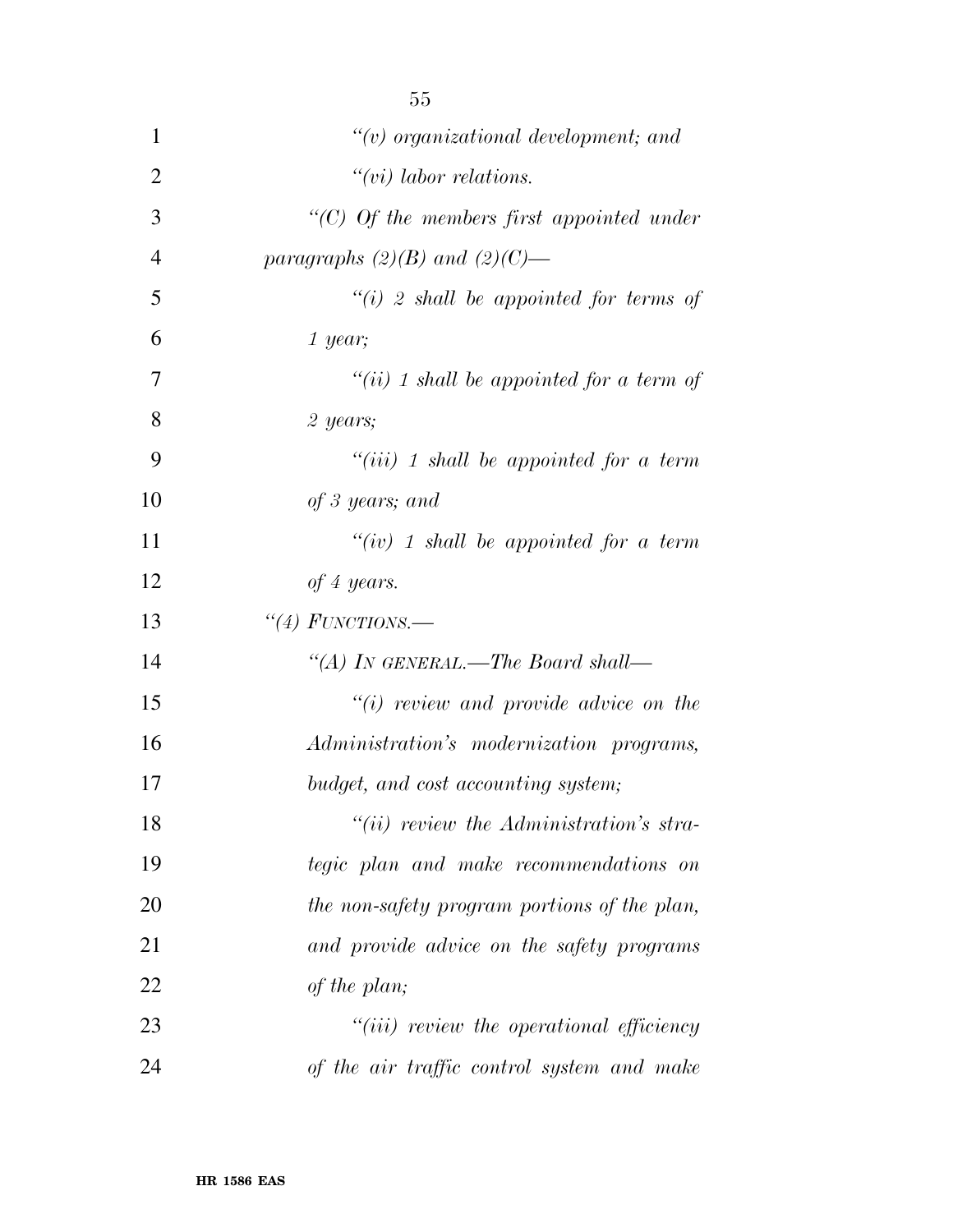| $\mathbf{1}$   | recommendations on the operational and             |
|----------------|----------------------------------------------------|
| $\overline{2}$ | performance metrics for that system;               |
| 3              | "(iv) approve procurements of air traf-            |
| $\overline{4}$ | fic control equipment in excess<br>of              |
| 5              | \$100,000,000;                                     |
| 6              | "(v) approve by July 31 of each year               |
| $\tau$         | the Administrator's budget request for fa-         |
| 8              | <i>cilities and equipment prior to its submis-</i> |
| 9              | sion to the Office of Management and budg-         |
| 10             | et, including which programs are proposed          |
| 11             | to be funded from the Air Traffic control          |
| 12             | system Modernization Account of the Air-           |
| 13             | port and Airway Trust Fund;                        |
| 14             | "(vi) approve the Federal Aviation $Ad$ -          |
| 15             | ministration's Capital Investment Plan             |
| 16             | prior to its submission to the Congress;           |
| 17             | "(vii) annually review and make rec-               |
| 18             | ommendations on the NextGen Implementa-            |
| 19             | tion Plan;                                         |
| 20             | "(viii) approve the Administrator's se-            |
| 21             | lection of the Chief NextGen Officer ap-           |
| 22             | pointed or designated under section $302(a)$       |
| 23             | of the FAA Air Transportation Moderniza-           |
| 24             | tion and Safety Improvement Act; and               |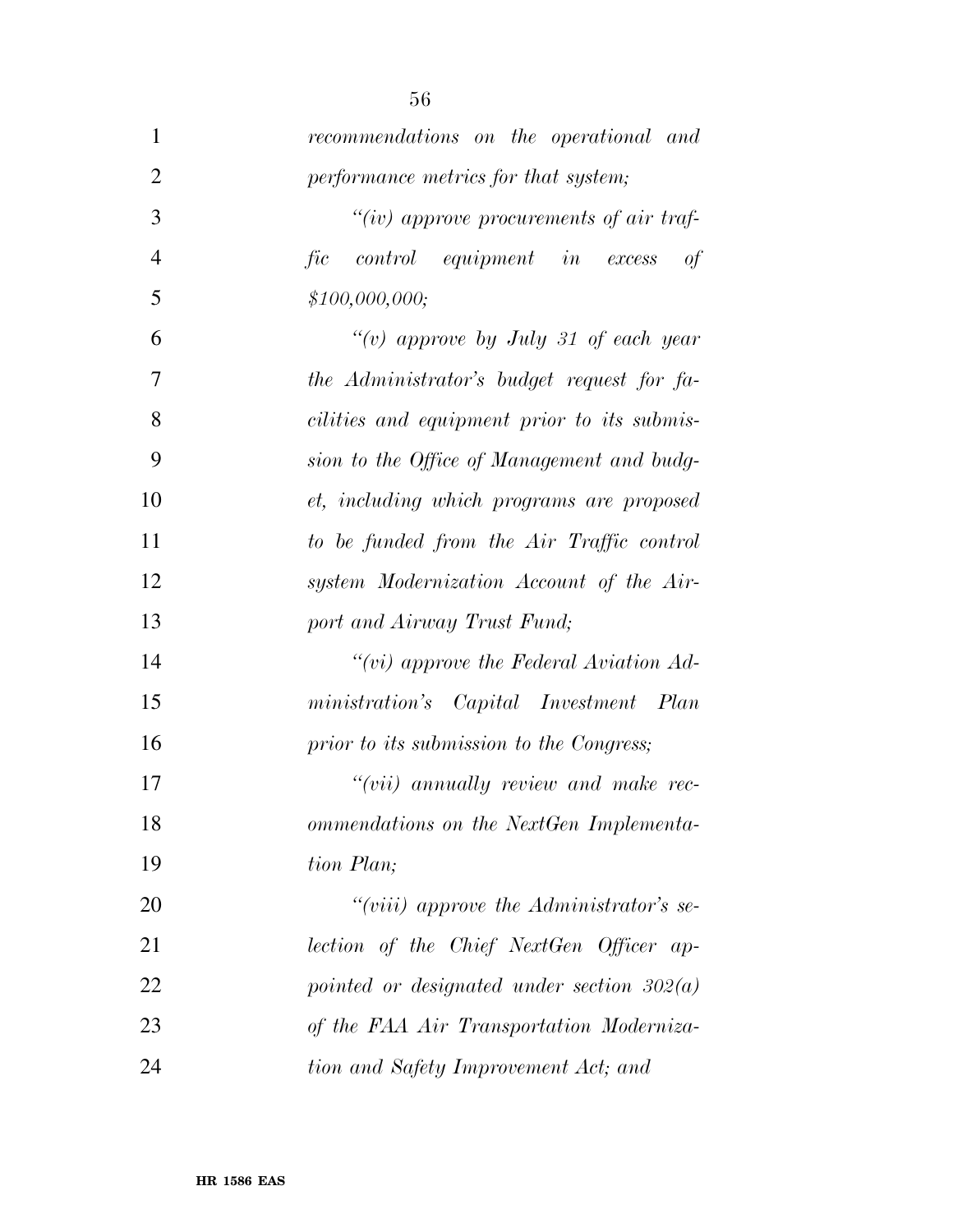| $\mathbf{1}$   | "(ix) approve the selection of the head            |
|----------------|----------------------------------------------------|
| 2              | of the Joint Planning and Development Of-          |
| 3              | fice.                                              |
| $\overline{4}$ | "(B) MEETINGS.—The Board shall meet on             |
| 5              | a regular and periodic basis or at the call of the |
| 6              | Chairman or of the Administrator.                  |
| 7              | "(C) ACCESS TO DOCUMENTS AND STAFF.-               |
| 8              | The Administration may give the Board appro-       |
| 9              | priate access to relevant documents and per-       |
| 10             | sonnel of the Administration, and the Adminis-     |
| 11             | trator shall make available, consistent with the   |
| 12             | authority to withhold commercial and other pro-    |
| 13             | prietary information under section 552 of title 5, |
| 14             | cost data associated with the acquisition and op-  |
| 15             | eration of air traffic control systems. Any mem-   |
| 16             | ber of the Board who receives commercial or        |
| 17             | other proprietary data from the Administrator      |
| 18             | shall be subject to the provisions of section 1905 |
| 19             | of title 18, pertaining to unauthorized disclosure |
| 20             | of such information.                               |
| 21             | "(5) FEDERAL ADVISORY COMMITTEE ACT NOT            |
| 22             | TO APPLY.—The Federal Advisory Committee Act (5    |
| 23             | U.S.C. App.) shall not apply to the Board or such  |
| 24             | rulemaking committees as the Administrator shall   |
| 25             | designate.                                         |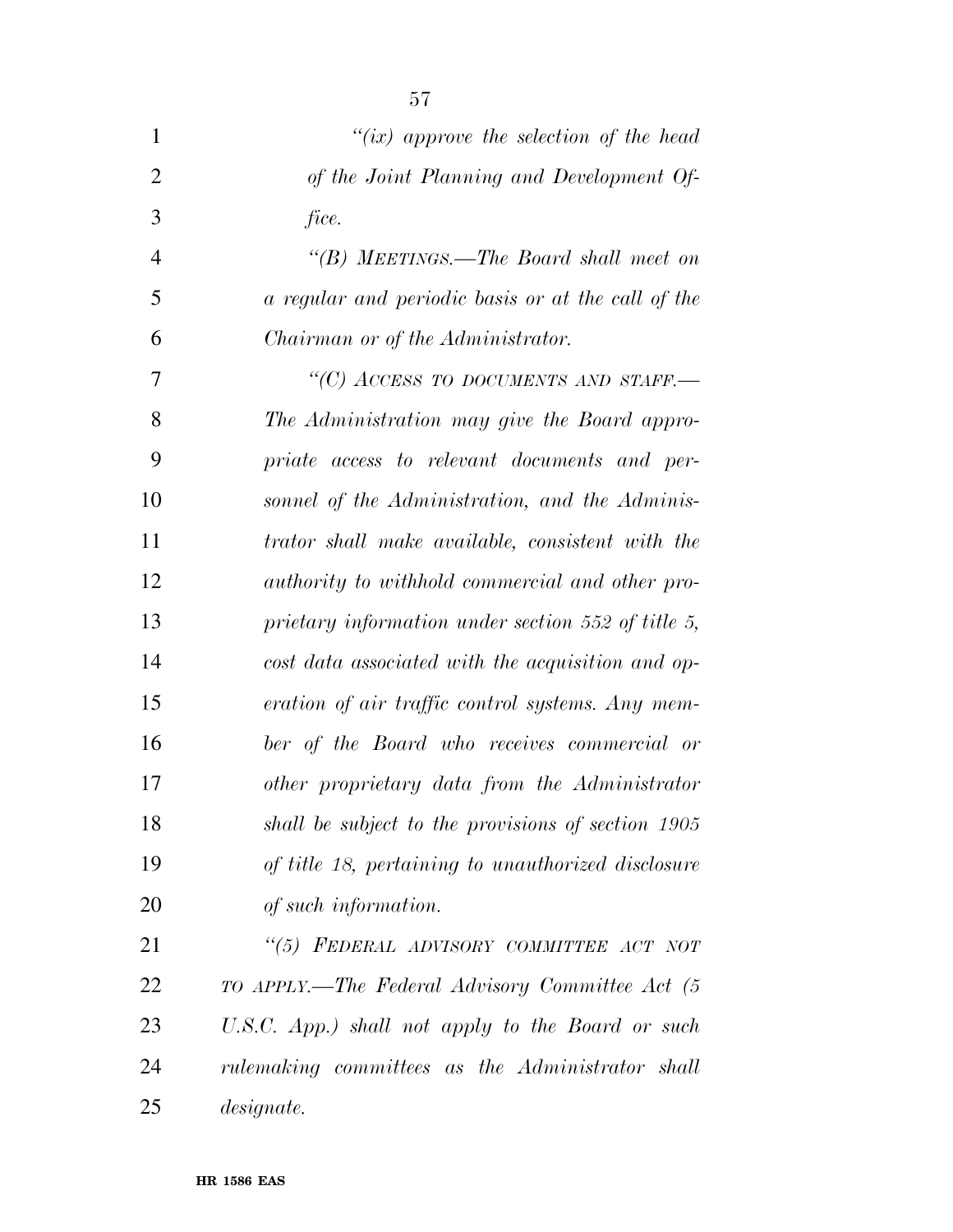| $\mathbf{1}$   | "(6) ADMINISTRATIVE MATTERS.-                       |
|----------------|-----------------------------------------------------|
| $\overline{2}$ | "(A) TERMS OF MEMBERS.—Except as pro-               |
| 3              | vided in paragraph $(3)(C)$ , members of the        |
| $\overline{4}$ | <i>Board appointed under paragraph</i> $(2)(B)$ and |
| 5              | $(2)(C)$ shall be appointed for a term of 4 years.  |
| 6              | "(B) REAPPOINTMENT.—No individual may               |
| 7              | be appointed to the Board for more than 8 years     |
| 8              | total.                                              |
| 9              | "(C) VACANCY.—Any vacancy on the Board              |
| 10             | shall be filled in the same manner as the original  |
| 11             | position. Any member appointed to fill a va-        |
| 12             | cancy occurring before the expiration of the term   |
| 13             | for which the member's predecessor was ap-          |
| 14             | pointed shall be appointed for a term of 4 years.   |
| 15             | "(D) CONTINUATION IN OFFICE.—A member               |
| 16             | of the Board whose term expires shall continue      |
| 17             | to serve until the date on which the member's       |
| 18             | successor takes office.                             |
| 19             | "(E) REMOVAL.—Any member of the Board               |
| 20             | appointed under paragraph $(2)(B)$ or $(2)(C)$      |
| 21             | may be removed by the President for cause.          |
| 22             | "(F) CLAIMS AGAINST MEMBERS OF THE                  |
| 23             | BOARD.                                              |
| 24             | $``(i)$ IN GENERAL.— $A$ member<br>$ap-$            |
| 25             | pointed to the Board shall have no personal         |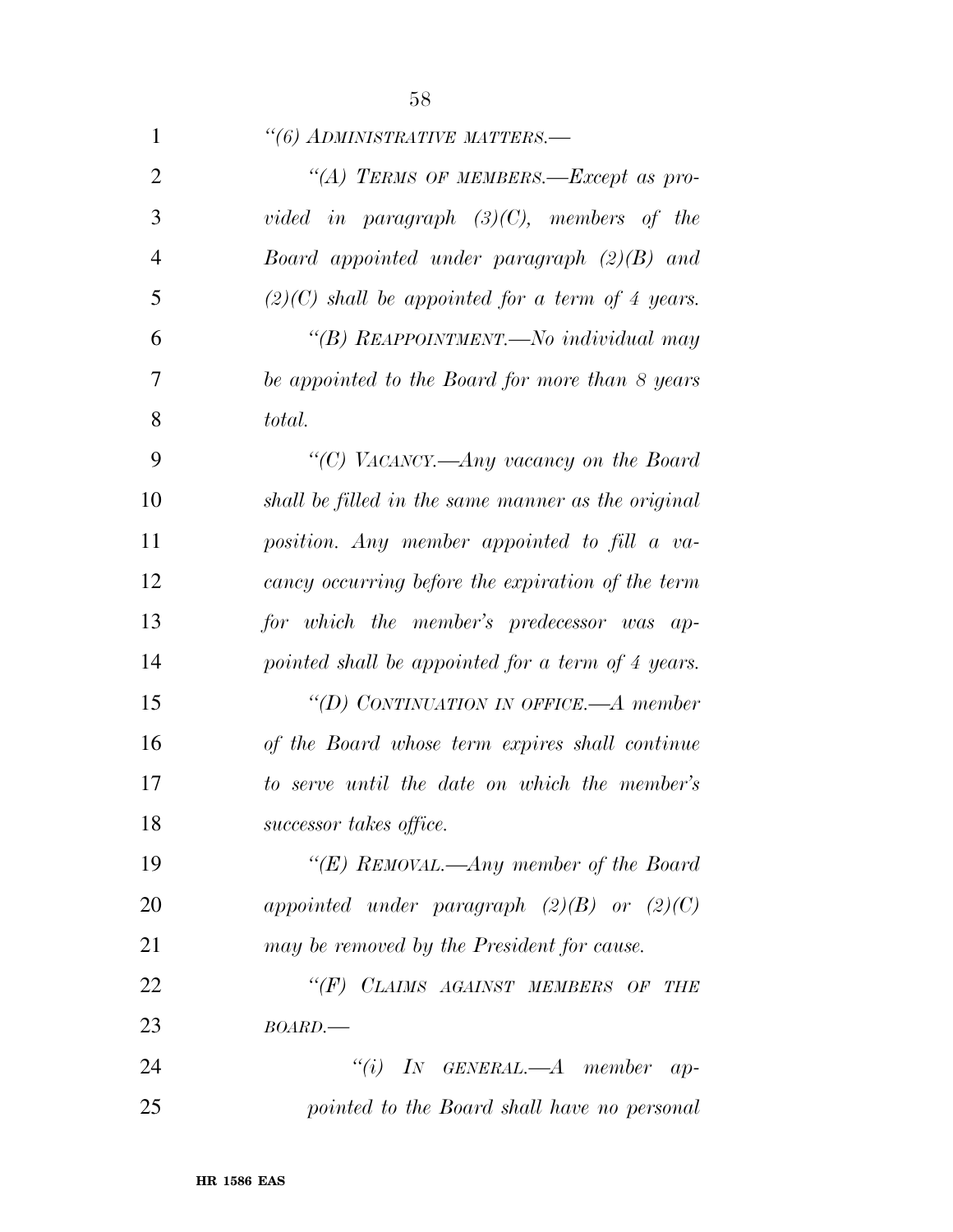| $\mathbf{1}$   | liability under State or Federal law with      |
|----------------|------------------------------------------------|
| $\overline{2}$ | respect to any claim arising out of or re-     |
| 3              | sulting from an act or omission by such        |
| $\overline{4}$ | member within the scope of service as a        |
| 5              | member of the Board.                           |
| 6              | "(ii) EFFECT ON OTHER LAW.—This                |
| 7              | subparagraph shall not be construed—           |
| 8              | $\lq (I)$ to affect any other immunity         |
| 9              | or protection that may be available to         |
| 10             | a member of the Board under applica-           |
| 11             | ble law with respect to such trans-            |
| 12             | <i>actions</i> ;                               |
| 13             | "(II) to affect any other right or             |
| 14             | remedy against the United States               |
| 15             | under applicable law; or                       |
| 16             | "(III) to limit or alter in any                |
| 17             | way the immunities that are available          |
| 18             | under applicable law for Federal offi-         |
| 19             | cers and employees.                            |
| 20             | "(G) ETHICAL CONSIDERATIONS.—Each              |
| 21             | member of the Board appointed under para-      |
| 22             | graph $(2)(B)$ must certify that the member—   |
| 23             | $\lq\lq(i)$ does not have a pecuniary interest |
| 24             | in, or own stock in or bonds of, an aviation   |
| 25             | or aeronautical enterprise, except an inter-   |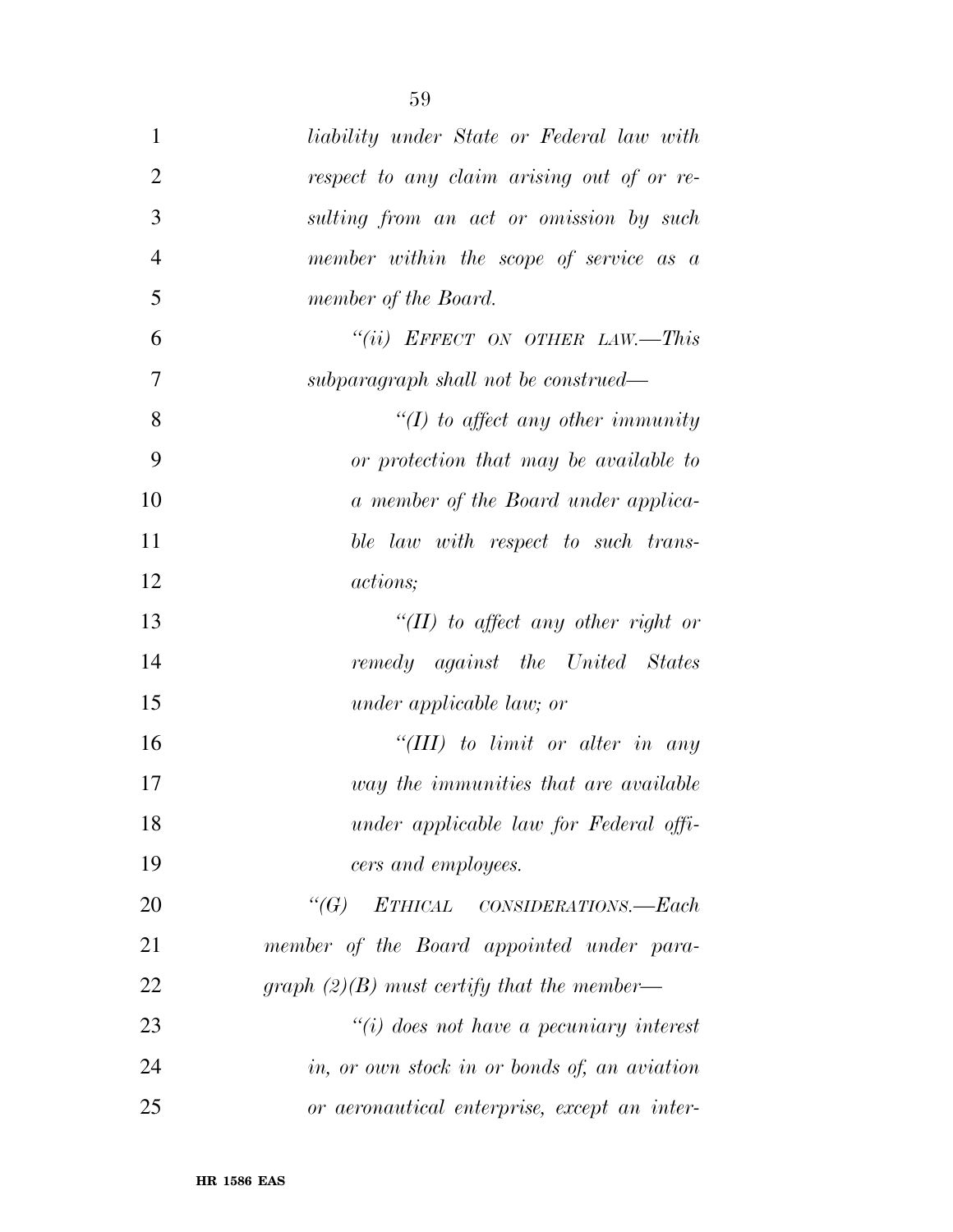| $\mathbf{1}$   | est in a diversified mutual fund or an in-              |
|----------------|---------------------------------------------------------|
| $\overline{2}$ | terest that is exempt from the application of           |
| 3              | section 208 of title 18;                                |
| $\overline{4}$ | $``(ii)$ does not engage in another busi-               |
| 5              | ness related to aviation or aeronautics; and            |
| 6              | $``(iii)$ is not a member of any organi-                |
| 7              | zation that engages, as a substantial part of           |
| 8              | <i>its activities, in activities to influence avia-</i> |
| 9              | tion-related legislation.                               |
| 10             | "(H) CHAIRMAN; VICE CHAIRMAN.—The                       |
| 11             | Board shall elect a chair and a vice chair from         |
| 12             | among its members, each of whom shall serve for         |
| 13             | a term of 2 years. The vice chair shall perform         |
| 14             | the duties of the chairman in the absence of the        |
| 15             | <i>chairman.</i>                                        |
| 16             | "(I) COMPENSATION.—No member shall re-                  |
| 17             | ceive any compensation or other benefits from the       |
| 18             | Federal Government for serving on the Board,            |
| 19             | except for compensation benefits for injuries           |
| 20             | under subchapter $I$ of chapter 81 of title 5 and       |
| 21             | $except$ as provided under subparagraph $(J)$ .         |
| 22             | "(J) EXPENSES.—Each member of the                       |
| 23             | Board shall be paid actual travel expenses and          |
| 24             | per diem in lieu of subsistence expenses when           |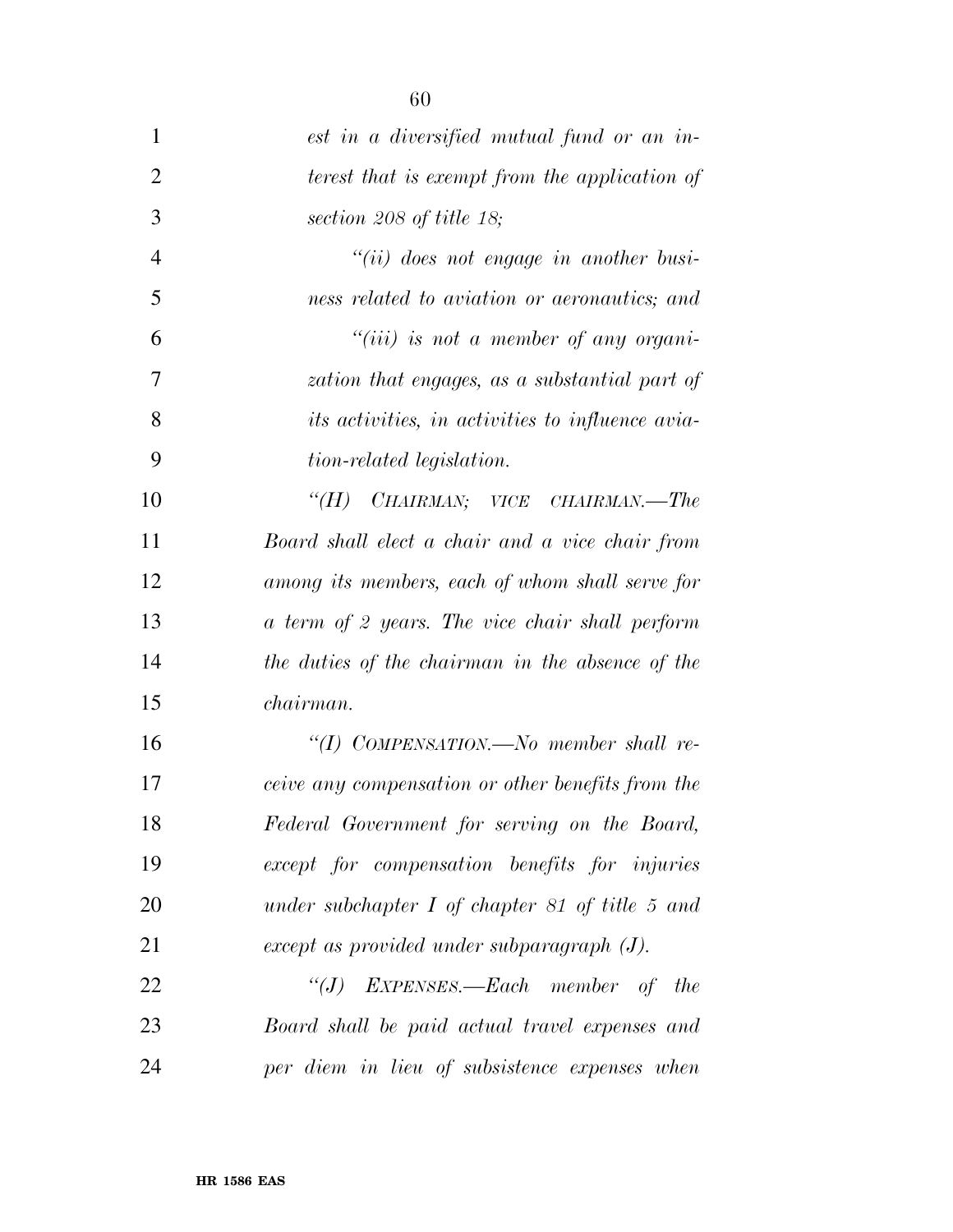| 1              | away from his or her usual place of residence, in         |
|----------------|-----------------------------------------------------------|
| $\overline{2}$ | accordance with section 5703 of title 5.                  |
| 3              | "(K) BOARD RESOURCES.—From resources                      |
| $\overline{4}$ | otherwise available to the Administrator, the             |
| 5              | Chairman shall appoint such staff to assist the           |
| 6              | board and provide impartial analysis, and the             |
| 7              | Administrator shall make available to the Board           |
| 8              | such information and administrative services              |
| 9              | and assistance, as may reasonably be required to          |
| 10             | enable the Board to carry out its responsibilities        |
| 11             | <i>under this subsection.</i>                             |
| 12             | "(L) QUORUM AND VOTING.—A simple ma-                      |
| 13             | jority of members of the Board duly appointed             |
| 14             | shall constitute a quorum. A majority vote of             |
| 15             | members present and voting shall be required for          |
| 16             | the Committee to take action.                             |
| 17             | "(7) AIR TRAFFIC CONTROL SYSTEM DEFINED.                  |
| 18             | In this subsection, the term 'air traffic control system' |
| 19             | has the meaning given that term in<br>section             |
| 20             | $40102(a)$ .".                                            |
| 21             | SEC. 302. NEXTGEN MANAGEMENT.                             |
|                |                                                           |

 *(a) IN GENERAL.—The Administrator shall appoint or designate an individual, as the Chief NextGen Officer, to be responsible for implementation of all Administration*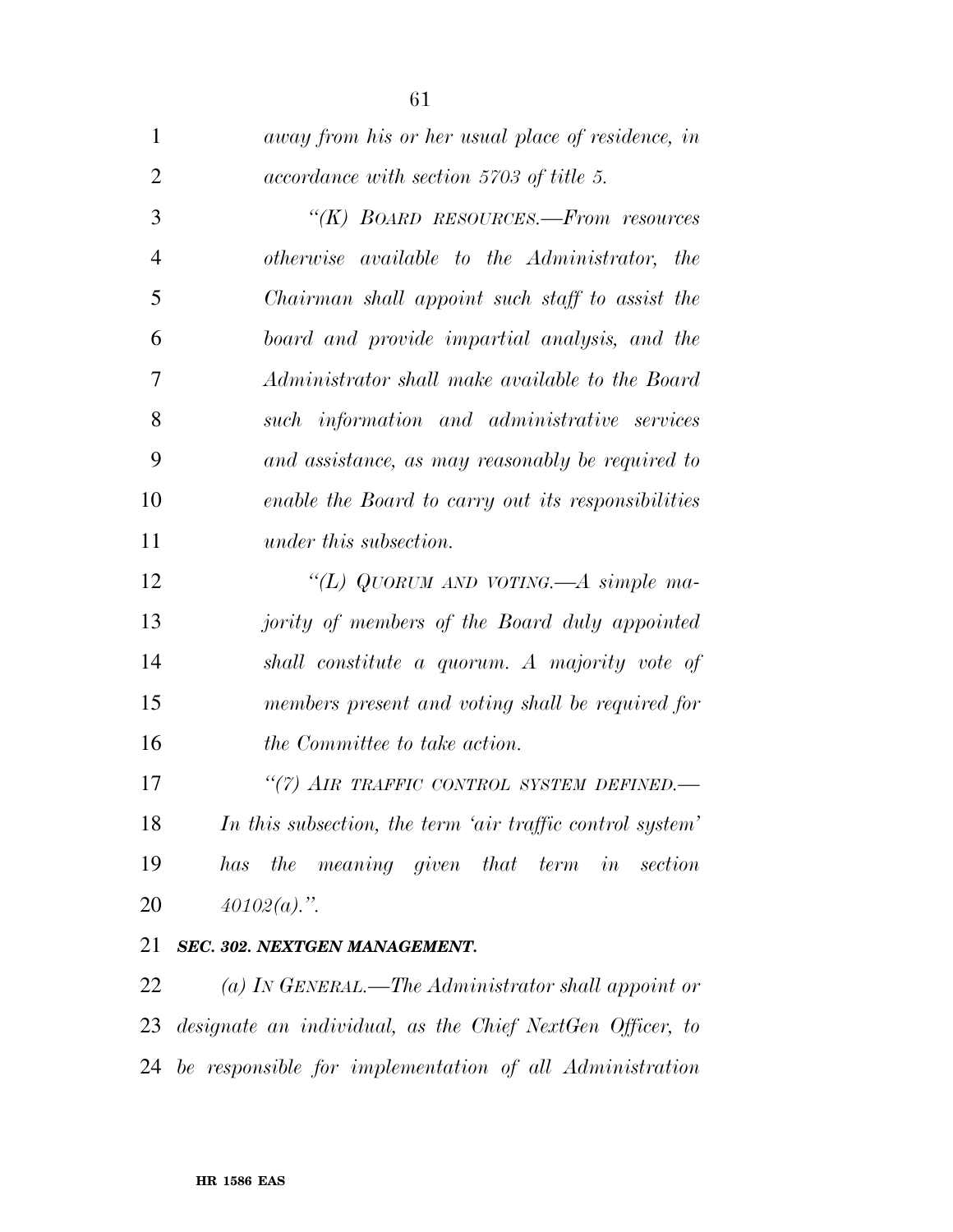| 2              | portation System.                                       |
|----------------|---------------------------------------------------------|
| 3              | (b) SPECIFIC DUTIES.—The individual appointed or        |
| $\overline{4}$ | $designed$ under subsection (a) shall—                  |
| 5              | $(1)$ oversee the implementation of all Adminis-        |
| 6              | tration NextGen programs;                               |
| 7              | $(2)$ coordinate implementation of those NextGen        |
| 8              | programs with the Office of Management and Budget;      |
| 9              | $(3)$ develop an annual NextGen implementation          |
| 10             | plan;                                                   |
| 11             | $(4)$ ensure that Next Generation Air Transpor-         |
| 12             | tation System implementation activities are planned     |
| 13             | in such a manner as to require that system architec-    |
| 14             | ture is designed to allow for the incorporation of      |
| 15             | novel and currently unknown technologies into the       |
| 16             | System in the future and that current decisions do      |
| 17             | not bias future decisions unfairly in favor of existing |
| 18             | technology at the expense of innovation; and            |
| 19             | (5) oversee the Joint Planning and Development          |
| 20             | Office's facilitation of cooperation among all Federal  |
| 21             | agencies whose operations and interests are affected    |

*by implementation of the NextGen programs.* 

*programs associated with the Next Generation Air Trans-*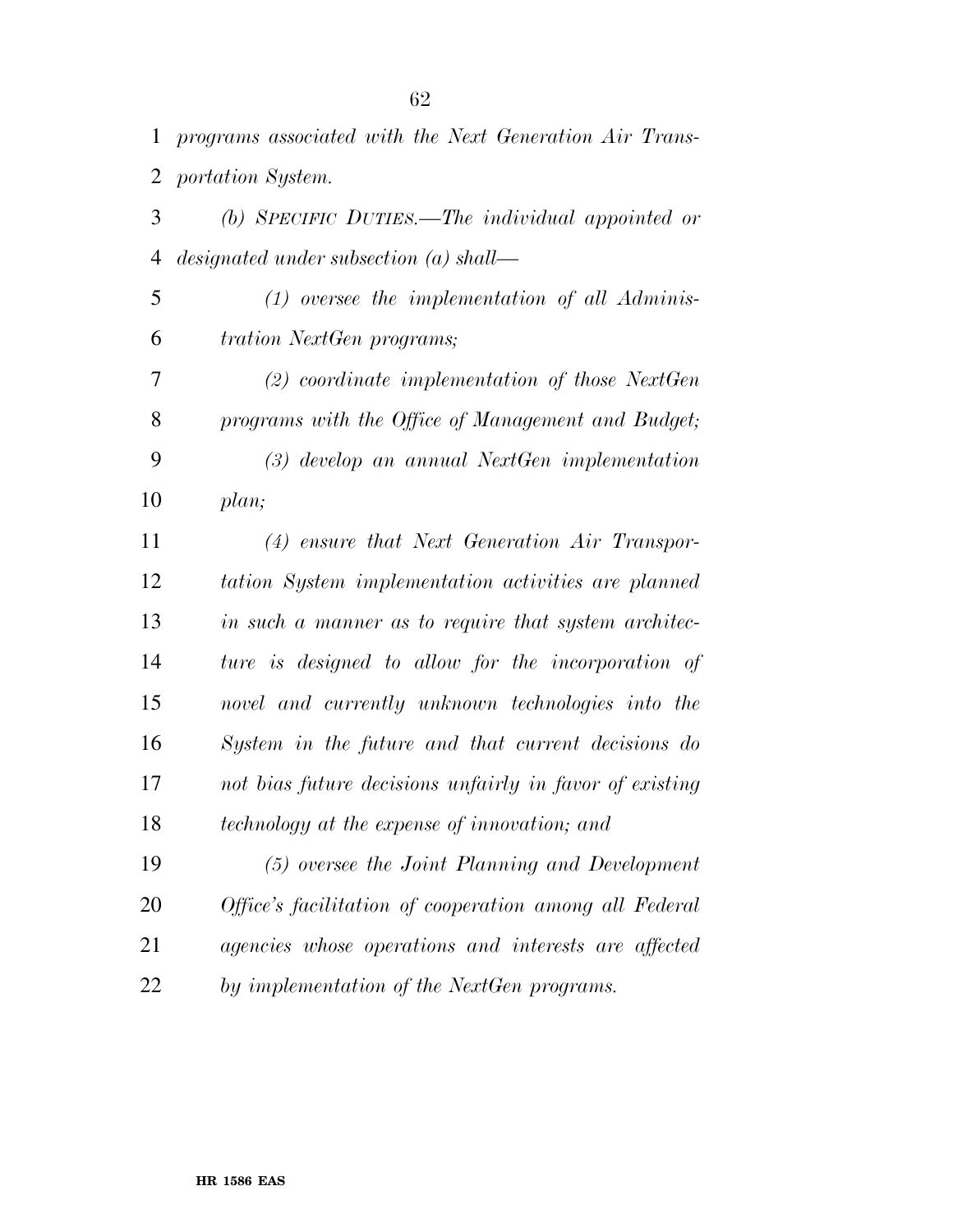# *SEC. 303. FACILITATION OF NEXT GENERATION AIR TRAF-FIC SERVICES.*

 *Section 106(l) is amended by adding at the end the following:* 

 *''(7) AIR TRAFFIC SERVICES.—In determining what actions to take, by rule or through an agreement or transaction under paragraph (6) or under section 44502, to permit non-Government providers of com- munications, navigation, surveillance or other services to provide such services in the National Airspace Sys- tem, or to require the usage of such services, the Ad- ministrator shall consider whether such actions would—* 

 *''(A) promote the safety of life and property; ''(B) improve the efficiency of the National Airspace System and reduce the regulatory bur- den upon National Airspace System users, based upon sound engineering principles, user oper- ational requirements, and marketplace demands; ''(C) encourage competition and provide services to the largest feasible number of users;* 

*and* 

 *''(D) take into account the unique role served by general aviation.''.*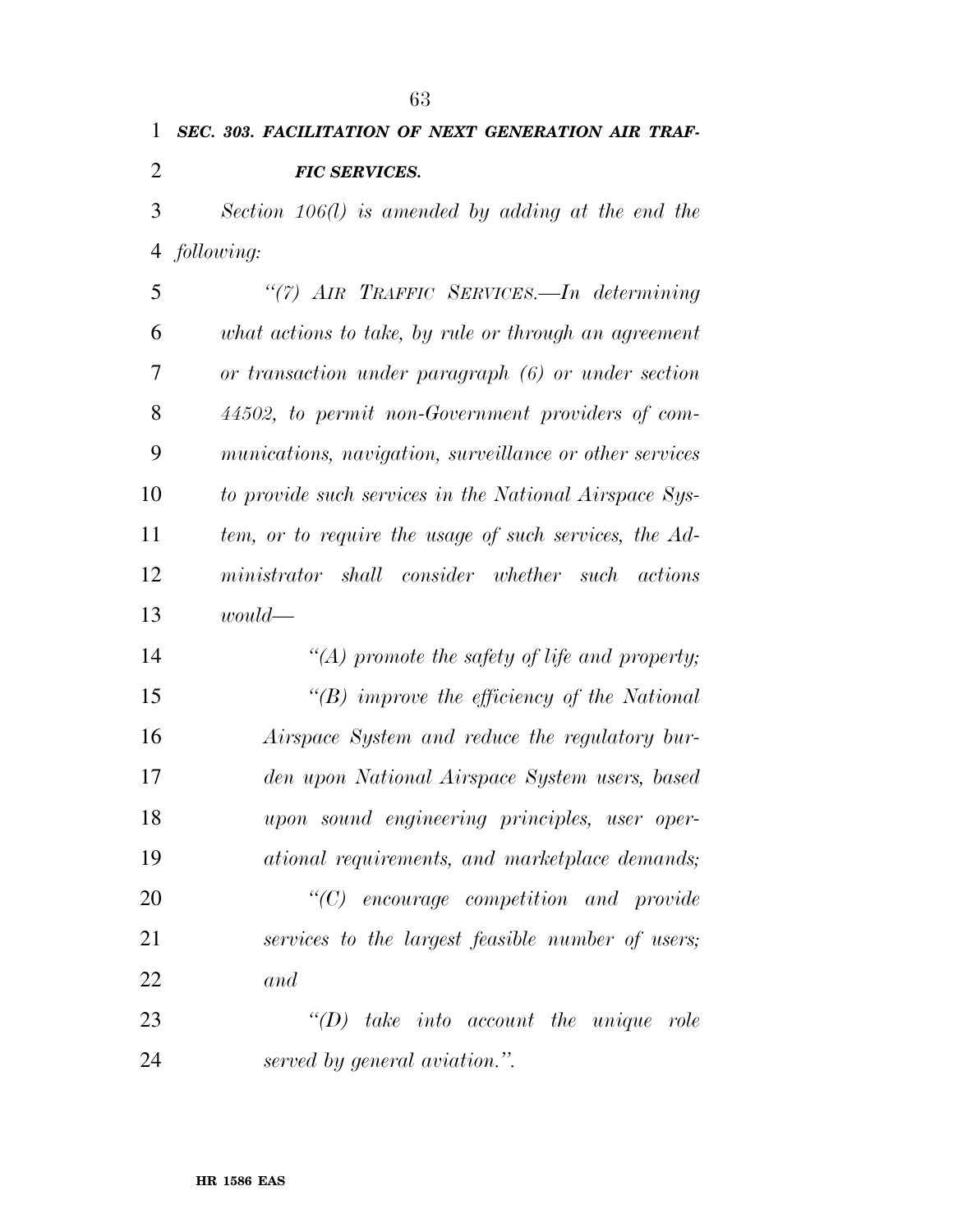| 1              | SEC. 304. CLARIFICATION OF AUTHORITY TO ENTER INTO     |
|----------------|--------------------------------------------------------|
| $\overline{2}$ | <b>REIMBURSABLE AGREEMENTS.</b>                        |
| 3              | Section 106 $(m)$ is amended by striking "without" in  |
| 4              | the last sentence and inserting "with or without".     |
| 5              | SEC. 305. CLARIFICATION TO ACQUISITION REFORM AU-      |
| 6              | THORITY.                                               |
| 7              | Section $40110(c)$ is amended—                         |
| 8              | $(1)$ by inserting "and" after the semicolon in        |
| 9              | paragnah(3);                                           |
| 10             | $(2)$ by striking paragraph $(4)$ ; and                |
| 11             | $(3)$ by redesignating paragraph $(5)$ as para-        |
| 12             | graph $(4)$ .                                          |
| 13             | SEC. 306. ASSISTANCE TO OTHER AVIATION AUTHORITIES.    |
| 14             | Section $40113(e)$ is amended—                         |
| 15             | (1) by inserting "(whether public or private)" in      |
| 16             | $paramph$ (1) after "authorities";                     |
| 17             | $(2)$ by striking "safety." in paragraph $(1)$ and     |
| 18             | inserting "safety or efficiency. The Administrator is  |
| 19             | authorized to participate in, and submit offers in re- |
| 20             | sponse to, competitions to provide these services, and |
| 21             | to contract with foreign aviation authorities to pro-  |
| 22             | vide these services consistent with the provisions     |
| 23             | under section $106(l)(6)$ of this title. The Adminis-  |
| 24             | trator is also authorized, notwithstanding any other   |
| 25             | provision of law or policy, to accept payments in ar-  |
| 26             | rears."; and                                           |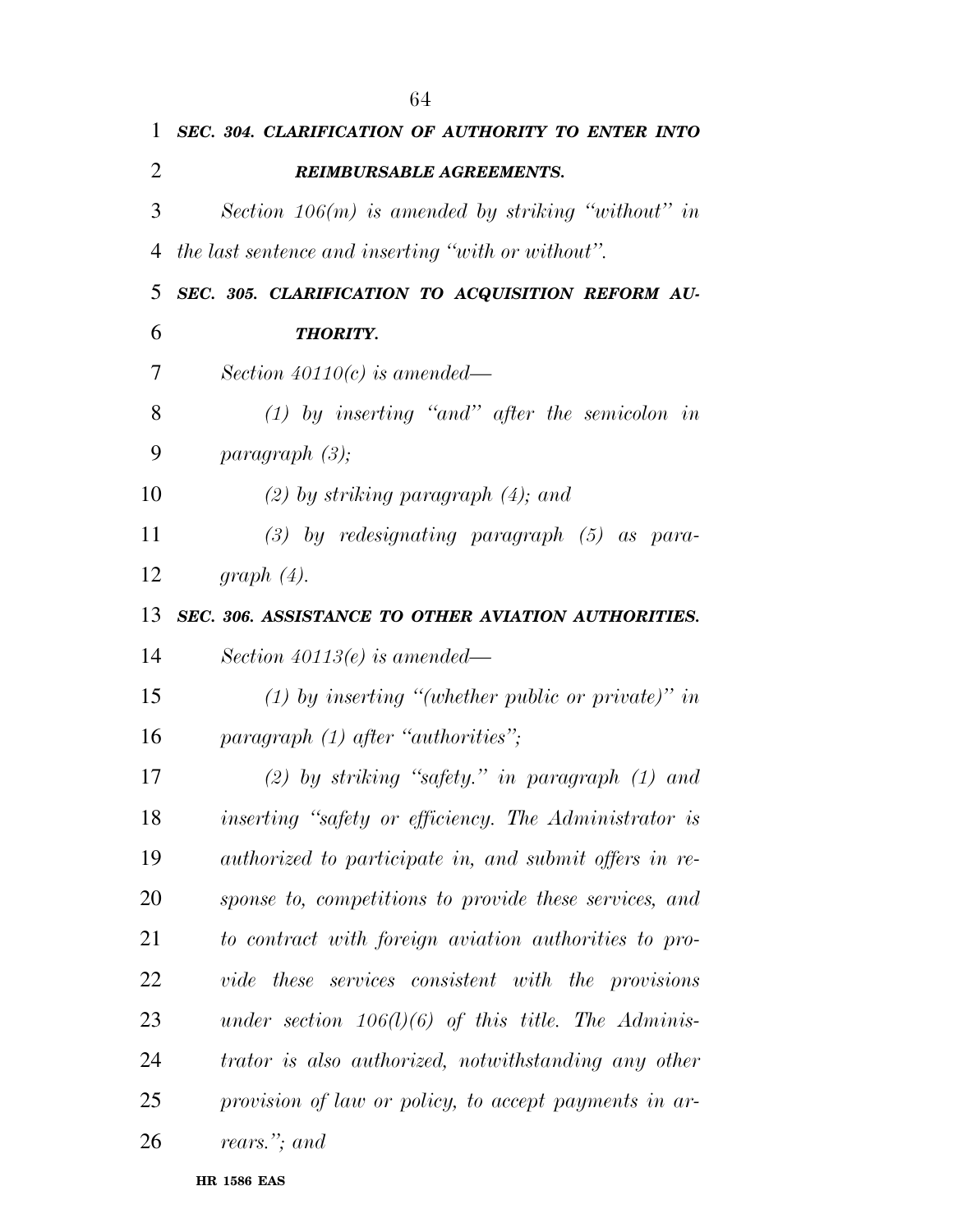| $\mathbf{1}$   | $(3)$ by striking "appropriation from which ex-       |
|----------------|-------------------------------------------------------|
| $\overline{2}$ | penses were incurred in providing such services." in  |
| 3              | paragraph (3) and inserting "appropriation current    |
| $\overline{4}$ | when the expenditures are or were paid, or the appro- |
| 5              | priation current when the amount is received.".       |
| 6              | SEC. 307. PRESIDENTIAL RANK AWARD PROGRAM.            |
| 7              | Section $40122(g)(2)$ is amended—                     |
| 8              | $(1)$ by striking "and" after the semicolon in sub-   |
| 9              | paragnph(G);                                          |
| 10             | (2) by striking "Board." in subparagraph $(H)$        |
| 11             | and inserting "Board; and"; and                       |
| 12             | $(3)$ by inserting at the end the following new       |
| 13             | subparagraph:                                         |
| 14             | "(I) subsections (b), (c), and (d) of section         |
| 15             | 4507 (relating to Meritorious Executive or Dis-       |
| 16             | tinguished Executive rank awards), and sub-           |
| 17             | sections (b) and (c) of section $4507a$ (relating to  |
| 18             | Meritorious Senior Professional or Distinguished      |
| 19             | Senior Professional rank awards), except that-        |
| 20             | "(i) for purposes of applying such pro-               |
| 21             | visions to the personnel management sys-              |
| 22             | $_{tem-}$                                             |
| 23             | "(I) the term 'agency' means the                      |
| 24             | Department of Transportation;                         |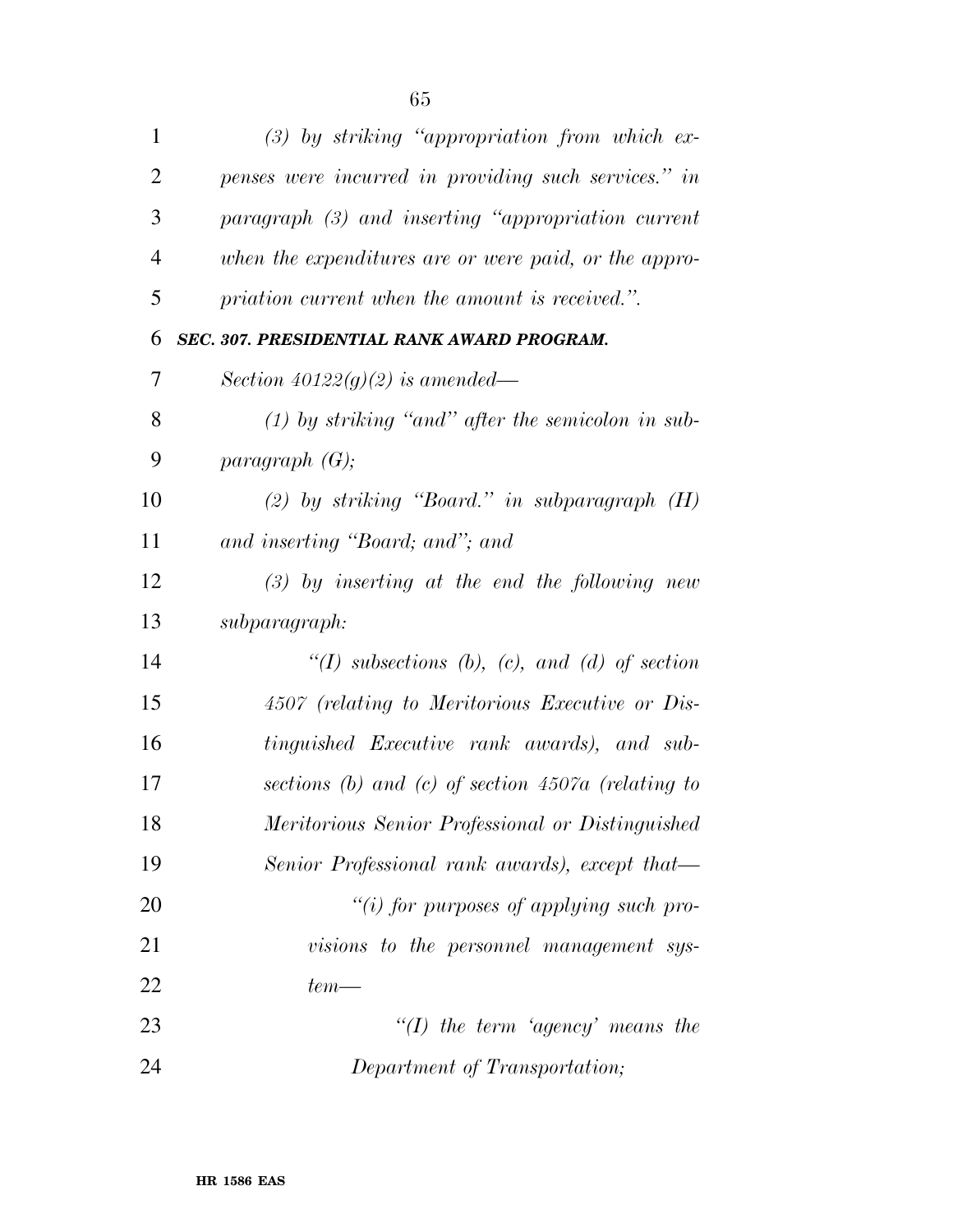| $\mathbf{1}$   | $``(II)$ the term 'senior executive'             |
|----------------|--------------------------------------------------|
| $\overline{2}$ | means a Federal Aviation Administra-             |
| 3              | tion executive;                                  |
| $\overline{4}$ | "(III) the term 'career appointee'               |
| 5              | means a Federal Aviation Administra-             |
| 6              | tion career executive; and                       |
| 7              | $\lq\lq (IV)$ the term 'senior career em-        |
| 8              | ployee' means a Federal Aviation Ad-             |
| 9              | ministration career senior professional;         |
| 10             | "(ii) receipt by a career appointee of           |
| 11             | the rank of Meritorious Executive or Meri-       |
| 12             | torious Senior Professional entitles such in-    |
| 13             | dividual to a lump-sum payment of an             |
| 14             | amount equal to 20 percent of annual basic       |
| 15             | pay, which shall be in addition to the basic     |
| 16             | pay paid under the Federal Aviation Ad-          |
| 17             | ministration Executive Compensation Plan;        |
| 18             | and                                              |
| 19             | "( <i>iii</i> ) receipt by a career appointee of |
| 20             | the rank of Distinguished Executive or Dis-      |
| 21             | tinguished Senior Professional entitles the      |
| 22             | <i>individual to a lump-sum payment of an</i>    |
| 23             | amount equal to 35 percent of annual basic       |
| 24             | pay, which shall be in addition to the basic     |
| 25             | pay paid under the Federal Aviation Ad-          |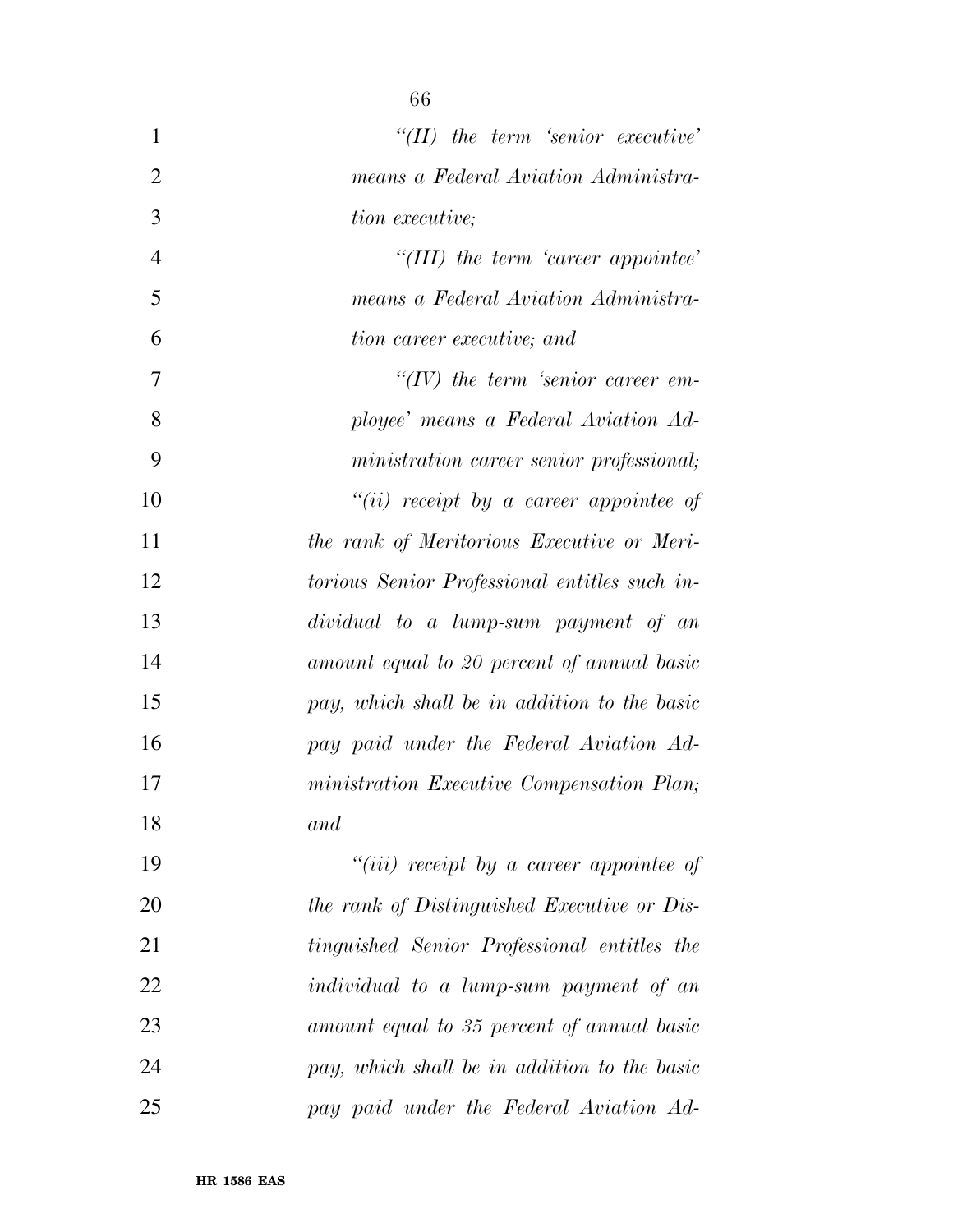|            | ministration Executive Compensation |
|------------|-------------------------------------|
| $Plan.$ ". |                                     |
|            |                                     |

## *SEC. 308. NEXT GENERATION FACILITIES NEEDS ASSESS-MENT.*

 *(a) FAA CRITERIA FOR FACILITIES REALIGNMENT.— Within 9 months after the date of enactment of this Act, the Administrator, after providing an opportunity for pub- lic comment, shall publish final criteria to be used in mak- ing the Administrator's recommendations for the realign- ment of services and facilities to assist in the transition to next generation facilities and help reduce capital, oper- ating, maintenance, and administrative costs with no ad-verse effect on safety.* 

 *(b) REALIGNMENT RECOMMENDATIONS.—Within 9 months after publication of the criteria, the Administrator shall publish a list of the services and facilities that the Administrator recommends for realignment, including a justification for each recommendation and a description of the costs and savings of such transition, in the Federal Reg- ister and allow 45 days for the submission of public com- ments to the Board. In addition, the Administrator upon request shall hold a public hearing in any community that would be affected by a recommendation in the report.* 

 *(c) STUDY BY BOARD.—The Air Traffic Control Mod-ernization Oversight Board established by section 106(p) of*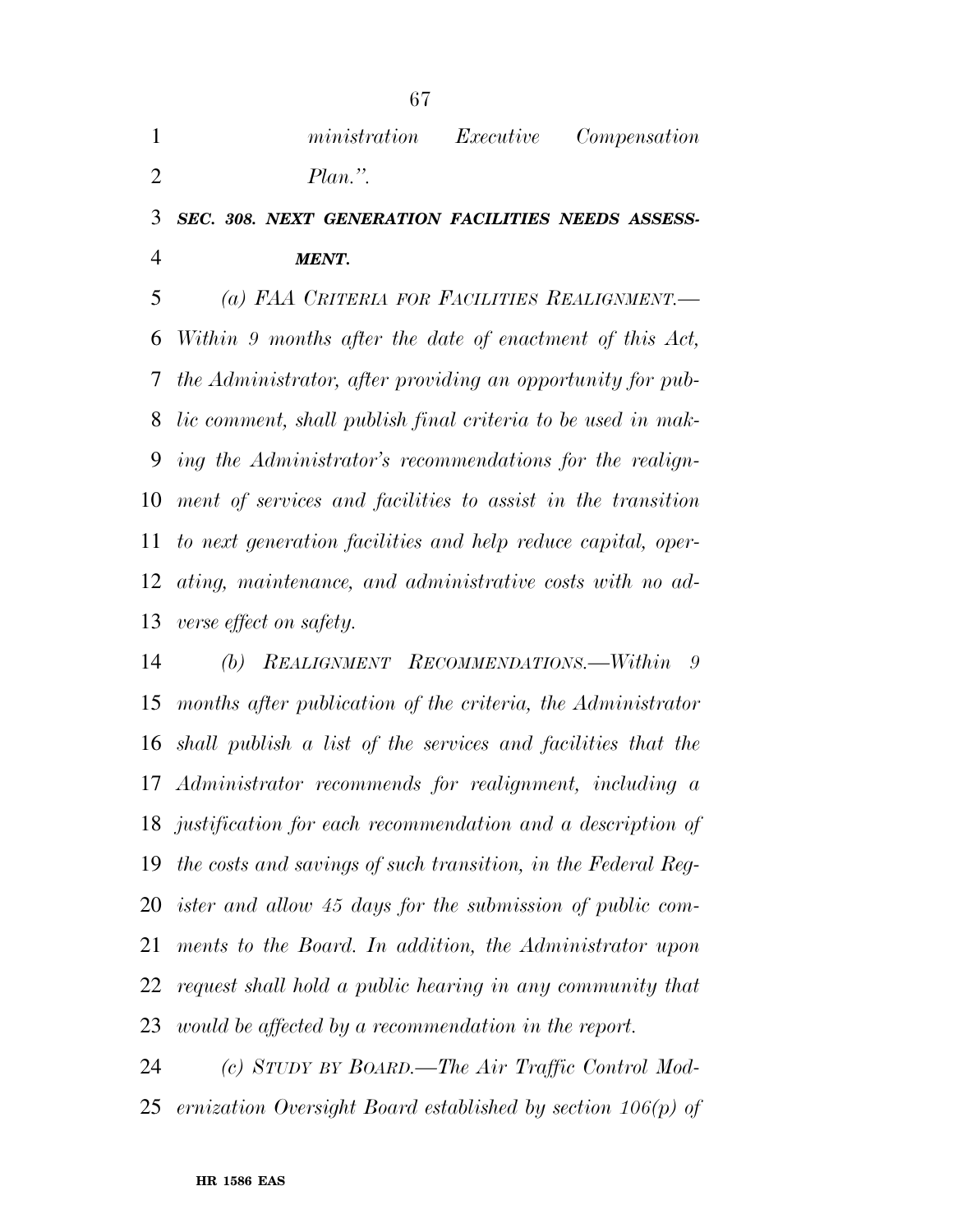*title 49, United States Code, shall study the Administrator's recommendations for realignment and the opportunities, risks, and benefits of realigning services and facilities of the Administration to help reduce capital, operating, main- tenance, and administrative costs with no adverse effect on safety.* 

*(d) REVIEW AND RECOMMENDATIONS.—* 

 *(1) Based on its review and analysis of the Ad- ministrator's recommendations and any public com- ment it may receive, the Board shall make its inde- pendent recommendations for realignment of aviation services or facilities and submit its recommendations in a report to the President, the Senate Committee on Commerce, Science, and Transportation, and the House of Representatives Committee on Transpor-tation and Infrastructure.* 

 *(2) The Board shall explain and justify in its re- port any recommendation made by the Board that is different from the recommendations made by the Ad-ministrator pursuant to subsection (b).* 

 *(3) The Administrator may not realign any air traffic control facilities or regional offices until the Board's recommendations are complete, unless for each proposed realignment the Administrator and each exclusive bargaining representative certified*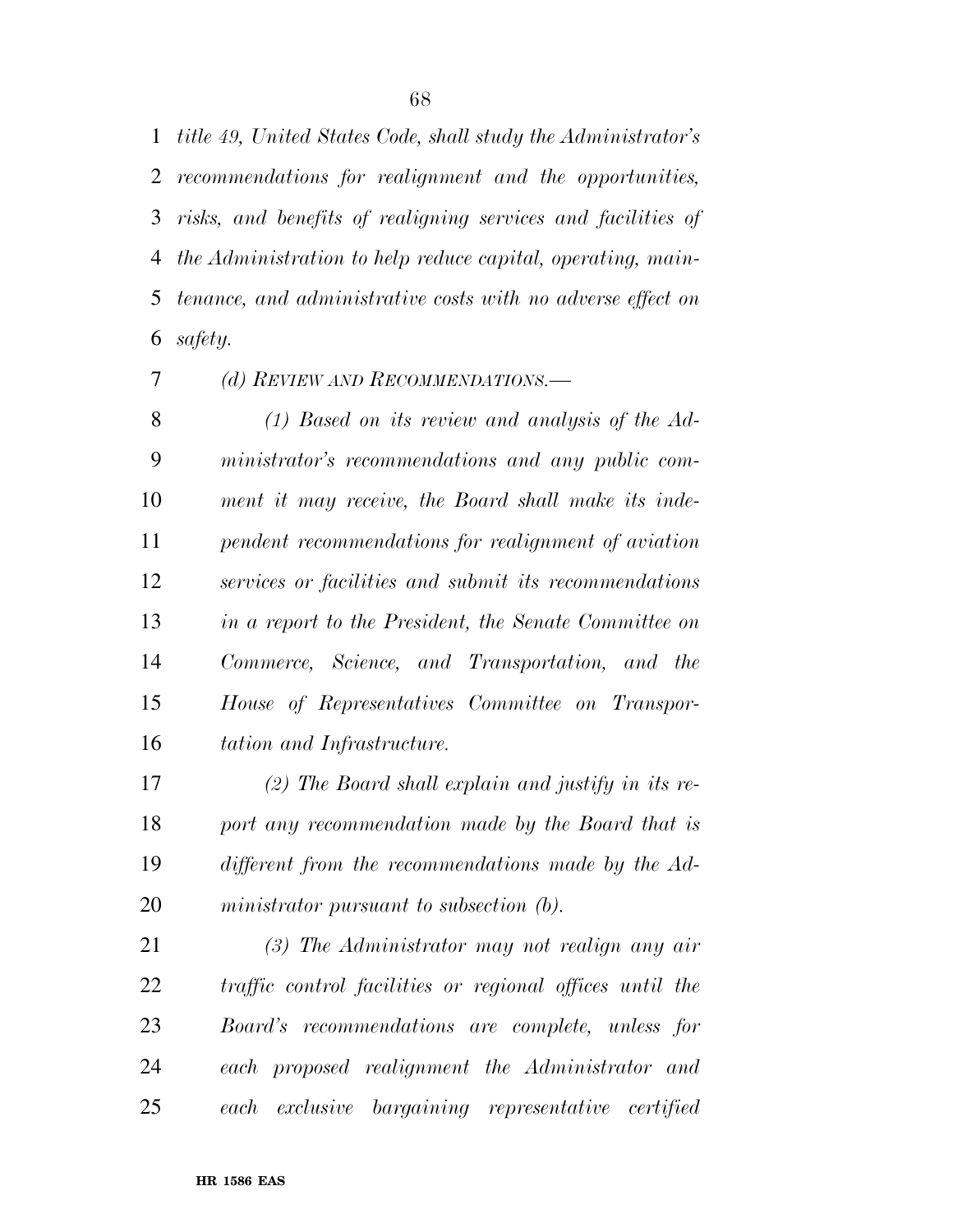| 1              | under section 7114 of title 5, United States Code, of    |
|----------------|----------------------------------------------------------|
| $\overline{2}$ | affected employees execute a written agreement re-       |
| 3              | <i>garding the proposed realignment.</i>                 |
| $\overline{4}$ | $(e)$ REALIGNMENT DEFINED.—In this section, the term     |
| 5              | "realignment"—                                           |
| 6              | $(1)$ means a relocation or reorganization of func-      |
| 7              | tions, services, or personnel positions, including a fa- |
| 8              | cility closure, consolidation, deconsolidation, colloca- |
| 9              | tion, decombining, decoupling, split, or inter-facility  |
| 10             | or inter-regional reorganization that requires a reas-   |
| 11             | signment of employees; but                               |
| 12             | $(2)$ does not include a reduction in personnel re-      |
| 13             | sulting from workload adjustments.                       |
| 14             | SEC. 309. NEXT GENERATION AIR TRANSPORTATION SYS-        |
| 15             | TEM IMPLEMENTATION OFFICE.                               |
| 16             | IMPROVED COOPERATION AND COORDINATION<br>(a)             |
| 17             | AMONG PARTICIPATING AGENCIES.—Section 709 of the Vi-     |
| 18             | sion 100—Century of Aviation Reauthorization Act (49)    |
| 19             | U.S.C. 40101 note) is amended—                           |
| 20             | $(1)$ by inserting "strategic and cross-agency"          |
| 21             | after "manage" in subsection $(a)(1)$ ;                  |
| 22             | (2) by adding at the end of subsection $(a)(1)$          |
|                |                                                          |
| 23             | "The office shall be headed by a Director, who shall     |
| 24             | report to the Chief NextGen Officer appointed or des-    |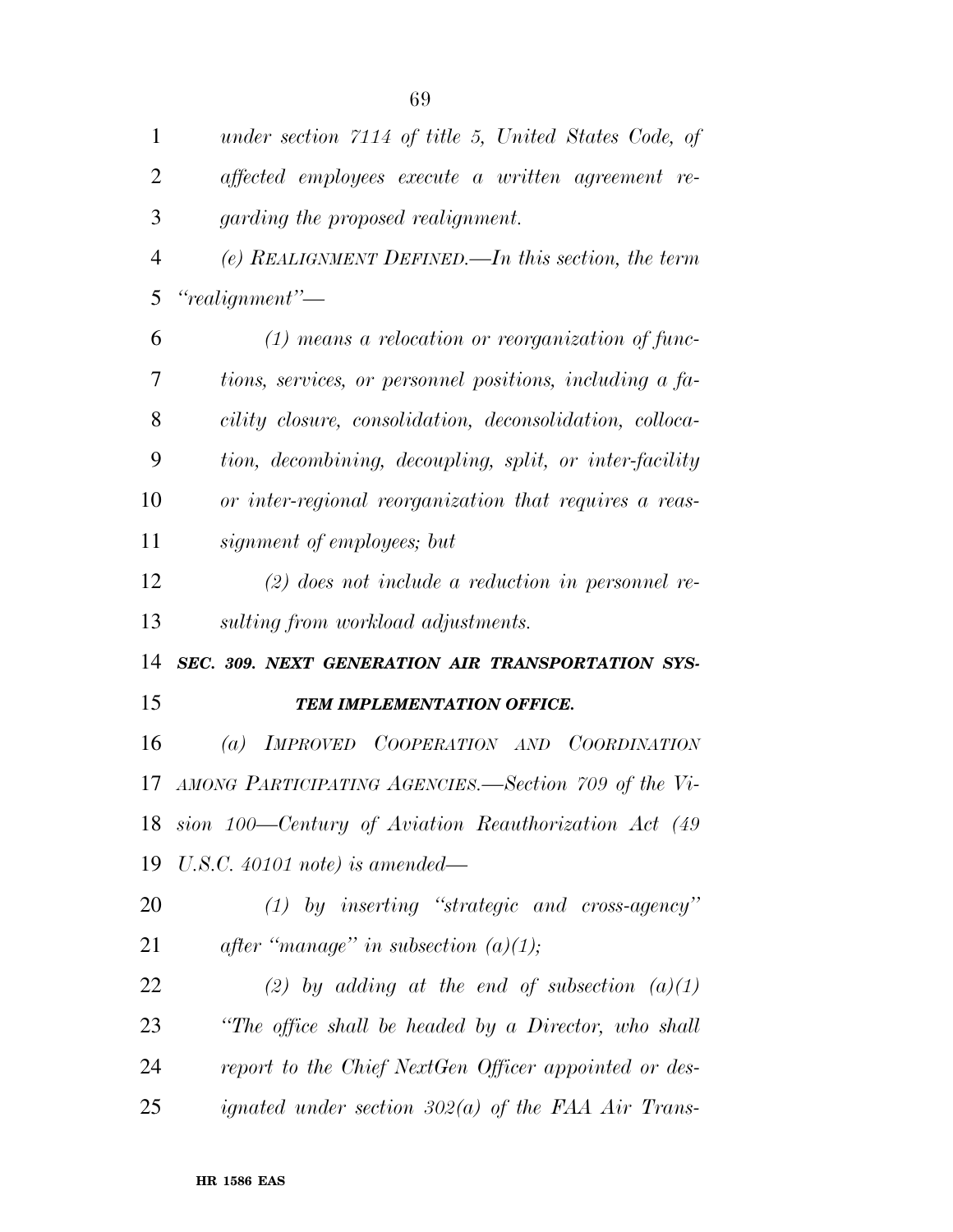| $\mathbf{1}$   | portation Modernization and Safety Improvement           |
|----------------|----------------------------------------------------------|
| $\overline{2}$ | $Act.$ ";                                                |
| 3              | (3) by inserting " $(A)$ " after " $(3)$ " in subsection |
| $\overline{4}$ | (a)(3);                                                  |
| 5              | (4) by inserting after subsection (a)(3) the fol-        |
| 6              | <i>lowing:</i>                                           |
| 7              | $\lq\lq B$ The Administrator, the Secretary of           |
| 8              | Defense, the Administrator of the National Aero-         |
| 9              | nautics and Space Administration, the Secretary          |
| 10             | of Commerce, the Secretary of Homeland Secu-             |
| 11             | rity, and the head of any other Department or            |
| 12             | Federal agency from which the Secretary of               |
| 13             | Transportation requests assistance under sub-            |
| 14             | paragraph (A) shall designate an implementa-             |
| 15             | tion office to be responsible for—                       |
| 16             | $``(i)$ carrying out the Department or                   |
| 17             | agency's Next Generation Air Transpor-                   |
| 18             | System implementation activities<br>tation               |
| 19             | with the Office;                                         |
| 20             | $``(ii)$ liaison and coordination with                   |
| 21             | other Departments and agencies involved in               |
| 22             | Next Generation Air Transportation System                |
| 23             | <i>activities</i> ; and                                  |
| 24             | "(iii) managing all Next Generation                      |
| 25             | Air Transportation System programs for                   |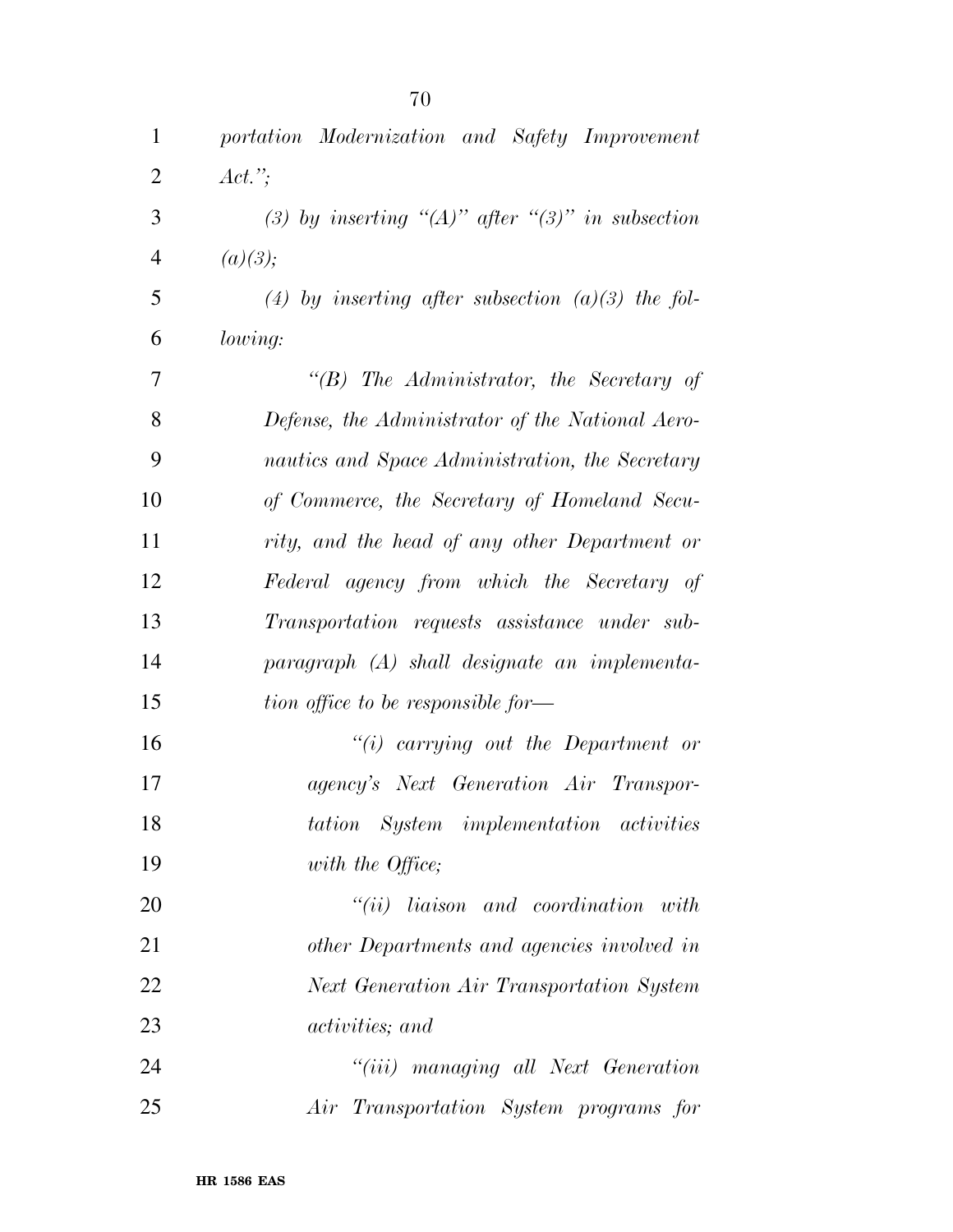| $\mathbf{1}$   | the Department or agency, including nec-        |
|----------------|-------------------------------------------------|
| $\overline{2}$ | essary budgetary and staff resources, includ-   |
| 3              | ing, for the Federal Aviation Administra-       |
| $\overline{4}$ | tion, those projects described in section       |
| 5              | $44501(b)(5)$ of title 49, United States Code). |
| 6              | "(C) The head of any such Department or         |
| 7              | agency shall ensure that—                       |
| 8              | "(i) the Department's or agency's Next          |
| 9              | Generation Air Transportation System re-        |
| 10             | sponsibilities are clearly communicated to      |
| 11             | the designated office; and                      |
| 12             | $``(ii)$ the performance of supervisory         |
| 13             | personnel in that office in carrying out the    |
| 14             | Department's or agency's Next Generation        |
| 15             | Air Transportation System responsibilities      |
| 16             | is reflected in their annual performance        |
| 17             | evaluations and compensation decisions.         |
| 18             | "(D)(i) Within 6 months after the date of       |
| 19             | enactment of the FAA Air Transportation Mod-    |
| 20             | ernization and Safety Improvement Act, the      |
| 21             | head of each such Department or agency shall    |
| 22             | execute a memorandum of understanding with      |
| 23             | the Office and with the other Departments and   |
| 24             | agencies participating in the Next Generation   |
| 25             | Air Transportation System project that—         |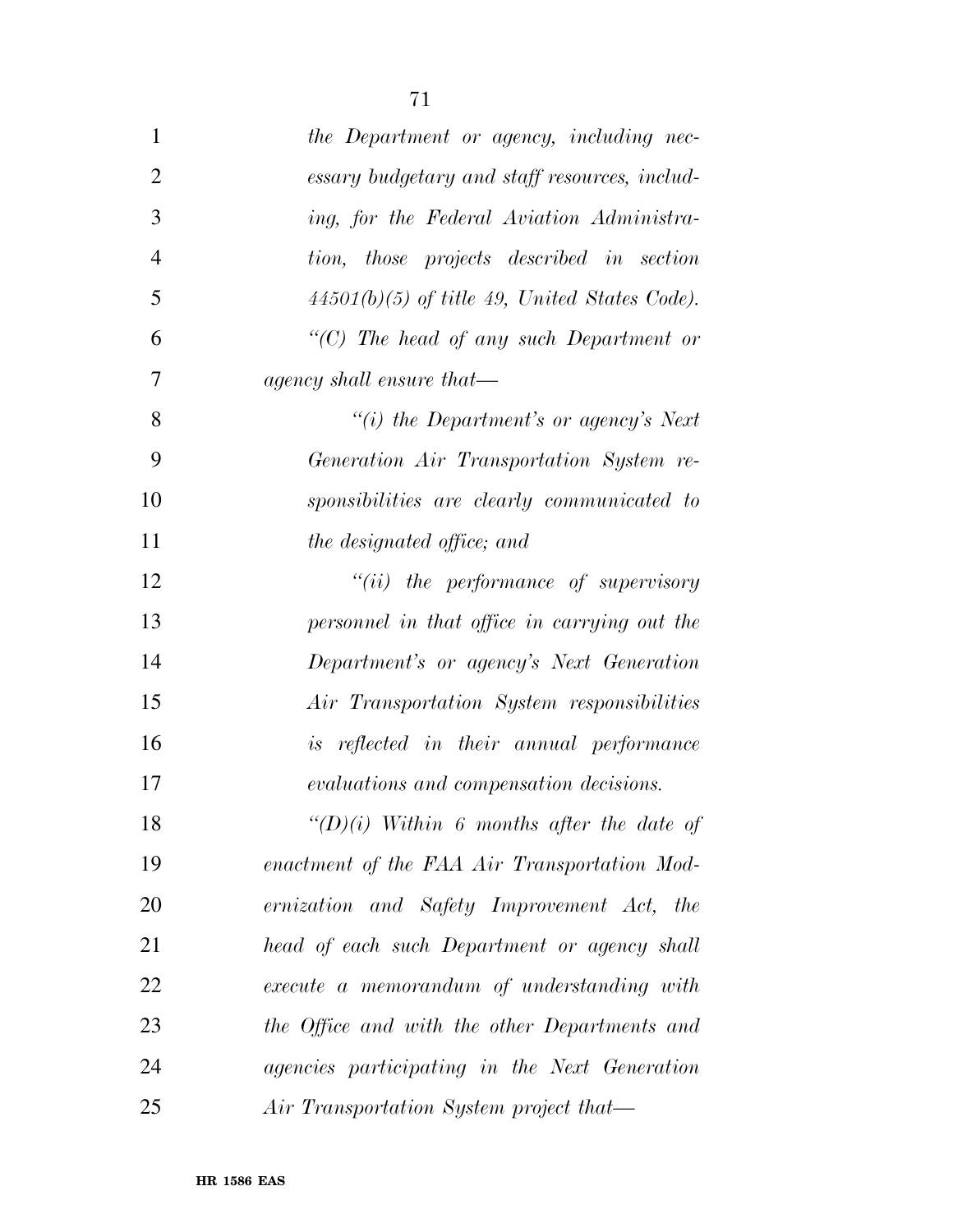| $\mathbf{1}$   | $\lq (I)$ describes the respective responsibil-        |
|----------------|--------------------------------------------------------|
| $\overline{2}$ | <i>ities of each such Department and agency,</i>       |
| 3              | including budgetary commitments; and                   |
| 4              | "(II) the budgetary and staff resources                |
| 5              | committed to the project.                              |
| 6              | $``(ii)$ The memorandum shall be revised as            |
| 7              | necessary to reflect any changes in such respon-       |
| 8              | sibilities or commitments and be reflected in          |
| 9              | each Department or agency's budget request.";          |
| 10             | $(5)$ by striking "beyond those currently included     |
| 11             | in the Federal Aviation Administration's operational   |
| 12             | evolution plan" in subsection $(b)$ ;                  |
| 13             | $(6)$ by striking "research and development road-      |
| 14             | map" in subsection $(b)(3)$ and inserting "implemen-   |
| 15             | <i>tation plan</i> ";                                  |
| 16             | $(7)$ by striking "and" after the semicolon in sub-    |
| 17             | section $(b)(3)(B);$                                   |
| 18             | (8) by inserting after subsection $(b)(3)(C)$ the fol- |
| 19             | lowing:                                                |
| 20             | $\lq\lq(D)$ a schedule of rulemakings required to      |
| 21             | issue regulations and guidelines for implementa-       |
| 22             | tion of the Next Generation Air Transportation         |
| 23             | System within a timeframe consistent with the          |
| 24             | integrated plan; and";                                 |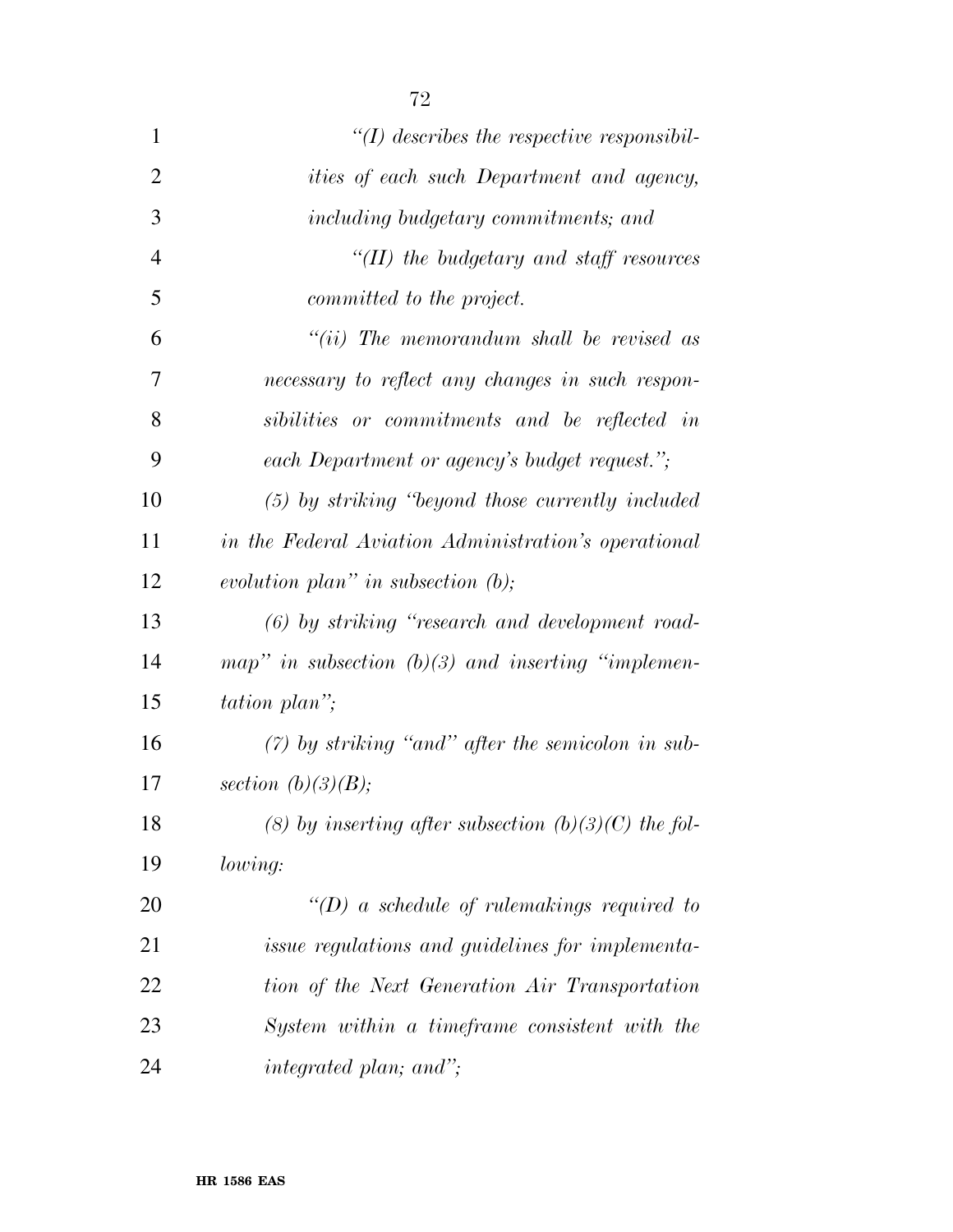| $\mathbf{1}$   | $(9)$ by inserting "and key technologies" after                     |
|----------------|---------------------------------------------------------------------|
| $\overline{2}$ | "concepts" in subsection $(b)(4)$ ;                                 |
| 3              | $(10)$ by striking "users" in subsection $(b)(4)$ and               |
| $\overline{4}$ | <i>inserting</i> " <i>users</i> , an <i>implementation plan</i> ,"; |
| 5              | $(11)$ by adding at the end of subsection $(b)$ the                 |
| 6              | following:                                                          |
| 7              | "Within 6 months after the date of enactment of the FAA             |
| 8              | Air Transportation Modernization and Safety Improve-                |
| 9              | ment Act, the Administrator shall develop the implementa-           |
| 10             | tion plan described in paragraph (3) of this subsection and         |
| 11             | shall update it annually thereafter."; and                          |
| 12             | $(12)$ by striking "2010." in subsection (e) and                    |
| 13             | inserting "2011.".                                                  |
| 14             | (b) SENIOR POLICY COMMITTEE MEETINGS.-Section                       |
| 15             | $710(a)$ of such Act (49 U.S.C. 40101 note) is amended by           |
| 16             | striking "Secretary." and inserting "Secretary and shall            |
| 17             | meet at least once each quarter.".                                  |
|                | 18 SEC. 310. DEFINITION OF AIR NAVIGATION FACILITY.                 |
| 19             | Section $40102(a)(4)$ is amended—                                   |
| 20             | $(1)$ by striking subparagraph $(B)$ and inserting                  |
| 21             | the following:                                                      |
| 22             | $\lq\lq B$ runway lighting and airport surface                      |
| 23             | visual and other navigation aids;";                                 |
| 24             | $(2)$ by striking "weather information, signaling,                  |
| 25             | radio-directional finding, or radio or other electro-               |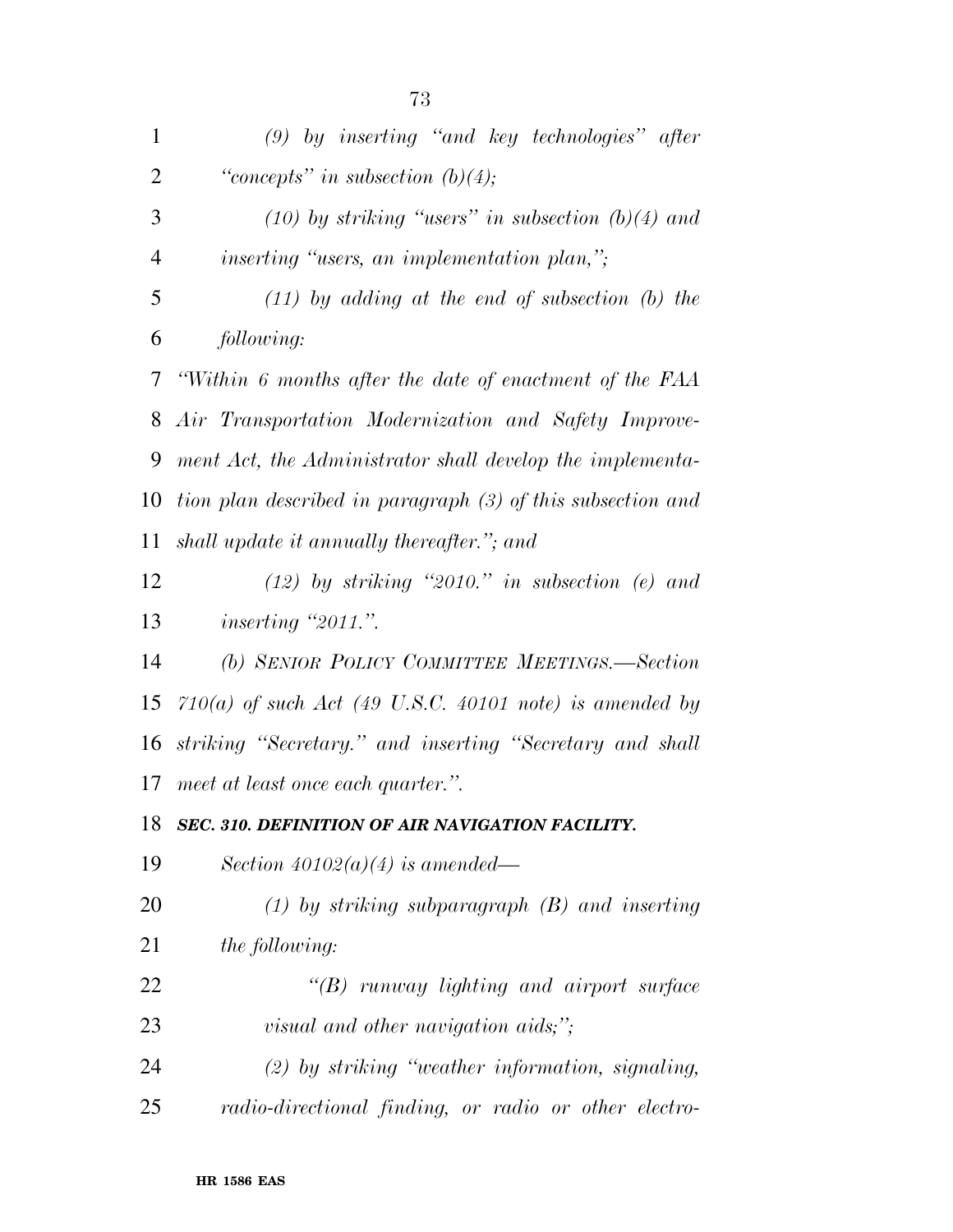| $\mathbf{1}$   | magnetic communication; and" in subparagraph $(C)$         |
|----------------|------------------------------------------------------------|
| 2              | and inserting "aeronautical and meteorological infor-      |
| 3              | mation to air traffic control facilities or aircraft, sup- |
| $\overline{4}$ | plying communication, navigation or surveillance           |
| 5              | equipment for air-to-ground or air-to-air applica-         |
| 6              | tions;                                                     |
| 7              | $(3)$ by striking "another structure" in subpara-          |
| 8              | graph $(D)$ and inserting "any structure, equipment,";     |
| 9              | $(4)$ by striking "aircraft." in subparagraph $(D)$        |
| 10             | and inserting "aircraft; and"; and                         |
| 11             | $(5)$ by adding at the end the following:                  |
| 12             | $\lq\lq E$ buildings, equipment, and systems               |
| 13             | dedicated to the National Airspace System.".               |
| 14             | SEC. 311. IMPROVED MANAGEMENT OF PROPERTY INVEN-           |
| 15             | TORY.                                                      |
| 16             | Section $40110(a)(2)$ is amended by striking "com-         |
|                | 17 pensation; and" and inserting "compensation, and the    |
| 18             | amount received may be credited to the appropriation cur-  |
| 19             | rent when the amount is received; and".                    |
| 20             | SEC. 312. EDUCATIONAL REQUIREMENTS.                        |
|                |                                                            |

 *The Administrator shall make payments to the De- partment of Defense for the education of dependent children of those Administration employees in Puerto Rico and Guam as they are subject to transfer by policy and practice*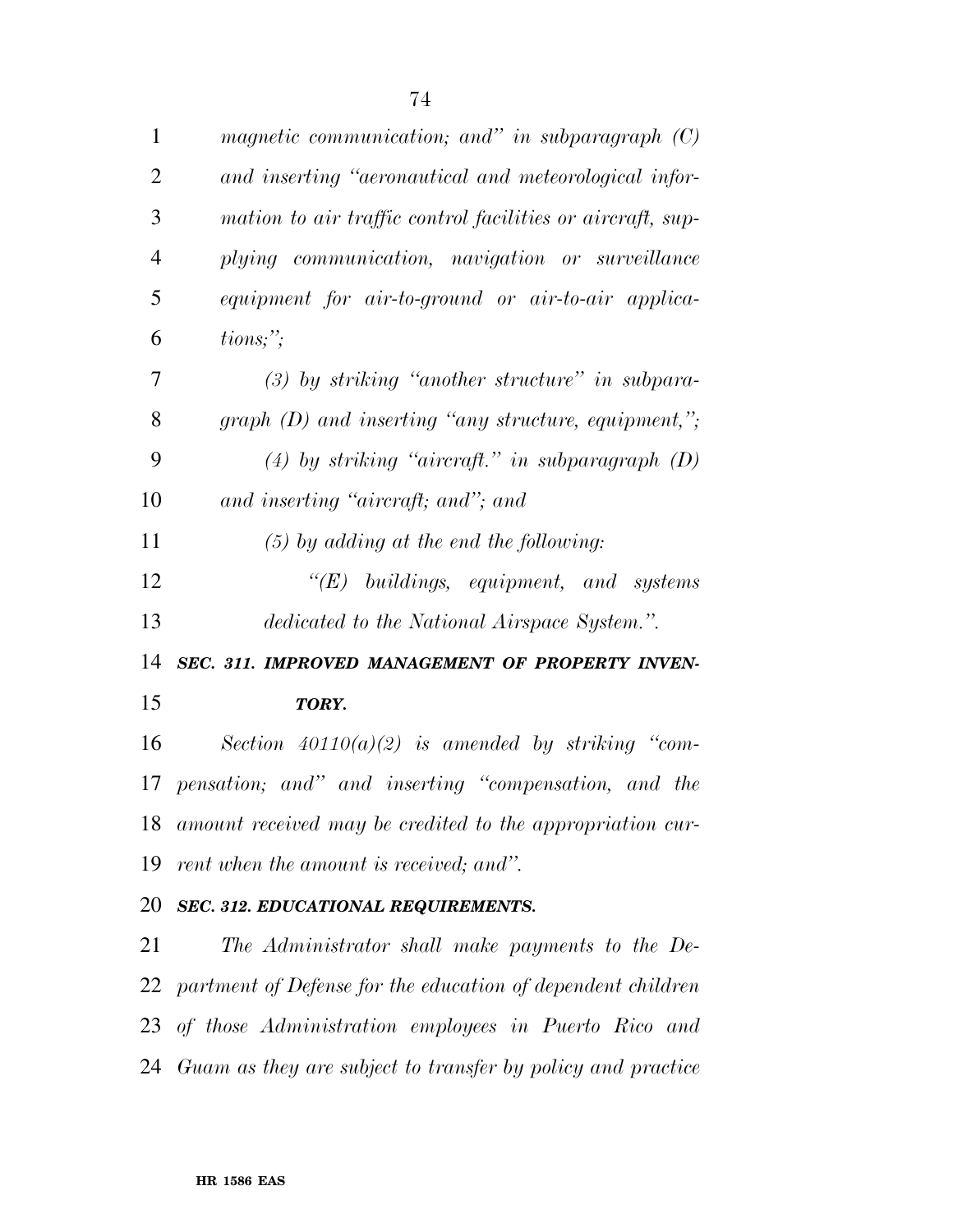*and meet the eligibility requirements of section 2164(c) of* 

*title 10, United States Code.* 

## *SEC. 313. FAA PERSONNEL MANAGEMENT SYSTEM.*

*Section 40122(a)(2) is amended to read as follows:* 

*''(2) DISPUTE RESOLUTION.—* 

 *''(A) MEDIATION.—If the Administrator does not reach an agreement under paragraph (1) or subsection (g)(2)(C) with the exclusive bargaining representatives, the services of the Federal Mediation and Conciliation Service shall be used to attempt to reach such agreement in accordance with part 1425 of title 29, Code of Federal Regulations. The Administrator and bargaining representatives may by mutual agree- ment adopt procedures for the resolution of dis- putes or impasses arising in the negotiation of a collective-bargaining agreement.* 

 *''(B) BINDING ARBITRATION.—If the serv- ices of the Federal Mediation and Conciliation Service under subparagraph (A) do not lead to an agreement, the Administrator and the bar- gaining representatives shall submit their issues in controversy to the Federal Service Impasses Panel in accordance with section 7119 of title 5. The Panel shall assist the parties in resolving the*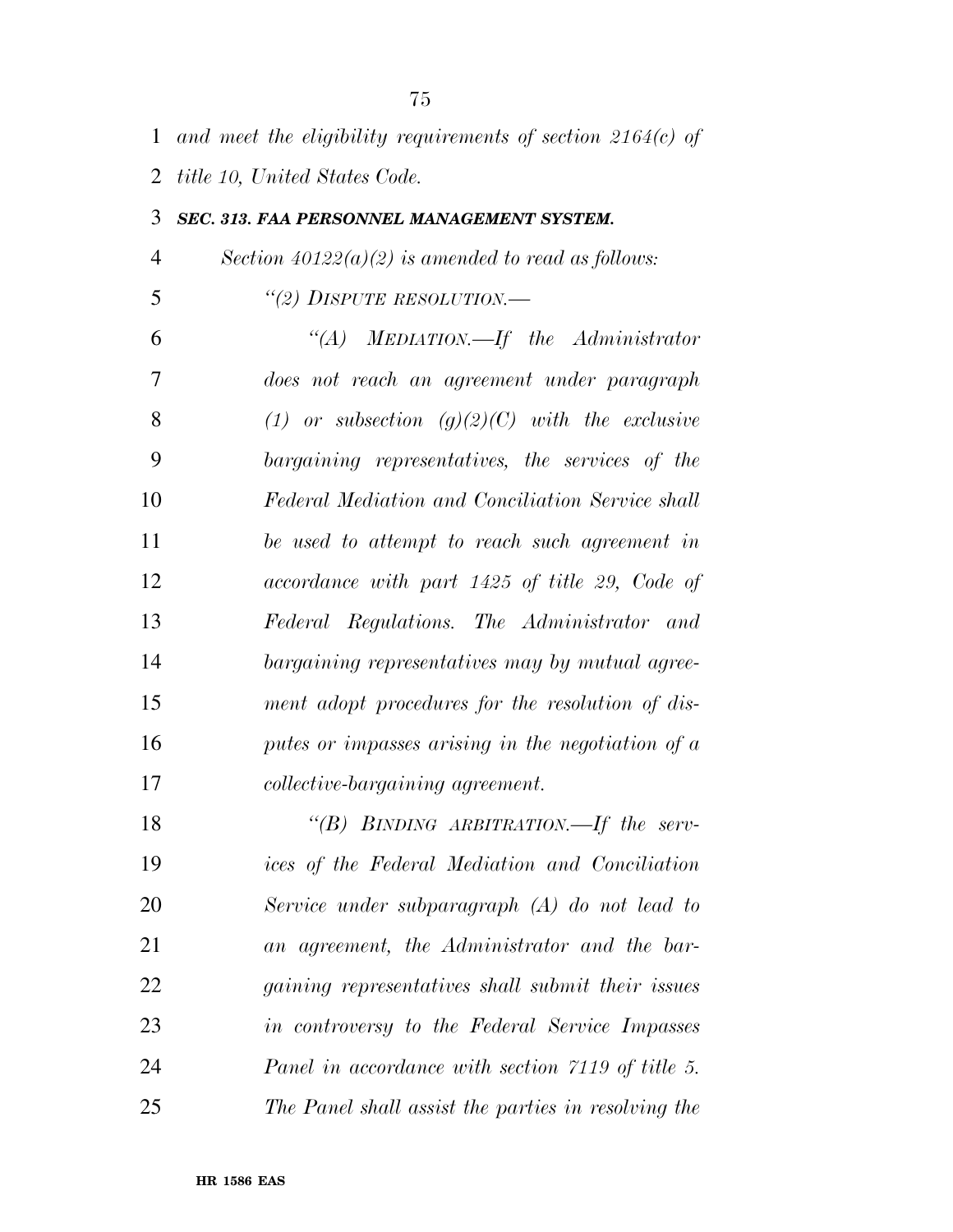| 1              | impasse by asserting jurisdiction and ordering             |
|----------------|------------------------------------------------------------|
| $\overline{2}$ | binding arbitration by a private arbitration               |
| 3              | board consisting of 3 members in accordance                |
| $\overline{4}$ | with section $2471.6(a)(2)(ii)$ of title 5, Code of        |
| 5              | Federal Regulations. The executive director of the         |
| 6              | Panel shall request a list of not less than 15             |
| 7              | names of arbitrators with Federal sector experi-           |
| 8              | ence from the director of the Federal Mediation            |
| 9              | and Conciliation Service to be provided to the             |
| 10             | Administrator and the bargaining representa-               |
| 11             | tives. Within 10 days after receiving the list, the        |
| 12             | parties shall each select 1 person. The 2 arbitra-         |
| 13             | tors shall then select a third person from the list        |
| 14             | within $\ddot{z}$ days. If the 2 arbitrators are unable to |
| 15             | agree on the third person, the parties shall select        |
| 16             | the third person by alternately striking names             |
| 17             | from the list until only 1 name remains. If the            |
| 18             | parties do not agree on the framing of the issues          |
| 19             | to be submitted, the arbitration board shall               |
| 20             | frame the issues. The arbitration board shall give         |
| 21             | the parties a full and fair hearing, including an          |
| 22             | opportunity to present evidence in support of              |
| 23             | their claims, and an opportunity to present their          |
| 24             | case in person, by counsel, or by other represent-         |
| 25             | ative as they may elect. Decisions of the arbitra-         |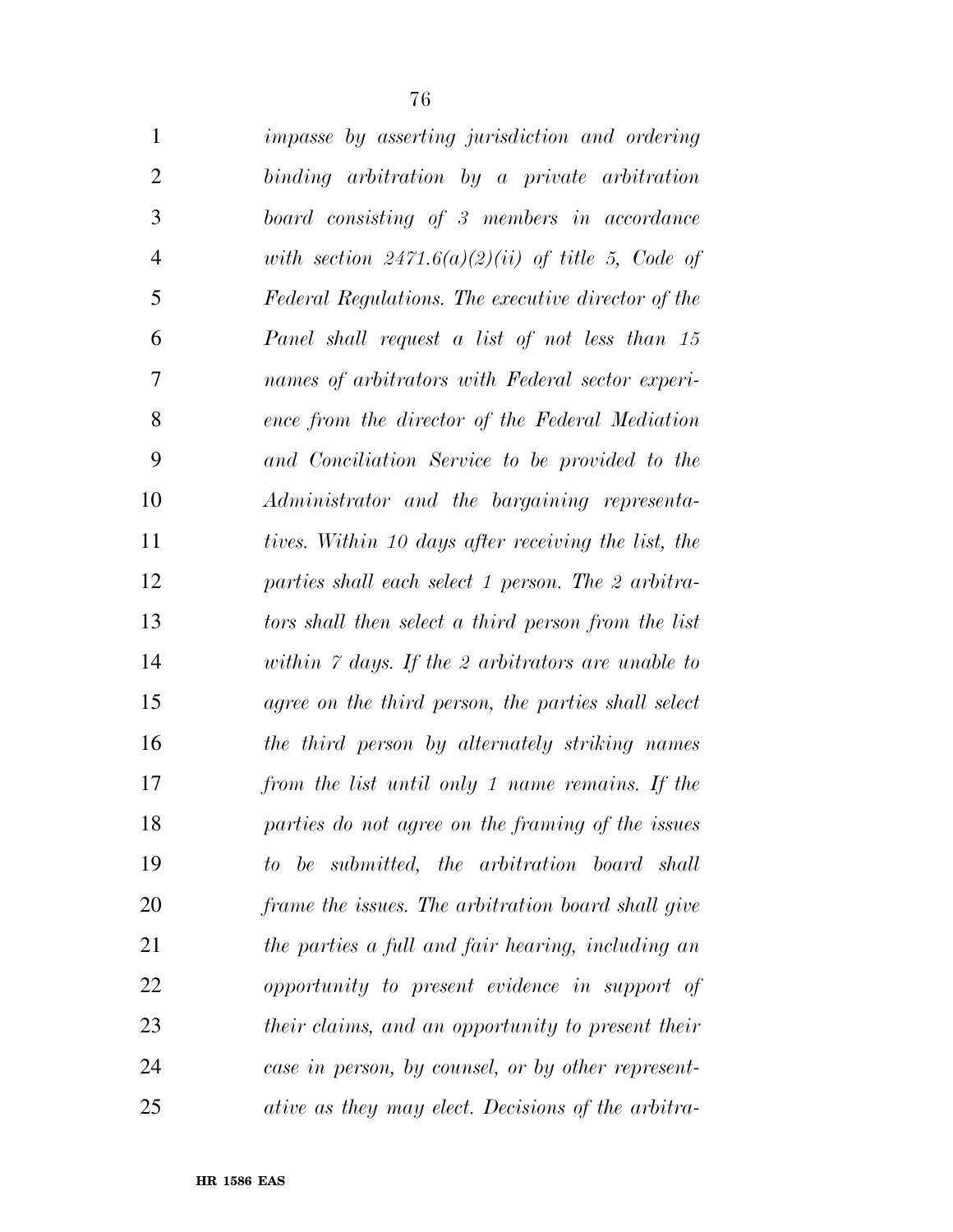| $\mathbf{1}$   | tion board shall be conclusive and binding upon     |
|----------------|-----------------------------------------------------|
| $\overline{2}$ | the parties. The arbitration board shall render     |
| 3              | its decision within 90 days after its appoint-      |
| $\overline{4}$ | ment. The Administrator and the bargaining          |
| 5              | representative shall share costs of the arbitration |
| 6              | equally. The arbitration board shall take into      |
| 7              | consideration the effect of its arbitration deci-   |
| 8              | sions on the Federal Aviation Administration's      |
| 9              | ability to attract and retain a qualified work-     |
| 10             | force and the Federal Aviation Administration's     |
| 11             | budget.                                             |
| 12             | "(C) EFFECT.—Upon reaching a voluntary              |
| 13             | agreement or at the conclusion of the binding ar-   |
| 14             | bitration under subparagraph (B) above, the         |
| 15             | final agreement, except for those matters decided   |
| 16             | by the arbitration board, shall be subject to rati- |
| 17             | fication by the exclusive representative, if so re- |
| 18             | quested by the exclusive representative, and ap-    |
| 19             | proval by the head of the agency in accordance      |
| 20             | with subsection $(g)(2)(C)$ .                       |
| 21             | "(D) ENFORCEMENT.—Enforcement of the                |
| 22             | provisions of this paragraph shall be in the        |
| 23             | United States District Court for the District of    |
| 24             | Columbia.".                                         |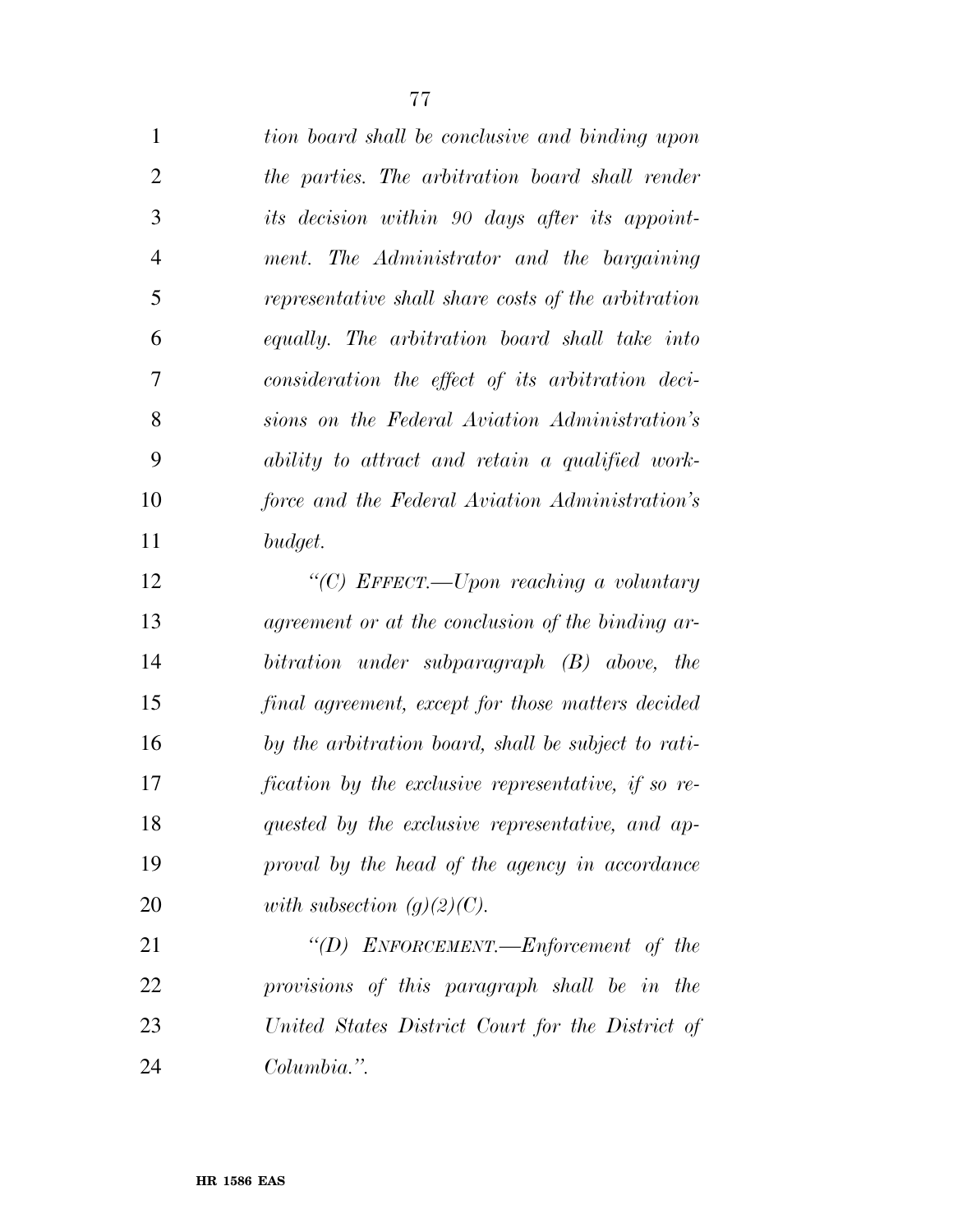## *SEC. 314. ACCELERATION OF NEXTGEN TECHNOLOGIES.*

*(a) OEP AIRPORT PROCEDURES.—* 

 *(1) IN GENERAL.—Within 6 months after the date of enactment of this Act, the Administrator shall publish a report, after consultation with representa- tives of appropriate Administration employee groups, airport operators, air carriers, general aviation rep- resentatives, and aircraft manufacturers that includes the following:* 

 *(A) RNP/RNAV OPERATIONS.—The re- quired navigation performance and area naviga- tion operations, including the procedures to be developed, certified, and published and the air traffic control operational changes, to maximize the efficiency and capacity of NextGen commer- cial operations at the 35 Operational Evolution Partnership airports identified by the Adminis-tration.* 

 *(B) COORDINATION AND IMPLEMENTATION ACTIVITIES.—A description of the activities and operational changes and approvals required to coordinate and utilize those procedures at those airports.* 

 *(C) IMPLEMENTATION PLAN.—A plan for implementing those procedures that establishes—*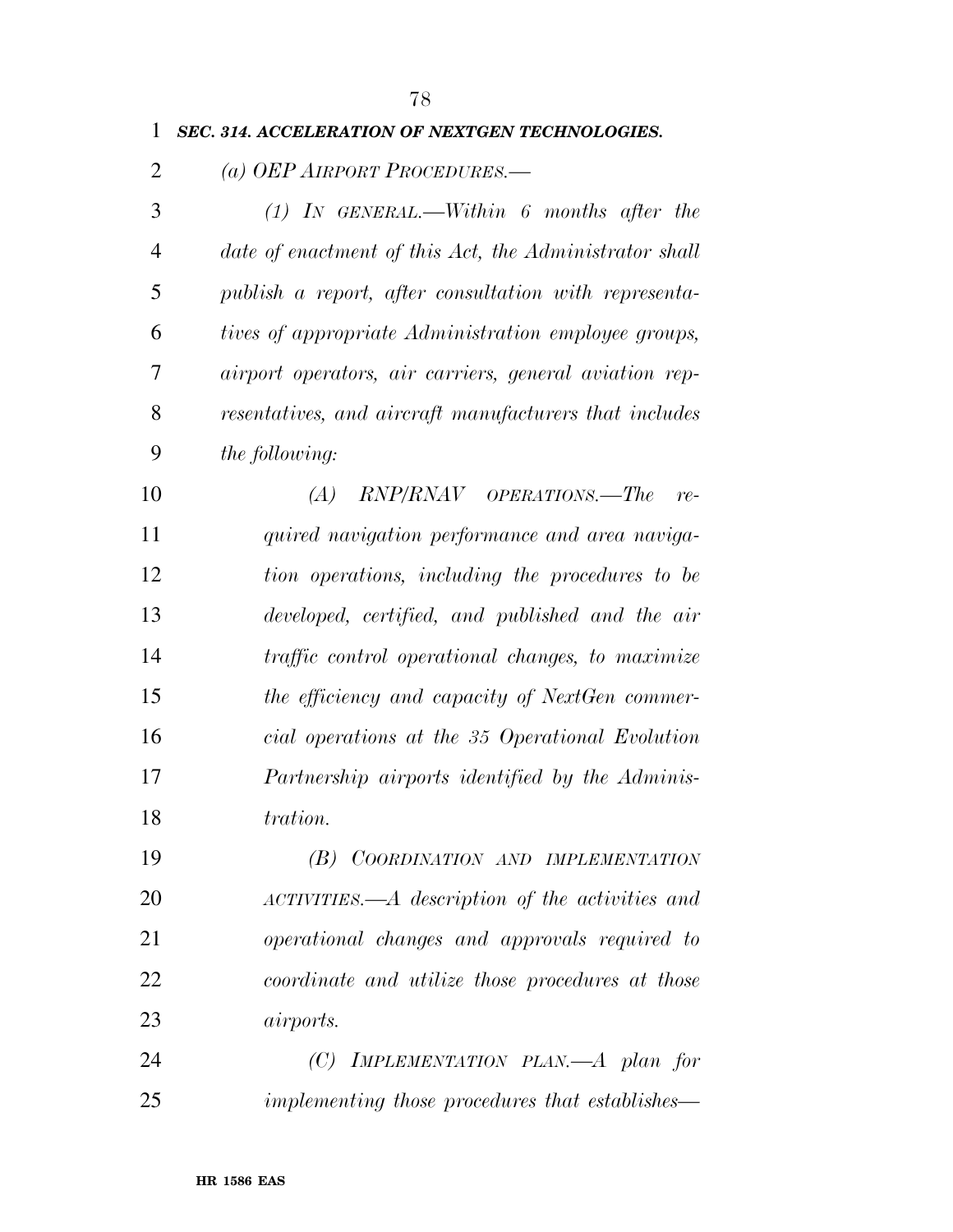| $\mathbf{1}$   | $(i)$ clearly defined budget, schedule,              |
|----------------|------------------------------------------------------|
| $\overline{2}$ | project organization, and leadership<br>re-          |
| 3              | <i>quirements;</i>                                   |
| $\overline{4}$ | ( <i>ii</i> ) specific implementation and tran-      |
| 5              | sition steps; and                                    |
| 6              | ( <i>iii</i> ) baseline and performance metrics      |
| 7              | for measuring the Administration's progress          |
| 8              | in implementing the plan, including the              |
| 9              | percentage utilization of required naviga-           |
| 10             | tion performance in the National Airspace            |
| 11             | System.                                              |
| 12             | (D) COST/BENEFIT ANALYSIS FOR THIRD-                 |
| 13             | PARTY USAGE.— $An$ assessment of the costs and       |
| 14             | benefits of using third parties to assist in the de- |
| 15             | velopment of the procedures.                         |
| 16             | $(E)$ ADDITIONAL PROCEDURES.—A process               |
| 17             | for the identification, certification, and publica-  |
| 18             | tion of additional required navigation perform-      |
| 19             | ance and area navigation procedures that may         |
| <b>20</b>      | be required at such airports in the future.          |
| 21             | (2) IMPLEMENTATION SCHEDULE.-The Admin-              |
| 22             | istrator shall certify, publish, and implement—      |
| 23             | $(A)$ 30 percent of the required procedures          |
| 24             | within 18 months after the date of enactment of      |
| 25             | this Act;                                            |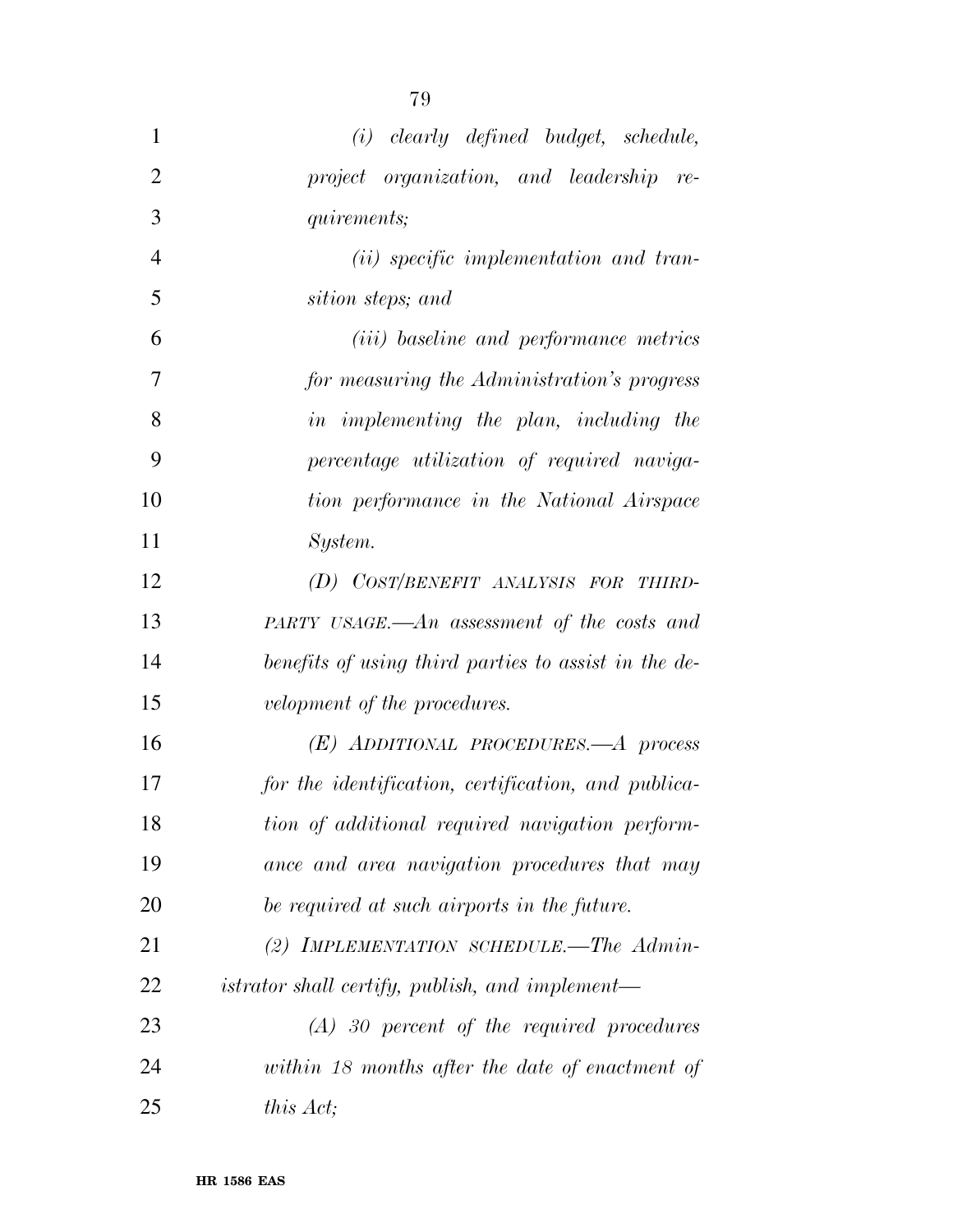| $\mathbf{1}$   | $(B)$ 60 percent of the procedures within 36             |
|----------------|----------------------------------------------------------|
| $\overline{2}$ | months after the date of enactment of this Act;          |
| 3              | and                                                      |
| 4              | $(C)$ 100 percent of the procedures before               |
| 5              | <i>January 1, 2014.</i>                                  |
| 6              | (b) EXPANSION OF PLAN TO OTHER AIRPORTS.-                |
| 7              | $(1)$ IN GENERAL.—No later than January 1,               |
| 8              | $2014$ , the Administrator shall publish a report, after |
| 9              | consultation with representatives of appropriate Ad-     |
| 10             | ministration employee groups, airport operators, and     |
| 11             | air carriers, that includes a plan for applying the      |
| 12             | procedures, requirements, criteria, and metrics de-      |
| 13             | scribed in subsection $(a)(1)$ to other airports across  |
| 14             | the Nation.                                              |
| 15             | (2) IMPLEMENTATION SCHEDULE.—The Admin-                  |
| 16             | istrator shall certify, publish, and implement—          |
| 17             | $(A)$ 25 percent of the required procedures at           |
| 18             | such other airports before January 1, 2015;              |
| 19             | $(B)$ 50 percent of the procedures at such               |
| 20             | other airports before January 1, 2016;                   |
| 21             | $(C)$ 75 percent of the procedures at such               |
| 22             | other airports before January 1, 2017; and               |
| 23             | $(D)$ 100 percent of the procedures before               |
| 24             | January 1, 2018.                                         |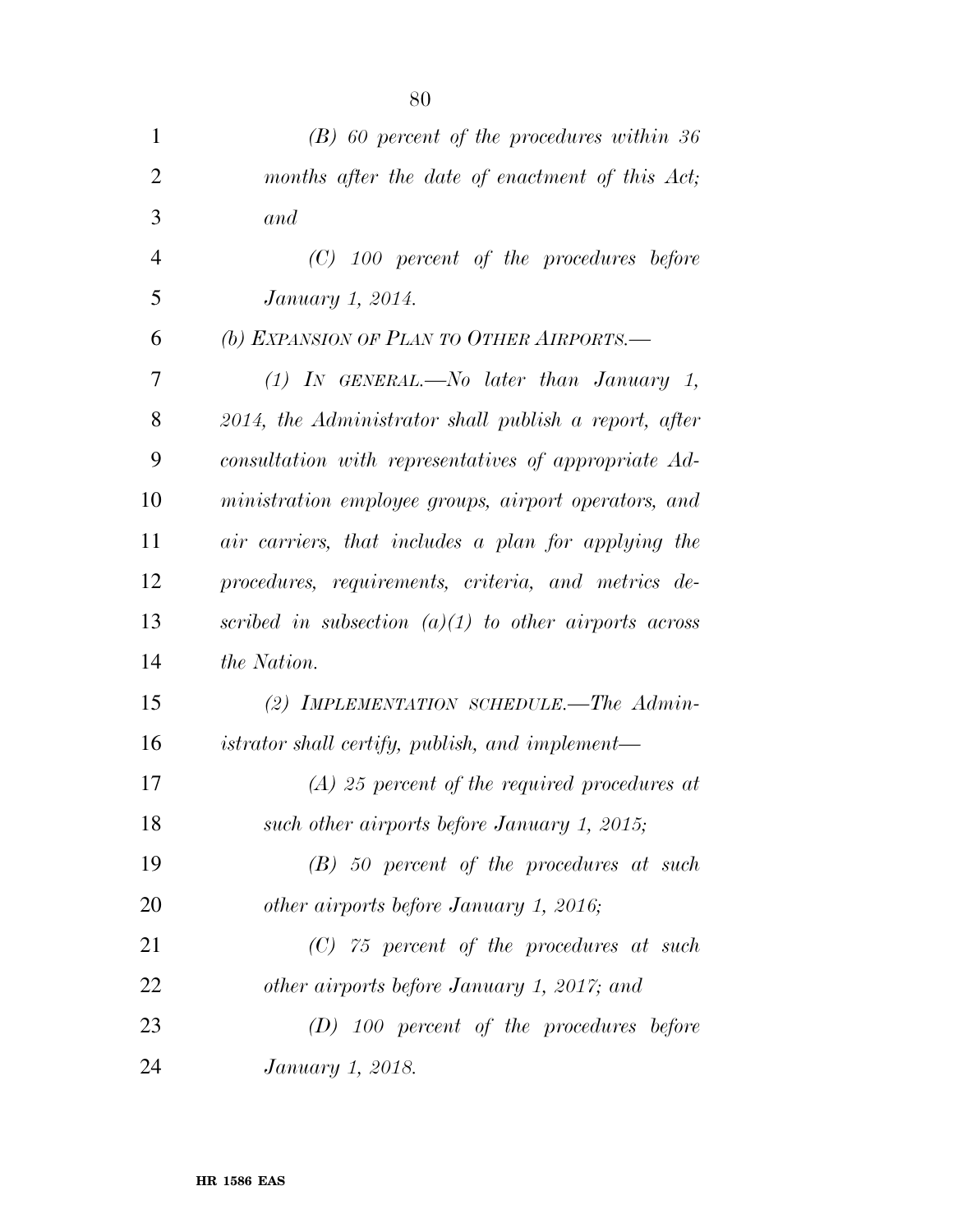*(c) ESTABLISHMENT OF PRIORITIES.—The Adminis- trator shall extend the charter of the Performance Based Navigation Aviation Rulemaking Committee as necessary to authorize and request it to establish priorities for the de- velopment, certification, publication, and implementation of the navigation performance and area navigation proce- dures based on their potential safety and congestion bene-fits.* 

 *(d) COORDINATED AND EXPEDITED REVIEW.—Navi- gation performance and area navigation procedures devel- oped, certified, published, and implemented under this sec- tion shall be presumed to be covered by a categorical exclu- sion (as defined in section 1508.4 of title 40, Code of Fed- eral Regulations) under chapter 3 of FAA Order 1050.1E unless the Administrator determines that extraordinary cir-cumstances exist with respect to the procedure.* 

 *(e) DEPLOYMENT PLAN FOR NATIONWIDE DATA COM- MUNICATIONS SYSTEM.—Within 1 year after the date of en- actment of this Act, the Administrator shall submit a plan for implementation of a nationwide communications system to the Senate Committee on Commerce, Science, and Trans- portation and the House of Representatives Committee on Transportation and Infrastructure. The plan shall in-clude—*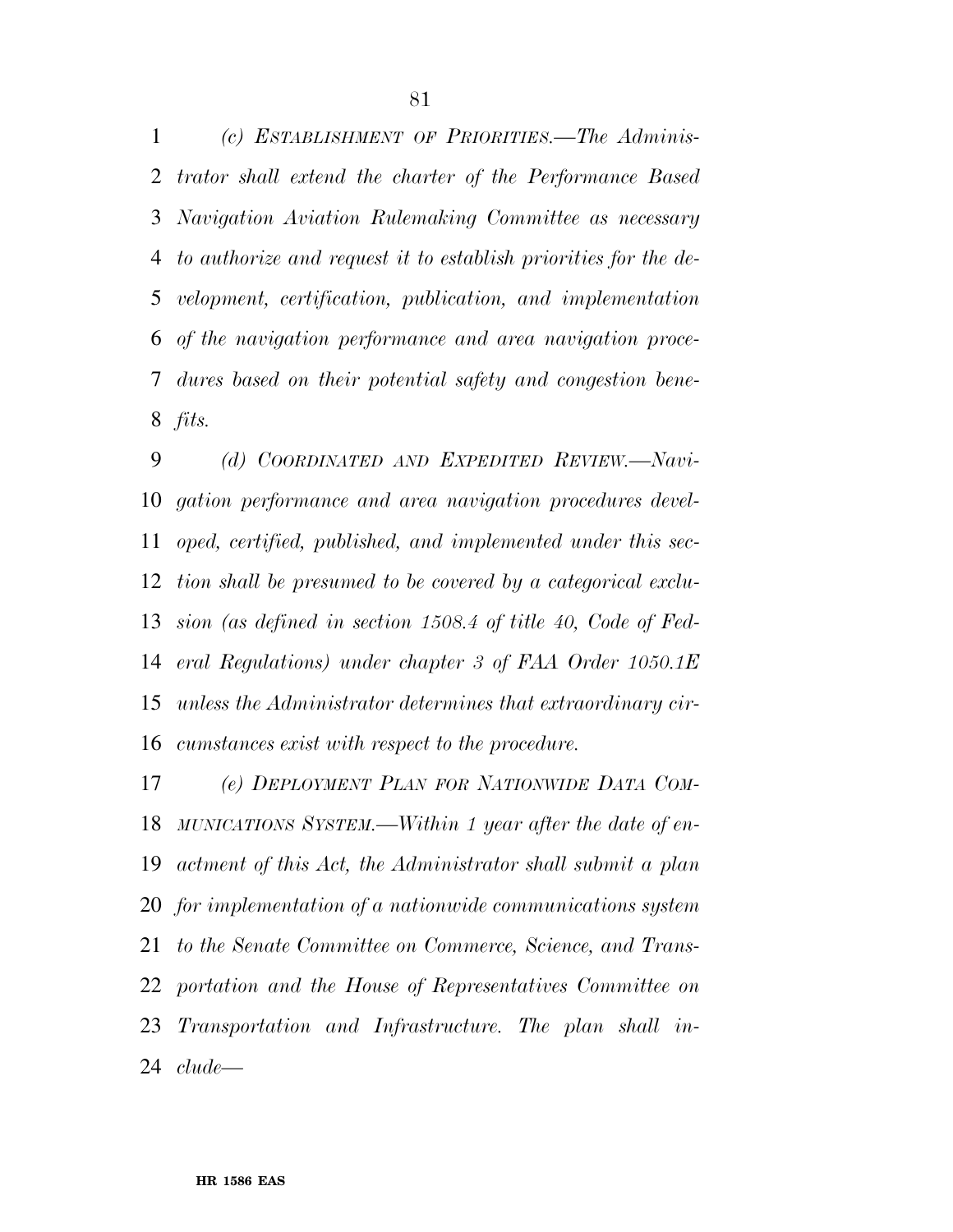| $\mathbf{1}$   | $(1)$ clearly defined budget, schedule, project orga-         |
|----------------|---------------------------------------------------------------|
| $\overline{2}$ | nization, and leadership requirements;                        |
| 3              | $(2)$ specific implementation and transition steps;           |
| $\overline{4}$ | and                                                           |
| 5              | (3) baseline and performance metrics for meas-                |
| 6              | uring the Administration's progress in implementing           |
| 7              | the plan.                                                     |
| 8              | (f) IMPROVED PERFORMANCE STANDARDS.—Within                    |
| 9              | 90 days after the date of enactment of this Act, the Adminis- |
| 10             | trator shall submit a report to the Senate committee on       |
| 11             | commerce, Science, and Transportation and the House of        |
| 12             | Representatives Committee on Transportation and Infra-        |
| 13             | structure that—                                               |
| 14             | $(1)$ evaluates whether utilization of ADS-B,                 |
| 15             | RNP, and other technologies as part of the NextGen            |
| 16             | Air Transportation System implementation plan will            |
| 17             | display the position of aircraft more accurately and          |
| 18             | frequently so as to enable a more efficient use of exist-     |
| 19             | ing airspace and result in reduced consumption of             |
| 20             | <i>aviation fuel and aircraft engine emissions;</i>           |
| 21             | $(2)$ evaluates the feasibility of reducing aircraft          |
| 22             | separation standards in a safe manner as a result of          |
| 23             | implementation of such technologies; and                      |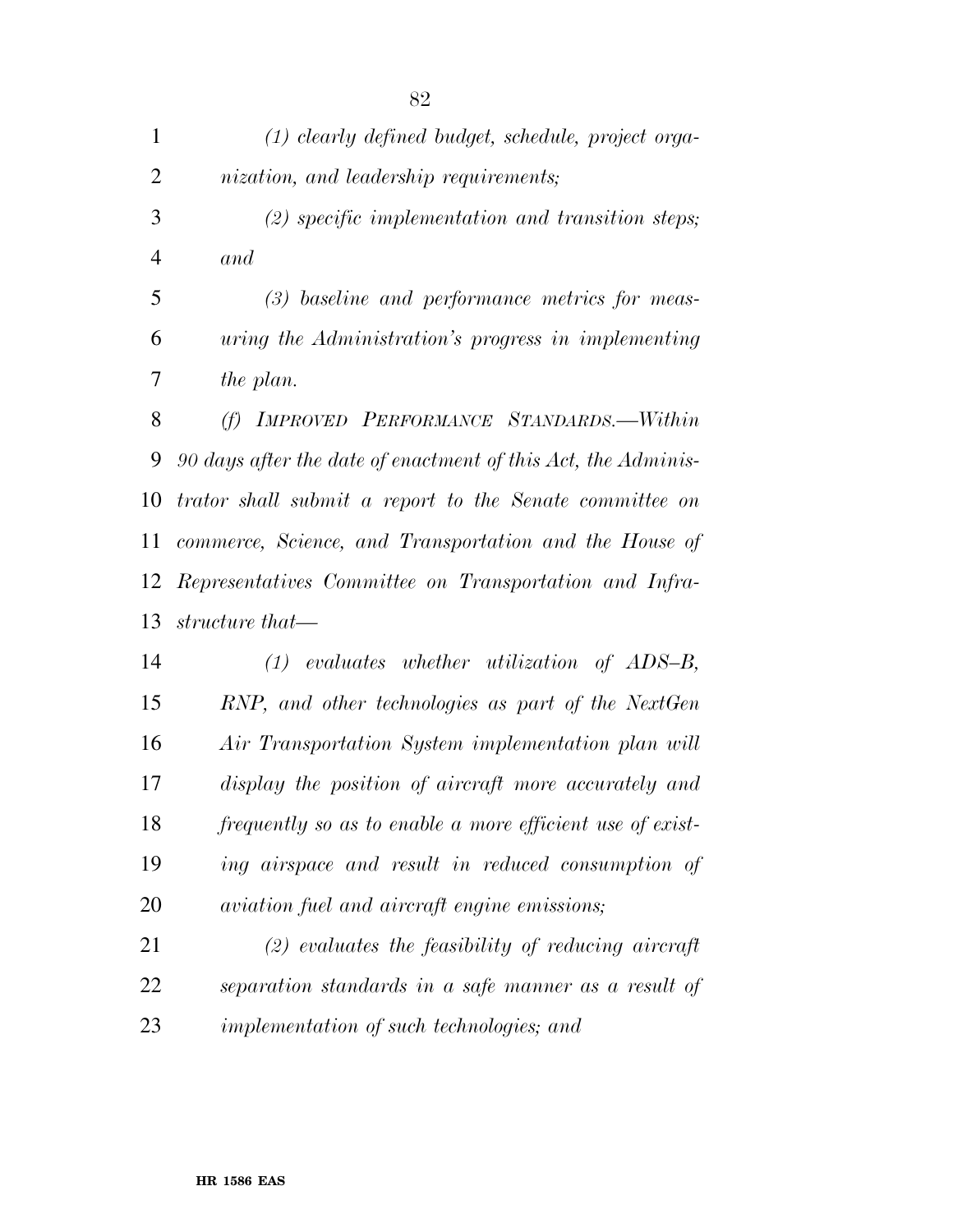| $\mathbf{1}$   | $(3)$ if the Administrator determines that such       |
|----------------|-------------------------------------------------------|
| $\overline{2}$ | standards can be reduced safely, includes a timetable |
| 3              | for implementation of such reduced standards.         |
| $\overline{4}$ | SEC. 315. ADS-B DEVELOPMENT AND IMPLEMENTATION.       |
| 5              | (a) IN GENERAL.—                                      |
| 6              | $(1)$ REPORT REQUIRED.—Within 90 days after           |
| 7              | the date of enactment of this Act, the Administrator  |
| 8              | shall submit a report to the Senate Committee on      |
| 9              | Commerce, Science, and Transportation and the         |
| 10             | House of Representatives Committee on Transpor-       |
| 11             | tation and Infrastructure detailing the Administra-   |
| 12             | tion's program and schedule for integrating ADS-B     |
| 13             | technology into the National Airspace System. The re- |
| 14             | port shall include—                                   |
| 15             | a clearly defined budget, schedule,<br>(A)            |
| 16             | project organization, leadership, and the specific    |
| 17             | implementation or transition steps required to        |
| 18             | achieve these ADS-B ground station installation       |
| 19             | goals;                                                |
| 20             | $(B)$ a transition plan for ADS-B that in-            |
| 21             | cludes date-specific milestones for the implemen-     |
| 22             | tation of new capabilities into the National Air-     |
| 23             | space System;                                         |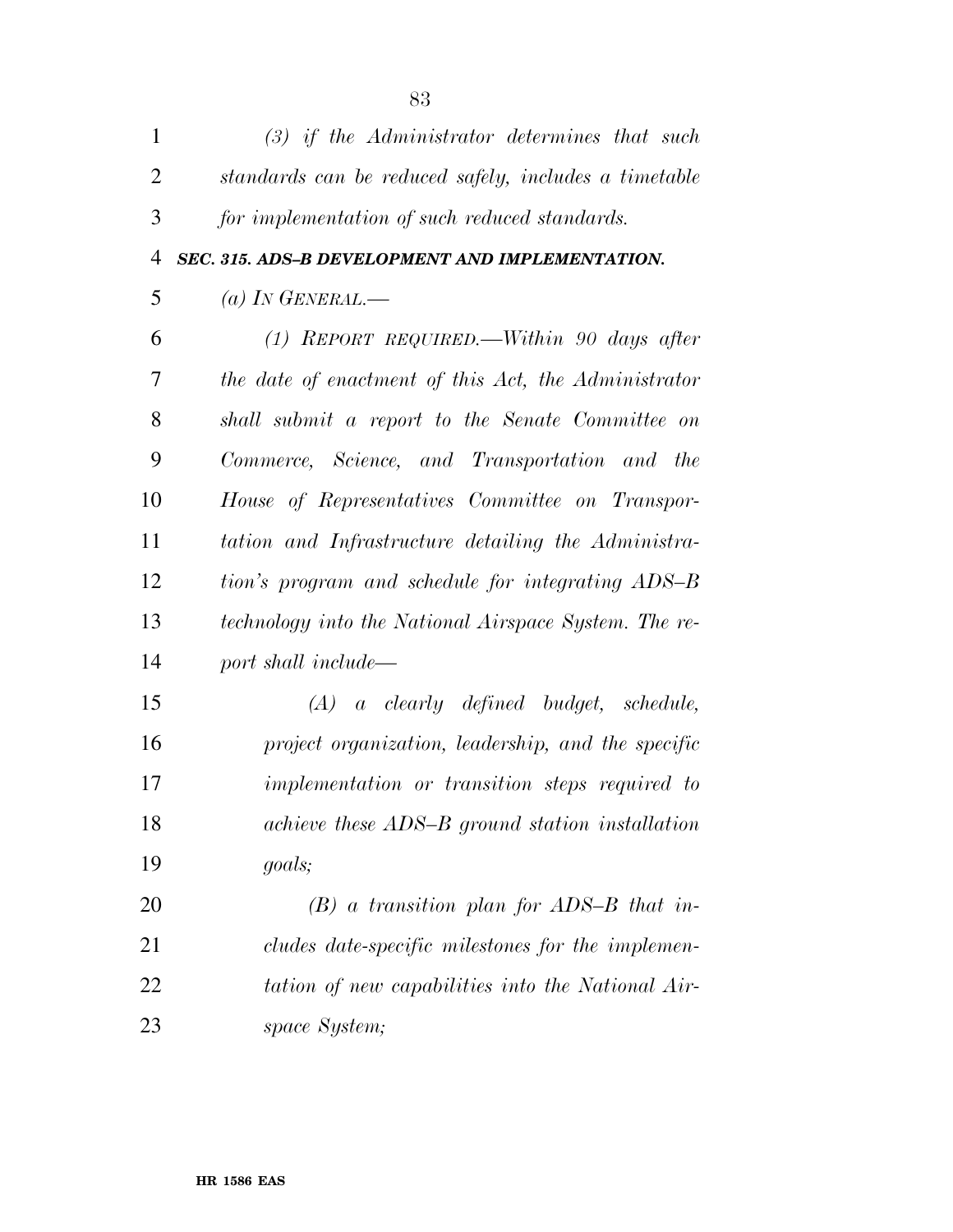| $\mathbf{1}$   | $(C)$ identification of any potential oper-           |
|----------------|-------------------------------------------------------|
| $\overline{2}$ | ational or workforce changes resulting from de-       |
| 3              | ployment of ADS-B;                                    |
| $\overline{4}$ | $(D)$ detailed plans and schedules for imple-         |
| 5              | mentation of advanced operational procedures          |
| 6              | and ADS-B air-to-air applications; and                |
| 7              | $(E)$ baseline and performance metrics in             |
| 8              | order to measure the agency's progress.               |
| 9              | (2) IDENTIFICATION AND MEASUREMENT OF                 |
| 10             | BENEFITS.—In the report required by paragraph $(1)$ , |
| 11             | the Administrator shall identify actual benefits that |
| 12             | will accrue to National Airspace System users, small  |
| 13             | and medium-sized airports, and general aviation       |
| 14             | users from deployment of ADS-B and provide an ex-     |
| 15             | planation of the metrics used to quantify those bene- |
| 16             | fits.                                                 |
| 17             | (b) $R$ <i>ULEMAKINGS</i> .—                          |
| 18             | $(1)$ ADS-B $OUT.$ —Not later than 45 days after      |
| 19             | the date of enactment of this Act the Administrator   |
| 20             | shall                                                 |
| 21             | $(A)$ complete the initial rulemaking pro-            |
| 22             | ceeding (Docket No. FAA-2007-29305; Notice            |
| 23             | No. 07-15; 72 $FR$ 56947) to issue guidelines and     |
| 24             | regulations for ADS-B Out technology that—            |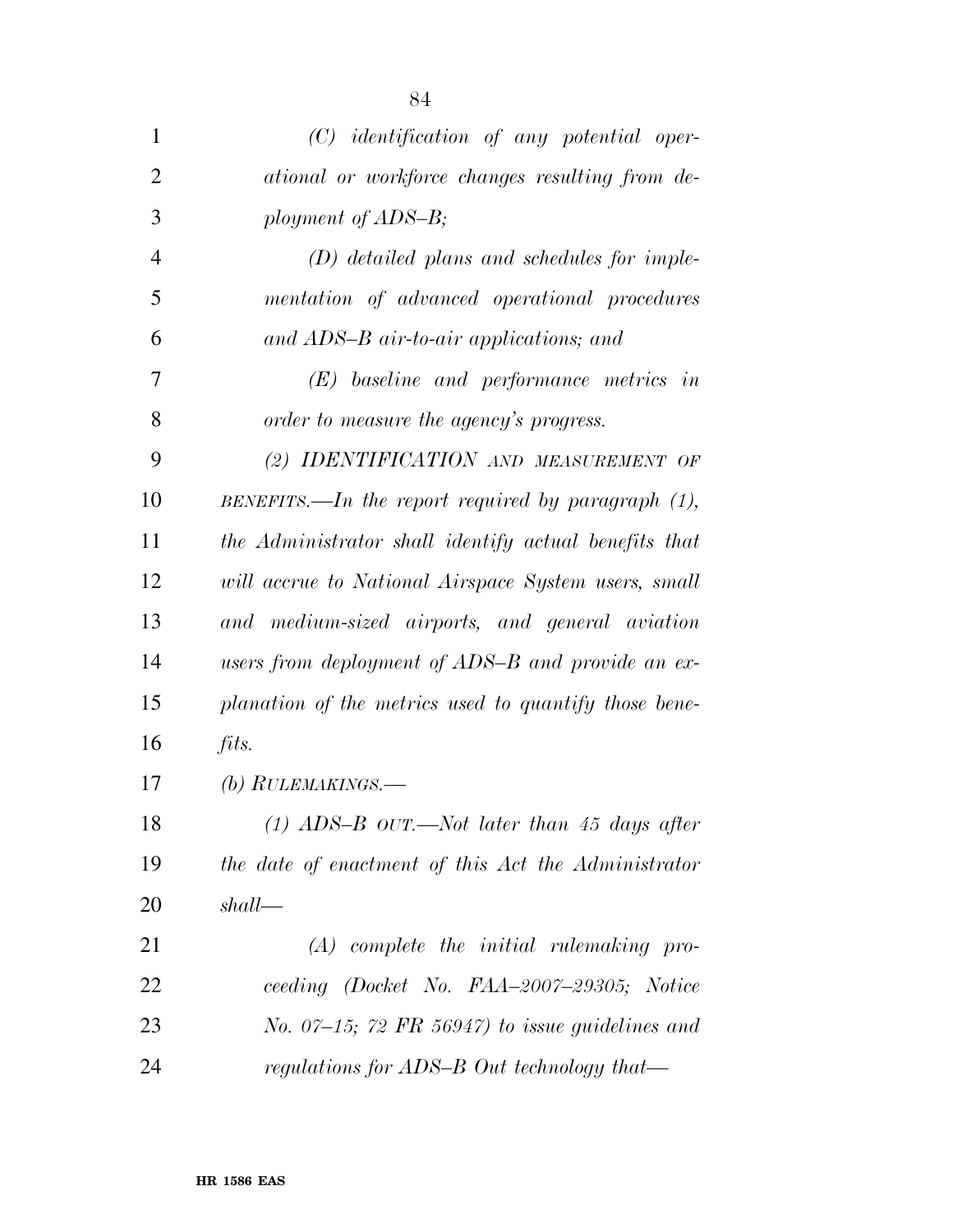| $\mathbf{1}$   | $(i)$ identify the ADS-B Out technology               |
|----------------|-------------------------------------------------------|
| $\overline{2}$ | that will be required under NextGen;                  |
| 3              | $(ii)$ subject to paragraph $(3)$ , require           |
| $\overline{4}$ | all aircraft to be equipped with such tech-           |
| 5              | nology by 2015; and                                   |
| 6              | $(iii)$ identify—                                     |
| 7              | $(I)$ the type of such avionics re-                   |
| 8              | quired of aircraft for all classes of air-            |
| 9              | space;                                                |
| 10             | $(II)$ the expected costs associated                  |
| 11             | with the avionics; and                                |
| 12             | $(III)$ the expected uses and bene-                   |
| 13             | fits of the avionics; and                             |
| 14             | $(B)$ initiate a rulemaking proceeding to             |
| 15             | issue any additional guidelines and regulations       |
| 16             | for ADS-B Out technology not addressed in the         |
| 17             | <i>initial</i> rulemaking.                            |
| 18             | (2) ADS-B IN.—Not later than 45 days after the        |
| 19             | date of enactment of this Act the Administrator shall |
| 20             | initiate a rulemaking proceeding to issue guidelines  |
| 21             | and regulations for ADS-B In technology that—         |
| 22             | $(A)$ identify the ADS-B In technology that           |
| 23             | will be required under NextGen;                       |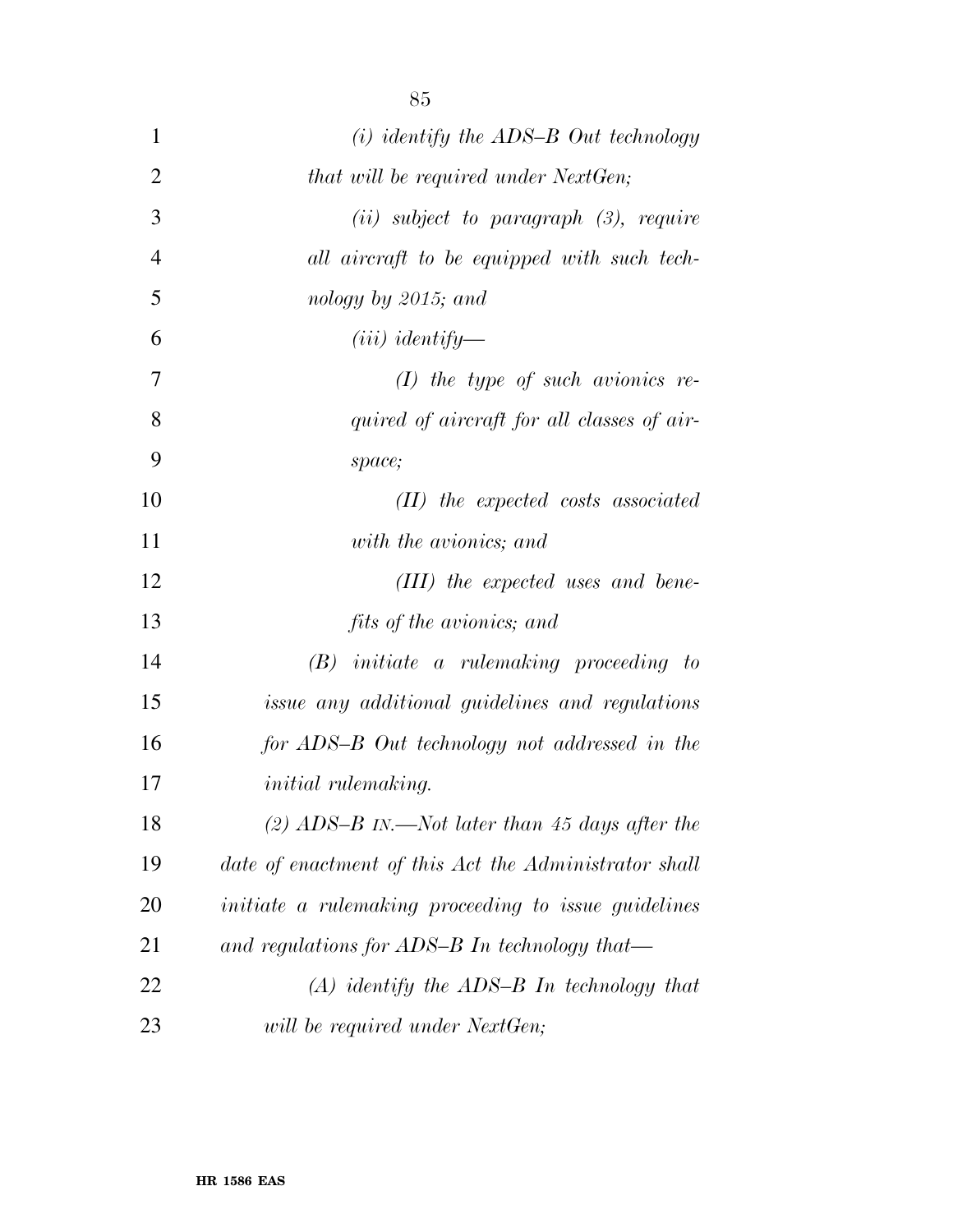| $\mathbf{1}$   | $(B)$ subject to paragraph $(3)$ , require all             |
|----------------|------------------------------------------------------------|
| $\overline{2}$ | aircraft to be equipped with such technology by            |
| 3              | $2018$ ; and                                               |
| $\overline{4}$ | $(C)$ identify—                                            |
| 5              | $(i)$ the type of such avionics required of                |
| 6              | <i>aircraft for all classes of airspace;</i>               |
| 7              | (ii) the expected costs associated with                    |
| 8              | the avionics; and                                          |
| 9              | ( <i>iii</i> ) the expected uses and benefits of           |
| 10             | <i>the avionics.</i>                                       |
| 11             | (3) READINESS VERIFICATION.—Before the date                |
| 12             | on which all aircraft are required to be equipped with     |
| 13             | ADS-B technology pursuant to rulemakings under             |
| 14             | paragraphs $(1)$ and $(2)$ , the Air Traffic Control Mod-  |
| 15             | ernization Oversight Board shall verify that—              |
| 16             | $(A)$ the necessary ground infrastructure is               |
| 17             | installed and functioning properly;                        |
| 18             | (B) certification standards have been ap-                  |
| 19             | proved; and                                                |
| 20             | <i>appropriate operational platforms</i><br>(C)            |
| 21             | interface safely and efficiently.                          |
| 22             | $(c)$ USES.—Within 18 months after the date of enact-      |
| 23             | ment of this Act, the Administrator shall develop, in con- |
| 24             | sultation with appropriate employee groups, a plan for the |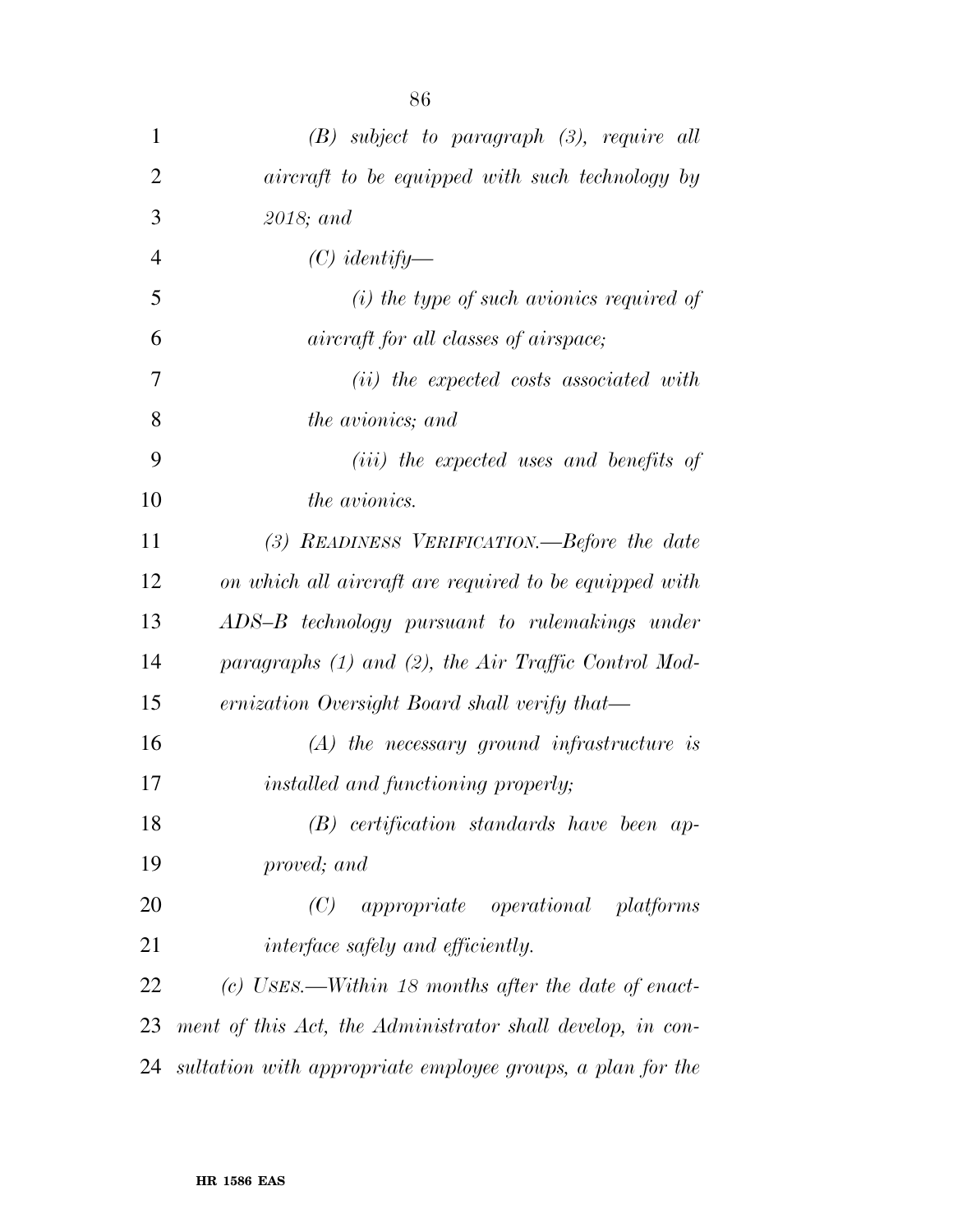*use of ADS–B technology for surveillance and active air traffic control by 2015. The plans shall—* 

 *(1) include provisions to test the use of ADS–B prior to the 2015 deadline for surveillance and active air traffic control in specific regions of the country with the most congested airspace;* 

 *(2) identify the equipment required at air traffic control facilities and the training required for air traffic controllers;* 

 *(3) develop procedures, in consultation with ap- propriate employee groups, to conduct air traffic management in mixed equipage environments; and* 

 *(4) establish a policy in these test regions, with consultation from appropriate employee groups, to provide incentives for equipage with ADS–B tech- nology by giving priority to aircraft equipped with such technology before the 2015 and 2018 equipage deadlines.* 

 *(d) CONDITIONAL EXTENSION OF DEADLINES FOR EQUIPPING AIRCRAFT WITH ADS–B TECHNOLOGY.—* 

 *(1) ADS–B OUT.—In the case that the Adminis- trator fails to complete the initial rulemaking de- scribed in subparagraph (A) of subsection (b)(1) on or before the date that is 45 days after the date of the enactment of this Act, the deadline described in clause*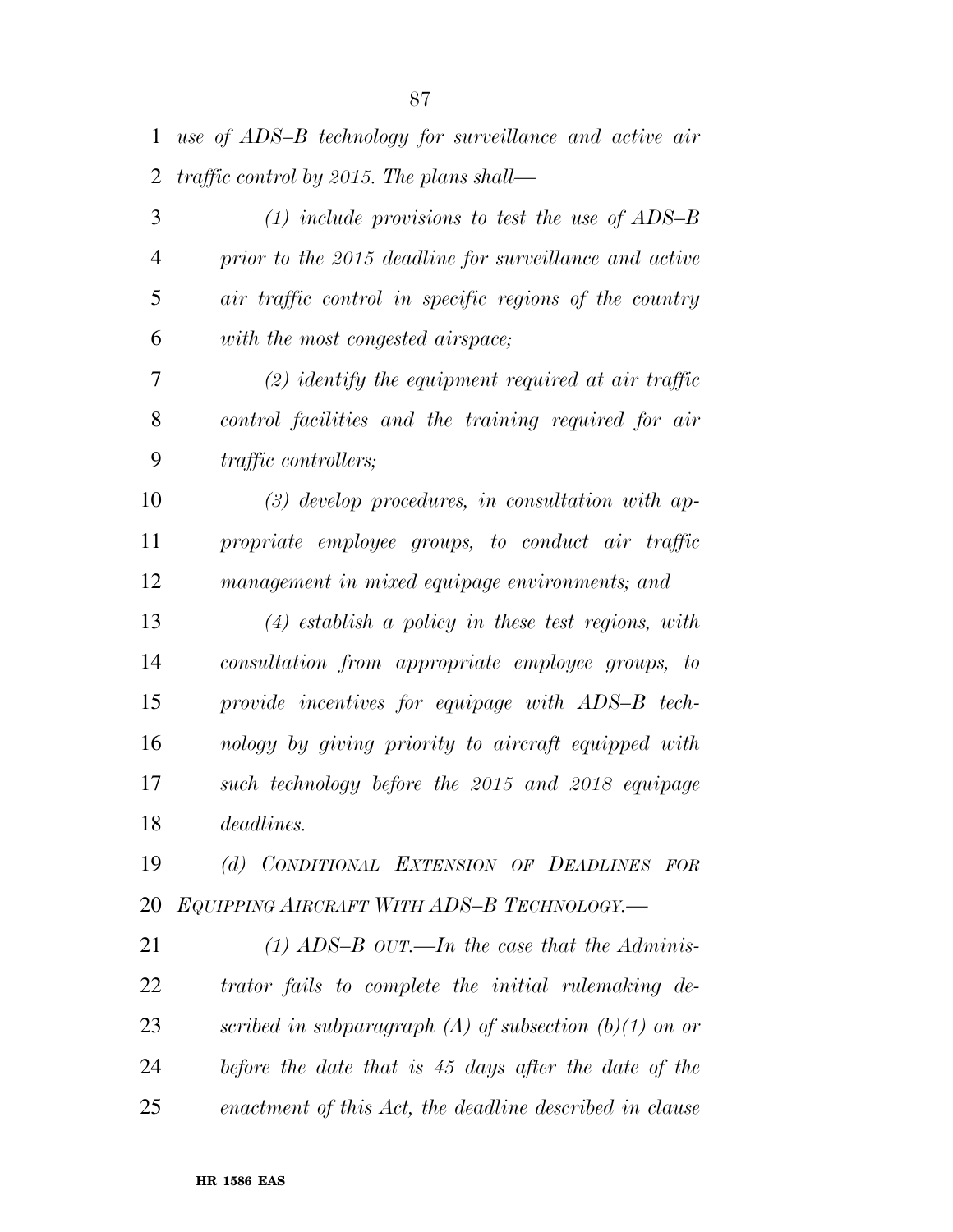*(ii) of such subparagraph shall be extended by an amount of time that is equal to the amount of time of the period beginning on the date that is 45 days after the date of the enactment of this Act and ending on the date on which the Administrator completes such initial rulemaking.* 

 *(2) ADS–B IN.—In the case that the Adminis- trator fails to initiate the rulemaking required by paragraph (2) of subsection (b) on or before the date that is 45 days after the date of the enactment of this Act, the deadline described in subparagraph (B) of such paragraph shall be extended by an amount of time that is equal to the amount of time of the period beginning on the date that is 45 days after the date of the enactment of this Act and ending on the date on which the Administrator initiates such rule-making.* 

*SEC. 316. EQUIPAGE INCENTIVES.* 

 *(a) IN GENERAL.—The Administrator shall issue a re-port that—* 

 *(1) identifies incentive options to encourage the equipage of aircraft with NextGen technologies, in- cluding a policy that gives priority to aircraft equipped with ADS–B technology;*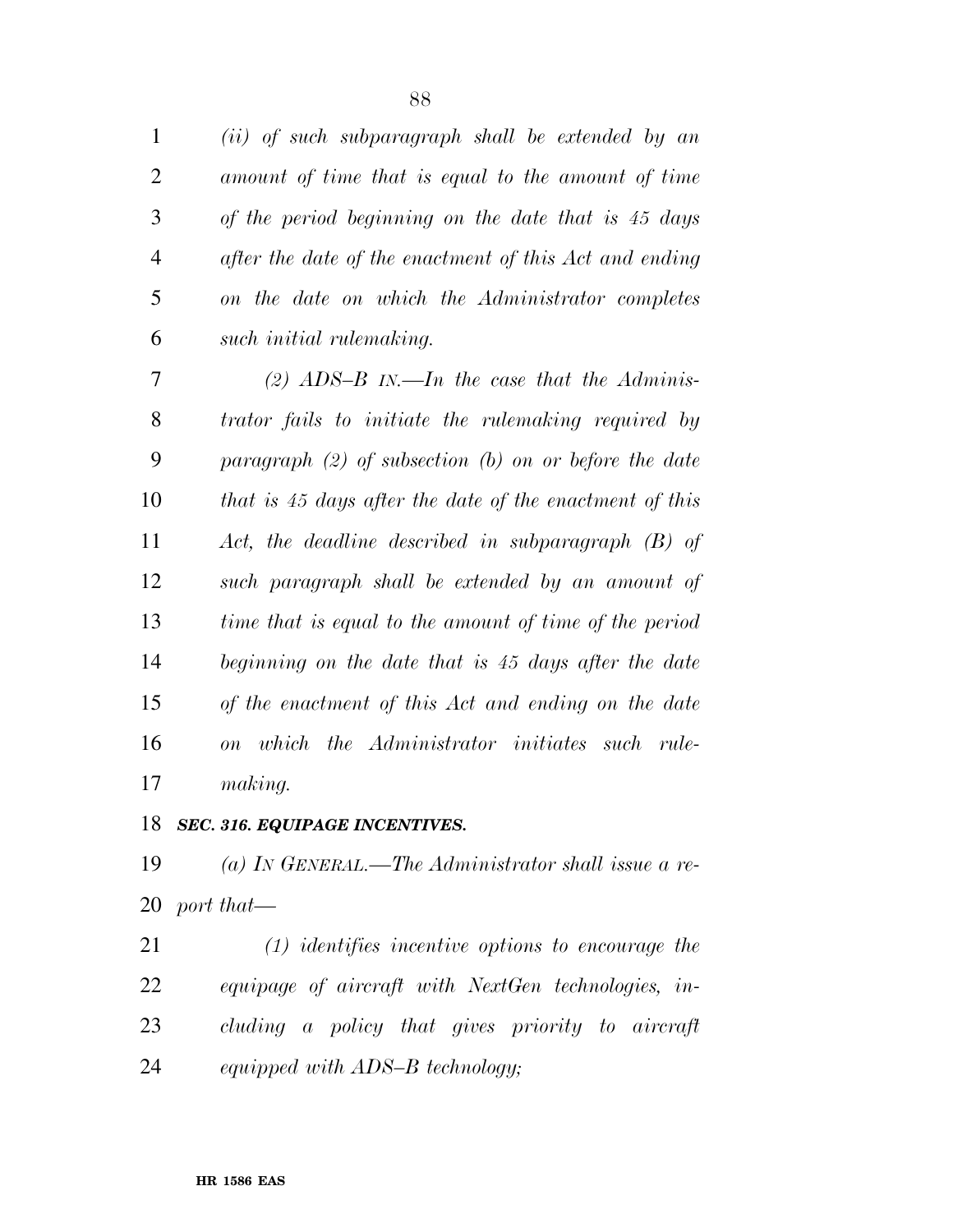| $\mathbf{1}$   | $(2)$ identifies the costs and benefits of each op-     |
|----------------|---------------------------------------------------------|
| $\overline{2}$ | tion; and                                               |
| 3              | $(3)$ includes input from industry stakeholders,        |
| $\overline{4}$ | including passenger and cargo air carriers, aerospace   |
| 5              | manufacturers, and general aviation aircraft opera-     |
| 6              | tors.                                                   |
| 7              | (b) DEADLINE.—The Administrator shall issue the re-     |
| 8              | port before the earlier of $-$                          |
| 9              | $(1)$ the date that is 6 months after the date of       |
| 10             | enactment of this Act; or                               |
| 11             | $(2)$ the date on which aircraft are required to be     |
| 12             | equipped with $ADS-B$ technology pursuant<br>$\tau$     |
| 13             | rulemakings under section $315(b)$ of this Act.         |
| 14             | <b>SEC. 317. PERFORMANCE METRICS.</b>                   |
| 15             | (a) IN GENERAL.—No later than June 1, 2010, the $Ad-$   |
| 16             | ministrator shall establish and track National Airspace |
| 17             | System performance metrics, including, at a minimum—    |
| 18             | $(1)$ the allowable operations per hour on run-         |
| 19             | ways;                                                   |
| 20             | $(2)$ average gate-to-gate times;                       |
| 21             | $(3)$ fuel burned between key city pairs;               |
| 22             | $(4)$ operations using the advanced procedures          |
| 23             | implemented under section 314 of this Act;              |
| 24             | $(5)$ average distance flown between key city           |
| 25             | pairs;                                                  |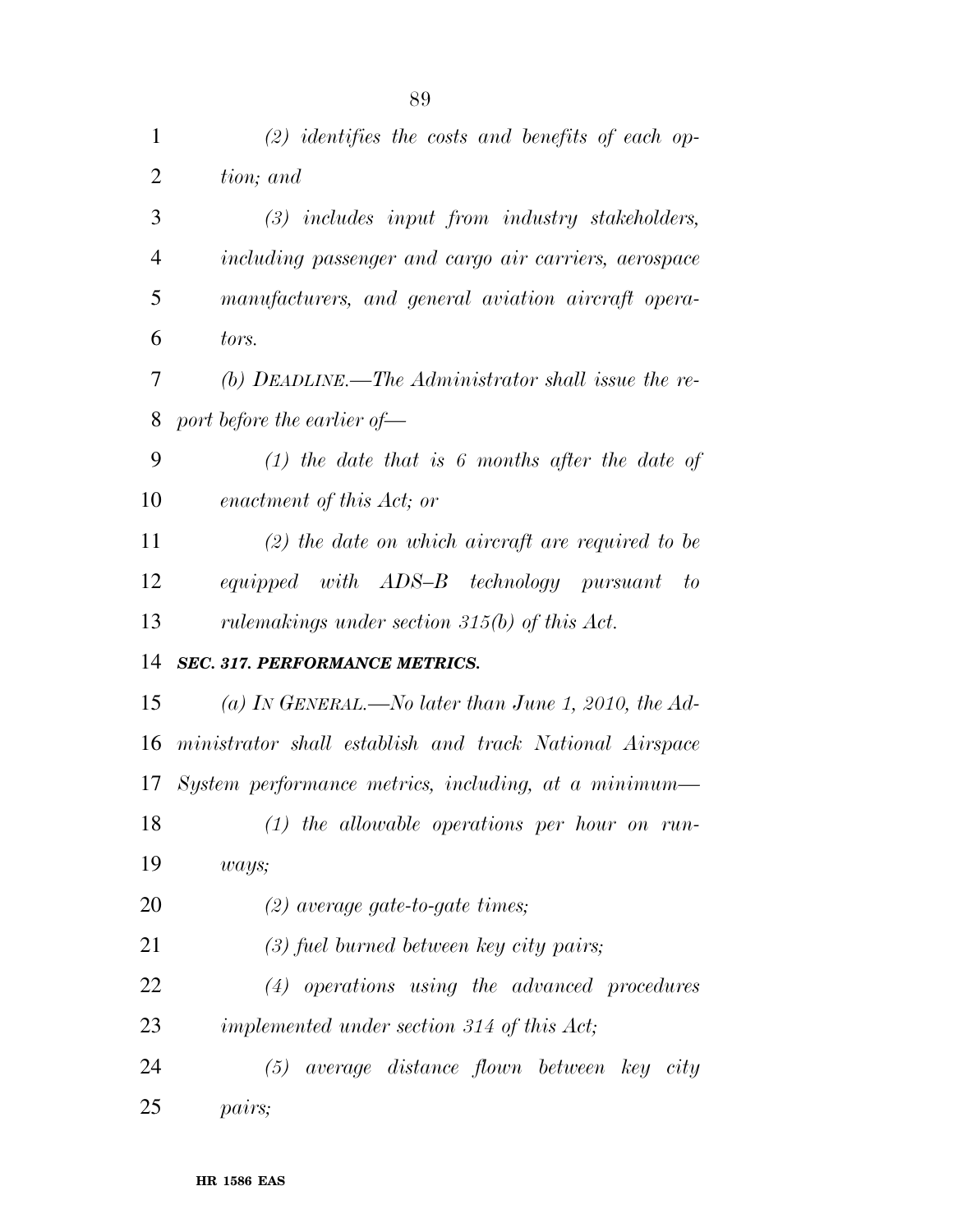| $\mathbf{1}$   | $(6)$ time between pushing back from the gate and             |
|----------------|---------------------------------------------------------------|
| $\overline{2}$ | taking off;                                                   |
| 3              | (7) uninterrupted climb or descent;                           |
| $\overline{4}$ | (8) average gate arrival delay for all arrivals;              |
| 5              | $(9)$ flown versus filed flight times for key city            |
| 6              | pairs; and                                                    |
| 7              | $(10)$ metrics to demonstrate reduced fuel burn               |
| 8              | and reduced emissions.                                        |
| 9              | (b) OPTIMAL BASELINES.—The Administrator, in con-             |
| 10             | sultation with aviation industry stakeholders, shall identify |
| 11             | optimal baselines for each of these metrics and appropriate   |
| 12             | methods to measure deviations from these baselines.           |
| 13             | (c) PUBLICATION.—The Administration shall make the            |
| 14             | $data obtained$ under subsection (a) available to the public  |
| 15             | in a searchable, sortable, downloadable format through its    |
| 16             | website and other appropriate media.                          |
| 17             | (d) REPORTS.—                                                 |
| 18             | $(1)$ INITIAL REPORT.—Not later than 90 days                  |
| 19             | after the date of enactment of this Act, the Adminis-         |
| 20             | trator shall submit to the Senate Committee on Com-           |
| 21             | merce, Science, and Transportation and the House of           |
| 22             | Representatives Committee on Transportation and               |
| 23             | Infrastructure that contains—                                 |
| 24             | $(A)$ a description of the metrics that will be               |
| 25             | used to measure the Administration's progress in              |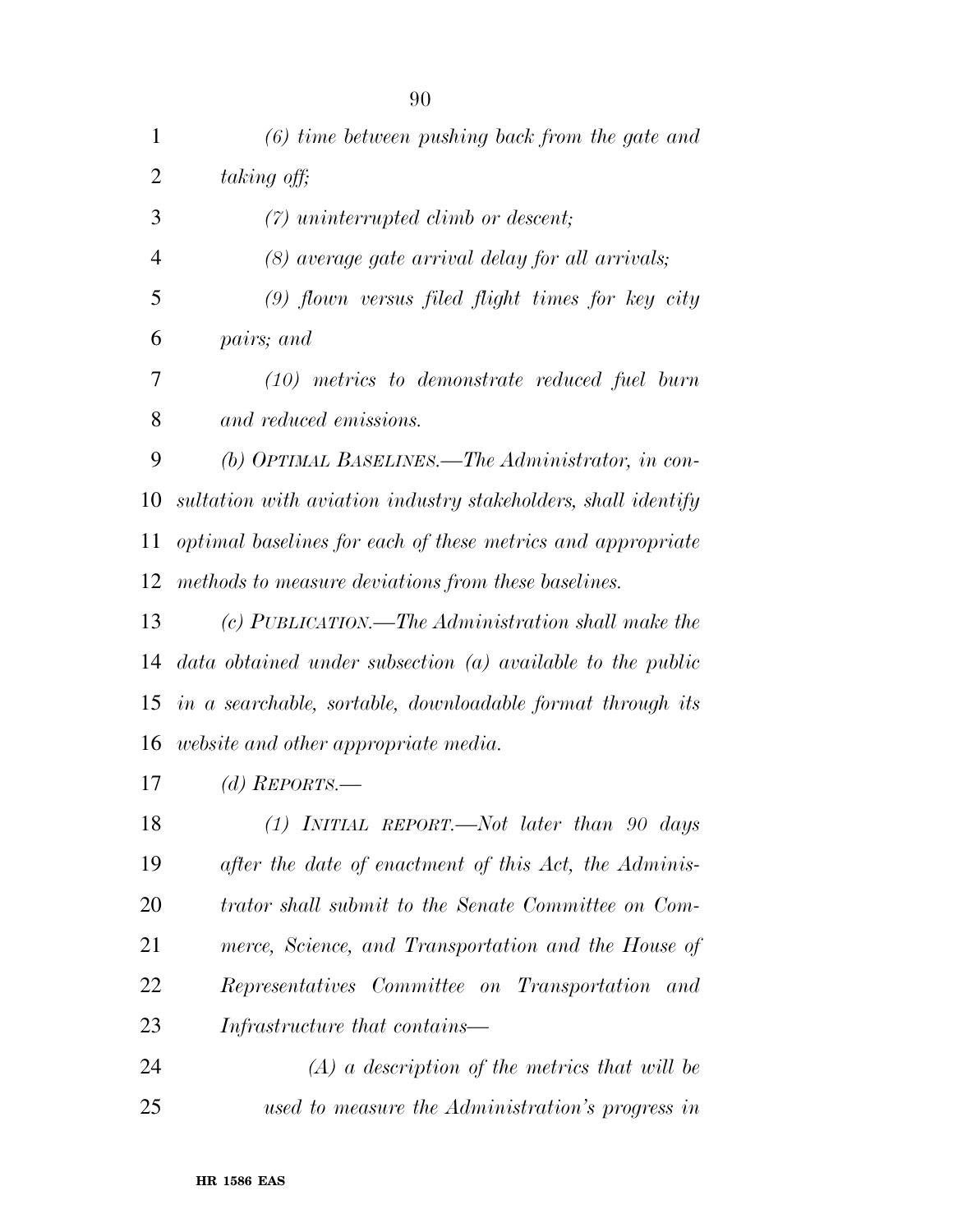| 1              | <i>implementing NextGen Air Transportation Sys-</i>        |
|----------------|------------------------------------------------------------|
| $\overline{2}$ | tem capabilities and operational results; and              |
| 3              | $(B)$ information about how any additional                 |
| $\overline{4}$ | metrics were developed.                                    |
| 5              | (2) ANNUAL PROGRESS REPORT.—The Adminis-                   |
| 6              | trator shall submit an annual progress report to those     |
| 7              | committees on the Administration's progress in im-         |
| 8              | plementing NextGen Air Transportation System.              |
| 9              | SEC. 318. CERTIFICATION STANDARDS AND RESOURCES.           |
| 10             | (a) IN GENERAL.—Within 6 months after the date of          |
| 11             | enactment of this Act, the Administrator shall develop a   |
| 12             | plan to accelerate and streamline the process for certifi- |
| 13             | cation of NextGen technologies, including-                 |
| 14             | $(1)$ updated project plans and timelines to meet          |
| 15             | the deadlines established by this title;                   |
| 16             | $(2)$ identification of the specific activities needed     |
| 17             | to certify core NextGen technologies, including the es-    |
| 18             | tablishment of NextGen technical requirements for the      |
| 19             | manufacture of equipage, installation of equipage,         |
| 20             | airline operational procedures, pilot training stand-      |
| 21             | ards, air traffic control procedures, and air traffic      |
| 22             | controller training;                                       |
| 23             | $(3)$ staffing requirements for the Air Certifi-           |
| 24             | cation Service and the Flight Standards Service, and       |
| 25             | measures addressing concerns expressed by the De-          |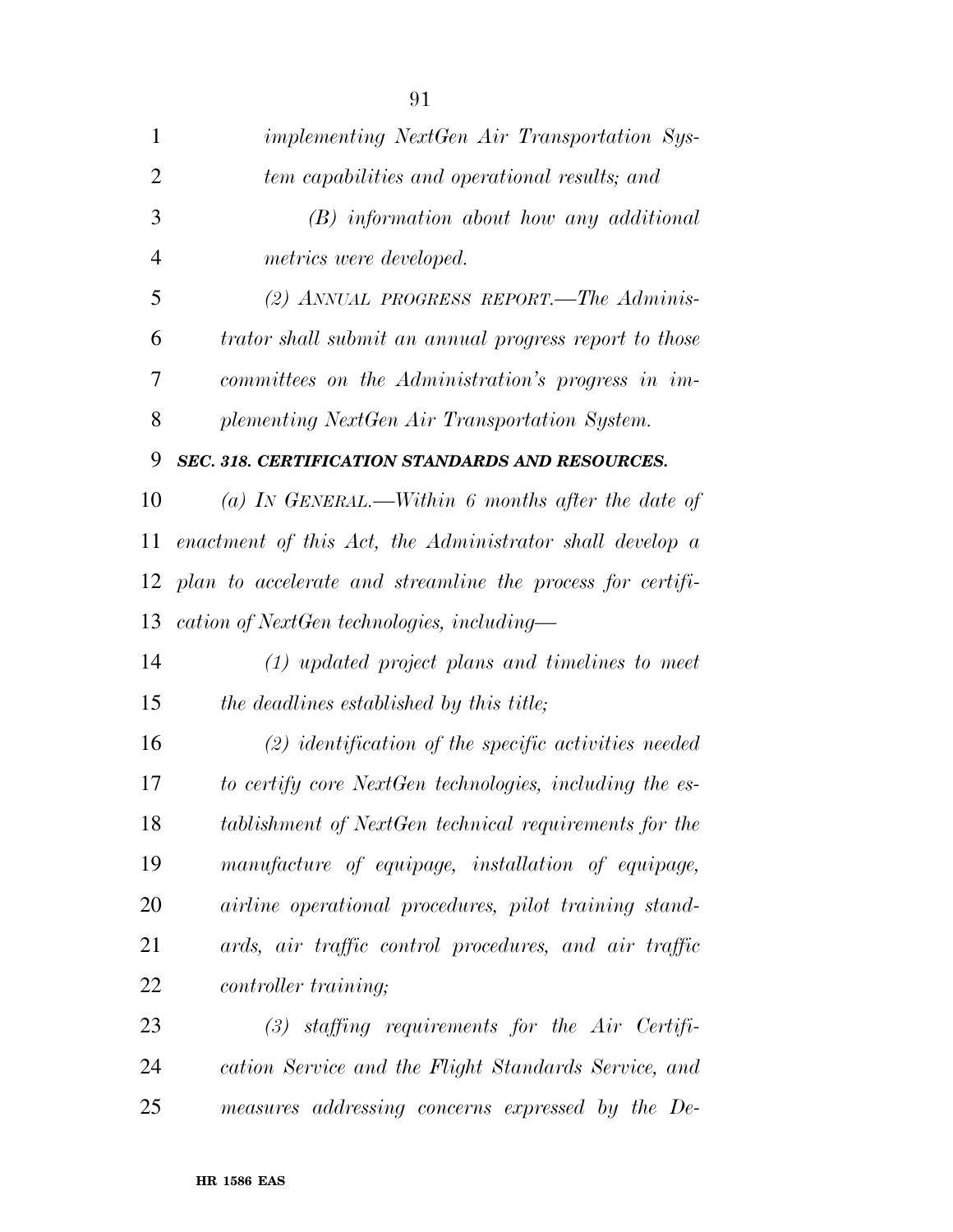| $\overline{2}$ | the Comptroller General regarding staffing needs for        |
|----------------|-------------------------------------------------------------|
| 3              | <i>modernization</i> ;                                      |
| $\overline{4}$ | $(4)$ an assessment of the extent to which the Ad-          |
| 5              | ministration will use third parties in the certification    |
| 6              | process, and the cost and benefits of this approach;        |
| 7              | and                                                         |
| 8              | $(5)$ performance metrics to measure the Adminis-           |
| 9              | <i>tration's progress.</i>                                  |
| 10             | (b) CERTIFICATION INTEGRITY.—The Administrator              |
| 11             | shall make no distinction between public or privately owned |
| 12             | equipment, systems, or services used in the National Air-   |
| 13             | space System when determining certification requirements.   |
|                |                                                             |
|                | SEC. 319. REPORT ON FUNDING FOR NEXTGEN TECH-               |
| 14<br>15       | NOLOGY.                                                     |
| 16             | Not later than 120 days after the date of the enactment     |
| 17             | of this Act, the Administrator of the Federal Aviation Ad-  |
| 18             | ministration shall submit to Congress a report that con-    |
|                | 19 $tains$                                                  |
| 20             | $(1)$ a financing proposal that—                            |
| 21             | $(A)$ uses innovative methods to fully fund                 |
| 22             | the development and implementation of tech-                 |
| 23             | nology for the Next Generation Air Transpor-                |
| 24             | tation System in a manner that does not in-                 |

*partment of Transportation Inspector General and*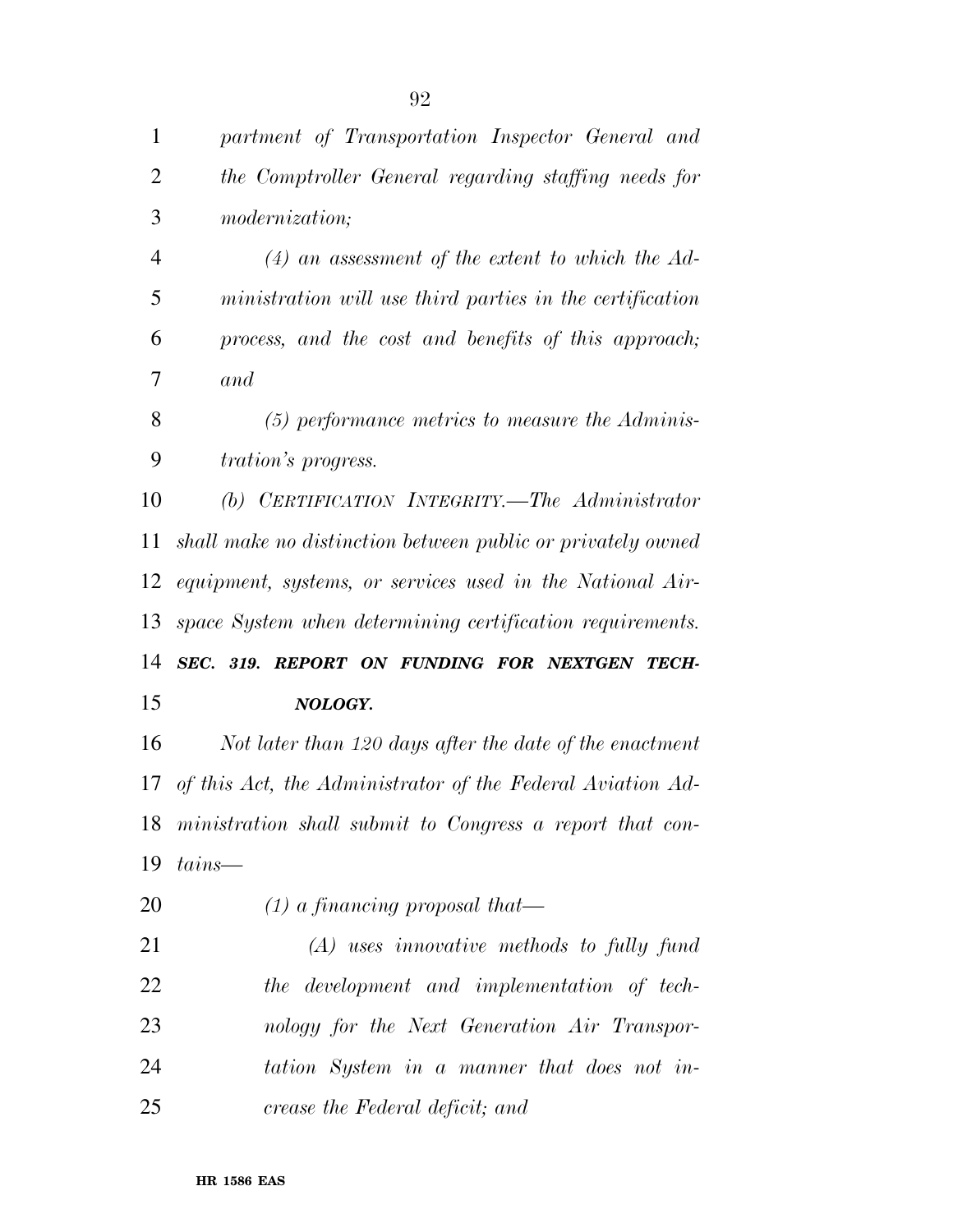*(B) takes into consideration opportunities for involvement by public-private partnerships; and (C) recommends creative financing pro- posals other than user fees or higher taxes; and (2) recommendations with respect to how the Ad- ministrator and Congress can provide operational benefits, such as benefits relating to preferred air- space, routings, or runway access, for all aircraft, in- cluding air carriers and general aviation, that equip their aircraft with technology necessary for the oper- ation of the Next Generation Air Transportation Sys- tem before the date by which the Administrator re-quires the use of such technology.* 

## *SEC. 320. UNMANNED AERIAL SYSTEMS.*

 *(a) IN GENERAL.—Within 1 year after the date of en- actment of this Act, the Administrator shall develop a plan to accelerate the integration of unmanned aerial systems into the National Airspace System that—* 

 *(1) creates a pilot project to integrate such vehi- cles into the National Airspace System at 4 test sites in the National Airspace System by 2012;* 

 *(2) creates a safe, non-exclusionary airspace des- ignation for cooperative manned and unmanned flight operations in the National Airspace System;*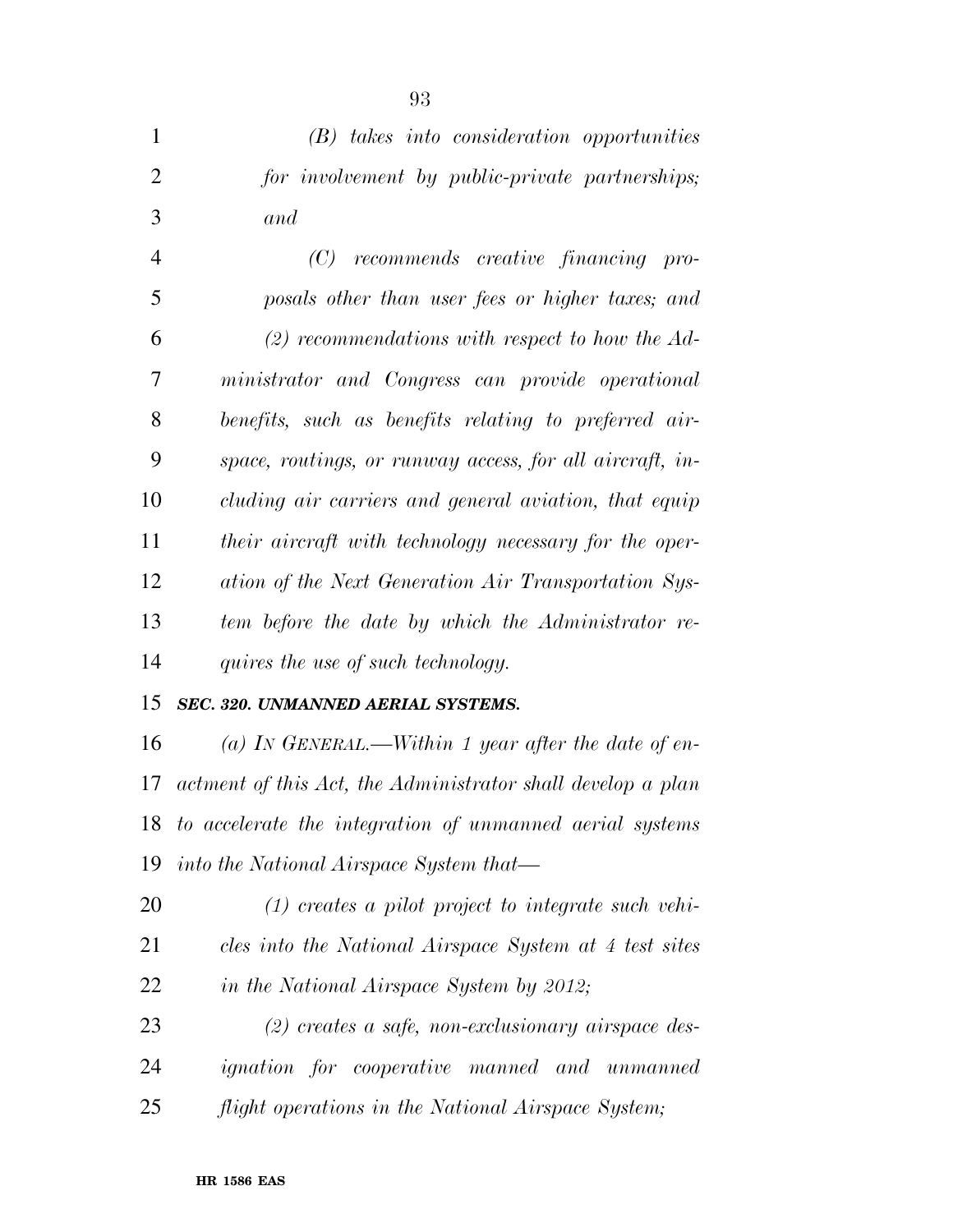| $\mathbf{1}$   | $(3)$ establishes a process to develop certification,           |
|----------------|-----------------------------------------------------------------|
| $\overline{2}$ | flight standards, and air traffic requirements for such         |
| 3              | vehicles at the test sites;                                     |
| 4              | (4) dedicates funding for unmanned aerial sys-                  |
| 5              | tems research and development to certification, flight          |
| 6              | standards, and air traffic requirements;                        |
| 7              | $(5)$ encourages leveraging and coordination of                 |
| 8              | such research and development activities with the Na-           |
| 9              | tional Aeronautics and Space Administration and the             |
| 10             | Department of Defense;                                          |
| 11             | $(6)$ addresses both military and civilian un-                  |
| 12             | manned aerial system operations;                                |
| 13             | $(7)$ ensures the unmanned aircraft systems inte-               |
| 14             | gration plan is incorporated in the Administration's            |
| 15             | NextGen Air Transportation System implementation                |
| 16             | plan; and                                                       |
| 17             | $(8)$ provides for verification of the safety of the            |
| 18             | vehicles and navigation procedures before their inte-           |
| 19             | gration into the National Airspace System.                      |
| 20             | (b) TEST SITE CRITERIA.—The Administrator shall                 |
| 21             | take into consideration geographical and climate diversity      |
| 22             | in determining where the test sites to be established under     |
| 23             | the pilot project required by subsection $(a)(1)$ are to be lo- |
| 24             | cated.                                                          |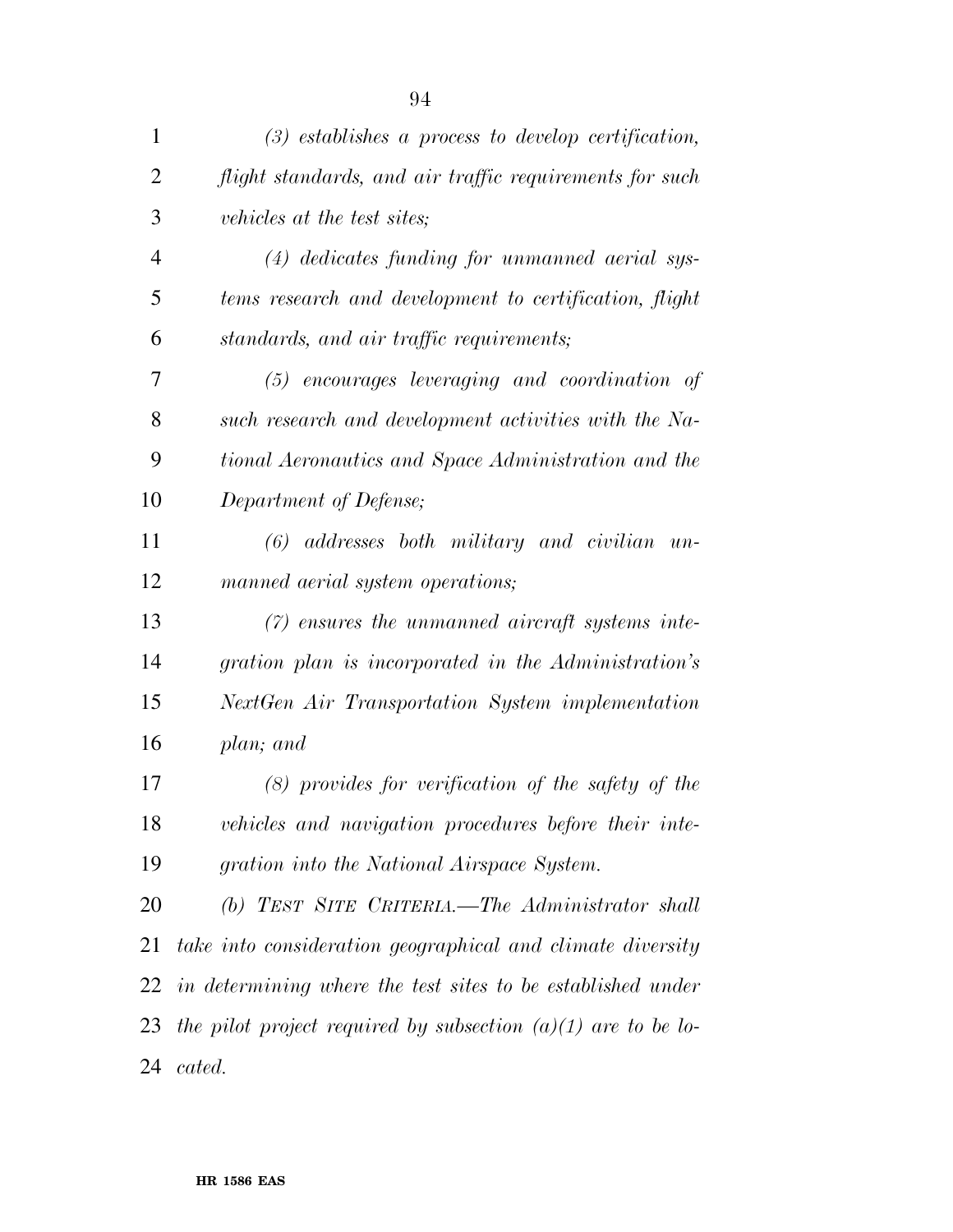*(a) IN GENERAL.—The Air Traffic Organization* 

*shall—* 

*SEC. 321. SURFACE SYSTEMS PROGRAM OFFICE.* 

| 4  | $(1)$ evaluate the Airport Surface Detection                 |
|----|--------------------------------------------------------------|
| 5  | $Equipment-Model X program for its potential con-$           |
| 6  | tribution to implementation of the NextGen initiative;       |
| 7  | $(2)$ evaluate airport surveillance technologies and         |
| 8  | associated collaborative surface management software         |
| 9  | for potential contributions to implementation of             |
| 10 | NextGen surface management;                                  |
| 11 | $(3)$ accelerate implementation of the program;              |
| 12 | and                                                          |
| 13 | $(4)$ carry out such additional duties as the Ad-            |
| 14 | ministrator may require.                                     |
| 15 | (b) EXPEDITED CERTIFICATION AND UTILIZATION.-                |
| 16 | The Administrator shall—                                     |
| 17 | $(1)$ consider options for expediting the certifi-           |
| 18 | cation of Ground Based Augmentation System tech-             |
| 19 | nology; and                                                  |
| 20 | $(2)$ develop a plan to utilize such a system at the         |
| 21 | 35 Operational Evolution Partnership airports by             |
| 22 | September 30, 2012.                                          |
| 23 | SEC. 322. STAKEHOLDER COORDINATION.                          |
| 24 | (a) IN GENERAL.—The Administrator shall establish            |
| 25 | a process for including qualified employees selected by each |
| 26 | exclusive collective bargaining representative of employees  |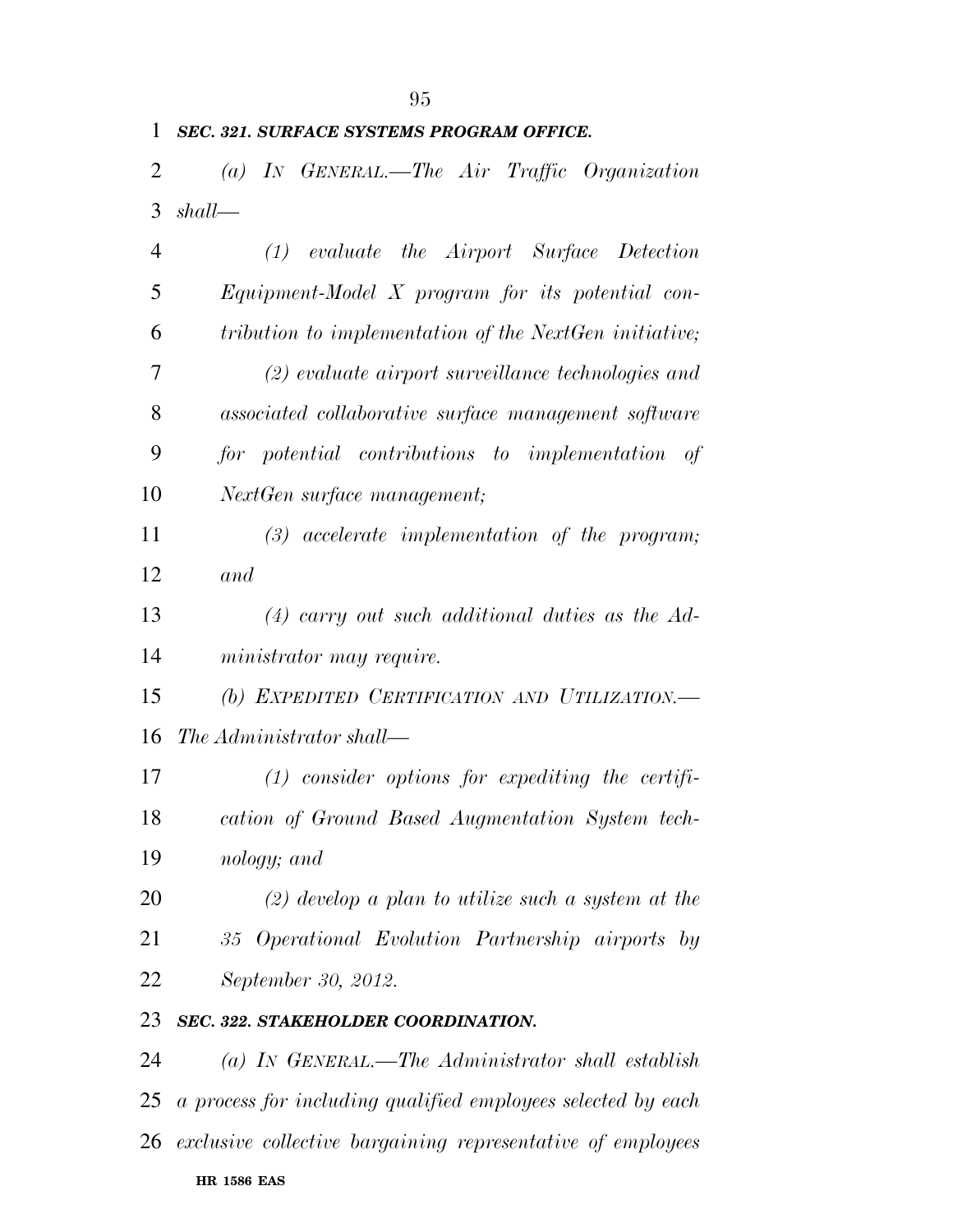*of the Administration who are likely to be affected by the planning, development, and deployment of air traffic con- trol modernization projects (including the Next Generation Air Transportation System) in, and collaborating with, such employees in the planning, development, and deploy-ment of those projects.* 

*(b) PARTICIPATION.—* 

 *(1) BARGAINING OBLIGATIONS AND RIGHTS.— Participation in the process described in subsection (a) shall not be construed as a waiver of any bar- gaining obligations or rights under section 40122(a)(1) or 40122(g)(2)(C) of title 49, United States Code.* 

 *(2) CAPACITY AND COMPENSATION.—Exclusive collective bargaining representatives and selected em- ployees participating in the process described in sub-section (a) shall—* 

 *(A) serve in a collaborative and advisory capacity; and* 

 *(B) receive appropriate travel and per diem expenses in accordance with the travel policies of the Administration in addition to any regular compensation and benefits.* 

 *(c) REPORT.—No later than 180 days after the date of enactment of this Act, the Administrator shall submit*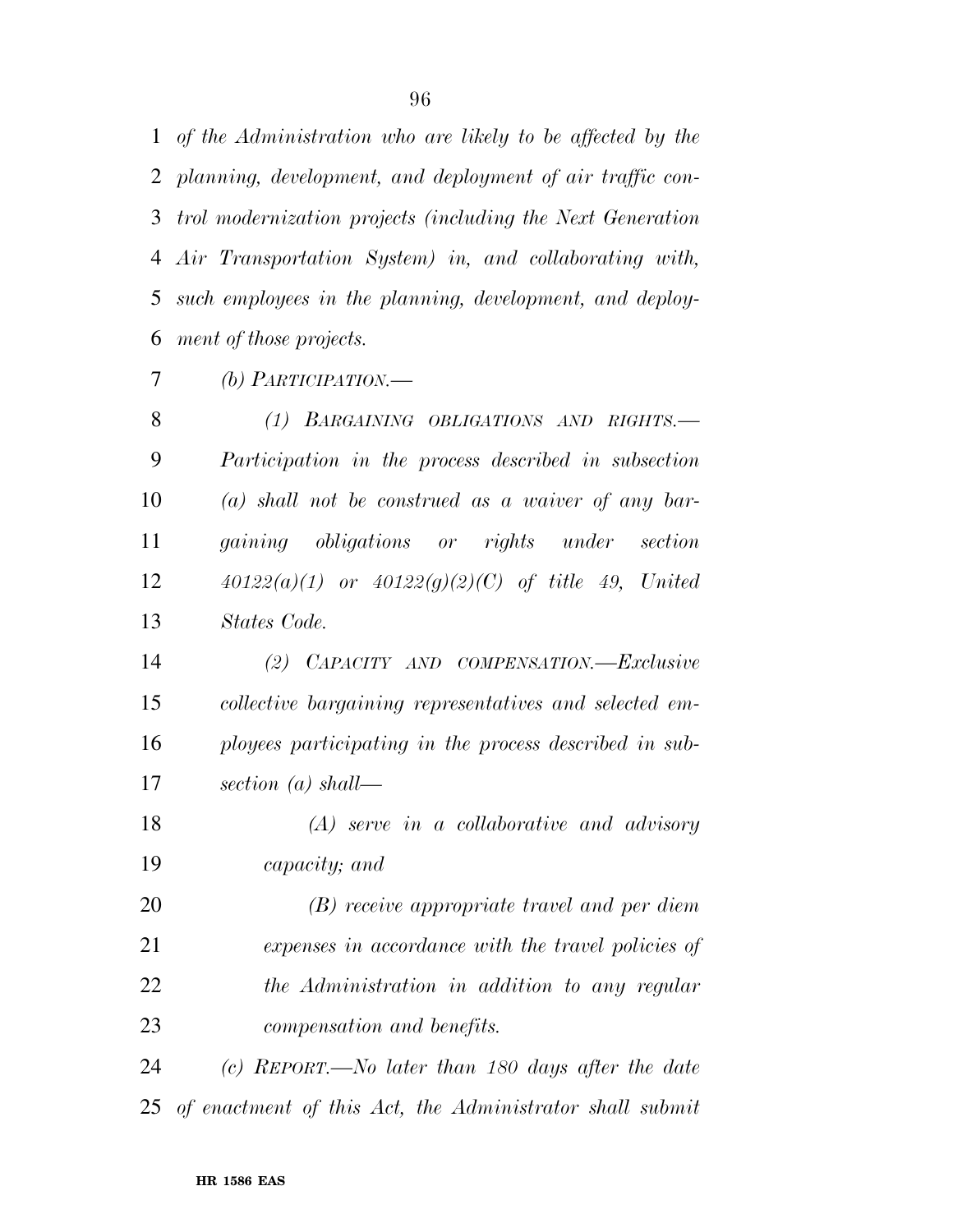*a report on the implementation of this section to the Senate Committee on Commerce, Science, and Transportation and the House of Representatives Committee on Transportation and Infrastructure. SEC. 323. FAA TASK FORCE ON AIR TRAFFIC CONTROL FA- CILITY CONDITIONS. (a) ESTABLISHMENT.—The Administrator shall estab- lish a special task force to be known as the ''FAA Task Force on Air Traffic Control Facility Conditions''. (b) MEMBERSHIP.— (1) COMPOSITION.—The Task Force shall be com- posed of 11 members of whom— (A) 7 members shall be appointed by the Administrator; and (B) 4 members shall be appointed by labor unions representing employees who work at field facilities of the Administration. (2) QUALIFICATIONS.—Of the members ap- pointed by the Administrator under paragraph*  20  $(1)(A)$ — *(A) 4 members shall be specialists on toxic mold abatement, ''sick building syndrome,'' and other hazardous building conditions that can lead to employee health concerns and shall be ap-pointed by the Administrator in consultation*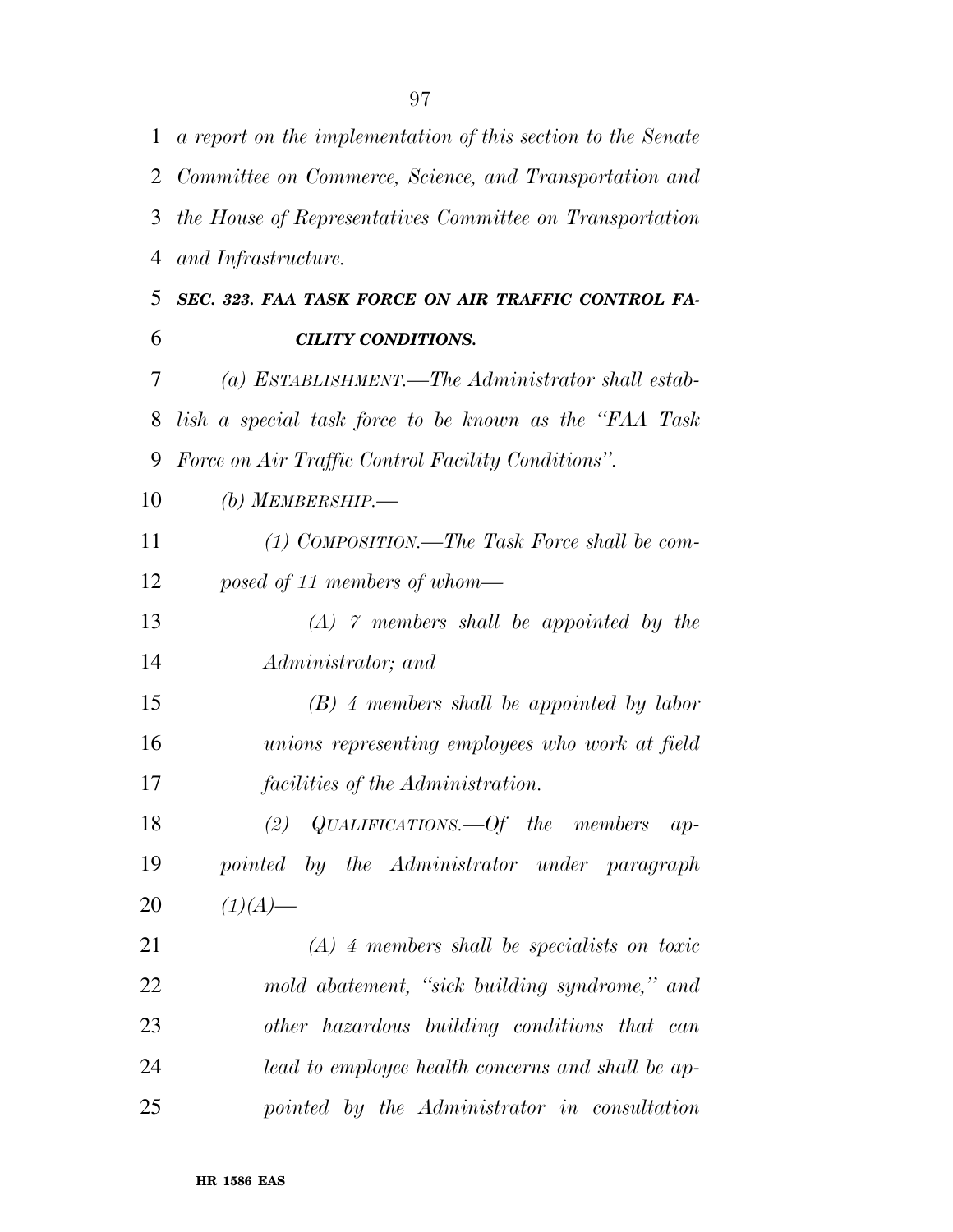| $\mathbf{1}$   | with the Director of the National Institute for                 |
|----------------|-----------------------------------------------------------------|
| $\overline{2}$ | Occupational Safety and Health; and                             |
| 3              | $(B)$ 2 members shall be specialists on the re-                 |
| $\overline{4}$ | habilitation of aging buildings.                                |
| 5              | $(3)$ TERMS.—Members shall be appointed for the                 |
| 6              | <i>life of the Task Force.</i>                                  |
| 7              | $(4)$ VACANCIES.— $A$ vacancy in the Task Force                 |
| 8              | shall be filled in the manner in which the original             |
| 9              | appointment was made.                                           |
| 10             | (5) TRAVEL EXPENSES.—Members shall serve                        |
| 11             | without pay but shall receive travel expenses, includ-          |
| 12             | ing per diem in lieu of subsistence, in accordance              |
| 13             | with subchapter $I$ of chapter $57$ of title $5$ , United       |
| 14             | States Code.                                                    |
| 15             | (c) CHAIRPERSON.—The Administrator shall des-                   |
| 16             | <i>ignate, from among the individuals appointed under sub-</i>  |
| 17             | section $(b)(1)$ , an individual to serve as chairperson of the |
|                | 18 Task Force.                                                  |
| 19             | (d) TASK FORCE PERSONNEL MATTERS.-                              |
| 20             | $(1)$ STAFF.—The Task Force may appoint and                     |
| 21             | fix the pay of such personnel as it considers appro-            |
| 22             | priate.                                                         |
| 23             | (2) STAFF OF FEDERAL AGENCIES.-Upon re-                         |
| 24             | quest of the Chairperson of the Task Force, the head            |
| 25             | of any department or agency of the United States                |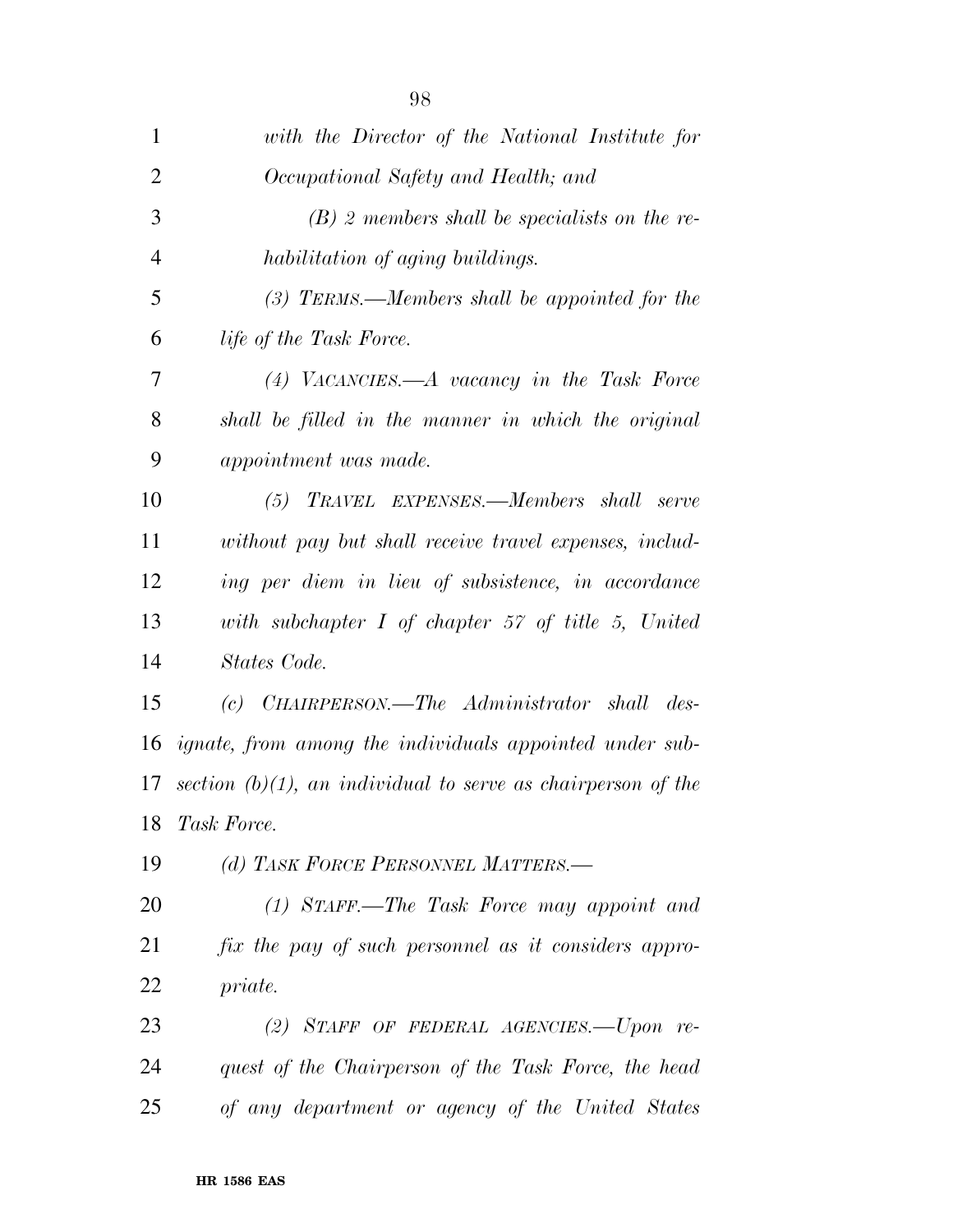*may detail, on a reimbursable basis, any of the per- sonnel of that department or agency to the Task Force to assist it in carrying out its duties under this sec-tion.* 

 *(3) OTHER STAFF AND SUPPORT.—Upon request of the Task Force or a panel of the Task Force, the Administrator shall provide the Task Force or panel with professional and administrative staff and other support, on a reimbursable basis, to the Task Force to assist it in carrying out its duties under this sec-tion.* 

 *(e) OBTAINING OFFICIAL DATA.—The Task Force may secure directly from any department or agency of the United States information (other than information required by any statute of the United States to be kept confidential by such department or agency) necessary for the Task Force to carry out its duties under this section. Upon request of the chairperson of the Task Force, the head of that depart- ment or agency shall furnish such information to the Task Force.* 

- *(f) DUTIES.—*
- 

 *(1) STUDY.—The Task Force shall undertake a study of—*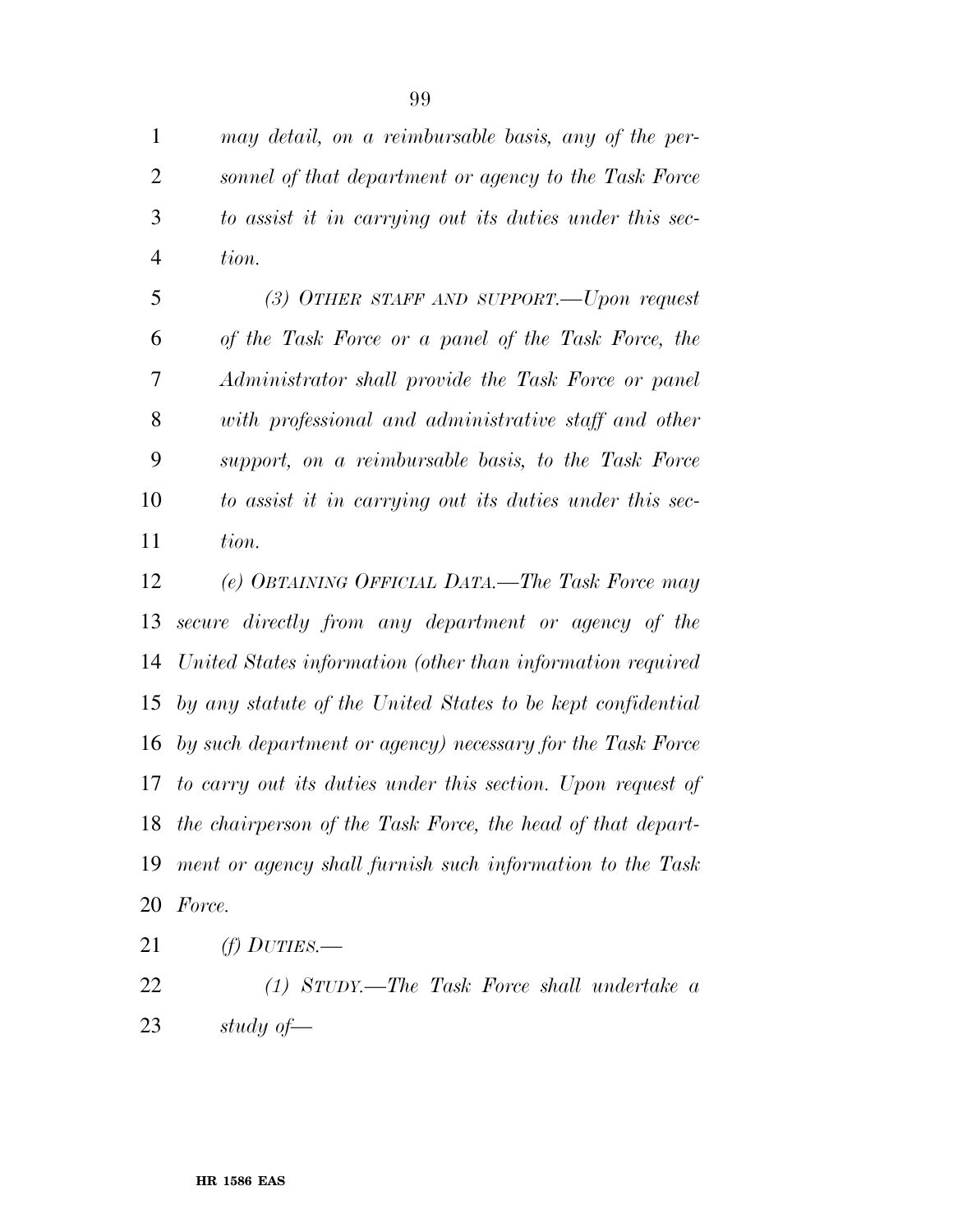| $\mathbf{1}$   | $(A)$ the conditions of all air traffic control      |
|----------------|------------------------------------------------------|
| $\overline{2}$ | facilities across the Nation, including towers,      |
| 3              | centers, and terminal radar air control;             |
| $\overline{4}$ | $(B)$ reports from employees of the Adminis-         |
| 5              | tration relating to respiratory ailments and         |
| 6              | other health conditions resulting from exposure      |
| 7              | to mold, asbestos, poor air quality, radiation       |
| 8              | and facility-related hazards in facilities of the    |
| 9              | Administration;                                      |
| 10             | (C) conditions of such facilities that could         |
| 11             | interfere with such employees' ability to effec-     |
| 12             | tively and safely perform their duties;              |
| 13             | $(D)$ the ability of managers and supervisors        |
| 14             | of such employees to promptly document and           |
| 15             | seek remediation for unsafe facility conditions;     |
| 16             | $(E)$ whether employees of the Administra-           |
| 17             | tion<br>who report facility-related illnesses<br>are |
| 18             | <i>treated fairly;</i>                               |
| 19             | $(F)$ utilization of scientifically approved re-     |
| 20             | mediation techniques in a timely fashion once        |
| 21             | hazardous conditions are identified in a facility    |
| 22             | of the Administration; and                           |
| 23             | $(G)$ resources allocated to facility mainte-        |
| 24             | nance and renovation by the Administration.          |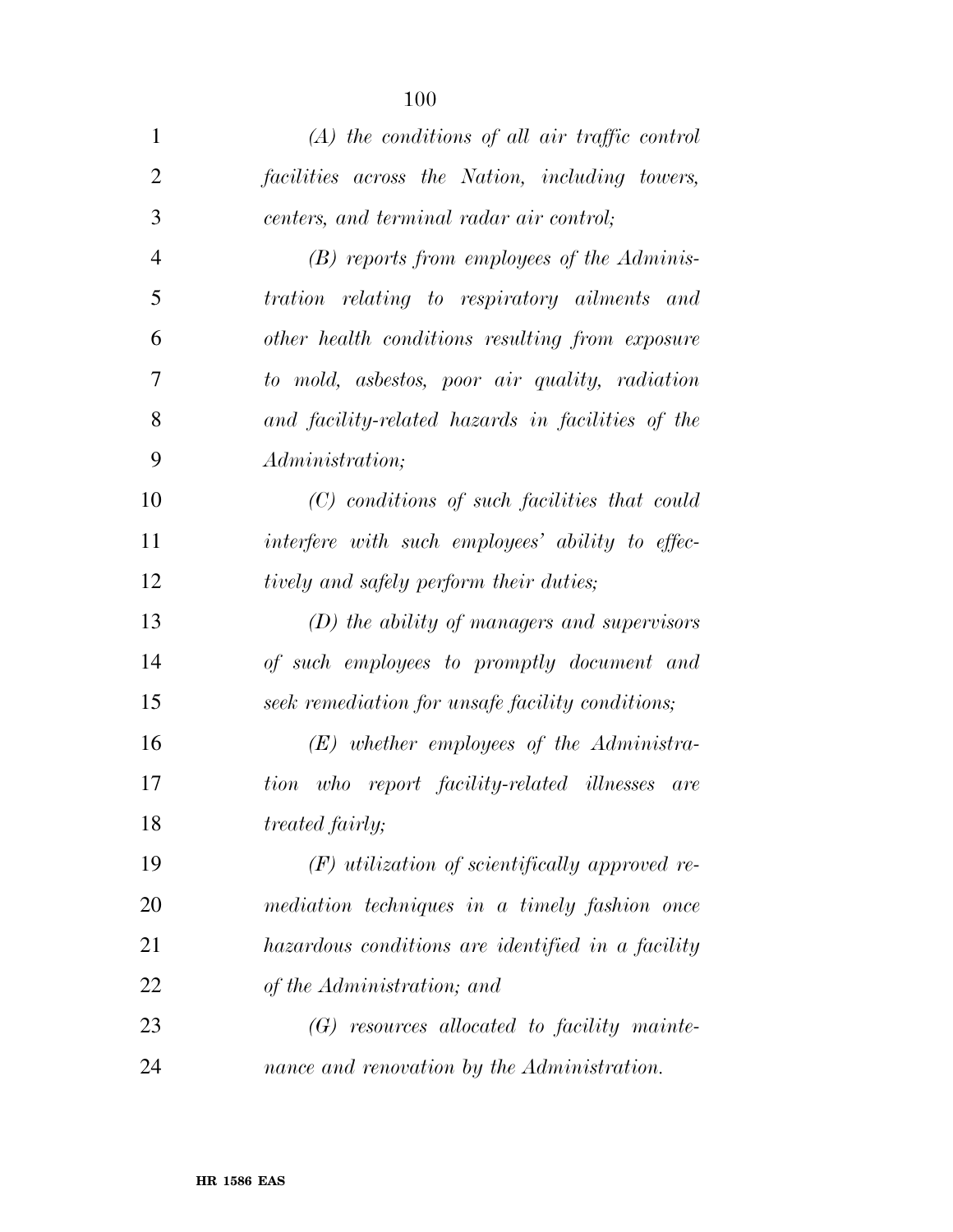| $\mathbf{1}$   | (2) FACILITY CONDITION INDICES.—The Task                      |
|----------------|---------------------------------------------------------------|
| $\overline{2}$ | Force shall review the facility condition indices of the      |
| 3              | Administration for inclusion in the recommendations           |
| $\overline{4}$ | under subsection $(g)$ .                                      |
| 5              | (g) RECOMMENDATIONS.—Based on the results of the              |
| 6              | study and review of the facility condition indices under sub- |
| 7              | section (f), the Task Force shall make recommendations as     |
| 8              | $it$ considers necessary to —                                 |
| 9              | $(1)$ prioritize those facilities needing the most            |
| 10             | immediate attention in order of the greatest risk to          |
| 11             | employee health and safety;                                   |
| 12             | $(2)$ ensure that the Administration is using sci-            |
| 13             | entifically approved remediation techniques in all fa-        |
| 14             | <i>cilities</i> ; and                                         |
| 15             | $(3)$ assist the Administration in making pro-                |
| 16             | grammatic changes so that aging air traffic control           |
| 17             | facilities do not deteriorate to unsafe levels.               |
| 18             | $(h)$ REPORT.—Not later than 6 months after the date          |
| 19             | on which initial appointments of members to the Task          |
| 20             | Force are completed, the Task Force shall submit a report     |
| 21             | to the Administrator, the Senate Committee on Commerce,       |
| 22             | Science, and Transportation, and the House of Representa-     |
| 23             | tives Committee on Transportation and Infrastructure on       |
| 24             | the activities of the Task Force, including the recommenda-   |
| 25             | tions of the Task Force under subsection (g).                 |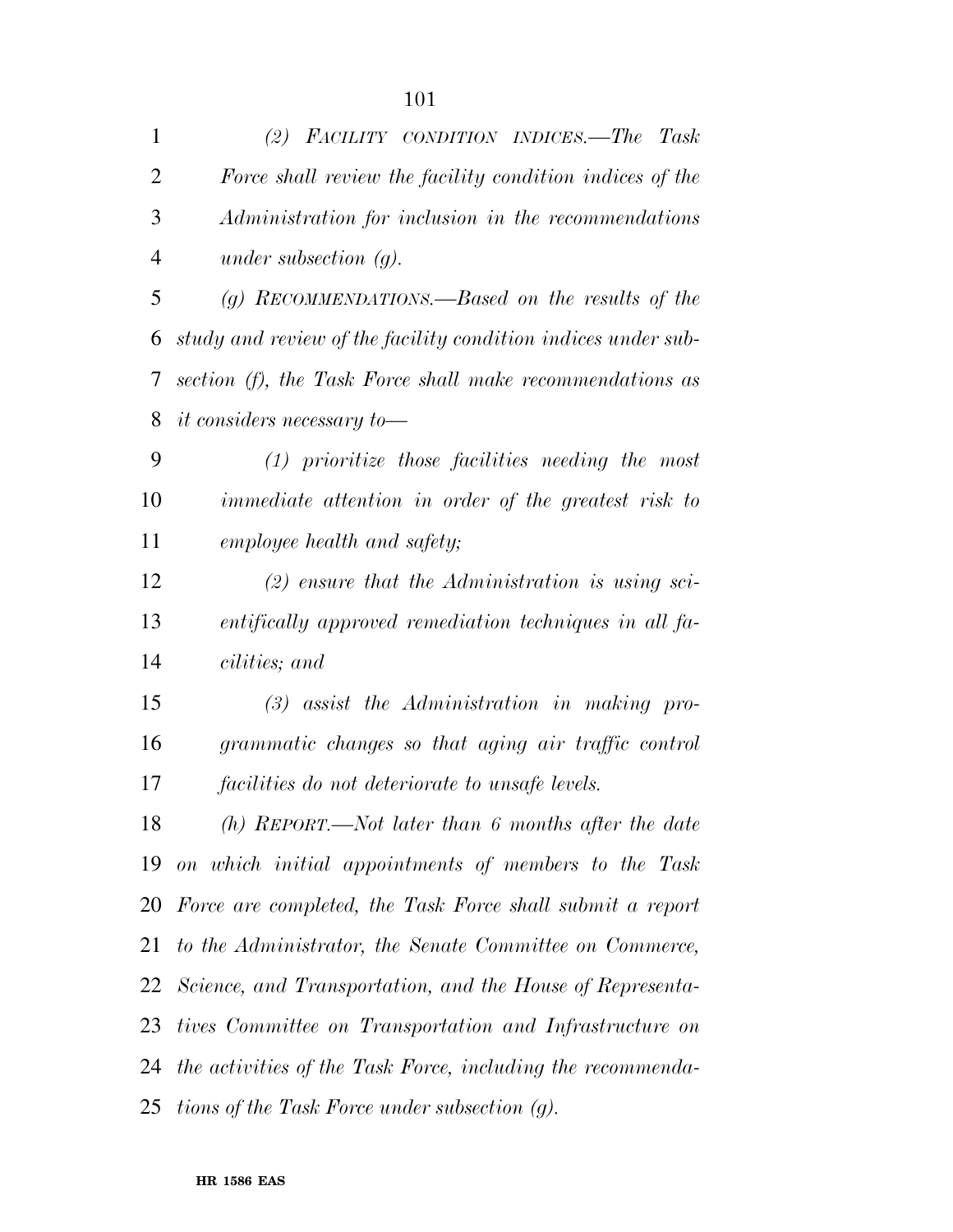| 1  | (i) IMPLEMENTATION.—Within 30 days after receipt               |
|----|----------------------------------------------------------------|
| 2  | of the Task Force report under subsection $(h)$ , the Adminis- |
| 3  | trator shall submit to the House of Representatives Com-       |
| 4  | mittee on Transportation and Infrastructure and the Sen-       |
| 5  | ate Committee on Commerce, Science, and Transportation         |
| 6  | a report that includes a plan and timeline to implement        |
| 7  | the recommendations of the Task Force and to align future      |
| 8  | budgets and priorities of the Administration accordingly.      |
| 9  | $(j)$ TERMINATION.—The Task Force shall terminate on           |
| 10 | the last day of the 30-day period beginning on the date on     |
| 11 | which the report under subsection $(h)$ is submitted.          |
| 12 | (k) APPLICABILITY OF THE FEDERAL ADVISORY COM-                 |
| 13 | MITTEE ACT.—The Federal Advisory Committee Act (5              |
| 14 | U.S.C. App.) shall not apply to the Task Force.                |
| 15 | SEC. 324. STATE ADS-B EQUIPAGE BANK PILOT PROGRAM.             |
| 16 | (a) IN GENERAL.—                                               |
| 17 | (1) COOPERATIVE AGREEMENTS.—Subject to the                     |
| 18 | provisions of this section, the Secretary of Transpor-         |
| 19 | tation may enter into cooperative agreements with              |
| 20 | not to exceed 5 States for the establishment of State          |
| 21 | ADS-B equipage banks for making loans and pro-                 |
| 22 | viding other assistance to public entities for projects        |
| 23 | eligible for assistance under this section.                    |

*(b) FUNDING.—*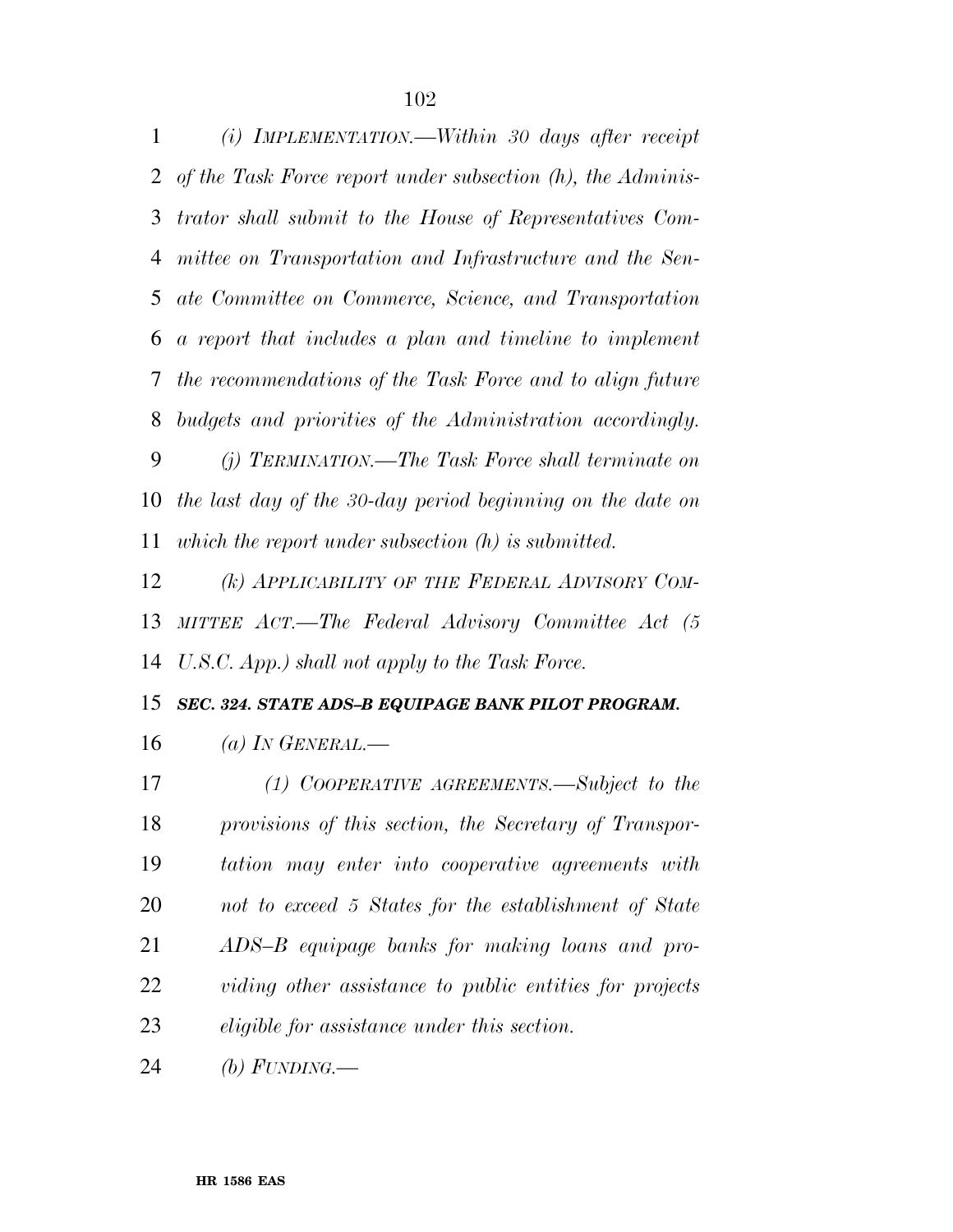| 1              | (1) SEPARATE ACCOUNT.—An ADS-B equipage                       |
|----------------|---------------------------------------------------------------|
| $\overline{2}$ | bank established under this section shall maintain a          |
| 3              | separate aviation trust fund account for Federal              |
| 4              | funds contributed to the bank under paragraph (2).            |
| 5              | No Federal funds contributed or credited to an ac-            |
| 6              | count of an ADS-B equipage bank established under             |
| 7              | this section may be commingled with Federal funds             |
| 8              | contributed or credited to any other account of such          |
| 9              | bank.                                                         |
| 10             | (2) $AUTHORIZATION$ . There are authorized to be              |
| 11             | appropriated to the Secretary $$25,000,000$ for each of       |
| 12             | fiscal years 2010 through 2014.                               |
| 13             | (c) FORMS OF ASSISTANCE FROM ADS-B EQUIPAGE                   |
| 14             | $BANKS. - An ADS-B\ equipage\ bank\ established\ under\ this$ |
|                |                                                               |

 *section may make loans or provide other assistance to a public entity in an amount equal to all or part of the cost of carrying out a project eligible for assistance under this section. The amount of any loan or other assistance pro- vided for such project may be subordinated to any other debt financing for the project.* 

 *(d) QUALIFYING PROJECTS.—Federal funds in the ADS–B equipage account of an ADS–B equipage bank es- tablished under this section may be used only to provide assistance with respect to aircraft ADS–B and related avi-onics equipage.*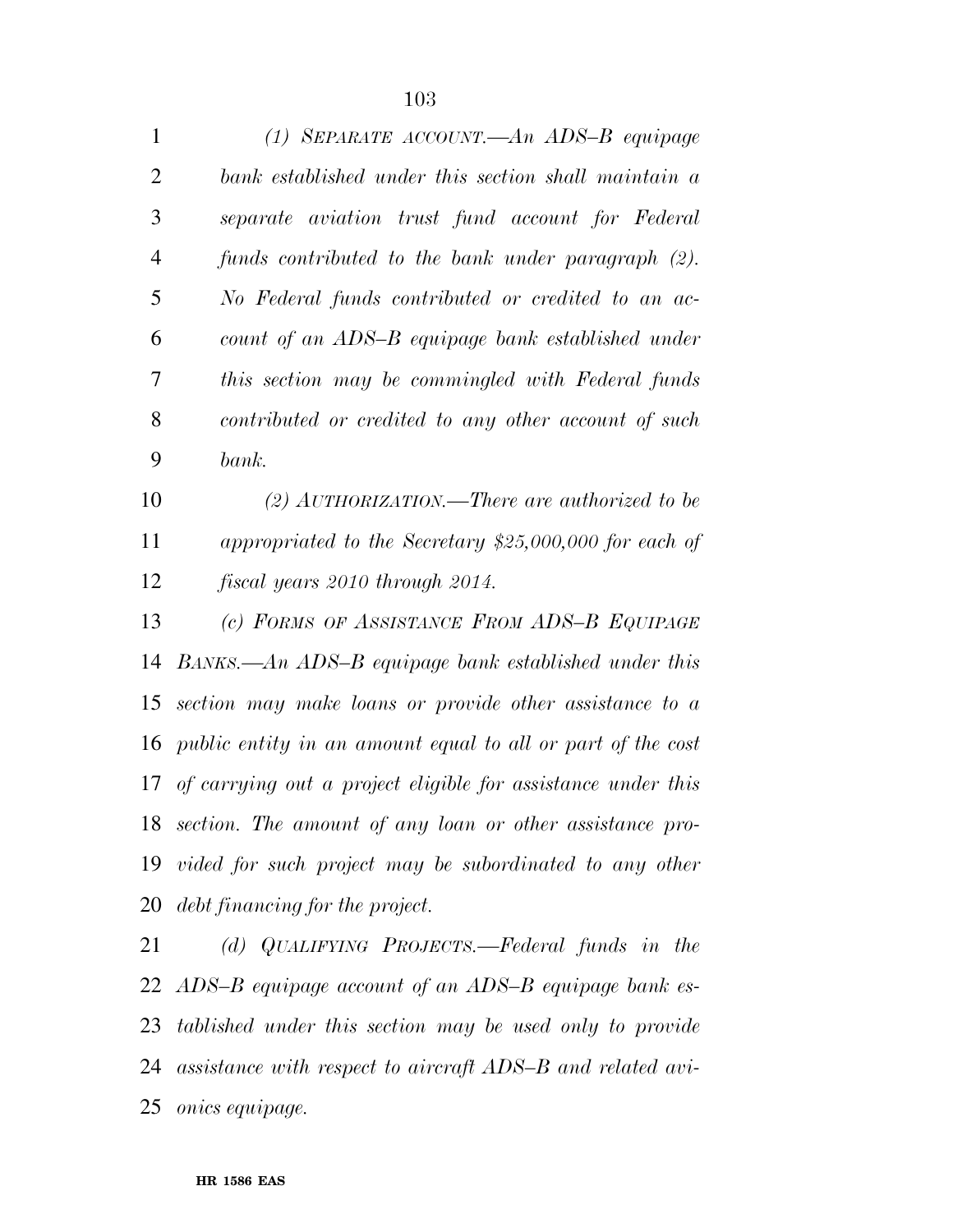*(e) REQUIREMENTS.—In order to establish an ADS– B equipage bank under this section, each State establishing such a bank shall—* 

 *(1) contribute, at a minimum, in each account of the bank from non-Federal sources an amount equal to 50 percent of the amount of each capitaliza- tion grant made to the State and contributed to the bank;* 

 *(2) ensure that the bank maintains on a con- tinuing basis an investment grade rating on its debt issuances or has a sufficient level of bond or debt fi- nancing instrument insurance to maintain the viabil-ity of the bank;* 

 *(3) ensure that investment income generated by funds contributed to an account of the bank will be— (A) credited to the account; (B) available for use in providing loans and other assistance to projects eligible for assistance from the account; and* 

 *(C) invested in United States Treasury se- curities, bank deposits, or such other financing instruments as the Secretary may approve to earn interest to enhance the leveraging of projects assisted by the bank;*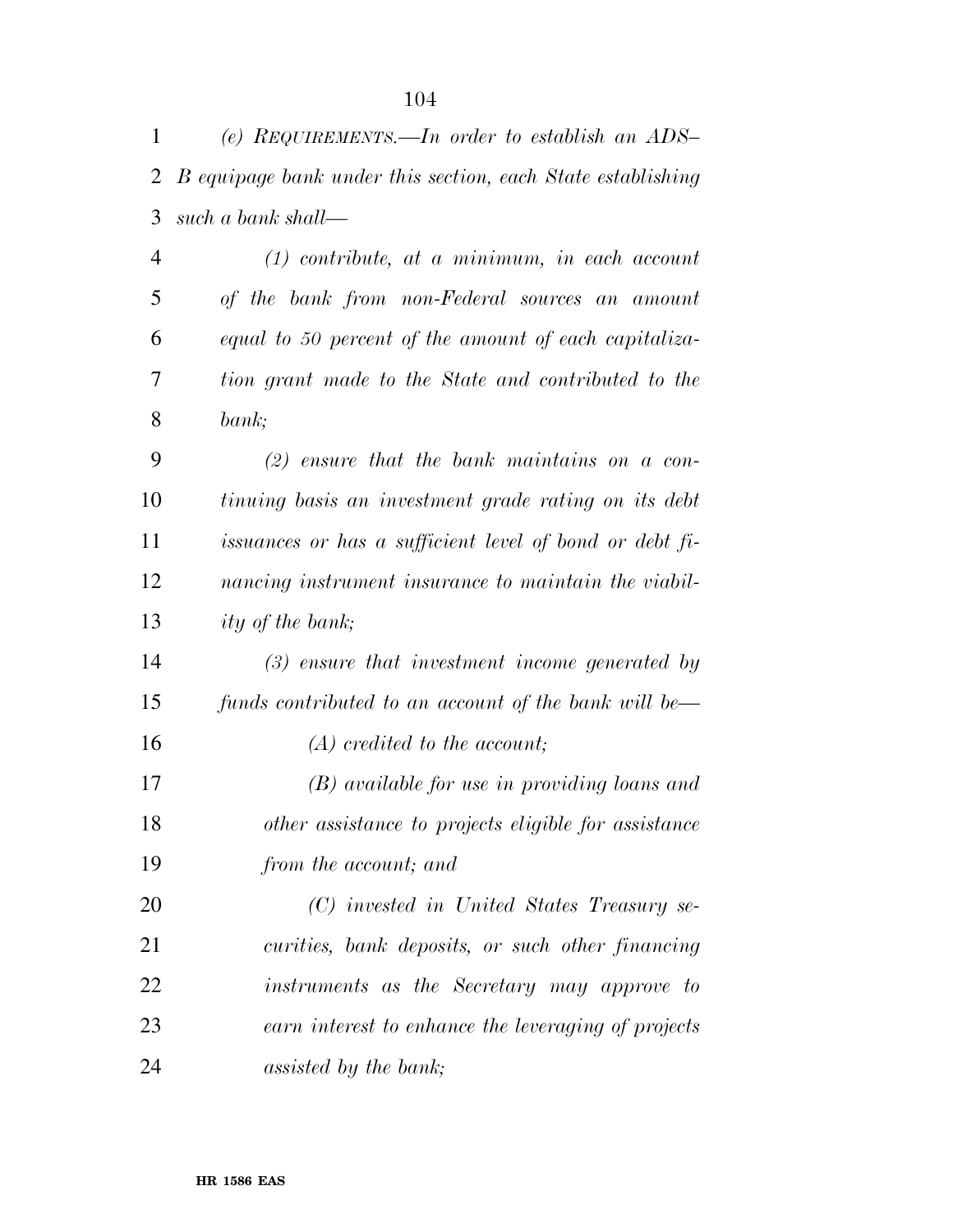| 1              | $(4)$ ensure that any loan from the bank will bear            |
|----------------|---------------------------------------------------------------|
| $\overline{2}$ | interest at or below market interest rates, as deter-         |
| 3              | mined by the State, to make the project that is the           |
| $\overline{4}$ | subject of the loan feasible;                                 |
| 5              | $(5)$ ensure that the term for repaying any loan              |
| 6              | will not exceed 10 years after the date of the first          |
| 7              | payment on the loan; and                                      |
| 8              | $(6)$ require the bank to make an annual report               |
| 9              | to the Secretary on its status no later than September        |
| 10             | 30 of each year for which funds are made available            |
| 11             | under this section, and to make such other reports as         |
| 12             | the Secretary may require by guidelines.                      |
|                |                                                               |
| 13             | SEC. 325. IMPLEMENTATION OF INSPECTOR GENERAL ATC             |
| 14             | <b>RECOMMENDATIONS.</b>                                       |
| 15             | (a) IN GENERAL.—As soon as practicable after the              |
| 16             | date of enactment of this Act, but no later than 1 year after |
| 17             | that date, the Administrator of the Federal Aviation Ad-      |
|                | 18 ministration shall—                                        |
| 19             | $(1)$ provide the Los Angeles International Air               |
| 20             | Traffic Control Tower facility, the Southern Cali-            |
| 21             | fornia Terminal Radar Approach Control facility,              |
| 22             | and the Northern California Terminal Radar Ap-                |
| 23             | proach Control facility a sufficient number of con-           |
| 24             | tract instructors, classroom space (including off-site        |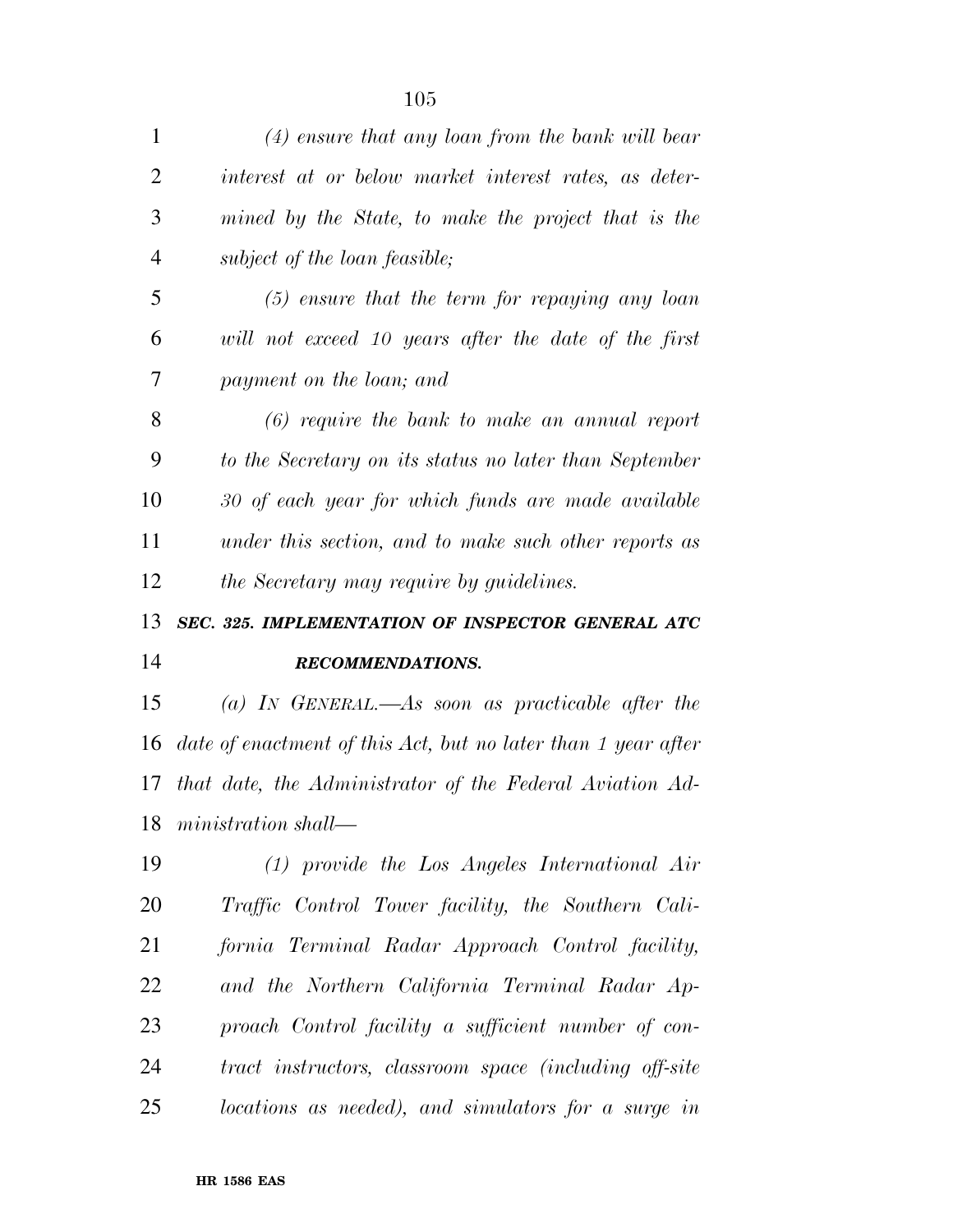| $\mathbf{1}$   | the number of new air traffic controllers at those fa-    |
|----------------|-----------------------------------------------------------|
| $\overline{2}$ | <i>cilities</i> ;                                         |
| 3              | $(2)$ to the greatest extent practicable, distribute      |
| $\overline{4}$ | the placement of new trainee air traffic controllers at   |
| 5              | those facilities evenly across the calendar year in       |
| 6              | order to avoid training bottlenecks;                      |
| 7              | $(3)$ commission an independent analysis, in con-         |
| 8              | sultation with the Administration and the exclusive       |
| 9              | bargaining representative of air traffic controllers cer- |
| 10             | tified under section 7111 of title 5, United States       |
| 11             | Code, of overtime scheduling practices at those facili-   |
| 12             | ties; and                                                 |
| 13             | $(4)$ to the greatest extent practicable, provide pri-    |
| 14             | ority to certified professional controllers-in-training   |
| 15             | when filling staffing vacancies at those facilities.      |
| 16             | (b) STAFFING ANALYSES AND REPORTS.—For the pur-           |
| 17             | poses of $-$                                              |
| 18             | (1) the Federal Aviation Administration's an-             |
| 19             | nual controller workforce plan,                           |
| 20             | $(2)$ the Administration's facility-by-facility au-       |
| 21             | thorized staffing ranges, and                             |

 *(3) any report of air traffic controller staffing levels submitted to the Congress,*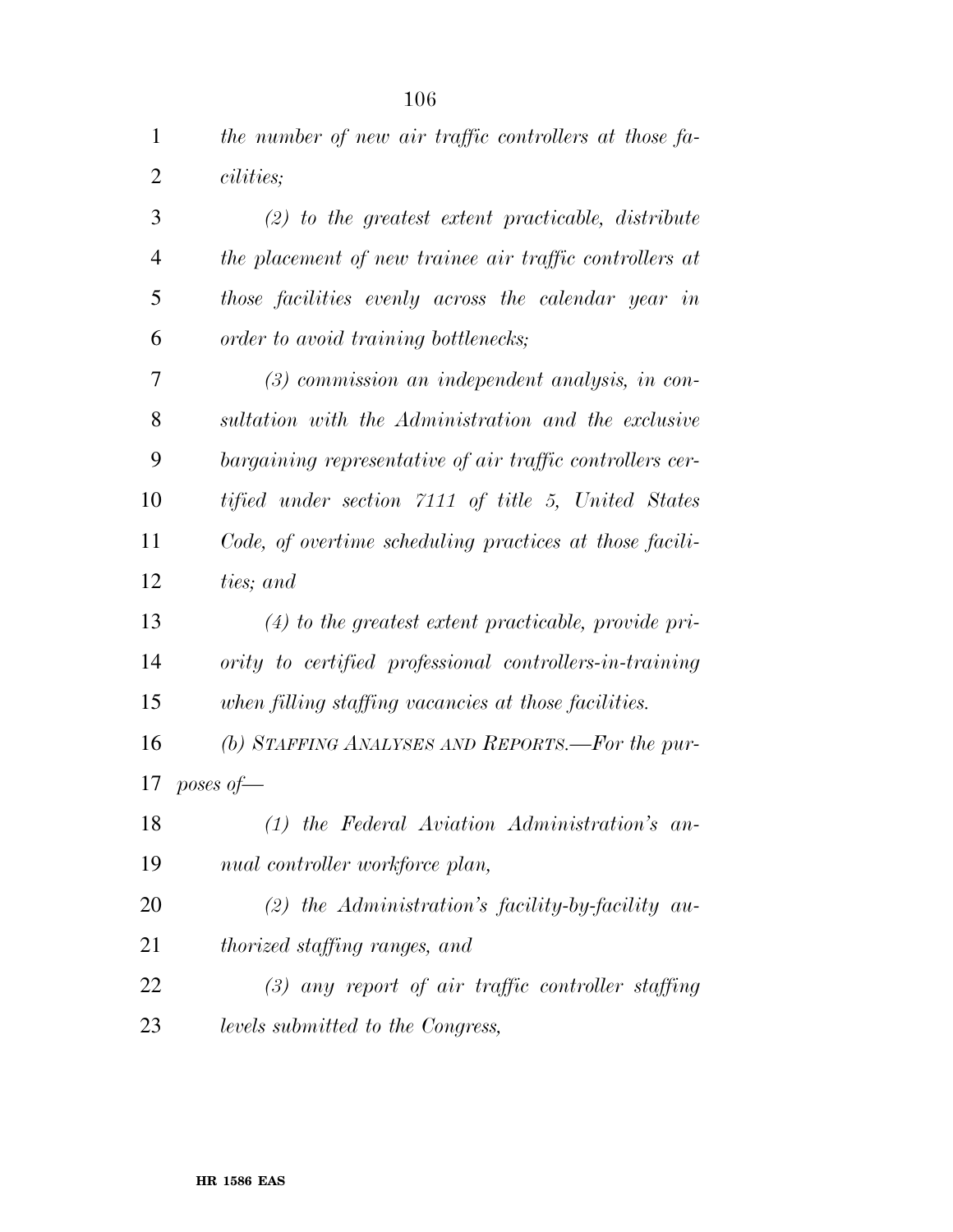*the Administrator may not consider an individual to be an air traffic controller unless that individual is a certified professional controller.* 

## *SEC. 326. SEMIANNUAL REPORT ON STATUS OF GREENER SKIES PROJECT.*

 *(a) INITIAL REPORT.—Not later than 180 days after the date of the enactment of this Act, the Administrator shall submit to Congress a report on the strategy of the Ad- ministrator for implementing, on an accelerated basis, the NextGen operational capabilities produced by the Greener Skies project, as recommended in the final report of the RTCA NextGen Mid-Term Implementation Task Force that was issued on September 9, 2009.* 

*(b) SUBSEQUENT REPORTS.—* 

 *(1) IN GENERAL.—Not later than 180 days after the Administrator submits to Congress the report re- quired by subsection (a) and not less frequently than once every 180 days thereafter until September 30, 2011, the Administrator shall submit to the Com- mittee on Commerce, Science, and Transportation of the Senate and to the Committee on Transportation and Infrastructure of the House of Representatives a report on the progress of the Administrator in car- rying out the strategy described in the report sub-mitted under subsection (a).*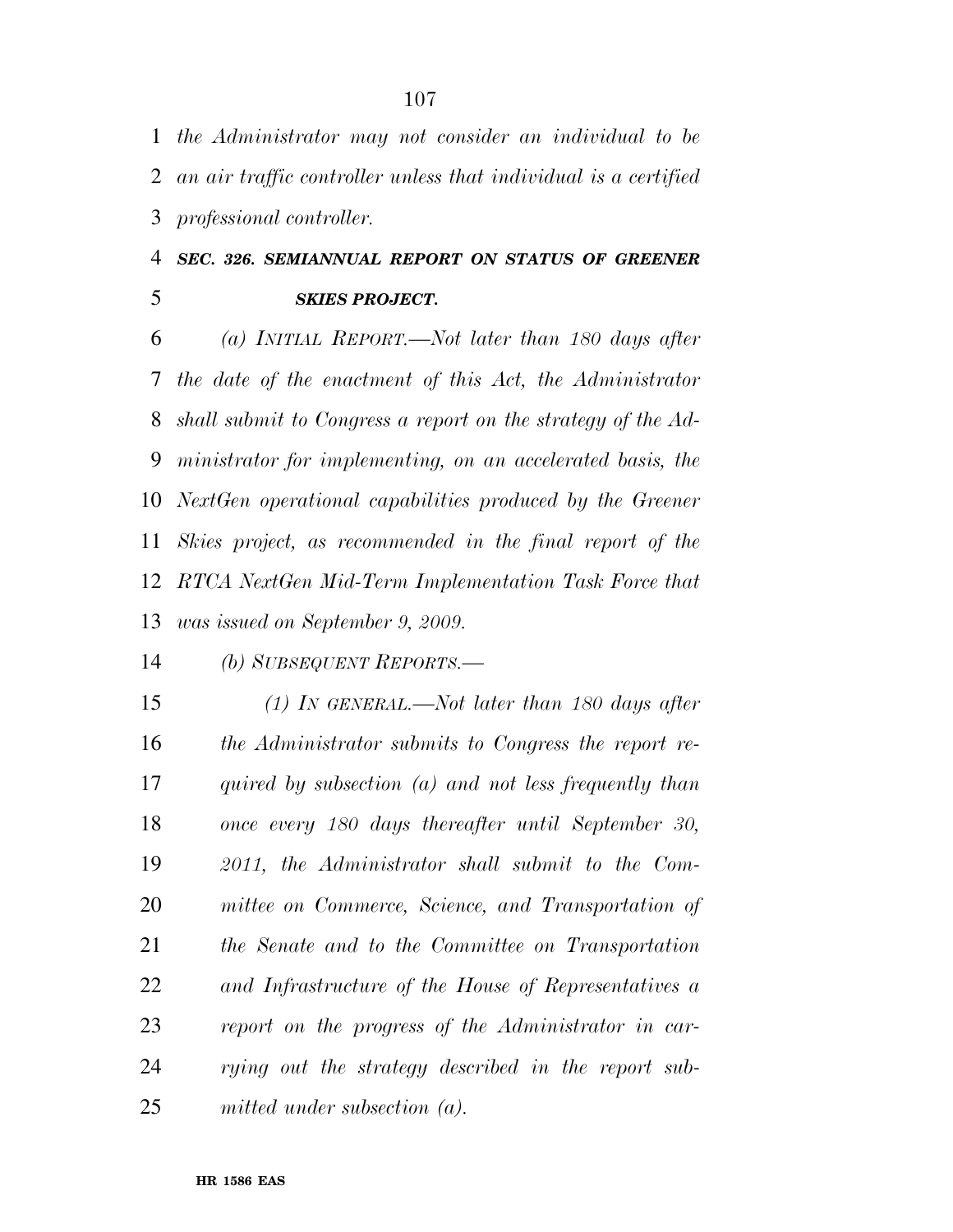| 1              | (2) CONTENTS.—Each report submitted under                    |
|----------------|--------------------------------------------------------------|
| $\overline{2}$ | $paramph (1) shall include the following:$                   |
| 3              | $(A)$ A timeline for full implementation of                  |
| $\overline{4}$ | the strategy described in the report submitted               |
| 5              | under subsection $(a)$ .                                     |
| 6              | $(B)$ A description of the progress made in                  |
| 7              | carrying out such strategy.                                  |
| 8              | $(C)$ A description of the challenges, if any,               |
| 9              | encountered by the Administrator in carrying                 |
| 10             | out such strategy.                                           |
| 11             | SEC. 327. DEFINITIONS.                                       |
| 12             | In this title:                                               |
| 13             | (1) ADMINISTRATION.—The term "Administra-                    |
| 14             | tion" means the Federal Aviation Administration.             |
| 15             | ADMINISTRATOR.-The term "Adminis-<br>(2)                     |
| 16             | trator" means the Administrator of the Federal Avia-         |
| 17             | tion Administration.                                         |
| 18             | $(3)$ NEXTGEN.—The term "NextGen" means the                  |
| 19             | Next Generation Air Transportation System.                   |
| 20             | (4) SECRETARY.—The term "Secretary" means                    |
| 21             | the Secretary of Transportation.                             |
| 22             | SEC. 328. FINANCIAL INCENTIVES FOR NEXTGEN EQUI-             |
| 23             | PAGE.                                                        |
| 24             | (a) IN GENERAL.—The Administrator of the Federal             |
|                | 25 Aviation Administration may enter into agreements to fund |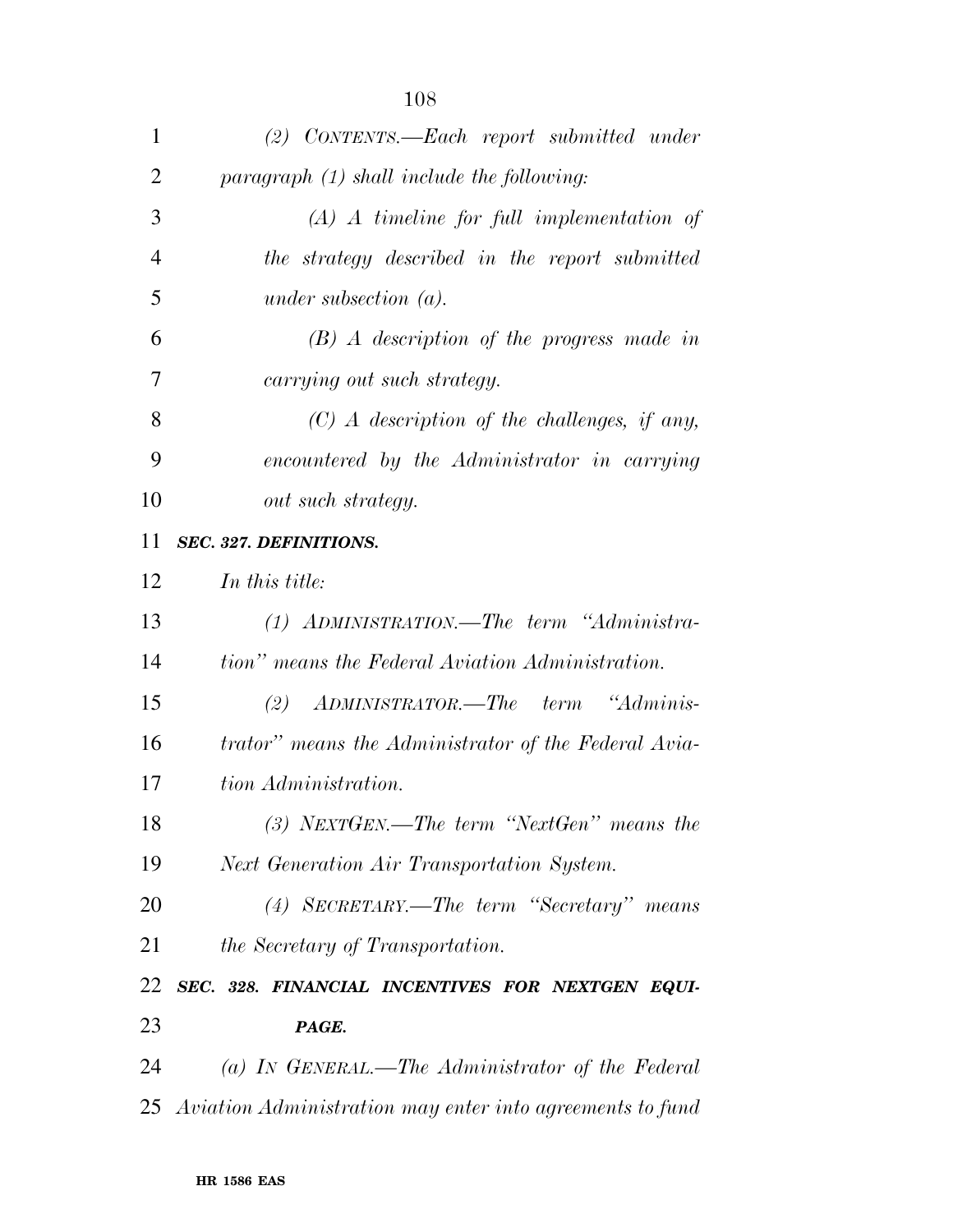*the costs of equipping aircraft with communications, sur- veillance, navigation, and other avionics to enable NextGen air traffic control capabilities.* 

 *(b) FUNDING INSTRUMENT.—The Administrator may make grants or other instruments authorized under section 106(l)(6) of title 49, United States Code, to carry out sub-section (a).* 

# *TITLE IV—AIRLINE SERVICE AND SMALL COMMUNITY AIR SERV-*

### *ICE IMPROVEMENTS*

*SUBTITLE A—CONSUMER PROTECTION* 

#### *SEC. 401. AIRLINE CUSTOMER SERVICE COMMITMENT.*

*(a) IN GENERAL.—Chapter 417 is amended by adding* 

*at the end the following:* 

*''SUBCHAPTER IV—AIRLINE CUSTOMER SERVICE* 

 *''§ 41781. Air carrier and airport contingency plans for long on-board tarmac delays* 

 *''(a) DEFINITION OF TARMAC DELAY.—The term 'tarmac delay' means the holding of an aircraft on the ground before taking off or after landing with no oppor-tunity for its passengers to deplane.* 

 *''(b) SUBMISSION OF AIR CARRIER AND AIRPORT PLANS.—Not later than 60 days after the date of the enact- ment of the FAA Air Transportation Modernization and Safety Improvement Act, each air carrier and airport oper-*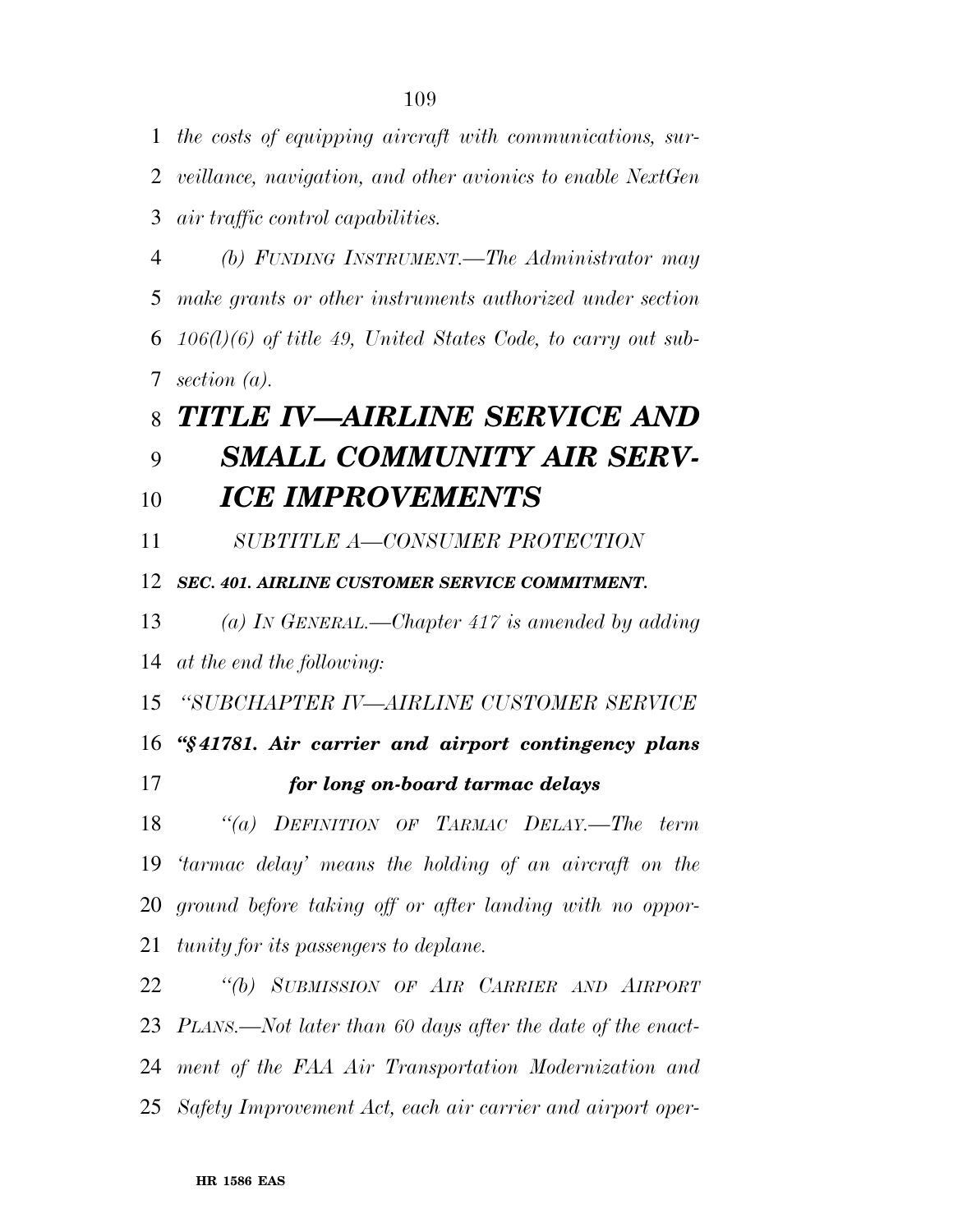*ator shall submit, in accordance with the requirements under this section, a proposed contingency plan to the Sec-retary of Transportation for review and approval.* 

 *''(c) MINIMUM STANDARDS.—The Secretary of Trans- portation shall establish minimum standards for elements in contingency plans required to be submitted under this section to ensure that such plans effectively address long on- board tarmac delays and provide for the health and safety of passengers and crew.* 

 *''(d) AIR CARRIER PLANS.—The plan shall require each air carrier to implement at a minimum the following: ''(1) PROVISION OF ESSENTIAL SERVICES.—Each air carrier shall provide for the essential needs of pas- sengers on board an aircraft at an airport in any case in which the departure of a flight is delayed or disembarkation of passengers on an arriving flight that has landed is substantially delayed, including— ''(A) adequate food and potable water; ''(B) adequate restroom facilities; ''(C) cabin ventilation and comfortable cabin temperatures; and ''(D) access to necessary medical treatment. ''(2) RIGHT TO DEPLANE.— ''(A) IN GENERAL.—Each air carrier shall submit a proposed contingency plan to the Sec-*

**HR 1586 EAS**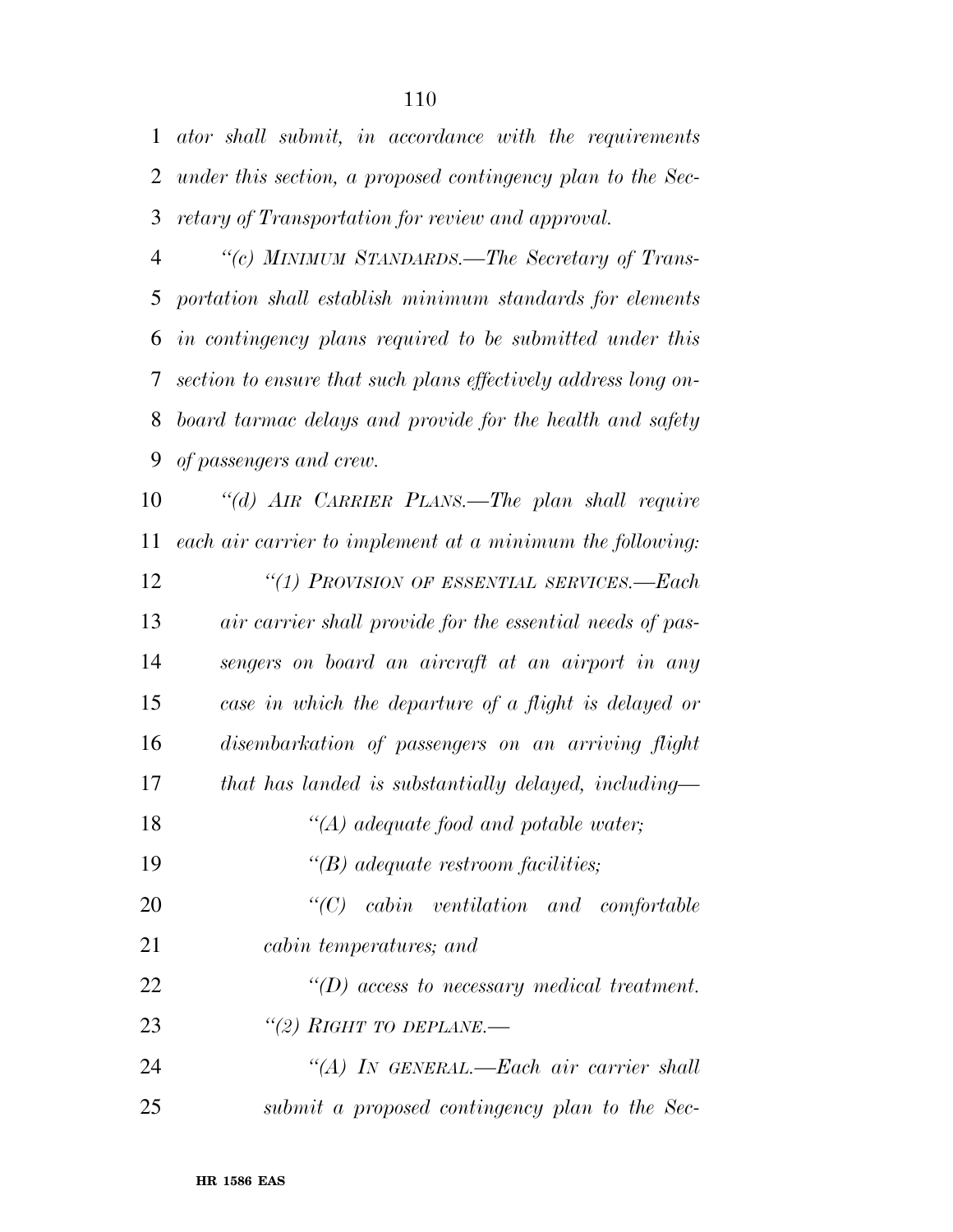| $\mathbf{1}$   | retary of Transportation that identifies a clear   |
|----------------|----------------------------------------------------|
| $\overline{2}$ | time frame under which passengers would be         |
| 3              | permitted to deplane a delayed aircraft. After the |
| $\overline{4}$ | Secretary has reviewed and approved the pro-       |
| 5              | posed plan, the air carrier shall make the plan    |
| 6              | <i>available to the public.</i>                    |
| 7              | "(B) DELAYS.—                                      |
| 8              | "(i) IN GENERAL.—As part of the                    |
| 9              | plan, except as provided under clause (iii),       |
| 10             | an air carrier shall provide passengers with       |
| 11             | the option of deplaning and returning to the       |
| 12             | terminal at which such deplaning could be          |
| 13             | safely completed, or deplaning at the ter-         |
| 14             | $minal$ if—                                        |
| 15             | " $(I)$ 3 hours have elapsed after                 |
| 16             | passengers have boarded the aircraft,              |
| 17             | the aircraft doors are closed, and the             |
| 18             | aircraft has not departed; or                      |
| 19             | "(II) 3 hours have elapsed after                   |
| 20             | the aircraft has landed and the pas-               |
| 21             | sengers on the aircraft have been un-              |
| 22             | <i>able to deplane.</i>                            |
| 23             | "(ii) $F_{REQUENCY.}$ —The option de-              |
| 24             | scribed in clause (i) shall be offered to pas-     |
| 25             | sengers at a minimum not less often than           |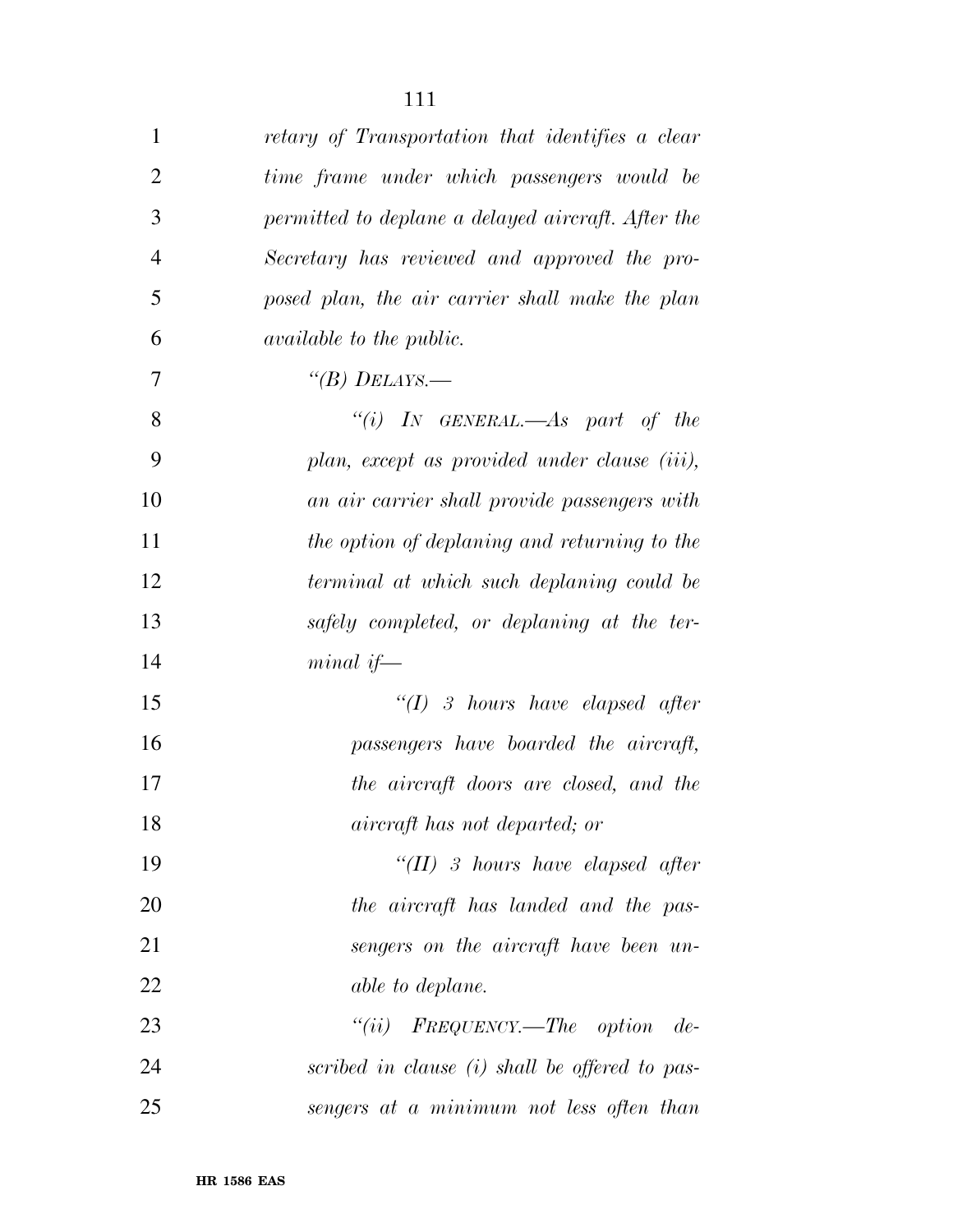| $\mathbf{1}$   | once during each successive 3-hour period          |
|----------------|----------------------------------------------------|
| $\overline{2}$ | that the plane remains on the ground.              |
| 3              | "(iii) $EXCEPTIONS$ —This subpara-                 |
| $\overline{4}$ | graph shall not apply if—                          |
| 5              | $\lq (I)$ the pilot of such aircraft rea-          |
| 6              | sonably determines that the aircraft               |
| 7              | will depart or be unloaded at the ter-             |
| 8              | minal not later than 30 minutes after              |
| 9              | the 3 hour delay; or                               |
| 10             | $``(II)$ the pilot of such aircraft                |
| 11             | reasonably determines that permitting              |
| 12             | a passenger to deplane would jeop-                 |
| 13             | <i>ardize passenger safety or security.</i>        |
| 14             | $APPLICATION$ TO<br>$\lq\lq C$<br>DIVERTED         |
| 15             | FLIGHTS.—This section applies to aircraft with-    |
| 16             | out regard to whether they have been diverted to   |
| 17             | an airport other than the original destination.    |
| 18             | "(D) REPORTS.—Not later than 30 days               |
| 19             | after any flight experiences a tarmac delay last-  |
| 20             | ing at least 3 hours, the air carrier responsible  |
| 21             | for such flight shall submit a written description |
| 22             | of the incident and its resolution to the Aviation |
| 23             | Consumer Protection Office of the Department of    |
| 24             | <i>Transportation.</i>                             |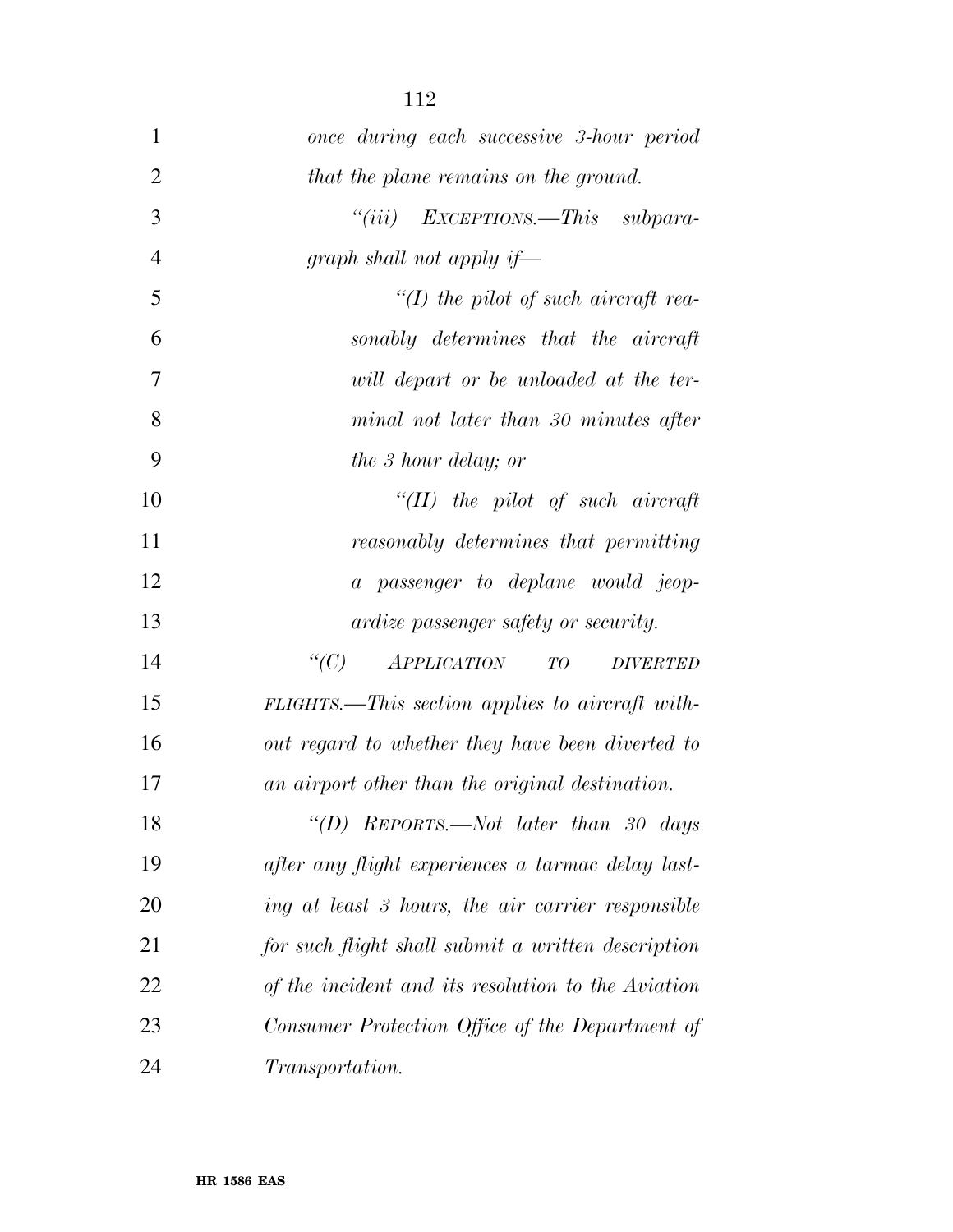| 1  | "(e) AIRPORT PLANS.—Each airport operator shall           |
|----|-----------------------------------------------------------|
| 2  | submit a proposed contingency plan under subsection (b)   |
| 3  | that contains a description of-                           |
| 4  | $\lq(1)$ how the airport operator will provide for        |
| 5  | the deplanement of passengers following a long            |
| 6  | tarmac delay; and                                         |
| 7  | $\lq(2)$ how, to the maximum extent practicable, the      |
| 8  | airport operator will provide for the sharing of facili-  |
| 9  | ties and make gates available at the airport for use      |
| 10 | by aircraft experiencing such delays.                     |
| 11 | "(f) UPDATES.—The Secretary shall require periodic        |
| 12 | reviews and updates of the plans as necessary.            |
| 13 | "(g) $APPROVAL$ .                                         |
| 14 | "(1) IN GENERAL.—Not later than 6 months                  |
| 15 | after the date of the enactment of this section, the Sec- |
| 16 | retary of Transportation shall—                           |
| 17 | $\lq (A)$ review the initial contingency plans            |
| 18 | submitted under subsection (b); and                       |
| 19 | $\lq\lq(B)$ approve plans that closely adhere to          |
| 20 | the standards described in subsections $(d)$ or $(e)$ ,   |
| 21 | <i>whichever is applicable.</i>                           |
| 22 | "(2) UPDATES.—Not later than 60 days after the            |
| 23 | submission of an update under subsection (f) or an        |
| 24 | initial contingency plan by a new air carrier or air-     |
| 25 | port, the Secretary shall—                                |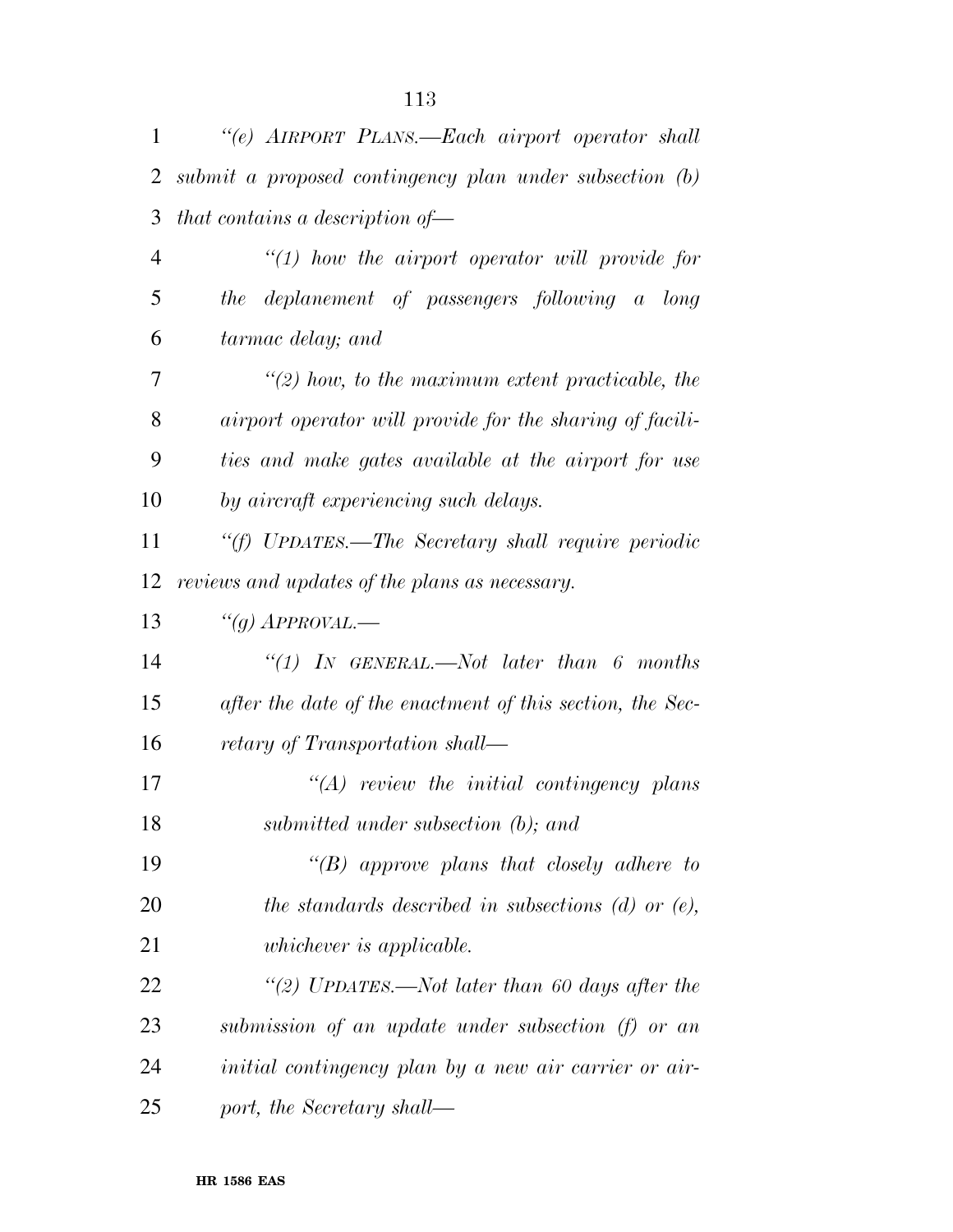| 1              | "(A) review the plan; and                                    |
|----------------|--------------------------------------------------------------|
| $\overline{2}$ | "(B) approve the plan if it closely adheres                  |
| 3              | to the standards described in subsections (d) or             |
| 4              | $(e)$ , whichever is applicable.                             |
| 5              | "(h) CIVIL PENALTIES.—The Secretary may assess a             |
| 6              | civil penalty under section 46301 against any air carrier    |
| 7              | or airport operator that does not submit, obtain approval    |
| 8              | of, or adhere to a contingency plan submitted under this     |
| 9              | section.                                                     |
| 10             | "(i) PUBLIC ACCESS.—Each air carrier and airport             |
| 11             | operator required to submit a contingency plan under this    |
| 12             | section shall ensure public access to an approved plan under |
| 13             | this section by—                                             |
| 14             | $\lq(1)$ including the plan on the Internet Web site         |
| 15             | of the carrier or airport; or                                |
| 16             | $\lq(2)$ disseminating the plan by other means, as           |
| 17             | determined by the Secretary.                                 |
| 18             | "§41782. Air passenger complaints hotline and infor-         |
| 19             | mation                                                       |
| 20             | "(a) AIR PASSENGER COMPLAINTS HOTLINE TELE-                  |
| 21             | PHONE NUMBER.—The Secretary of Transportation shall          |
|                | 22 establish a consumer complaints hotline telephone number  |
|                | 23 for the use of air passengers.                            |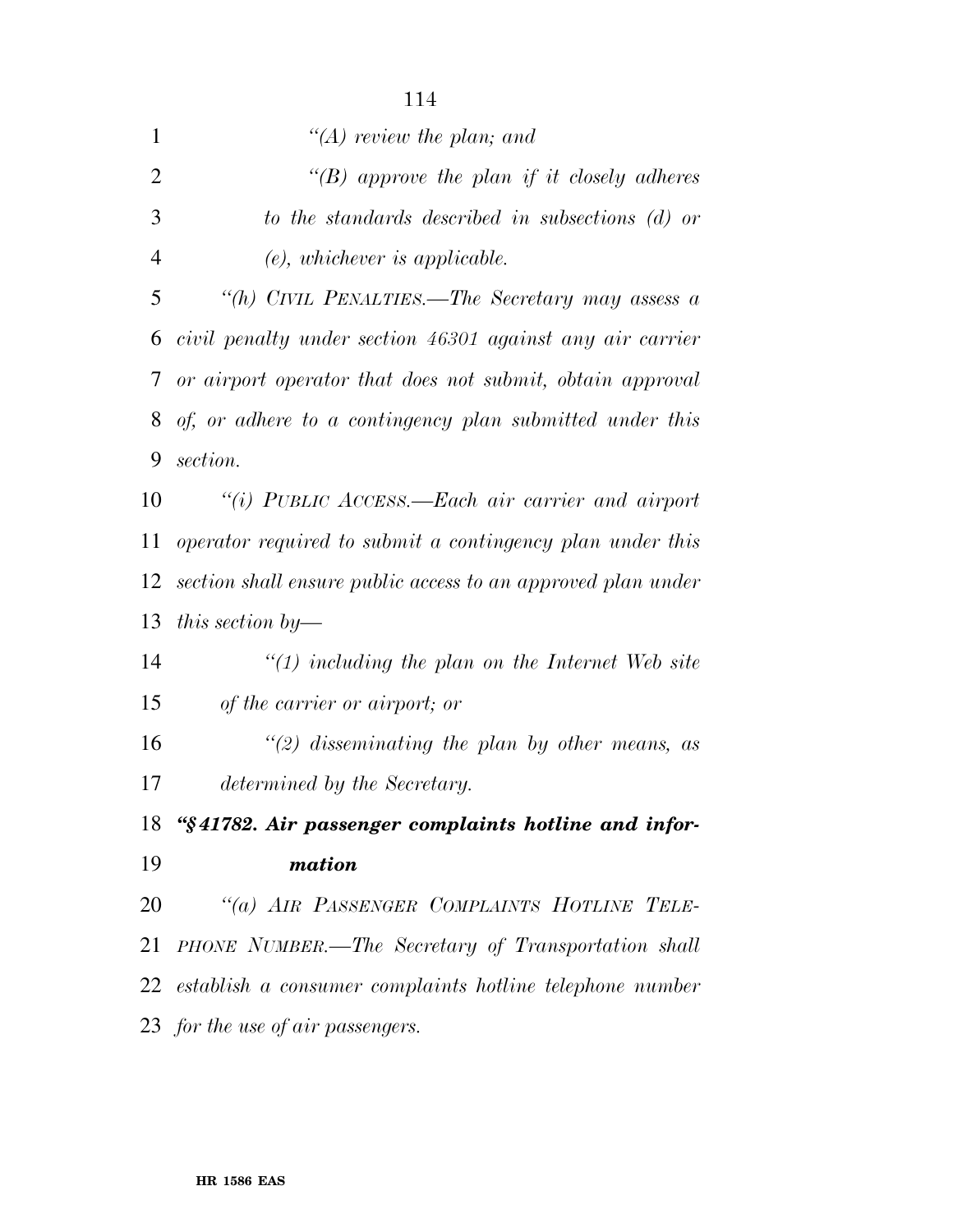*''(b) PUBLIC NOTICE.—The Secretary shall notify the public of the telephone number established under subsection (a).* 

 *''(c) AUTHORIZATION OF APPROPRIATIONS.—There are authorized to be appropriated such sums as may be nec- essary to carry out this section, which sums shall remain available until expended.''.* 

 *(b) CONFORMING AMENDMENT.—The table of contents for chapter 417 is amended by adding at the end the fol-lowing:* 

*''SUBCHAPTER IV—AIRLINE CUSTOMER SERVICE*

*''41781. Air carrier and airport contingency plans for long on-board tarmac delays ''41782. Air passenger complaints hotline and information''.* 

#### *SEC. 402. PUBLICATION OF CUSTOMER SERVICE DATA AND*

#### *FLIGHT DELAY HISTORY.*

*(a) IN GENERAL.—Section 41722 is amended by add-*

*ing at the end the following:* 

*''(f) CHRONICALLY DELAYED FLIGHTS.—* 

 *''(1) PUBLICATION OF LIST OF FLIGHTS.—Each air carrier holding a certificate issued under section 41102 that conducts scheduled passenger air transpor- tation shall, on a monthly basis— ''(A) publish and update on the Internet* 

- *website of the air carrier a list of chronically de-*
- *layed flights operated by such air carrier; and*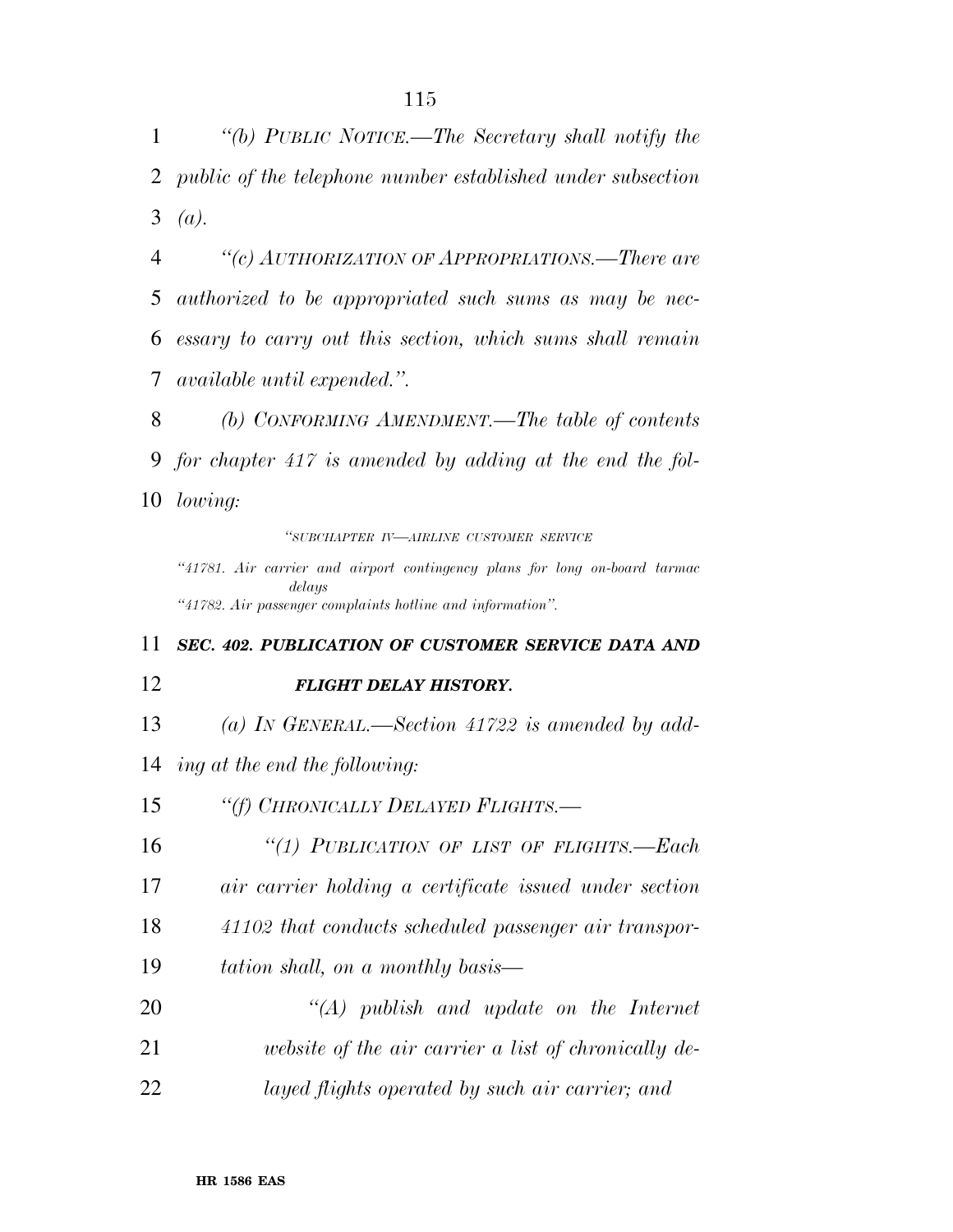| $\mathbf{1}$   | $\lq (B)$ share such list with each entity that is      |
|----------------|---------------------------------------------------------|
| $\overline{2}$ | <i>authorized to book passenger air transportation</i>  |
| 3              | for such air carrier for inclusion on the Internet      |
| $\overline{4}$ | website of such entity.                                 |
| 5              | "(2) DISCLOSURE TO CUSTOMERS WHEN PUR-                  |
| 6              | CHASING TICKETS.—For each individual who books          |
| 7              | passenger air transportation on the Internet website    |
| 8              | of an air carrier, or the Internet website of an entity |
| 9              | that is authorized to book passenger air transpor-      |
| 10             | tation for an air carrier, for any flight for which     |
| 11             | data is reported to the Department of Transportation    |
| 12             | under part 234 of title 14, Code of Federal Regula-     |
| 13             | tions, such air carrier or entity, as the case may be,  |
| 14             | shall prominently disclose to such individual, before   |
| 15             | such individual makes such booking, the following:      |
| 16             | $\lq (A)$ The on-time performance for the flight        |
| 17             | if the flight is a chronically delayed flight.          |
| 18             | "(B) The cancellation rate for the flight if            |
| 19             | the flight is a chronically canceled flight.            |
| 20             | "(3) DEFINITIONS.—In this subsection:                   |
| 21             | "(A) CHRONICALLY DELAYED FLIGHT.—The                    |
| 22             | term 'chronically delayed flight' means a regu-         |
| 23             | larly scheduled flight that has failed to arrive on     |
| 24             | time (as such term is defined in section 234.2 of       |
| 25             | title 14, Code of Federal Regulations) at least 40      |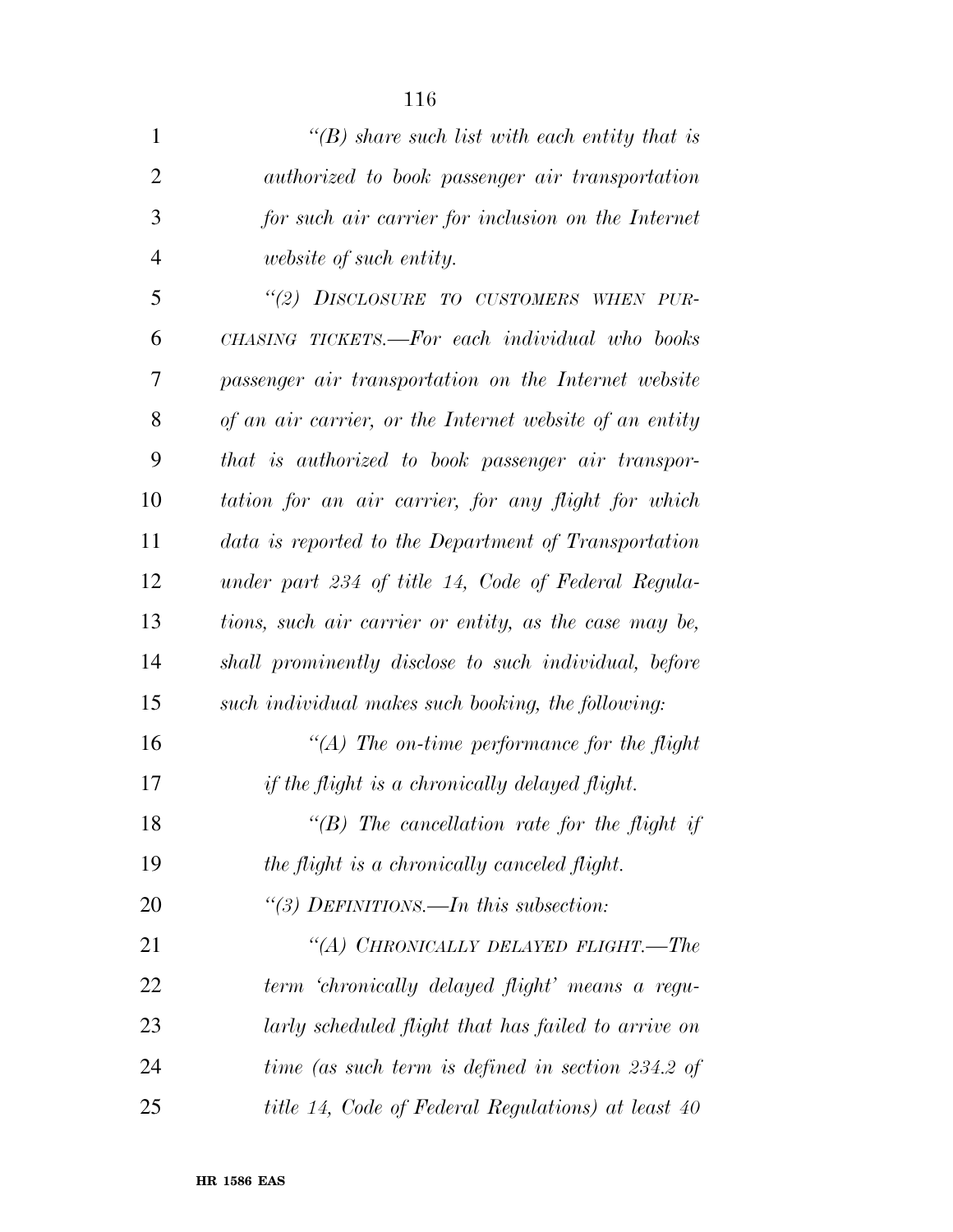| $\mathbf{1}$   | percent of the time during the most recent 3-                   |
|----------------|-----------------------------------------------------------------|
| $\overline{2}$ | month period for which data is available.                       |
| 3              | "(B) CHRONICALLY CANCELED FLIGHT.-                              |
| $\overline{4}$ | The term 'chronically canceled flight' means a                  |
| 5              | regularly scheduled flight at least 30 percent of               |
| 6              | the departures of which have been canceled dur-                 |
| 7              | ing the most recent 3-month period for which                    |
| 8              | data is available.".                                            |
| 9              | (b) EFFECTIVE DATE.—The amendment made by sub-                  |
| 10             | section (a) shall take effect 180 days after the date of enact- |
| 11             | ment of this Act.                                               |
|                |                                                                 |
| 12             | SEC. 403. EXPANSION OF DOT AIRLINE CONSUMER COM-                |
| 13             | PLAINT INVESTIGATIONS.                                          |
| 14             | (a) In GENERAL.—Subject to the availability of appro-           |
| 15             | priations, the Secretary of Transportation shall investigate    |
| 16             | $consumer\ compla ints\ regarding -$                            |
| 17             | $(1)$ flight cancellations;                                     |
| 18             | $(2)$ compliance with Federal regulations con-                  |
| 19             | cerning overbooking seats flights;                              |
| 20             | $(3)$ lost, damaged, or delayed baggage, and dif-               |
| 21             | ficulties with related airline claims procedures;               |
| 22             | $(4)$ problems in obtaining refunds for unused or               |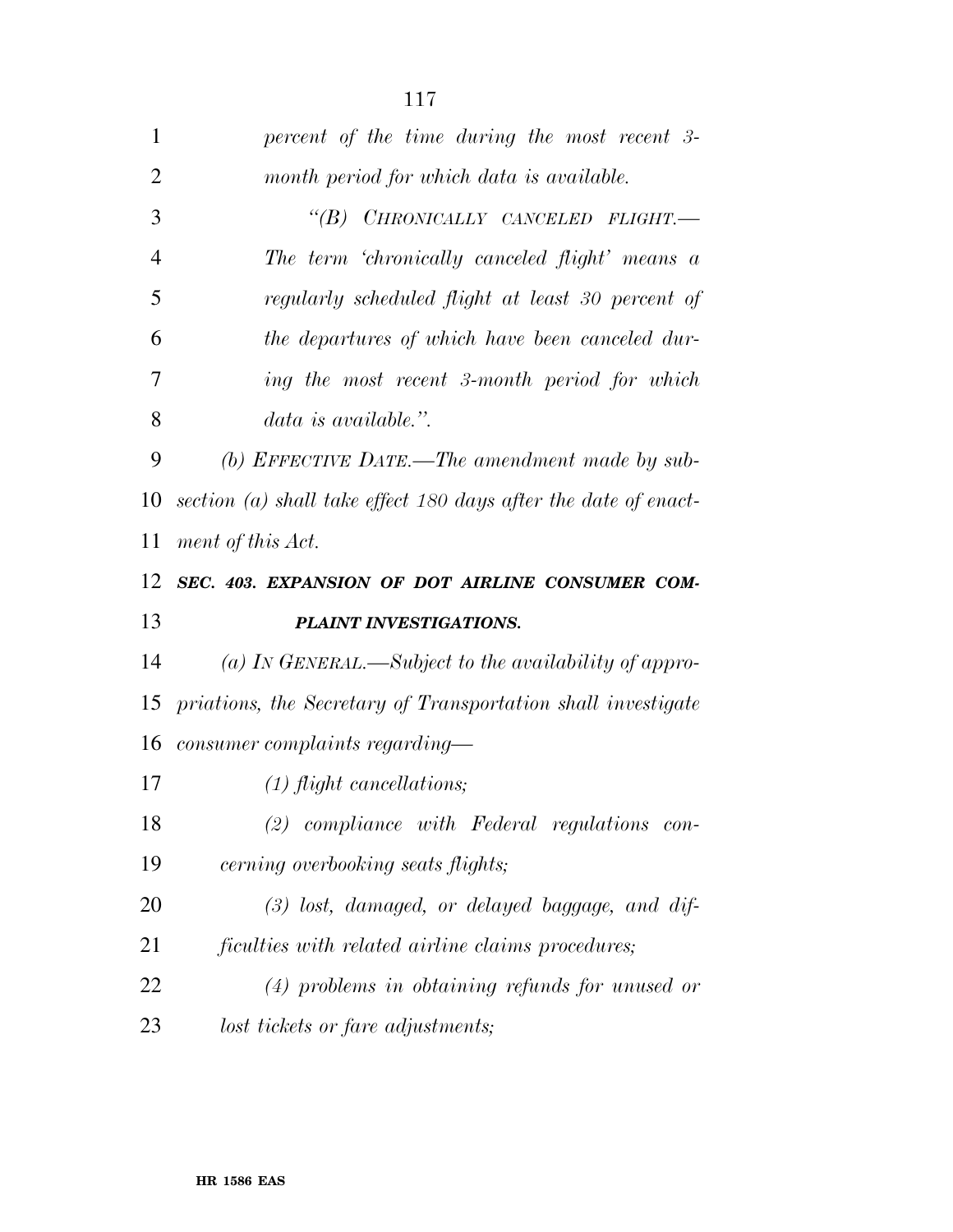| 1              | $(5)$ incorrect or incomplete information about                    |
|----------------|--------------------------------------------------------------------|
| $\overline{2}$ | fares, discount fare conditions and availability, over-            |
| 3              | charges, and fare increases;                                       |
| $\overline{4}$ | $(6)$ the rights of passengers who hold frequent                   |
| 5              | flier miles, or equivalent redeemable awards earned                |
| 6              | through customer-loyalty programs; and                             |
| 7              | $(7)$ deceptive or misleading advertising.                         |
| 8              | (b) BUDGET NEEDS REPORT.—The Secretary shall                       |
| 9              | provide, as an annex to its annual budget request, an esti-        |
| 10             | mate of resources which would have been sufficient to inves-       |
| 11             | tigate all such claims the Department of Transportation re-        |
| 12             | ceived in the previous fiscal year. The annex shall be trans-      |
| 13             | mitted to the Congress when the President submits the budg-        |
| 14             | et of the United States to the Congress under section 1105         |
|                | 15 of title 31, United States Code.                                |
|                |                                                                    |
|                | 16 SEC. 404. ESTABLISHMENT OF ADVISORY COMMITTEE FOR               |
| 17             | <b>AVIATION CONSUMER PROTECTION.</b>                               |
| 18             | (a) IN GENERAL.—The Secretary of Transportation                    |
|                | 19 shall establish an advisory committee for aviation consumer     |
|                | 20 protection to advise the Secretary in carrying out airline      |
| 21             | customer service improvements, including those required by         |
| 22             | subchapter IV of chapter $417$ of title $49$ , United States Code. |
| 23             | (b) MEMBERSHIP.—The Secretary shall appoint mem-                   |
|                | 24 bers of the advisory committee comprised of one representa-     |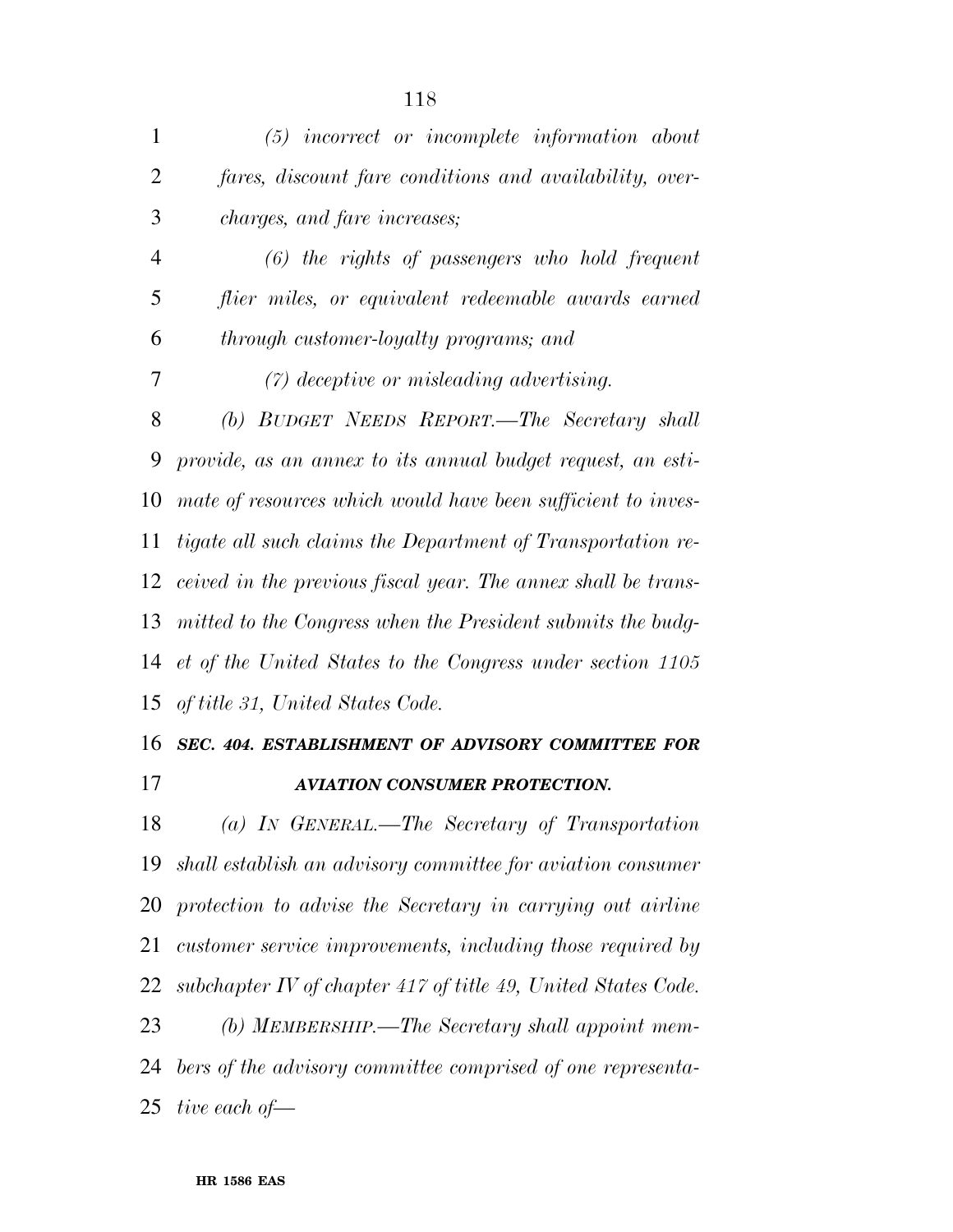| $\mathbf{1}$   | $(1)$ air carriers;                                           |
|----------------|---------------------------------------------------------------|
| $\overline{2}$ | $(2)$ airport operators;                                      |
| 3              | (3) State or local governments who has expertise              |
| $\overline{4}$ | in consumer protection matters; and                           |
| 5              | $(4)$ a nonprofit public interest group who has ex-           |
| 6              | pertise in consumer protection matters.                       |
| 7              | (c) VACANCIES.— $A$ vacancy in the advisory committee         |
| 8              | shall be filled in the manner in which the original appoint-  |
| 9              | ment was made.                                                |
| 10             | (d) TRAVEL EXPENSES.—Members of the advisory                  |
| 11             | committee shall serve without pay but shall receive travel    |
| 12             | expenses, including per diem in lieu of subsistence, in ac-   |
| 13             | cordance with subchapter $I$ of chapter 57 of title 5, United |
| 14             | States Code.                                                  |
| 15             | (e) CHAIRPERSON.—The Secretary shall designate,               |
|                | 16 from among the individuals appointed under subsection (b), |
| 17             | an individual to serve as chairperson of the advisory com-    |
| 18             | mittee.                                                       |
| 19             | $(f)$ DUTIES.—The duties of the advisory committee            |
| 20             | shall include—                                                |
| 21             | $(1)$ evaluating existing aviation consumer protec-           |
| 22             | tion programs and providing recommendations for               |
| 23             | the improvement of such programs, if needed; and              |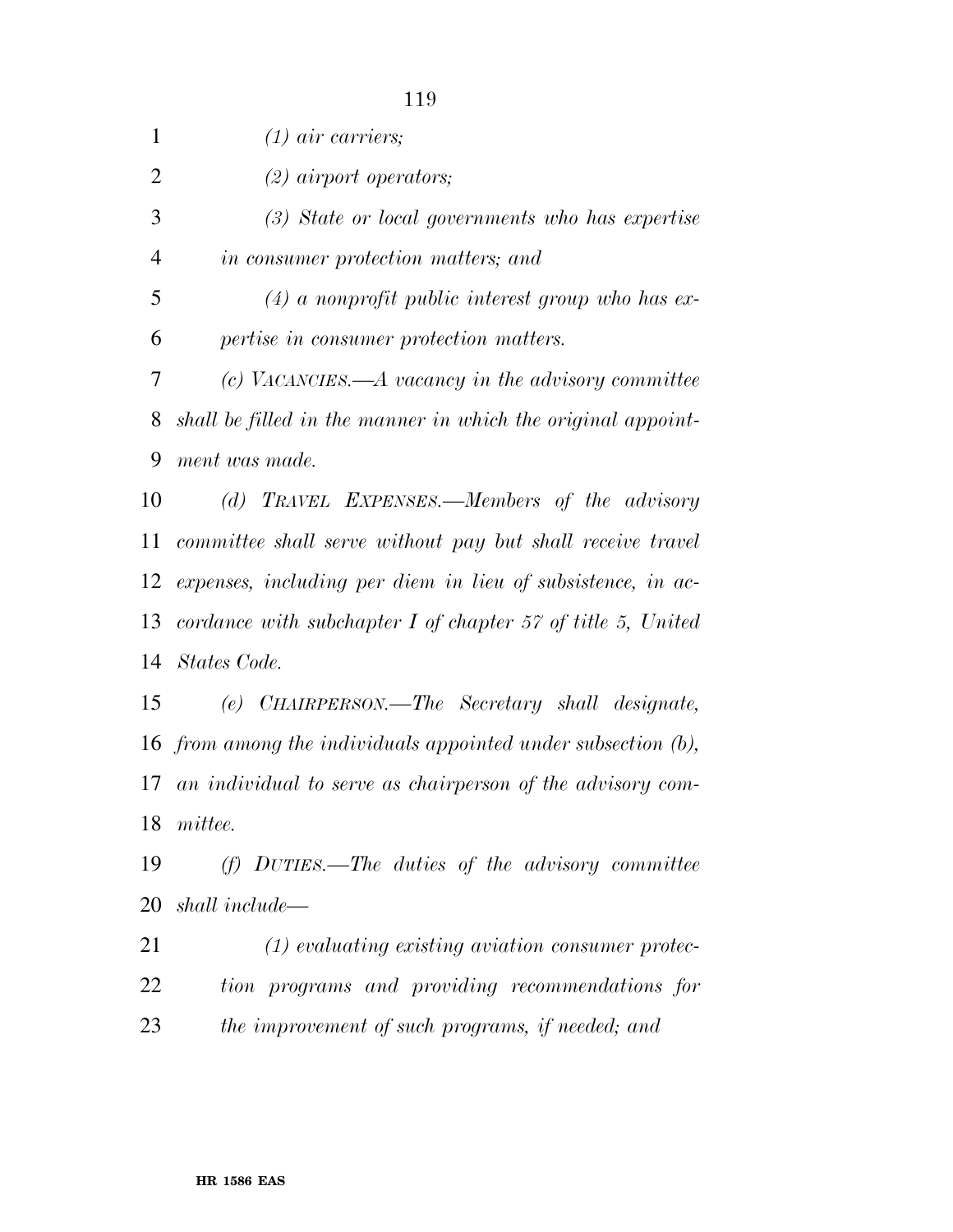| 1              | $(2)$ providing recommendations to establish addi-            |
|----------------|---------------------------------------------------------------|
| $\overline{2}$ | tional aviation consumer protection programs, if              |
| 3              | needed.                                                       |
| 4              | (g) REPORT.—Not later than February 1 of each of              |
| 5              | the first 2 calendar years beginning after the date of enact- |
| 6              | ment of this Act, the Secretary shall transmit to Congress    |
| 7              | a report containing-                                          |
| 8              | $(1)$ the recommendations made by the advisory                |
| 9              | committee during the preceding calendar year; and             |
| 10             | $(2)$ an explanation of how the Secretary has im-             |
| 11             | plemented each recommendation and, for each rec-              |
| 12             | ommendation not implemented, the Secretary's reason           |
| 13             | for not implementing the recommendation.                      |
| 14             | <b>SEC. 405. DISCLOSURE OF PASSENGER FEES.</b>                |

 *(a) IN GENERAL.—Within 180 days after the date of enactment of this Act, the Secretary of Transportation shall complete a rulemaking that requires each air carrier oper- ating in the United States under part 121 of title 49, Code of Federal Regulations, to make available to the public and to the Secretary a list of all passenger fees and charges (other than airfare) that may be imposed by the air carrier, including fees for—* 

 *(1) checked baggage or oversized or heavy bag-gage;* 

*(2) meals, beverages, or other refreshments;*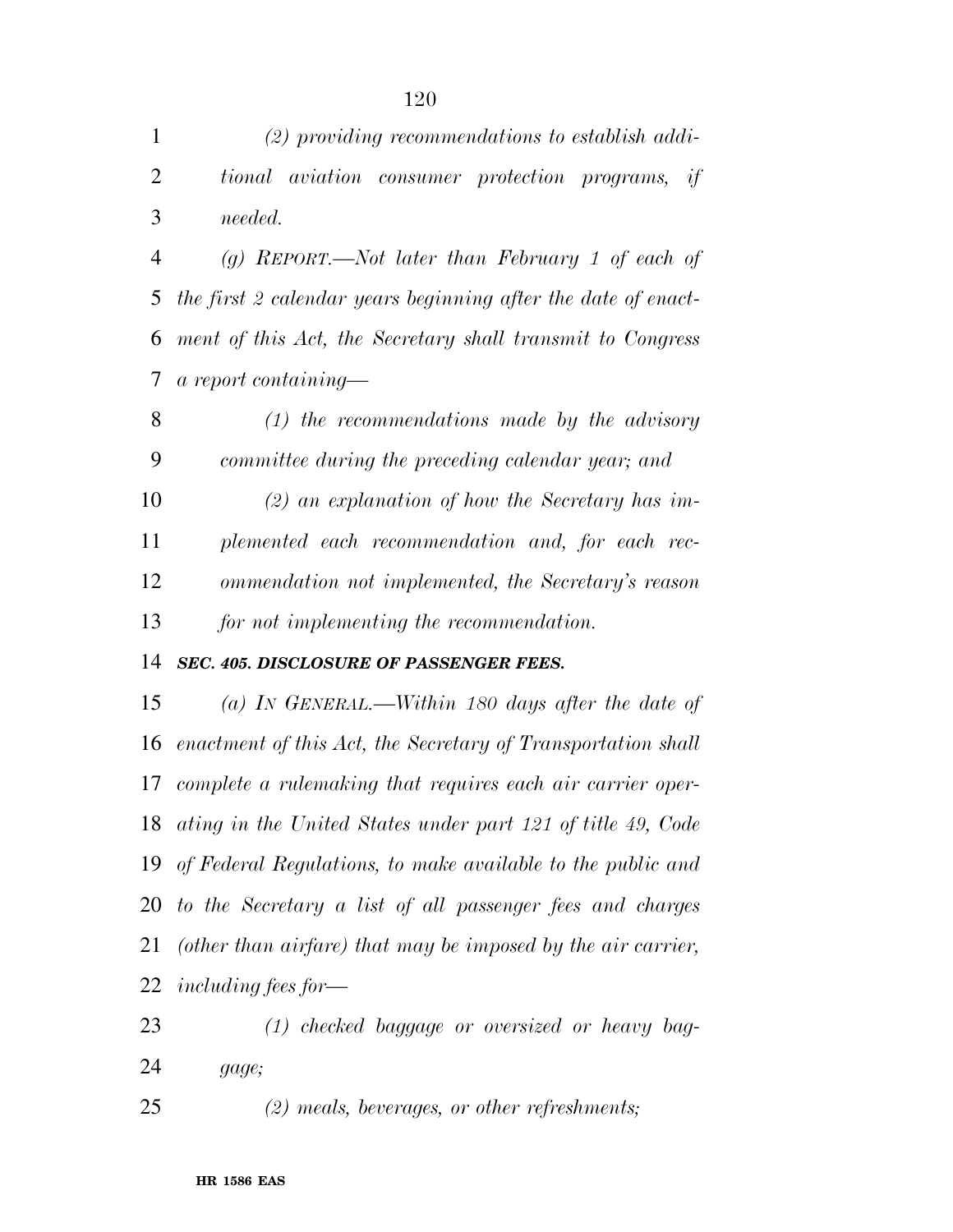| $\mathbf{1}$   | $(3)$ seats in exit rows, seats with additional               |
|----------------|---------------------------------------------------------------|
| $\overline{2}$ | space, or other preferred seats in any given class of         |
| 3              | <i>travel</i> ;                                               |
| $\overline{4}$ | (4) purchasing tickets from an airline ticket                 |
| 5              | agent or a travel agency; or                                  |
| 6              | $(5)$ any other good, service, or amenity provided            |
| 7              | by the air carrier, as required by the Secretary.             |
| 8              | (b) PUBLICATION; UPDATES.—In order to ensure that             |
| 9              | the fee information required by subsection $(a)$ is both cur- |
| 10             | rent and widely available to the travelling public, the Sec-  |
| 11             | $return$ —                                                    |
| 12             | $(1)$ may require an air carrier to make such in-             |
| 13             | formation on any public website maintained by an              |
| 14             | air carrier, to make such information available to            |
| 15             | travel agencies, and to notify passengers of the avail-       |
| 16             | ability of such information when advertising airfares;        |
| 17             | and                                                           |
| 18             | $(2)$ shall require air carriers to update the infor-         |
| 19             | mation as necessary, but no less frequently than every        |
| 20             | 90 days unless there has been no increase in the              |
| 21             | amount or type of fees shown in the most recent pub-          |
| 22             |                                                               |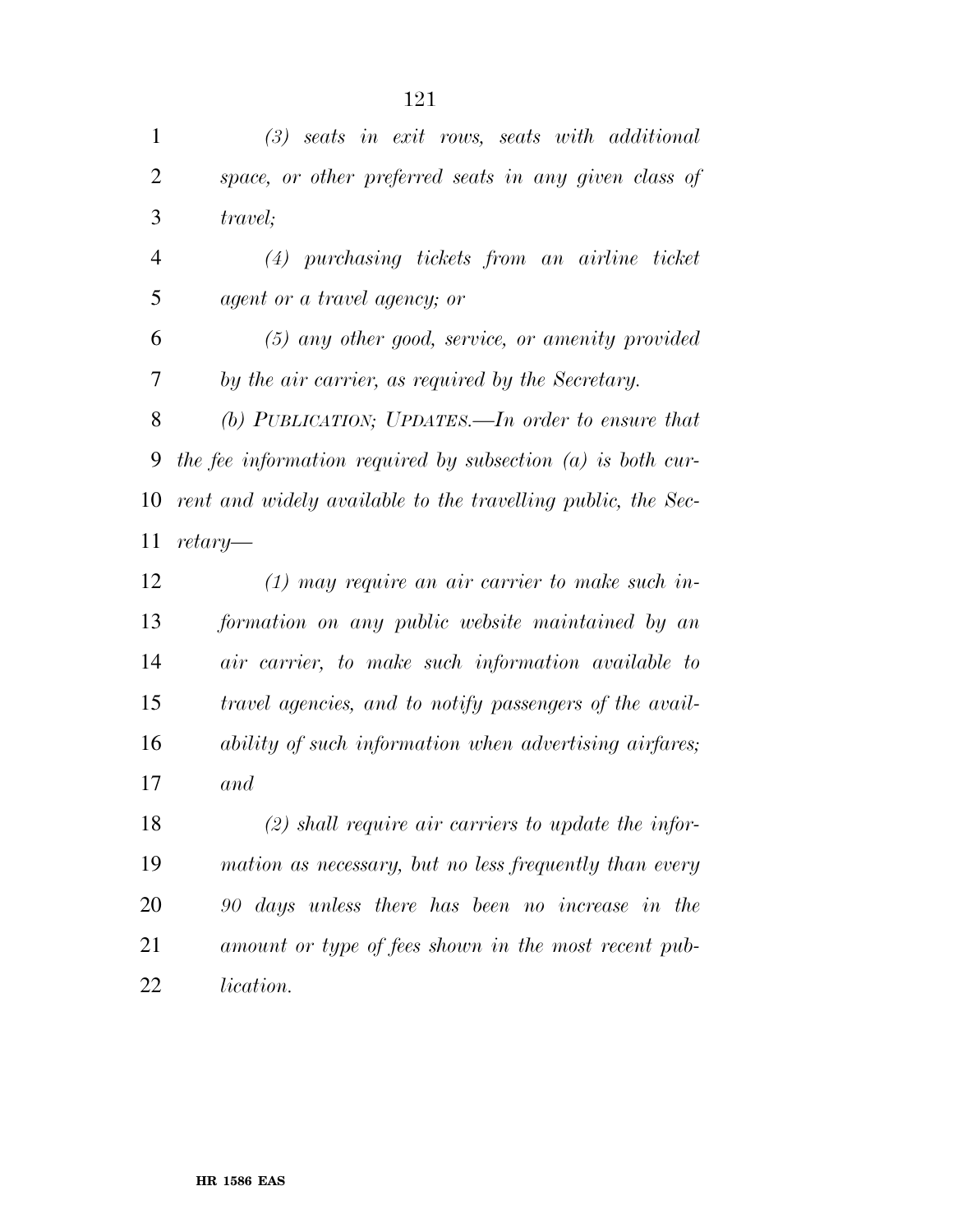| 1              | SEC. 406. DISCLOSURE OF AIR CARRIERS OPERATING           |
|----------------|----------------------------------------------------------|
| $\overline{2}$ | <b>FLIGHTS FOR TICKETS SOLD FOR AIR TRANS-</b>           |
| 3              | PORTATION.                                               |
| $\overline{4}$ | Section 41712 is amended by adding at the end the        |
| 5 <sup>5</sup> | following:                                               |
| 6              | "(c) DISCLOSURE REQUIREMENT FOR SELLERS OF               |
| 7              | TICKETS FOR FLIGHTS.-                                    |
| 8              | "(1) IN GENERAL.—It shall be an unfair or de-            |
| 9              | ceptive practice under subsection $(a)$ for any ticket   |
| 10             | agent, air carrier, foreign air carrier, or other person |
| 11             | offering to sell tickets for air transportation on a     |
| 12             | flight of an air carrier to not disclose, whether ver-   |
| 13             | bally in oral communication or in writing in written     |
| 14             | or electronic communication, prior to the purchase of    |
| 15             | $a\ ticket$                                              |
| 16             | $\lq (A)$ the name (including any business or            |
| 17             | corporate name) of the air carrier providing the         |
| 18             | <i>air transportation</i> ; and                          |
| 19             | "(B) if the flight has more than one flight              |
| 20             | segment, the name of each air carrier providing          |
| 21             | the air transportation for each such flight seg-         |
| 22             | ment.                                                    |
| 23             | "(2) INTERNET OFFERS.—In the case of an offer            |
| 24             | to sell tickets described in paragraph (1) on an Inter-  |
| 25             | net Web site, disclosure of the information required by  |
| 26             | paragraph (1) shall be provided on the first display     |
|                |                                                          |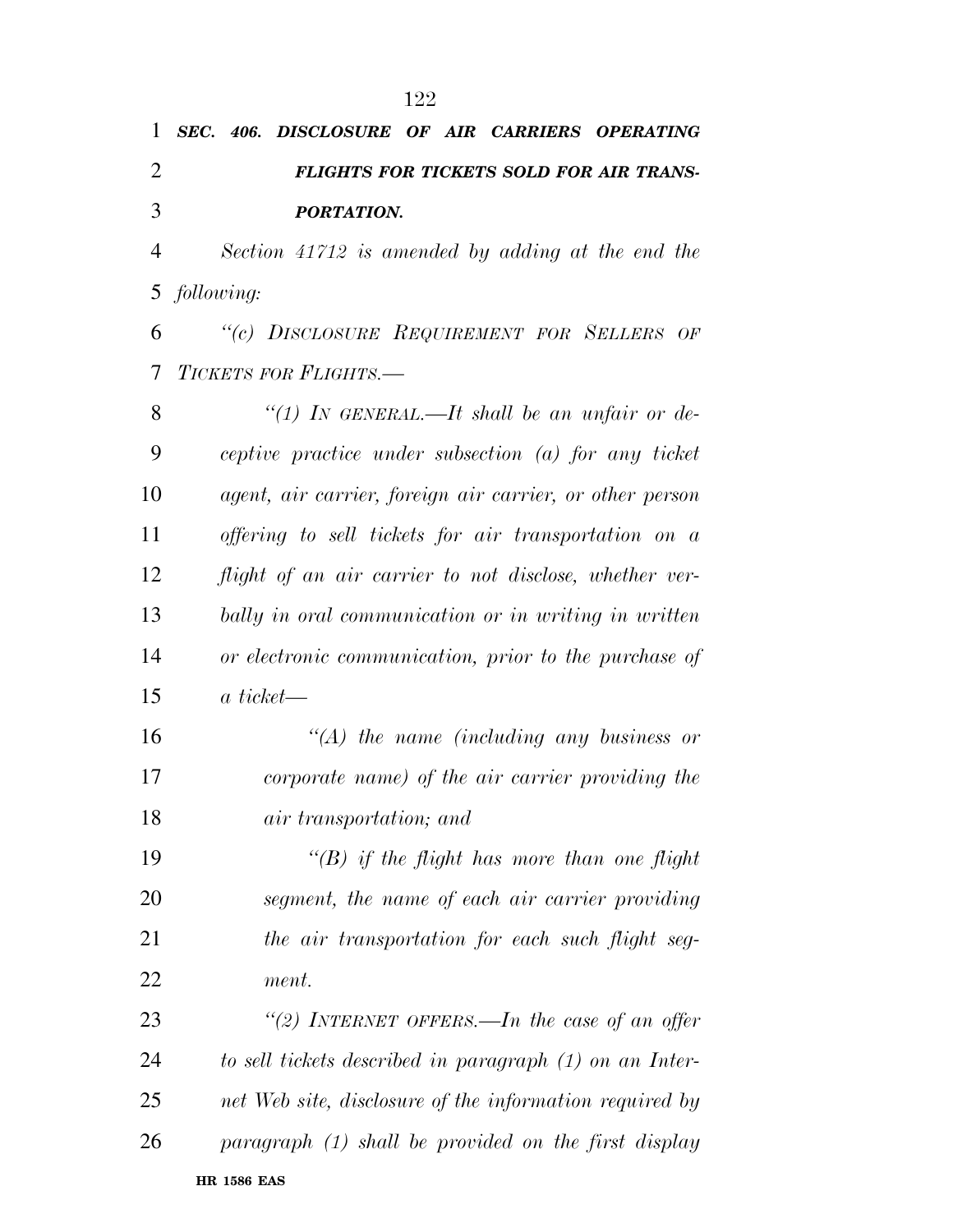*of the Web site following a search of a requested itinerary in a format that is easily visible to a view-*3  $er''$ 

### *SEC. 407. NOTIFICATION REQUIREMENTS WITH RESPECT TO THE SALE OF AIRLINE TICKETS.*

 *(a) IN GENERAL.—The Office of Aviation Consumer Protection and Enforcement of the Department of Trans- portation shall establish rules to ensure that all consumers are able to easily and fairly compare airfares and charges paid when purchasing tickets for air transportation, in-cluding all taxes and fees.* 

 *(b) NOTICE OF TAXES AND FEES APPLICABLE TO TICKETS FOR AIR TRANSPORTATION.—Section 41712, as amended by this Act, is further amended by adding at the end the following:* 

 *''(d) NOTICE OF TAXES AND FEES APPLICABLE TO TICKETS FOR AIR TRANSPORTATION.—* 

 *''(1) IN GENERAL.—It shall be an unfair or de- ceptive practice under subsection (a) for an air car- rier, foreign air carrier, or ticket agent to sell a ticket for air transportation on the Internet unless the air carrier, foreign air carrier, or ticket agent, as the case may be—* 

 *''(A) displays information with respect to the taxes and fees described in paragraph (2), in-*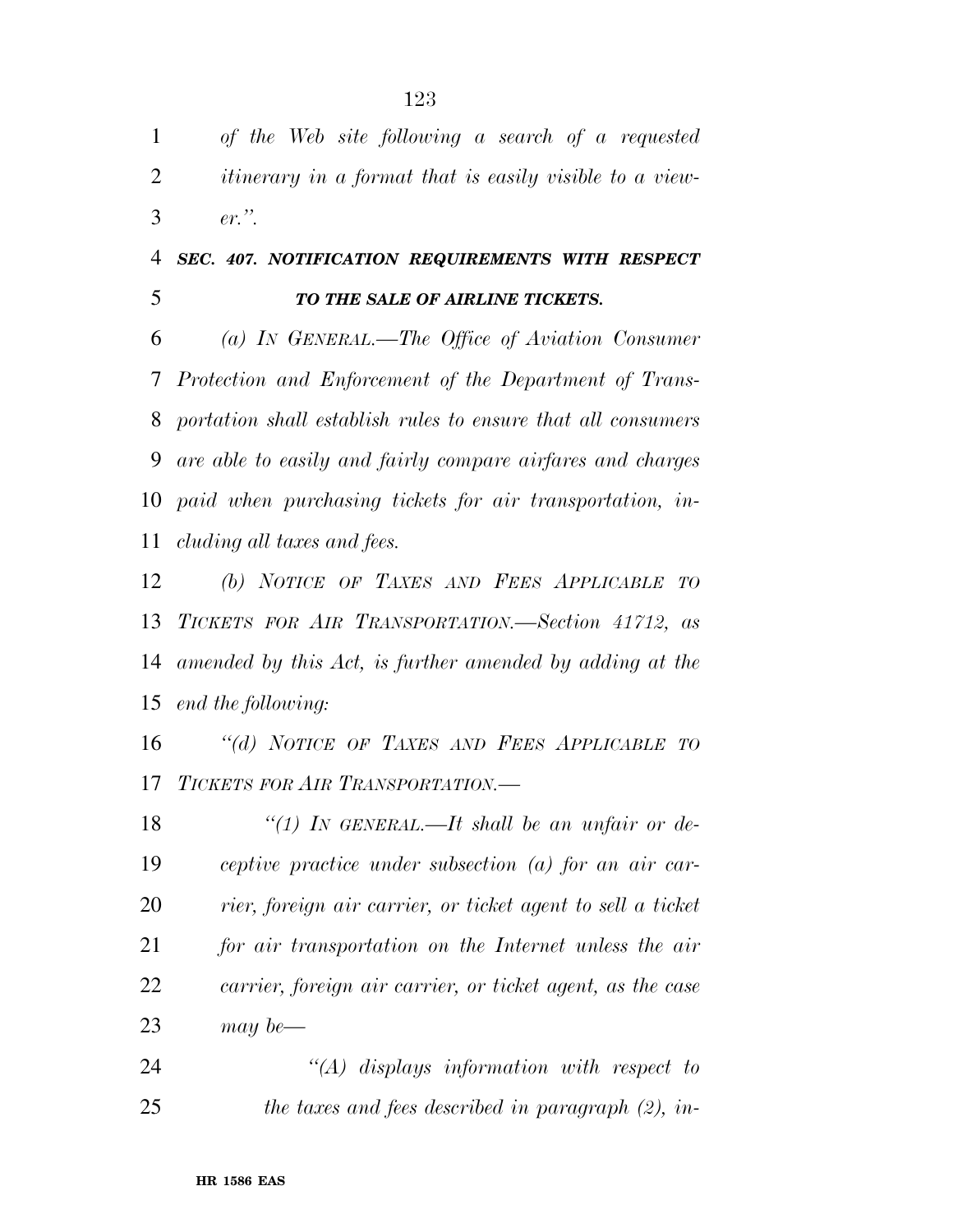| $\mathbf{1}$   | cluding the amount and a description of each                |
|----------------|-------------------------------------------------------------|
| $\overline{2}$ | such tax or fee, in reasonable proximity to the             |
| 3              | price listed for the ticket; and                            |
| $\overline{4}$ | $\lq\lq(B)$ provides to the purchaser of the ticket         |
| 5              | information with respect to the taxes and fees de-          |
| 6              | scribed in paragraph $(2)$ , including the amount           |
| 7              | and a description of each such tax or fee, before           |
| 8              | requiring the purchaser to provide any personal             |
| 9              | information, including the name, address, phone             |
| 10             | number, e-mail address, or credit card informa-             |
| 11             | tion of the purchaser.                                      |
| 12             | "(2) TAXES AND FEES DESCRIBED.—The taxes                    |
| 13             | and fees described in this paragraph are all taxes,         |
| 14             | fees, and charges applicable to a ticket for air trans-     |
| 15             | portation, consisting of-                                   |
| 16             | $\lq (A)$ all taxes, fees, charges, and surcharges          |
| 17             | included in the price paid by a purchaser for the           |
| 18             | ticket, including fuel surcharges and surcharges            |
| 19             | relating to peak or holiday travel; and                     |
| 20             | " $(B)$ any fees for baggage, seating assign-               |
| 21             | ments; and                                                  |
| 22             | $"$ (C) operational services that are charged               |
| 23             | when the ticket is purchased.".                             |
| 24             | (c) REGULATIONS.—The Secretary of Transportation,           |
| 25             | in consultation with the Administrator of the Federal Avia- |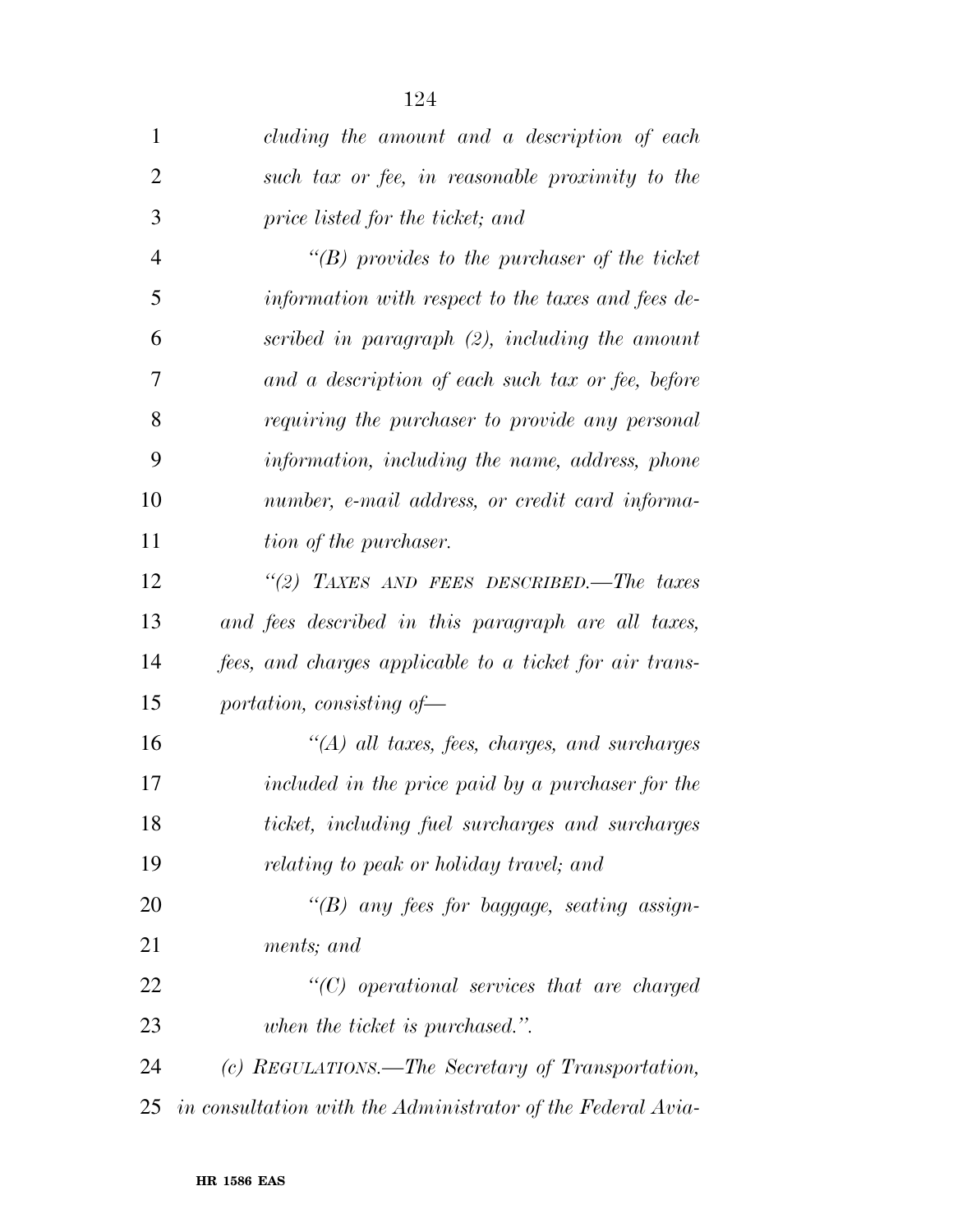*tion Administration, shall prescribe such regulations as may be necessary to carry out subsection (d) of section 41712 of title 49, United States Code, as added by sub-section (b) of this section.* 

*SUBTITLE B—ESSENTIAL AIR SERVICE; SMALL* 

- *COMMUNITIES*
- *SEC. 411. EAS CONNECTIVITY PROGRAM.*

 *Section 406(a) of the Vision 100—Century of Aviation Reauthorization Act (49 U.S.C. 40101 note) is amended by striking ''may'' and inserting ''shall''.* 

### *SEC. 412. EXTENSION OF FINAL ORDER ESTABLISHING MILEAGE ADJUSTMENT ELIGIBILITY.*

 *Section 409(d) of the Vision 100—Century of Aviation Reauthorization Act (49 U.S.C. 41731 note) is amended by striking ''September 30, 2010.'' and inserting ''September 30, 2013.''.* 

#### *SEC. 413. EAS CONTRACT GUIDELINES.*

*Section 41737(a)(1) is amended—* 

 *(1) by striking ''and'' after the semicolon in sub-paragraph (B);* 

- *(2) by striking ''provided.'' in subparagraph (C)*
- *and inserting ''provided;''; and*
- *(3) by adding at the end the following:*
- *''(D) include provisions under which the Sec-retary may encourage carriers to improve air service*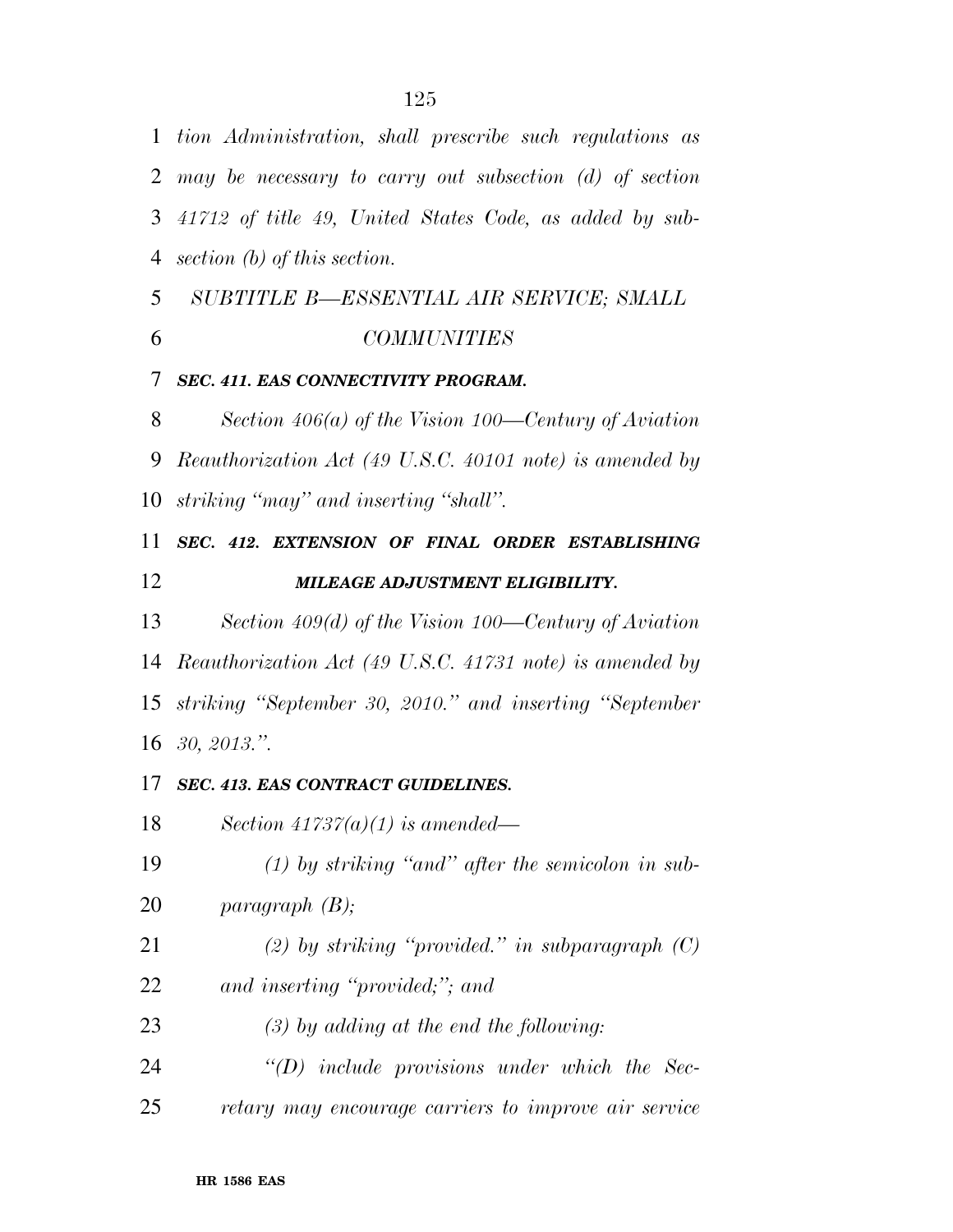*to small and rural communities by incorporating fi- nancial incentives in essential air service contracts based on specified performance goals; and ''(E) include provisions under which the Sec- retary may execute long-term essential air service contracts to encourage carriers to provide air service to small and rural communities where it would be in the public interest to do so.''. SEC. 414. CONVERSION OF FORMER EAS AIRPORTS. (a) IN GENERAL.—Section 41745 is amended to read as follows: ''§ 41745. Conversion of lost eligibility airports ''(a) IN GENERAL.—The Secretary shall establish a program to provide general aviation conversion funding for airports serving eligible places that the Secretary has deter- mined no longer qualify for a subsidy. ''(b) GRANTS.—A grant under this section— ''(1) may not exceed twice the compensation paid to provide essential air service to the airport in the fiscal year preceeding the fiscal year in which the Secretary determines that the place served by the air-port is no longer an eligible place; and* 

*''(2) may be used—*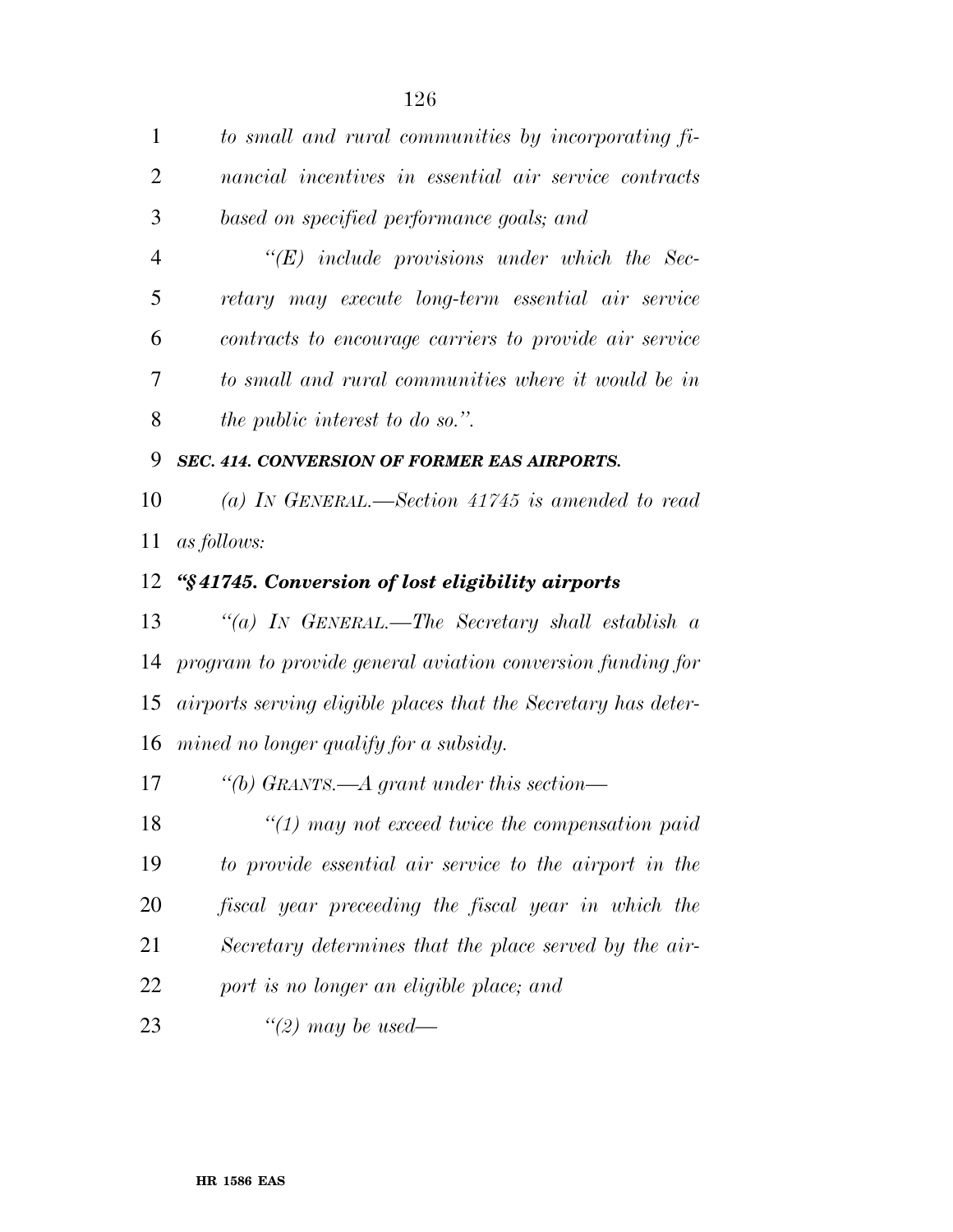| 1              | "(A) for airport development (as defined in                     |
|----------------|-----------------------------------------------------------------|
| $\overline{2}$ | section $47102(3)$ ) that will enhance general avia-            |
| 3              | tion capacity at the airport;                                   |
| $\overline{4}$ | $\lq\lq(B)$ to defray operating expenses, if such               |
| 5              | use is approved by the Secretary; or                            |
| 6              | $\lq\lq C$ to develop innovative air service op-                |
| 7              | tions, such as on-demand or air taxi operations,                |
| 8              | <i>if such use is approved by the Secretary.</i>                |
| 9              | "(c) AIP REQUIREMENTS.—An airport sponsor that                  |
| 10             | uses funds provided under this section for an airport devel-    |
| 11             | opment project shall comply with the requirements of sub-       |
| 12             | chapter $I$ of chapter 471 applicable to airport development    |
| 13             | projects funded under that subchapter with respect to the       |
| 14             | project funded under this section.                              |
| 15             | "(d) LIMITATION.—The sponsor of an airport receiving            |
|                | 16 funding under this section is not eligible for funding under |
| 17             | section 41736.".                                                |
| 18             | (b) CLERICAL AMENDMENT.—The table of sections for               |
| 19             | chapter 417 is amended by striking the item relating to sec-    |
| 20             | tion 41745 and inserting the following:                         |
|                | "417454. Conversion of lost eligibility airports.".             |
| 21             | SEC. 415. EAS REFORM.                                           |
| 22             | Section $41742(a)$ is amended—                                  |
| 23             | (1) by adding at the end of paragraph (1) "Any                  |
| 24             | amount in excess of \$50,000,000 credited for any fis-          |
| 25             | cal year to the account established under section               |
|                | <b>HR 1586 EAS</b>                                              |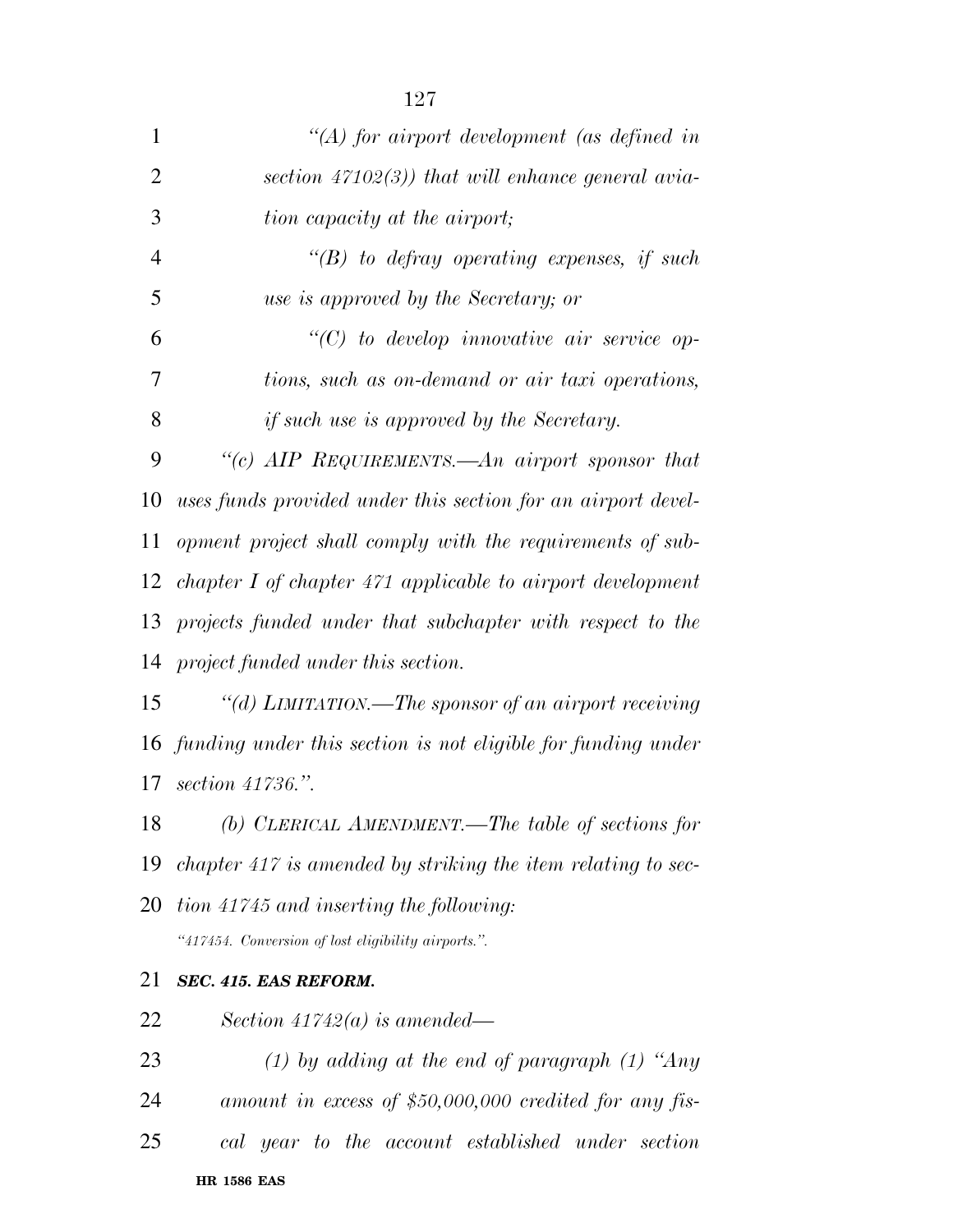| $\mathbf{1}$   | $45303(c)$ shall be obligated for programs under section    |
|----------------|-------------------------------------------------------------|
| 2              | 406 of the Vision 100—Century of Aviation Reau-             |
| 3              | thorization Act (49 U.S.C. 40101 note) and section          |
| $\overline{4}$ | 41745 of this title. Amounts appropriated pursuant to       |
| 5              | this section shall remain available until expended.";       |
| 6              | and                                                         |
| 7              | (2) by striking " $\frac{27}{7}$ ,000,000" in paragraph (2) |
| 8              | and inserting " $$150,000,000$ ".                           |
| 9              | SEC. 416. SMALL COMMUNITY AIR SERVICE.                      |
| 10             | (a) PRIORITIES.—Section $41743(c)(5)$ is amended—           |
| 11             | $(1)$ by striking "and" after the semicolon in sub-         |
| 12             | paragnph(D);                                                |
| 13             | (2) by striking "fashion." in subparagraph $(E)$            |
| 14             | and inserting "fashion; and"; and                           |
| 15             | $(3)$ by adding at the end the following:                   |
| 16             | $\lq\lq(F)$ multiple communities cooperate to sub-          |
| 17             | mit a region or multistate application to im-               |
| 18             | prove air service.".                                        |
| 19             | (b)<br>EXTENSION OF AUTHORIZATION.—Section                  |
| 20             | $41743(e)(2)$ is amended—                                   |
| 21             | $(1)$ by striking "is appropriated" and inserting           |
| 22             | "are appropriated"; and                                     |
| 23             | $(2)$ by striking "2009" and inserting "2011".              |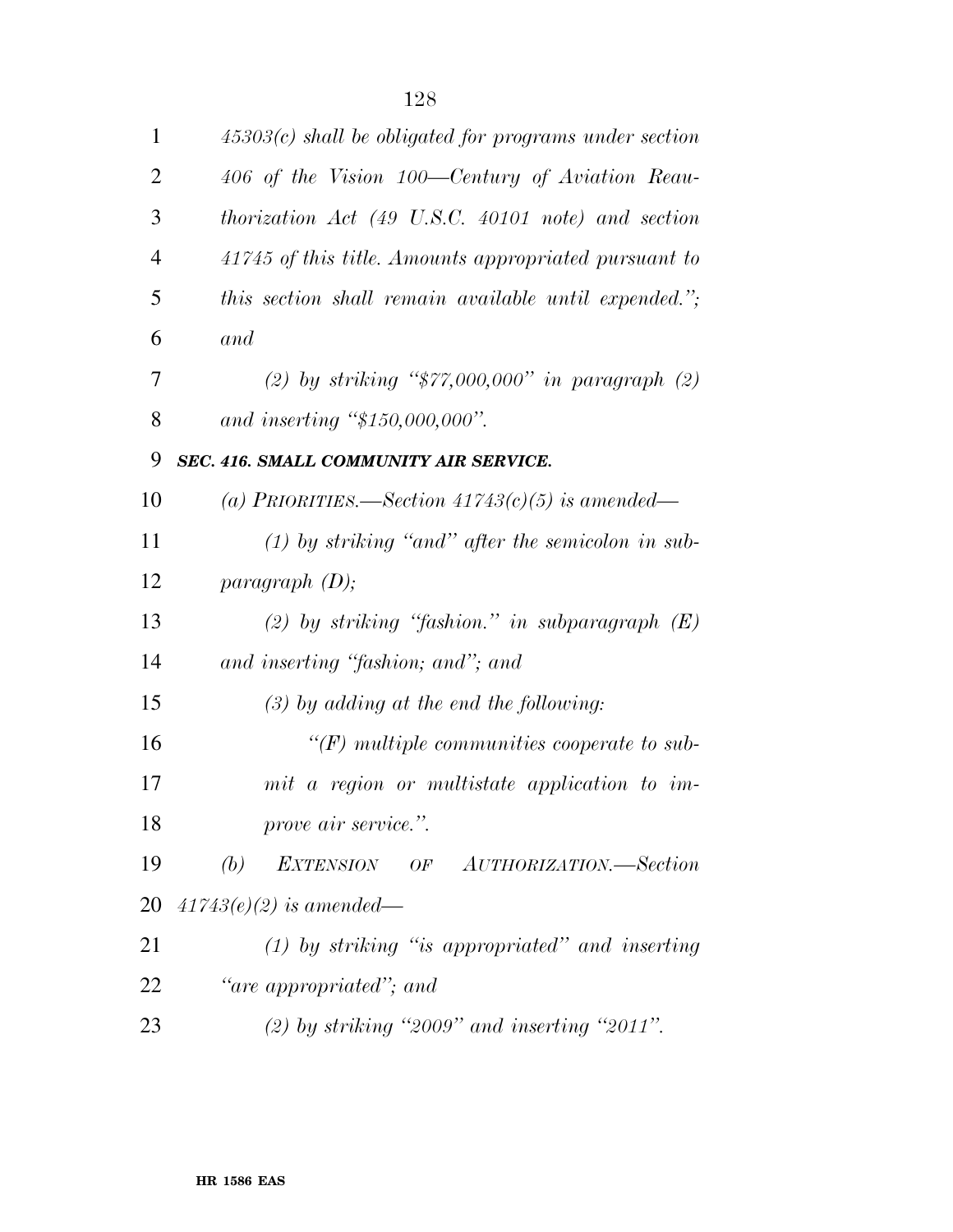#### *SEC. 417. EAS MARKETING.*

 *The Secretary of Transportation shall require all ap- plications to provide service under subchapter II of chapter 417 of title 49, United States Code, include a marketing plan.* 

#### *SEC. 418. RURAL AVIATION IMPROVEMENT.*

 *(a) COMMUNITIES ABOVE PER PASSENGER SUBSIDY CAP.—* 

*(1) IN GENERAL.—Subchapter II of chapter 417* 

*is amended by adding at the end the following:* 

## *''*§ *41749. Essential air service for eligible places above per passenger subsidy cap*

 *''(a) PROPOSALS.—A State or local government may submit a proposal to the Secretary of Transportation for compensation for an air carrier to provide air transpor-tation to a place described in subsection (b).* 

 *''(b) PLACE DESCRIBED.—A place described in this subsection is a place—* 

- *''(1) that is otherwise an eligible place; and*
- *''(2) for which the per passenger subsidy exceeds the dollar amount allowable under this subchapter.*

 *''(c) DECISIONS.—Not later than 90 days after receiv- ing a proposal under subsection (a) for compensation for an air carrier to provide air transportation to a place de-scribed in subsection (b), the Secretary shall—*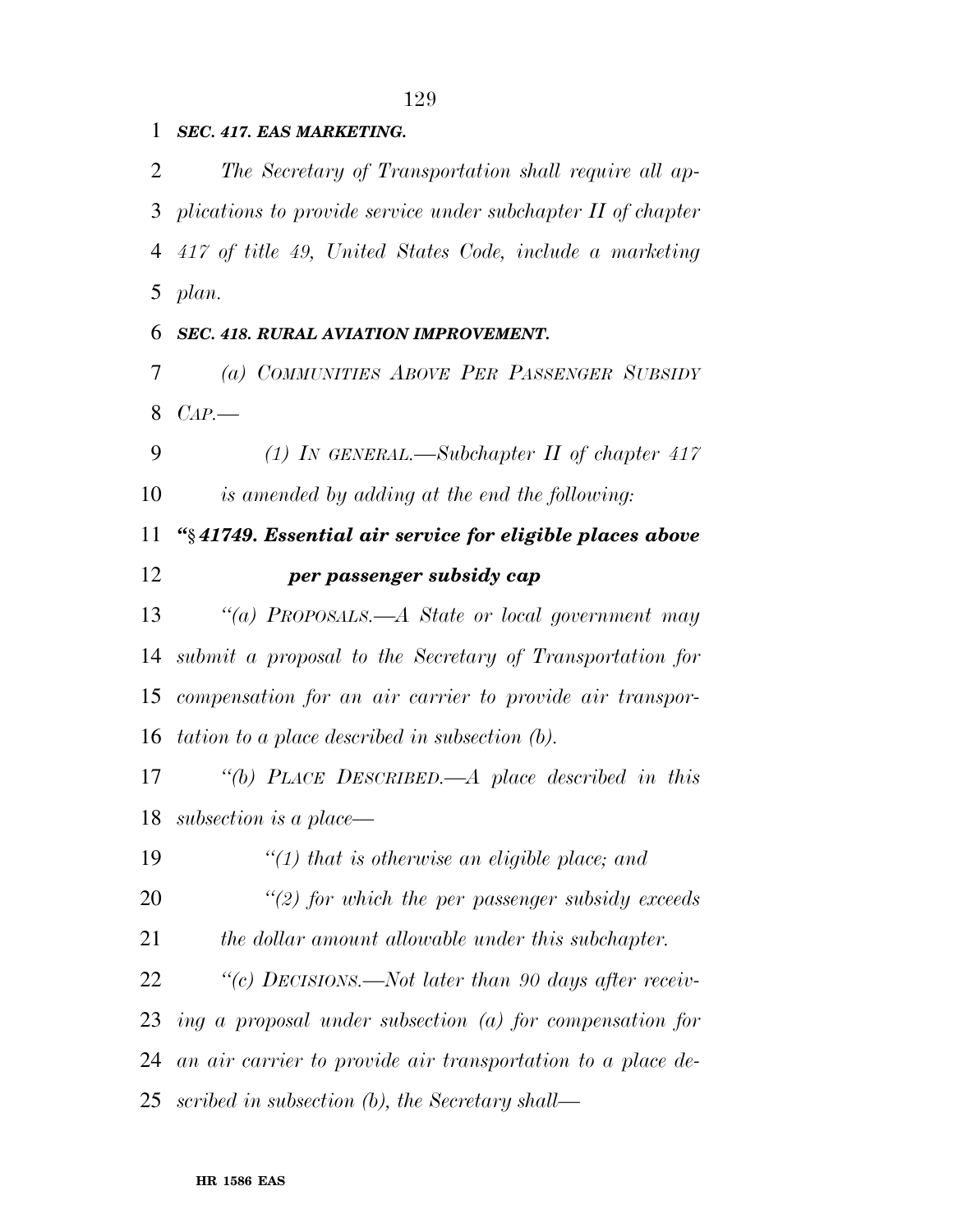| 1              | $\lq(1)$ decide whether to provide compensation for   |
|----------------|-------------------------------------------------------|
| $\overline{2}$ | the air carrier to provide air transportation to the  |
| 3              | place; and                                            |
| $\overline{4}$ | "(2) approve the proposal if the State or local       |
| 5              | government or a person is willing and able to pay the |
| 6              | difference between—                                   |
| 7              | $\lq (A)$ the per passenger subsidy; and              |
| 8              | $\lq\lq B$ the dollar amount allowable for such       |
| 9              | subsidy under this subchapter.                        |
| 10             | "(d) COMPENSATION PAYMENTS.-                          |
| 11             | "(1) IN GENERAL.—The Secretary shall pay              |
| 12             | compensation under this section at such time and in   |
| 13             | such manner as the Secretary determines is appro-     |
| 14             | priate.                                               |
| 15             | "(2) DURATION OF PAYMENTS.—The Secretary              |
| 16             | shall continue to pay compensation under this section |
| 17             | only as long as—                                      |
| 18             | $H(A)$ the State or local government or per-          |
| 19             | son agreeing to pay compensation under sub-           |
| 20             | section $(c)(2)$ continues to pay such compensa-      |
| 21             | tion; and                                             |
| 22             | $\lq\lq(B)$ the Secretary decides the compensation    |
| 23             | is necessary to maintain air transportation to        |
| 24             | the place.                                            |
| 25             | "(e) $REVIEW$ .                                       |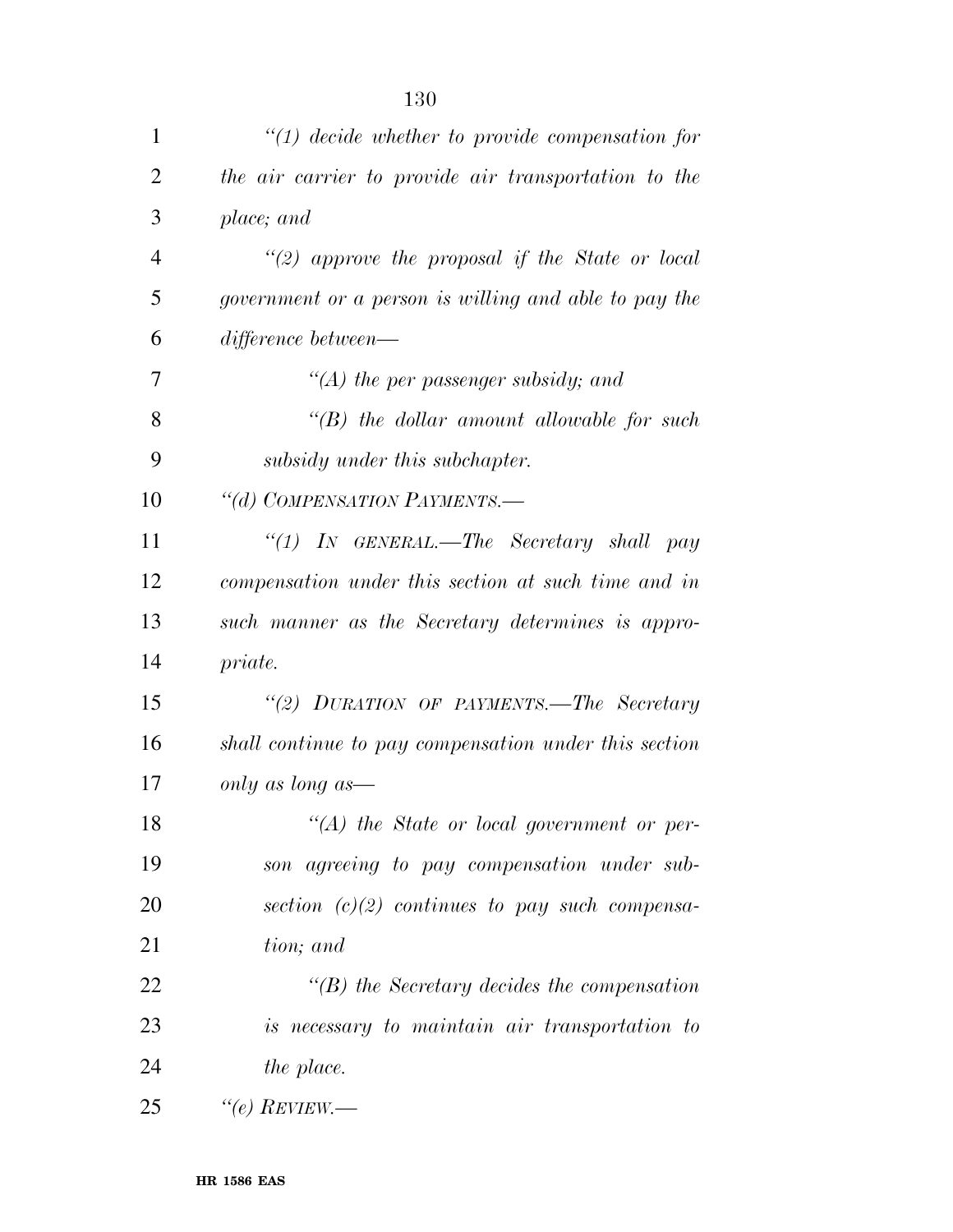*''(1) IN GENERAL.—The Secretary shall periodi- cally review the type and level of air service provided under this section.* 

 *''(2) CONSULTATION.—The Secretary may make appropriate adjustments in the type and level of air service to a place under this section based on the re- view under paragraph (1) and consultation with the affected community and the State or local government or person agreeing to pay compensation under sub-section (c)(2).* 

 *''(f) ENDING, SUSPENDING, AND REDUCING AIR TRANSPORTATION.—An air carrier providing air transpor- tation to a place under this section may end, suspend, or reduce such air transportation if, not later than 30 days before ending, suspending, or reducing such air transpor-tation, the air carrier provides notice of the intent of the air carrier to end, suspend, or reduce such air transpor-tation to—* 

*''(1) the Secretary;* 

*''(2) the affected community; and* 

 *''(3) the State or local government or person agreeing to pay compensation under subsection*  23  $(c)(2)$ ."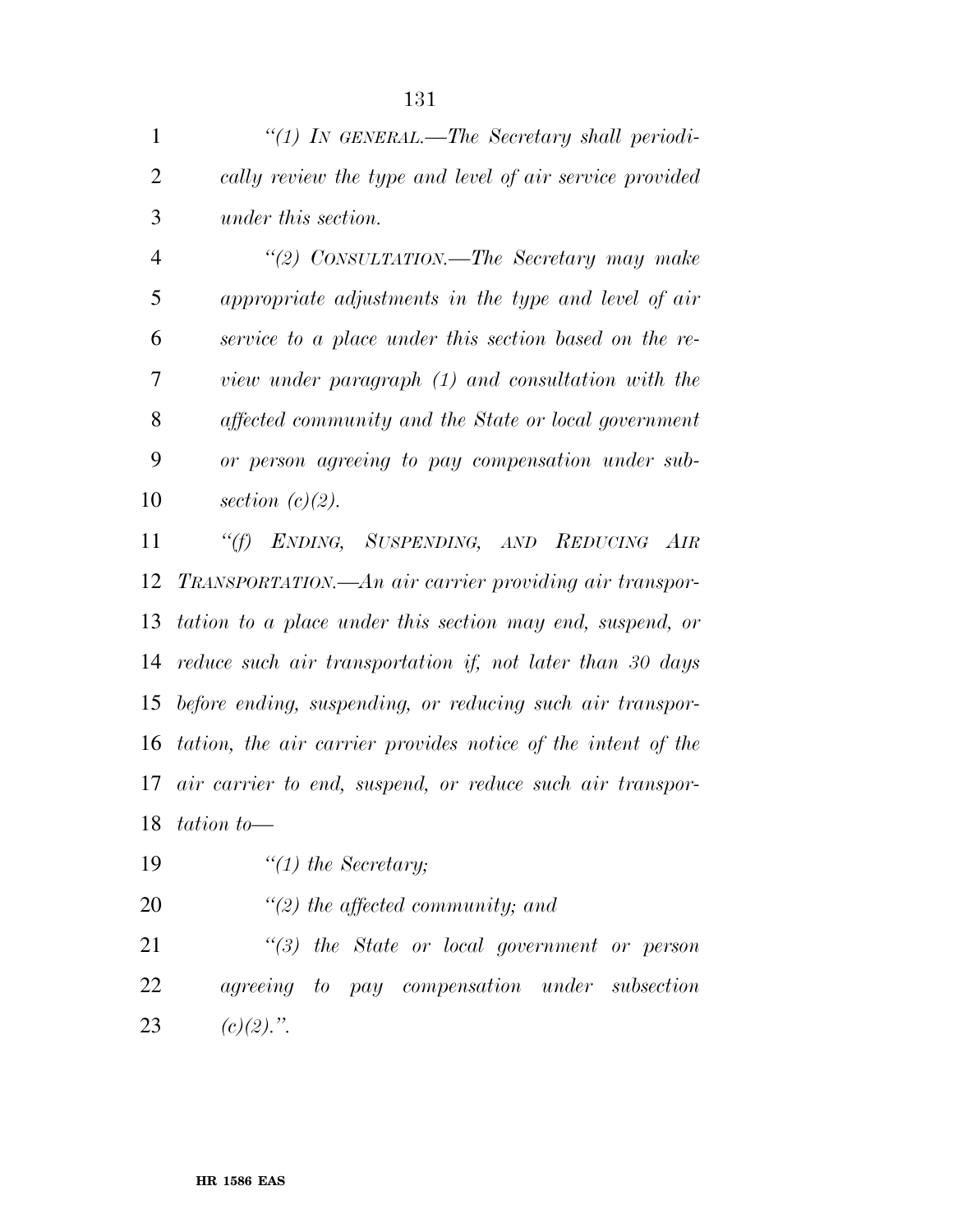| 1              | (2) CLERICAL AMENDMENT.—The table of con-                                           |
|----------------|-------------------------------------------------------------------------------------|
| $\overline{2}$ | tents for chapter 417 is amended by adding after the                                |
| 3              | <i>item relating to section 41748 the following new item:</i>                       |
|                | "41749. Essential air service for eligible places above per passenger subsidy cap". |
| $\overline{4}$ | (b) PREFERRED ESSENTIAL AIR SERVICE.-                                               |
| 5              | (1) IN GENERAL.—Subchapter II of chapter 417,                                       |
| 6              | as amended by subsection $(a)$ , is further amended by                              |
| 7              | adding after section 41749 the following:                                           |
| 8              | "§41750. Preferred essential air service                                            |
| 9              | "(a) PROPOSALS.—A State or local government may                                     |
| 10             | submit a proposal to the Secretary of Transportation for                            |
| 11             | compensation for a preferred air carrier described in sub-                          |
| 12             | section $(b)$ to provide air transportation to an eligible place.                   |
| 13             | "(b) PREFERRED AIR CARRIER DESCRIBED.—A pre-                                        |
|                | 14 ferred air carrier described in this subsection is an air car-                   |
| 15             | rier that—                                                                          |
| 16             | $\lq (1)$ submits an application under section                                      |
| 17             | $41733(c)$ to provide air transportation to an eligible                             |
| 18             | place;                                                                              |
| 19             | $\lq(2)$ is not the air carrier that submits the lowest                             |
| 20             | cost bid to provide air transportation to the eligible                              |
| 21             | place; and                                                                          |
| 22             | $\lq(3)$ is an air carrier that the affected commu-                                 |
| 23             | nity prefers to provide air transportation to the eligi-                            |
| 24             | ble place instead of the air carrier that submits the                               |
| 25             | lowest cost bid.                                                                    |
|                |                                                                                     |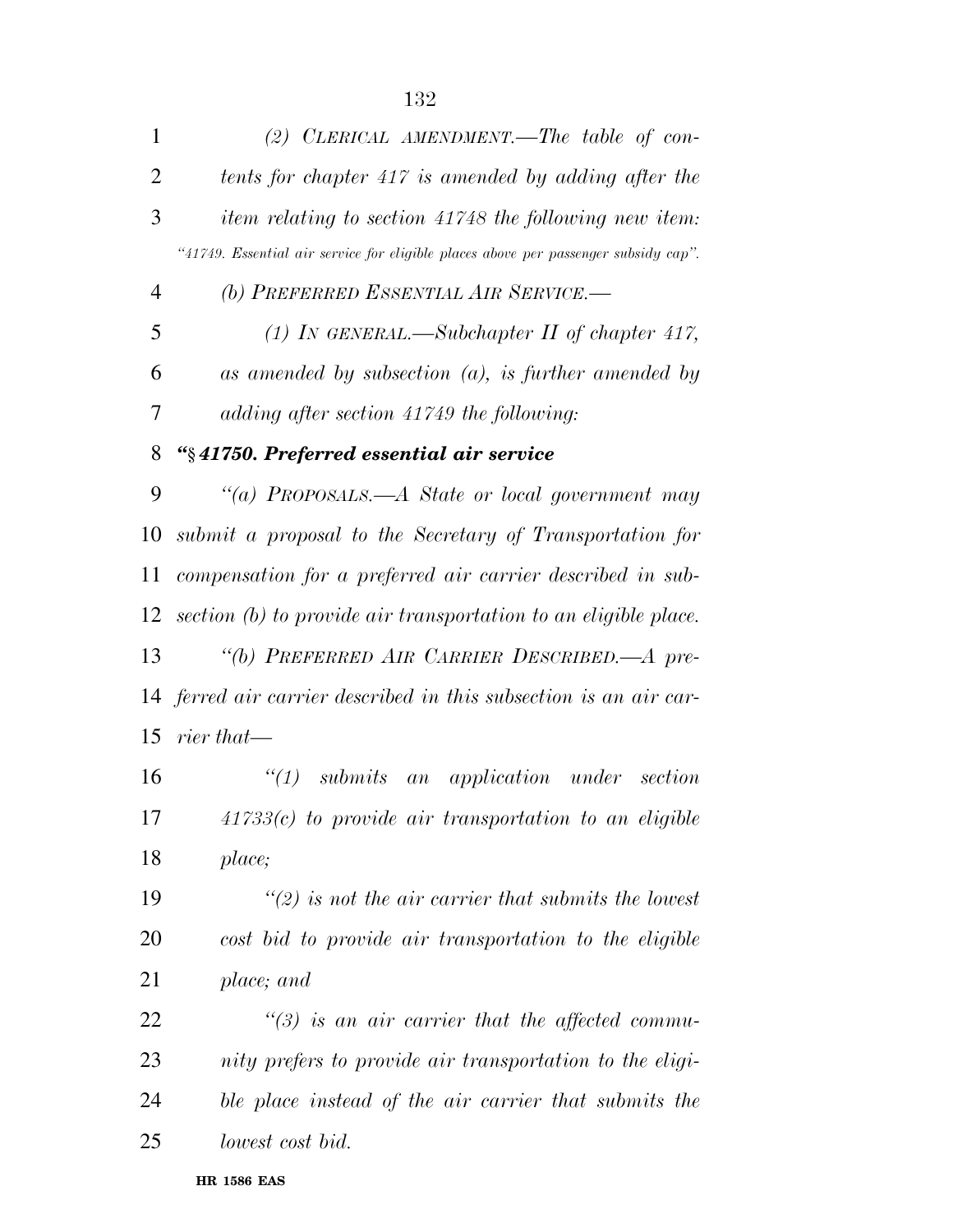| $\mathbf{1}$ | "(c) DECISIONS.—Not later than 90 days after receiv-           |
|--------------|----------------------------------------------------------------|
| 2            | ing a proposal under subsection $(a)$ for compensation for     |
| 3            | a preferred air carrier described in subsection (b) to provide |
| 4            | air transportation to an eligible place, the Secretary shall—  |
| 5            | $\lq(1)$ decide whether to provide compensation for            |
| 6            | the preferred air carrier to provide air transportation        |
| 7            | to the eligible place; and                                     |
| 8            | "(2) approve the proposal if the State or local                |
| 9            | government or a person is willing and able to pay the          |
| 10           | difference between—                                            |
| 11           | $\lq (A)$ the rate of compensation the Secretary               |
| 12           | would provide to the air carrier that submits the              |
| 13           | lowest cost bid to provide air transportation to               |
| 14           | the eligible place; and                                        |
| 15           | $\lq\lq(B)$ the rate of compensation the preferred             |
| 16           | air carrier estimates to be necessary to provide               |
| 17           | air transportation to the eligible place.                      |
| 18           | "(d) COMPENSATION PAYMENTS.-                                   |
| 19           | "(1) IN GENERAL.—The Secretary shall pay                       |
| 20           | compensation under this section at such time and in            |
| 21           | such manner as the Secretary determines is appro-              |
| 22           | priate.                                                        |
| 23           | "(2) DURATION OF PAYMENTS.—The Secretary                       |
| 24           | shall continue to pay compensation under this section          |
| 25           | only as long as—                                               |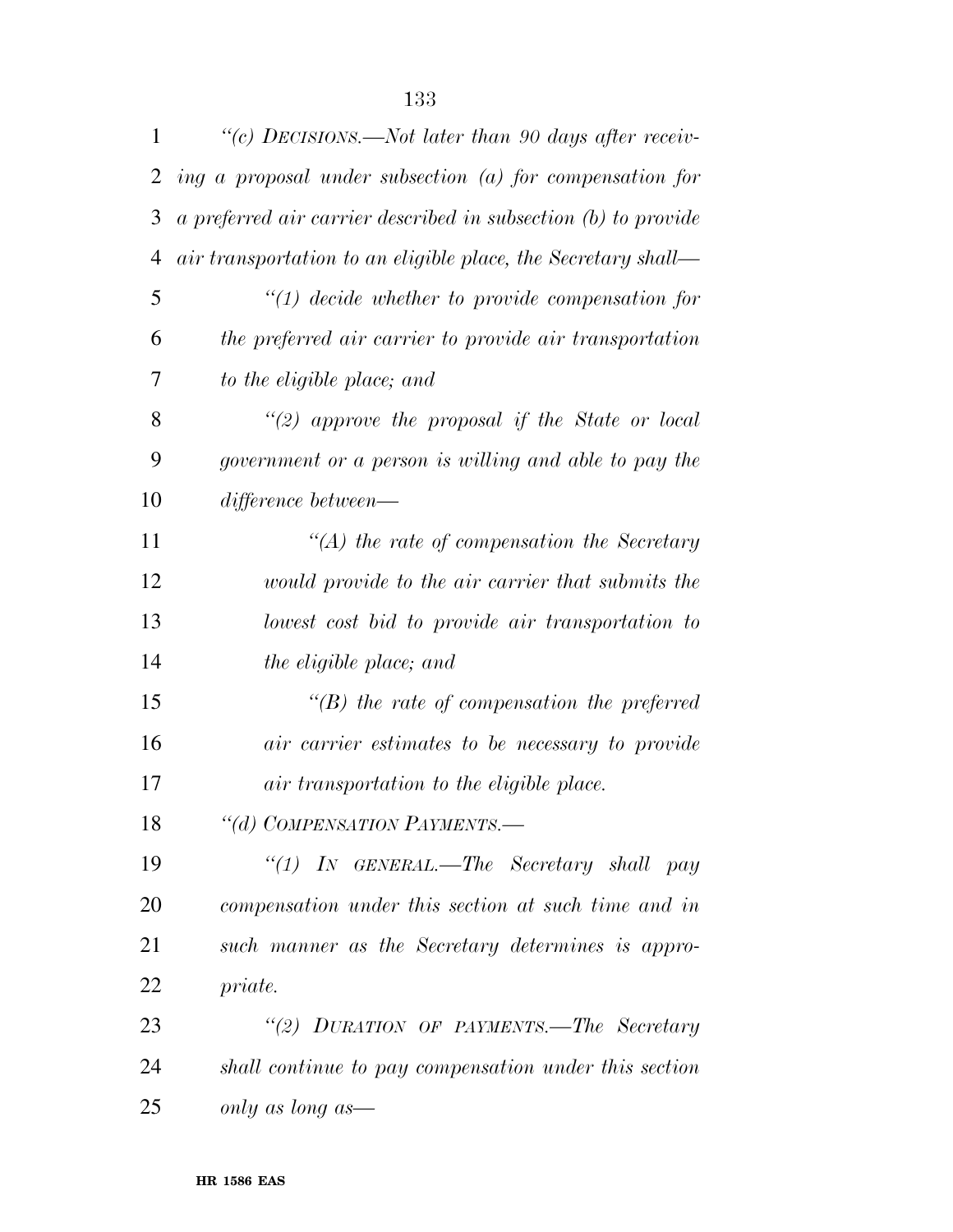| 1              | $"(A)$ the State or local government or per-                  |
|----------------|---------------------------------------------------------------|
| $\overline{2}$ | son agreeing to pay compensation under sub-                   |
| 3              | section $(c)(2)$ continues to pay such compensa-              |
| $\overline{4}$ | tion; and                                                     |
| 5              | $\lq\lq(B)$ the Secretary decides the compensation            |
| 6              | is necessary to maintain air transportation to                |
| 7              | <i>the eligible place.</i>                                    |
| 8              | "(e) $REVIEW$ .                                               |
| 9              | "(1) IN GENERAL.—The Secretary shall periodi-                 |
| 10             | cally review the type and level of air service provided       |
| 11             | under this section.                                           |
| 12             | "(2) CONSULTATION.—The Secretary may make                     |
| 13             | appropriate adjustments in the type and level of air          |
| 14             | service to an eligible place under this section based on      |
| 15             | the review under paragraph (1) and consultation               |
| 16             | with the affected community and the State or local            |
| 17             | government or person agreeing to pay compensation             |
| 18             | under subsection $(c)(2)$ .                                   |
| 19             | "(f) ENDING, SUSPENDING, AND REDUCING AIR                     |
| 20             | TRANSPORTATION.—A preferred air carrier providing air         |
| 21             | transportation to an eligible place under this section may    |
| 22             | end, suspend, or reduce such air transportation if, not later |
| 23             | than 30 days before ending, suspending, or reducing such      |
| 24             | air transportation, the preferred air carrier provides notice |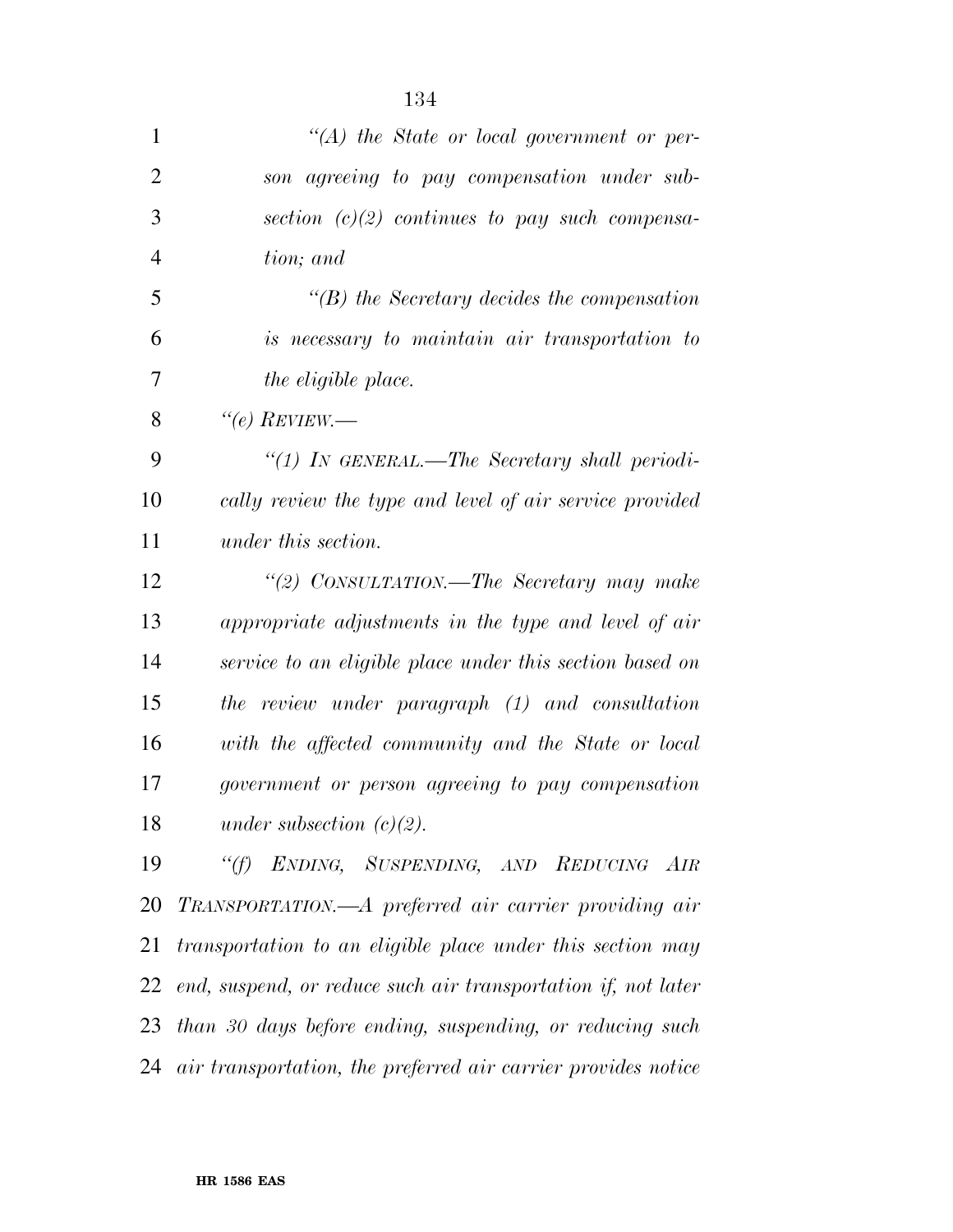*of the intent of the preferred air carrier to end, suspend, or reduce such air transportation to—* 

| 3              | $\lq(1)$ the Secretary;                                 |
|----------------|---------------------------------------------------------|
| $\overline{4}$ | $\lq(2)$ the affected community; and                    |
| 5              | $\lq(3)$ the State or local government or person        |
| 6              | agreeing to pay compensation under subsection           |
| 7              | $(c)(2)$ .".                                            |
| 8              | (2) CLERICAL AMENDMENT.—The table of con-               |
| 9              | tents for chapter 417, as amended by subsection $(a)$ , |
| 10             | is further amended by adding after the item relating    |
| 11             | to section 41749 the following new item:                |
|                | "41750. Preferred essential air service".               |
| 12             | (c) RESTORATION OF ELIGIBILITY TO A PLACE DETER-        |
| 13             | MINED BY THE SECRETARY TO BE INELIGIBLE FOR SUB-        |

 *SIDIZED ESSENTIAL AIR SERVICE.—Section 41733 is amended by adding at the end the following:* 

 *''(f) RESTORATION OF ELIGIBILITY FOR SUBSIDIZED ESSENTIAL AIR SERVICE.—* 

 *''(1) IN GENERAL.—If the Secretary of Transpor- tation terminates the eligibility of an otherwise eligi- ble place to receive basic essential air service by an air carrier for compensation under subsection (c), a State or local government may submit to the Sec-retary a proposal for restoring such eligibility.* 

**HR 1586 EAS**  *''(2) DETERMINATION BY SECRETARY.—If the per passenger subsidy required by the proposal submitted*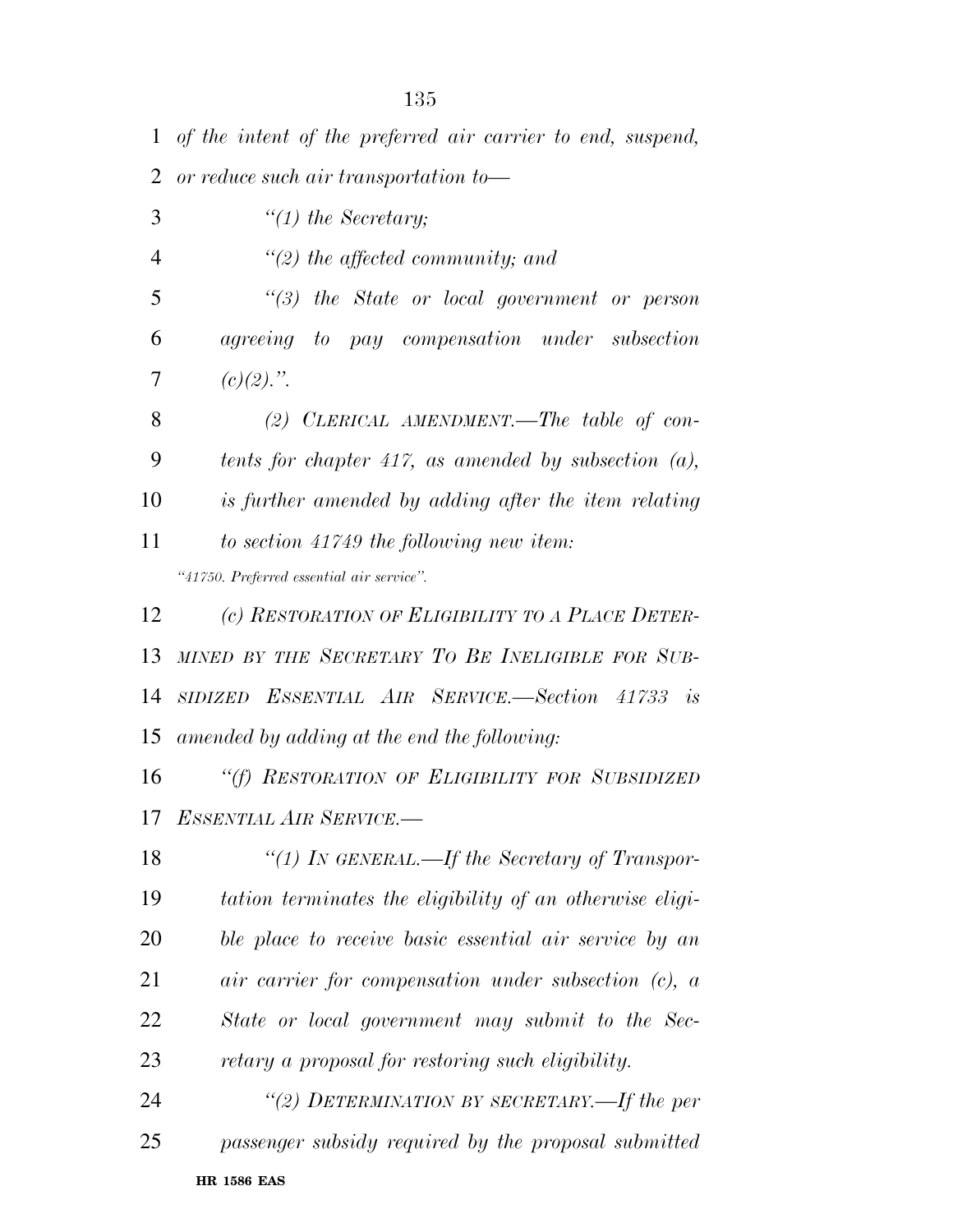| 1  | by a State or local government under paragraph (1)         |
|----|------------------------------------------------------------|
| 2  | does not exceed the per passenger subsidy cap pro-         |
| 3  | vided under this subchapter, the Secretary shall issue     |
| 4  | an order restoring the eligibility of the otherwise eligi- |
| 5  | ble place to receive basic essential air service by an     |
| 6  | $air$ carrier for compensation under subsection $(c)$ .".  |
| 7  | (d) OFFICE OF RURAL AVIATION.—                             |
| 8  | $(1)$ ESTABLISHMENT.—There is established with-            |
| 9  | in the Office of the Secretary of Transportation the       |
| 10 | Office of Rural Aviation.                                  |
| 11 | (e) FUNCTIONS.—The functions of the Office are—            |
| 12 | $(1)$ to develop a uniform 4-year contract for air         |
| 13 | carriers providing essential air service to commu-         |
| 14 | nities under subchapter $II$ of chapter 417 of title 49,   |
| 15 | United States Code;                                        |
| 16 | $(2)$ to develop a mechanism for comparing appli-          |
| 17 | submitted by air carriers under section<br>cations         |
| 18 | $41733(c)$ to provide essential air service to commu-      |
| 19 | nities, including comparing—                               |
| 20 | $(A)$ estimates from air carriers on—                      |
| 21 | $(i)$ the cost of providing essential air                  |
| 22 | service; and                                               |
| 23 | ( <i>ii</i> ) the revenues air carriers expect to          |
| 24 | receive when providing essential air service;              |
| 25 | and                                                        |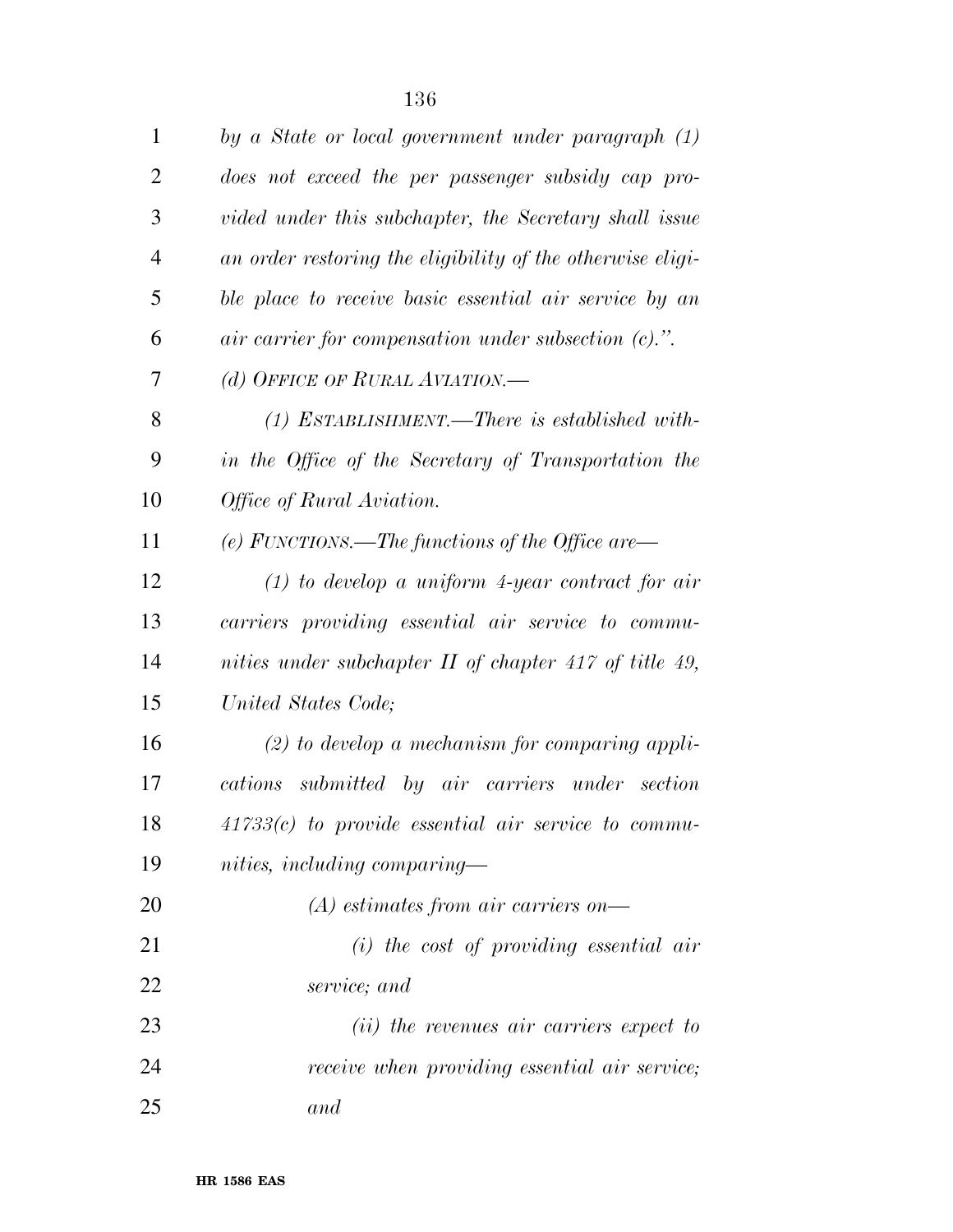| 1              | $(B)$ estimated schedules for air transpor-                     |
|----------------|-----------------------------------------------------------------|
| $\overline{2}$ | tation; and                                                     |
| 3              | $(3)$ to select an air carrier from among air car-              |
| $\overline{4}$ | riers applying to provide essential air service, based          |
| 5              | on the criteria described in paragraph (2).                     |
| 6              | (f) EXTENSION OF AUTHORITY TO MAKE AGREE-                       |
| 7              | MENTS UNDER THE ESSENTIAL AIR SERVICE PROGRAM.-                 |
| 8              | Section $41743(e)(2)$ is amended by striking "2009" and in-     |
| 9              | serting $"2011"$ .                                              |
| 10             | (g) ADJUSTMENTS TO COMPENSATION FOR SIGNIFI-                    |
| 11             | CANTLY INCREASED COSTS.—Section 41737 is amended by             |
| 12             | adding at the end thereof the following:                        |
| 13             | "(f) FUEL COST SUBSIDY DISREGARD.—Any amount                    |
|                | 14 provided as an adjustment in compensation pursuant to        |
| 15             | subsection $(a)(1)(D)$ shall be disregarded for the purpose of  |
|                | 16 determining whether the amount of compensation provided      |
| 17             | under this subchapter with respect to an eligible place ex-     |
|                | 18 ceeds the per passenger subsidy exceeds the dollar amount    |
| 19             | allowable under this subchapter.".                              |
| 20             | SEC. 419. REPEAL OF ESSENTIAL AIR SERVICE LOCAL PAR-            |
| 21             | <b>TICIPATION PROGRAM.</b>                                      |
| 22             | (a) IN GENERAL.—Subchapter II of chapter 417 of                 |
| 23             | title 49, United States Code, is amended by striking section    |
| 24             | $41747$ , and such title 49 shall be applied as if such section |
|                | 25 41747 had not been enacted.                                  |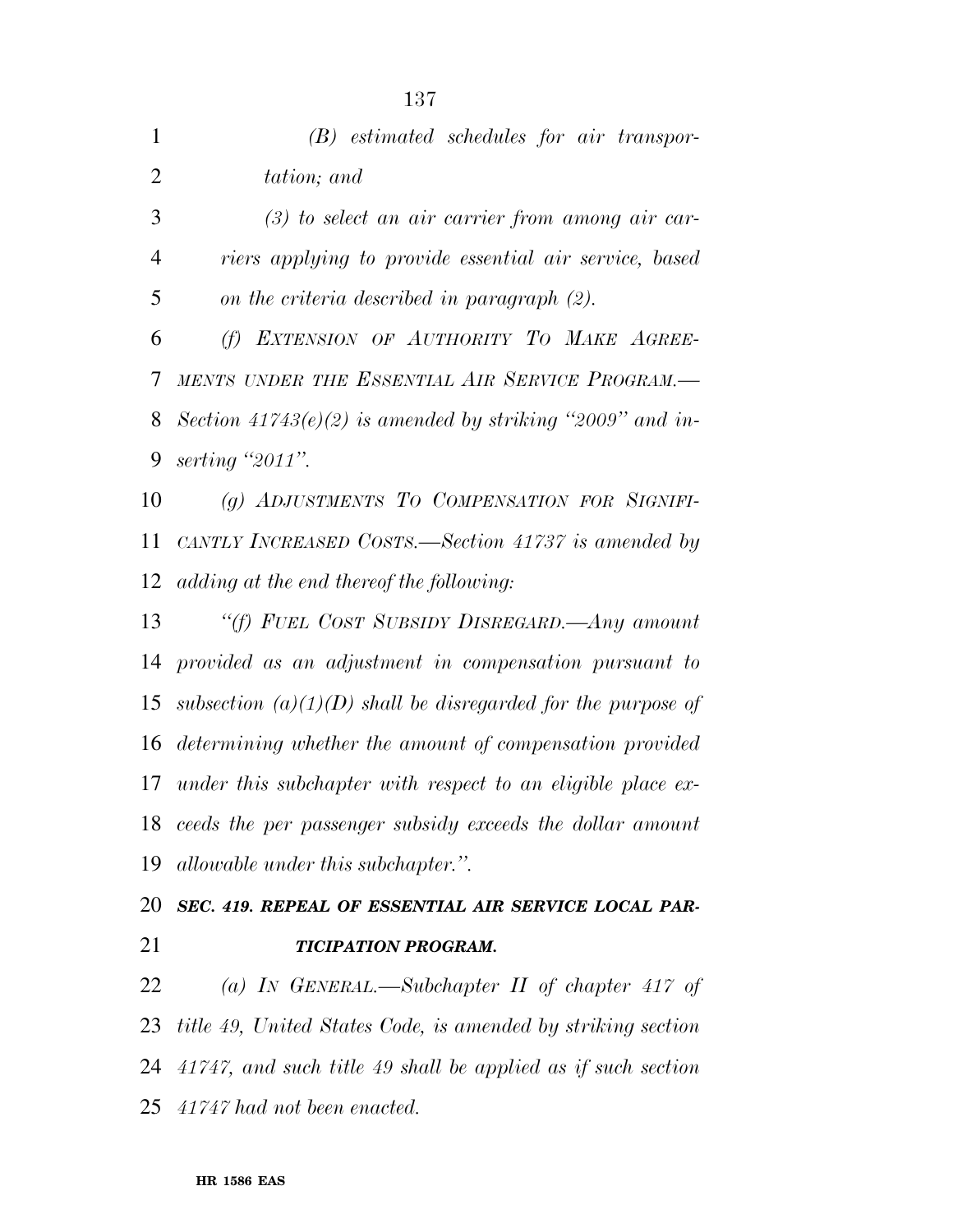| 1              | (b) CLERICAL AMENDMENT.—The table of sections for          |
|----------------|------------------------------------------------------------|
| 2              | chapter 417 of title 49, United States Code, is amended by |
| 3              | striking the item relating to section 41747.               |
| $\overline{4}$ | SUBTITLE C-MISCELLANEOUS                                   |
| 5              | SEC. 431. CLARIFICATION OF AIR CARRIER FEE DISPUTES.       |
| 6              | (a) In GENERAL.—Section 47129 is amended—                  |
| 7              | $(1)$ by striking the section heading and inserting        |
| 8              | the following:                                             |
| 9              | "§47129. Resolution of airport-air carrier and foreign     |
| 10             | air carrier disputes concerning airport                    |
| 11             | $fees$ ";                                                  |
| 12             | (2) by inserting "AND FOREIGN AIR CARRIER"                 |
| 13             | after "CARRIER" in the heading for subsection $(d)$ ;      |
| 14             | (3) by inserting "AND FOREIGN AIR CARRIER"                 |
| 15             | after "CARRIER" in the heading for subsection $(d)(2)$ ;   |
| 16             | $(4)$ by striking "air carrier" each place it ap-          |
| 17             | pears and inserting "air carrier or foreign air car-       |
| 18             | $rier$ ";                                                  |
| 19             | $(5)$ by striking "air carrier's" each place it ap-        |
| 20             | pears and inserting "air carrier's or foreign air car-     |
| 21             | $rier's$ ";                                                |
| 22             | $(6)$ by striking "air carriers" and inserting "air        |
| 23             | carriers or foreign air carriers"; and                     |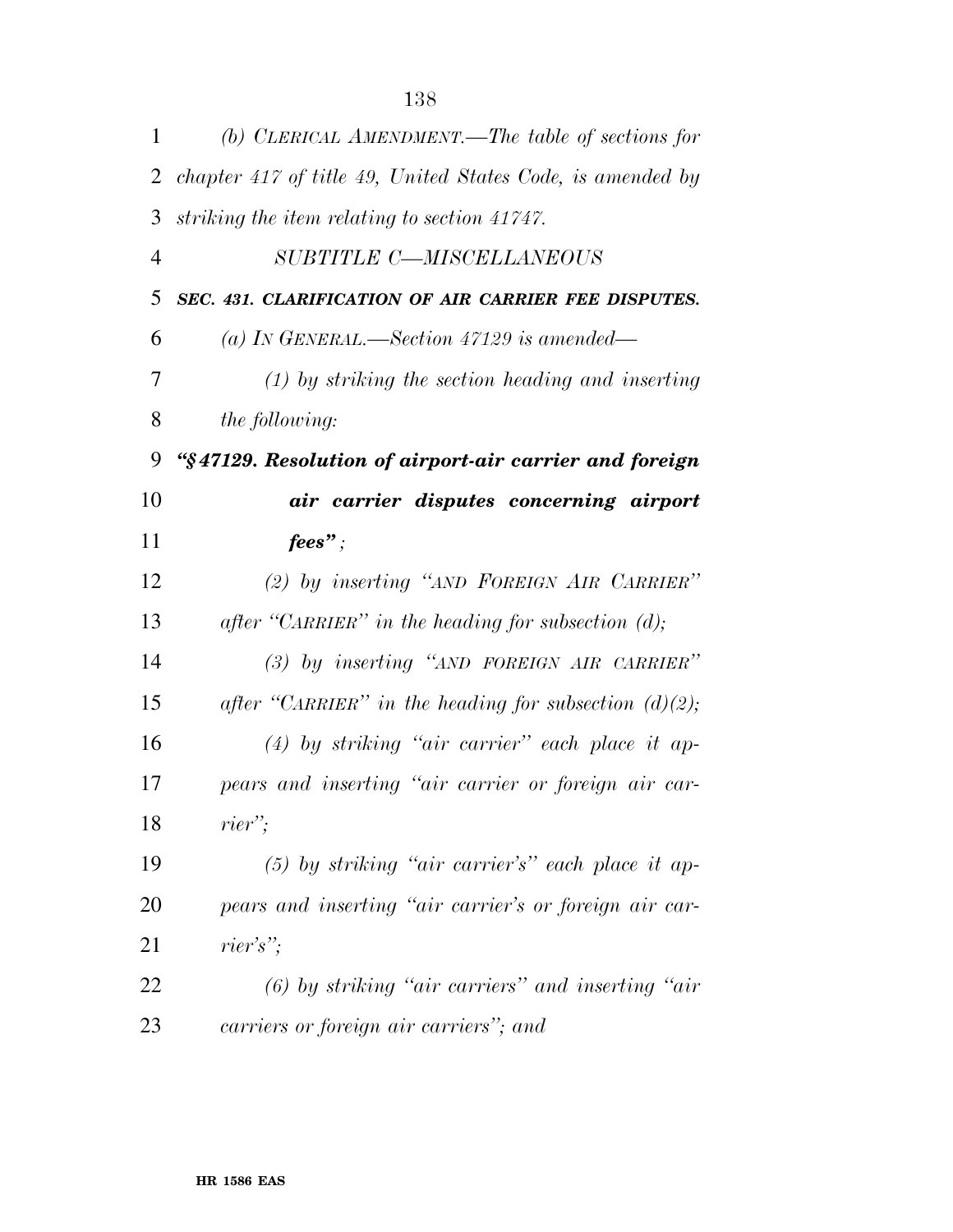| 1              | $(7)$ by striking "(as defined in section 40102 of                                                        |
|----------------|-----------------------------------------------------------------------------------------------------------|
| 2              | this title)" in subsection (a) and inserting "(as those                                                   |
| 3              | terms are defined in section $40102$ of this title)".                                                     |
| $\overline{4}$ | (b) CONFORMING AMENDMENT.—The table of contents                                                           |
| 5              | for chapter 471 is amended by striking the item relating                                                  |
| 6              | to section 47129 and inserting the following:                                                             |
|                | "47129. Resolution of airport-air carrier and foreign air carrier disputes con-<br>cerning airport fees". |
| 7              | <b>SEC. 432. CONTRACT TOWER PROGRAM.</b>                                                                  |
| 8              | COST-BENEFIT<br>REQUIREMENT.-Section<br>$\left( a\right)$                                                 |
| 9              | $47124(b)(1)$ is amended—                                                                                 |
| 10             | (1) by inserting "(A)" after "(1)"; and                                                                   |
| 11             | $(2)$ by adding at the end the following:                                                                 |
| 12             | "(B) If the Secretary determines that a tower already                                                     |
| 13             | operating under this program has a benefit to cost ratio                                                  |
| 14             | of less than 1.0, the airport sponsor or State or local govern-                                           |
| 15             | ment having jurisdiction over the airport shall not be re-                                                |
|                | 16 quired to pay the portion of the costs that exceeds the benefit                                        |
|                | 17 for a period of 18 months after such determination is made.                                            |
| 18             | " $(C)$ If the Secretary finds that all or part of an                                                     |
| 19             | amount made available to carry out the program continued                                                  |
| 20             | under this paragraph is not required during a fiscal year,                                                |
| 21             | the Secretary may use during such fiscal year the amount                                                  |
| 22             | not so required to carry out the program established under                                                |
| 23             | paragraph $(3)$ of this section.".                                                                        |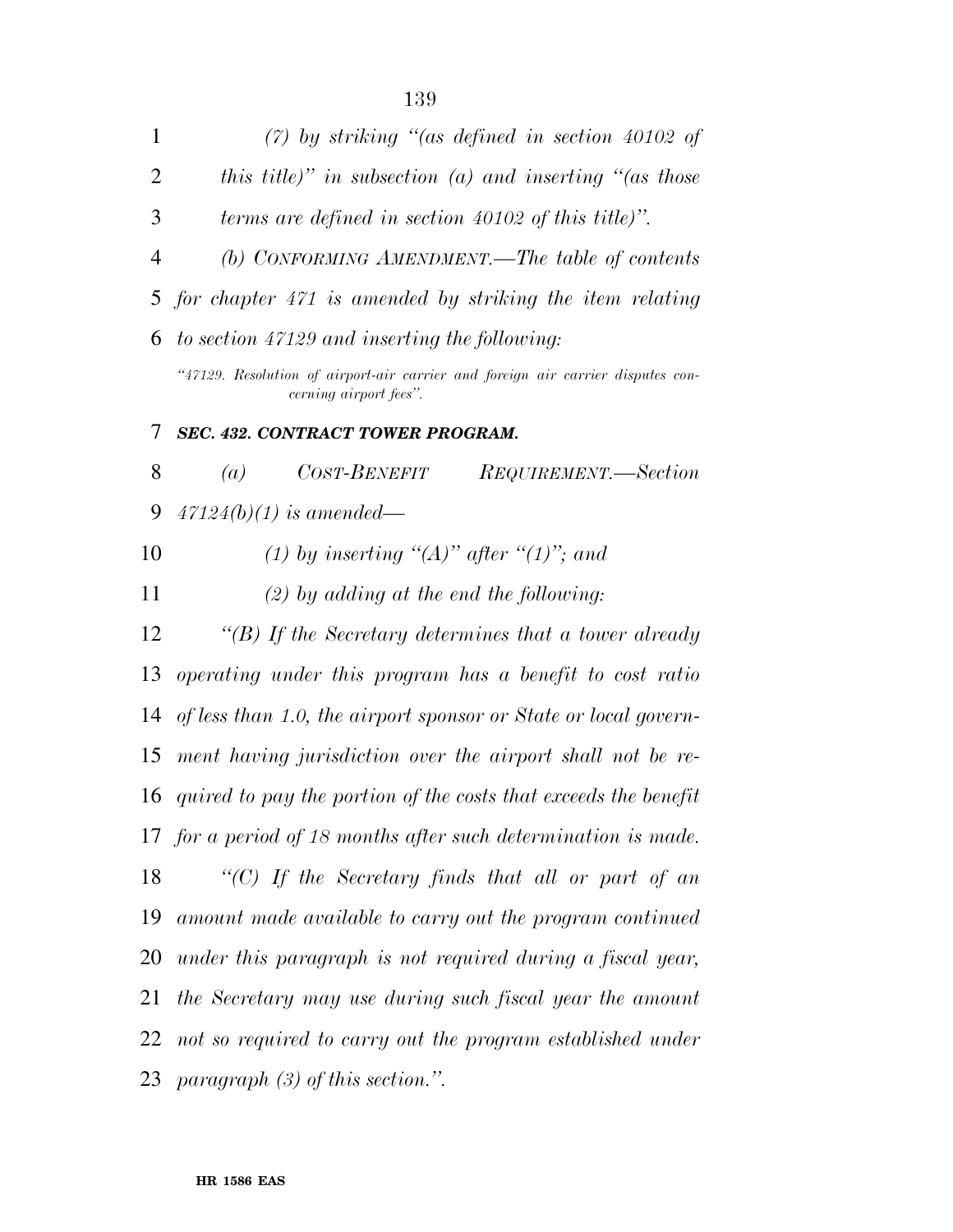| $\mathbf{1}$ | (b) COSTS EXCEEDING BENEFITS.-Subparagraph                  |
|--------------|-------------------------------------------------------------|
| 2            | (D) of section $47124(b)(3)$ is amended—                    |
| 3            | $(1)$ by striking "benefit." and inserting "benefit,        |
| 4            | with the maximum allowable local cost share for FAA         |
| 5            | Part 139 certified airports capped at 20 percent for        |
| 6            | those airports with fewer than 50,000 annual pas-           |
| 7            | senger enplanements.".                                      |
| 8            | of section                                                  |
| 9            | $47124(b)(3)$ is amended—                                   |
| 10           | $(1)$ by striking "and" after "2006,"; and                  |
| 11           | (2) by striking "2007" and inserting "2007,                 |
| 12           | \$9,500,000 for fiscal year 2010, and \$10,000,000 for      |
| 13           | fiscal year 2011" after "2007,"; and                        |
| 14           | $(3)$ by inserting after "paragraph." the fol-              |
| 15           | lowing: "If the Secretary finds that all or part of an      |
| 16           | amount made available under this subparagraph is            |
| 17           | not required during a fiscal year to carry out this         |
| 18           | paragraph, the Secretary may use during such fiscal         |
| 19           | year the amount not so required to carry out the pro-       |
| 20           | gram continued under subsection $(b)(1)$ of this sec-       |
| 21           | $tion.$ ".                                                  |
| 22           | (d) FEDERAL SHARE.—Subparagraph $(C)$ of section            |
| 23           | $47124(b)(4)$ is amended by striking "\$1,500,000." and in- |

*serting ''\$2,000,000.''.*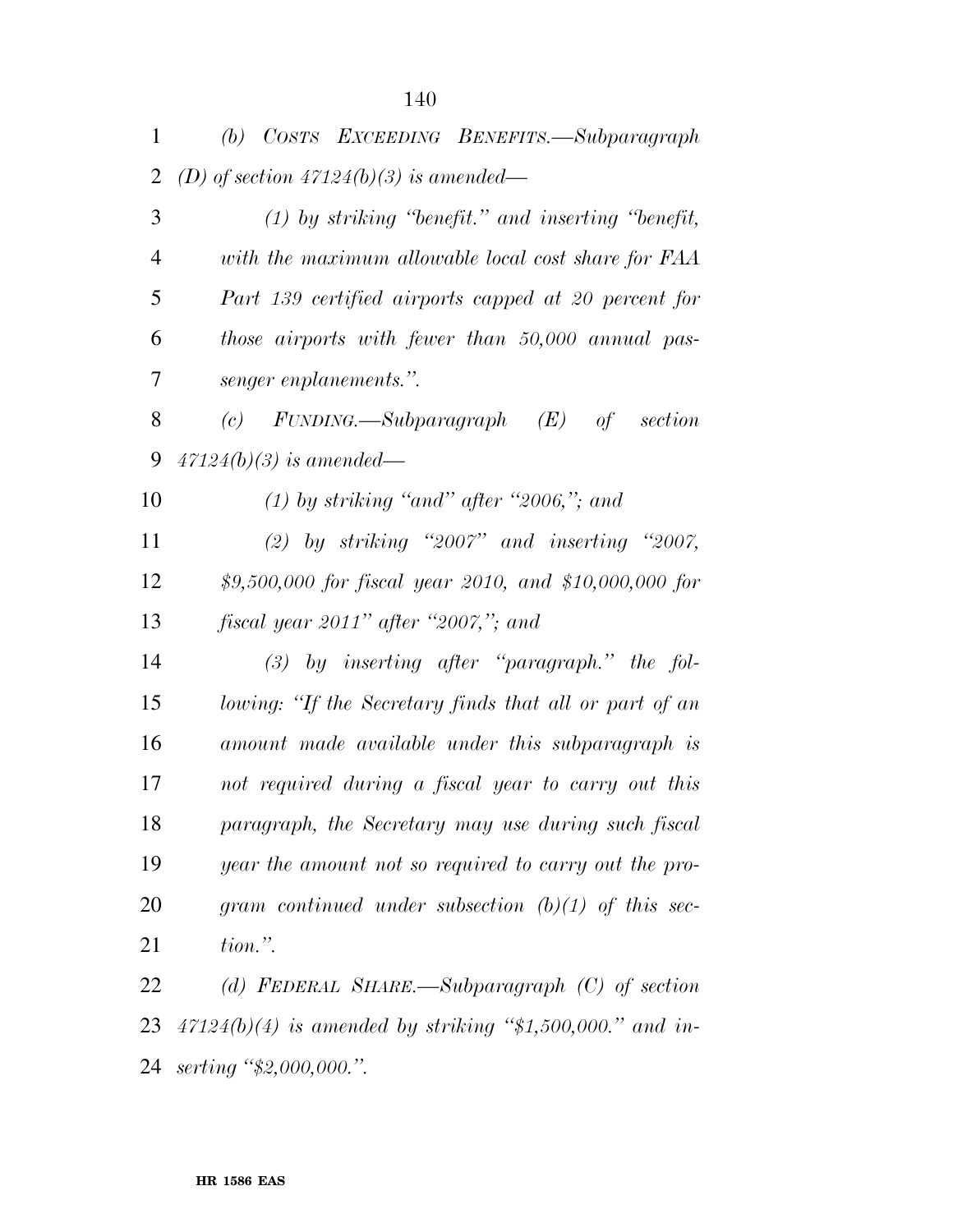*(e) SAFETY AUDITS.—Section 41724 is amended by adding at the end the following:* 

 *''(c) SAFETY AUDITS.—The Secretary shall establish uniform standards and requirements for safety assessments of air traffic control towers that receive funding under this section in accordance with the Administration's safety management system.''.* 

*SEC. 433. AIRFARES FOR MEMBERS OF THE ARMED FORCES.* 

*(a) FINDINGS.—The Congress finds that—* 

 *(1) the Armed Forces is comprised of approxi- mately 1,450,000 members who are stationed on ac- tive duty at more than 6,000 military bases in 146 different countries;* 

 *(2) the United States is indebted to the members of the Armed Forces, many of whom are in grave danger due to their engagement in, or exposure to, combat;* 

 *(3) military service, especially in the current war against terrorism, often requires members of the Armed Forces to be separated from their families on short notice, for long periods of time, and under very stressful conditions;* 

 *(4) the unique demands of military service often preclude members of the Armed Forces from pur-*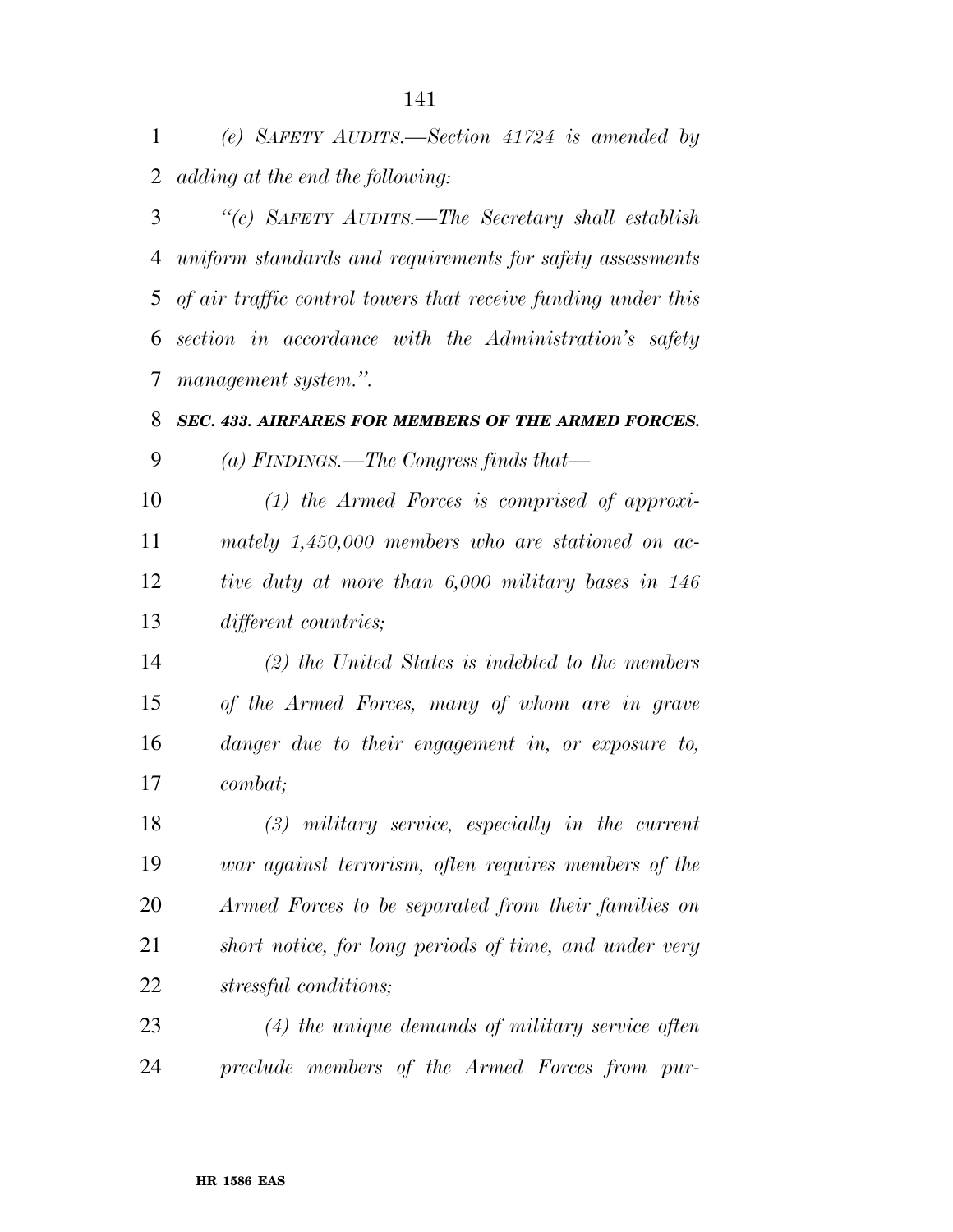| $\mathbf{1}$   | chasing discounted advance airline tickets in order to          |
|----------------|-----------------------------------------------------------------|
| $\overline{2}$ | visit their loved ones at home; and                             |
| 3              | $(5)$ it is the patriotic duty of the people of the             |
| $\overline{4}$ | United States to support the members of the Armed               |
| 5              | Forces who are defending the Nation's interests                 |
| 6              | around the world at great personal sacrifice.                   |
| 7              | (b) SENSE OF CONGRESS.—It is the sense of Congress              |
| 8              | that each United States air carrier should—                     |
| 9              | $(1)$ establish for all members of the Armed Forces             |
| 10             | on active duty reduced air fares that are comparable            |
| 11             | to the lowest airfare for ticketed flights; and                 |
| 12             | $(2)$ offer flexible terms that allow members of the            |
| 13             | Armed Forces on active duty to purchase, modify, or             |
| 14             | cancel tickets without time restrictions, fees (includ-         |
| 15             | ing baggage fees), ancillary costs, or penalties.               |
| 16             | SEC. 434. AUTHORIZATION OF USE OF CERTAIN LANDS IN              |
| 17             | THE LAS VEGAS MCCARRAN INTERNATIONAL                            |
| 18             | AIRPORT ENVIRONS OVERLAY DISTRICT FOR                           |
| 19             | TRANSIENT LODGING AND ASSOCIATED FA-                            |
| 20             | <b>CILITIES.</b>                                                |
| 21             | (a) IN GENERAL.—Notwithstanding any other provi-                |
|                | 22 sion of law and except as provided in subsection (b), Clark  |
| 23             | County, Nevada, is authorized to permit transient lodging,      |
|                | 24 including hotels, and associated facilities, including en-   |
|                | 25 closed auditoriums, concert halls, sports arenas, and places |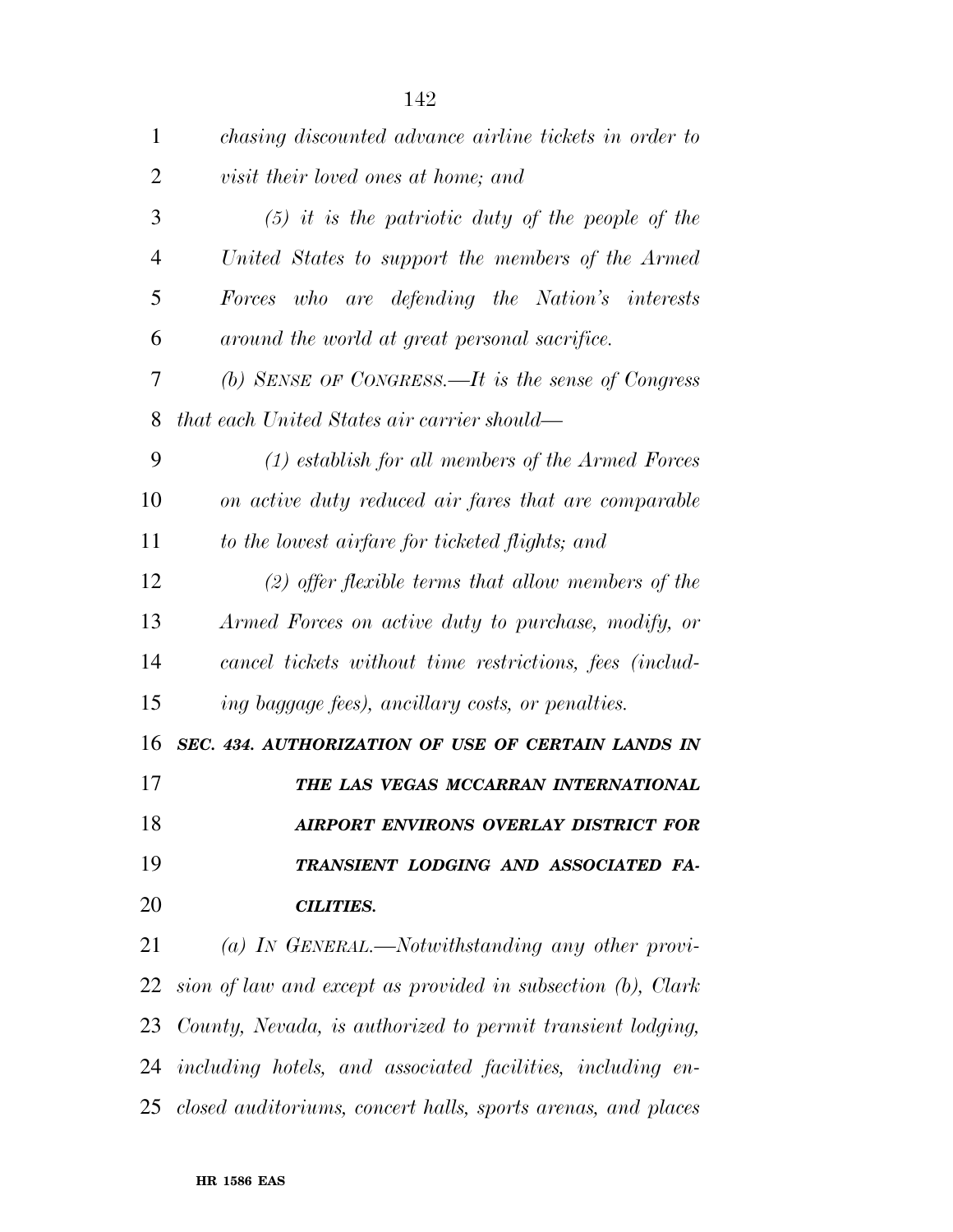*of public assembly, on lands in the Las Vegas McCarran International Airport Environs Overlay District that fall below the forecasted 2017 65 dB day-night annual average noise level (DNL), as identified in the Noise Exposure Map Notice published by the Federal Aviation Administration in the Federal Register on July 24, 2007 (72 Fed. Reg. 40357), and adopted into the Clark County Development Code in June 2008.* 

 *(b) LIMITATION.—No structure may be permitted under subsection (a) that would constitute a hazard to air navigation, result in an increase to minimum flight alti- tudes, or otherwise pose a significant adverse impact on air-port or aircraft operations.* 

### *TITLE V—SAFETY*

*SUBTITLE A—AVIATION SAFETY* 

#### *SEC. 501. RUNWAY SAFETY EQUIPMENT PLAN.*

 *Not later than December 31, 2009, the Administrator of the Federal Aviation Administration shall issue a plan to develop an installation and deployment schedule for sys- tems the Administration is installing to alert controllers and flight crews to potential runway incursions. The plan shall be integrated into the annual Federal Aviation Ad-ministration NextGen Implementation Plan.*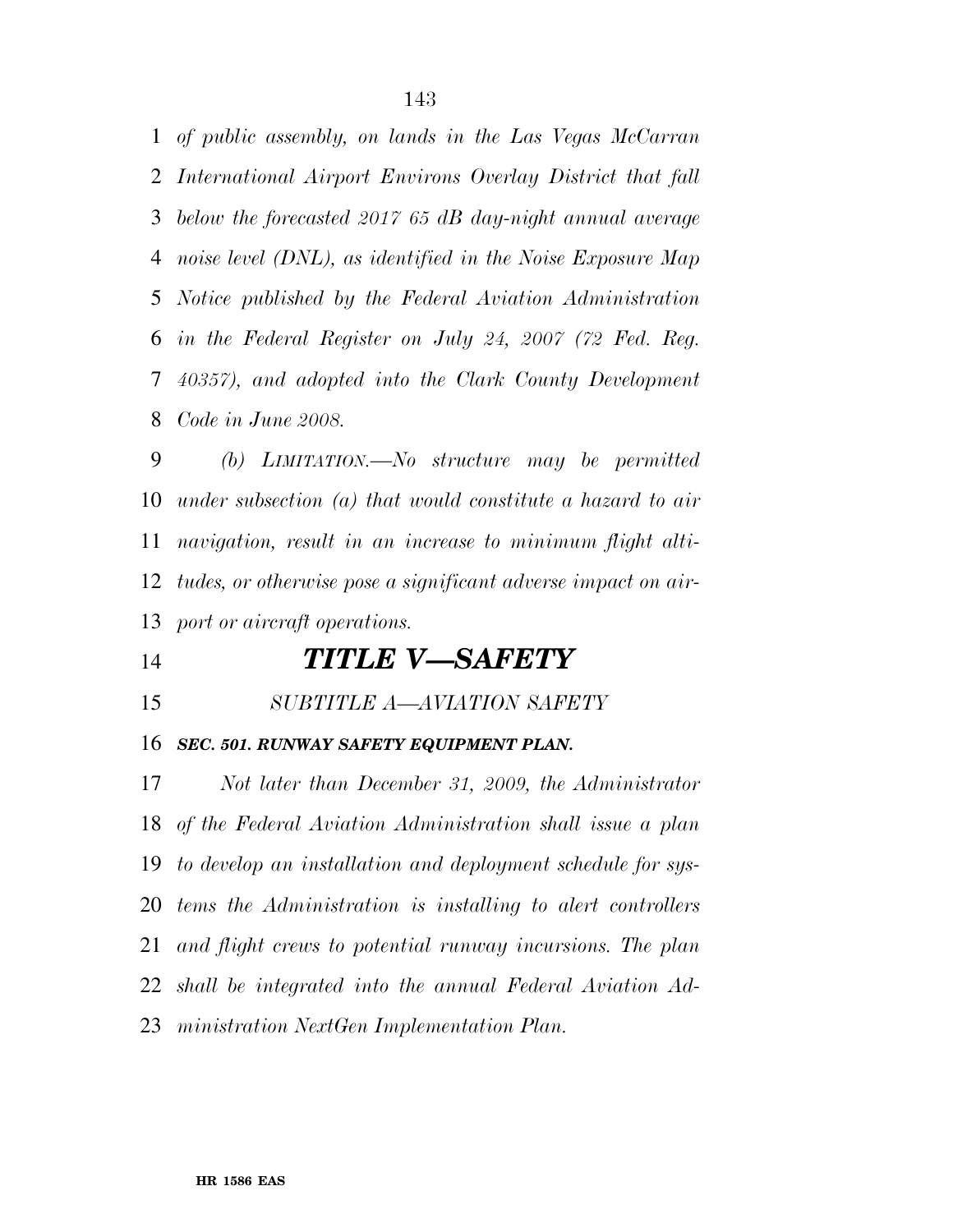*(a) JUDICIAL REVIEW OF NTSB DECISIONS.—Section 44703(d) is amended by adding at the end the following: ''(3) JUDICIAL REVIEW.—A person substantially af- fected by an order of the Board under this subsection, or the Administrator when the Administrator decides that an order of the Board will have a significant adverse impact on carrying out this part, may obtain judicial review of the order under section 46110 of this title. The Adminis- trator shall be made a party to the judicial review pro- ceedings. The findings of fact of the Board in any such case are conclusive if supported by substantial evidence.''.* 

 *(b) CONFORMING AMENDMENT.—Section 1153(c) is amended by striking ''section 44709 or'' and inserting ''sec-tion 44703(d), 44709, or''.* 

 *SEC. 503. RELEASE OF DATA RELATING TO ABANDONED TYPE CERTIFICATES AND SUPPLEMENTAL TYPE CERTIFICATES.* 

 *Section 44704(a) is amended by adding at the end the following:* 

*''(5) RELEASE OF DATA.—* 

**HR 1586 EAS**  *''(A) Notwithstanding any other provision of law, the Administrator may designate, without the consent of the owner of record, engineering data in the agency's possession related to a type certificate or*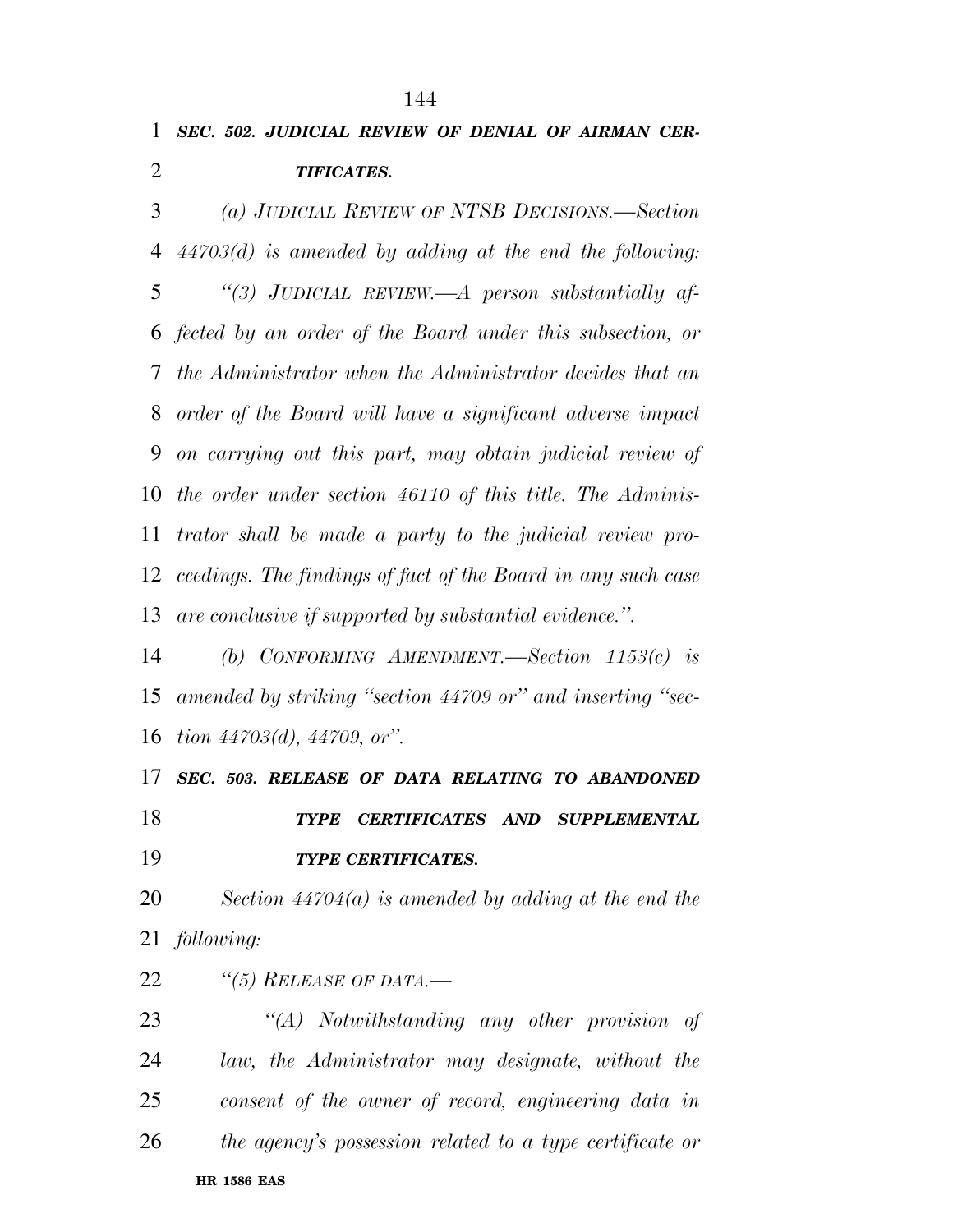| $\mathbf{1}$   | a supplemental type certificate for an aircraft, en-    |
|----------------|---------------------------------------------------------|
| 2              | gine, propeller or appliance as public data, and there- |
| 3              | fore releasable, upon request, to a person seeking to   |
| $\overline{4}$ | maintain the airworthiness of such product, if the Ad-  |
| 5              | $ministrator$ determines that—                          |
| 6              | $\tilde{f}(i)$ the certificate containing the requested |
| 7              | data has been inactive for 3 years;                     |
| 8              | $``(ii)$ the owner of record, or the owner of           |
| 9              | record's heir, of the type certificate or supple-       |
| 10             | mental certificate has not been located despite a       |
| 11             | search of due diligence by the agency; and              |
| 12             | $``(iii)$ the designation of such data as public        |
| 13             | data will enhance aviation safety.                      |
| 14             | $\lq (B)$ In this section, the term 'engineering data'  |
| 15             | means type design drawings and specifications for the   |
| 16             | entire product or change to the product, including the  |
| 17             | original design data, and any associated supplier       |
| 18             | data for individual parts or components approved as     |
| 19             | part of the particular aeronautical product certifi-    |
| 20             | $\textit{cate."}.$                                      |
| 21             | SEC. 504. DESIGN ORGANIZATION CERTIFICATES.             |
| 22             | Section $44704(e)$ is amended—                          |
| 23             | $(1)$ by striking "Beginning 7 years after the date     |
| 24             | of enactment of this subsection," in paragraph $(1)$    |
| 25             | and inserting "Effective January 1, 2013,";             |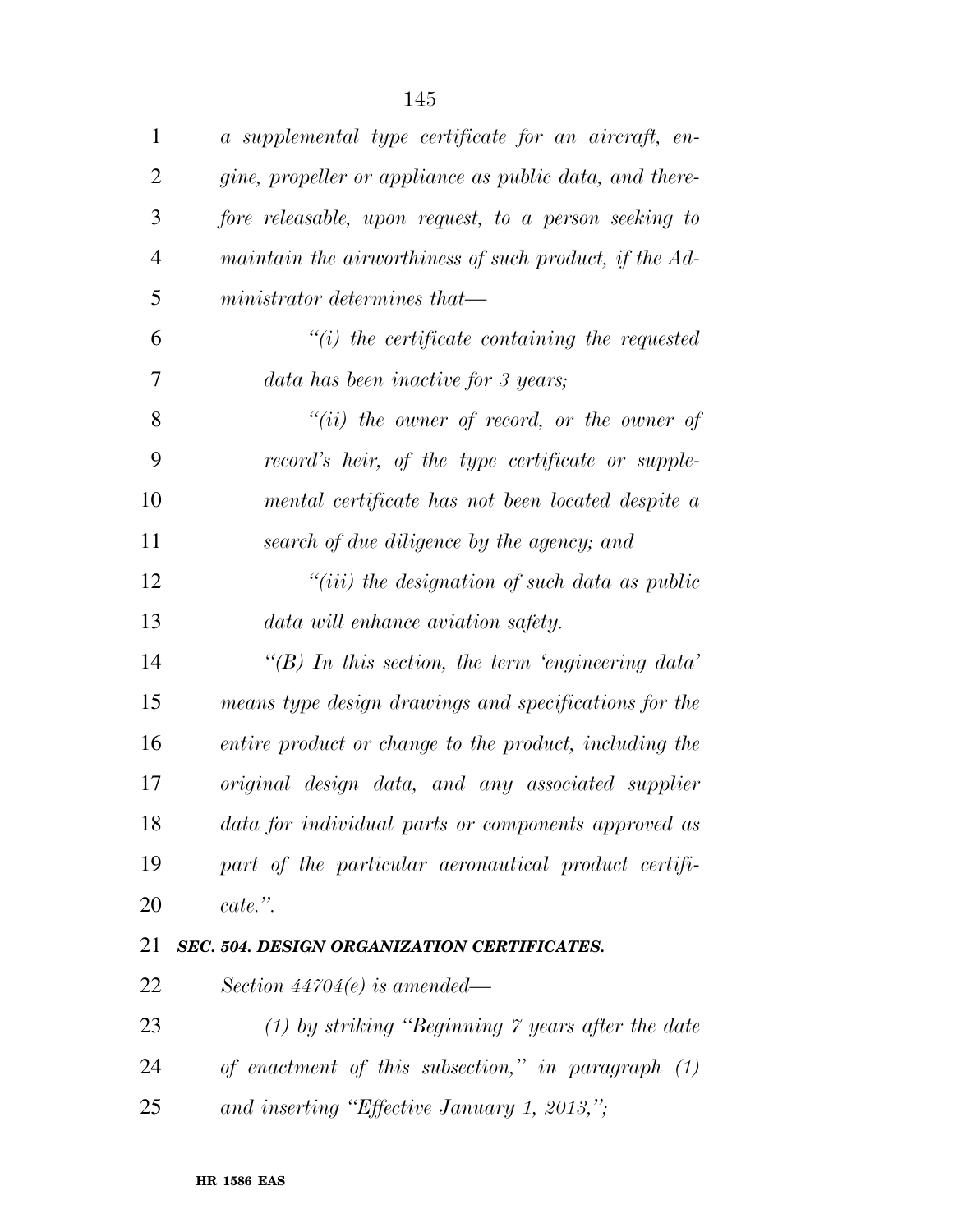| 1              | $(2)$ by striking "testing" in paragraph $(2)$ and     |
|----------------|--------------------------------------------------------|
| $\overline{2}$ | <i>inserting "production"</i> ; and                    |
| 3              | $(3)$ by striking paragraph $(3)$ and inserting the    |
| $\overline{4}$ | following:                                             |
| 5              | "(3) ISSUANCE OF CERTIFICATE BASED ON DE-              |
| 6              | SIGN ORGANIZATION CERTIFICATION. The Adminis-          |
| 7              | trator may rely on the Design Organization for cer-    |
| 8              | <i>tification of compliance under this section."</i> . |
| 9              | SEC. 505. FAA ACCESS TO CRIMINAL HISTORY RECORDS OR    |
| 10             | <b>DATABASE SYSTEMS.</b>                               |
| 11             | (a) In GENERAL.—Chapter 401 is amended by adding       |
| 12             | at the end thereof the following:                      |
| 13             | "§40130. FAA access to criminal history records or     |
|                | databases systems                                      |
| 14             |                                                        |
| 15             | "(a) ACCESS TO RECORDS OR DATABASES SYS-               |
| 16             | TEMS.-                                                 |
| 17             | $\lq(1)$ Notwithstanding section 534 of title 28 and   |
| 18             | the implementing regulations for such section $(28)$   |
| 19             | C.F.R. part 20), the Administrator of the Federal      |
| 20             | Aviation Administration is authorized to access a      |
| 21             | system of documented criminal justice information      |
| 22             | maintained by the Department of Justice or by a        |
| 23             | State but may do so only for the purpose of carrying   |
| 24             | out its civil and administrative responsibilities to   |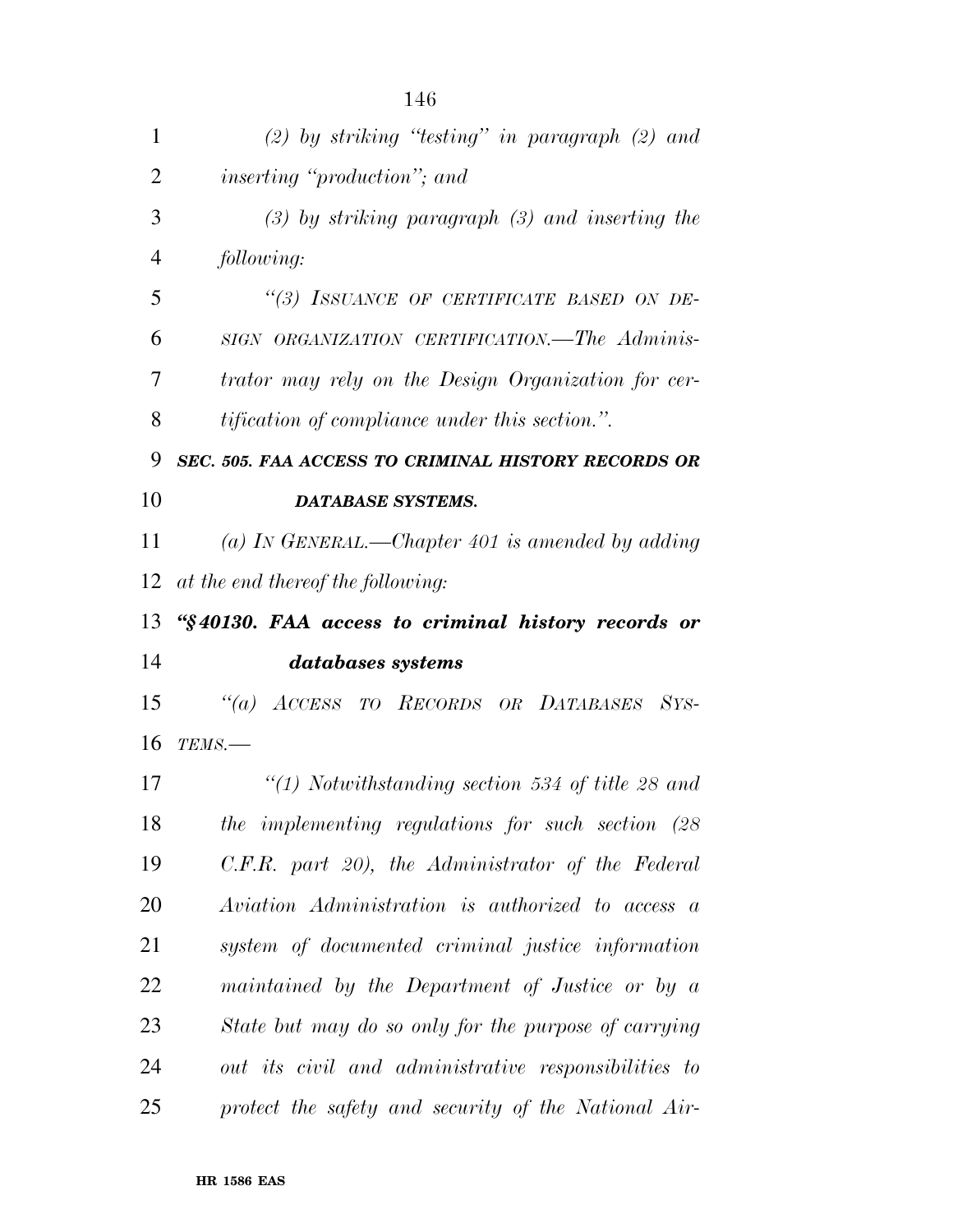| $\mathbf{1}$ | space System or to support the missions of the De-     |
|--------------|--------------------------------------------------------|
| 2            | partment of Justice, the Department of Homeland Se-    |
| 3            | curity, and other law enforcement agencies. The Ad-    |
| 4            | ministrator shall be subject to the same conditions or |
| 5            | procedures established by the Department of Justice    |
| 6            | or State for access to such an information system by   |
| 7            | other governmental agencies with access to the system. |
| 8            | "(2) The Administrator may not use the access          |
| 9            | authorized under paragraph (1) to conduct criminal     |
| 10           | <i>investigations.</i>                                 |
| 11           | "(b) DESIGNATED EMPLOYEES.—The Administrator           |

 *shall, by order, designate those employees of the Administra- tion who shall carry out the authority described in sub-section (a). Such designated employees may—* 

 *''(1) have access to and receive criminal history, driver, vehicle, and other law enforcement informa- tion contained in the law enforcement databases of the Department of Justice, or of any jurisdiction in a State in the same manner as a police officer employed by a State or local authority of that State who is cer- tified or commissioned under the laws of that State; ''(2) use any radio, data link, or warning system of the Federal Government and of any jurisdiction in a State that provides information about wanted per-*

*sons, be-on-the-lookout notices, or warrant status or*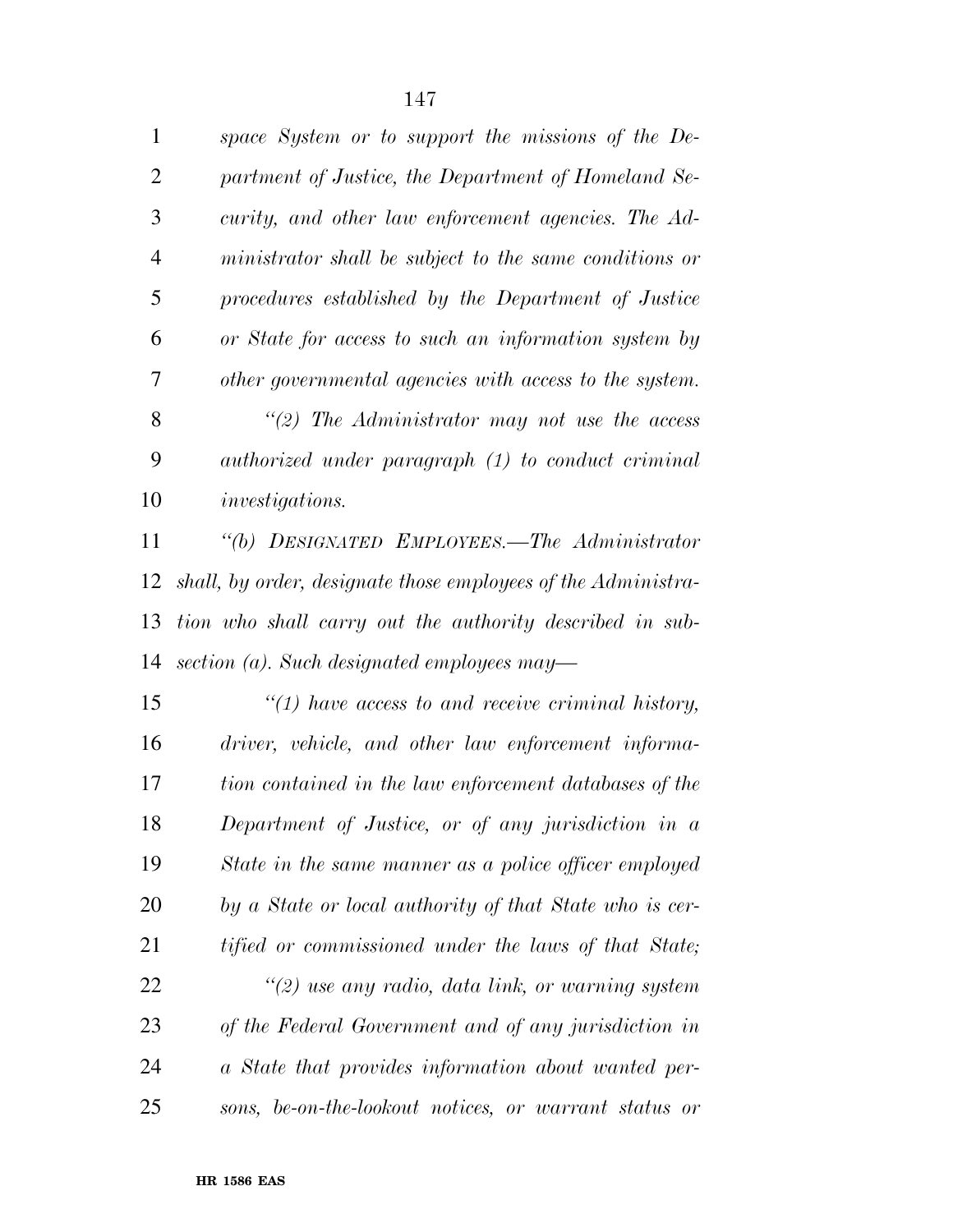*other officer safety information to which a police offi- cer employed by a State or local authority in that State who is certified or commission under the laws of that State has access and in the same manner as such police officer; or* 

 *''(3) receive Federal, State, or local government communications with a police officer employed by a State or local authority in that State in the same manner as a police officer employed by a State or local authority in that State who is commissioned under the laws of that State.* 

 *''(c) SYSTEM OF DOCUMENTED CRIMINAL JUSTICE IN- FORMATION DEFINED.—In this section the term 'system of documented criminal justice information' means any law enforcement databases, systems, or communications con- taining information concerning identification, criminal history, arrests, convictions, arrest warrants, or wanted or missing persons, including the National Crime Information Center and its incorporated criminal history databases and the National Law Enforcement Telecommunications Sys-tem.''.* 

 *(b) CONFORMING AMENDMENT.—The table of contents for chapter 401 is amended by inserting after the item relat-ing to section 40129 the following:* 

*''40130. FAA access to criminal history records or databases systems''.*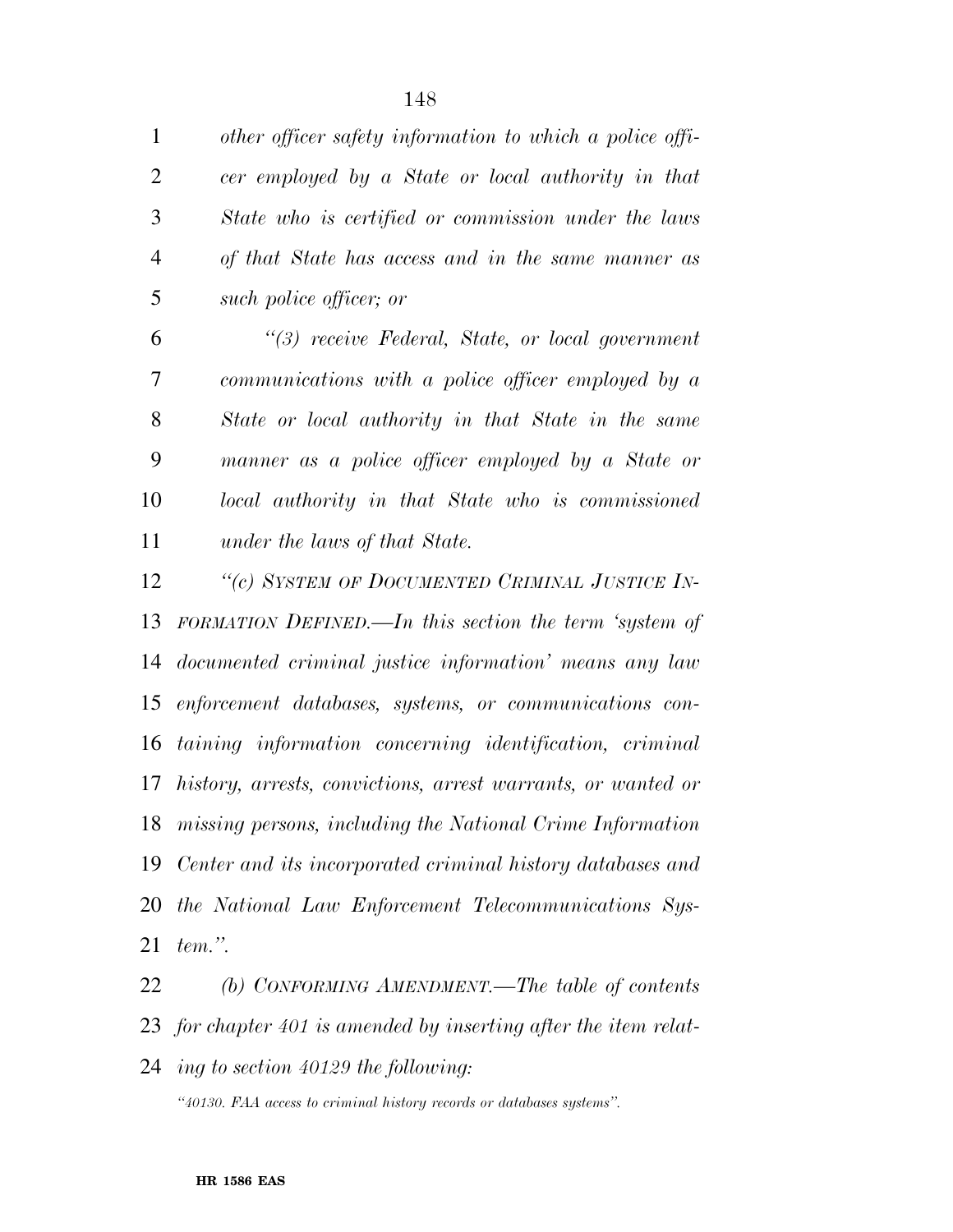| 2              | (a) FLIGHT AND DUTY TIME REGULATIONS.—               |
|----------------|------------------------------------------------------|
| 3              | $(1)$ In GENERAL.—In accordance with para-           |
| $\overline{4}$ | graph (2), the Administrator of the Federal Aviation |
| 5              | Administration shall issue regulations, based on the |
| 6              | best available scientific information—               |
| 7              | $(A)$ to specify limitations on the hours of         |
| 8              | flight and duty time allowed for pilots to address   |
| 9              | problems relating to pilot fatigue; and              |
| 10             | $(B)$ to require part 121 air carriers to de-        |
|                |                                                      |

*SEC. 506. PILOT FATIGUE.* 

| 10 | $(B)$ to require part 121 air carriers to de- |
|----|-----------------------------------------------|
| 11 | velop and implement fatigue risk management   |
| 12 | plans.                                        |

 *(2) DEADLINES.—The Administrator shall issue—* 

 *(A) not later than 180 days after the date of enactment of this Act, a notice of proposed rulemaking under paragraph (1); and* 

 *(B) not later than one year after the date of enactment of this Act, a final rule under paragraph (1).* 

*(b) FATIGUE RISK MANAGEMENT PLAN.—* 

 *(1) SUBMISSION OF FATIGUE RISK MANAGEMENT PLAN BY PART 121 AIR CARRIERS.—Not later than 90 days after the date of enactment of this Act, each part 121 air carrier shall submit to the Administrator for review and approval a fatigue risk management plan.*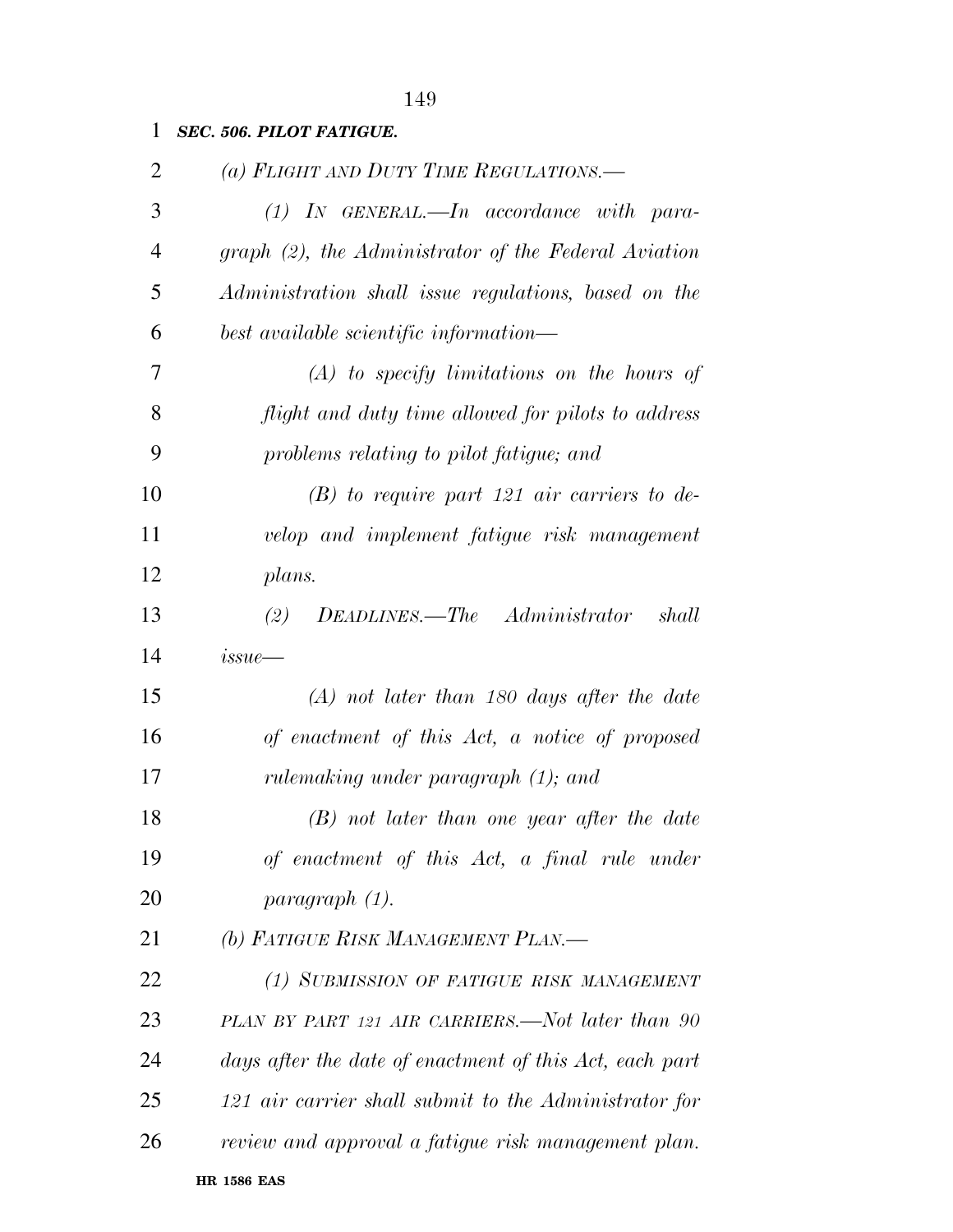| $\mathbf{1}$   | (2) CONTENTS OF PLAN.—A fatigue risk manage-        |
|----------------|-----------------------------------------------------|
| $\overline{2}$ | ment plan submitted by a part 121 air carrier under |
| 3              | paragraph (1) shall include the following:          |
| $\overline{4}$ | (A) Current flight time and duty period             |
| 5              | <i>limitations.</i>                                 |
| 6              | $(B)$ A rest scheme that enables the manage-        |
| 7              | ment of fatigue, including annual training to in-   |
| 8              | $creese \ a vareness \ of \frown$                   |
| 9              | $(i)$ fatigue;                                      |
| 10             | ( <i>ii</i> ) the effects of fatigue on pilots; and |
| 11             | <i>(iii) fatigue countermeasures.</i>               |
| 12             | (C) Development and use of a methodology            |
| 13             | that continually assesses the effectiveness of the  |
| 14             | program, including the ability of the program—      |
| 15             | $(i)$ to improve alertness; and                     |
| 16             | ( <i>ii</i> ) to mitigate performance errors.       |
| 17             | $(3)$ PLAN UPDATES.— $A$ part 121 air carrier       |
| 18             | shall update its fatigue risk management plan under |
| 19             | paragraph $(1)$ every 2 years and submit the update |
| 20             | to the Administrator for review and approval.       |
| 21             | $(4)$ APPROVAL.—                                    |
| 22             | (A) INITIAL APPROVAL OR MODIFICATION.               |
| 23             | Not later than 9 months after the date of enact-    |
| 24             | ment of this Act, the Administrator shall review    |
| 25             | and approve or require modification to fatigue      |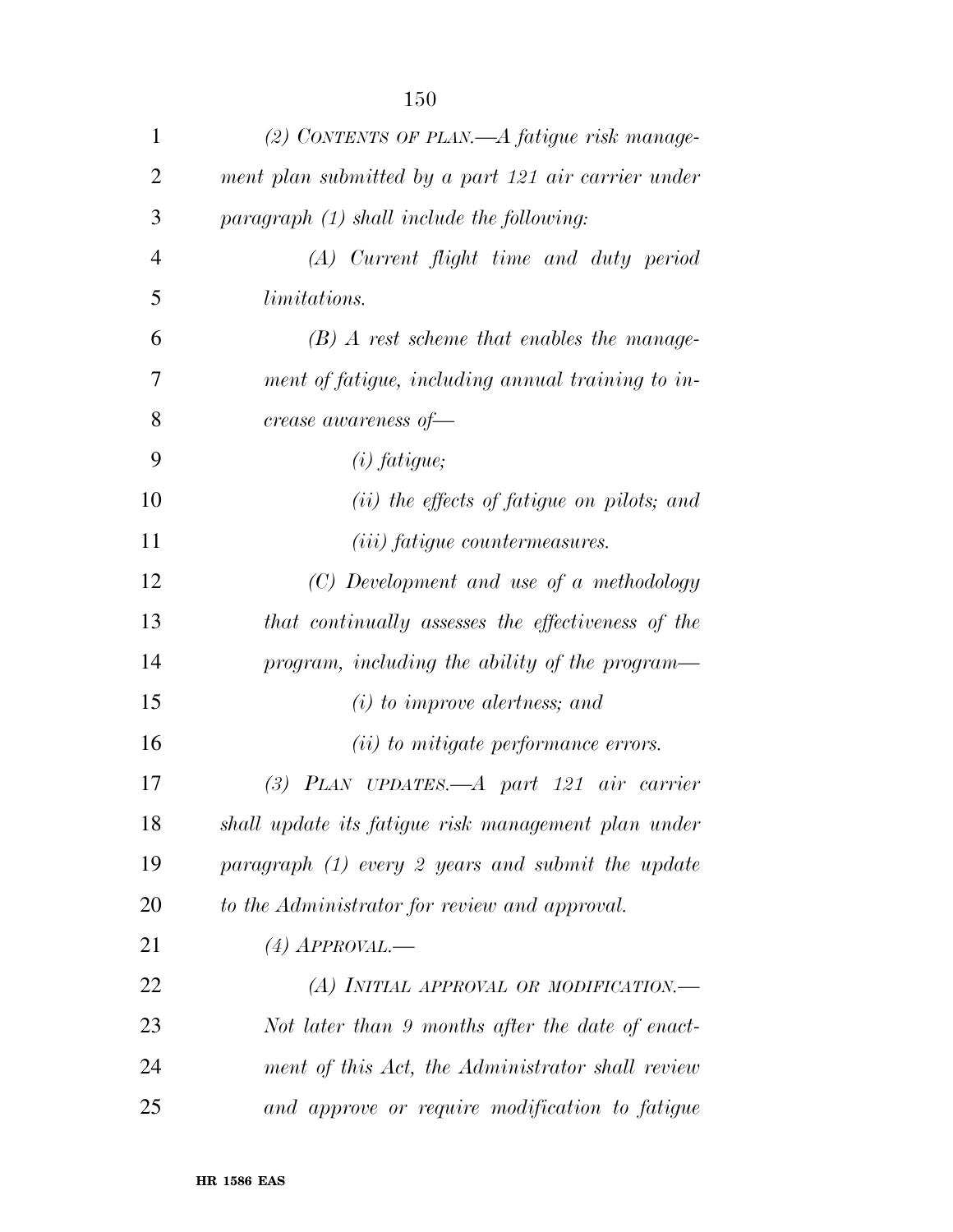| 1              | risk management plans submitted under this               |
|----------------|----------------------------------------------------------|
| $\overline{2}$ | subsection to ensure that pilots are not operating       |
| 3              | <i>aircraft while fatigued.</i>                          |
| $\overline{4}$ | (B)<br>UPDATE APPROVAL<br>OR<br>MODIFICA-                |
| 5              | TION.—Not later than 9 months after submission           |
| 6              | of a plan update under paragraph $(3)$ , the Ad-         |
| 7              | ministrator shall review and approve or require          |
| 8              | modification to such update.                             |
| 9              | $(5)$ CIVIL PENALTIES.—A violation of this sub-          |
| 10             | section by a part 121 air carrier shall be treated as    |
| 11             | a violation of chapter 447 of title 49, United States    |
| 12             | Code, for purposes of the application of civil penalties |
| 13             | under chapter 463 of that title.                         |
| 14             | LIMITATION ON APPLICABILITY.—The<br>(6)<br>re-           |
| 15             | quirements of this subsection shall cease to apply to    |
| 16             | a part 121 air carrier on and after the effective date   |
| 17             | of the regulations to be issued under subsection $(a)$ . |
| 18             | (c) EFFECT OF COMMUTING ON FATIGUE.—                     |
| 19             | $(1)$ IN GENERAL.—Not later than 60 days after           |
| 20             | the date of enactment of this Act, the Administrator     |
| 21             | shall enter into appropriate arrangements with the       |
| 22             | National Academy of Sciences to conduct a study of       |
| 23             | the effects of commuting on pilot fatigue and report     |
| 24             | <i>its findings to the Administrator.</i>                |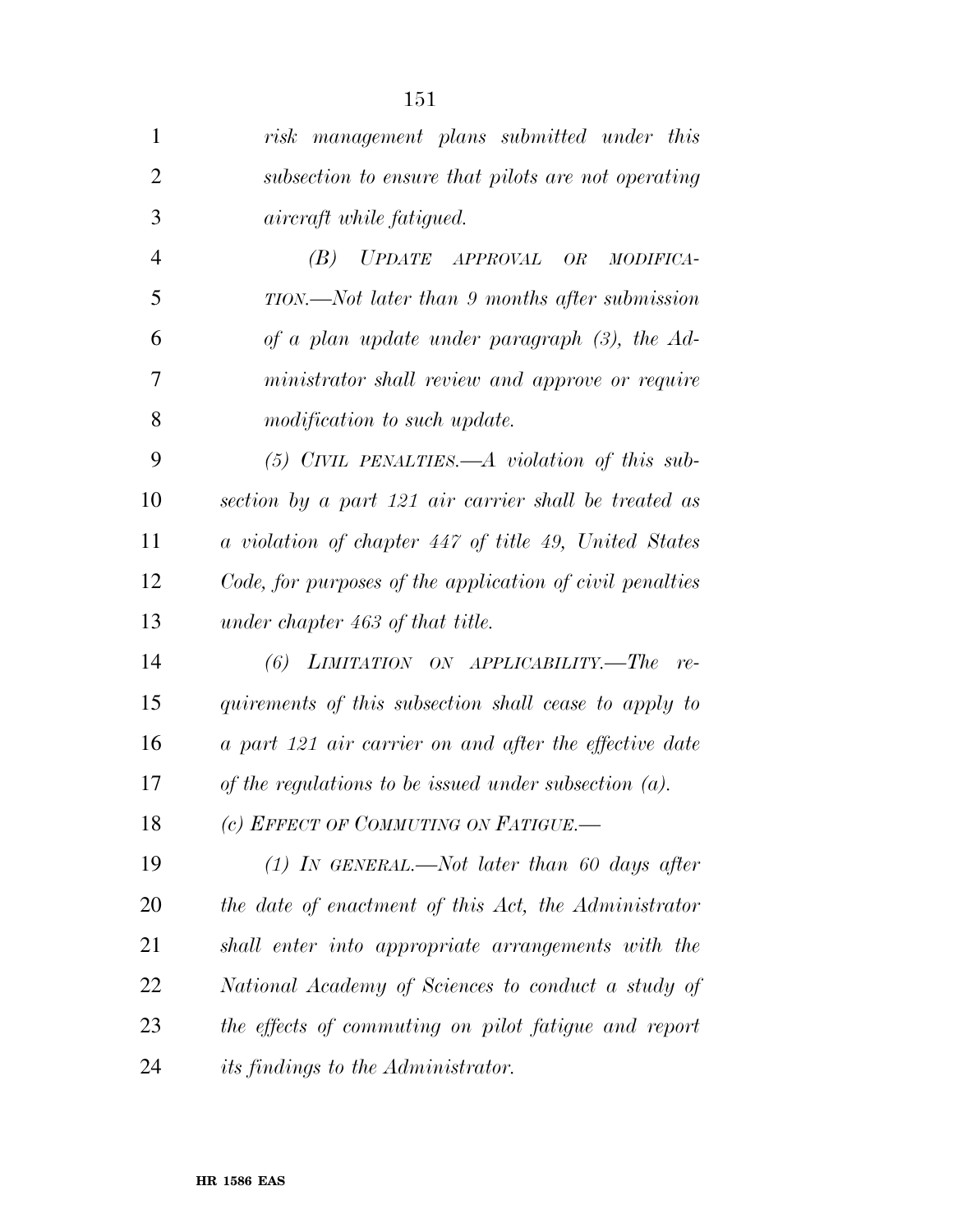| $\mathbf{1}$   | (2) STUDY.—In conducting the study, the Na-      |
|----------------|--------------------------------------------------|
| $\overline{2}$ | tional Academy of Sciences shall consider—       |
| 3              | $(A)$ the prevalence of pilot commuting in       |
| $\overline{4}$ | the commercial air carrier industry, including   |
| 5              | the number and percentage of pilots who com-     |
| 6              | mute;                                            |
| 7              | $(B)$ information relating to commuting by       |
| 8              | pilots, including distances traveled, time zones |
| 9              | crossed, time spent, and methods used;           |
| 10             | $(C)$ research on the impact of commuting on     |
| 11             | pilot fatigue, sleep, and circadian rhythms;     |
| 12             | $(D)$ commuting policies of commercial air       |
| 13             | carriers (including passenger and all-cargo air  |
| 14             | carriers), including pilot check-in requirements |
| 15             | and sick leave and fatigue policies;             |
| 16             | $(E)$ post-conference materials from the Fed-    |
| 17             | eral Aviation Administration's June 2008 sym-    |
| 18             | posium entitled "Aviation Fatigue Management     |
| 19             | Symposium: Partnerships for Solutions";          |
| 20             | (F) Federal Aviation Administration and          |
| 21             | international policies and guidance regarding    |
| 22             | commuting; and                                   |
| 23             | $(G)$ any other matters as the Administrator     |
| 24             | considers appropriate.                           |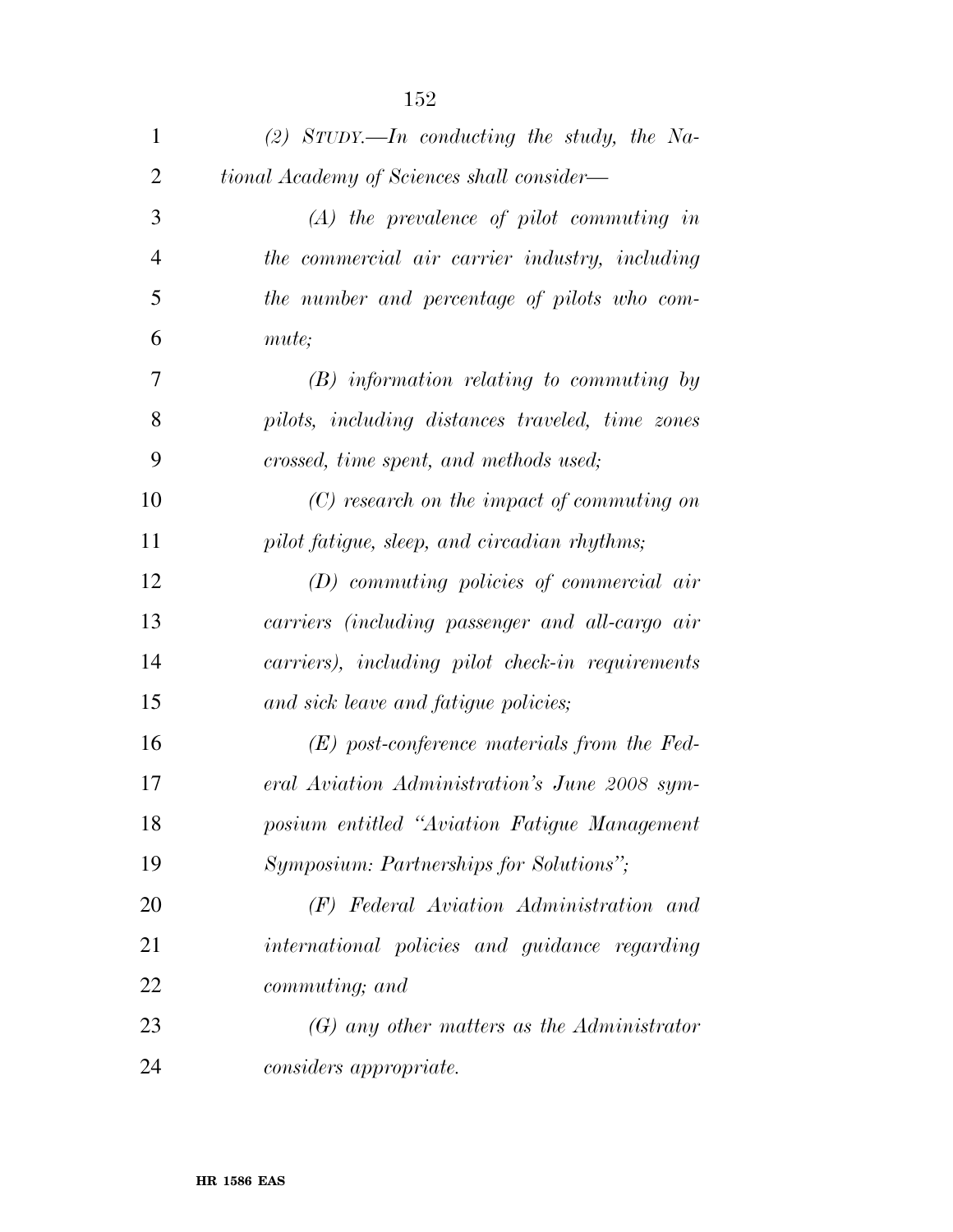| 1              | (3) PRELIMINARY FINDINGS.—Not later than 90             |
|----------------|---------------------------------------------------------|
| $\overline{2}$ | days after the date of entering into arrangements       |
| 3              | under paragraph (1), the National Academy of            |
| $\overline{4}$ | Sciences shall submit to the Administrator its pre-     |
| 5              | liminary findings under the study.                      |
| 6              | $(4)$ REPORT.—Not later than 6 months after the         |
| 7              | date of entering into arrangements under paragraph      |
| 8              | $(1)$ , the National Academy of Sciences shall submit a |
| 9              | report to the Administrator containing its findings     |
| 10             | under the study and any recommendations for regu-       |
| 11             | latory or administrative actions by the Federal Avia-   |
| 12             | tion Administration concerning commuting by pilots.     |
| 13             | $(5)$ RULEMAKING.—Following receipt of the re-          |
| 14             | port of the National Academy of Sciences under para-    |
| 15             | graph $(4)$ , the Administrator shall—                  |
| 16             | $(A)$ consider the findings and recommenda-             |
| 17             | tions in the report; and                                |
| 18             | $(B)$ update, as appropriate based on sci-              |
| 19             | <i>entific data, regulations required by subsection</i> |
| 20             | $(a)$ on flight and duty time.                          |
| 21             | SEC. 507. INCREASING SAFETY FOR HELICOPTER AND          |
| 22             | FIXED WING EMERGENCY MEDICAL SERVICE                    |
| 23             | <b>OPERATORS AND PATIENTS.</b>                          |
| 24             | (a) COMPLIANCE REGULATIONS.—                            |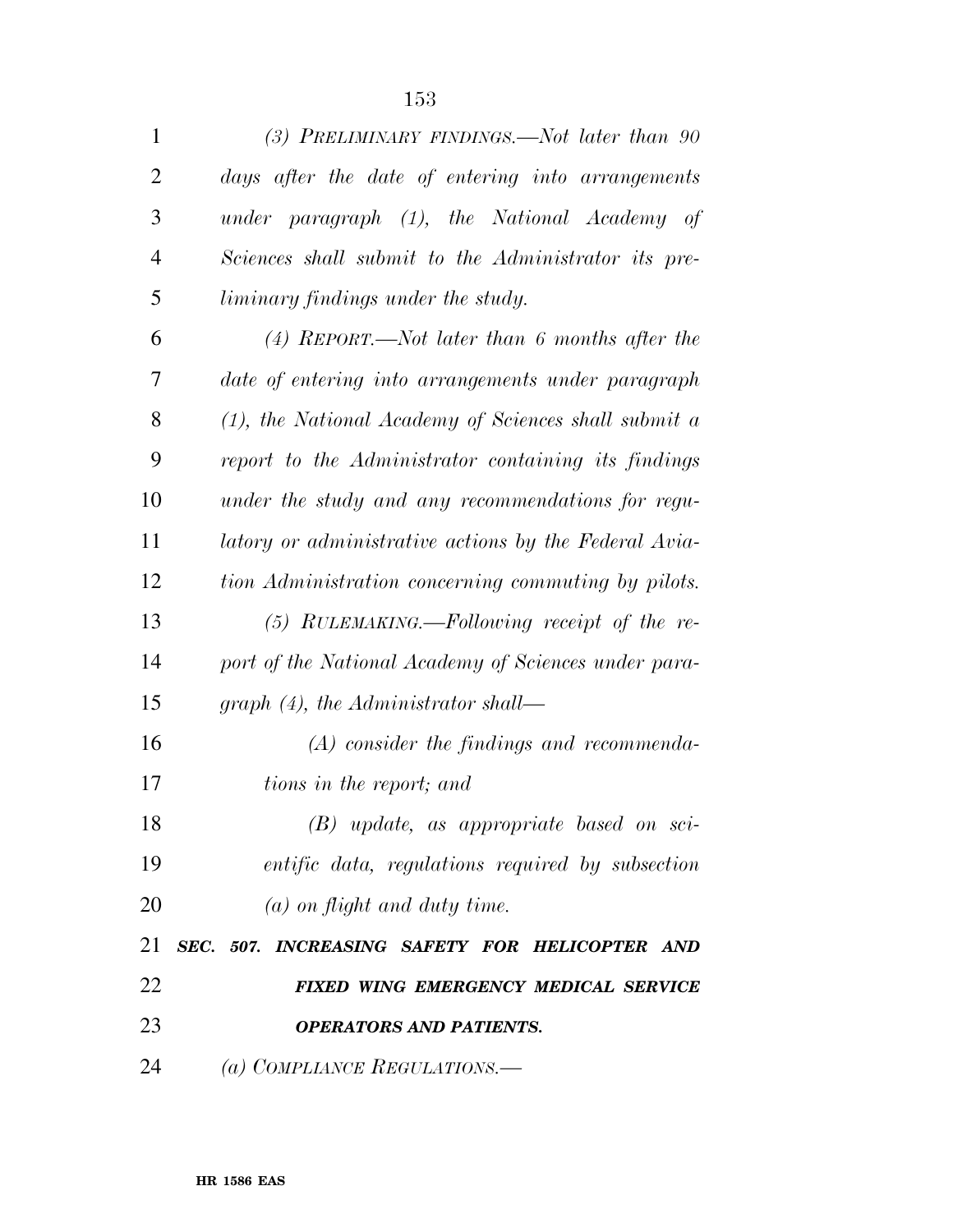| $\mathbf{1}$   | $(1)$ IN GENERAL.—Except as provided in para-            |
|----------------|----------------------------------------------------------|
| 2              | $graph (2)$ , not later than 18 months after the date of |
| 3              | enactment of this Act, helicopter and fixed wing air-    |
| $\overline{4}$ | craft certificate holders providing emergency medical    |
| 5              | services shall comply with part 135 of title 14, Code    |
| 6              | of Federal Regulations, if there is a medical crew on    |
| 7              | board, without regard to whether there are patients on   |
| 8              | board.                                                   |
| 9              | (2) EXCEPTION.—If a certificate holder described         |
| 10             | in paragraph (1) is operating under instrument flight    |
| 11             | rules or is carrying out training therefor—              |
| 12             | $(A)$ the weather minimums and duty and                  |
| 13             | rest time regulations under such part 135 of such        |
| 14             | title shall apply; and                                   |
| 15             | $(B)$ the weather reporting requirement at               |
| 16             | the destination shall not apply until such time          |
| 17             | as the Administrator of the Federal Aviation Ad-         |
| 18             | ministration determines that portable, reliable,         |
| 19             | and accurate ground-based weather measuring              |
| 20             | and reporting systems are available.                     |
| 21             | (b) IMPLEMENTATION OF FLIGHT RISK EVALUATION             |
| 22             | PROGRAM.                                                 |
| 23             | $(1)$ INITIATION.—Not later than 60 days after           |
| 24             | the date of enactment of this Act, the Administrator     |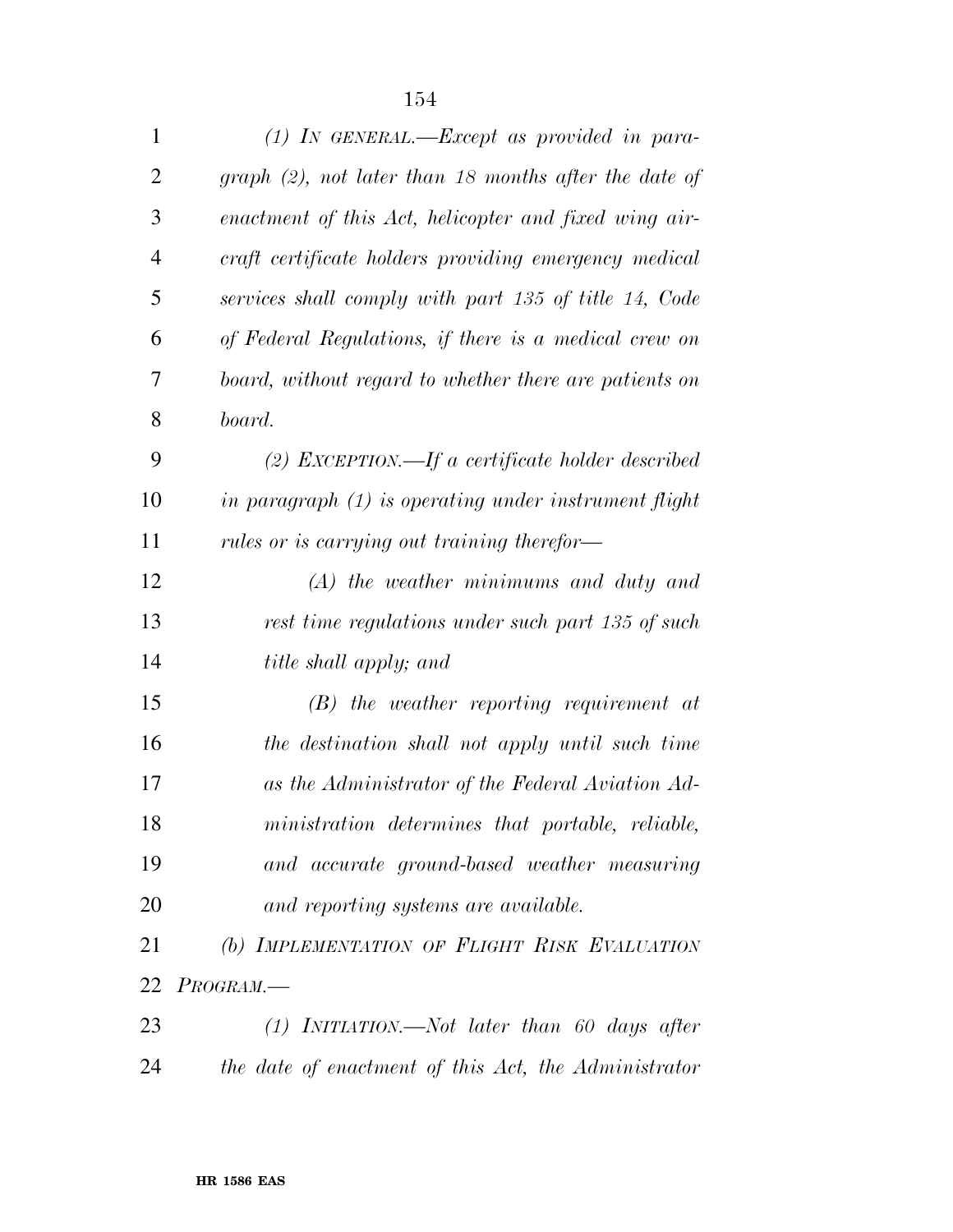| 1              | of the Federal Aviation Administration shall initiate   |
|----------------|---------------------------------------------------------|
| $\overline{2}$ | a rulemaking—                                           |
| 3              | $(A)$ to create a standardized checklist of risk        |
| $\overline{4}$ | evaluation factors based on Notice 8000.301,            |
| 5              | which was issued by the Administration on $Au$          |
| 6              | gust 1, 2005; and                                       |
| 7              | $(B)$ to require helicopter and fixed wing              |
| 8              | aircraft emergency medical service operators to         |
| 9              | use the checklist created under subparagraph $(A)$      |
| 10             | to determine whether a mission should be accept-        |
| 11             | ed.                                                     |
| 12             | COMPLETION.—The rulemaking initiated<br>(2)             |
| 13             | under paragraph $(1)$ shall be completed not later than |
| 14             | 18 months after it is initiated.                        |
| 15             | (c) COMPREHENSIVE CONSISTENT FLIGHT DISPATCH            |
| 16             | PROCEDURES.—                                            |
| 17             | $(1)$ INITIATION.—Not later than 60 days after          |
| 18             | the date of enactment of this Act, the Administrator    |
| 19             | of the Federal Aviation Administration shall initiate   |
| 20             | $a\ rule making -$                                      |
| 21             | $(A)$ to require that helicopter and fixed              |
| 22             | wing emergency medical service operators for-           |
| 23             | malize and implement performance based flight           |
| 24             | dispatch and flight-following procedures; and           |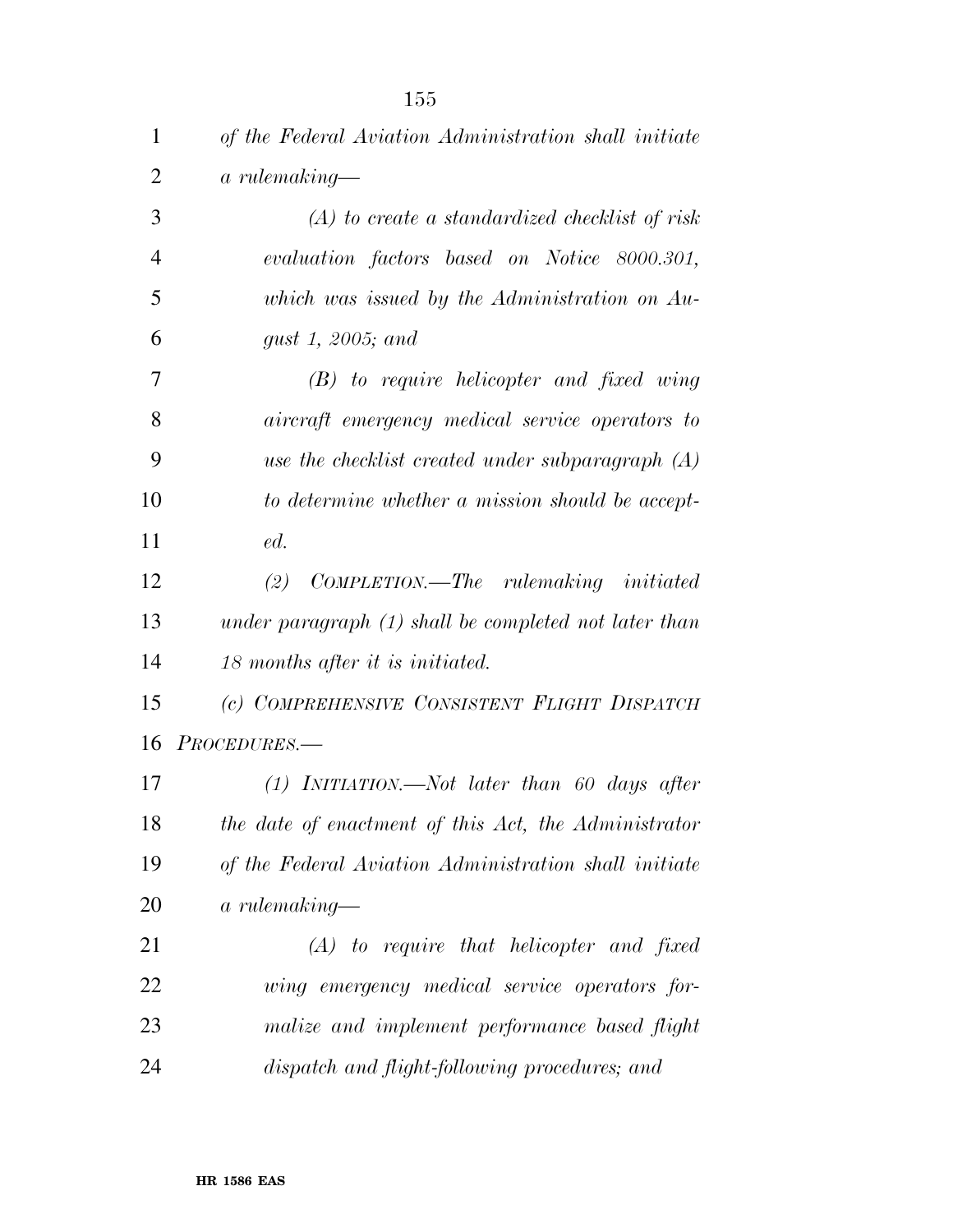| $\mathbf{1}$   | $(B)$ to develop a method to assess and en-                    |
|----------------|----------------------------------------------------------------|
| $\overline{2}$ | sure that such operators comply with the require-              |
| 3              | ments described in subparagraph $(A)$ .                        |
| $\overline{4}$ | COMPLETION.—The rulemaking initiated<br>(2)                    |
| 5              | under paragraph $(1)$ shall be completed not later than        |
| 6              | 18 months after it is initiated.                               |
| 7              | (d) IMPROVING SITUATIONAL AWARENESS.—Within 1                  |
| 8              | year after the date of enactment of this Act, any helicopter   |
| 9              | or fixed-wing aircraft used for emergency medical service      |
| 10             | shall have on board a device that performs the function of     |
| 11             | a terrain awareness and warning system and a means of          |
| 12             | displaying that information that meets the requirements of     |
| 13             | the applicable Federal Aviation Administration Technical       |
| 14             | Standard Order or other guidance prescribed by the Admin-      |
|                | 15 <i>istrator</i> .                                           |
| 16             | (e) IMPROVING THE DATA AVAILABLE ON AIR MED-                   |
| 17             | ICAL OPERATIONS.                                               |
| 18             | (1) IN GENERAL.—The Administrator of the Fed-                  |
| 19             | eral Aviation Administration shall require each cer-           |
| 20             | <i>tificate holder for helicopters and fixed-wing aircraft</i> |
| 21             | used for emergency medical service operations to re-           |
| 22             | port not later than 1 year after the date of enactment         |
| 23             | of this Act and annually thereafter on—                        |
| 24             | $(A)$ the number of aircraft and helicopters                   |
| 25             | used to provide air ambulance services, the reg-               |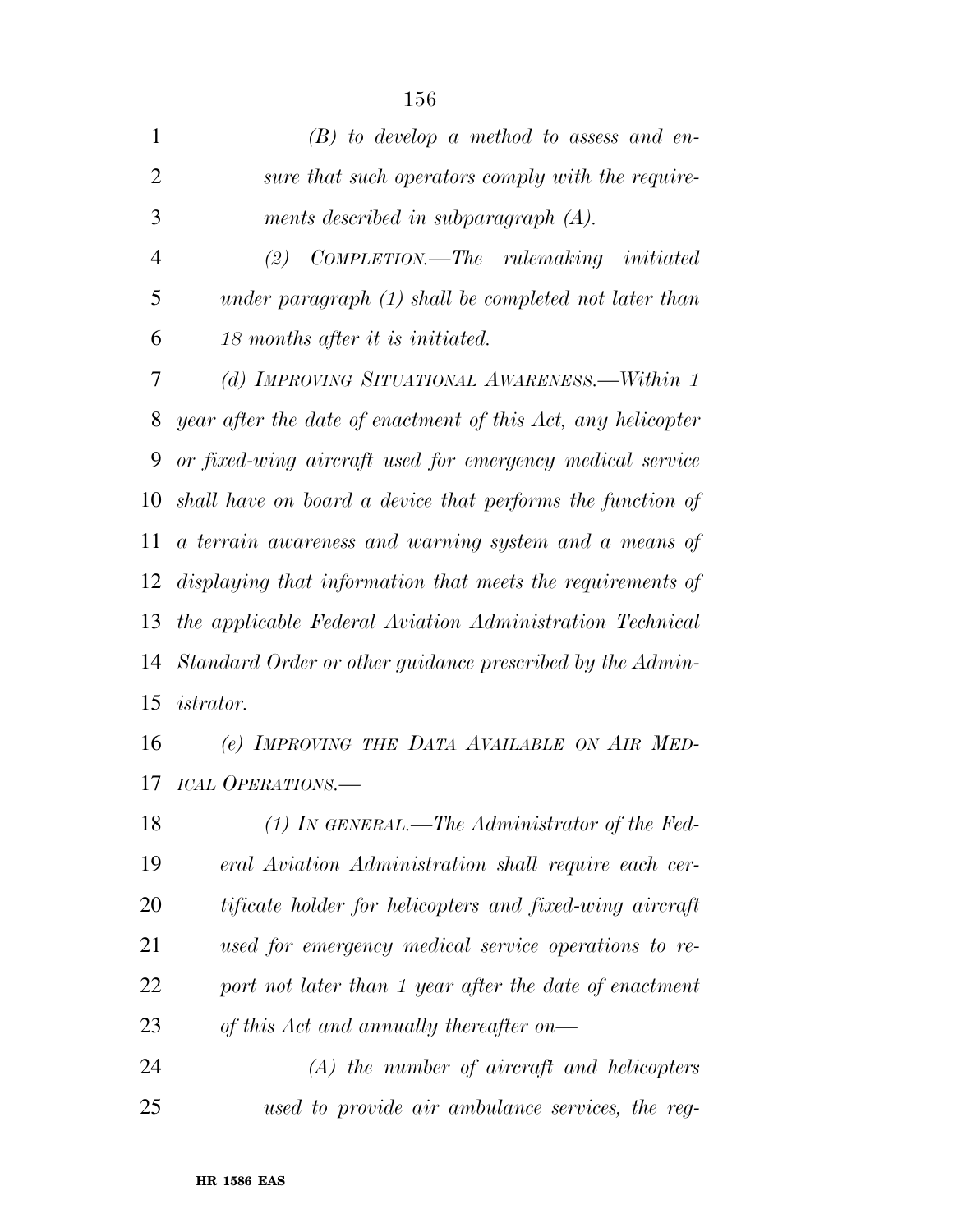| 1              | <i>istration number of each of these aircraft or heli-</i> |
|----------------|------------------------------------------------------------|
| $\overline{2}$ | copters, and the base location of each of these            |
| 3              | <i>aircraft</i> or <i>helicopters</i> ;                    |
| $\overline{4}$ | $(B)$ the number of flights and hours flown                |
| 5              | by each such aircraft or helicopter used by the            |
| 6              | certificate holder to provide such services during         |
| 7              | the reporting period;                                      |
| 8              | $(C)$ the number of flights and the purpose of             |
| 9              | each flight for each aircraft or helicopter used by        |
| 10             | the certificate holder to provide such services            |
| 11             | during the reporting period;                               |
| 12             | $(D)$ the number of flight requests for a heli-            |
| 13             | copter providing helicopter air ambulance serv-            |
| 14             | ices that were accepted or declined by the certifi-        |
| 15             | cate holder and the type of each such flight re-           |
| 16             | quest (such as scene response, inter-facility              |
| 17             | transport, organ transport, or ferry or repo-              |
| 18             | sitioning flight);                                         |
| 19             | $(E)$ the number of accidents involving heli-              |
| 20             | copters operated by the certificate holder while           |
| 21             | providing helicopter air ambulance services and            |
| 22             | a description of the accidents;                            |
| 23             | $(F)$ the number of flights and hours flown                |
| 24             | under instrument flight rules by helicopters oper-         |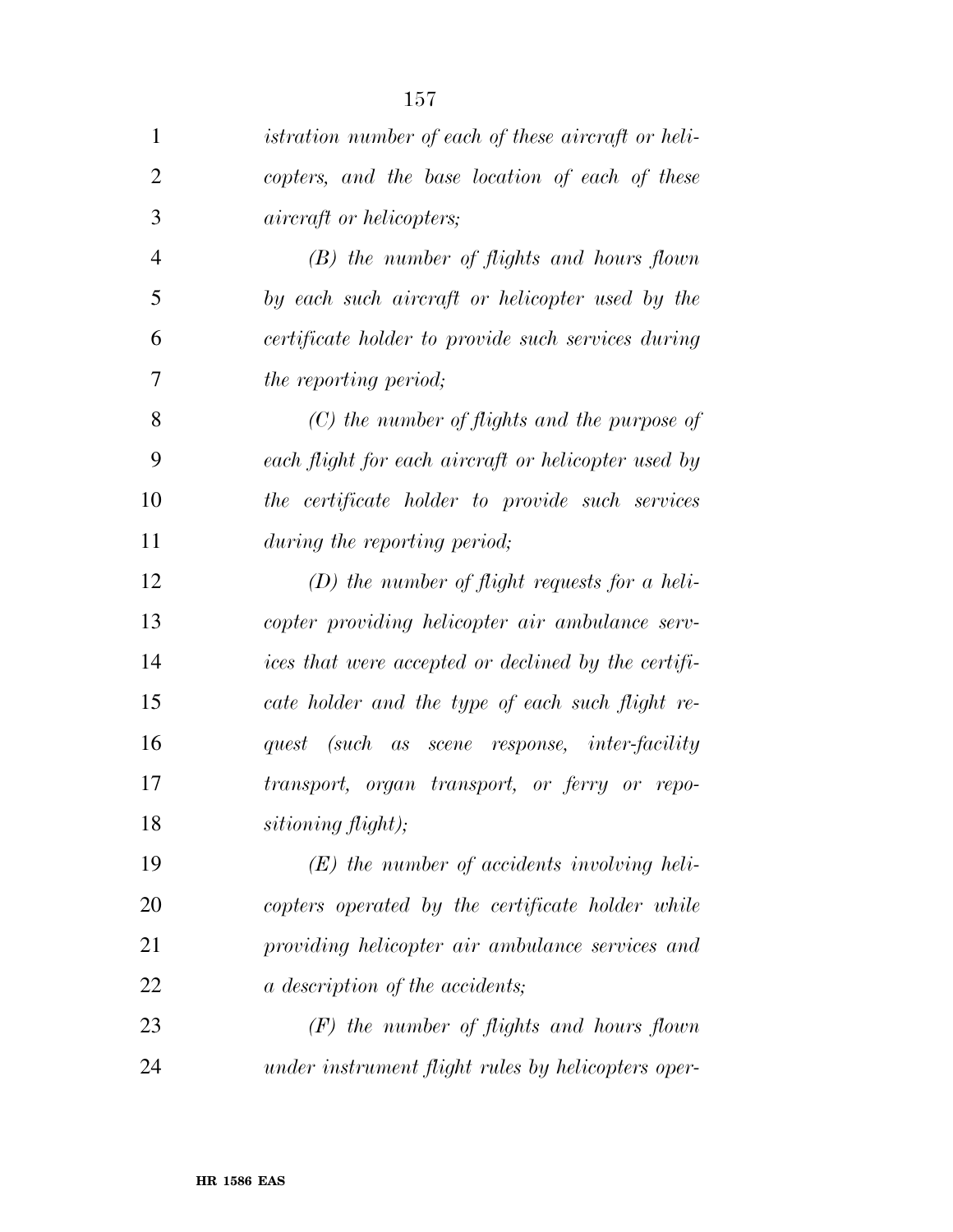| 1              | ated by the certificate holder while providing hel-      |
|----------------|----------------------------------------------------------|
| $\overline{2}$ | <i>icopter air ambulance services;</i>                   |
| 3              | $(G)$ the time of day of each flight flown by            |
| $\overline{4}$ | helicopters operated by the certificate holder           |
| 5              | while providing helicopter air ambulance serv-           |
| 6              | ices; and                                                |
| 7              | $(H)$ The number of incidents where more                 |
| 8              | helicopters arrive to transport patients than is         |
| 9              | needed in a flight request or scene response.            |
| 10             | (2) REPORT TO CONGRESS.—The Administrator                |
| 11             | of the Federal Aviation Administration shall report to   |
| 12             | Congress on the information received pursuant to         |
| 13             | paragraph $(1)$ of this subsection no later than 18      |
| 14             | months after the date of enactment of this Act.          |
| 15             | (f) IMPROVING THE DATA AVAILABLE TO NTSB IN-             |
| 16             | VESTIGATORS AT CRASH SITES.-                             |
| 17             | $(1)$ STUDY.—Not later than 120 days after the           |
| 18             | date of enactment of this Act, the Administrator of the  |
| 19             | Federal Aviation Administration shall issue a report     |
| 20             | that indicates the availability, survivability,<br>size, |
| 21             | weight, and cost of devices that perform the function    |
| 22             | of recording voice communications and flight data in-    |
| 23             | formation on existing and new helicopters and exist-     |
| 24             | ing and new fixed wing aircraft used for emergency       |
| 25             | medical service operations.                              |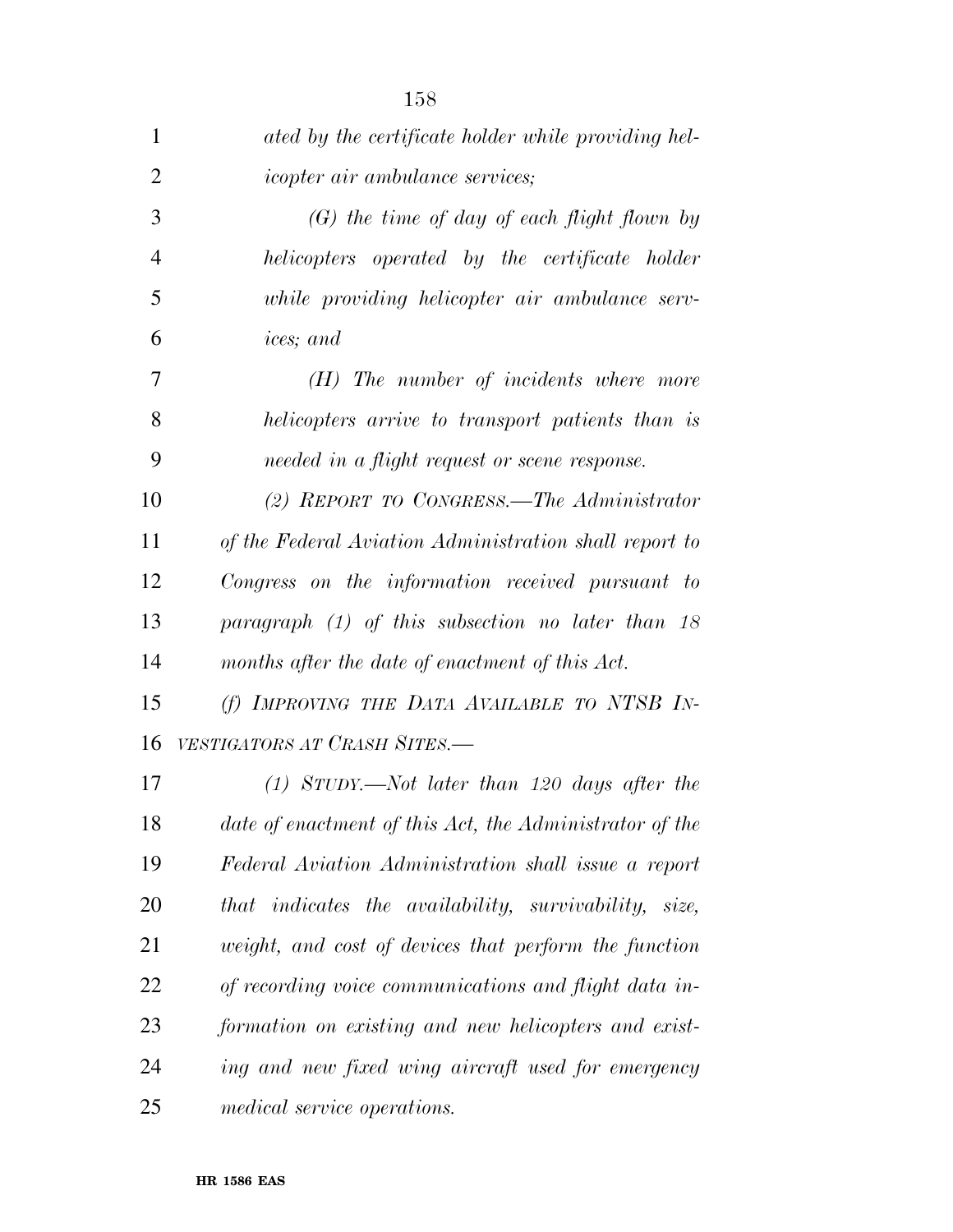| 1              | (2) RULEMAKING.—Not later than 1 year after             |
|----------------|---------------------------------------------------------|
| $\overline{2}$ | the date of enactment of this Act, the Administrator    |
| 3              | of the Federal Aviation Administration shall issue      |
| $\overline{4}$ | regulations that require devices that perform the func- |
| 5              | tion of recording voice communications and flight       |
| 6              | data information on board aircraft described in para-   |
| 7              | $graph(1)$ .                                            |
| 8              | SEC. 508. CABIN CREW COMMUNICATION.                     |
| 9              | (a) IN GENERAL.—Section $44728$ is amended—             |
| 10             | $(1)$ by redesignating subsection $(f)$ as subsection   |
| 11             | $(g);$ and                                              |
| 12             | $(2)$ by inserting after subsection (e) the following:  |
| 13             | "(f) MINIMUM LANGUAGE SKILLS.-                          |
| 14             | "(1) IN GENERAL.—No certificate holder may use          |
| 15             | any person to serve, nor may any person serve, as a     |
| 16             | flight attendant under this part, unless that person    |
| 17             | has demonstrated to an individual qualified to deter-   |
| 18             | mine proficiency the ability to read, speak, and write  |
| 19             | English well enough to-                                 |
| 20             | $\lq (A)$ read material written in English and          |
| 21             | comprehend the information;                             |
| 22             | $\lq\lq(B)$ speak and understand English suffi-         |
| 23             | ciently to provide direction to, and understand         |
| 24             | and answer questions from, English-speaking in-         |
| 25             | dividuals;                                              |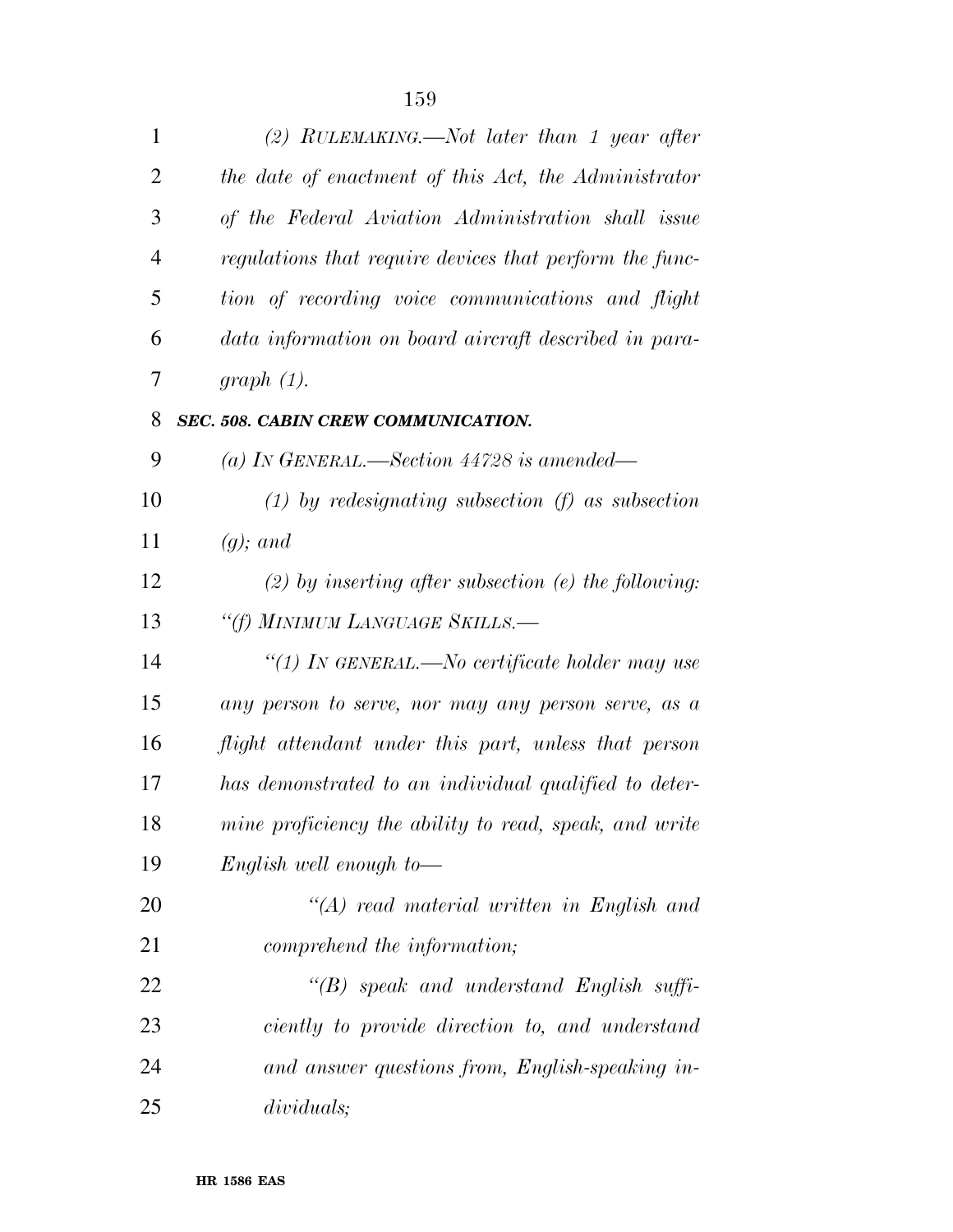| $\mathbf{1}$   | $"$ (C) write incident reports and statements                  |
|----------------|----------------------------------------------------------------|
| $\overline{2}$ | and log entries and statements; and                            |
| 3              | $\lq (D)$ carry out written and oral instruc-                  |
| $\overline{4}$ | tions regarding the proper performance of their                |
| 5              | duties.                                                        |
| 6              | "(2) FOREIGN FLIGHTS.—The requirements of                      |
| 7              | paragraph $(1)$ do not apply to service as a flight at-        |
| 8              | tendant serving solely between points outside the              |
| 9              | United States.".                                               |
| 10             | (b) ADMINISTRATION.—The Administrator of the Fed-              |
| 11             | eral Aviation Administration shall work with certificate       |
| 12             | holders to which section $44728(f)$ of title 49, United States |
|                |                                                                |
| 13             | Code, applies to facilitate compliance with the requirements   |
| 14             | of section $44728(f)(1)$ of that title.                        |
| 15             | SEC. 509. CLARIFICATION OF MEMORANDUM OF UNDER-                |
| 16             | STANDING WITH OSHA.                                            |
| 17             | (a) IN GENERAL.—Within 6 months after the date of              |
|                | 18 enactment of this Act, the Administrator of the Federal     |
| 19             | Aviation Administration shall—                                 |
| 20             | $(1)$ establish milestones, in consultation with the           |
| 21             | Occupational Safety and Health Administration,                 |
| 22             | through a report to Congress for the completion of             |
| 23             | work begun under the August 2000 memorandum of                 |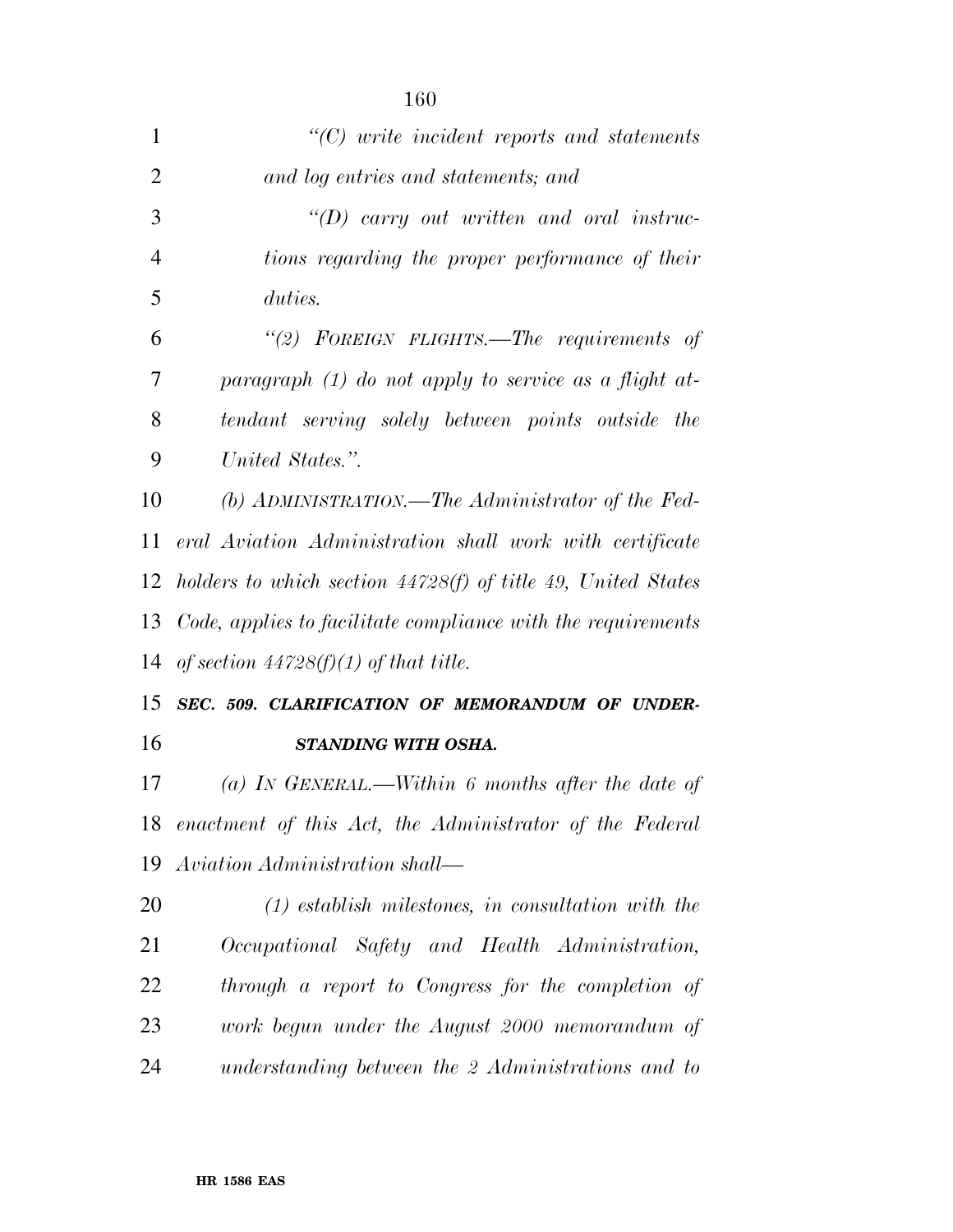| $\mathbf{1}$   | address issues needing further action in the Adminis-         |
|----------------|---------------------------------------------------------------|
| $\overline{2}$ | trations' joint report in December 2000; and                  |
| 3              | $(2)$ initiate development of a policy statement to           |
| $\overline{4}$ | set forth the circumstances in which Occupational             |
| 5              | Safety and Health Administration requirements may             |
| 6              | be applied to crewmembers while working in the air-           |
| 7              | craft.                                                        |
| 8              | (b) POLICY STATEMENT.—The policy statement to be              |
| 9              | developed under subsection $(a)(2)$ shall be completed within |
| 10             | 18 months after the date of enactment of this Act and shall   |
| 11             | satisfy the following principles:                             |
| 12             | $(1)$ The establishment of a coordinating body                |
| 13             | similar to the Aviation Safety and Health Joint               |
| 14             | Team established by the August 2000 memorandum of             |
| 15             | understanding that includes representatives des-              |
| 16             | <i>ignated by both Administrations—</i>                       |
| 17             | $(A)$ to examine the applicability of current                 |
| 18             | and future Occupational Safety and Health Ad-                 |
| 19             | ministration regulations;                                     |
| 20             | $(B)$ to recommend policies for facilitating                  |
| 21             | the training of Federal Aviation Administration               |
| 22             | inspectors; and                                               |
| 23             | $(C)$ to make recommendations that will gov-                  |
| 24             | ern the inspection and enforcement of safety and              |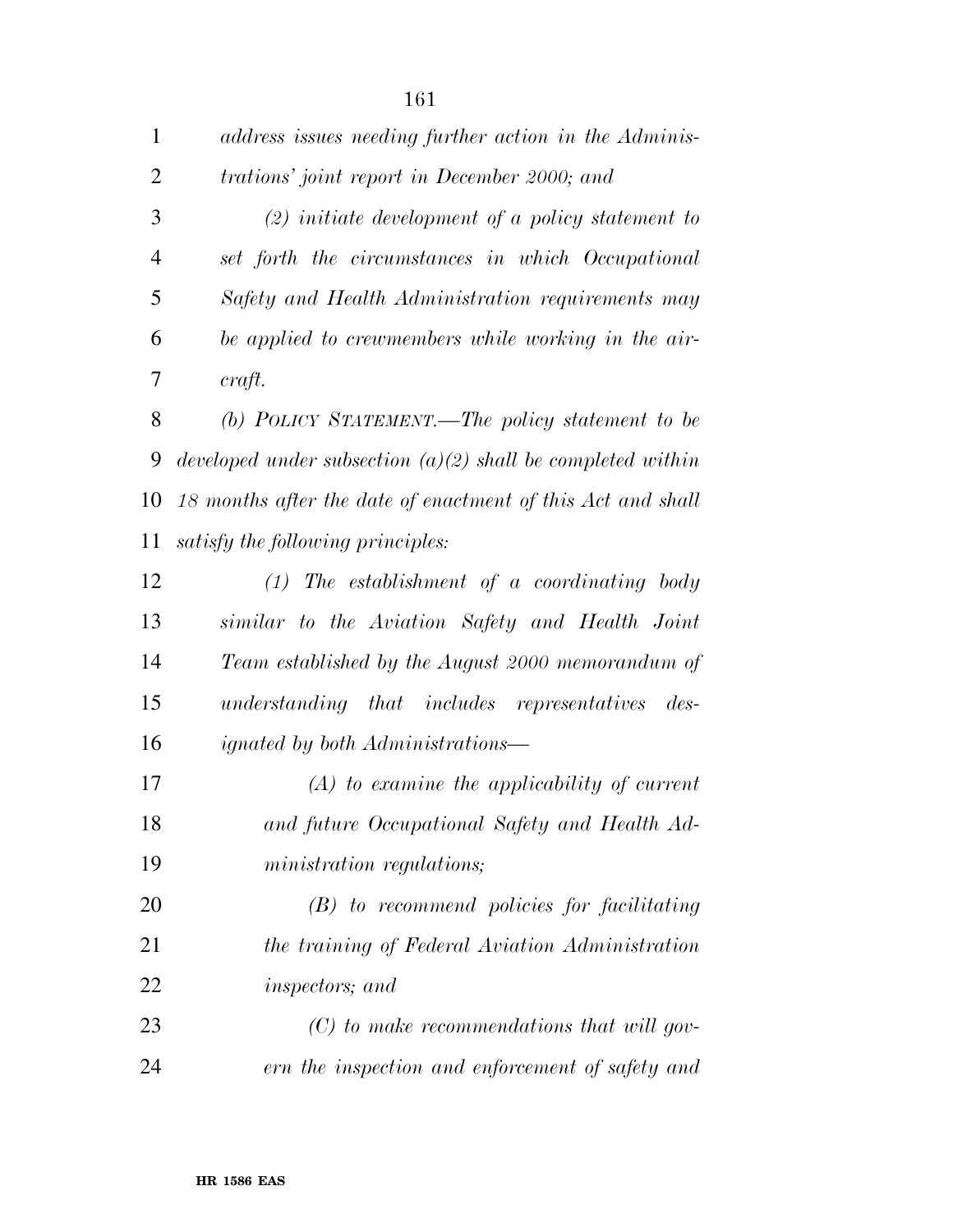| 1  | health standards on board aircraft in operation        |
|----|--------------------------------------------------------|
| 2  | and all work-related environments.                     |
| 3  | $(2)$ Any standards adopted by the Federal Avia-       |
| 4  | tion Administration shall set forth clearly—           |
| 5  | $(A)$ the circumstances under which an em-             |
| 6  | ployer is required to take action to address occu-     |
| 7  | pational safety and health hazards;                    |
| 8  | $(B)$ the measures required of an employer             |
| 9  | under the standard; and                                |
| 10 | $(C)$ the compliance obligations of an em-             |
| 11 | ployer under the standard.                             |
| 12 | SEC. 510. ACCELERATION OF DEVELOPMENT AND IMPLE-       |
| 13 | <b>MENTATION OF REQUIRED NAVIGATION PER-</b>           |
|    |                                                        |
| 14 | <b>FORMANCE APPROACH PROCEDURES.</b>                   |
| 15 | (a) IN GENERAL.—                                       |
| 16 | (1) ANNUAL MINIMUM REQUIRED NAVIGATION                 |
| 17 | PERFORMANCE PROCEDURES.—The Administrator              |
| 18 | shall set a target of achieving a minimum of 200 Re-   |
| 19 | quired Navigation Performance procedures each fiscal   |
| 20 | year through fiscal year 2012, with 25 percent of that |
| 21 | target number meeting the low visibility approach      |
| 22 | criteria consistent with the NextGen Implementation    |
| 23 | Plan.                                                  |
| 24 | OF THIRD PARTIES.—The Adminis-<br>(2)<br>USE           |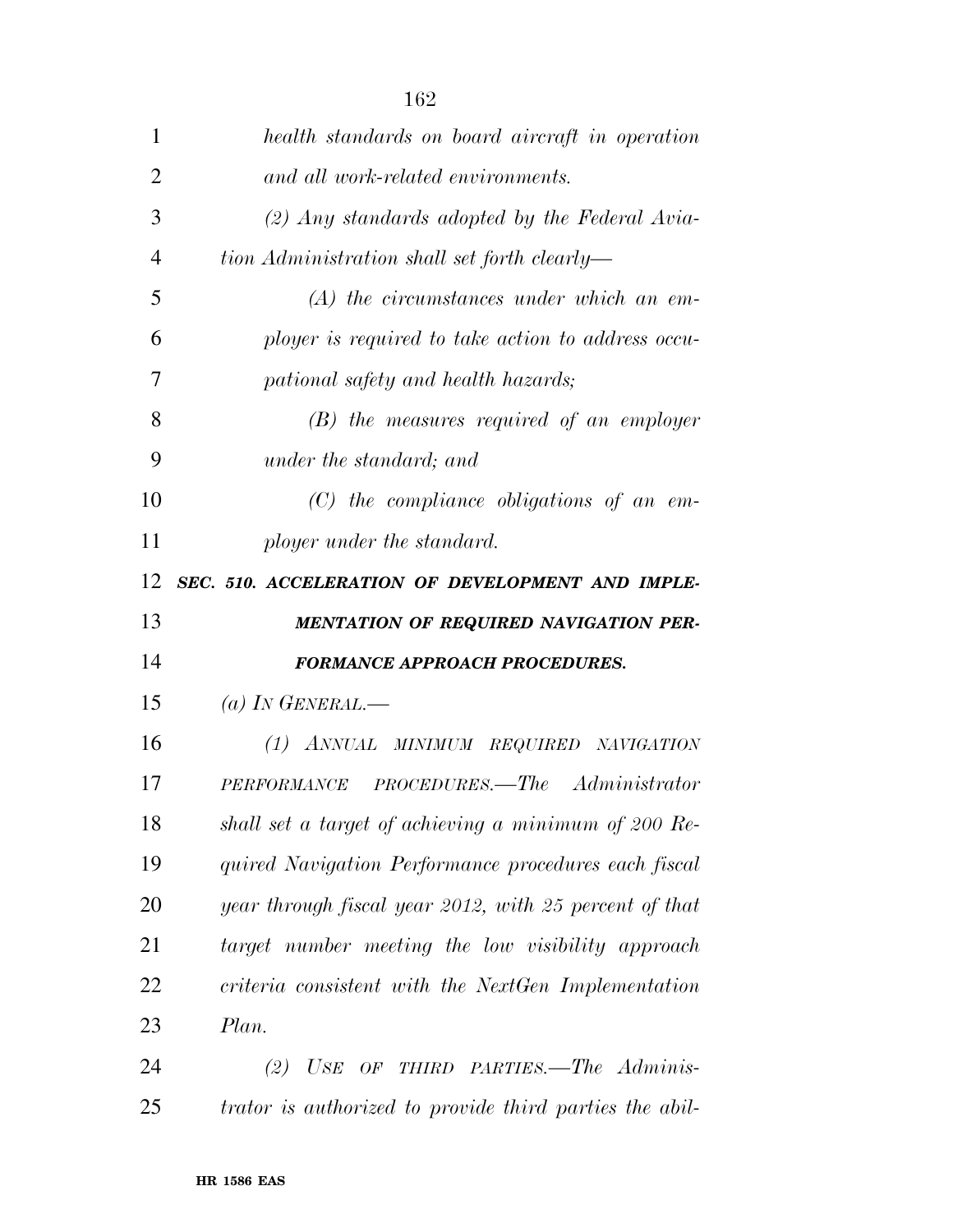| $\mathbf{1}$   | ity to design, flight check, and implement Required    |
|----------------|--------------------------------------------------------|
| 2              | Navigation Performance approach procedures.            |
| 3              | (b) DOT INSPECTOR GENERAL REVIEW OF OPER-              |
| $\overline{4}$ | ATIONAL AND APPROACH PROCEDURES BY A THIRD             |
| 5              | $PARTY$ .                                              |
| 6              | $(1)$ REVIEW.—The Inspector General of the De-         |
| 7              | partment of Transportation shall conduct a review re-  |
| 8              | garding the effectiveness of the oversight activities  |
| 9              | conducted by the Administration in connection with     |
| 10             | any agreement with or delegation of authority to a     |
| 11             | third party for the development of flight procedures,  |
| 12             | including public use procedures, for the National Air- |
| 13             | space System.                                          |
| 14             | (2) ASSESSMENTS.—The Inspector General shall           |
| 15             | include, at a minimum, in the review—                  |
| 16             | $(A)$ an assessment of the extent to which the         |
| 17             | Administration is relying or intends to rely on        |
| 18             | a third party for the development of new proce-        |
| 19             | dures and a determination of whether the Ad-           |
| 20             | ministration has established sufficient mecha-         |
| 21             | nisms and staffing to provide safety oversight         |
| 22             | functions, which may include quality assurance         |
| 23             | processes, flight checks, integration of procedures    |
| 24             | into the National Aviation System, and oper-           |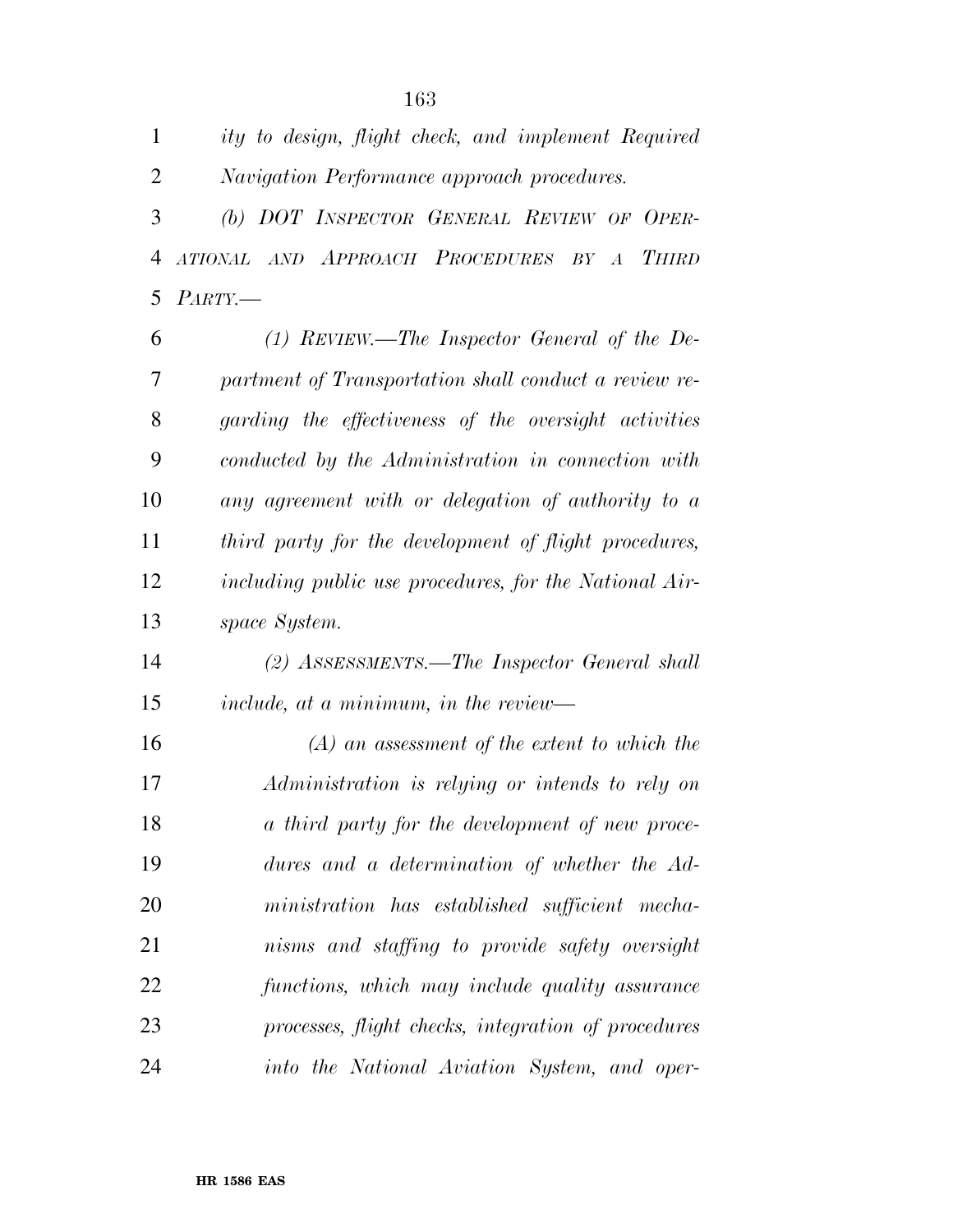| $\mathbf{1}$   | ational assessments of procedures developed by               |
|----------------|--------------------------------------------------------------|
| $\overline{2}$ | <i>third parties</i> ; and                                   |
| 3              | $(B)$ an assessment regarding whether the                    |
| $\overline{4}$ | Administration has sufficient existing personnel             |
| 5              | and technical resources or mechanisms to develop             |
| 6              | such flight procedures in a safe and efficient               |
| 7              | manner to meet the demands of the National                   |
| 8              | Airspace System without the use of third party               |
| 9              | resources.                                                   |
| 10             | (c) REPORT.—No later than 1 year after the date of           |
| 11             | enactment of this Act, the Inspector General shall submit    |
|                | 12 to the Senate Committee on Commerce, Science, and Trans-  |
|                | 13 portation and the House of Representatives Committee on   |
|                | 14 Transportation and Infrastructure a report on the results |
|                | 15 of the review conducted under this section.               |

## *SEC. 511. IMPROVED SAFETY INFORMATION.*

 *Not later than December 31, 2009, the Administrator of the Federal Aviation Administration shall issue a final rule in docket No. FAA–2008–0188, Re-registration and Renewal of Aircraft Registration. The final rule shall in-clude—* 

 *(1) provision for the expiration of a certificate for an aircraft registered as of the date of enactment of this Act, with re-registration requirements for those aircraft that remain eligible for registration;*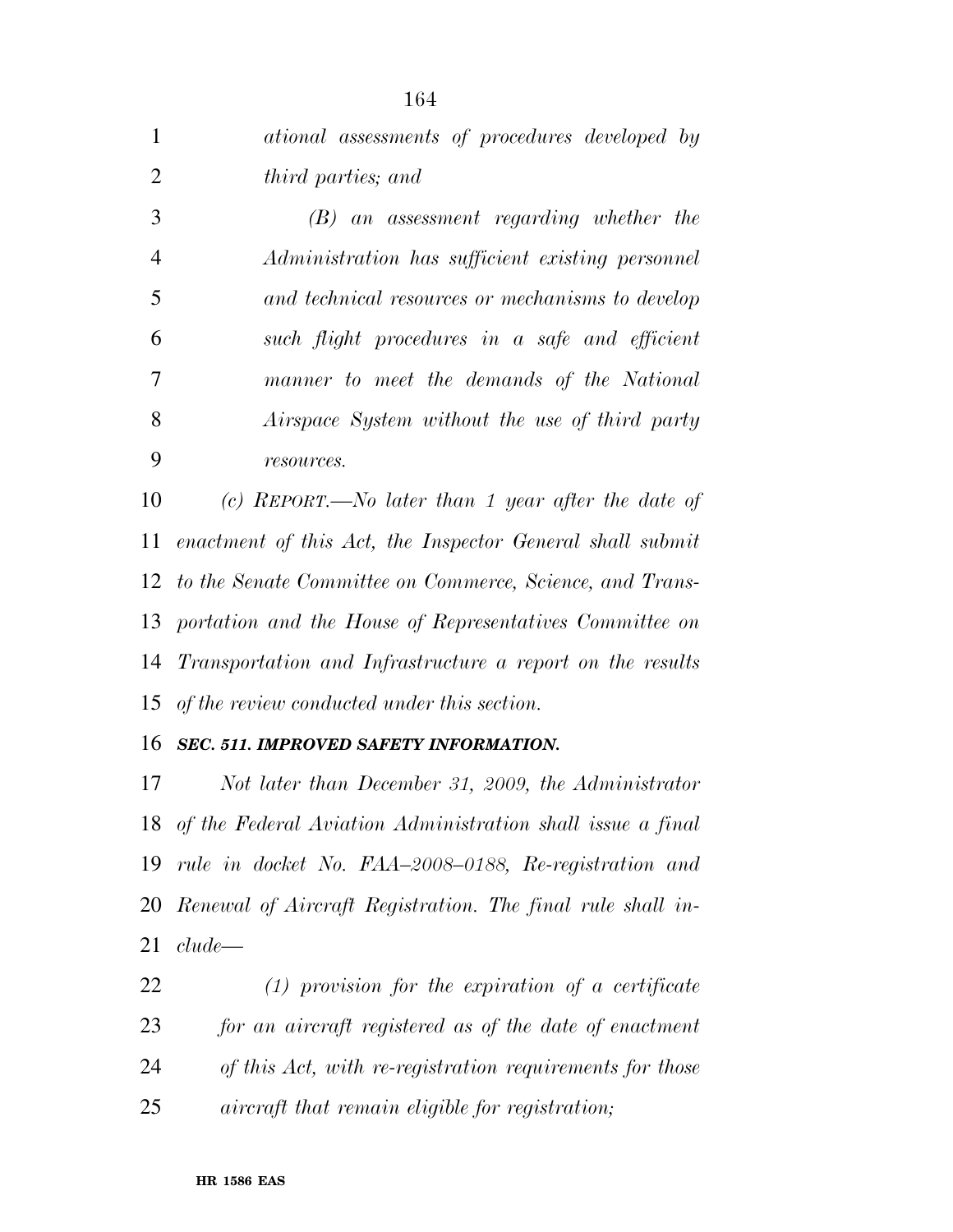| $\mathbf{1}$   | $(2)$ provision for the periodic expiration of all           |
|----------------|--------------------------------------------------------------|
| 2              | certificates issued after the effective date of the rule     |
| 3              | with a registration renewal process; and                     |
| $\overline{4}$ | $(3)$ other measures to promote the accuracy and             |
| 5              | <i>efficient operation and value of the Administration's</i> |
| 6              | <i>aircraft registry.</i>                                    |
| 7              | SEC. 512. VOLUNTARY DISCLOSURE REPORTING PROCESS             |
| 8              | <b>IMPROVEMENTS.</b>                                         |
| 9              | (a) IN GENERAL.—Within 180 days after the date of            |
| 10             | enactment of this Act, the Administrator of the Federal      |
| 11             | Aviation Administration shall—                               |
| 12             | $(1)$ take such action as may be necessary to en-            |
| 13             | sure that the Voluntary Disclosure Reporting Process         |
| 14             | requires inspectors—                                         |
| 15             | $(A)$ to evaluate corrective action proposed                 |
| 16             | by an air carrier with respect to a matter dis-              |
| 17             | closed by that air carrier is sufficiently com-              |
| 18             | prehensive in scope and application and applies              |
| 19             | to all affected aircraft operated by that air car-           |
| 20             | rier before accepting the proposed voluntary dis-            |
| 21             | <i>closure</i> ;                                             |
| 22             | $(B)$ to verify that corrective action so iden-              |
| 23             | tified by an air carrier is completed within the             |
| 24             | timeframe proposed; and                                      |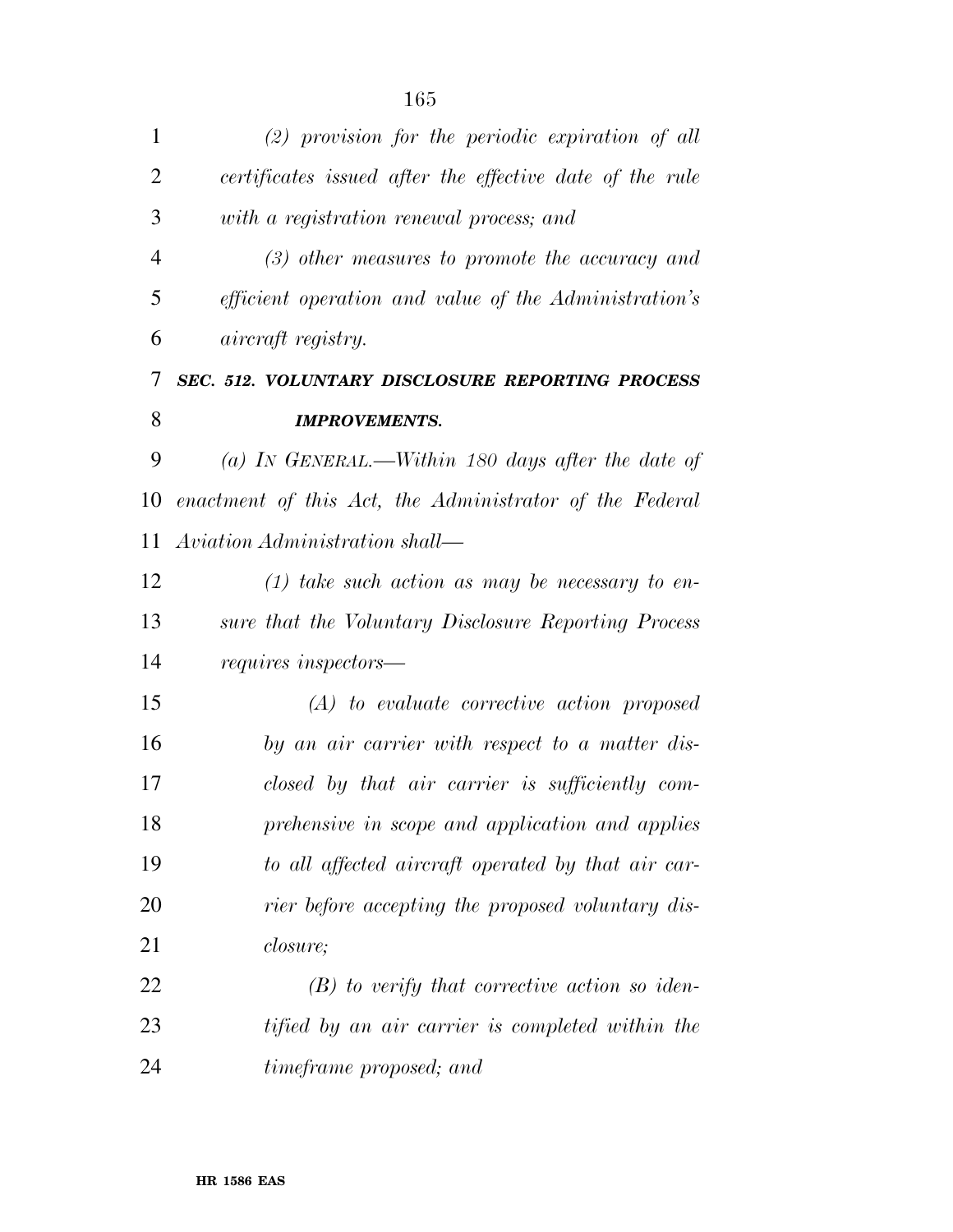| 1              | $(C)$ to verify by inspection that the carrier's       |
|----------------|--------------------------------------------------------|
| $\overline{2}$ | corrective action adequately corrects the problem      |
| 3              | that was disclosed; and                                |
| 4              | $(2)$ establish a second level supervisory review of   |
| 5              | disclosures under the Voluntary Disclosure Reporting   |
| 6              | Process before any proposed disclosure is accepted and |
| 7              | closed that will ensure that a matter disclosed by an  |
| 8              | air carrier—                                           |
| 9              | $(A)$ has not been previously identified by a          |
| 10             | Federal Aviation Administration inspector; and         |
| 11             | (B) has not been previously disclosed by the           |
| 12             | carrier in the preceding 5 years.                      |
| 13             | (b) GAO STUDY.—                                        |
| 14             | $(1)$ IN GENERAL.—The Comptroller General shall        |
| 15             | conduct a study of the Voluntary Disclosure Report-    |
| 16             | <i>ing Program.</i>                                    |
| 17             | $REVIEW. - In$ conducting the study,<br>(2)<br>the     |
| 18             | Comptroller General shall examine, at a minimum,       |
| 19             | $whether-$                                             |
| 20             | $(A)$ there is evidence that voluntary disclo-         |
| 21             | sure is resulting in regulated entities discovering    |
| 22             | and correcting violations to a greater extent than     |
| 23             | would otherwise occur if there was no program          |
| 24             | for immunity from enforcement action;                  |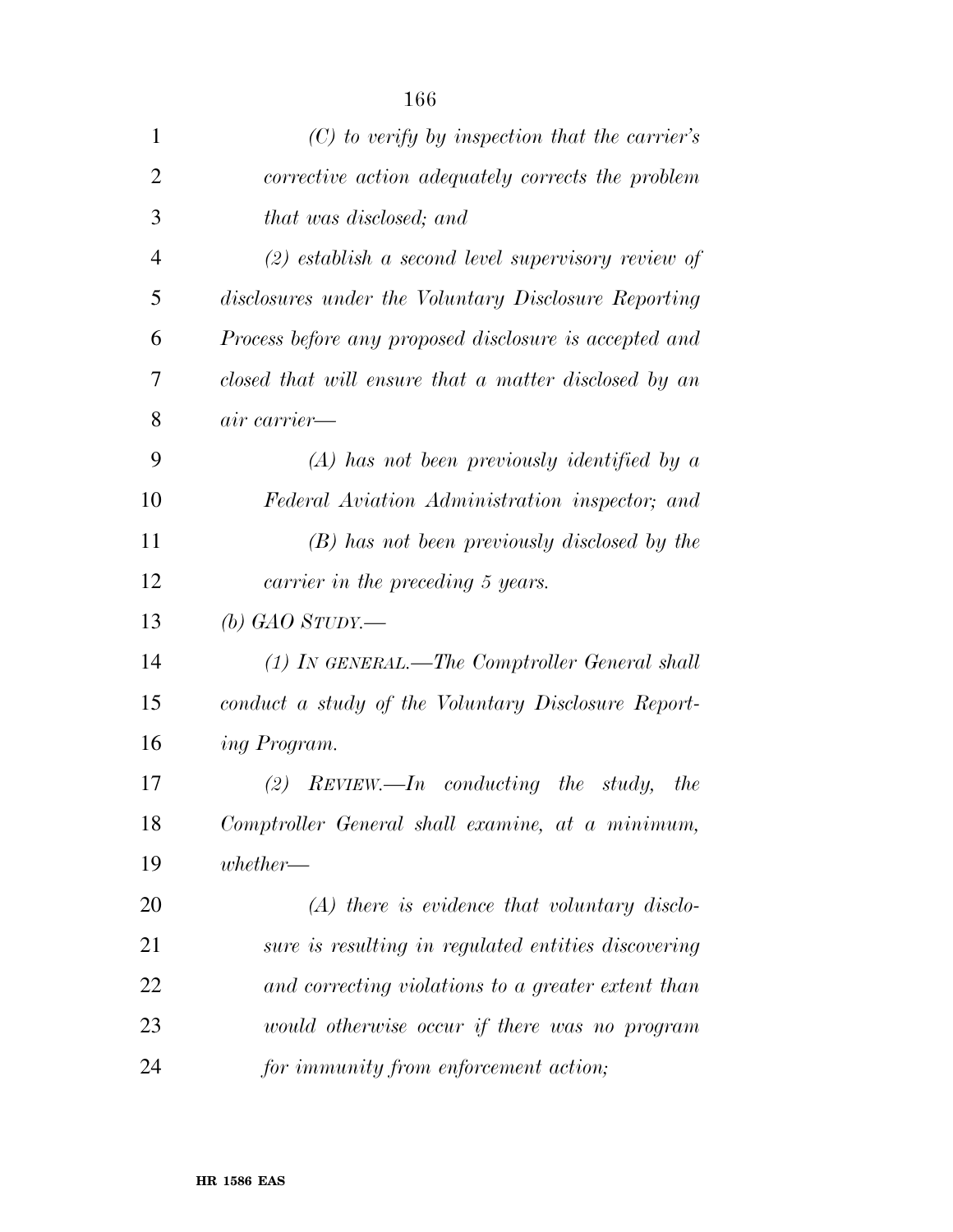| $\mathbf{1}$   | $(B)$ the voluntary disclosure program makes           |
|----------------|--------------------------------------------------------|
| $\overline{2}$ | the Federal Aviation Administration aware of           |
| 3              | violations that it would not have discovered if        |
| $\overline{4}$ | there was not a program, and if a violation is         |
| 5              | disclosed voluntarily, whether the Administra-         |
| 6              | tion insists on stronger corrective actions than       |
| 7              | would have occurred if the regulated entity knew       |
| 8              | of a violation, but the Administration did not;        |
| 9              | $(C)$ the information the Administration gets          |
| 10             | under the program leads to fewer violations by         |
| 11             | other entities, either because the information         |
| 12             | leads other entities to look for similar violations    |
| 13             | or because the information leads Administration        |
| 14             | investigators to look for similar violations at        |
| 15             | other entities; and                                    |
| 16             | $(D)$ there is any evidence that voluntary             |
| 17             | disclosure has improved compliance with regula-        |
| 18             | tions, either for the entities making disclosures or   |
| 19             | for the industry generally.                            |
| 20             | $(3)$ REPORT.—Not later than one year after the        |
| 21             | date of enactment of this Act, the Comptroller General |
| 22             | shall submit a report to the Senate Committee on       |
| 23             | Commerce, Science, and Transportation and the          |
| 24             | House of Representatives Committee on Transpor-        |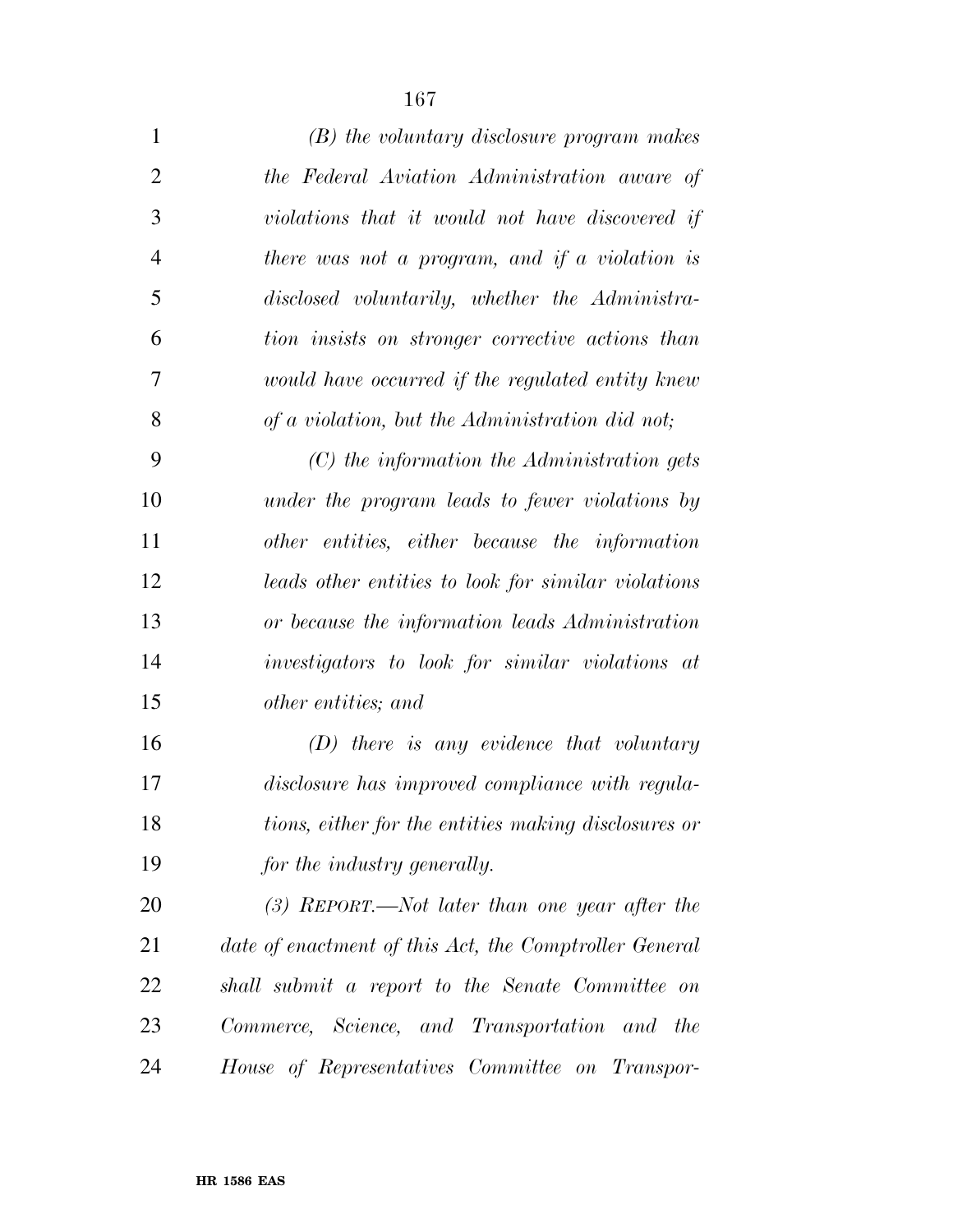*tation and Infrastructure on the results of the study conducted under this subsection.* 

*SEC. 513. PROCEDURAL IMPROVEMENTS FOR INSPECTIONS.* 

 *(a) IN GENERAL.—Section 44711 is amended by add-ing at the end the following:* 

 *''(d) POST-EMPLOYMENT RESTRICTIONS FOR FLIGHT STANDARDS INSPECTORS.—* 

 *''(1) PROHIBITION.—A person holding an oper- ating certificate issued under title 14, Code of Federal Regulations, may not knowingly employ, or make a contractual arrangement which permits, an indi- vidual to act as an agent or representative of the cer- tificate holder in any matter before the Federal Avia- tion Administration if the individual, in the pre-ceding 3-year period—* 

 *''(A) served as, or was responsible for over- sight of, a flight standards inspector of the Ad-ministration; and* 

 *''(B) had responsibility to inspect, or over- see inspection of, the operations of the certificate holder.* 

 *''(2) WRITTEN AND ORAL COMMUNICATIONS.— For purposes of paragraph (1), an individual shall be considered to be acting as an agent or representative of a certificate holder in a matter before the Federal*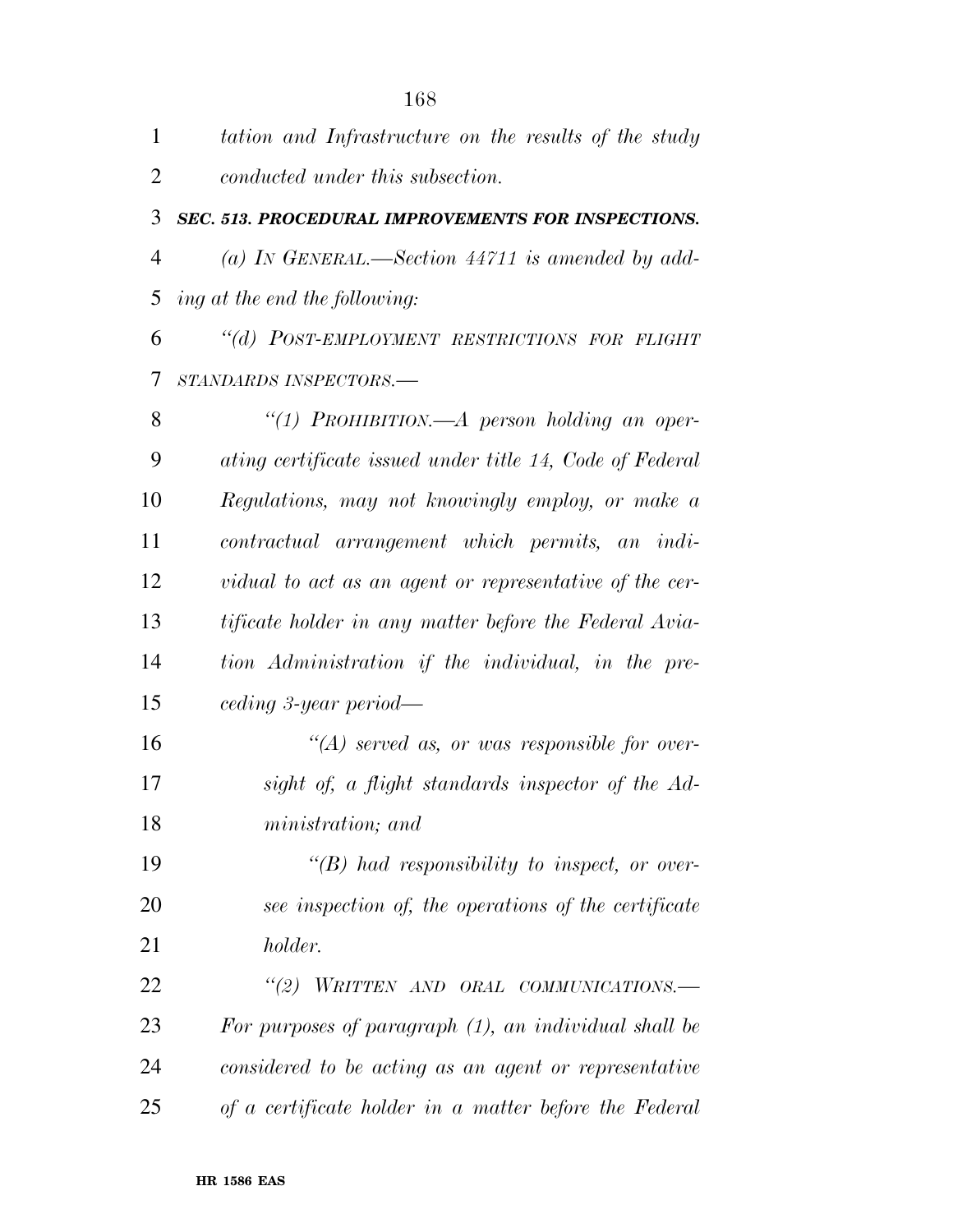*Aviation Administration if the individual makes any written or oral communication on behalf of the cer- tificate holder to the Administration (or any of its of- ficers or employees) in connection with a particular matter, whether or not involving a specific party and without regard to whether the individual has partici- pated in, or had responsibility for, the particular matter while serving as a flight standards inspector of the Administration.''.* 

 *(b) APPLICABILITY.—The amendment made by sub- section (a) shall not apply to an individual employed by a certificate holder as of the date of enactment of this Act.* 

#### *SEC. 514. INDEPENDENT REVIEW OF SAFETY ISSUES.*

 *Within 30 days after the date of enactment of this Act, the Comptroller General shall initiate a review and inves- tigation of air safety issues identified by Federal Aviation Administration employees and reported to the Adminis- trator. The Comptroller General shall report the Govern- ment Accountability Office's findings and recommendations to the Administrator, the Senate Committee on Commerce, Science, and Transportation, and the House of Representa- tives Committee on Transportation and Infrastructure on an annual basis.*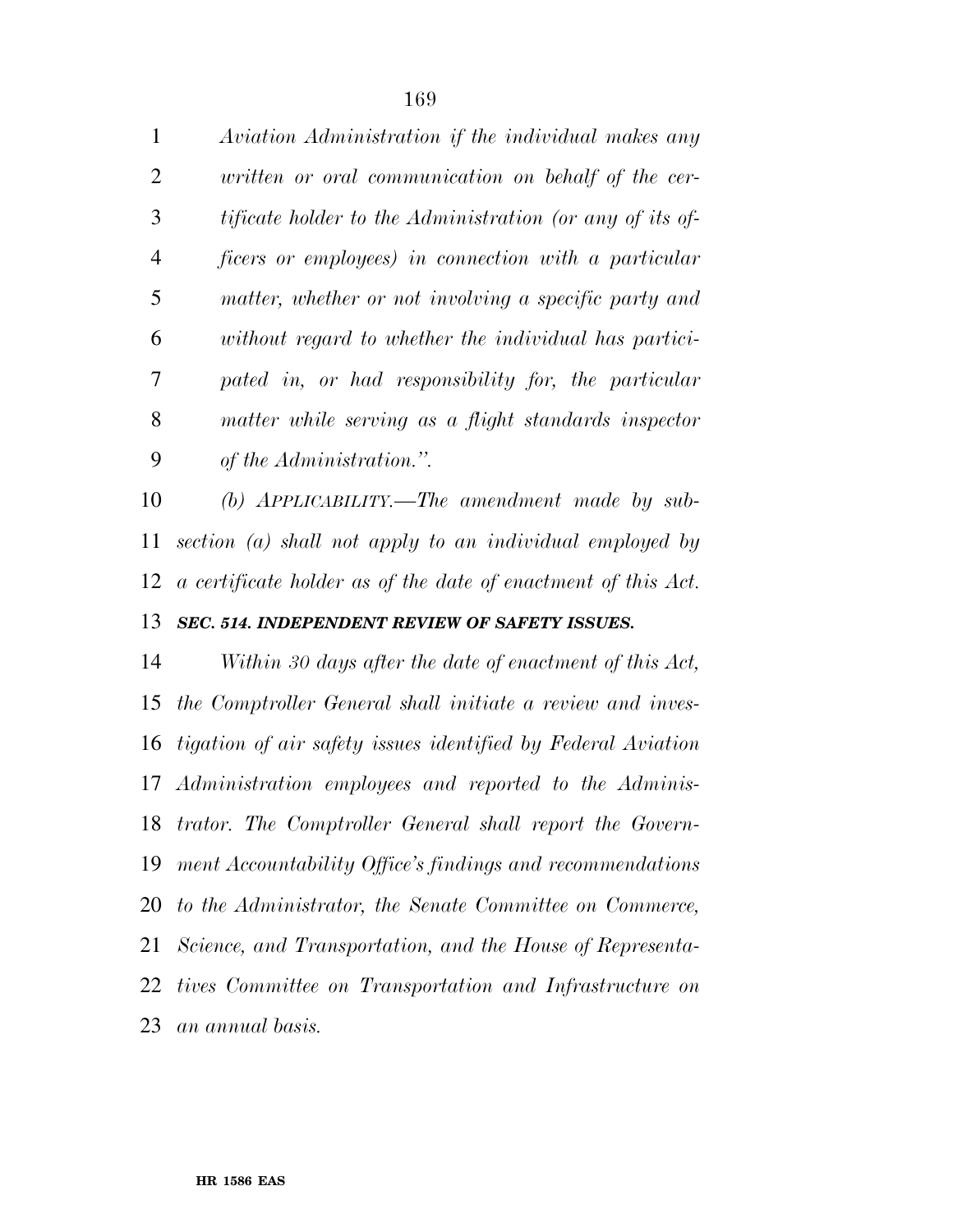### *SEC. 515. NATIONAL REVIEW TEAM.*

 *(a) IN GENERAL.—Within 180 days after the date of enactment of this Act, the Administrator of the Federal Aviation Administration shall establish a national review team within the Administration to conduct periodic, unan- nounced, and random reviews of the Administration's over- sight of air carriers and report annually its findings and recommendations to the Administrator, the Senate Com- merce, Science, and Transportation Committee, and the House of Representatives Committee on Transportation and Infrastructure.* 

 *(b) LIMITATION.—The Administrator shall prohibit a member of the National Review Team from participating in any review or audit of an air carrier under subsection (a) if the member has previously had responsibility for in- specting, or overseeing the inspection of, the operations of that air carrier.* 

 *(c) INSPECTOR GENERAL REPORTS.—The Inspector General of the Department of Transportation shall provide progress reports to the Senate Committee on Commerce, Science, and Transportation and the House of Representa- tives Committee on Transportation and Infrastructure on the review teams and their effectiveness.* 

# *SEC. 516. FAA ACADEMY IMPROVEMENTS.*

**HR 1586 EAS**  *(a) REVIEW.—Within 1 year after the date of enact-ment of this Act, the Administrator of the Federal Aviation*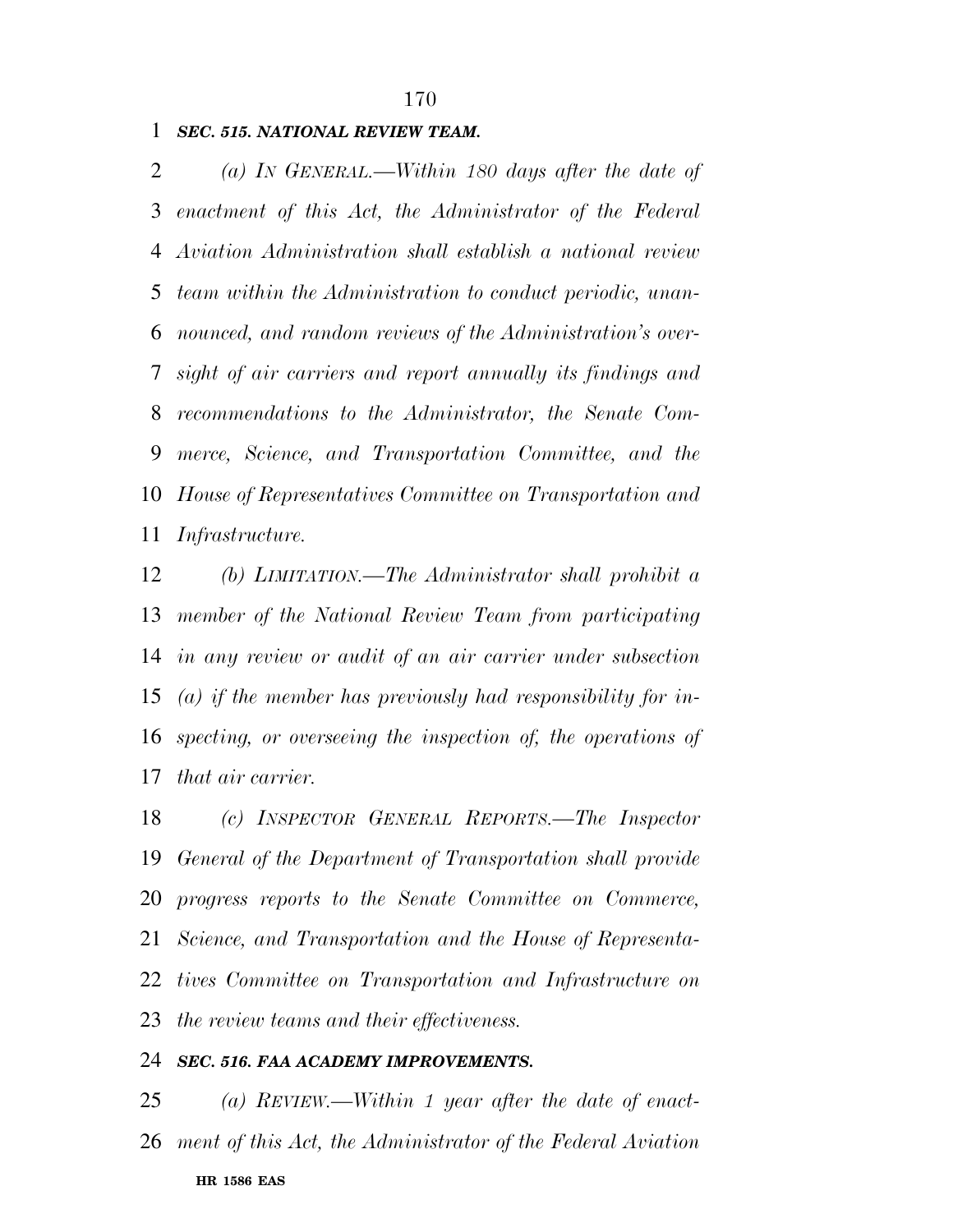|                | 1 Administration shall conduct a comprehensive review and |
|----------------|-----------------------------------------------------------|
| 2              | evaluation of its Academy and facility training efforts.  |
| 3              | (b) FACILITY TRAINING PROGRAM.—The Adminis-               |
| $\overline{4}$ | trator shall—                                             |
| 5              | $(1)$ clarify responsibility for oversight and direc-     |
| 6              | tion of the Academy's facility training program at        |
| 7              | <i>the national level;</i>                                |
| 8              | $(2)$ communicate information concerning that re-         |
| 9              | sponsibility to facility managers; and                    |
| 10             | $(3)$ establish standards to identify the number of       |
| 11             | developmental controllers that can be accommodated        |
| 12             | at each facility, based on—                               |
| 13             | $(A)$ the number of available on-the-job-                 |
| 14             | <i>training instructors;</i>                              |
| 15             | $(B)$ available classroom space;                          |
| 16             | $(C)$ the number of available simulators;                 |
| 17             | $(D)$ training requirements; and                          |
| 18             | $(E)$ the number of recently placed new per-              |
| 19             | sonnel already in training.                               |
| 20             | SEC. 517. REDUCTION OF RUNWAY INCURSIONS AND OPER-        |
| 21             | <b>ATIONAL ERRORS.</b>                                    |
| 22             | (a) PLAN.—The Administrator of the Federal Aviation       |
| 23             | Administration shall develop a plan for the reduction of  |
| 24             | runway incursions by reviewing every commercial service   |
| 25             | airport (as defined in section 47102 of title 49, United  |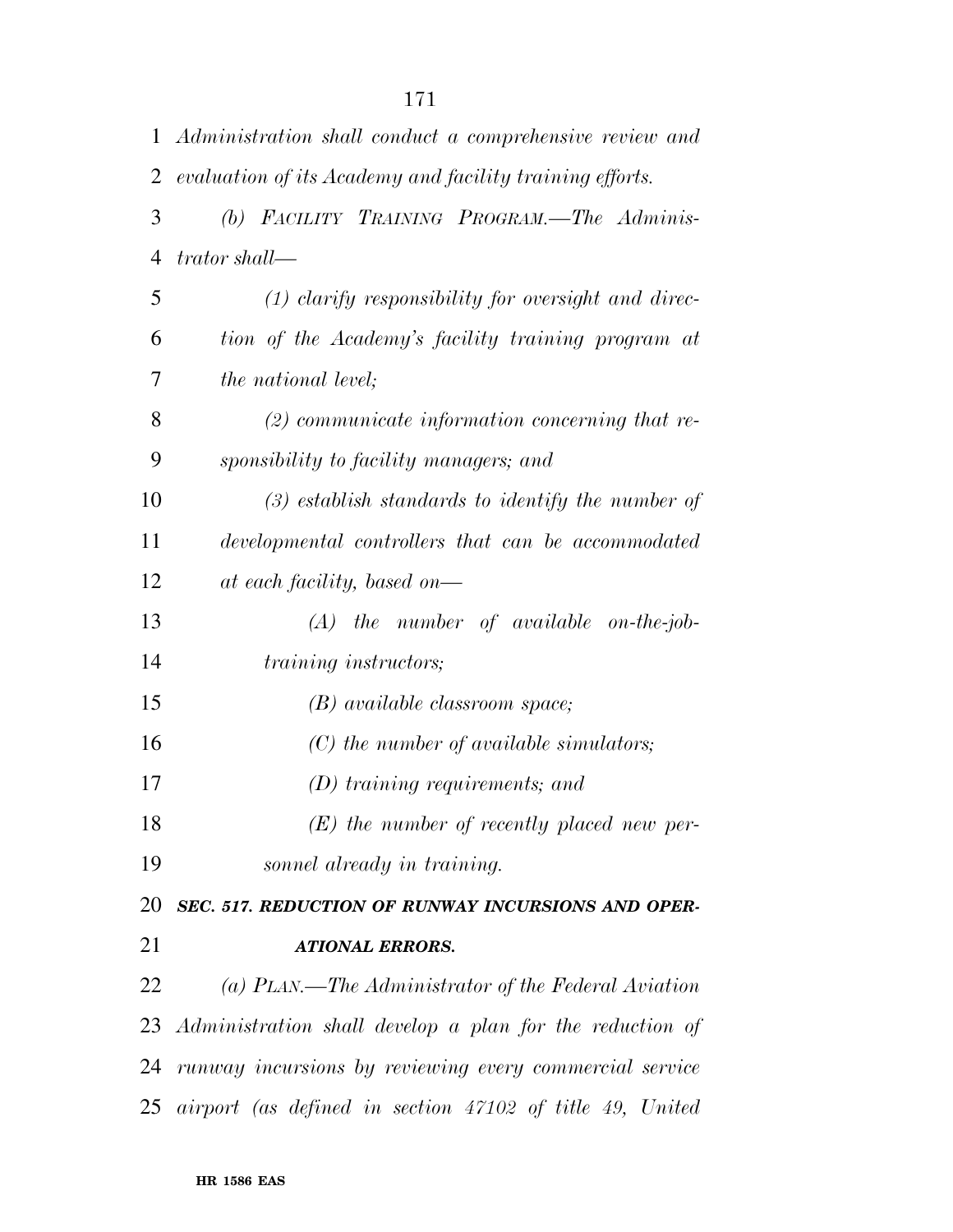*States Code) in the United States and initiating action to improve airport lighting, provide better signage, and im-prove runway and taxiway markings.* 

 *(b) PROCESS.—Within 1 year after the date of enact- ment of this Act, the Administrator of the Federal Aviation Administration shall develop a process for tracking and in- vestigating operational errors and runway incursions that includes—* 

 *(1) identifying the office responsible for estab- lishing regulations regarding operational errors and runway incursions;* 

 *(2) identifying who is responsible for tracking and investigating operational errors and runway in-cursions and taking remedial actions;* 

 *(3) identifying who is responsible for tracking operational errors and runway incursions, including a process for lower level employees to report to higher supervisory levels; and* 

 *(4) periodic random audits of the oversight proc-ess.* 

 *SEC. 518. AVIATION SAFETY WHISTLEBLOWER INVESTIGA- TION OFFICE. Section 106 is amended by adding at the end the fol-*

*lowing:*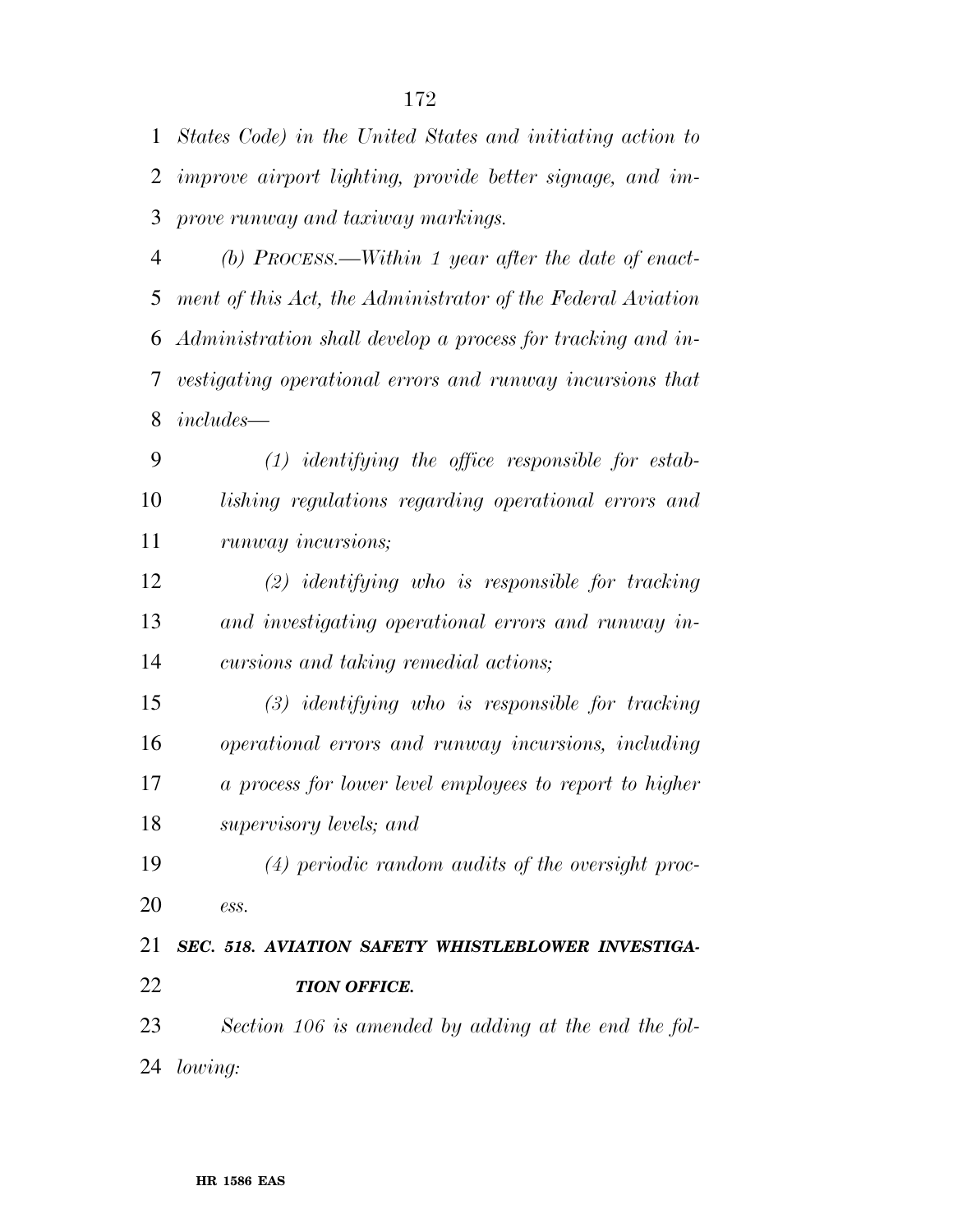| 1              | "(s) AVIATION SAFETY WHISTLEBLOWER INVESTIGA-       |
|----------------|-----------------------------------------------------|
| $\overline{2}$ | <b>TION OFFICE.—</b>                                |
| 3              | "(1) ESTABLISHMENT.—There is established in         |
| $\overline{4}$ | the Administration an Aviation Safety Whistleblower |
| 5              | <i>Investigation Office.</i>                        |
| 6              | "(2) $DIRECTOR$ .                                   |
| 7              | "(A) APPOINTMENT.—The head of the Office            |
| 8              | shall be the Director, who shall be appointed by    |
| 9              | the Secretary of Transportation.                    |
| 10             | "(B) QUALIFICATIONS.—The Director shall             |
| 11             | have a demonstrated ability in investigations       |
| 12             | and knowledge of or experience in aviation.         |
| 13             | "(C) $T$ ERM.—The Director shall be ap-             |
| 14             | pointed for a term of 5 years.                      |
| 15             | "(D) VACANCY.—Any individual appointed              |
| 16             | to fill a vacancy in the position of the Director   |
| 17             | occurring before the expiration of the term for     |
| 18             | which the individual's predecessor was appointed    |
| 19             | shall be appointed for the remainder of that        |
| 20             | term.                                               |
| 21             | "(3) COMPLAINTS AND INVESTIGATIONS.-                |
| 22             | "(A) AUTHORITY OF DIRECTOR.—The $Di$ -              |
| 23             | rector shall—                                       |
| 24             | $``(i)$ receive complaints and informa-             |
| 25             | tion submitted by employees of persons              |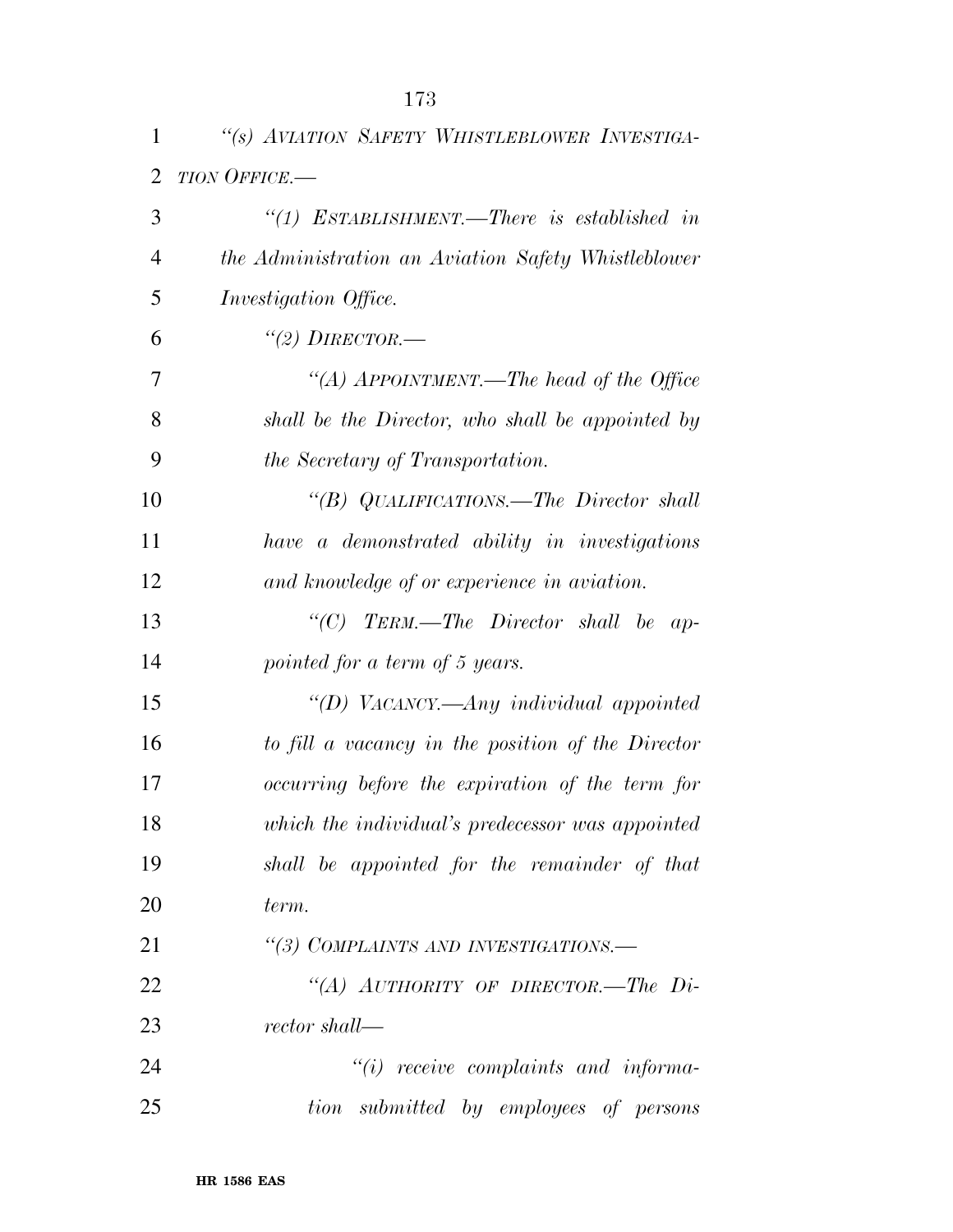| $\mathbf{1}$   | holding certificates issued under title 14,        |
|----------------|----------------------------------------------------|
| $\overline{2}$ | Code of Federal Regulations, and employees         |
| 3              | of the Administration concerning the pos-          |
| $\overline{4}$ | sible existence of an activity relating to a       |
| 5              | violation of an order, regulation, or stand-       |
| 6              | ard of the Administration or any other pro-        |
| 7              | vision of Federal law relating to aviation         |
| 8              | safety;                                            |
| 9              | $``(ii)$ assess complaints and informa-            |
| 10             | tion submitted under clause (i) and deter-         |
| 11             | mine whether a substantial likelihood exists       |
| 12             | that a violation of an order, regulation, or       |
| 13             | standard of the Administration or any              |
| 14             | other provision of Federal law relating to         |
| 15             | aviation safety may have occurred; and             |
| 16             | $``(iii)$ based on findings of the assess-         |
| 17             | ment conducted under clause (ii), make rec-        |
| 18             | ommendations to the Administrator<br>in            |
| 19             | writing for further investigation or correc-       |
| 20             | tive actions.                                      |
| 21             | "(B) DISCLOSURE OF IDENTITIES.—The Di-             |
| 22             | rector shall not disclose the identity of an indi- |
| 23             | vidual who submits a complaint or information      |
| 24             | under subparagraph $(A)(i)$ unless—                |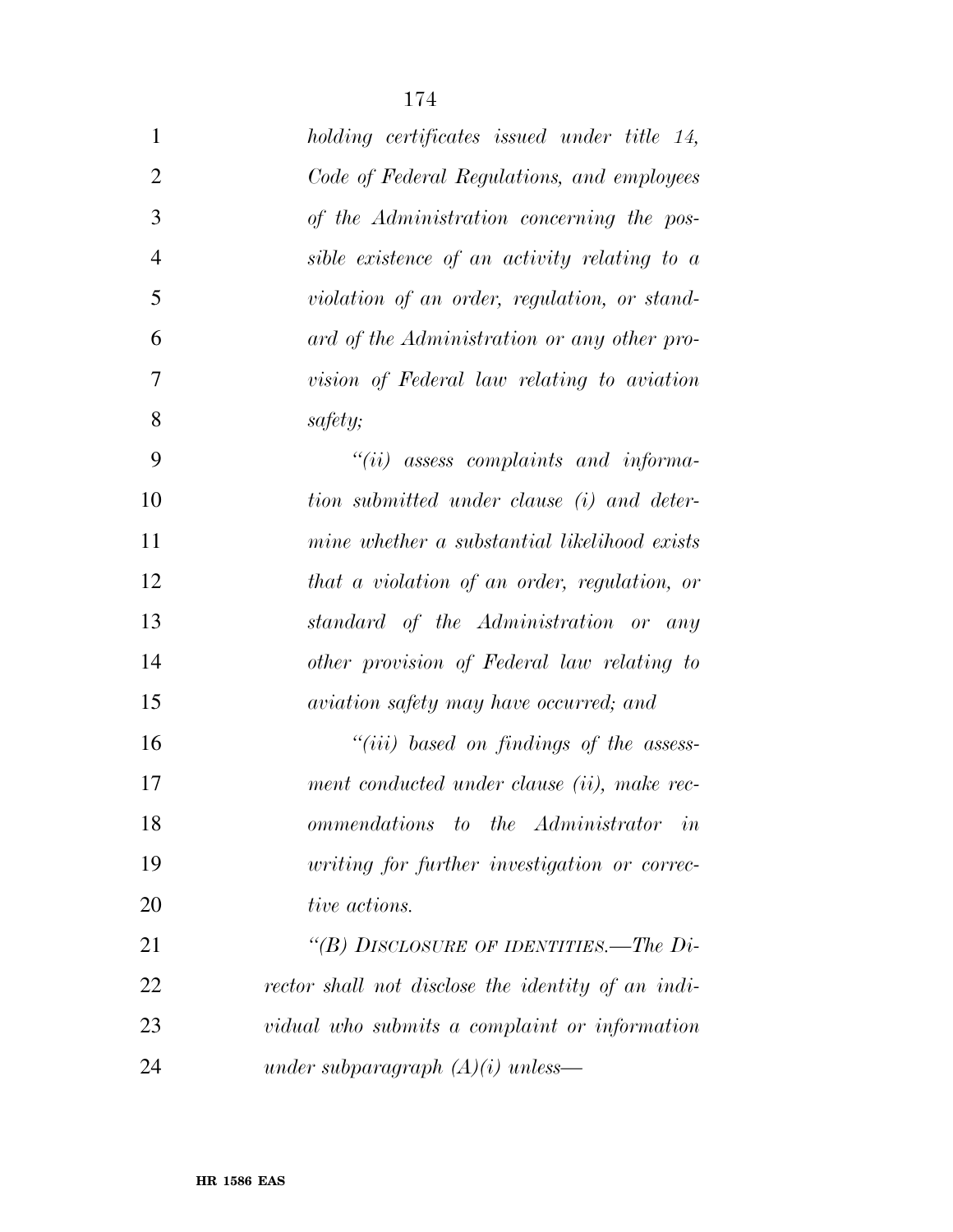| $\mathbf{1}$   | $\lq\lq(i)$ the individual consents to the dis-    |
|----------------|----------------------------------------------------|
| $\overline{2}$ | <i>closure in writing; or</i>                      |
| 3              | $``(ii)$ the Director determines, in the           |
| $\overline{4}$ | course of an investigation, that the disclo-       |
| 5              | sure is unavoidable.                               |
| 6              | "(C) INDEPENDENCE OF DIRECTOR.—The                 |
| 7              | Secretary, the Administrator, or any officer or    |
| 8              | employee of the Administration may not prevent     |
| 9              | or prohibit the Director from initiating, car-     |
| 10             | rying out, or completing any assessment of a       |
| 11             | complaint or information submitted subpara-        |
| 12             | graph $(A)(i)$ or from reporting to Congress on    |
| 13             | any such assessment.                               |
| 14             | "(D) $ACCESS$ TO INFORMATION.—In con-              |
| 15             | ducting an assessment of a complaint or infor-     |
| 16             | mation submitted under subparagraph $(A)(i)$ ,     |
| 17             | the Director shall have access to all records, re- |
| 18             | ports, audits, reviews, documents, papers, rec-    |
| 19             | ommendations, and other material necessary to      |
| 20             | determine whether a substantial likelihood exists  |
| 21             | that a violation of an order, regulation, or       |
| 22             | standard of the Administration or any other pro-   |
| 23             | vision of Federal law relating to aviation safety  |
| 24             | may have occurred.                                 |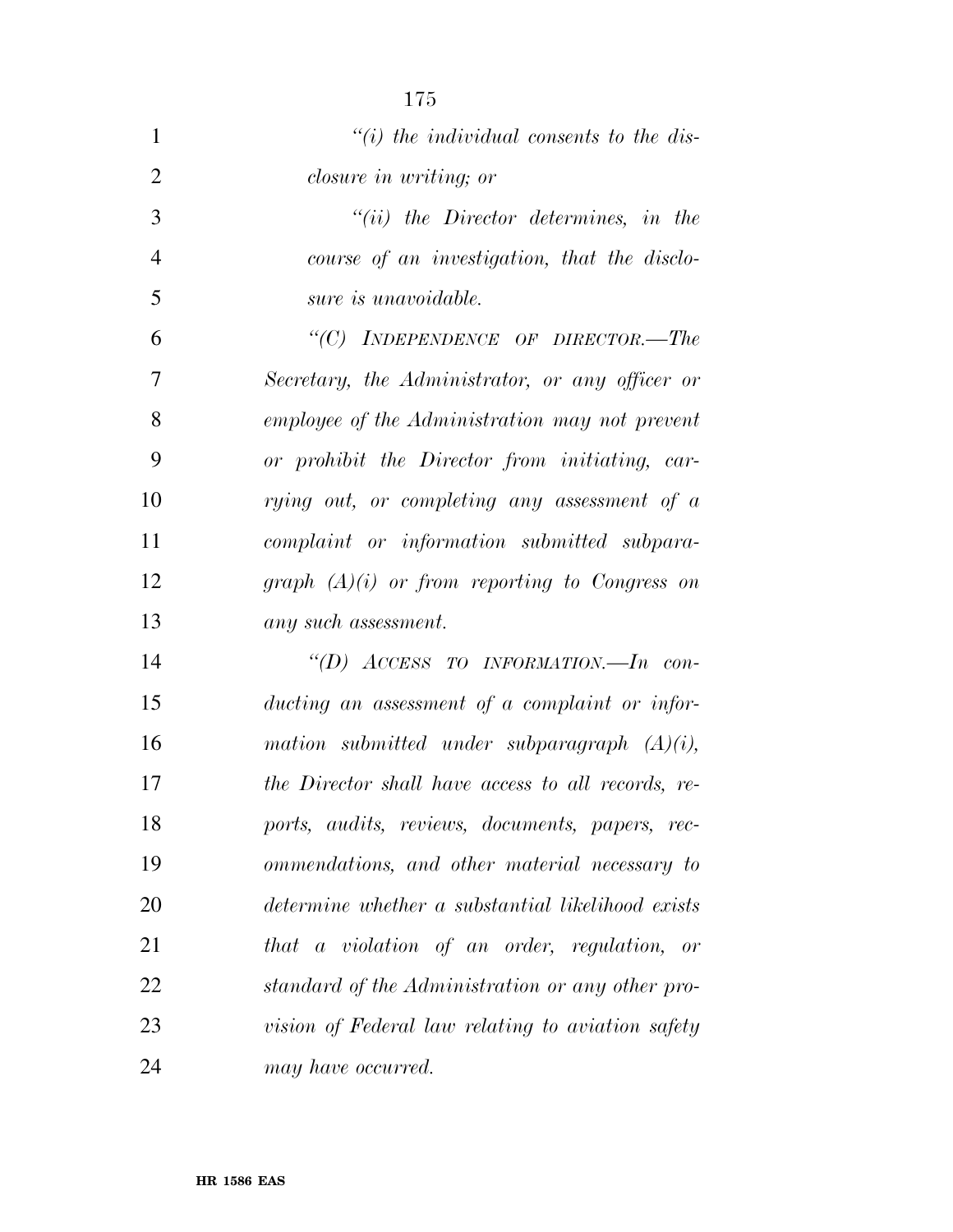| 1              | "(4) RESPONSES TO RECOMMENDATIONS.-                     |
|----------------|---------------------------------------------------------|
| $\overline{2}$ | The Administrator shall respond to a rec-               |
| 3              | ommendation made by the Director under sub-             |
| 4              | paragraph $(A)(iii)$ in writing and retain records      |
| 5              | related to any further investigations or corrective     |
| 6              | actions taken in response to the recommendation.        |
| 7              | "(5) INCIDENT REPORTS.—If the Director deter-           |
| 8              | mines there is a substantial likelihood that a viola-   |
| 9              | tion of an order, regulation, or standard of the Ad-    |
| 10             | ministration or any other provision of Federal law      |
| 11             | relating to aviation safety may have occurred that re-  |
| 12             | quires immediate corrective action, the Director shall  |
| 13             | report the potential violation expeditionsly to the Ad- |
| 14             | ministrator and the Inspector General of the Depart-    |
| 15             | ment of Transportation.                                 |

 *''(6) REPORTING OF CRIMINAL VIOLATIONS TO INSPECTOR GENERAL.—If the Director has reasonable grounds to believe that there has been a violation of Federal criminal law, the Director shall report the violation expeditiously to the Inspector General.* 

 *''(7) ANNUAL REPORTS TO CONGRESS.—Not later than October 1 of each year, the Director shall submit to Congress a report containing—* 

 *''(A) information on the number of submis-sions of complaints and information received by*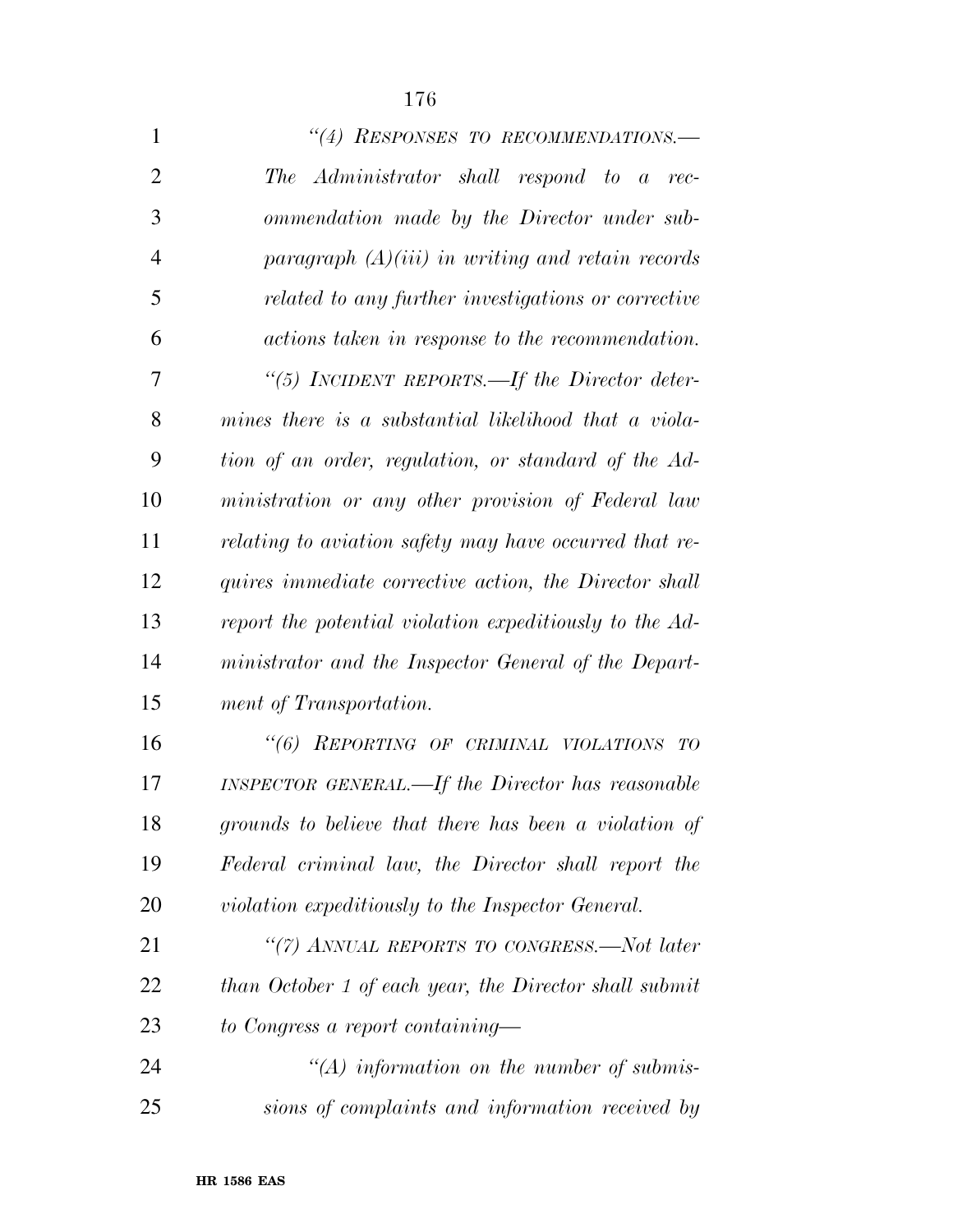| $\mathbf{1}$   | the Director under paragraph $(3)(A)(i)$ in the            |
|----------------|------------------------------------------------------------|
| $\overline{2}$ | preceding 12-month period;                                 |
| 3              | $\lq\lq(B)$ summaries of those submissions;                |
| $\overline{4}$ | $"$ (C) summaries of further investigations                |
| 5              | and corrective actions recommended in response             |
| 6              | to the submissions; and                                    |
| 7              | "(D) summaries of the responses of the $Ad$ -              |
| 8              | ministrator to such recommendations.".                     |
| 9              | SEC. 519. MODIFICATION OF CUSTOMER SERVICE INITIA-         |
| 10             | TIVE.                                                      |
| 11             | (a) MODIFICATION OF INITIATIVE.—Not later than 90          |
| 12             | days after the date of enactment of this Act, the Adminis- |
| 13             | trator of the Federal Aviation Administration shall modify |
| 14             | the customer service initiative, mission and vision state- |
| 15             | ments, and other statements of policy of the Administra-   |
| 16             | $tion$ —                                                   |
| 17             | $(1)$ to remove any reference to air carriers or           |
| 18             | other entities regulated by the Administration<br>as       |
| 19             | "customers";                                               |
| 20             | $(2)$ to clarify that in regulating safety the only        |
| 21             | customers of the Administration are members of the         |
| 22             | <i>traveling public; and</i>                               |
| 23             | $(3)$ to clarify that air carriers and other entities      |
| 24             | regulated by the Administration do not have the right      |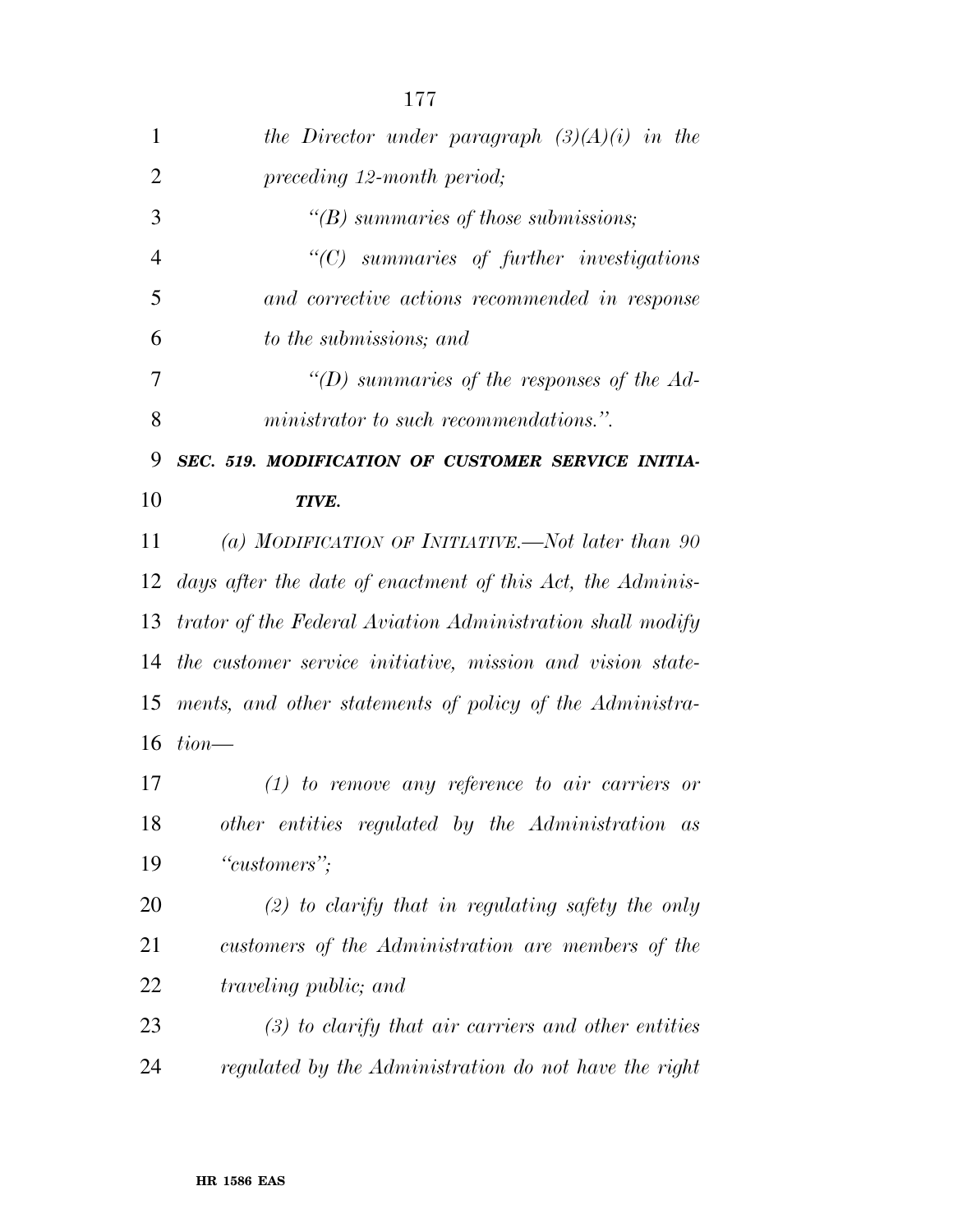*to select the employees of the Administration who will inspect their operations.* 

 *(b) SAFETY PRIORITY.—In carrying out the Adminis- trator's responsibilities, the Administrator shall ensure that safety is given a higher priority than preventing the dis- satisfaction of an air carrier or other entity regulated by the Administration with an employee of the Administra-tion.* 

# *SEC. 520. HEADQUARTERS REVIEW OF AIR TRANSPOR-TATION OVERSIGHT SYSTEM DATABASE.*

 *(a) REVIEWS.—The Administrator of the Federal Aviation Administration shall establish a process by which the air transportation oversight system database of the Ad- ministration is reviewed by a team of employees of the Agency on a monthly basis to ensure that—* 

 *(1) any trends in regulatory compliance are identified; and* 

 *(2) appropriate corrective actions are taken in accordance with Agency regulations, advisory direc-tives, policies, and procedures.* 

*(b) MONTHLY TEAM REPORTS.—* 

 *(1) IN GENERAL.—The team of employees con- ducting a monthly review of the air transportation oversight system database under subsection (a) shall submit to the Administrator, the Associate Adminis-*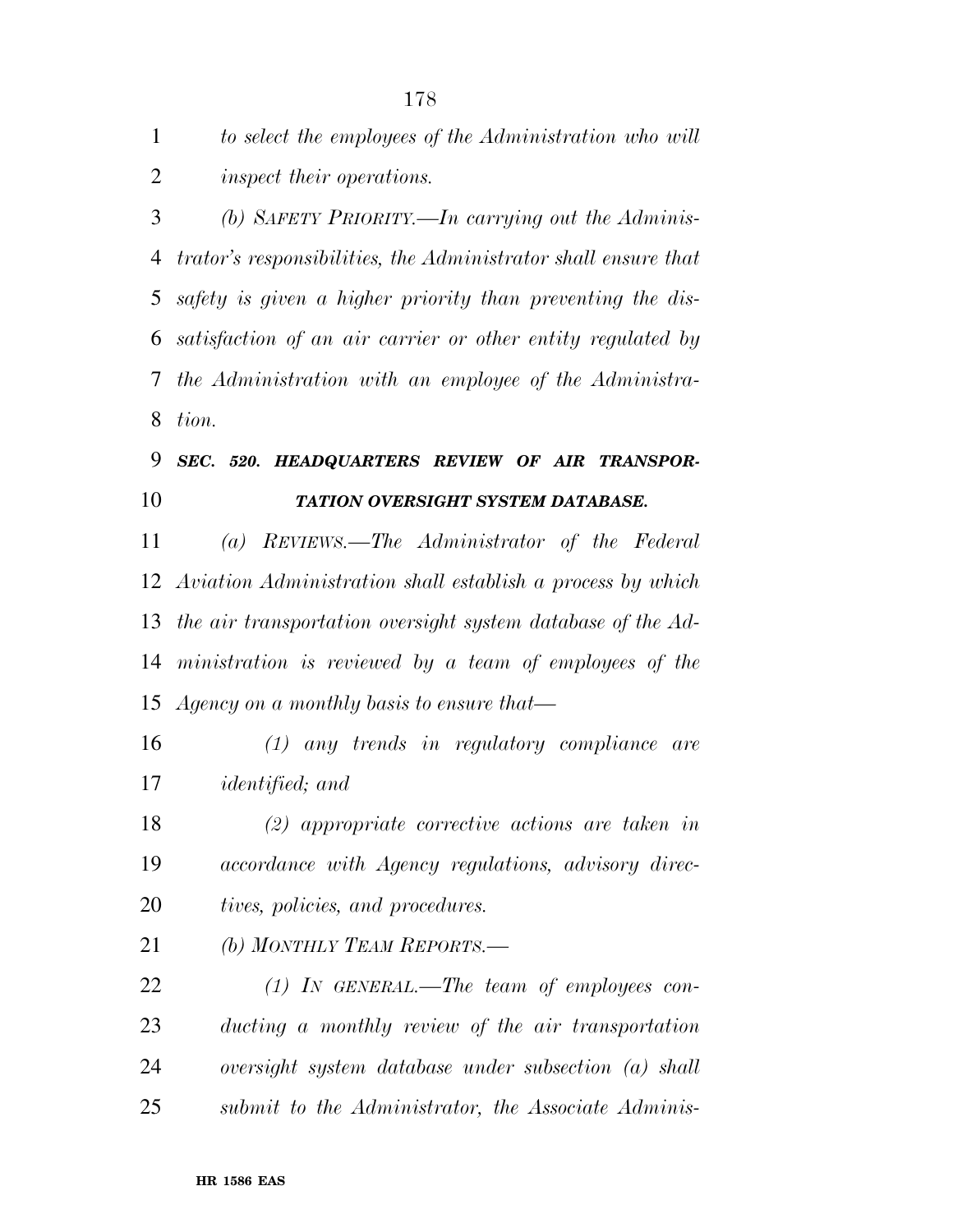| $\mathbf{1}$   | trator for Aviation Safety, and the Director of Flight      |
|----------------|-------------------------------------------------------------|
| 2              | Standards a report on the results of the review.            |
| 3              | $(2)$ CONTENTS.—A report submitted under para-              |
| $\overline{4}$ | graph $(1)$ shall identify—                                 |
| 5              | $(A)$ any trends in regulatory compliance                   |
| 6              | discovered by the team of employees in con-                 |
| 7              | ducting the monthly review; and                             |
| 8              | (B) any corrective actions taken or proposed                |
| 9              | to be taken in response to the trends.                      |
| 10             | (c) QUARTERLY REPORTS TO CONGRESS.—The Ad-                  |
| 11             | ministrator, on a quarterly basis, shall submit a report to |
| 12             | the Senate Committee on Commerce, Science, and Trans-       |
| 13             | portation and the House of Representatives Committee on     |
| 14             | Transportation and Infrastructure on the results of reviews |
| 15             | of the air transportation oversight system database con-    |
| 16             | ducted under this section, including copies of reports re-  |
| 17             | <i>ceived under subsection (b).</i>                         |
| 18             | SEC. 521. INSPECTION OF FOREIGN REPAIR STATIONS.            |
| 19             | (a) IN GENERAL.—Chapter 447 is amended by adding            |
| 20             | at the end the following:                                   |
| 21             | "§44730. Inspection of foreign repair stations              |
| 22             | "(a) In GENERAL.—Within 1 year after the date of            |
| 23             | enactment of the FAA Air Transportation Modernization       |

*and Safety Improvement Act the Administrator of the Fed-*

*eral Aviation Administration shall establish and implement*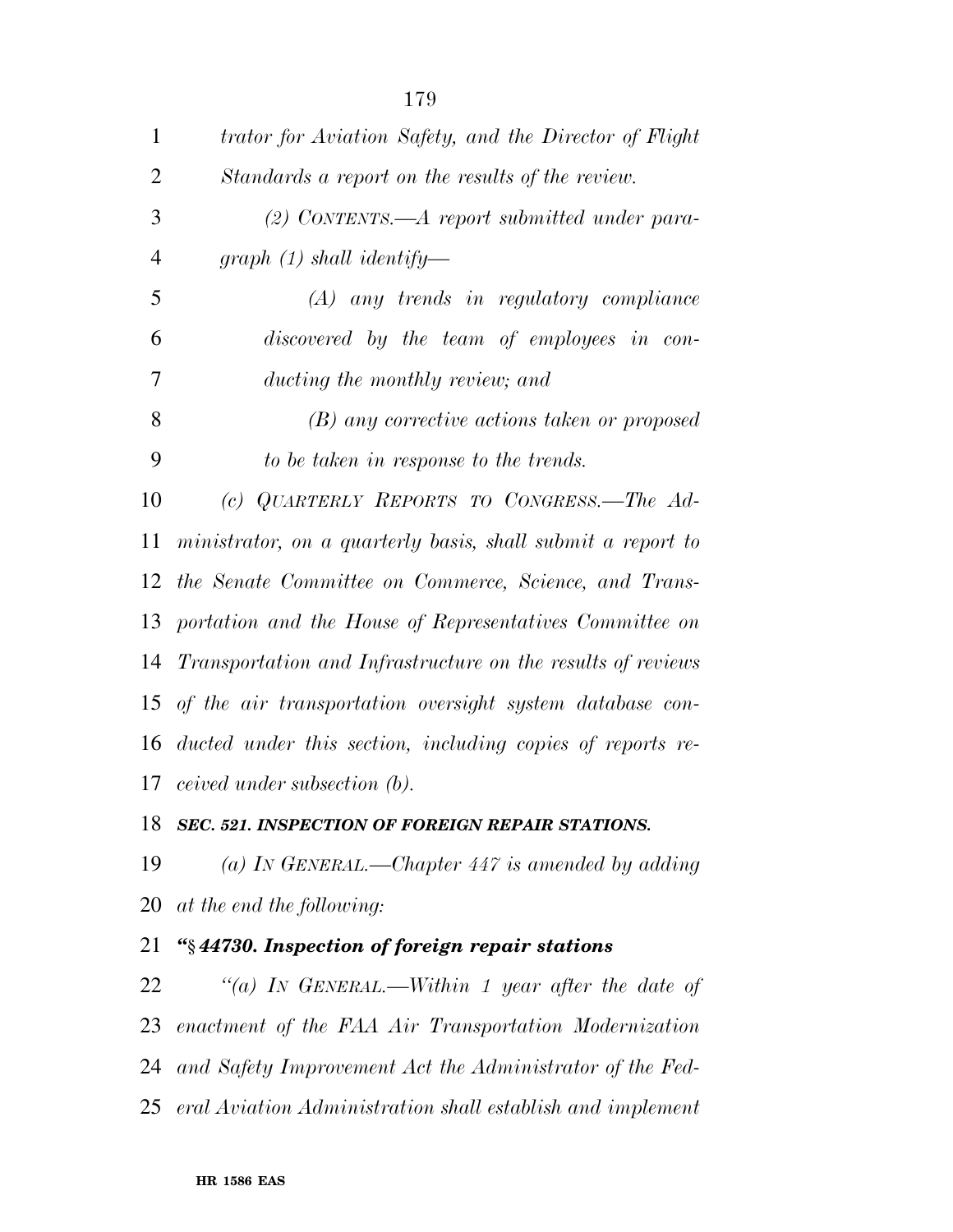*a safety assessment system for all part 145 repair stations based on the type, scope, and complexity of work being per-formed. The system shall—* 

 *''(1) ensure that repair stations outside the United States are subject to appropriate inspections based on identified risk and consistent with existing United States requirements;* 

 *''(2) consider inspection results and findings submitted by foreign civil aviation authorities oper- ating under a maintenance safety or maintenance implementation agreement with the United States in meeting the requirements of the safety assessment sys-tem; and* 

 *''(3) require all maintenance safety or mainte- nance implementation agreements to provide an op- portunity for the Federal Aviation Administration to conduct independent inspections of covered part 145 repair stations when safety concerns warrant such in-spections.* 

 *''(b) NOTICE TO CONGRESS OF NEGOTIATIONS.—The Administrator shall notify the Senate Committee on Com- merce, Science, and Transportation and the House of Rep- resentatives Committee on Transportation and Infrastruc- ture within 30 days after initiating formal negotiations with foreign aviation authorities or other appropriate for-*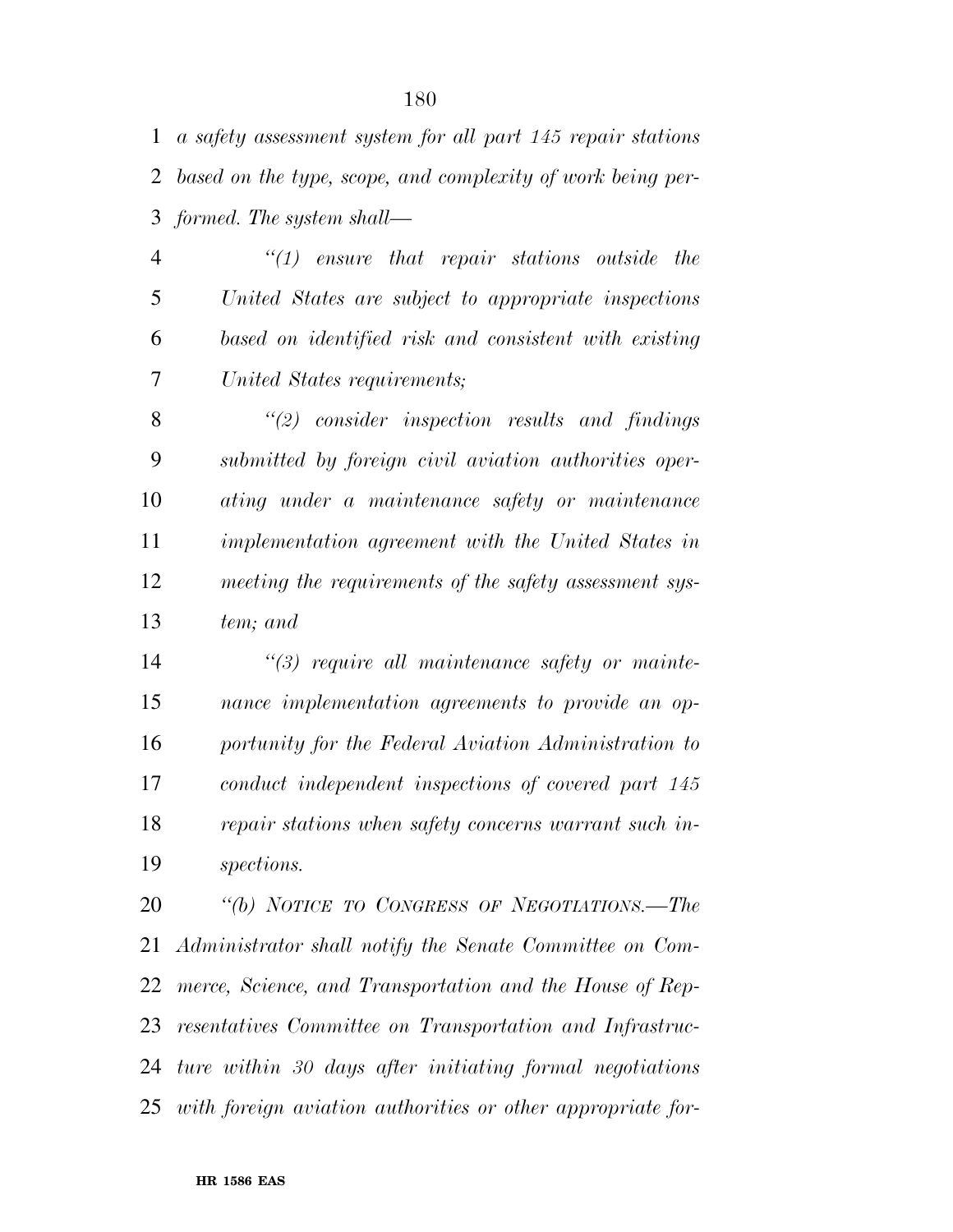*eign government agencies on a new maintenance safety or maintenance implementation agreement.* 

 *''(c) ANNUAL REPORT.—The Administrator shall pub- lish an annual report on the Federal Aviation Administra- tion's oversight of part 145 repair stations and implemen- tation of the safety assessment system required by subsection (a). The report shall—* 

 *''(1) describe in detail any improvements in the Federal Aviation Administration's ability to identify and track where part 121 air carrier repair work is performed;* 

 *''(2) include a staffing model to determine the best placement of inspectors and the number of in-spectors needed;* 

 *''(3) describe the training provided to inspectors; and* 

 *''(4) include an assessment of the quality of mon- itoring and surveillance by the Federal Aviation Ad- ministration of work provided by its inspectors and the inspectors of foreign authorities operating under a maintenance safety or implementation agreement. ''(d) ALCOHOL AND CONTROLLED SUBSTANCE TEST-*

*ING PROGRAM REQUIREMENTS.—* 

 *''(1) IN GENERAL.—The Secretaries of State and Transportation jointly shall request the governments*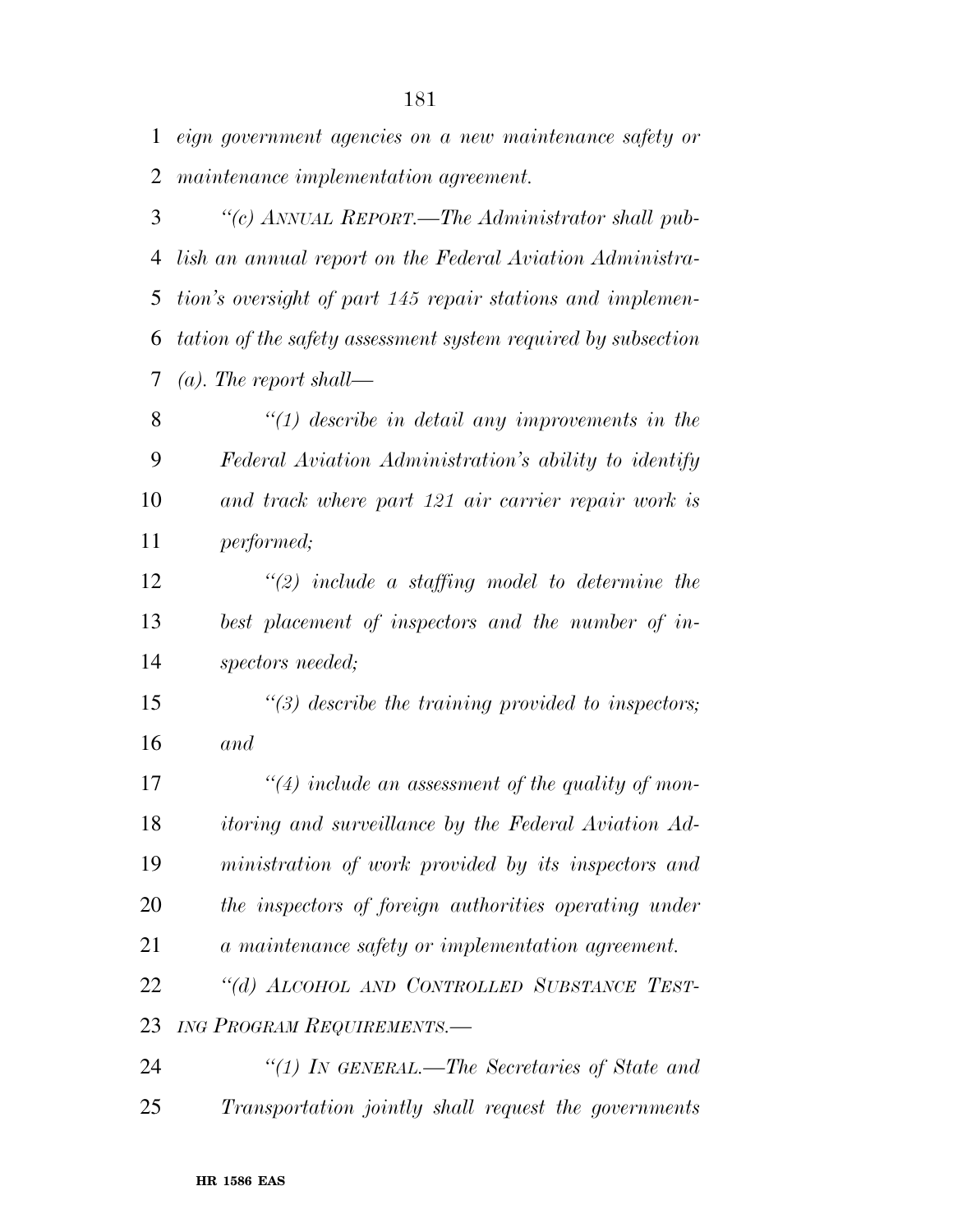*of foreign countries that are members of the Inter- national Civil Aviation Organization to establish international standards for alcohol and controlled substances testing of persons that perform safety sen- sitive maintenance functions upon commercial air carrier aircraft.* 

 *''(2) APPLICATION TO PART 121 AIRCRAFT WORK.—Within 1 year after the date of enactment of the FAA Air Transportation Modernization and Safe- ty Improvement Act the Administrator shall promul- gate a proposed rule requiring that all part 145 re- pair station employees responsible for safety-sensitive functions on part 121 air carrier aircraft are subject to an alcohol and controlled substance testing pro- gram determined acceptable by the Administrator and consistent with the applicable laws of the country in which the repair station is located.* 

 *''(e) BIANNUAL INSPECTIONS.—The Administrator shall require part 145 repair stations to be inspected twice each year by Federal Aviation Administration safety in- spectors, regardless of where the station is located, in a manner consistent with United States obligations under international agreements.* 

*''(f) DEFINITIONS.—In this section:*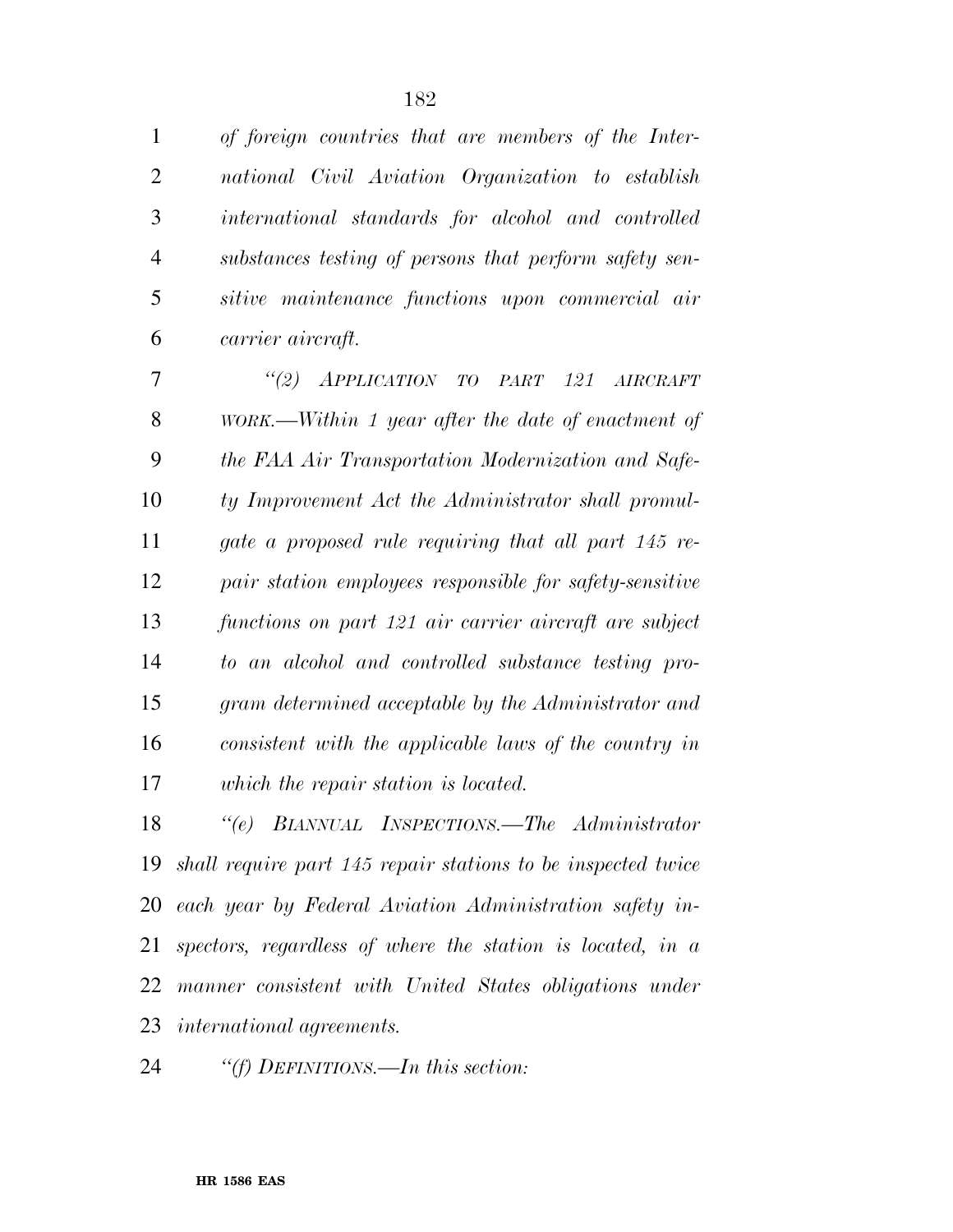|                | "(1) PART 121 AIR CARRIER.—The term 'part                  |
|----------------|------------------------------------------------------------|
| $\overline{2}$ | 121 air carrier' means an air carrier that holds a         |
| 3              | certificate issued under part 121 of title 14, Code of     |
| $\overline{4}$ | <i>Federal Regulations.</i>                                |
| 5              | "(2) $PART$ 145 $REPAIR$ $STATION$ . The term              |
| 6              | part 145 repair station' means a repair station that       |
| 7              | holds a certificate issued under part 145 of title 14,     |
| 8              | Code of Federal Regulations.".                             |
| 9              | (b) CONFORMING AMENDMENT.—The table of contents            |
|                | 10 for chapter 447 is amended by adding at the end thereof |
| 11 -           | <i>the following:</i>                                      |
|                |                                                            |

*''44730. Inspection of foreign repair stations''.* 

## *SEC. 522. NON-CERTIFICATED MAINTENANCE PROVIDERS.*

 *(a) REGULATIONS.—Not later than 3 years after the date of enactment of this Act, the Administrator of the Fed- eral Aviation Administration shall issue regulations requir- ing that all covered maintenance work on aircraft used to provide air transportation under part 121 of title 14, Code of Federal Regulations, be performed by individuals in ac-cordance with subsection (b).* 

 *(b) PERSONS AUTHORIZED TO PERFORM CERTAIN WORK.—No individual may perform covered maintenance work on aircraft used to provide air transportation under part 121 of title 14, Code of Federal Regulations unless that individual is employed by—*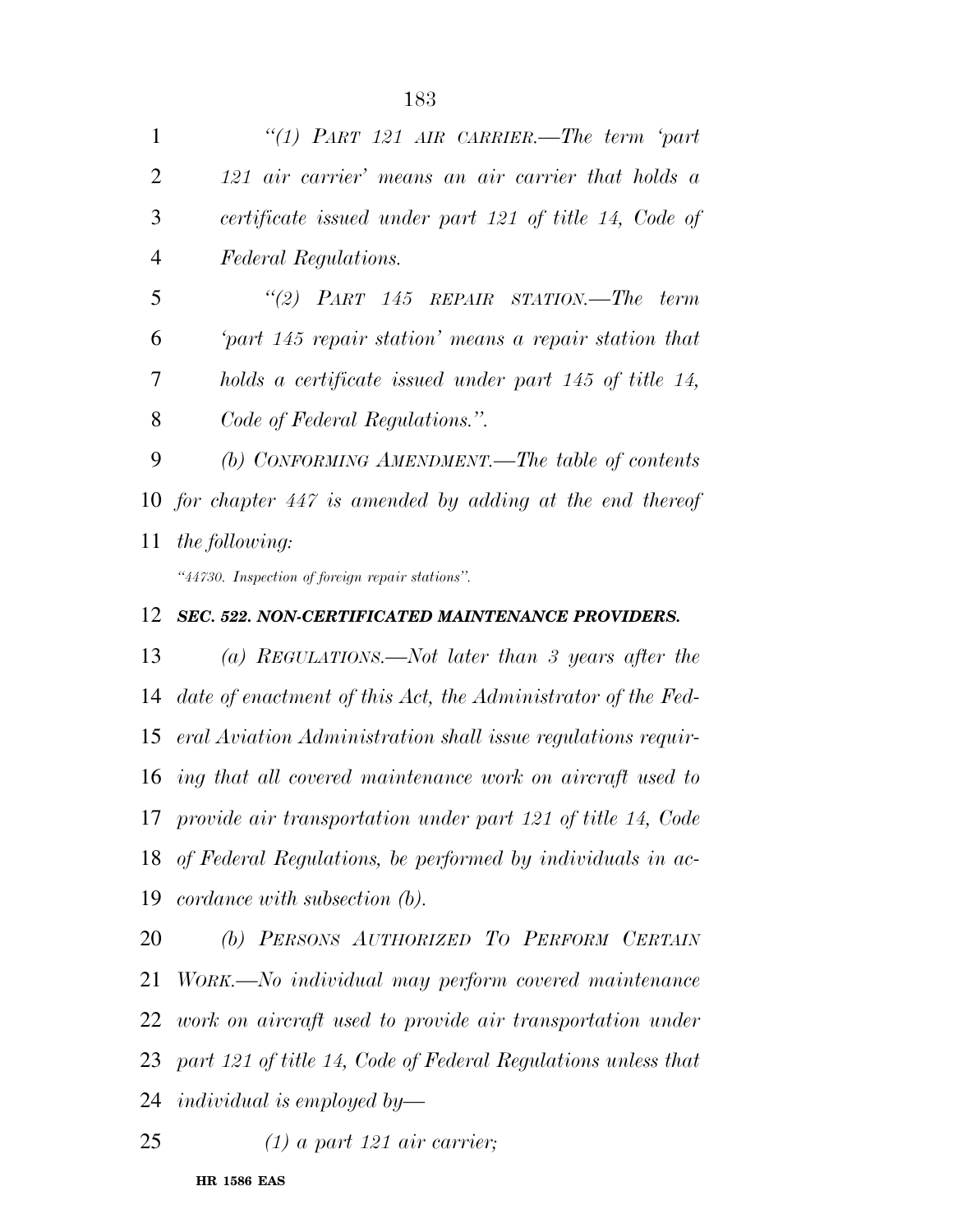| $\mathbf{1}$   | $(2)$ a part 145 repair station or a person author-    |
|----------------|--------------------------------------------------------|
| $\overline{2}$ | ized under section 43.17 of title 14, Code of Federal  |
| 3              | <i>Regulations</i> ;                                   |
| $\overline{4}$ | $(3)$ a person that provides contract maintenance      |
| 5              | workers or services to a part 145 repair station or    |
| 6              | part 121 air carrier, and the individual—              |
| 7              | $(A)$ meets the requirements of the part 121           |
| 8              | air carrier or the part 145 repair station;            |
| 9              | $(B)$ performs the work under the direct su-           |
| 10             | pervision and control of the part 121 air carrier      |
| 11             | or the part 145 repair station directly in charge      |
| 12             | of the maintenance services; and                       |
| 13             | $(C)$ carries out the work in accordance with          |
| 14             | the part 121 air carrier's maintenance manual;         |
| 15             | $(4)$ by the holder of a type certificate, production  |
| 16             | certificate, or other production approval issued under |
| 17             | part 21 of title 14, Code of Federal Regulations, and  |
| 18             | the holder of such certificate or approval—            |
| 19             | $(A)$ originally produced, and continues to            |
| 20             | produce, the article upon which the work is to be      |
| 21             | performed; and                                         |
| 22             | $(B)$ is acting in conjunction with a part             |
| 23             | 121 air carrier or a part 145 repair station.          |
| 24             | (d) DEFINITIONS.—In this section:                      |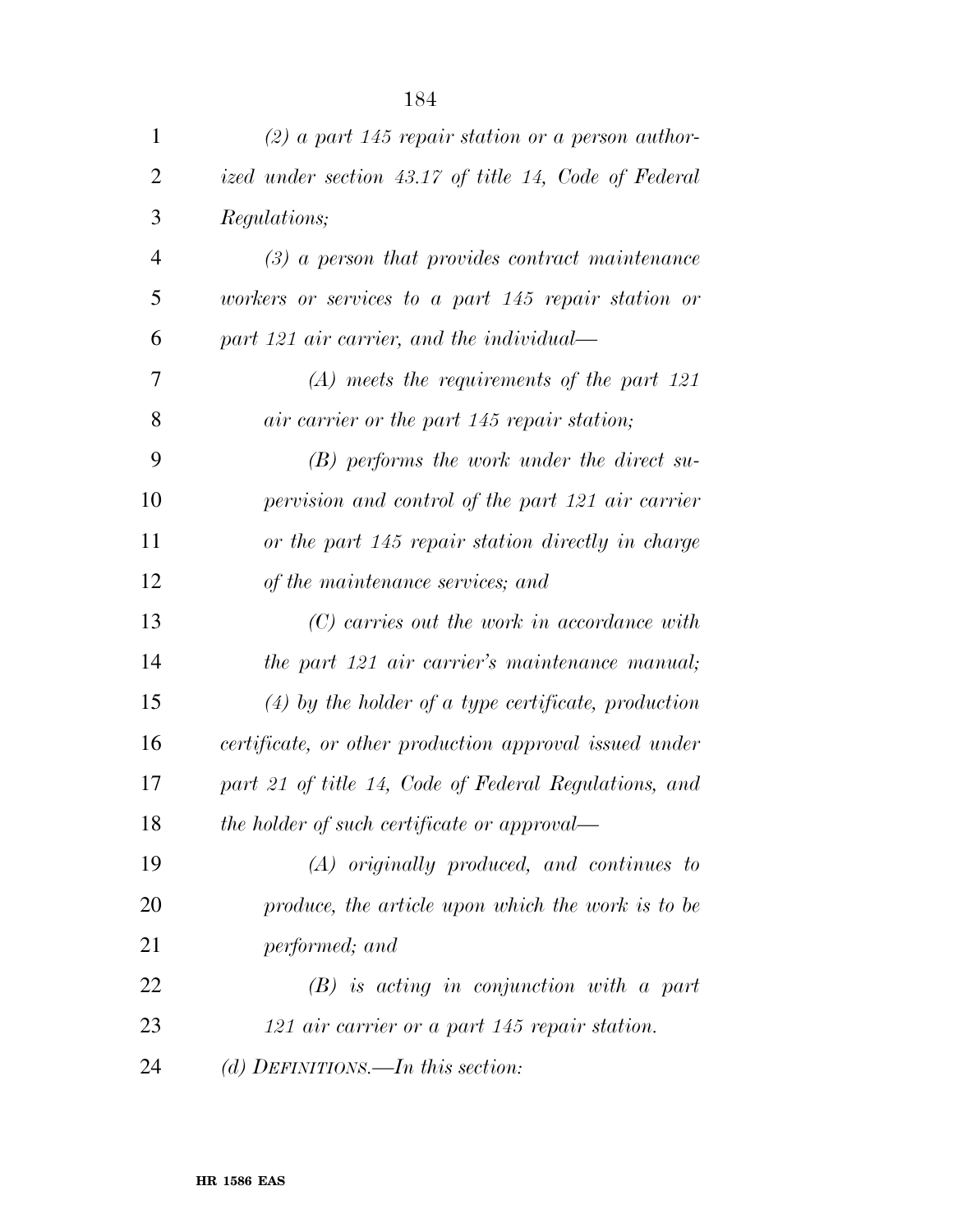| $\mathbf{1}$   | (1) COVERED MAINTENANCE WORK.—The term                    |
|----------------|-----------------------------------------------------------|
| $\overline{2}$ | "covered maintenance work" means maintenance              |
| 3              | work that is essential maintenance, regularly sched-      |
| $\overline{4}$ | uled maintenance, or a required inspection item, as       |
| 5              | determined by the Administrator.                          |
| 6              | $(2)$ PART 121 AIR CARRIER.—The term "part"               |
| 7              | 121 air carrier" has the meaning given that term in       |
| 8              | section $44730(f)(1)$ of title 49, United States Code.    |
| 9              | (3) PART 145 REPAIR STATION.—The term "part               |
| 10             | 145 repair station" has the meaning given that term       |
| 11             | in section $44730(f)(2)$ of title 49, United States Code. |
| 12             | SUBTITLE B-FLIGHT SAFETY                                  |
| 13             | SEC. 551. FAA PILOT RECORDS DATABASE.                     |
| 14             | (a) RECORDS OF EMPLOYMENT OF PILOT APPLI-                 |
| 15             | CANTS.—Section $44703(h)$ is amended by adding at the end |
| 16             | <i>the following:</i>                                     |
| 17             | "(16) $APPLICABILITY. - This$<br>subsection<br>shall      |
| 18             | cease to be effective on the date specified in regula-    |
| 19             | tions issued under subsection $(i)$ .".                   |
| 20             | (b) ESTABLISHMENT OF FAA PILOT RECORDS DATA-              |
| 21             | BASE.—Section 44703 is amended—                           |
| 22             | (1) by redesignating subsections (i) and (j) as           |
| 23             | subsections $(j)$ and $(k)$ , respectively; and           |
| 24             | $(2)$ by inserting after subsection $(h)$ the fol-        |
| 25             | lowing:                                                   |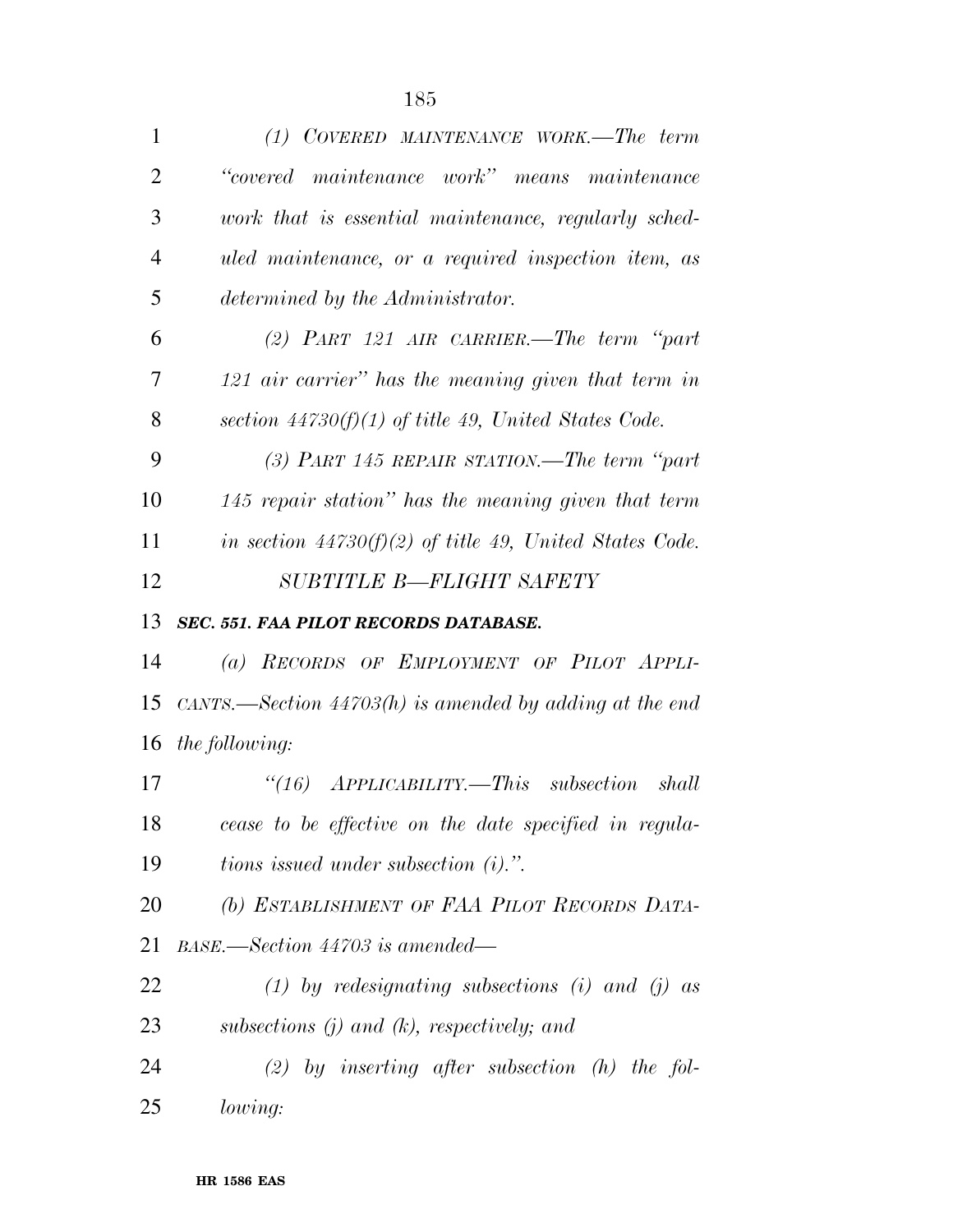| 1              | "(i) FAA PILOT RECORDS DATABASE.—                        |
|----------------|----------------------------------------------------------|
| $\overline{2}$ | "(1) In GENERAL.—Before allowing an indi-                |
| 3              | vidual to begin service as a pilot, an air carrier shall |
| $\overline{4}$ | access and evaluate, in accordance with the require-     |
| 5              | ments of this subsection, information pertaining to      |
| 6              | the individual from the pilot records database estab-    |
| 7              | lished under paragraph (2).                              |
| 8              | "(2) PILOT RECORDS DATABASE.—The Adminis-                |
| 9              | trator shall establish an electronic database (in this   |
| 10             | subsection referred to as the 'database') containing the |
| 11             | following records:                                       |
| 12             | "(A) FAA RECORDS.—From the Adminis-                      |
| 13             | $trator -$                                               |
| 14             | $\lq\lq(i)$ records that are maintained by the           |
| 15             | Administrator concerning current airman                  |
| 16             | certificates, including airman medical cer-              |
| 17             | tificates and associated type ratings and in-            |
| 18             | formation on any limitations to those cer-               |
| 19             | <i>tificates and ratings;</i>                            |
| 20             | $``(ii)$ records that are maintained by                  |
| 21             | the Administrator concerning any failed at-              |
| 22             | tempt of an individual to pass a practical               |
| 23             | test required to obtain a certificate or type            |
| 24             | rating under part 61 of title 14, Code of                |
| 25             | Federal Regulations; and                                 |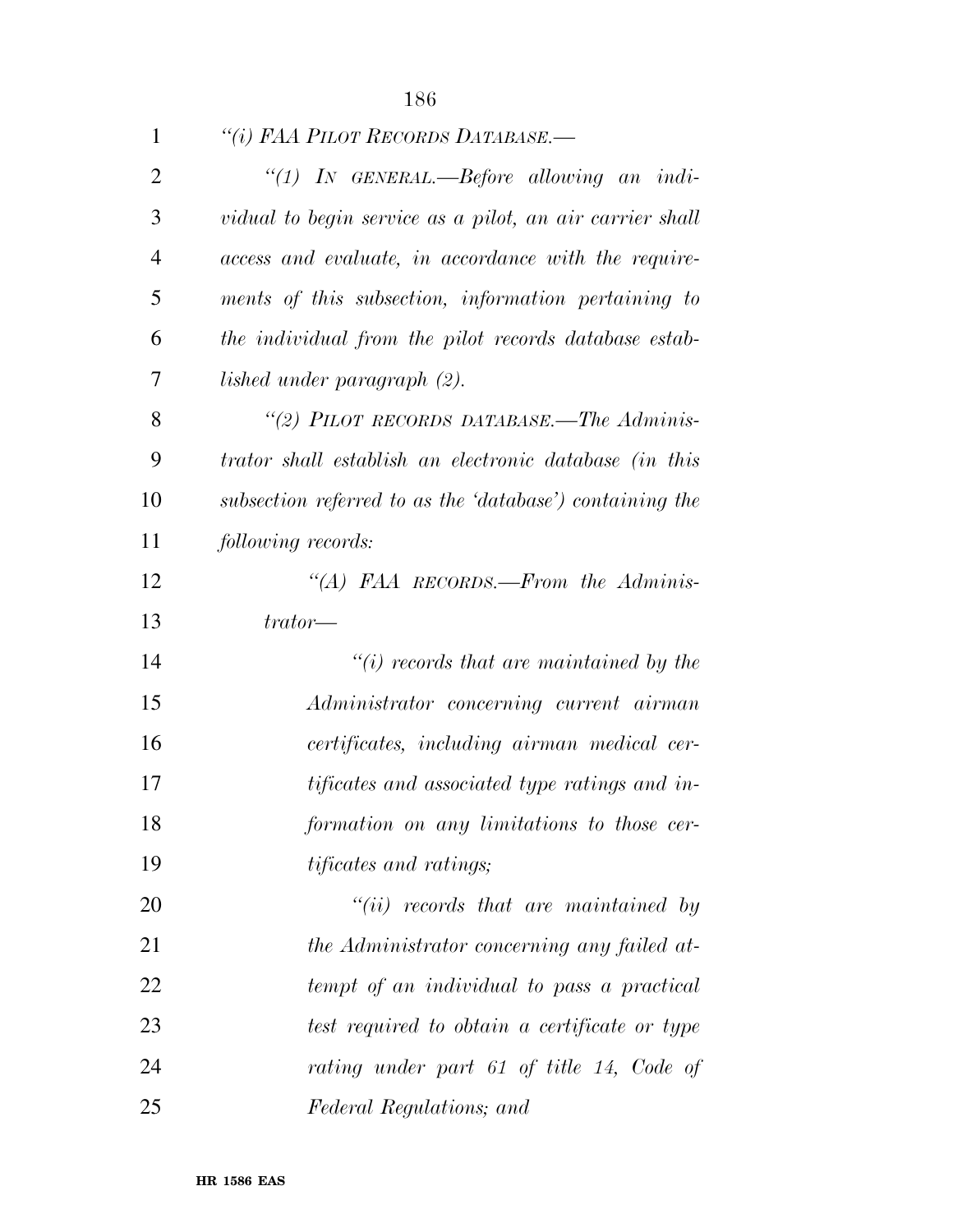| $\mathbf{1}$   | "(iii) summaries of legal enforcement            |
|----------------|--------------------------------------------------|
|                |                                                  |
| $\overline{2}$ | actions resulting in a finding by the Ad-        |
| 3              | ministrator of a violation of this title or a    |
| $\overline{4}$ | regulation prescribed or order issued under      |
| 5              | this title that was not subsequently over-       |
| 6              | turned.                                          |
| 7              | "(B) AIR CARRIER AND OTHER RECORDS.-             |
| 8              | From any air carrier or other person (except a   |
| 9              | branch of the Armed Forces, the National Guard,  |
| 10             | or a reserve component of the Armed Forces) that |
| 11             | has employed an individual as a pilot of a civil |
| 12             | or public aircraft, or from the trustee in bank- |
| 13             | ruptcy for such air carrier or person—           |
| 14             | $``(i)$ records pertaining to the indi-          |
| 15             | vidual that are maintained by the air car-       |
| 16             | rier (other than records relating to flight      |
| 17             | time, duty time, or rest time), including        |
| 18             | records under regulations set forth in—          |
| 19             | "(I) section $121.683$ of title $14$ ,           |
| 20             | Code of Federal Regulations;                     |
| 21             | "(II) paragraph (A) of section VI,               |
| 22             | appendix I, part 121 of such title;              |
| 23             | "(III) paragraph $(A)$ of section                |
| 24             | IV, appendix J, part 121 of such title;          |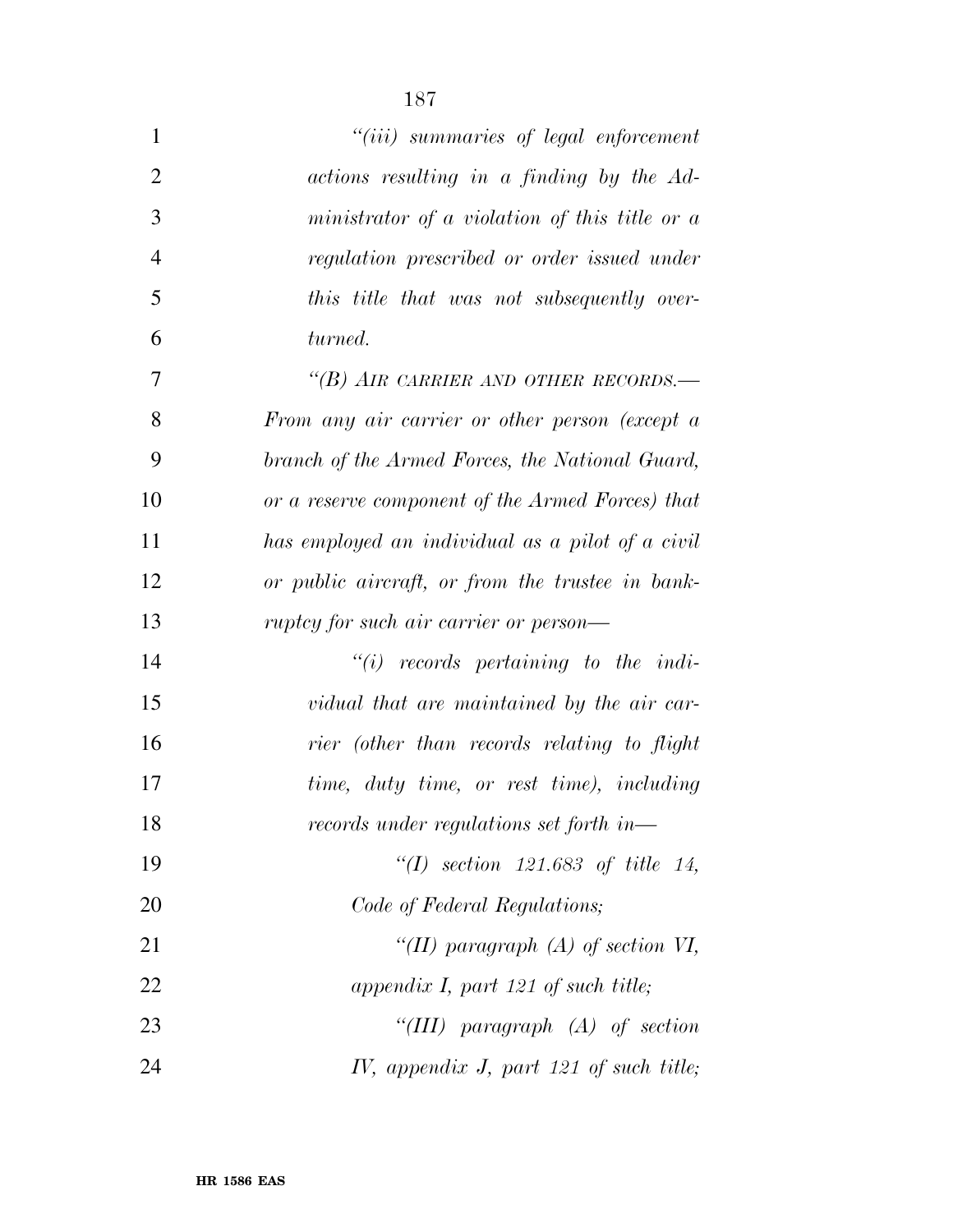|                | 188                                                        |
|----------------|------------------------------------------------------------|
| $\mathbf{1}$   | "(IV) section $125.401$ of such title;                     |
| $\overline{2}$ | and                                                        |
| 3              | "(V) section $135.63(a)(4)$ of such                        |
| $\overline{4}$ | title; and                                                 |
| 5              | $``(ii)$ other records pertaining to the in-               |
| 6              | dividual's performance as a pilot that are                 |
| 7              | maintained by the air carrier or person                    |
| 8              | concerning                                                 |
| 9              | $\lq (I)$ the training, qualifications,                    |
| 10             | proficiency, or professional competence                    |
| 11             | of the individual, including comments                      |
| 12             | and evaluations made by a check air-                       |
| 13             | man designated in accordance with                          |
| 14             | section 121.411, 125.295, or 135.337 of                    |
| 15             | such title;                                                |
| 16             | $\lq$ (II) any disciplinary action                         |
| 17             | taken with respect to the individual                       |
| 18             | that was not subsequently overturned;                      |
| 19             | and                                                        |
| 20             | "(III) any release from employ-                            |
| 21             | ment or resignation, termination, or                       |
| 22             | disqualification with respect to em-                       |
| 23             | ployment.                                                  |
| 24             | $\lq\lq C$<br>NATIONAL<br><b>DRIVER</b><br><b>REGISTER</b> |
| 25             | with<br>RECORDS. — In a coordinate<br>section              |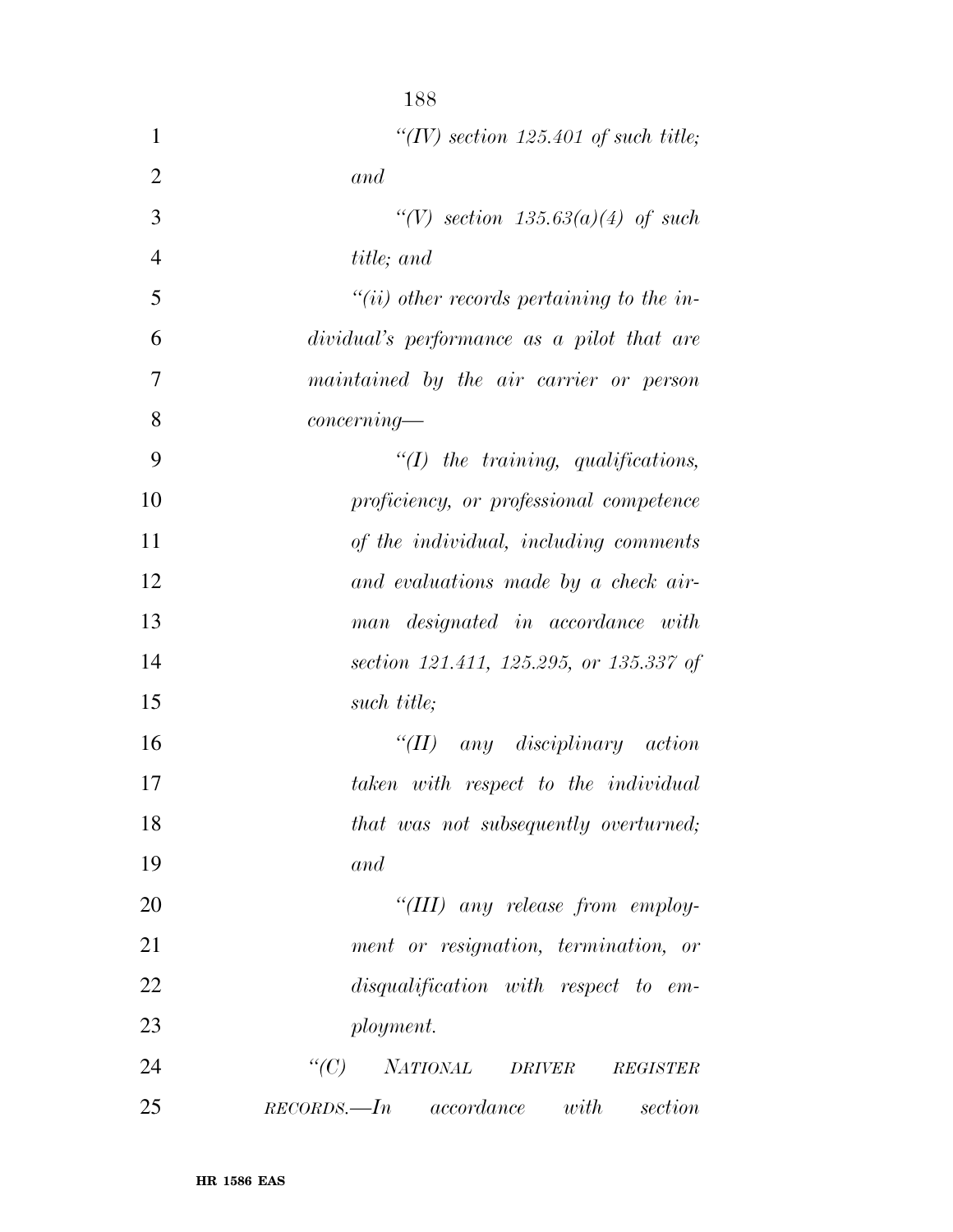| $\mathbf{1}$   | $30305(b)(8)$ of this title, from the chief driver li- |
|----------------|--------------------------------------------------------|
| $\overline{2}$ | censing official of a State, information con-          |
| 3              | cerning the motor vehicle driving record of the        |
| $\overline{4}$ | <i>individual.</i>                                     |
| 5              | "(3) WRITTEN CONSENT; RELEASE FROM LIABIL-             |
| 6              | ITY.—An air carrier—                                   |
| 7              | $\lq (A)$ shall obtain the written consent of an       |
| 8              | individual before accessing records pertaining to      |
| 9              | the individual under paragraph (1); and                |
| 10             | "(B) may, notwithstanding any other pro-               |
| 11             | vision of law or agreement to the contrary, re-        |
| 12             | quire an individual with respect to whom the           |
| 13             | carrier is accessing records under paragraph $(1)$     |
| 14             | to execute a release from liability for any claim      |
| 15             | arising from accessing the records or the use of       |
| 16             | such records by the air carrier in accordance          |
| 17             | with this section (other than a claim arising          |
| 18             | from furnishing information known to be false          |
| 19             | and maintained in violation of a criminal stat-        |
| 20             | $ute)$ .                                               |
| 21             | "(4) REPORTING.—                                       |
| 22             | "(A) REPORTING BY ADMINISTRATOR.—The                   |
| 23             | Administrator shall enter data described in            |
| 24             | paragraph $(2)(A)$ into the database promptly to       |
| 25             | ensure that an individual's records are current.       |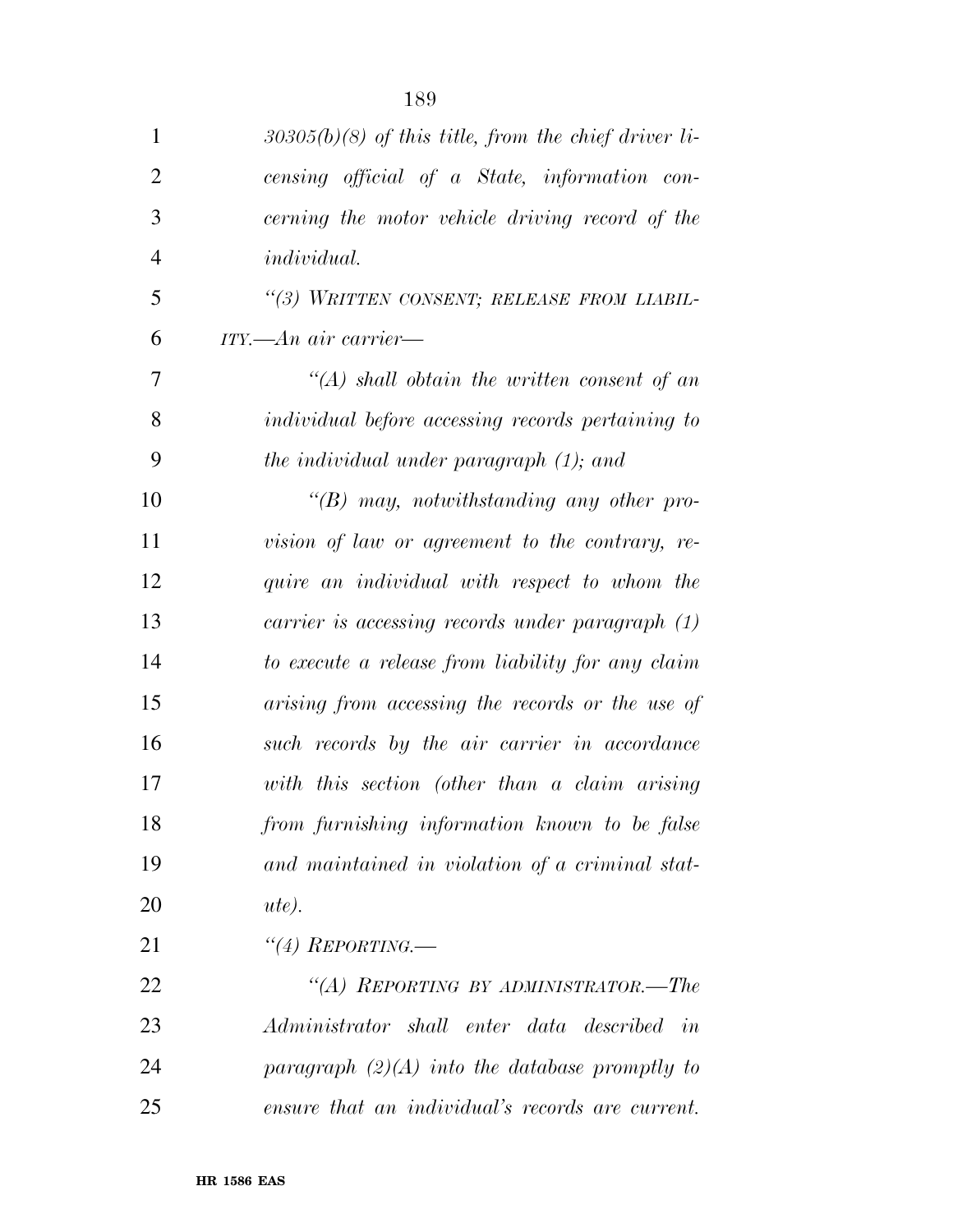| $\mathbf{1}$   | "(B) REPORTING BY AIR CARRIERS AND             |
|----------------|------------------------------------------------|
| $\overline{2}$ | OTHER PERSONS.-                                |
| 3              | "(i) IN GENERAL.—Air carriers and              |
| $\overline{4}$ | other persons shall report data described in   |
| 5              | paragraphs $(2)(B)$ and $(2)(C)$ to the Ad-    |
| 6              | ministrator promptly for entry into the        |
| 7              | database.                                      |
| 8              | "(ii) DATA TO BE REPORTED.— $Air$              |
| 9              | carriers and other persons shall report, at a  |
| 10             | minimum, under clause (i) the following        |
| 11             | data described in paragraph $(2)(B)$ :         |
| 12             | "(I) Records that are generated by             |
| 13             | the air carrier or other person after the      |
| 14             | date of enactment of the FAA Air               |
| 15             | Transportation Modernization<br>and            |
| 16             | Safety Improvement Act.                        |
| 17             | $\lq$ (II) Records that the air carrier        |
| 18             | or other person is maintaining, on             |
| 19             | such date of enactment, pursuant to            |
| <b>20</b>      | subsection $(h)(4)$ .                          |
| 21             | "(5) REQUIREMENT TO MAINTAIN RECORDS.-         |
| 22             | The Administrator—                             |
| 23             | "(A) shall maintain all records entered into   |
| 24             | the database under paragraph (2) pertaining to |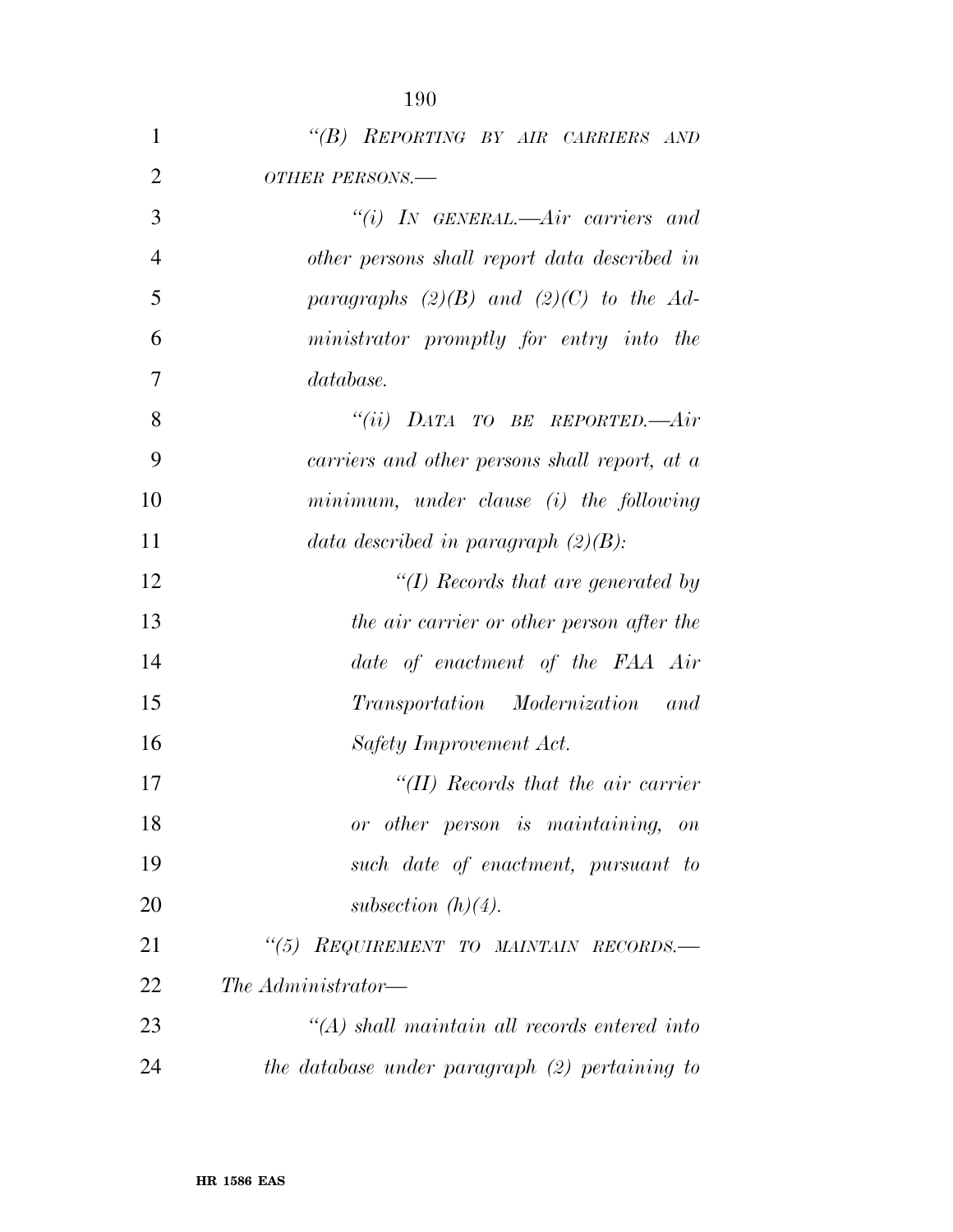| 1              | an individual until the date of receipt of notifi-     |
|----------------|--------------------------------------------------------|
| 2              | cation that the individual is deceased; and            |
| 3              | $\lq\lq(B)$ may remove the individual's records        |
| $\overline{4}$ | from the database after that date.                     |
| 5              | "(6) RECEIPT OF CONSENT.—The Administrator             |
| 6              | shall not permit an air carrier to access records per- |
| 7              | taining to an individual from the database under       |
| 8              | paragraph (1) without the air carrier first dem-       |
| 9              | onstrating to the satisfaction of the Administrator    |
| 10             | that the air carrier has obtained the written consent  |
| 11             | of the individual.                                     |
| 12             | "(7) RIGHT OF PILOT TO REVIEW<br><b>CERTAIN</b>        |
| 13             | AND CORRECT INACCURACIES.—Notwith-<br><b>RECORDS</b>   |
| 14             | standing any other provision of law or agreement, the  |
| 15             | Administrator, upon receipt of written request from    |
| 16             | an individual—                                         |
| 17             | $\lq (A)$ shall make available, not later than 30      |
| 18             | days after the date of the request, to the indi-       |
| 19             | vidual for review all records referred to in para-     |
| 20             | graph (2) pertaining to the individual; and            |
| 21             | $\lq\lq B$ shall provide the individual with a         |
| 22             | reasonable opportunity to submit written com-          |
| 23             | ments to correct any inaccuracies contained in         |
| 24             | <i>the records.</i>                                    |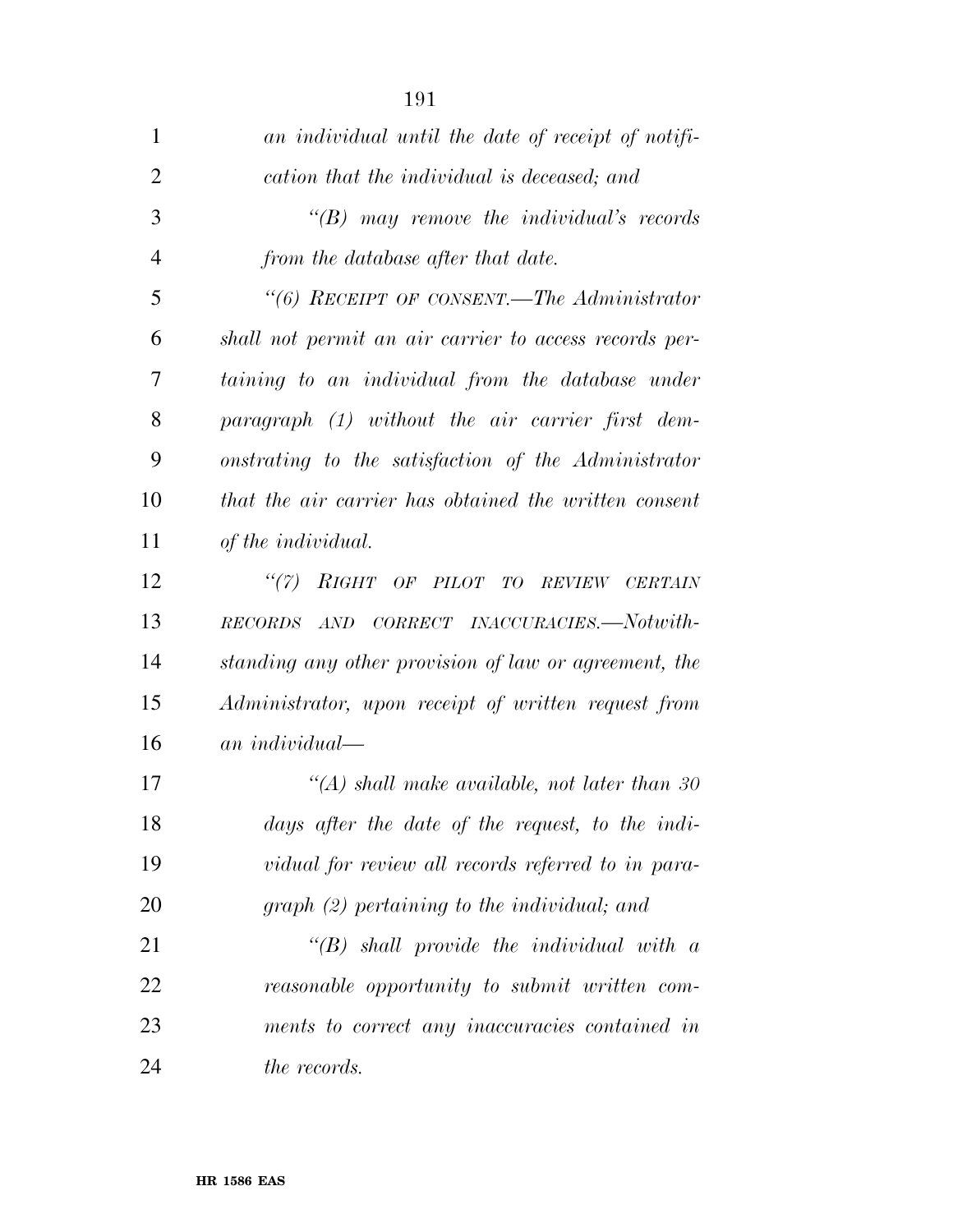| $\mathbf{1}$   | "(8) REASONABLE CHARGES FOR PROCESSING                 |
|----------------|--------------------------------------------------------|
| $\overline{2}$ | REQUESTS AND FURNISHING COPIES.-The Adminis-           |
| 3              | trator may establish a reasonable charge for the cost  |
| $\overline{4}$ | of processing a request under paragraph $(1)$ or $(7)$ |
| 5              | and for the cost of furnishing copies of requested     |
| 6              | records under paragraph (7).                           |
| 7              | "(9) PRIVACY PROTECTIONS.—                             |
| 8              | "(A) USE OF RECORDS.—An air carrier                    |
| 9              | that accesses records pertaining to an individual      |
| 10             | under paragraph $(1)$ may use the records only to      |
| 11             | assess the qualifications of the individual in de-     |
| 12             | ciding whether or not to hire the individual as        |
| 13             | a pilot. The air carrier shall take such actions       |
| 14             | as may be necessary to protect the privacy of the      |
| 15             | individual and the confidentiality of the records      |
| 16             | accessed, including ensuring that information          |
| 17             | contained in the records is not divulged to any        |
| 18             | individual that is not directly involved in the        |
| 19             | hiring decision.                                       |
| 20             | "(B) DISCLOSURE OF INFORMATION.-                       |
| 21             | "(i) IN GENERAL.—Except as provided                    |
| 22             | by clause (ii), information collected by the           |
| 23             | Administrator under paragraph (2) shall be             |
| 24             | exempt from the disclosure requirements of             |

*section 552 of title 5.*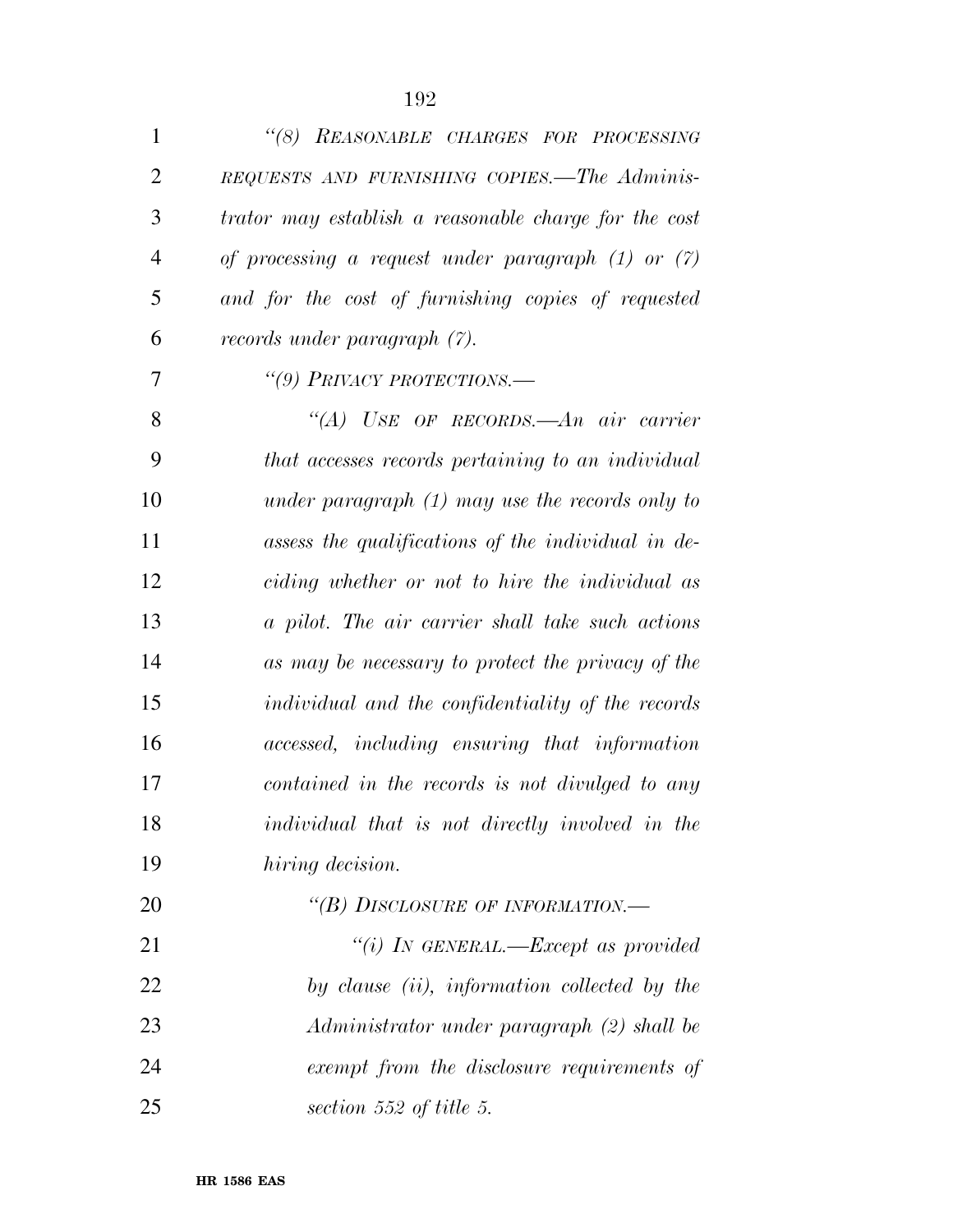| $\mathbf{1}$   | "(ii) $EXCEPTIONS$ . Clause (i) shall                 |
|----------------|-------------------------------------------------------|
| $\overline{2}$ | not apply to—                                         |
| 3              | $\lq (I)$ de-identified, summarized in-               |
| $\overline{4}$ | formation to explain the need for                     |
| 5              | <i>changes in policies and regulations;</i>           |
| 6              | "(II) information to correct a con-                   |
| 7              | dition that compromises safety;                       |
| 8              | "(III) information to carry out a                     |
| 9              | criminal investigation or prosecution;                |
| 10             | " $(IV)$ information to comply with                   |
| 11             | section 44905, regarding information                  |
| 12             | about threats to civil aviation; and                  |
| 13             | $\lq (V)$ such information as the Ad-                 |
| 14             | ministrator determines necessary, if                  |
| 15             | withholding the information would not                 |
| 16             | be consistent with the safety respon-                 |
| 17             | sibilities of the Federal Aviation Ad-                |
| 18             | ministration.                                         |
| 19             | "(10) PERIODIC REVIEW.—Not later than<br>- 18         |
| 20             | months after the date of enactment of the FAA Air     |
| 21             | Transportation Modernization and Safety Improve-      |
| 22             | ment Act, and at least once every 3 years thereafter, |
| 23             | the Administrator shall transmit to Congress a state- |
| 24             | ment that contains, taking into account recent devel- |
| 25             | $opments$ in the aviation industry—                   |

**HR 1586 EAS**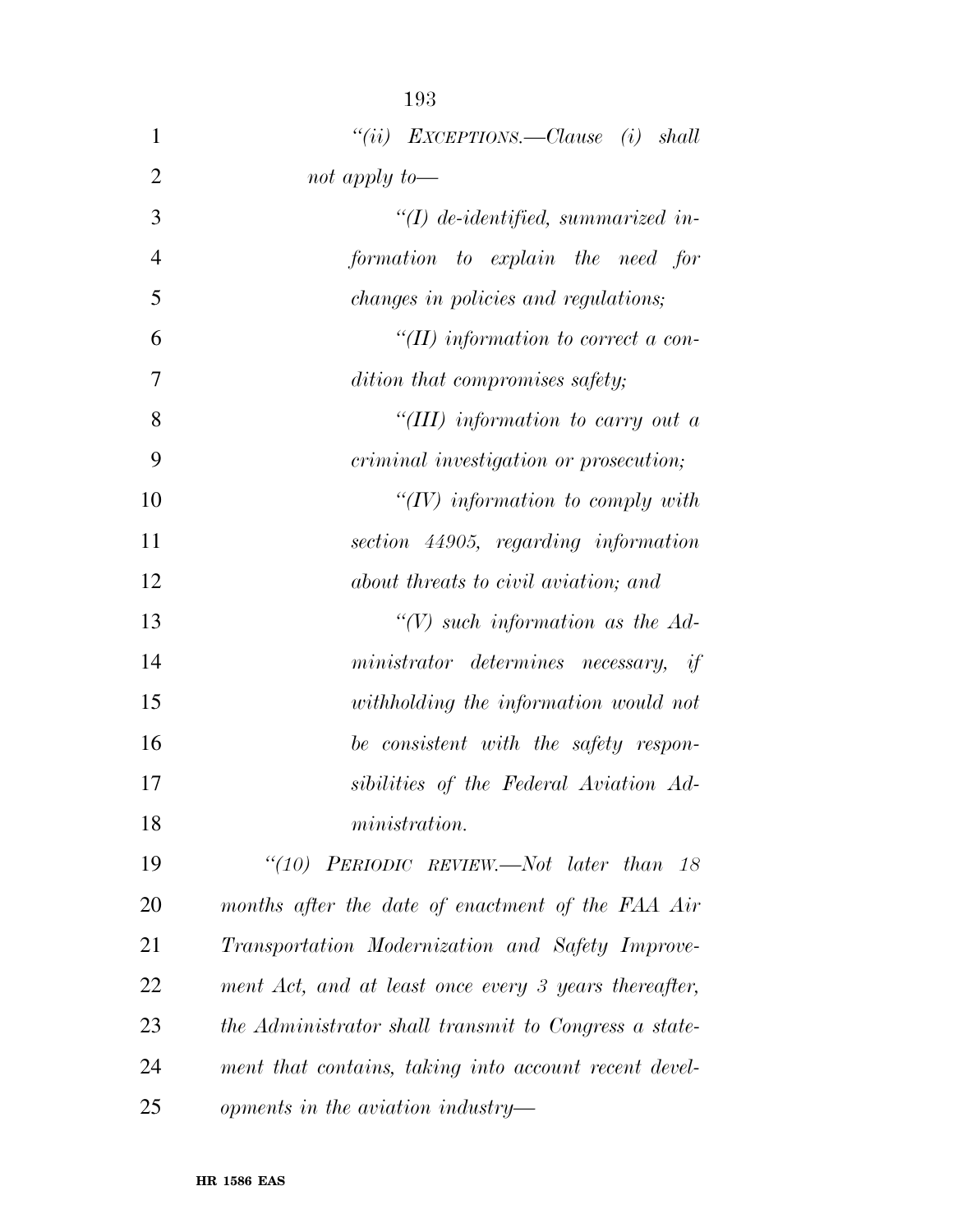| $\mathbf{1}$   | $\lq (A)$ recommendations by the Administrator        |
|----------------|-------------------------------------------------------|
| $\overline{2}$ | concerning proposed changes to Federal Aviation       |
| 3              | Administration records, air carrier records, and      |
| $\overline{4}$ | other records required to be included in the data-    |
| 5              | base under paragraph $(2)$ ; or                       |
| 6              | $\lq\lq B$ reasons why the Administrator does         |
| 7              | not recommend any proposed changes to the             |
| 8              | records referred to in subparagraph $(A)$ .           |
| 9              | "(11) REGULATIONS FOR PROTECTION AND SE-              |
| 10             | CURITY OF RECORDS.—The Administrator shall pre-       |
| 11             | scribe such regulations as may be necessary—          |
| 12             | $\lq (A)$ to protect and secure—                      |
| 13             | $\lq\lq(i)$ the personal privacy of any indi-         |
| 14             | vidual whose records are accessed under               |
| 15             | paragraph $(1)$ ; and                                 |
| 16             | $``(ii)$ the confidentiality of<br><i>those</i>       |
| 17             | records; and                                          |
| 18             | $\lq\lq(B)$ to preclude the further dissemination     |
| 19             | of records received under paragraph (1) by the        |
| 20             | person who accessed the records.                      |
| 21             | (12)<br>GOOD FAITH EXCEPTION.-Notwith-                |
| 22             | standing paragraph (1), an air carrier may allow an   |
| 23             | individual to begin service as a pilot, without first |
| 24             | obtaining information described in paragraph $(2)(B)$ |
| 25             | from the database pertaining to the individual, if    |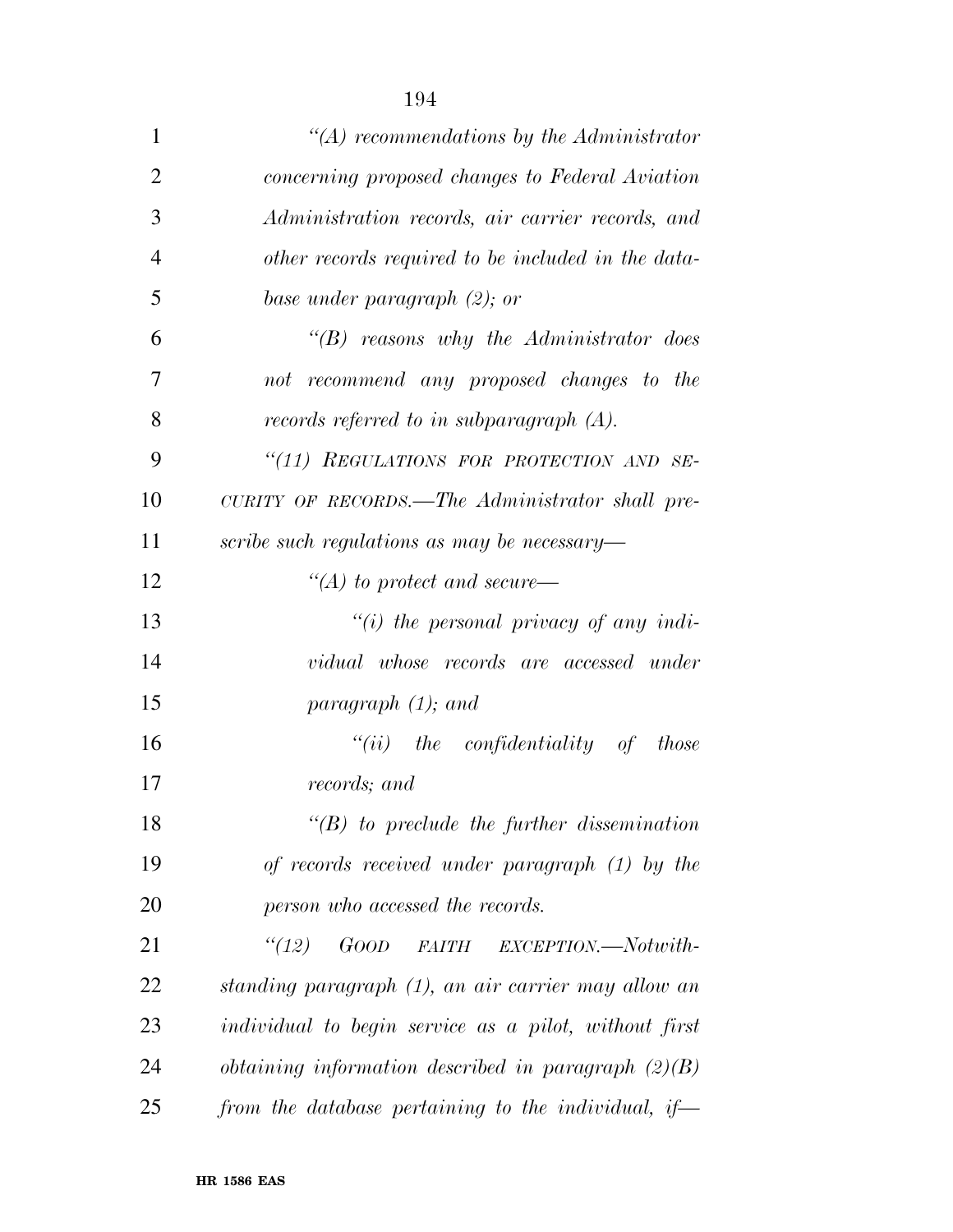| $\mathbf{1}$   | $\lq (A)$ the air carrier has made a documented    |
|----------------|----------------------------------------------------|
| $\overline{2}$ | good faith attempt to access the information       |
| 3              | from the database; and                             |
| $\overline{4}$ | $\lq\lq B$ ) has received written notice from the  |
| 5              | Administrator that the information is not con-     |
| 6              | tained in the database because the individual      |
| 7              | was employed by an air carrier or other person     |
| 8              | that no longer exists or by a foreign government   |
| 9              | or other entity that has not provided the infor-   |
| 10             | mation to the database.                            |
| 11             | "(13) LIMITATIONS ON ELECTRONIC ACCESS TO          |
| 12             | $RECORDS$ .                                        |
| 13             | "(A) ACCESS BY INDIVIDUALS DESIGNATED              |
| 14             | BY AIR CARRIERS.—For the purpose of increas-       |
| 15             | ing timely and efficient access to records de-     |
| 16             | scribed in paragraph $(2)$ , the Administrator may |
| 17             | allow, under terms established by the Adminis-     |
| 18             | trator, an individual designated by an air car-    |
| 19             | rier to have electronic access to the database.    |
| 20             | "(B) TERMS.—The terms established by the           |
| 21             | Administrator under subparagraph (A) for al-       |
| 22             | lowing a designated individual to have electronic  |
| 23             | access to the database shall limit such access to  |
| 24             | instances in which information in the database     |
| 25             | is required by the designated individual in mak-   |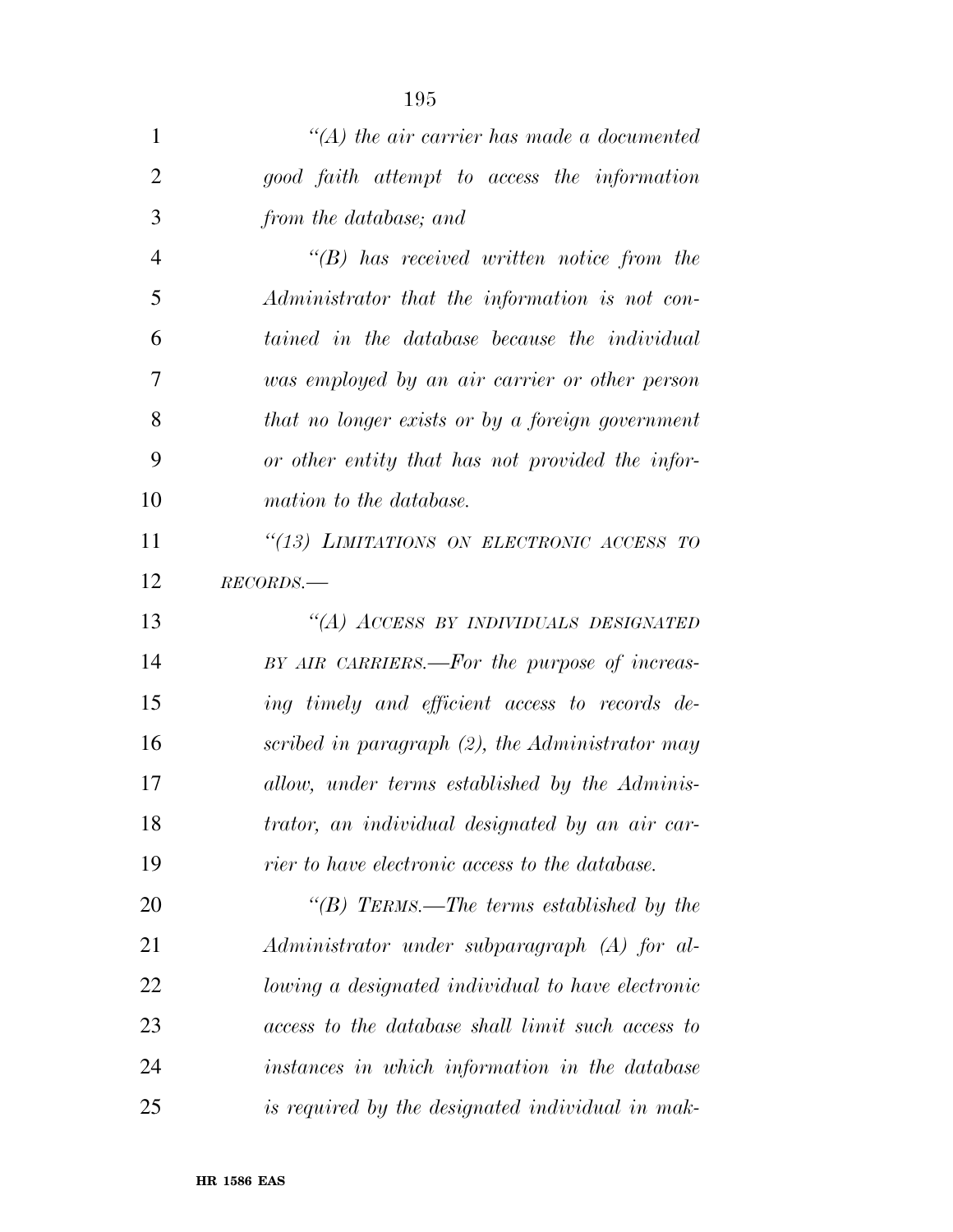| $\mathbf{1}$   | ing a hiring decision concerning a pilot appli-     |
|----------------|-----------------------------------------------------|
| $\overline{2}$ | cant and shall require that the designated indi-    |
| 3              | vidual provide assurances satisfactory to the Ad-   |
| $\overline{4}$ | ministrator that—                                   |
| 5              | $``(i)$ the designated individual has re-           |
| 6              | ceived the written consent of the pilot appli-      |
| 7              | cant to access the information; and                 |
| 8              | $``(ii)$ information obtained using such            |
| 9              | access will not be used for any purpose             |
| 10             | other than making the hiring decision.              |
| 11             | $\lq(14)$ REGULATIONS.—                             |
| 12             | $\lq\lq (A)$ IN GENERAL.—The Administrator          |
| 13             | shall issue regulations to carry out this sub-      |
| 14             | section.                                            |
| 15             | $\lq\lq B$ ) EFFECTIVE DATE.—The regulations        |
| 16             | shall specify the date on which the requirements    |
| 17             | of this subsection take effect and the date on      |
| 18             | which the requirements of subsection $(h)$ cease to |
| 19             | be effective.                                       |
| 20             | "(C) EXCEPTIONS.—Notwithstanding sub-               |
| 21             | paragraph $(B)$ —                                   |
| 22             | $``(i)$ the Administrator shall begin to            |
| 23             | establish the database under paragraph (2)          |
| 24             | not later than 90 days after the date of en-        |
| 25             | actment of the FAA Air Transportation               |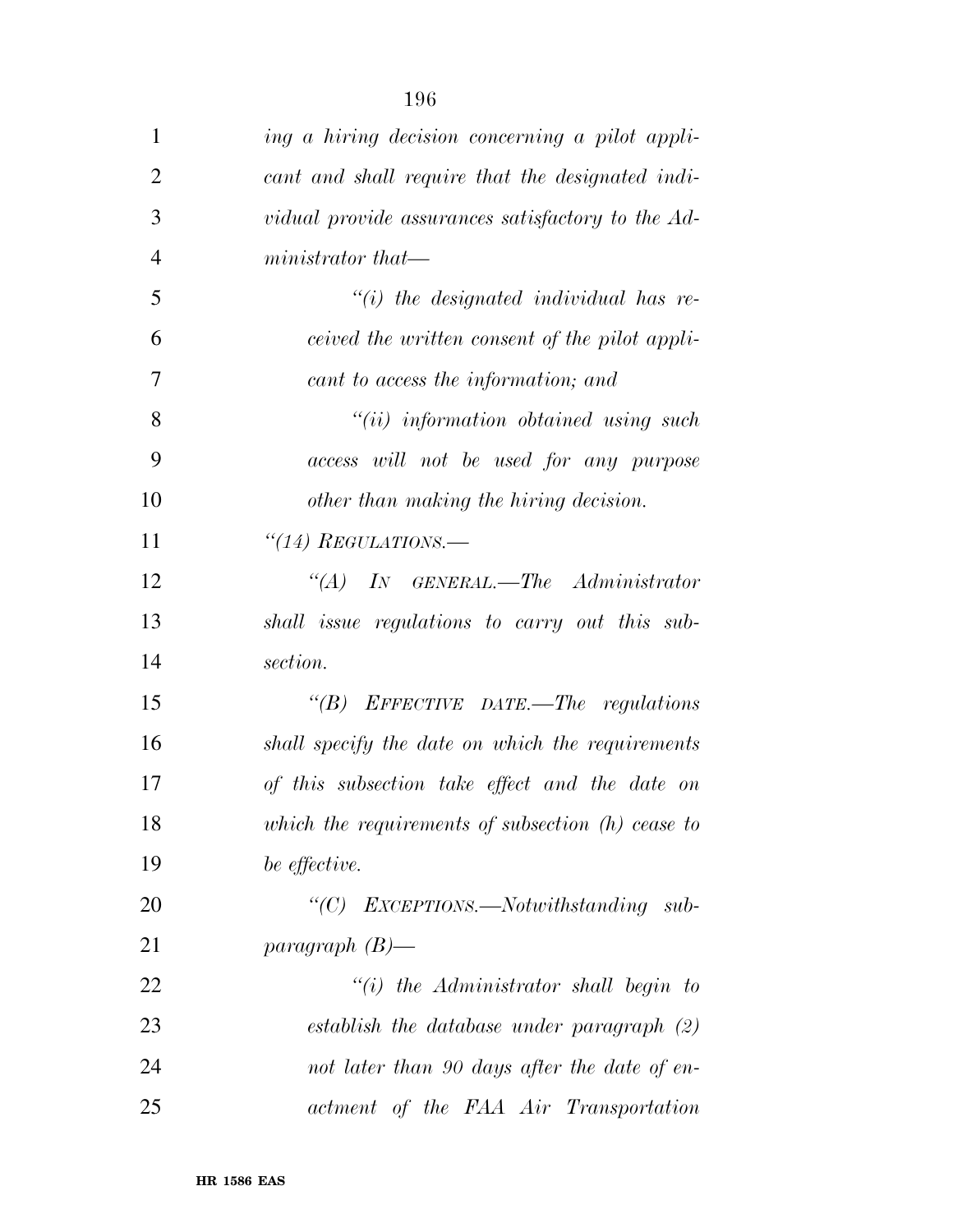| $\mathbf{1}$   | Modernization and Safety Improvement                    |
|----------------|---------------------------------------------------------|
| $\overline{2}$ | Act;                                                    |
| 3              | $"(ii)$ the Administrator shall maintain                |
| $\overline{4}$ | records in accordance with paragraph (5)                |
| 5              | beginning on the date of enactment of that              |
| 6              | Act; and                                                |
| 7              | "( <i>iii</i> ) air carriers and other persons          |
| 8              | shall maintain records to be reported to the            |
| 9              | database under paragraph $(4)(B)$ in the pe-            |
| 10             | riod beginning on such date of enactment                |
| 11             | and ending on the date that is 5 years after            |
| 12             | the requirements of subsection (h) cease to             |
| 13             | be effective pursuant to subparagraph (B).              |
| 14             | "(15) SPECIAL RULE.—During the one-year pe-             |
| 15             | riod beginning on the date on which the requirements    |
| 16             | of this section become effective pursuant to paragraph  |
| 17             | $(15)(B)$ , paragraph $(7)(A)$ shall be applied by sub- |
| 18             | stituting '45 days' for '30 days'.".                    |
| 19             | (c) CONFORMING AMENDMENTS.-                             |
| 20             | (1) LIMITATION ON LIABILITY; PREEMPTION OF              |
| 21             | STATE LAW.—Section $44703(j)$ (as redesignated by       |
| 22             | subsection (b)(1) of this section) is amended—          |
| 23             | $(A)$ in the subsection heading by striking             |
| 24             | "LIMITATION" and inserting "LIMITATIONS";               |
| 25             | $(B)$ in paragraph $(1)$ —                              |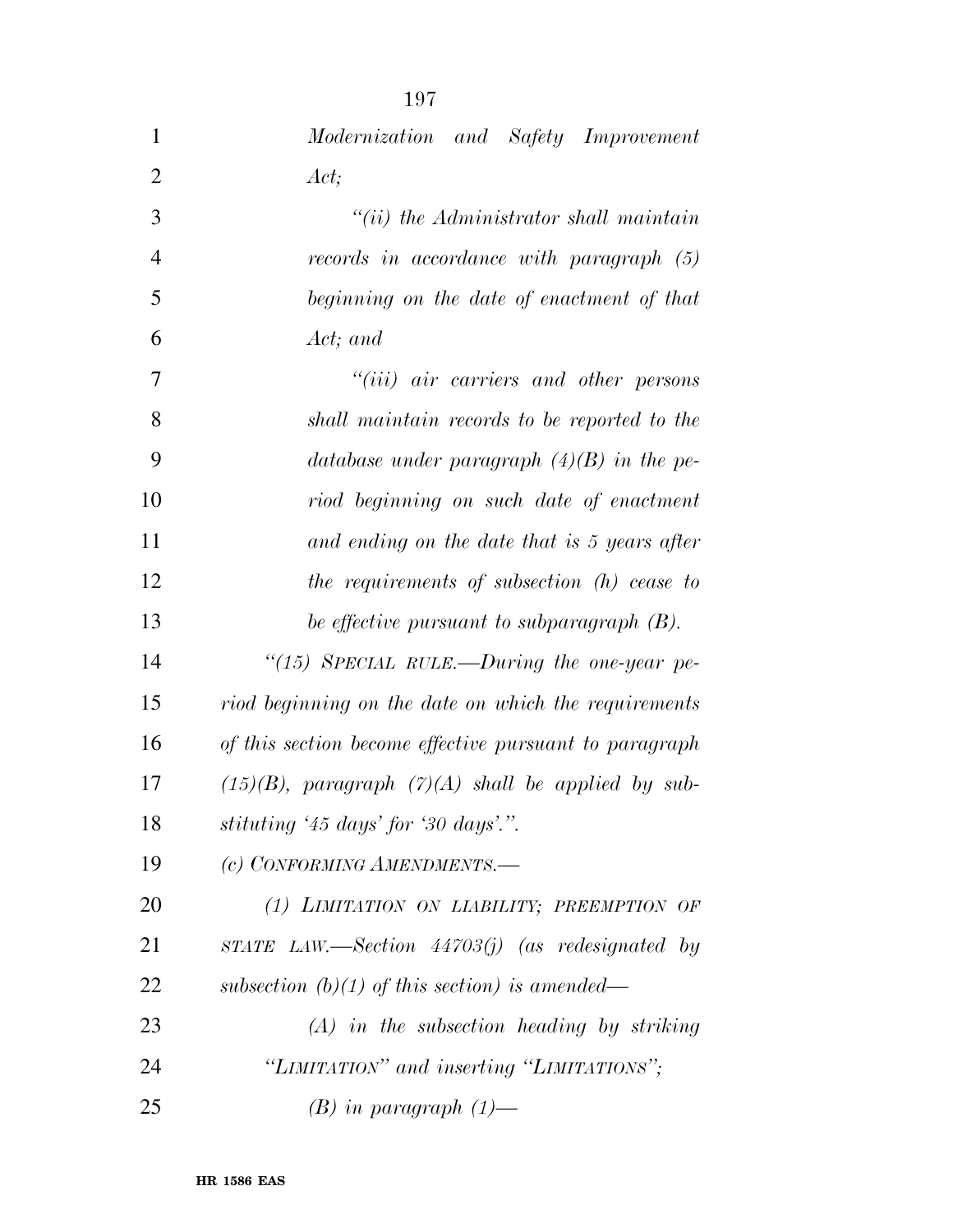| $\mathbf{1}$   | $(i)$ in the matter preceding subpara-              |
|----------------|-----------------------------------------------------|
| $\overline{2}$ | graph $(A)$ by striking "paragraph $(2)$ " and      |
| 3              | inserting "subsection $(h)(2)$ or $(i)(3)$ ";       |
| $\overline{4}$ | $(ii)$ in subparagraph $(A)$ by inserting           |
| 5              | "or accessing the records of that individual        |
| 6              | under subsection $(i)(1)$ " before the semi-        |
| 7              | colon; and                                          |
| 8              | ( <i>iii</i> ) in the matter following subpara-     |
| 9              | graph $(D)$ by striking "subsection $(h)$ " and     |
| 10             | inserting "subsection $(h)$ or $(i)$ ";             |
| 11             | $(C)$ in paragraph $(2)$ by striking "sub-          |
| 12             | section $(h)$ " and inserting "subsection $(h)$ or  |
| 13             | $(i)$ ";                                            |
| 14             | $(D)$ in paragraph $(3)$ , in the matter pre-       |
| 15             | ceding subparagraph $(A)$ , by inserting "or who    |
| 16             | furnished information to the database established   |
| 17             | under subsection $(i)(2)$ " after "subsection       |
| 18             | $(h)(1)$ "; and                                     |
| 19             | $(E)$ by adding at the end the following:           |
| 20             | "(4) PROHIBITION ON ACTIONS<br>AND<br>PRO-          |
| 21             | CEEDINGS AGAINST AIR CARRIERS.-                     |
| 22             | "(A) HIRING DECISIONS.—An air carrier               |
| 23             | may refuse to hire an individual as a pilot if the  |
| 24             | individual did not provide written consent for      |
| 25             | the air carrier to receive records under subsection |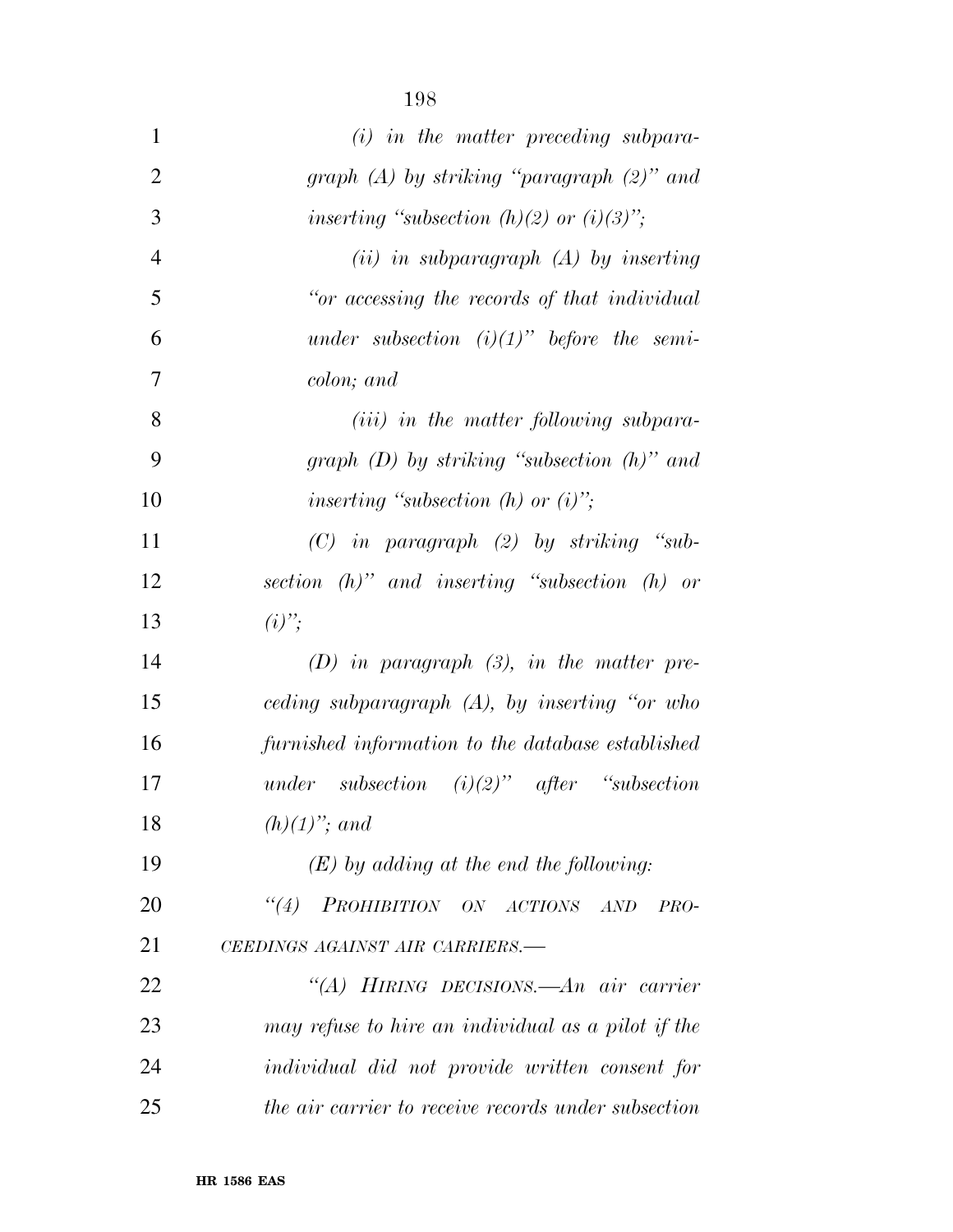| $\mathbf{1}$   | $(h)(2)(A)$ or $(i)(3)(A)$ or did not execute the re-           |
|----------------|-----------------------------------------------------------------|
| $\overline{2}$ | lease from liability requested under subsection                 |
| 3              | $(h)(2)(B)$ or $(i)(3)(B)$ .                                    |
| $\overline{4}$ | "(B) ACTIONS AND PROCEEDINGS.—No ac-                            |
| 5              | tion or proceeding may be brought against an                    |
| 6              | air carrier by or on behalf of an individual who                |
| 7              | has applied for or is seeking a position as a pilot             |
| 8              | with the air carrier if the air carrier refused to              |
| 9              | hire the individual after the individual did not                |
| 10             | provide written consent for the air carrier to re-              |
| 11             | ceive records under subsection $(h)(2)(A)$ or                   |
| 12             | $(i)(3)(A)$ or did not execute a release from liabil-           |
| 13             | ity requested under subsection $(h)(2)(B)$ or                   |
| 14             | $(i)(3)(B)$ .".                                                 |
| 15             | (2) LIMITATION ON STATUTORY CONSTRUC-                           |
| 16             | $TION. \text{—Section}$ 44703 $(k)$ (as redesignated by sub-    |
| 17             | section $(b)(1)$ of this section) is amended by striking        |
| 18             | "subsection $(h)$ " and inserting "subsection $(h)$ or $(i)$ ". |
| 19             | SEC. 552. AIR CARRIER SAFETY MANAGEMENT SYSTEMS.                |
| 20             | (a) IN GENERAL.—Within 60 days after the date of                |
| 21             | enactment of this Act, the Administrator shall initiate and     |
| 22             | complete a rulemaking to require part $121$ air carriers—       |
| 23             | $(1)$ to implement, as part of their safety manage-             |
| 24             | ment systems—                                                   |
| 25             | (A) an Aviation Safety Action Program;                          |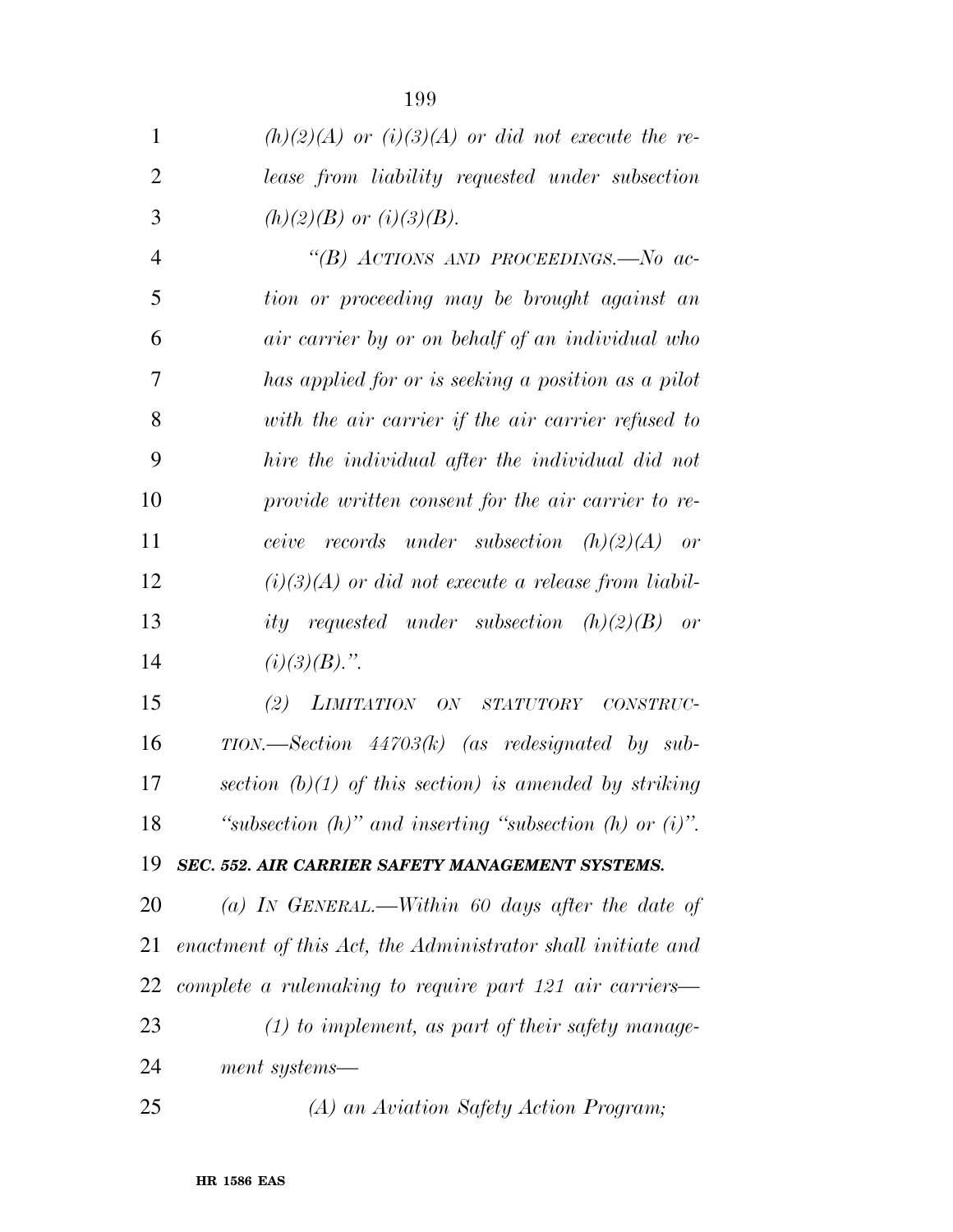| $\mathbf{1}$   | (B) a Flight Operations Quality Assurance                        |
|----------------|------------------------------------------------------------------|
| $\overline{2}$ | Program;                                                         |
| 3              | (C) a Line Operational Safety Audit Pro-                         |
| $\overline{4}$ | gram; and                                                        |
| 5              | (D) a Flight Crew Fatigue Risk Manage-                           |
| 6              | ment Program;                                                    |
| 7              | $(2)$ to implement appropriate privacy protection                |
| 8              | safeguards with respect to data included in such pro-            |
| 9              | grams; and                                                       |
| 10             | $(3)$ to provide appropriate collaboration and                   |
| 11             | operational oversight of regional/commuter air car-              |
| 12             | riers by affiliated major air carriers that include—             |
| 13             | $(A)$ periodic safety audits of flight oper-                     |
| 14             | <i>ations</i> ;                                                  |
| 15             | $(B)$ training, maintenance, and inspection                      |
| 16             | programs; and                                                    |
| 17             | $(C)$ provisions for the exchange of safety in-                  |
| 18             | formation.                                                       |
| 19             | (b) EFFECT ON ADVANCED QUALIFICATION PRO-                        |
| 20             | GRAM.—Implementation of the programs under subsection            |
| 21             | $(a)(1)$ neither limits nor invalidates the Federal Aviation     |
|                | 22 Administration's advanced qualification program.              |
| 23             | (c) LIMITATIONS ON DISCIPLINE AND<br>ENFORCE-                    |
| 24             | MENT.—The Administrator shall require that each of the           |
|                | 25 programs described in subsection $(a)(1)(A)$ and $(B)$ estab- |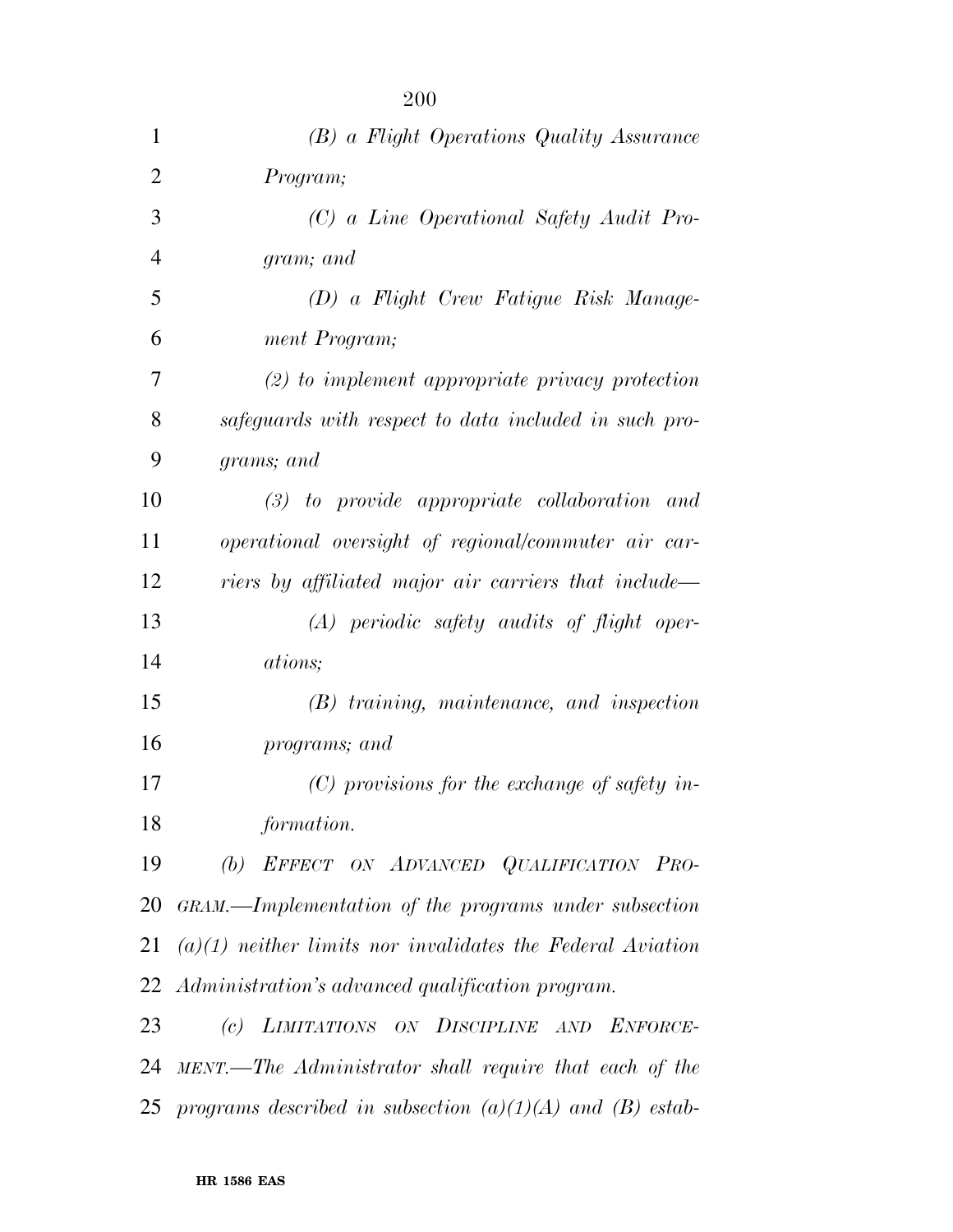*lish protections for an air carrier or employee submitting data or reports against disciplinary or enforcement actions by any Federal agency or employer. The protections shall not be less than the protections provided under Federal Aviation Administration Advisory Circulars governing those programs, including Advisory Circular AC No. 120– 66 and AC No. 120–82.* 

 *(d) CVR DATA.—The Administrator, acting in col- laboration with aviation industry interested parties, shall consider the merits and feasibility of incorporating cockpit voice recorder data in safety oversight practices.* 

 *(e) ENFORCEMENT CONSISTENCY.—Within 9 months after the date of enactment of this Act, the Administrator shall—* 

 *(1) develop and implement a plan that will en- sure that the FAA's safety enforcement plan is con-sistently enforced; and* 

 *(2) ensure that the FAA's safety oversight pro- gram is reviewed periodically and updated as nec-essary.* 

## *SEC. 553. SECRETARY OF TRANSPORTATION RESPONSES TO SAFETY RECOMMENDATIONS.*

 *(a) IN GENERAL.—The first sentence of section 1135(a) is amended by inserting ''to the National Transportation Safety Board'' after ''shall give''.*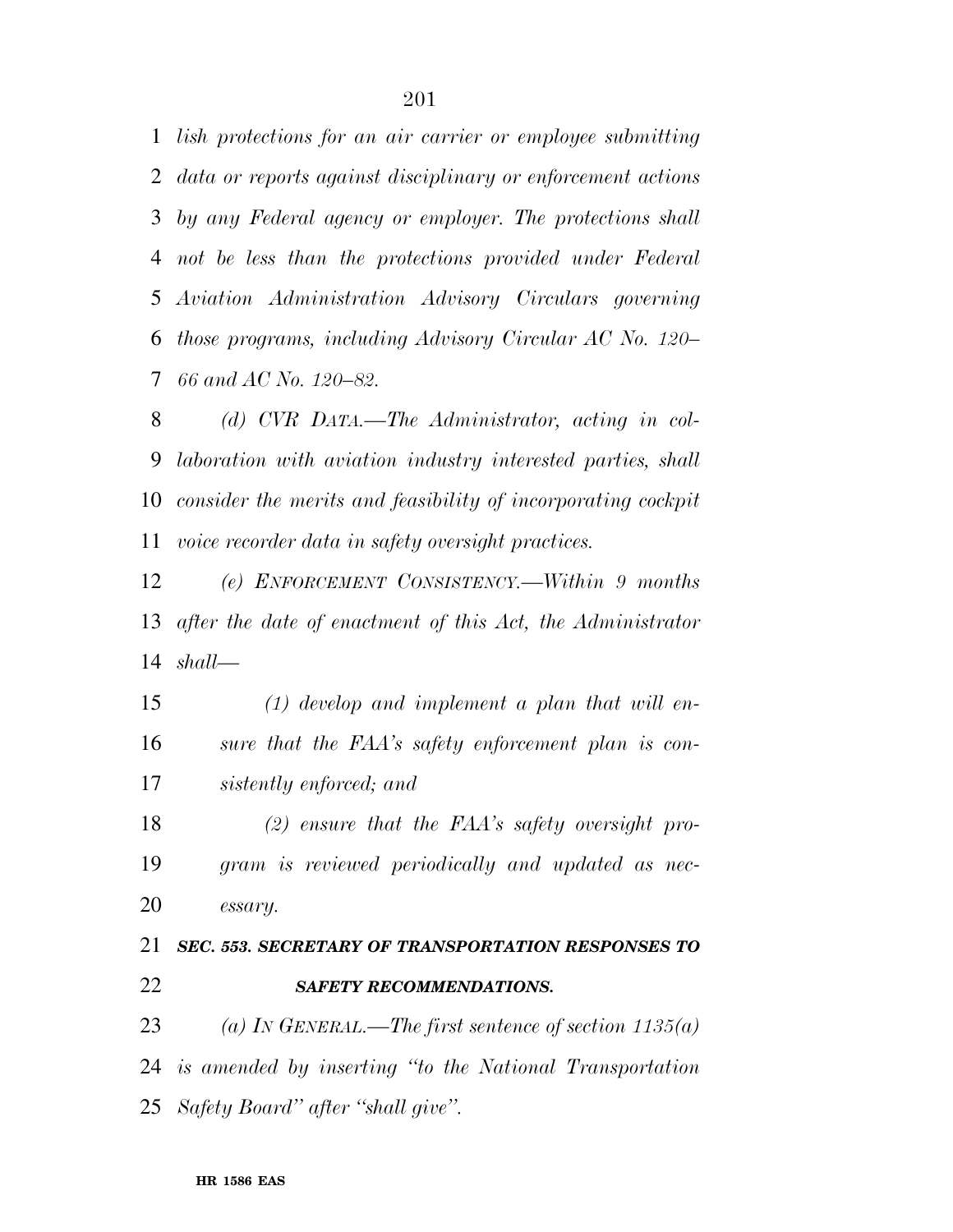| 1              | (b) AIR CARRIER SAFETY RECOMMENDATIONS.-Sec-        |
|----------------|-----------------------------------------------------|
| $\overline{2}$ | $tion$ 1135 is amended—                             |
| 3              | (1) by redesignating subsections (c) and (d) as     |
| $\overline{4}$ | subsections $(d)$ and $(e)$ , respectively; and     |
| 5              | (2) by inserting after subsection (b) the fol-      |
| 6              | <i>lowing:</i>                                      |
| 7              | "(c) ANNUAL REPORT ON AIR CARRIER SAFETY REC-       |
| 8              | OMMENDATIONS.-                                      |
| 9              | "(1) IN GENERAL.—The Secretary shall submit         |
| 10             | an annual report to the Congress and the Board on   |
| 11             | the recommendations made by the Board to the Sec-   |
| 12             | retary regarding air carrier operations conducted   |
| 13             | under part 121 of title 14, Code of Federal Regula- |
| 14             | tions.                                              |
| 15             | "(2) RECOMMENDATIONS TO BE COVERED.—The             |
| 16             | report shall cover—                                 |
| 17             | $\lq (A)$ any recommendation for which the          |
| 18             | Secretary has developed, or intends to develop,     |
| 19             | procedures to adopt the recommendation or part      |
| 20             | of the recommendation, but has yet to complete      |
| 21             | the procedures; and                                 |
| 22             | $\lq\lq B$ any recommendation for which the         |
| 23             | Secretary, in the preceding year, has issued a re-  |
| 24             | sponse under subsection (a)(2) or (a)(3) refusing   |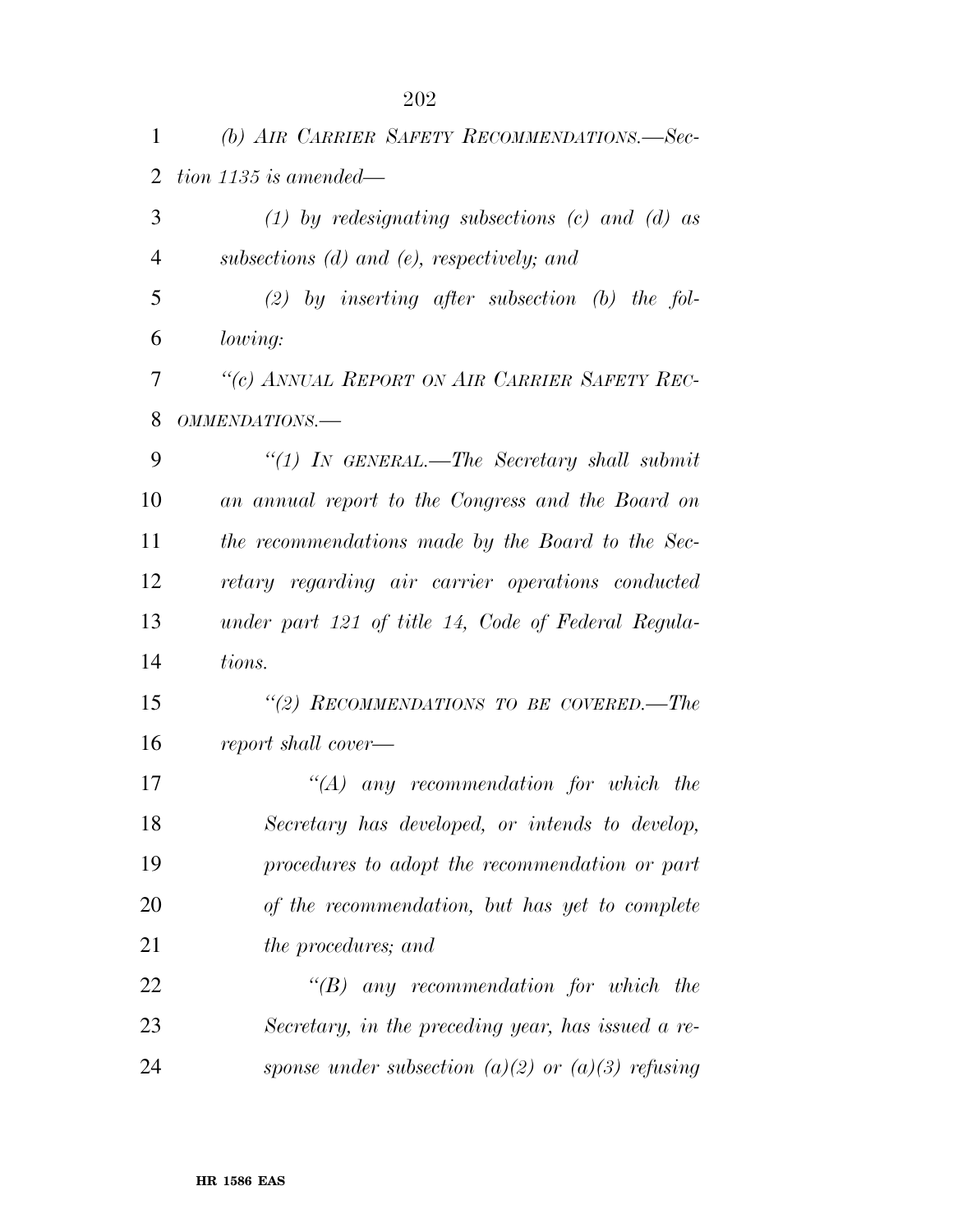| 1              | to carry out all or part of the procedures to      |
|----------------|----------------------------------------------------|
| $\overline{2}$ | adopt the recommendation.                          |
| 3              | "(3) CONTENTS.-                                    |
| $\overline{4}$ | "(A) PLANS TO ADOPT RECOMMENDA-                    |
| 5              | TIONS.—For each recommendation of the Board        |
| 6              | described in paragraph $(2)(A)$ , the report shall |
| 7              | $\textit{contain}$                                 |
| 8              | $``(i)$ a description of the recommenda-           |
| 9              | tion;                                              |
| 10             | $``(ii)$ a description of the procedures           |
| 11             | planned for adopting the recommendation            |
| 12             | or part of the recommendation;                     |
| 13             | $"(iii)$ the proposed date for completing          |
| 14             | the procedures; and                                |
| 15             | "(iv) if the Secretary has not met $a$             |
| 16             | deadline contained in a proposed timeline          |
| 17             | developed in connection with the rec-              |
| 18             | ommendation under subsection (b), an ex-           |
| 19             | planation for not meeting the deadline.            |
| 20             | "(B) REFUSALS TO ADOPT RECOMMENDA-                 |
| 21             | TIONS.—For each recommendation of the Board        |
| 22             | described in paragraph $(2)(B)$ , the report shall |
| 23             | $\textit{contain}$                                 |
| 24             | $``(i)$ a description of the recommenda-           |
| 25             | tion; and                                          |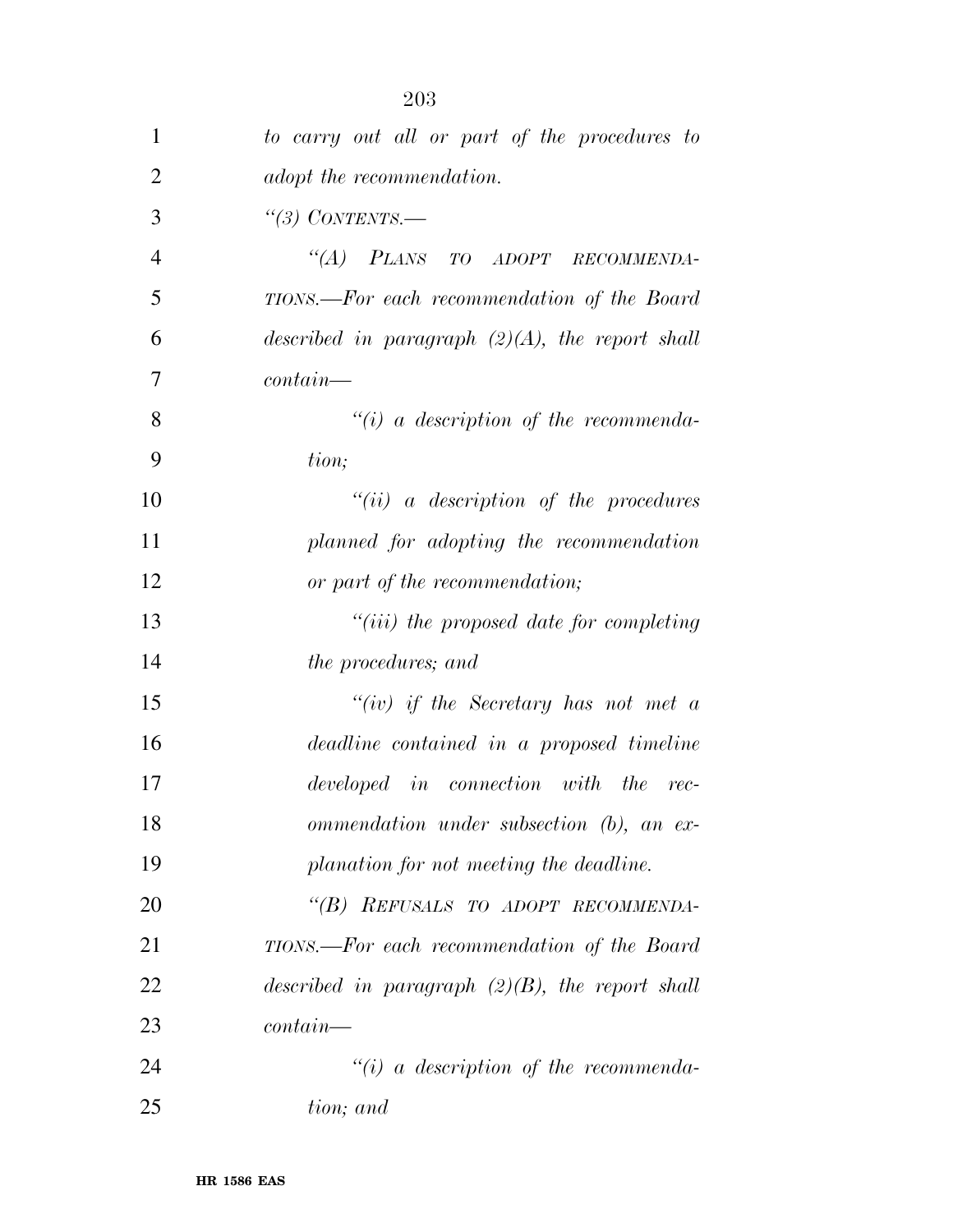|                | 204                                                    |
|----------------|--------------------------------------------------------|
| $\mathbf{1}$   | $``(ii)$ a description of the reasons for              |
| $\overline{2}$ | the refusal to carry out all or part of the            |
| 3              | procedures to adopt the recommendation.".              |
| 4              | SEC. 554. IMPROVED FLIGHT OPERATIONAL QUALITY AS-      |
| 5              | SURANCE, AVIATION SAFETY ACTION, AND                   |
| 6              | OPERATIONAL SAFETY AUDIT PRO-<br><b>LINE</b>           |
| 7              | <b>GRAMS.</b>                                          |
| 8              | (a) LIMITATION ON DISCLOSURE AND USE OF INFOR-         |
| 9              | MATION                                                 |
| 10             | $(1)$ IN GENERAL.—Except as provided by this           |
| 11             | section, a party in a judicial proceeding may not use  |
| 12             | discovery to obtain—                                   |
| 13             | (A) an Aviation Safety Action Program re-              |
| 14             | port;                                                  |
| 15             | (B) Flight Operational Quality Assurance               |
| 16             | <i>Program data</i> ; <i>or</i>                        |
| 17             | $(C)$ a Line Operations Safety Audit Pro-              |
| 18             | gram report.                                           |
| 19             | (2) FOIA NOT APPLICABLE.—Section 522 of title          |
| 20             | 5, United States Code, shall not apply to reports or   |
| 21             | $data$ described in paragraph $(1)$ .                  |
| 22             | (3) EXCEPTIONS.—Nothing in paragraph $(1)$ or          |
| 23             | $(2)$ prohibits the FAA from disclosing information    |
| 24             | contained in reports or data described in paragraph    |
| 25             | $(1)$ if withholding the information would not be con- |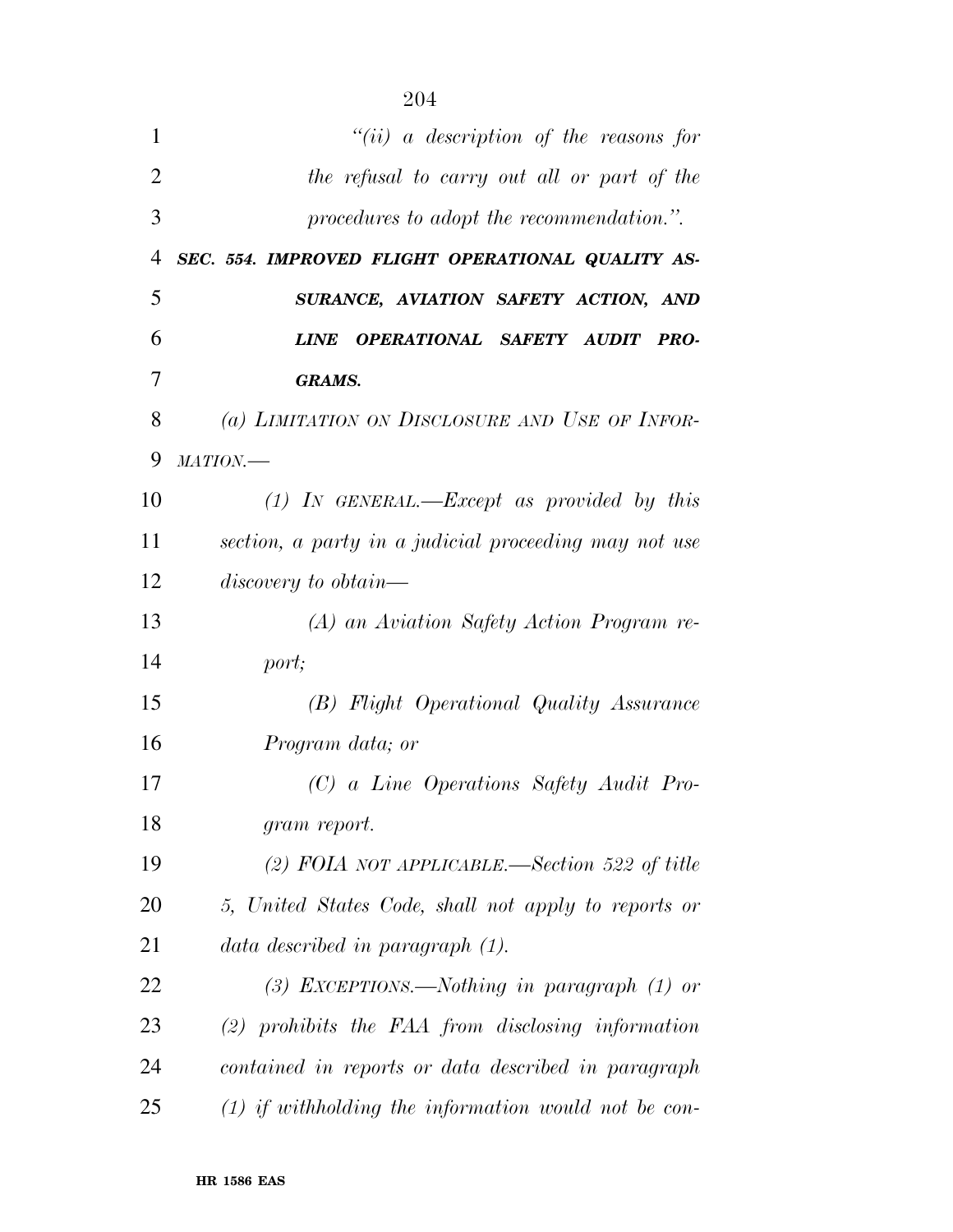| $\mathbf{1}$   | sistent with the FAA's safety responsibilities, includ-           |
|----------------|-------------------------------------------------------------------|
| $\overline{2}$ | $ing-$                                                            |
| 3              | $(A)$ a summary of information, with identi-                      |
| $\overline{4}$ | fying information redacted, to explain the need                   |
| 5              | for changes in policies or regulations;                           |
| 6              | $(B)$ information provided to correct a con-                      |
| 7              | dition that compromises safety, if that condition                 |
| 8              | continues uncorrected; or                                         |
| 9              | $(C)$ information provided to carry out a                         |
| 10             | <i>criminal investigation or prosecution.</i>                     |
| 11             | (b) PERMISSIBLE DISCOVERY FOR SUCH REPORTS                        |
| 12             | $AND$ DATA.—Except as provided in subsection (c), a court         |
| 13             | may allow discovery by a party of an Aviation Safety Ac-          |
| 14             | tion Program report, Flight Operational Quality Assurance         |
| 15             | Program data, or a Line Operations Safety Audit Program           |
| 16             | report if, after an in camera review of the information, the      |
| 17             | court determines that a party to a claim or defense in the        |
|                | 18 proceeding shows a particularized need for the report or       |
|                | 19 data that outweighs the need for confidentiality of the report |
|                | $20$ or data, considering the confidential nature of the report   |
| 21             | or data, and upon a showing that the report or data is            |
|                | 22 both relevant to the preparation of a claim or defense and     |
|                | 23 not otherwise known or available.                              |

 *(c) PROTECTIVE ORDER.—When a court allows dis-covery, in a judicial proceeding, of an Aviation Safety Ac-*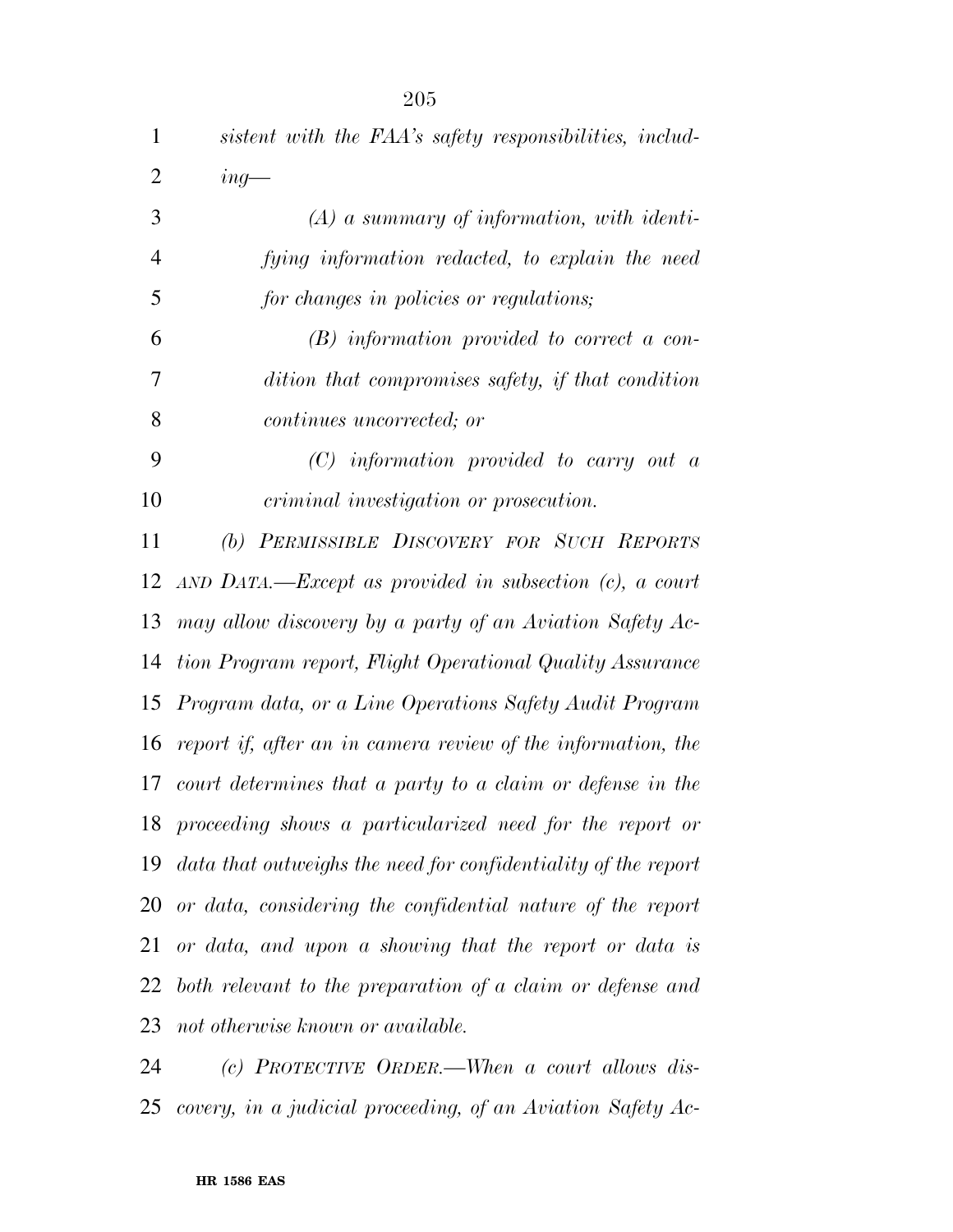*tion Program report, Flight Operational Quality Assurance Program data, or a Line Operations Safety Audit Program report, the court shall issue a protective order—* 

 *(1) to limit the use of the information contained in the report or data to the judicial proceeding;* 

 *(2) to prohibit dissemination of the report or data to any person that does not need access to the report for the proceeding; and* 

 *(3) to limit the use of the report or data in the proceeding to the uses permitted for privileged self- analysis information as defined under the Federal Rules of Evidence.* 

 *(d) SEALED INFORMATION.—A court may allow an Aviation Safety Action Program report, Flight Operational Quality Assurance Program data, or a Line Operations Safety Audit Program report to be admitted into evidence in a judicial proceeding only if the court places the report or data under seal to prevent the use of the report or data for purposes other than for the proceeding.* 

 *(e) SAFETY RECOMMENDATIONS.—This section does not prevent the National Transportation Safety Board from referring at any time to information contained in an Avia- tion Safety Action Program report, Flight Operational Quality Assurance Program data, or a Line Operations*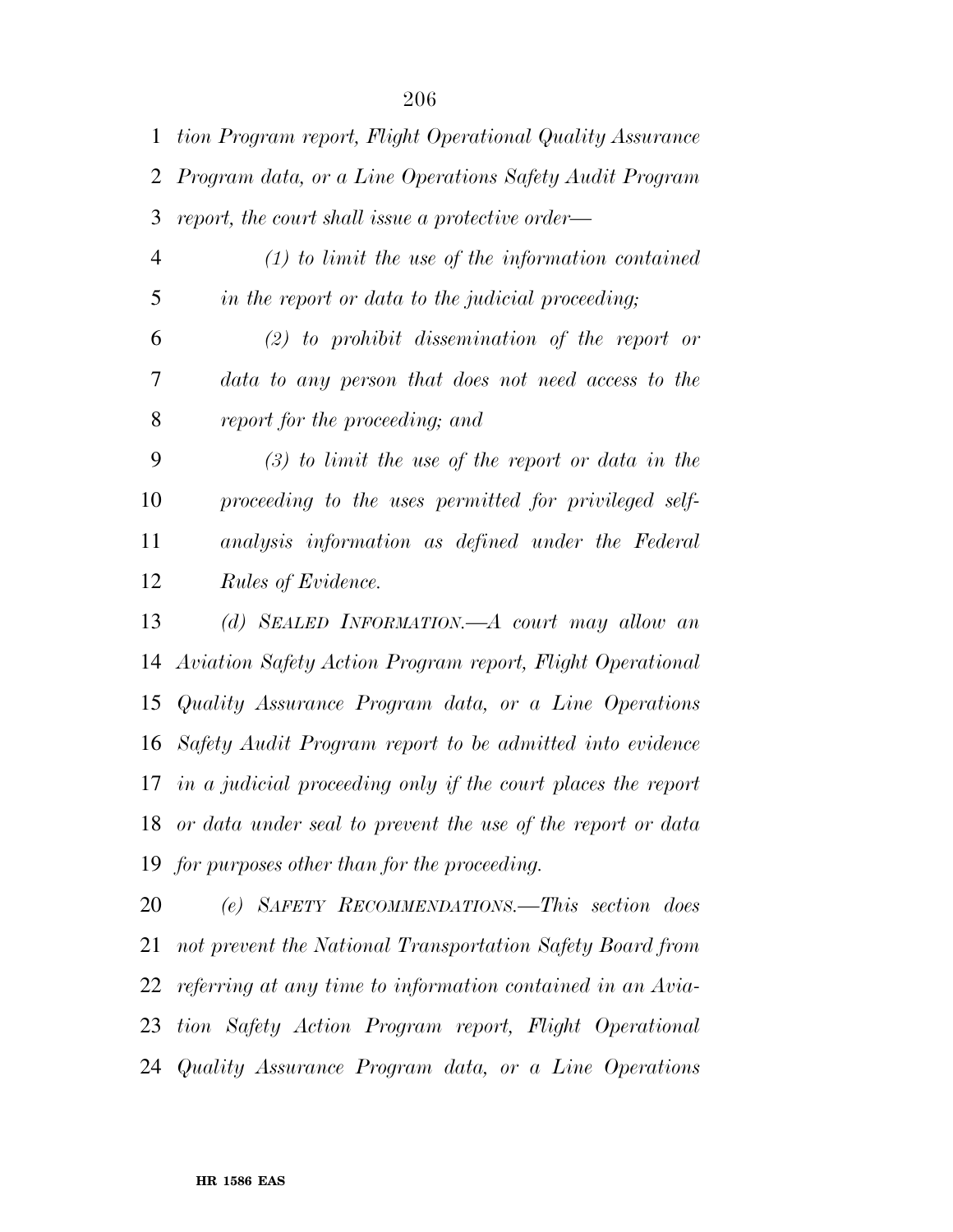*Safety Audit Program report in making safety rec-ommendations.* 

 *(f) WAIVER.—Any waiver of the privilege for self-anal- ysis information by a protected party, unless occasioned by the party's own use of the information in presenting a claim or defense, must be in writing.* 

 *SEC. 555. RE-EVALUATION OF FLIGHT CREW TRAINING, TESTING, AND CERTIFICATION REQUIRE-MENTS.* 

 *(a) TRAINING AND TESTING.—The Administrator shall develop and implement a plan for reevaluation of flight crew training regulations in effect on the date of enactment of this Act, including regulations for—* 

 *(1) classroom instruction requirements governing curriculum content and hours of instruction;* 

*(2) crew leadership training; and* 

 *(3) initial and recurrent testing requirements for pilots, including the rigor and consistency of testing programs such as check rides.* 

 *(b) BEST PRACTICES.—The plan shall incorporate best practices in the aviation industry with respect to training protocols, methods, and procedures.* 

 *(c) CERTIFICATION.—The Administrator shall initiate a rulemaking to re-evaluate FAA regulations governing the minimum requirements—*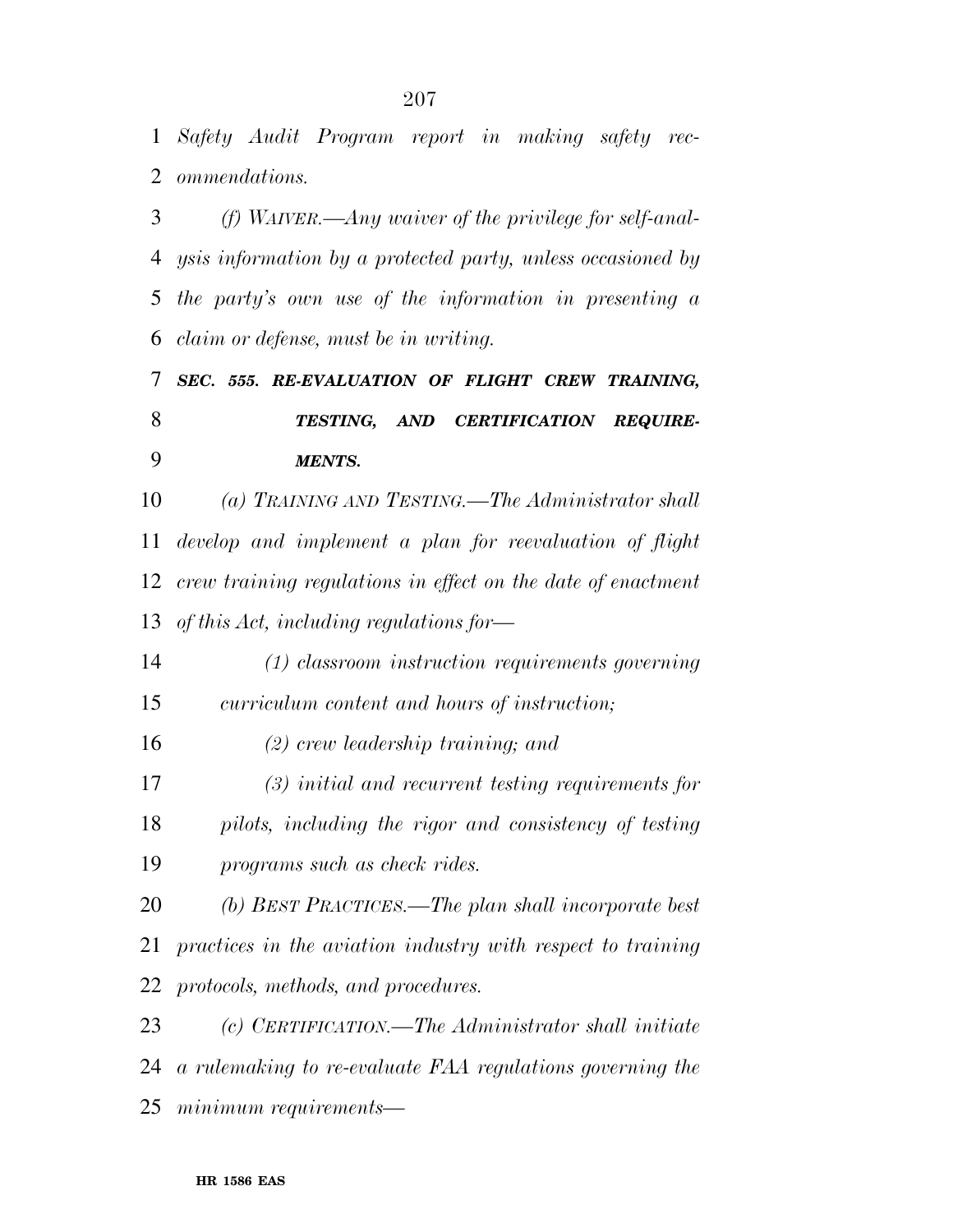| 1              | $(1)$ to become a commercial pilot;                     |
|----------------|---------------------------------------------------------|
|                |                                                         |
| $\overline{2}$ | $(2)$ to receive an Air Transport Pilot Certificate     |
| 3              | to become a captain; and                                |
| $\overline{4}$ | $(3)$ to transition to a new type of aircraft.          |
| 5              | (d) REMEDIAL TRAINING PROGRAMS.-                        |
| 6              | $(1)$ IN GENERAL.—The Administrator shall ini-          |
| 7              | tiate a rulemaking to require part 121 air carriers to  |
| 8              | establish remedial training programs for flightcrew     |
| 9              | members who have demonstrated performance defi-         |
| 10             | ciencies or experienced failures in the training envi-  |
| 11             | ronment.                                                |
| 12             | (2) DEADLINES.—The Administrator shall—                 |
| 13             | $(A)$ not later than 180 days after the date            |
| 14             | of enactment of this Act, issue a notice of pro-        |
| 15             | posed rulemaking under paragraph (1); and               |
| 16             | $(B)$ not later than 24 months after the date           |
| 17             | of enactment of this Act, issue a final rule for the    |
| 18             | rulemaking.                                             |
| 19             | (e) STICK PUSHER TRAINING AND WEATHER EVENT             |
| 20             | TRAINING.                                               |
| 21             | (1) MULTIDISCIPLINARY PANEL.—Not later than             |
| 22             | 120 days after the date of enactment of this Act, the   |
| 23             | Administrator shall convene a multidisciplinary         |
| 24             | panel of specialists in aircraft operations, flightcrew |
| 25             | member training, human factors, and aviation safety     |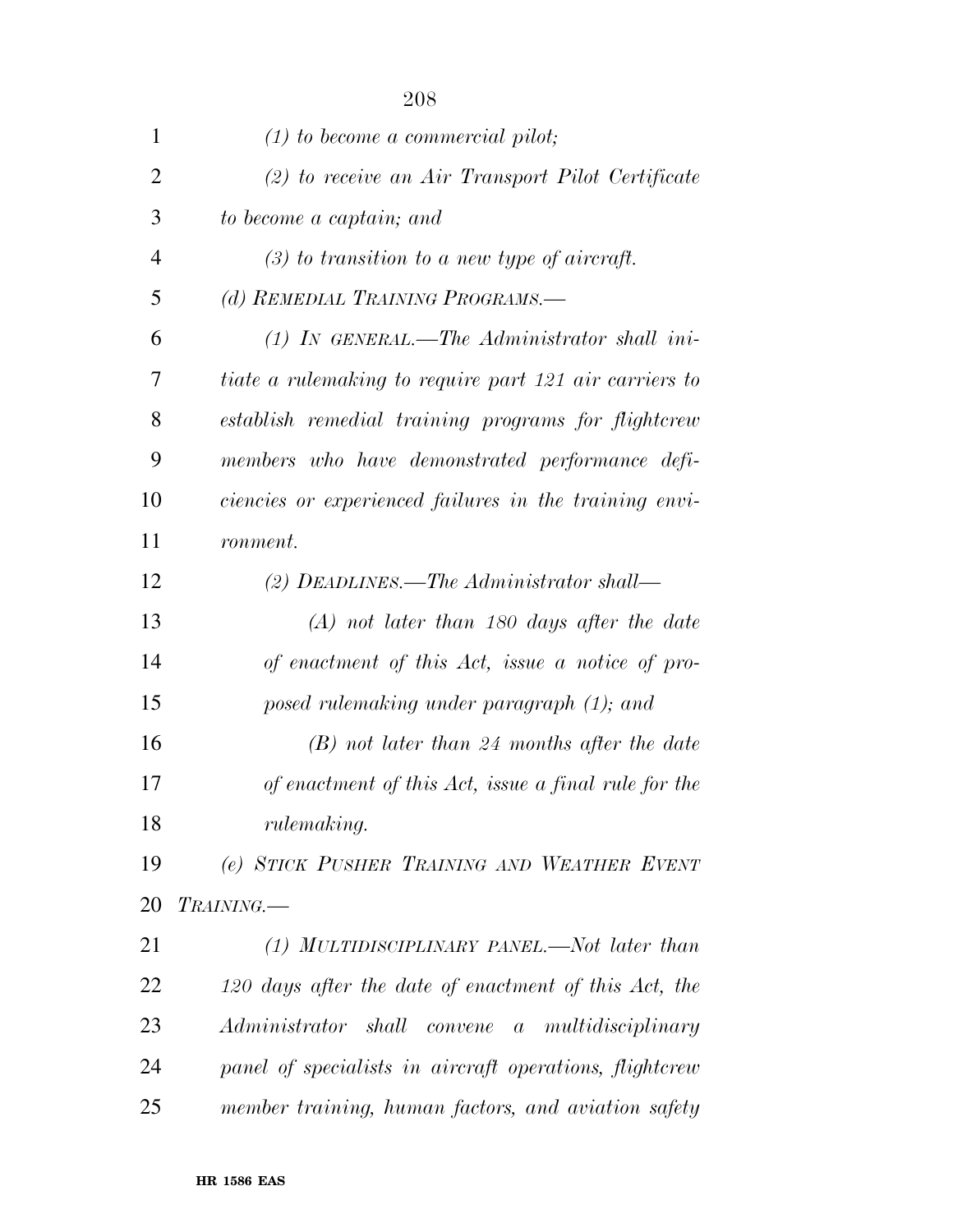| 1              | to study and submit to the Administrator a report on   |
|----------------|--------------------------------------------------------|
| $\overline{2}$ | methods to increase the familiarity of flightcrew mem- |
| 3              | bers with, and improve the response of flightcrew      |
| 4              | members to, stick pusher systems, icing conditions,    |
| 5              | and microburst and windshear weather events.           |
| 6              | $(2)$ REPORT TO CONGRESS.—Not later than one           |
| 7              | year after the date on which the Administrator con-    |
| 8              | venes the panel, the Administrator shall—              |
| 9              | $(A)$ submit a report to the Committee on              |
| 10             | Transportation and Infrastructure of the House         |
| 11             | of Representatives and the Committee on Com-           |
| 12             | merce, Science, and Transportation based on the        |
| 13             | findings of the panel; and                             |
| 14             | $(B)$ with respect to stick pusher systems,            |
| 15             | <i>initiate</i> appropriate actions to implement the   |
| 16             | recommendations of the panel.                          |
| 17             | SEC. 556. FLIGHTCREW MEMBER MENTORING, PROFES-         |
| 18             | SIONAL DEVELOPMENT, AND LEADERSHIP.                    |
| 19             | (a) AVIATION RULEMAKING COMMITTEE.-                    |
| 20             | $(1)$ In GENERAL.—The Administrator of the Fed-        |
| 21             | eral Aviation Administration shall conduct an avia-    |
| 22             | tion rulemaking committee proceeding with stake-       |
| 23             | holders to develop procedures for each part 121 air    |
| 24             | carrier to take the following actions:                 |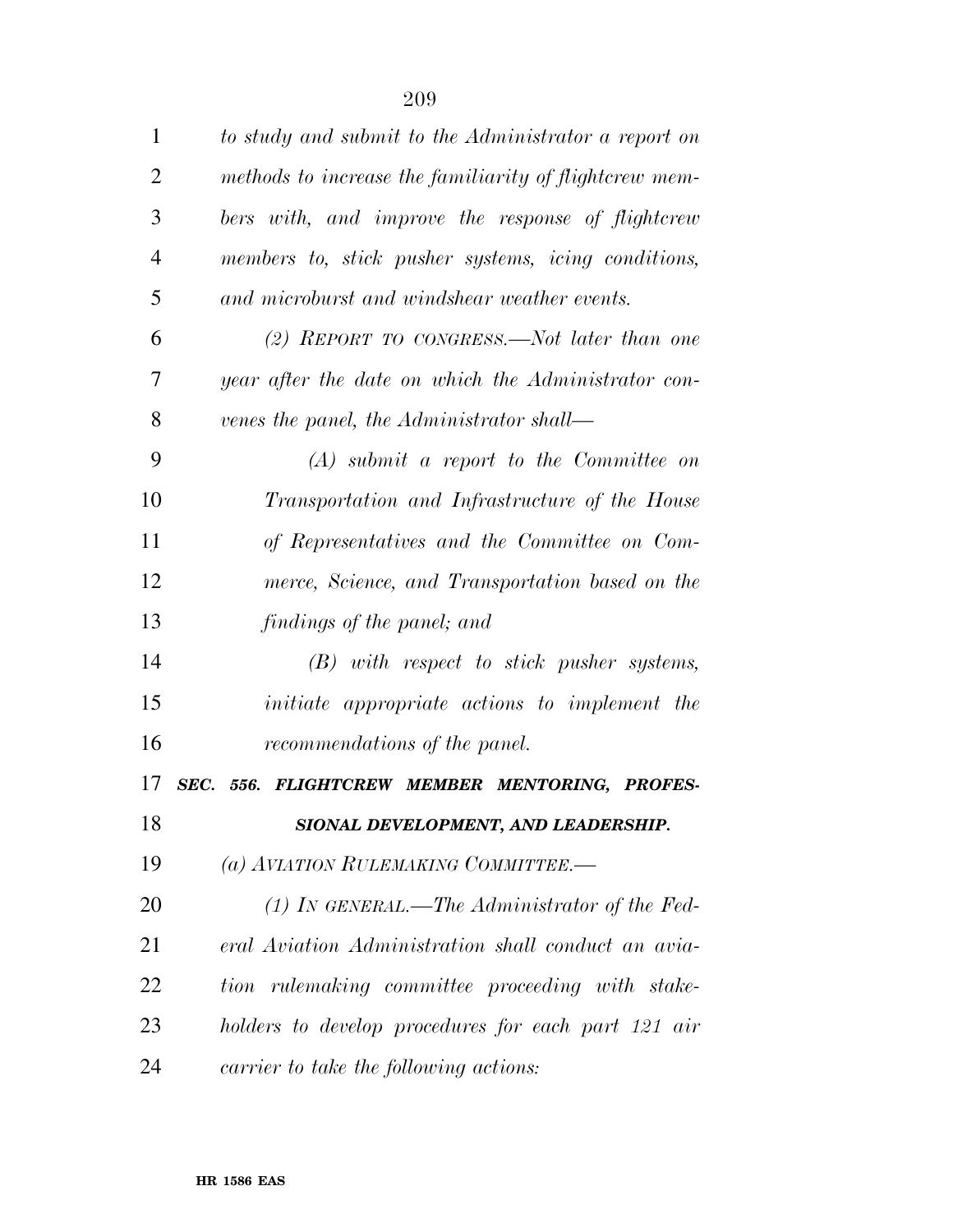| $\mathbf{1}$   | (A) Establish flightcrew member mentoring          |
|----------------|----------------------------------------------------|
| $\overline{2}$ | programs under which the air carrier will pair     |
| 3              | highly experienced flightcrew members who will     |
| $\overline{4}$ | serve as mentor pilots and be paired with newly    |
| 5              | employed flightcrew members. Mentor pilots         |
| 6              | should be provided, at a minimum, specific in-     |
| 7              | struction on techniques for instilling and rein-   |
| 8              | forcing the highest standards of technical per-    |
| 9              | formance, airmanship, and professionalism in       |
| 10             | newly employed flightcrew members.                 |
| 11             | (B) Establish flightcrew member profes-            |
| 12             | sional development committees made up of air       |
| 13             | carrier management and labor union or profes-      |
| 14             | sional association representatives to develop, ad- |
| 15             | minister, and oversee formal mentoring pro-        |
| 16             | grams of the carrier to assist flightcrew members  |
| 17             | to reach their maximum potential as safe, sea-     |
| 18             | soned, and proficient flightcrew members.          |
| 19             | (C) Establish or modify training programs          |
| 20             | to accommodate substantially different levels and  |
| 21             | types of flight experience by newly employed       |
| 22             | <i>flightcrew members.</i>                         |
| 23             | (D) Establish or modify training programs          |
| 24             | for second-in-command flightcrew members at-       |
| 25             | tempting to<br>qualify as pilot-in-command         |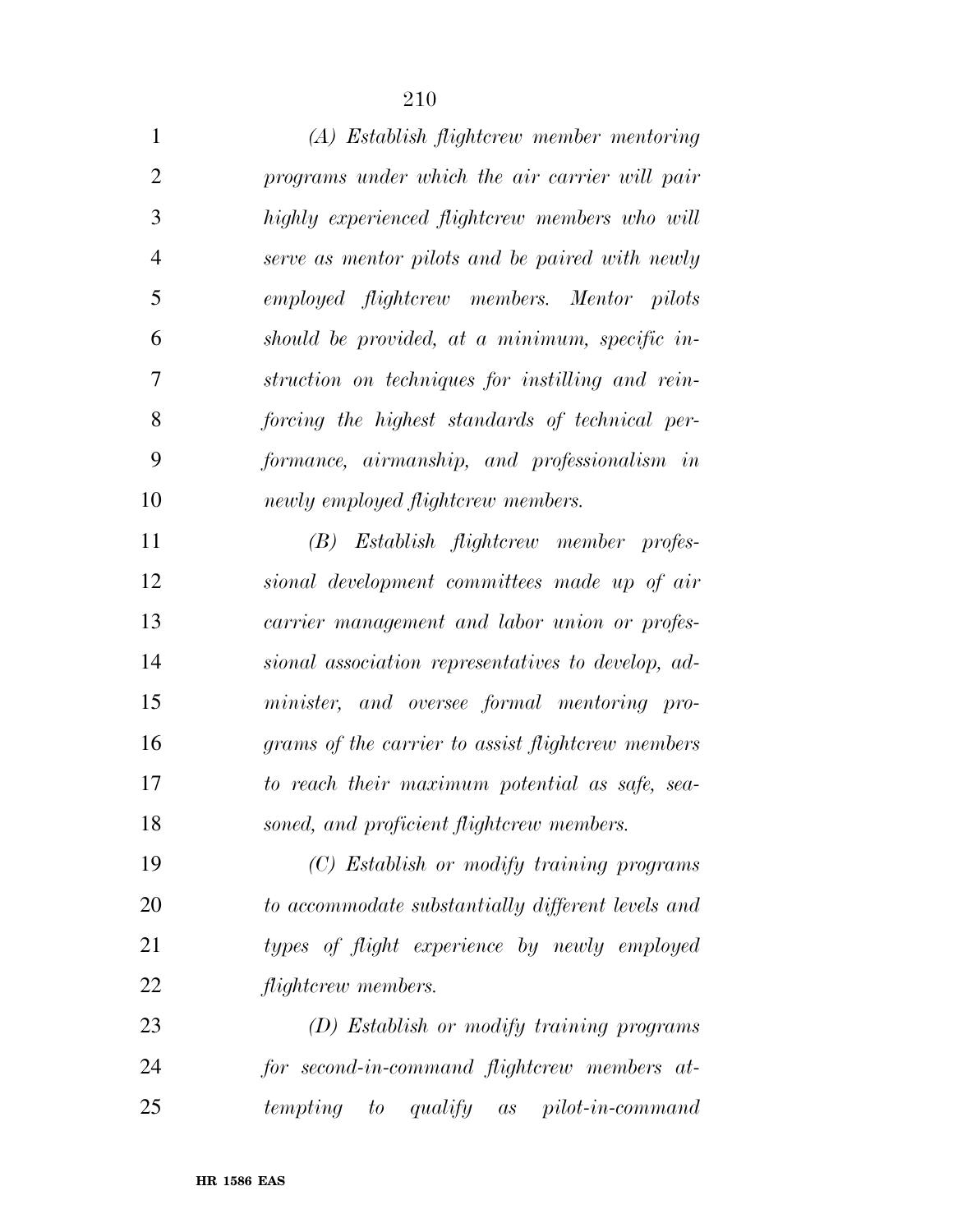| $\mathbf{1}$   | flightcrew members for the first time in a spe-                      |
|----------------|----------------------------------------------------------------------|
| $\overline{2}$ | cific aircraft type and ensure that such pro-                        |
| 3              | grams include leadership and command train-                          |
| $\overline{4}$ | ing.                                                                 |
| 5              | $(E)$ Ensure that recurrent training for pi-                         |
| 6              | lots in command includes leadership and com-                         |
| 7              | mand training.                                                       |
| 8              | $(F)$ Such other actions as the aviation rule-                       |
| 9              | making committee determines appropriate to en-                       |
| 10             | hance flightcrew member professional develop-                        |
| 11             | ment.                                                                |
| 12             | (2)<br><i>COMPLIANCE</i><br>WITH<br><b>STERILE</b><br><b>COCKPIT</b> |
| 13             | RULE.—Leadership and command training described                      |
| 14             | in paragraphs $(1)(D)$ and $(1)(E)$ shall include in-                |
| 15             | struction on compliance with flightcrew member du-                   |
| 16             | ties under part 121.542 of title 14, Code of Federal                 |
| 17             | Regulations.                                                         |
| 18             | (3) STREAMLINED PROGRAM REVIEW.-                                     |
| 19             | $(A)$ IN GENERAL.—As part of the rule-                               |
| 20             | making required by subsection $(a)$ , the Adminis-                   |
| 21             | trator shall establish a streamlined process for                     |
| 22             | part 121 air carriers that have in effect, as of                     |
| 23             | the date of enactment of this Act, the programs                      |
| 24             | <i>required by paragraph (1).</i>                                    |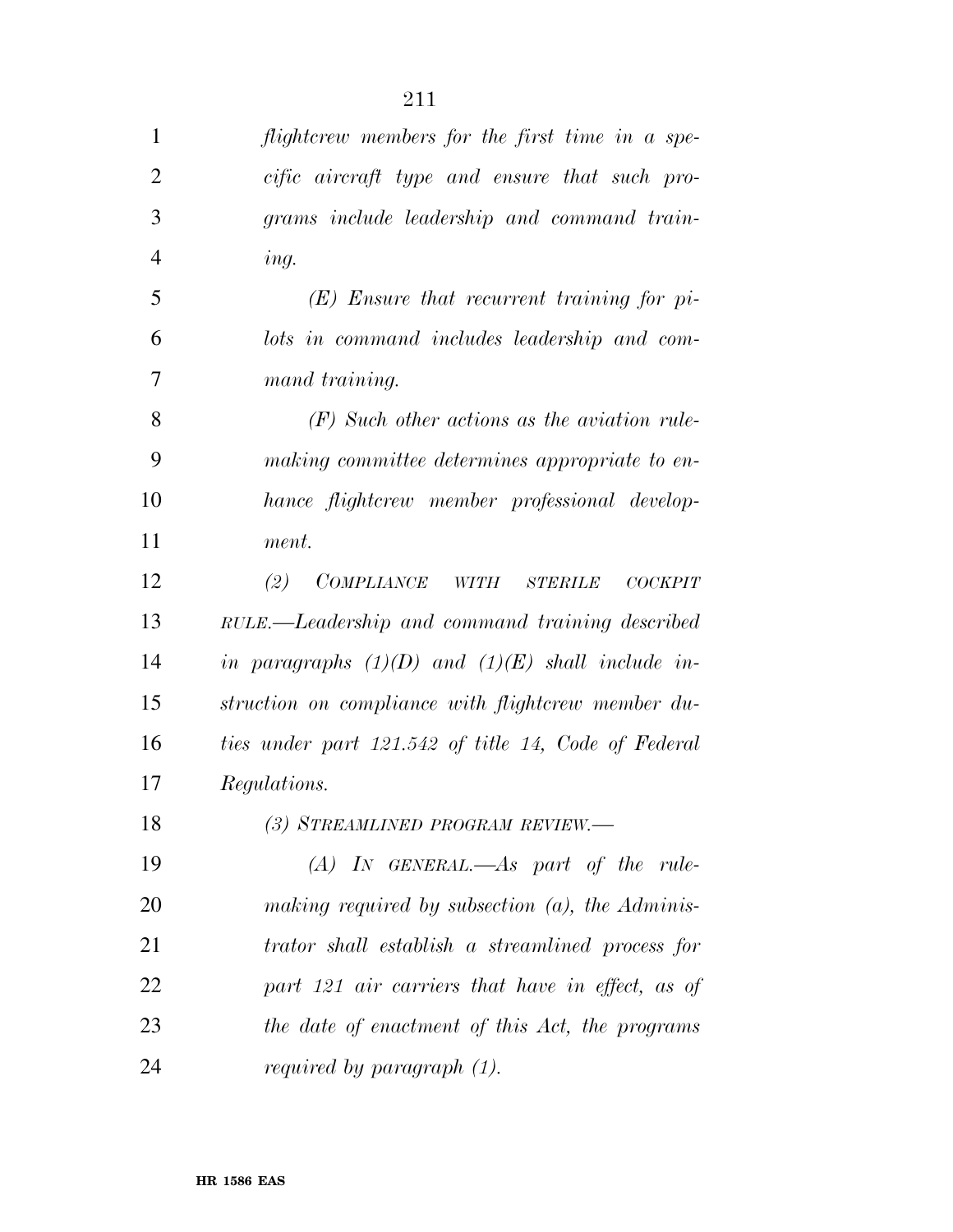| $\mathbf{1}$   | $(B)$ EXPEDITED APPROVALS.—Under the                       |
|----------------|------------------------------------------------------------|
| $\overline{2}$ | streamlined process, the Administrator shall—              |
| 3              | (i) review the programs of such part                       |
| $\overline{4}$ | 121 air carriers to determine whether the                  |
| 5              | programs meet the requirements set forth in                |
| 6              | the final rule referred to in subsection                   |
| 7              | $(b)(2)$ ; and                                             |
| 8              | $(ii)$ expedite the approval of the pro-                   |
| 9              | grams that the Administrator determines                    |
| 10             | meet such requirements.                                    |
| 11             | (b) DEADLINES.—The Administrator shall issue—              |
| 12             | $(1)$ not later than 180 days after the date of en-        |
| 13             | actment of this Act, a notice of proposed rulemaking       |
| 14             | under subsection $(a)$ ; and                               |
| 15             | $(2)$ not later than 24 months after such date of          |
| 16             | enactment, a final rule under subsection $(a)$ .           |
| 17             | SEC. 557. FLIGHTCREW MEMBER SCREENING AND QUALI-           |
| 18             | <b>FICATIONS.</b>                                          |
| 19             | (a) REQUIREMENTS.—The Administrator of the Fed-            |
| 20             | eral Aviation Administration shall conduct a rulemaking    |
| 21             | proceeding to require part 121 air carriers to develop and |
| 22             | implement means and methods for ensuring that flightcrew   |
| 23             | members have proper qualifications and experience.         |
| 24             | (b) MINIMUM EXPERIENCE REQUIREMENT.-                       |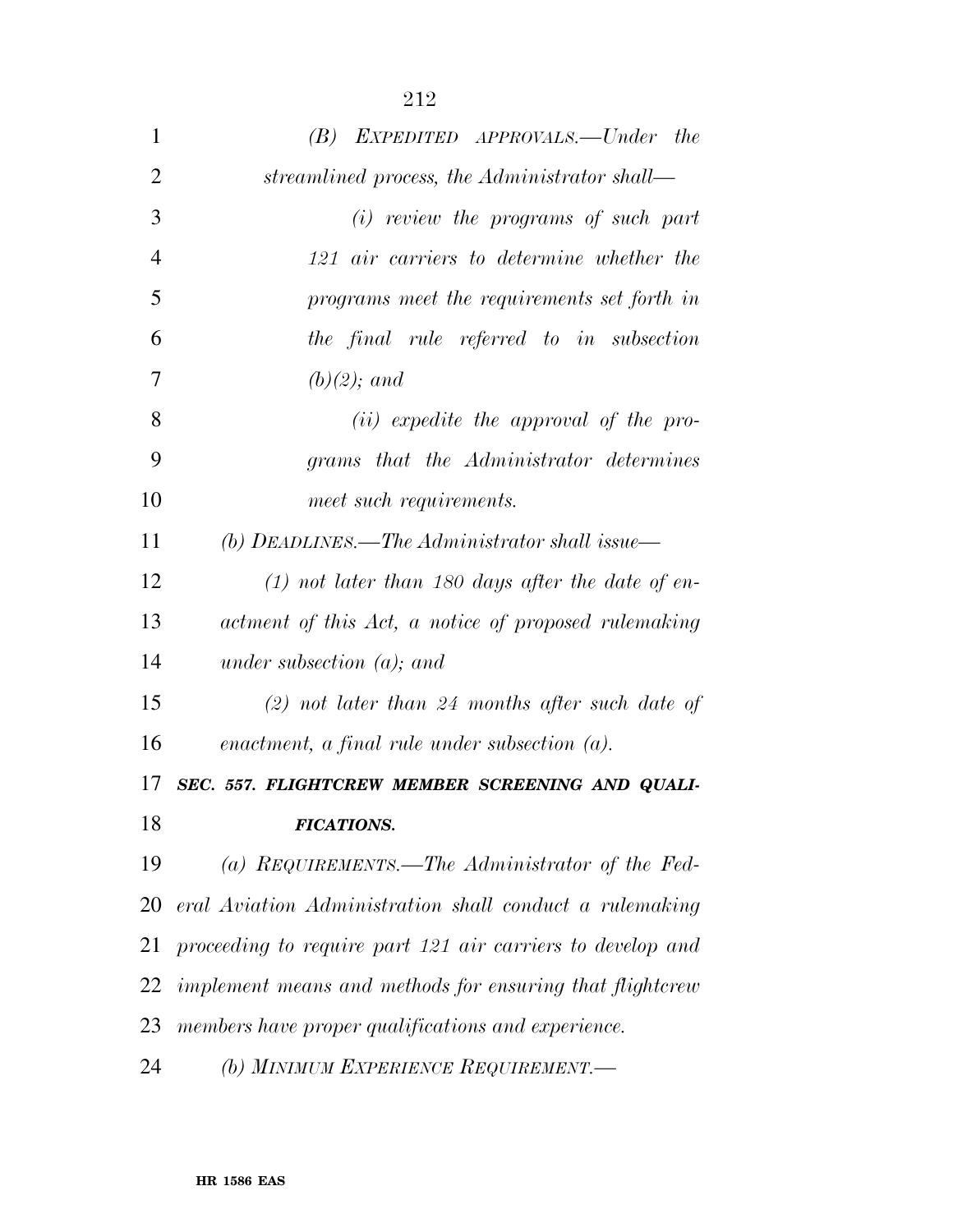| $\mathbf{1}$   | $(1)$ IN GENERAL.—The final rule prescribed            |
|----------------|--------------------------------------------------------|
| 2              | under subsection $(a)$ shall, among any other require- |
| 3              | ments established by the rule, require that a pilot—   |
| $\overline{4}$ | $(A)$ have not less than 800 hours of flight           |
| 5              | time before serving as a flightcrew member for a       |
| 6              | part 121 air carrier; and                              |
| 7              | $(B)$ demonstrate the ability to-                      |
| 8              | $(i)$ function effectively in a multipilot             |
| 9              | environment;                                           |
| 10             | (ii) function effectively in an air car-               |
| 11             | rier operational environment;                          |
| 12             | ( <i>iii</i> ) function effectively in adverse         |
| 13             | weather conditions, including icing condi-             |
| 14             | tions if the pilot is expected to be operating         |
| 15             | <i>aircraft in icing conditions;</i>                   |
| 16             | $(iv)$ function effectively during high al-            |
| 17             | <i>titude operations; and</i>                          |
| 18             | $(v)$ adhere to the highest professional               |
| 19             | standards.                                             |
| 20             | (2)<br>HOURS OF FLIGHT EXPERIENCE IN DIF-              |
| 21             | FICULT OPERATIONAL CONDITIONS.—The total num-          |
| 22             | ber of hours of flight experience required by the Ad-  |
| 23             | ministrator under paragraph (1) for pilots shall in-   |
| 24             | clude a number of hours of flight experience in dif-   |
| 25             | ficult operational conditions that may be encountered  |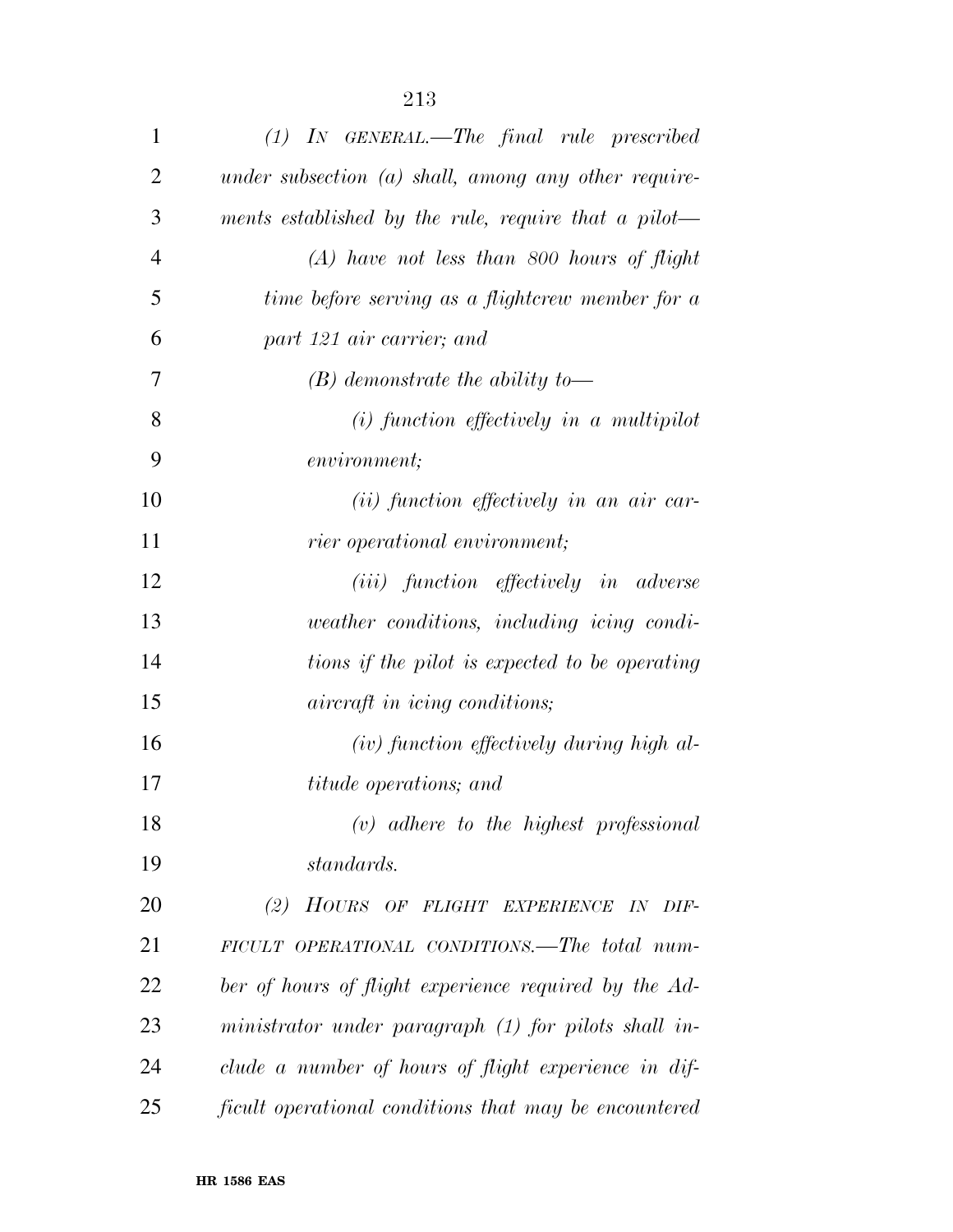| $\mathbf{1}$   | by an air carrier that the Administrator determines             |
|----------------|-----------------------------------------------------------------|
| $\overline{2}$ | to be sufficient to enable a pilot to operate an aircraft       |
| 3              | safely in such conditions.                                      |
| $\overline{4}$ | (c) DEADLINES.—The Administrator shall issue—                   |
| 5              | $(1)$ not later than 180 days after the date of en-             |
| 6              | actment of this Act, a notice of proposed rulemaking            |
| 7              | under subsection $(a)$ ; and                                    |
| 8              | $(2)$ not later than December 31, 2011, a final                 |
| 9              | rule under subsection $(a)$ .                                   |
| 10             | (d) DEFAULT REQUIREMENTS.—If the Administrator                  |
| 11             | fails to meet the deadline established by subsection $(c)(2)$ , |
| 12             | then all flightcrew members for part 121 air carriers shall     |
| 13             | meet the requirements established by subpart $G$ of part 61     |
| 14             | of the Federal Aviation Administration's regulations (14        |
| 15             | C.F.R. 61.151 et seq.).                                         |
| 16             | $(e)$ DEFINITIONS.—In this section:                             |
| 17             | (1)<br><b>FLIGHTCREW</b><br>MEMBER.-The<br>term                 |
| 18             | "flightcrew member" has the meaning given that term             |
| 19             | in section 1.1 of the Federal Aviation Administra-              |
| 20             | tion's regulations $(14 \text{ C.F.R. } 1.1)$ ).                |
| 21             | (2) PART 121 AIR CARRIER.—The term "part                        |
| 22             | 121 air carrier" has the meaning given that term by             |
| 23             | section $41720(d)(1)$ of title 49, United States Code.          |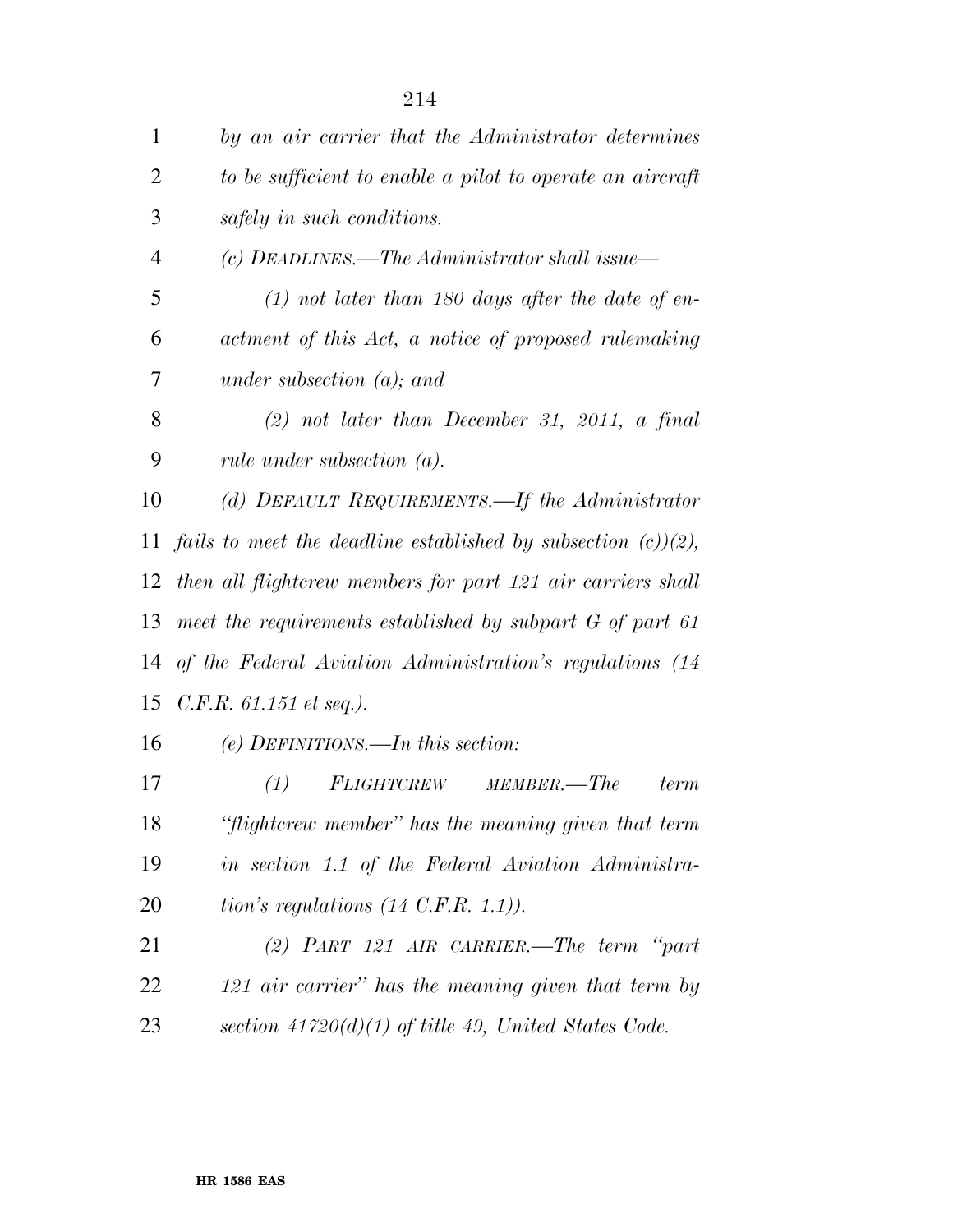## *SEC. 558. PROHIBITION ON PERSONAL USE OF CERTAIN DE-VICES ON FLIGHT DECK.*

 *(a) IN GENERAL.—Chapter 447, as amended by sec- tion 521 of this Act, is further amended by adding at the end thereof the following:* 

## *''*§ *44731. Use of certain devices on flight deck*

 *''(a) IN GENERAL.—It is unlawful for any member of the flight crew of an aircraft used to provide air transpor- tation under part 121 of title 14, Code of Federal Regula- tions, to use a personal wireless communications device or laptop computer while at the crew member's duty station on the flight deck of such an aircraft while the aircraft is being operated.* 

 *''(b) EXCEPTIONS.—Subsection (a) shall not apply to the use of a personal wireless communications device or laptop computer for a purpose directly related to operation of the aircraft, or for emergency, safety-related, or employ- ment-related communications, in accordance with proce- dures established by the air carrier or the Federal Aviation Administration.* 

 *''(c) ENFORCEMENT.—In addition to the penalties pro- vided under section 46301 of this title applicable to any violation of this section, the Administrator of the Federal Aviation Administration may enforce compliance with this section under section 44709.*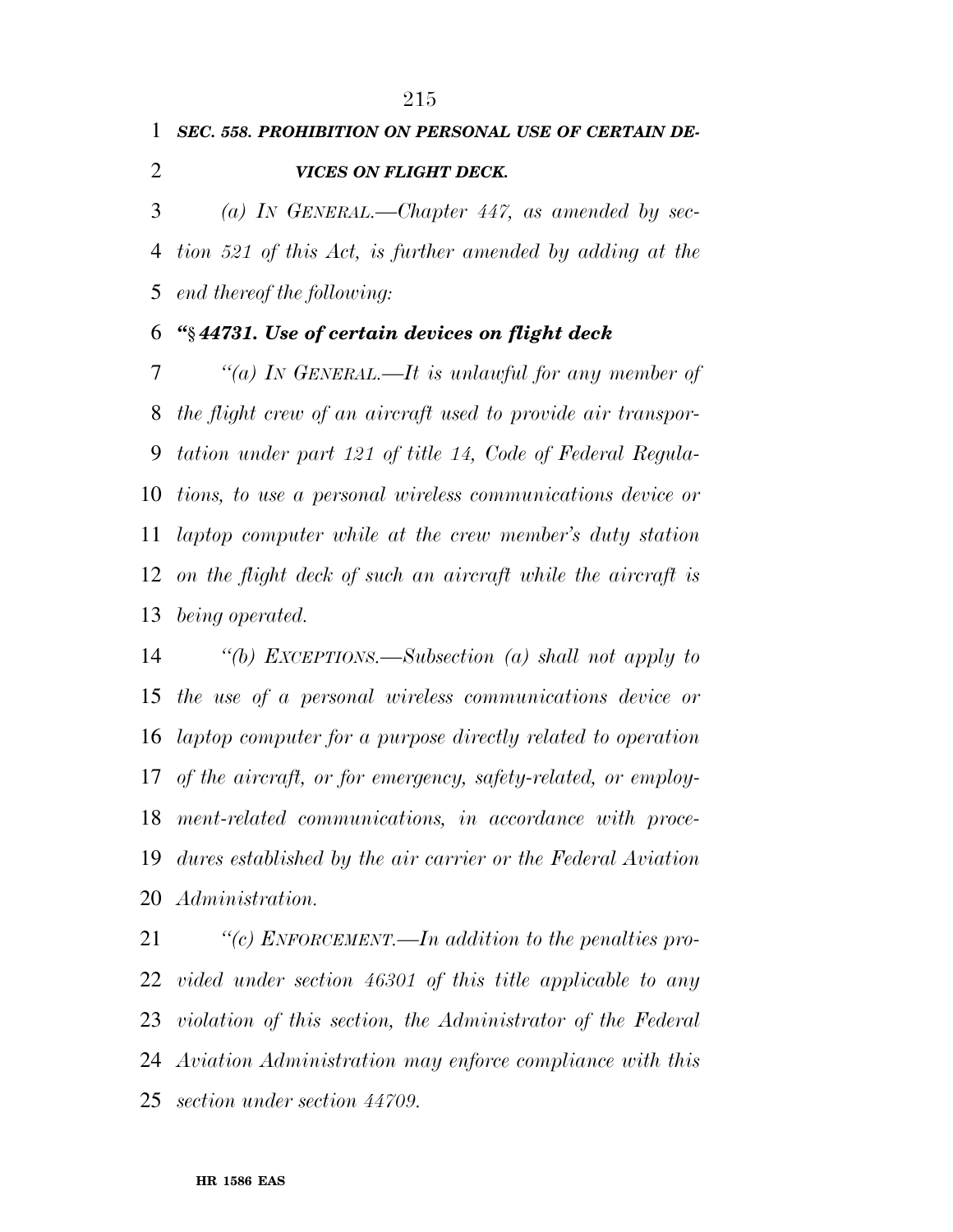| 1  | "(d) PERSONAL WIRELESS COMMUNICATIONS DEVICE                   |
|----|----------------------------------------------------------------|
| 2  | DEFINED.—The term 'personal wireless communications            |
| 3  | device' means a device through which personal wireless serv-   |
| 4  | ices (as defined in section 332(c)(7)(C)(i) of the Commu-      |
| 5  | nications Act of 1934 (47 U.S.C. 332(c)(7)(C)(i))) are         |
| 6  | <i>transmitted.</i> "                                          |
| 7  | (b) PENALTY.—Section $44711(a)$ is amended—                    |
| 8  | $(1)$ by striking "or" after the semicolon in para-            |
| 9  | graph $(8)$ ;                                                  |
| 10 | (2) by striking "title." in paragraph $(9)$ and in-            |
| 11 | serting "title; or"; and                                       |
| 12 | $(3)$ by adding at the end the following:                      |
| 13 | $\lq(10)$ violate section 44730 of this title or any           |
| 14 | <i>regulation issued thereunder.</i> ".                        |
| 15 | (c) CONFORMING AMENDMENT.—The table of contents                |
|    | 16 for chapter 447 is amended by adding at the end thereof     |
| 17 | the following:                                                 |
|    | "44731. Use of certain devices on flight deck".                |
| 18 | (d) REGULATIONS.—Within 30 days after the date of              |
| 19 | enactment of this Act, the Secretary of Transportation shall   |
| 20 | initiate a rulemaking procedure for regulations under sec-     |
| 21 | tion 44730 of title 49, United States Code, and shall issue    |
| 22 | a final rule thereunder within 1 year after the date of enact- |
|    |                                                                |

*ment of this Act.* 

*(e) STUDY.—*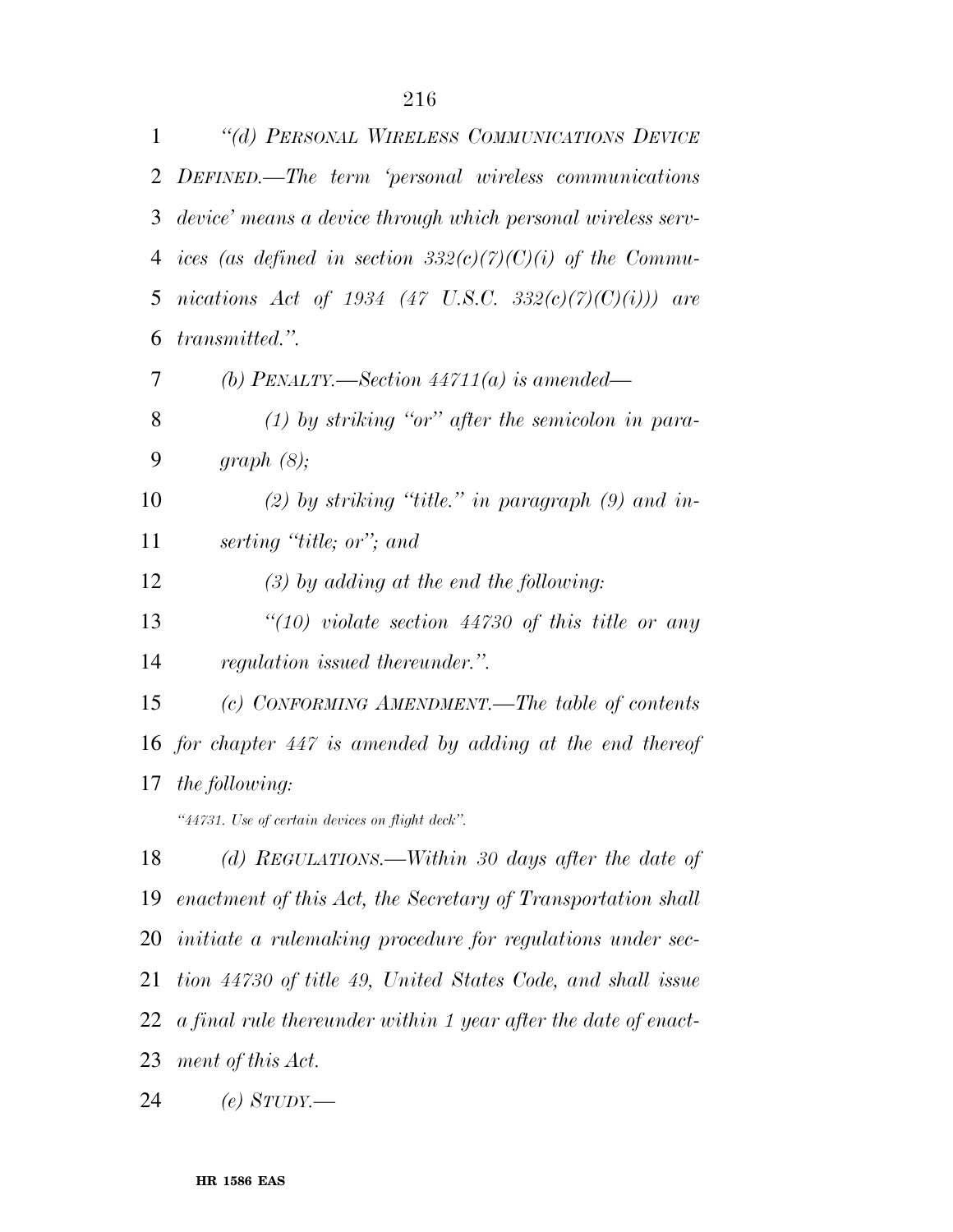| $\mathbf{1}$   | $(1)$ In GENERAL.—The Administrator of the Fed-                 |
|----------------|-----------------------------------------------------------------|
| $\overline{2}$ | eral Aviation Administration shall review relevant              |
| 3              | air carrier data and carry out a study-                         |
| $\overline{4}$ | $(A)$ to identify common sources of distrac-                    |
| 5              | tion for the cockpit flight crew on commercial                  |
| 6              | <i>aircraft</i> ; and                                           |
| 7              | $(B)$ to determine the safety impacts of such                   |
| 8              | <i>distractions.</i>                                            |
| 9              | (2) REPORT.—Not later than 6 months after the                   |
| 10             | date of the enactment of this Act, the Administrator            |
| 11             | shall submit a report to the Committee on Commerce,             |
| 12             | Science, and Transportation of the Senate and the               |
| 13             | Committee on Transportation and Infrastructure of               |
| 14             | the House of Representatives that contains—                     |
| 15             | $(A)$ the findings of the study conducted                       |
| 16             | under paragraph $(1)$ ; and                                     |
| 17             | (B) recommendations about ways to reduce                        |
| 18             | distractions for cockpit flight crews.                          |
| 19             | SEC. 559. SAFETY INSPECTIONS OF REGIONAL AIR CAR-               |
| 20             | <b>RIERS.</b>                                                   |
| 21             | The Administrator shall, not less frequently than once          |
| 22             | each year, perform random, unannounced, on-site inspec-         |
|                | 23 tions of air carriers that provide air transportation pursu- |
|                | $24$ ant to a contract with a part 121 air carrier to ensure    |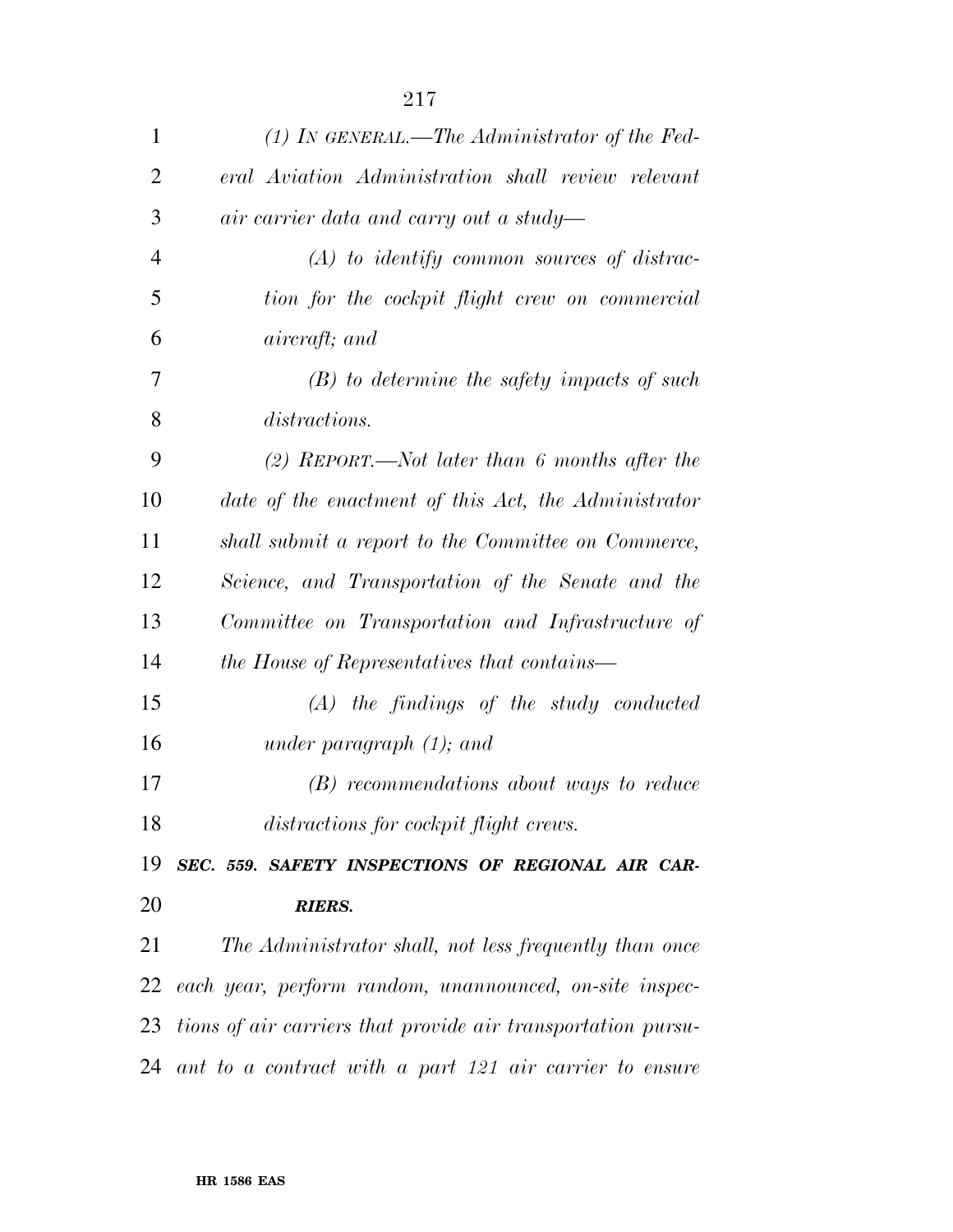*that such air carriers are complying with all applicable safety standards of the Administration.* 

## *SEC. 560. ESTABLISHMENT OF SAFETY STANDARDS WITH RESPECT TO THE TRAINING, HIRING, AND OP-ERATION OF AIRCRAFT BY PILOTS.*

 *(a) IN GENERAL.—Not later than 180 days after the date of enactment of this Act, the Administrator shall issue a final rule with respect to the Notice of Proposed Rule- making published in the Federal Register on January 12, 2009 (74 Fed. Reg. 1280), relating to training programs for flight crew members and aircraft dispatchers.* 

 *(b) EXPERT PANEL TO REVIEW PART 121 AND PART 135 TRAINING HOURS.—* 

 *(1) ESTABLISHMENT.—Not later than 60 days after the date of enactment of this Act, the Adminis- trator shall convene a multidisciplinary expert panel comprised of, at a minimum, air carrier representa- tives, training facility representatives, instructional design experts, aircraft manufacturers, safety organi- zation representatives, and labor union representa-tives.* 

 *(2) ASSESSMENT AND RECOMMENDATIONS.—The panel shall assess and make recommendations con-cerning—*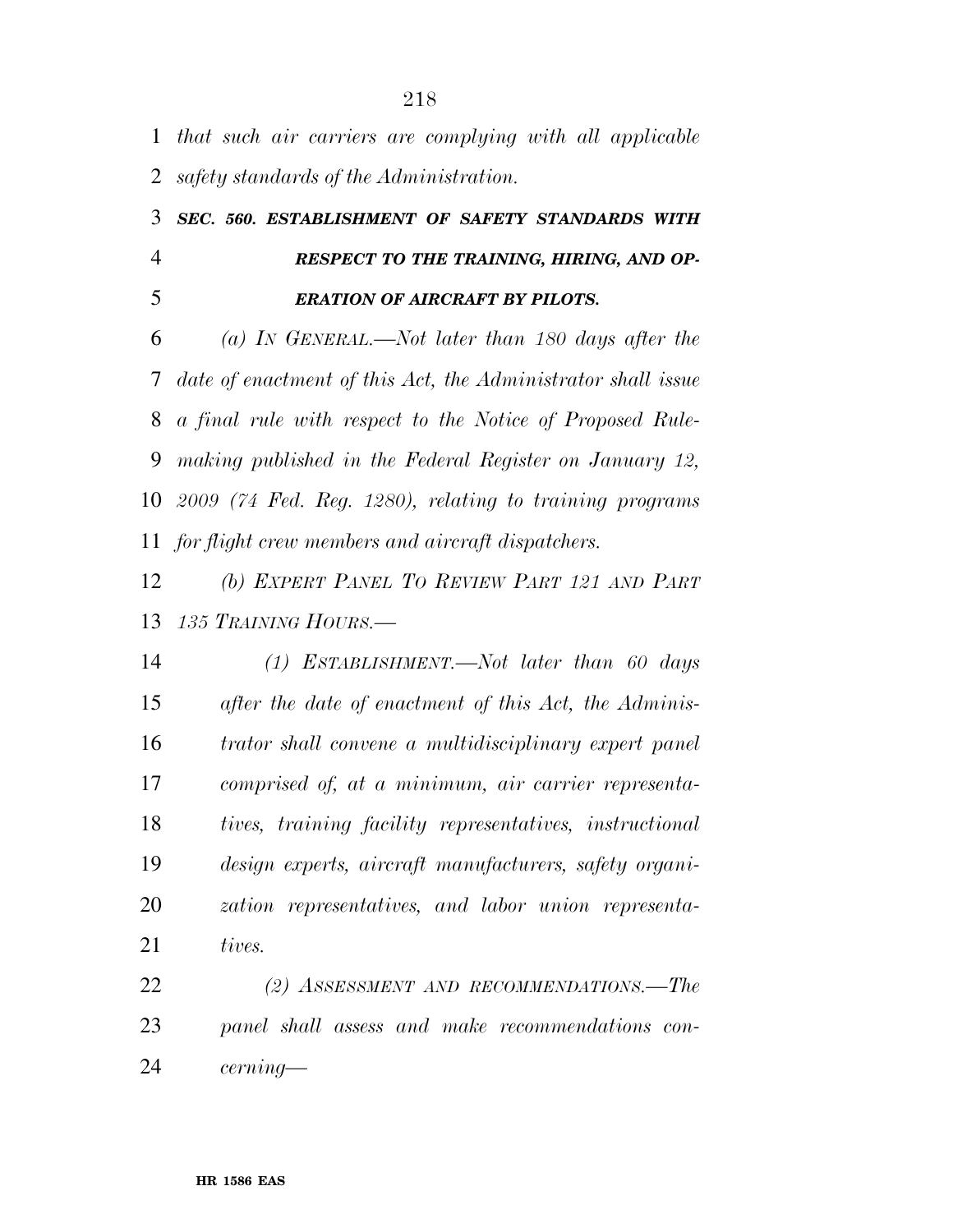| $\mathbf{1}$   | $(A)$ the best methods and optimal time need-          |
|----------------|--------------------------------------------------------|
| $\overline{2}$ | ed for flightcrew members of part 121 air car-         |
| 3              | riers and flightcrew members of part 135 air           |
| $\overline{4}$ | carriers to master aircraft systems, maneuvers,        |
| 5              | procedures, take offs and landings, and crew co-       |
| 6              | <i>ordination</i> ;                                    |
| 7              | $(B)$ the optimal length of time between               |
| 8              | training events for such crewmembers, including        |
| 9              | <i>recurrent training events;</i>                      |
| 10             | $(C)$ the best methods to reliably evaluate            |
| 11             | mastery by such crewmembers of aircraft sys-           |
| 12             | tems, maneuvers, procedures, take offs and land-       |
| 13             | ings, and crew coordination; and                       |
| 14             | $(D)$ the best methods to allow specific aca-          |
| 15             | demic training courses to be credited pursuant to      |
| 16             | section $11(d)$ toward the total flight hours re-      |
| 17             | quired to receive an airline transport pilot cer-      |
| 18             | tificate.                                              |
| 19             | $(3)$ REPORT.—Not later than one year after the        |
| 20             | date of enactment of this Act, the Administrator shall |
| 21             | submit a report to the House of Representatives Com-   |
| 22             | mittee on Transportation and Infrastructure and the    |
| 23             | Senate Committee on Commerce, Science, and Trans-      |
| 24             | portation based on the findings of the panel.          |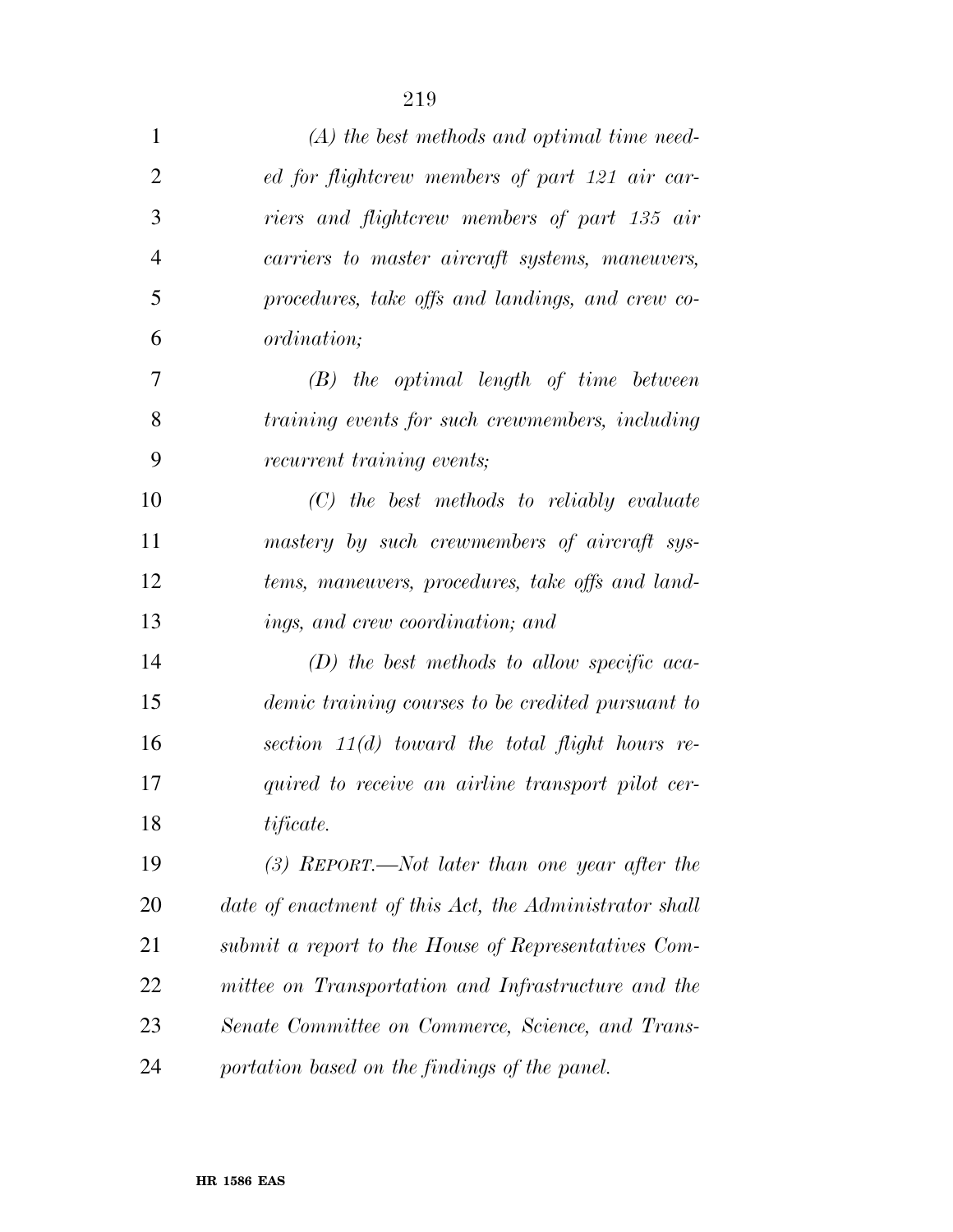### *SEC. 561. OVERSIGHT OF PILOT TRAINING SCHOOLS.*

 *(a) IN GENERAL.—Not later than 1 year after the date of the enactment of this Act, the Administrator shall submit to Congress a plan for overseeing pilot schools certified under part 141 of title 14, Code of Federal Regulations, that includes—* 

 *(1) ensuring that the curriculum and course out- line requirements for such schools under subpart C of such part are being met; and* 

 *(2) conducting on-site inspections of each such school not less frequently than once every 2 years.* 

 *(b) GAO STUDY.—The Comptroller General shall con- duct a comprehensive study of flight schools, flight edu- cation, and academic training requirements for certifi-cation of an individual as a pilot.* 

 *(c) REPORT.—Not later than 180 days after the date of enactment of this Act, the Comptroller General shall sub- mit a report to the House of Representatives Committee on Transportation and Infrastructure and the Senate Com- mittee on Commerce, Science, and Transportation on the results of the study.* 

## *SEC. 562. ENHANCED TRAINING FOR FLIGHT ATTENDANTS AND GATE AGENTS.*

 *(a) IN GENERAL.—Chapter 447, as amended by sec- tion 558 of this Act, is further amended by adding at the end the following:*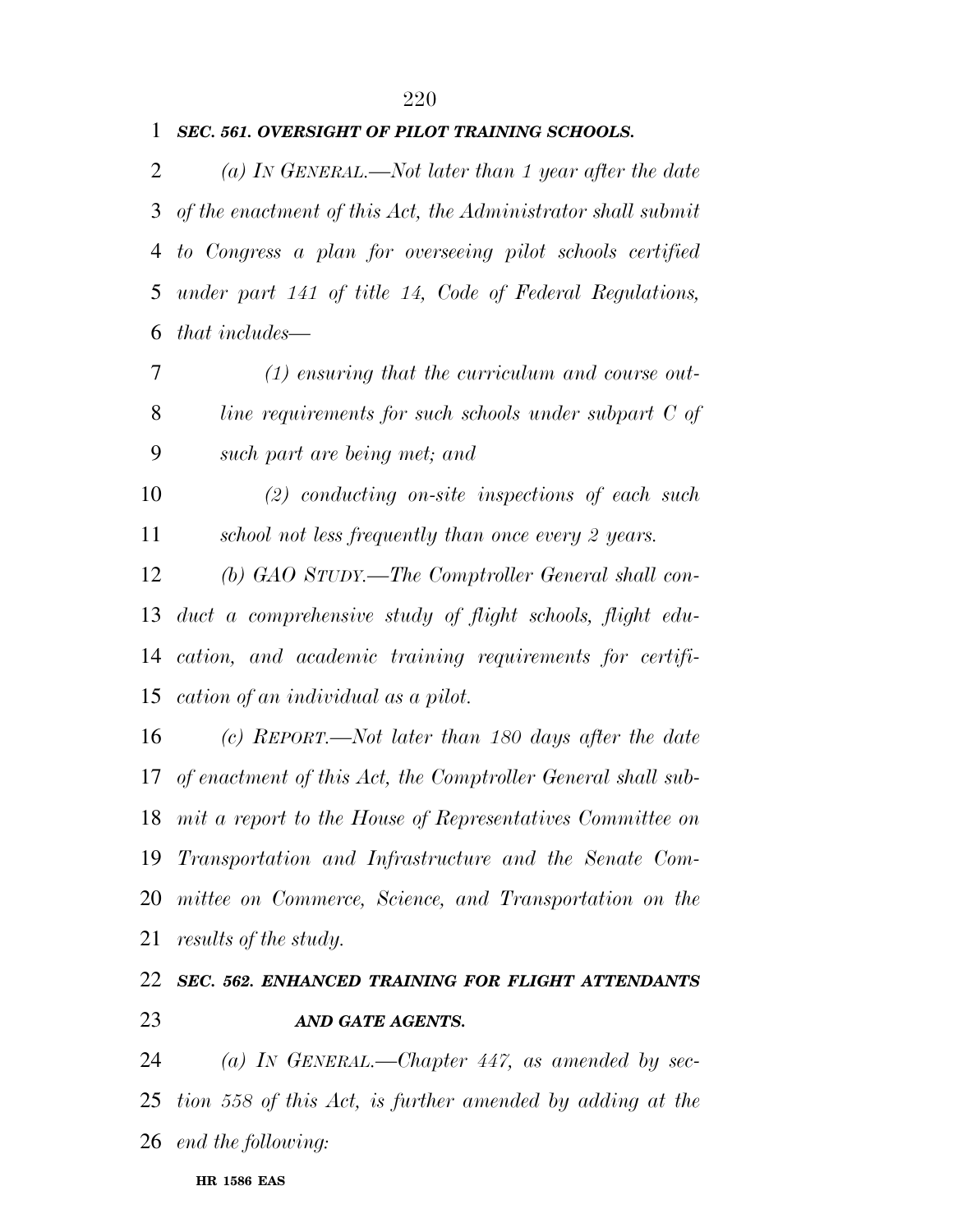## *''§ 44732. Training of flight attendants and gate agents*

 *''(a) TRAINING REQUIRED.—In addition to other training required under this chapter, each air carrier shall provide initial and annual recurring training for flight at- tendants and gate agents employed or contracted by such air carrier regarding—* 

*''(1) serving alcohol to passengers;* 

*''(2) recognizing intoxicated passengers; and* 

*''(3) dealing with disruptive passengers.* 

 *''(b) SITUATIONAL TRAINING.—In carrying out the training required under subsection (a), each air carrier shall provide situational training to flight attendants and gate agents on the proper method for dealing with intoxi-cated passengers who act in a belligerent manner.* 

*''(c) DEFINITIONS.—In this section:* 

 *''(1) AIR CARRIER.—The term 'air carrier' means a person or commercial enterprise that has been issued an air carrier operating certificate under section 44705.* 

 *''(2) FLIGHT ATTENDANT.—The term 'flight at- tendant' has the meaning given the term in section 44728(f).* 

 *''(3) GATE AGENT.—The term 'gate agent' means an individual working at an airport whose respon-*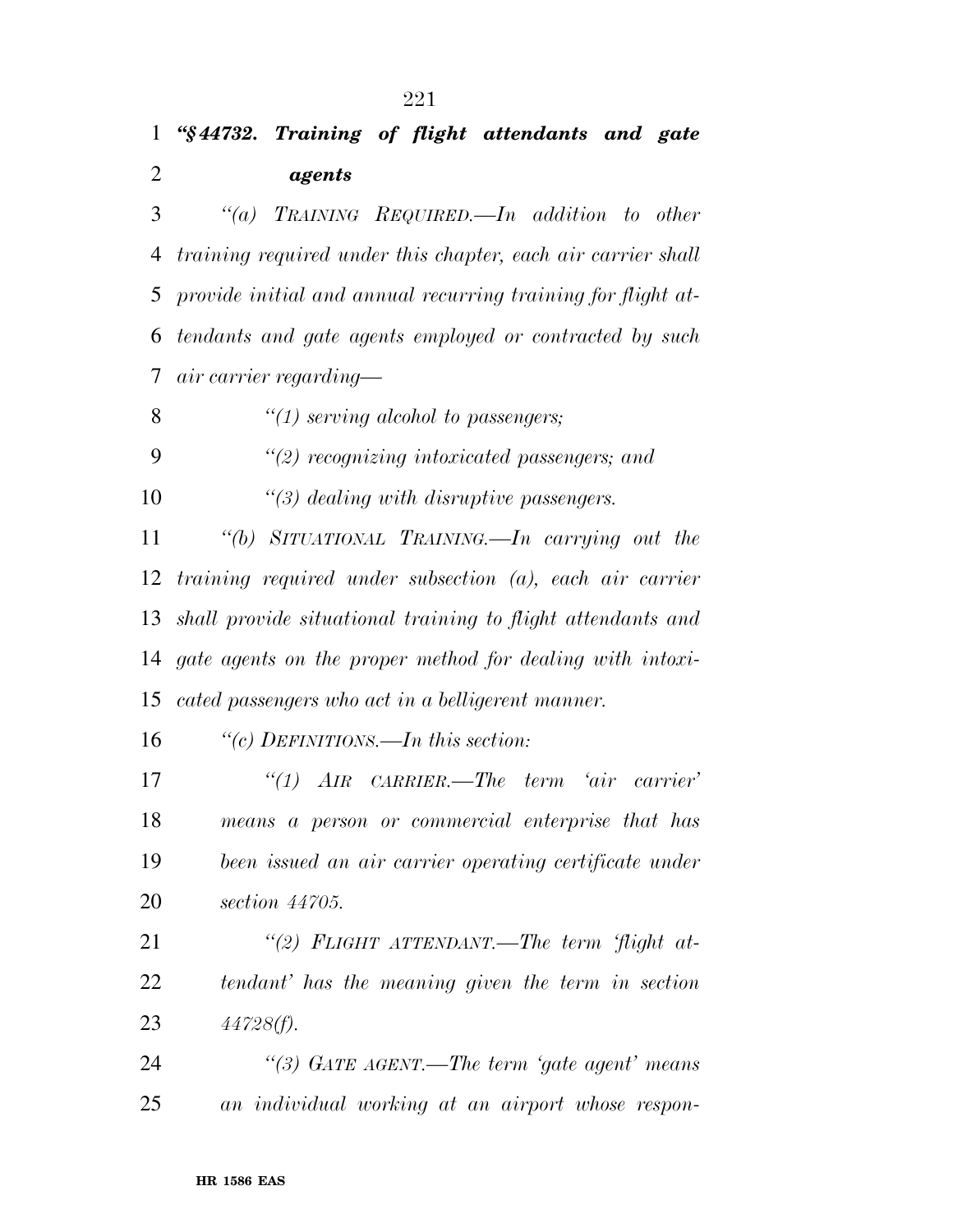*sibilities include facilitating passenger access to com-mercial aircraft.* 

 *''(4) PASSENGER.—The term 'passenger' means an individual traveling on a commercial aircraft, from the time at which the individual arrives at the airport from which such aircraft departs until the time the individual leaves the airport to which such aircraft arrives.''.* 

 *(b) CLERICAL AMENDMENT.—The table of contents for chapter 447 is amended by adding at the end the following: ''44732. Training of flight attendants and gate agents''.* 

 *(c) RULEMAKING.—Not later than 180 days after the date of the enactment of this Act, the Secretary of Transpor- tation shall issue regulations to carry out section 44730 of title 49, United States Code, as added by subsection (a).* 

*SEC. 563. DEFINITIONS.* 

*In this subtitle:* 

 *(1) AVIATION SAFETY ACTION PROGRAM.—The term ''Aviation Safety Action Program'' means the program described under Federal Aviation Adminis- tration Advisory Circular No. 120–66B that permits employees of participating air carriers and repair station certificate holders to identify and report safety issues to management and to the Administration for resolution.*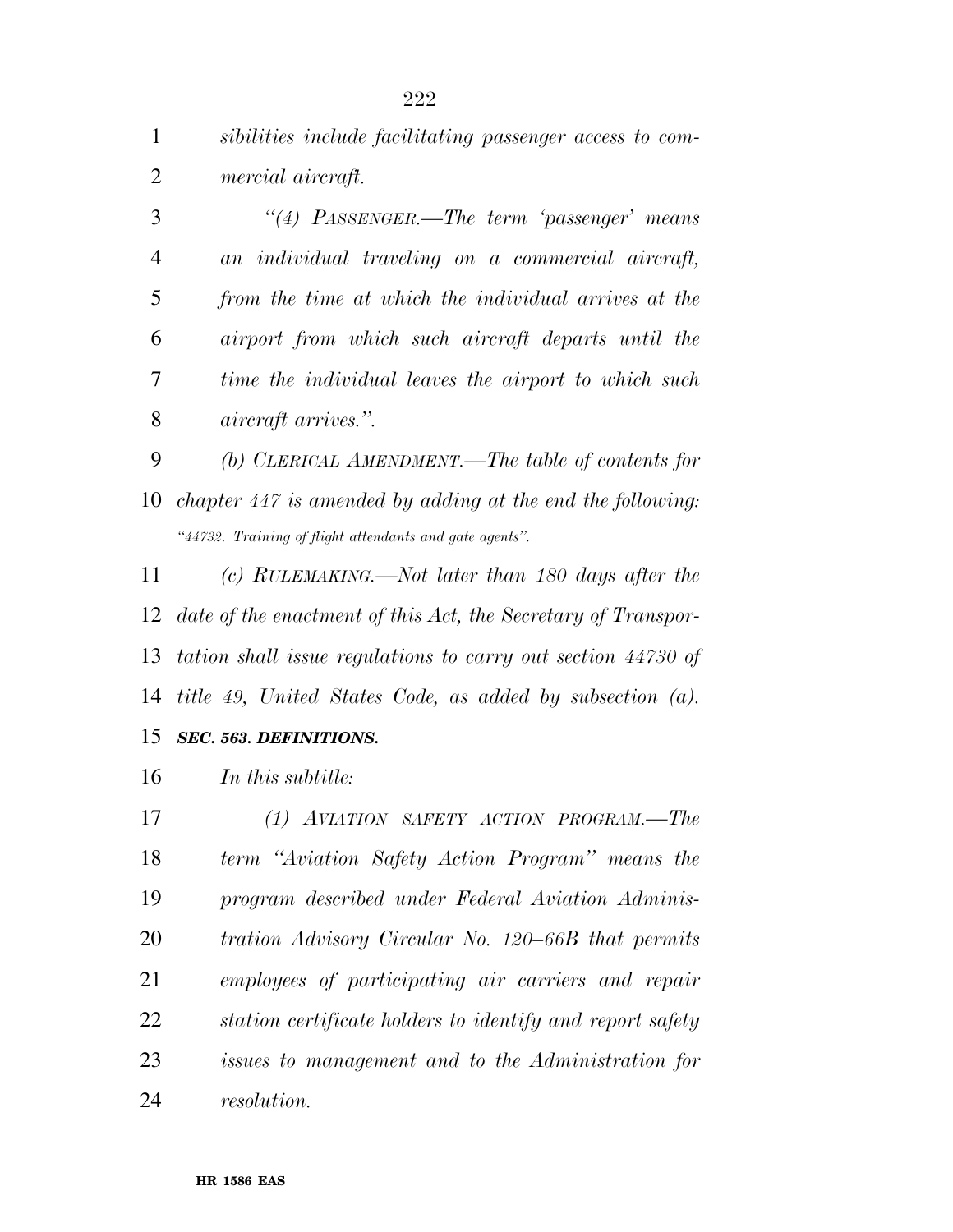| $\mathbf{1}$   | "Adminis-<br>(2)<br>$\bm{ADMINISTRATOR.} \text{\textbf{\textit{---}}} The \quad term$ |
|----------------|---------------------------------------------------------------------------------------|
| $\overline{2}$ | <i>trator</i> " means the Administrator.                                              |
| 3              | $(3)$ AIR CARRIER.—The term "air carrier" has                                         |
| $\overline{4}$ | the meaning given that term by section $40102(2)$ of                                  |
| 5              | title 49, United States Code.                                                         |
| 6              | $(4)$ FAA.—The term "FAA" means the Federal                                           |
| 7              | Aviation Administration.                                                              |
| 8              | (5) FLIGHT OPERATIONAL QUALITY ASSURANCE                                              |
| 9              | PROGRAM.—The term "Flight Operational Quality                                         |
| 10             | Assurance Program" means the voluntary safety pro-                                    |
| 11             | gram authorized under section 13.401 of title 14,                                     |
| 12             | Code of Federal Regulations, that permits commercial                                  |
| 13             | air carriers and pilots to share confidential aggregate                               |
| 14             | information with the Administration to permit the                                     |
| 15             | Administration to target resources to address oper-                                   |
| 16             | <i>ational risk issues.</i>                                                           |
| 17             | (6) LINE OPERATIONS SAFETY AUDIT PRO-                                                 |
| 18             | GRAM.—The term "Line Operations Safety Audit"                                         |
| 19             | Program" has the meaning given that term by Fed-                                      |
| 20             | eral Aviation Administration Advisory Circular                                        |
| 21             | Number 120–90.                                                                        |
| 22             | $(7)$ PART 121 AIR CARRIER.—The term "part"                                           |
| 23             | 121 air carrier" has the meaning given that term by                                   |
| 24             | section $41719(d)(1)$ of title 49, United States Code.                                |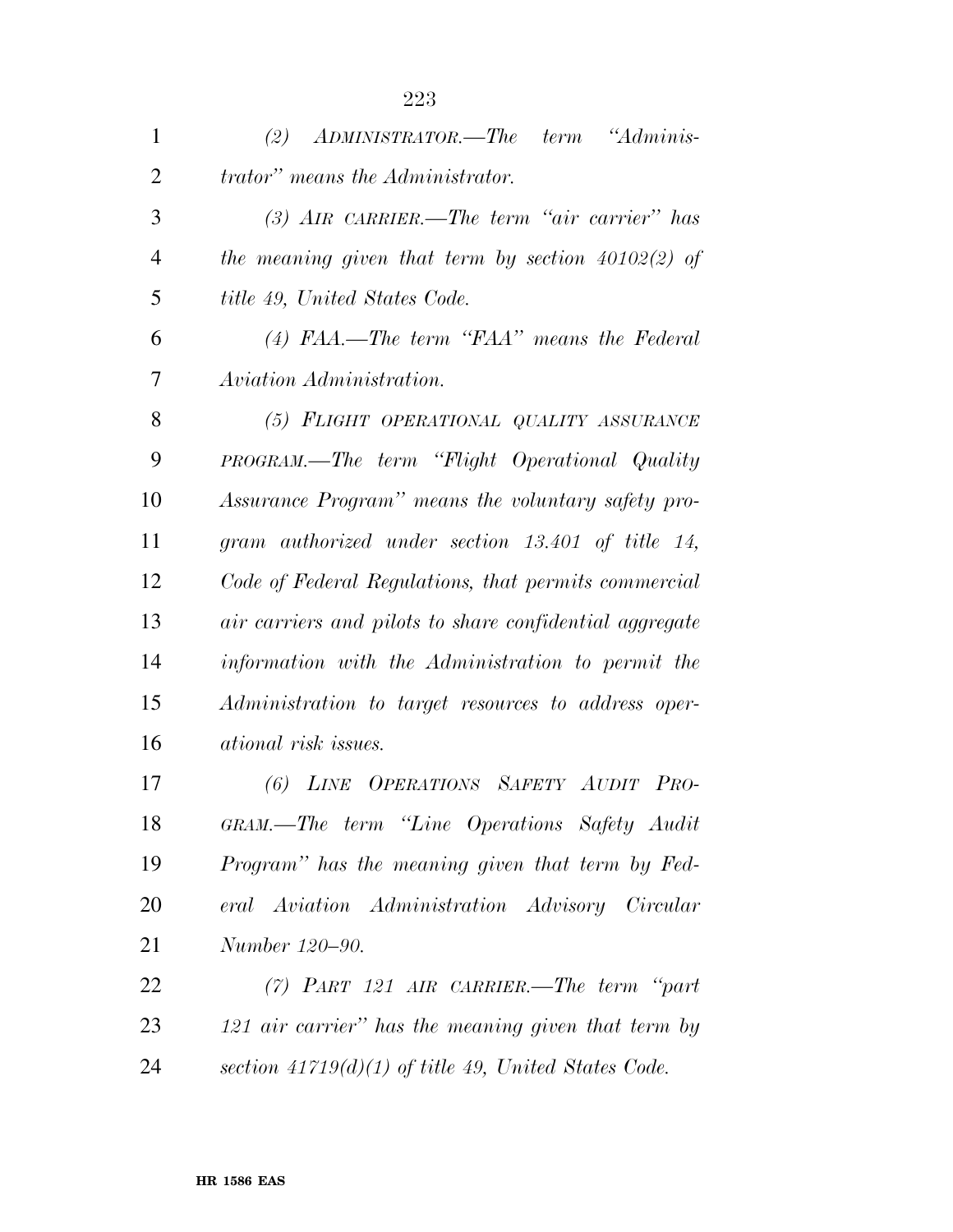*(a) IN GENERAL.—Not later than 1 year after the date of the enactment of this Act, the Administrator of the Fed- eral Aviation Administration shall initiate a study of air quality in aircraft cabins to— (1) assess bleed air quality on the full range of commercial aircraft operating in the United States; (2) identify oil-based contaminants, hydraulic fluid toxins, and other air toxins that appear in cabin air and measure the quantity and prevalence, or absence of those toxins through a comprehensive sampling program; (3) determine the specific amount and duration of toxic fumes present in aircraft cabins that con- stitutes a health risk to passengers; (4) develop a systematic reporting standard for smoke and fume events in aircraft cabins; (5) identify the potential health risks to individ- uals exposed to toxic fumes during flight; and (6) determine the extent to which the installation of sensors and air filters on commercial aircraft would provide a public health benefit. (b) AUTHORITY TO MONITOR AIR IN AIRCRAFT CAB-*

 *INS.—For purposes of conducting the study required by sub-section (a), the Administrator of the Federal Aviation Ad-*

*ministration shall require domestic air carriers to allow air* 

*SEC. 564. STUDY OF AIR QUALITY IN AIRCRAFT CABINS.*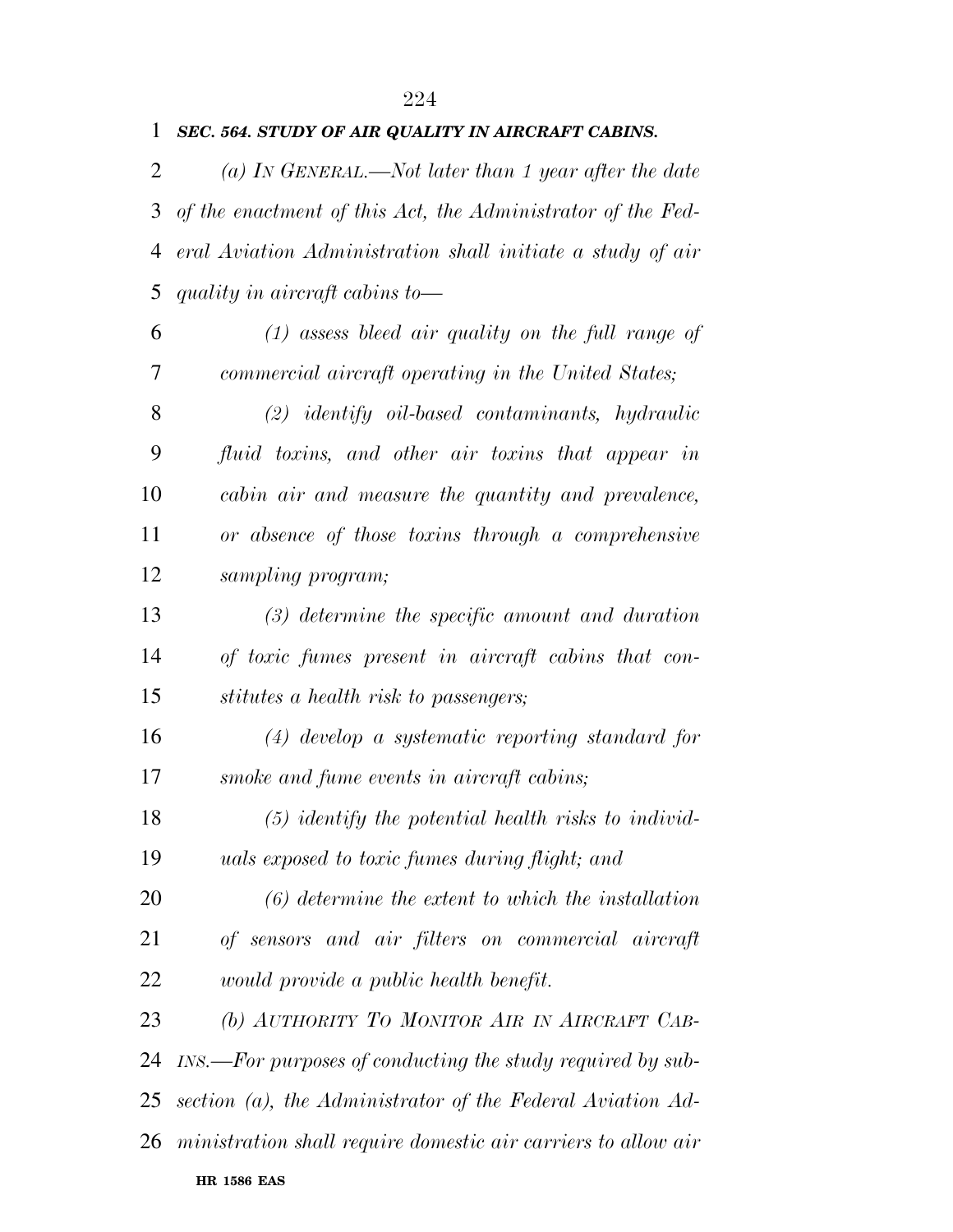*quality monitoring on their aircraft in a manner that im- poses no significant costs on the air carrier and does not interfere with the normal operation of the aircraft.* 

## *TITLE VI—AVIATION RESEARCH*

### *SEC. 601. AIRPORT COOPERATIVE RESEARCH PROGRAM.*

*(a) IN GENERAL.—Section 44511(f) is amended—* 

 *(1) by striking ''establish a 4-year pilot'' in paragraph (1) and inserting ''maintain an''; and* 

 *(2) by inserting ''pilot'' in paragraph (4) before ''program'' the first time it appears; and* 

 *(3) by striking ''program, including rec- ommendations as to the need for establishing a per- manent airport cooperative research program.'' in paragraph (4) and inserting ''program.''.* 

 *(b) AIRPORT COOPERATIVE RESEARCH PROGRAM.— Not more than \$15,000,000 per year for fiscal years 2010 and 2011 may be appropriated to the Secretary of Trans- portation from the amounts made available each year under subsection (a) for the Airport Cooperative Research Pro- gram under section 44511 of this title, of which not less than \$5,000,000 per year shall be for research activities re- lated to the airport environment, including reduction of community exposure to civil aircraft noise, reduction of civil aviation emissions, or addressing water quality issues.*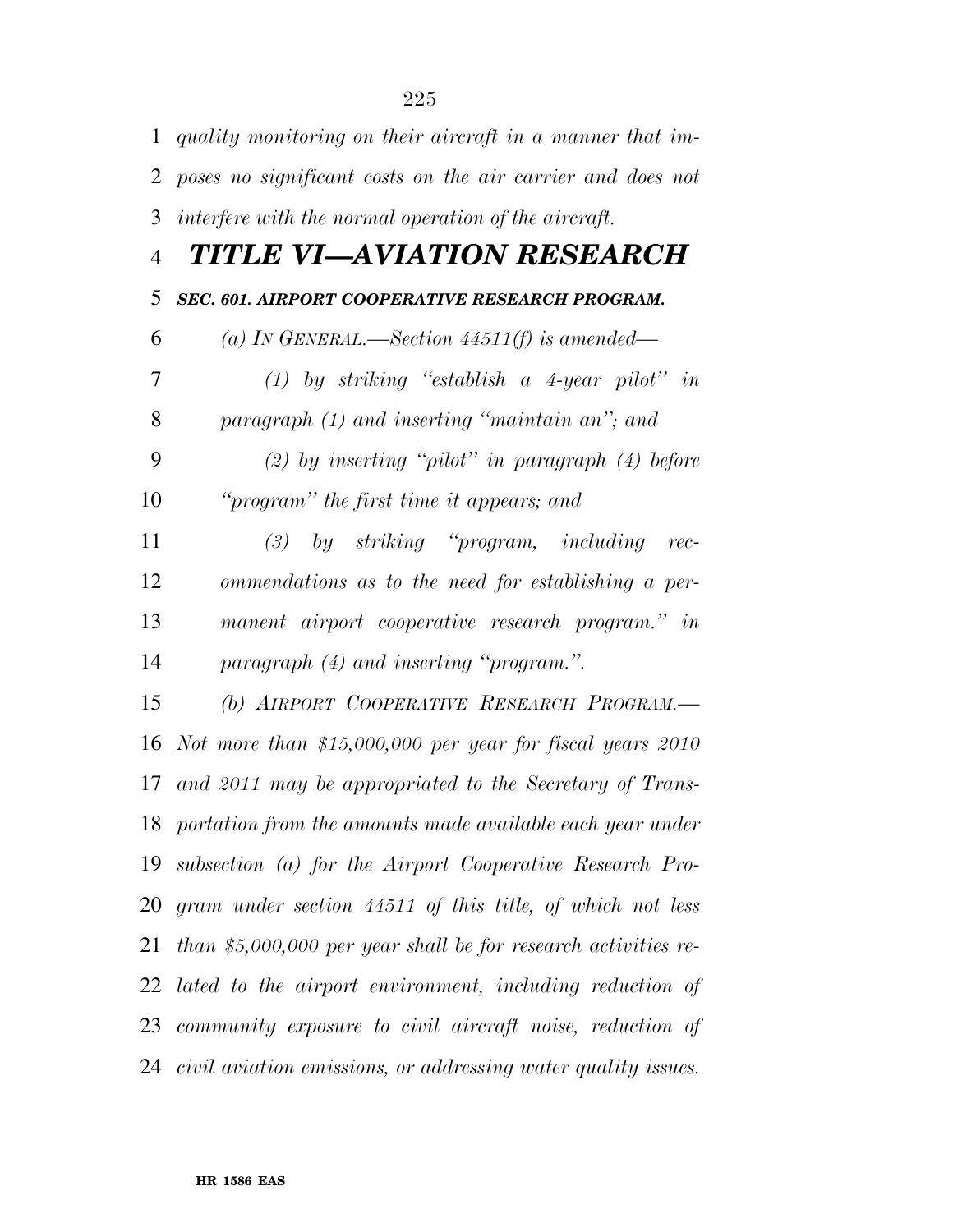*(a) ESTABLISHMENT OF RESEARCH PROGRAM.—From amounts made available under section 48102(a) of title 49, United States Code, the Administrator of the Federal Avia- tion Administration shall establish a research program re- lated to reducing civilian aircraft energy use, emissions, and source noise with equivalent safety through grants or other measures, which may include cost-sharing, authorized under section 106(l)(6) of such title, including reimbursable agreements with other Federal agencies.* 

*(b) ESTABLISHMENT OF CONSORTIUM.—* 

 *(1) DESIGNATION AS CONSORTIUM.—Not later than 180 days after the date of the enactment of this Act, the Administrator shall designate, using a com- petitive process, one or more institutions or entities described in paragraph (2) as a Consortium for Con- tinuous Low Energy, Emissions, and Noise (CLEEN) to perform research in accordance with this section. (2) PARTICIPATION.—The Administrator shall include educational and research institutions or pri- vate sector entities that have existing facilities and experience for developing and testing noise, emissions and energy reduction engine and aircraft technology, and developing alternative fuels in the research pro-gram required by subsection (a).*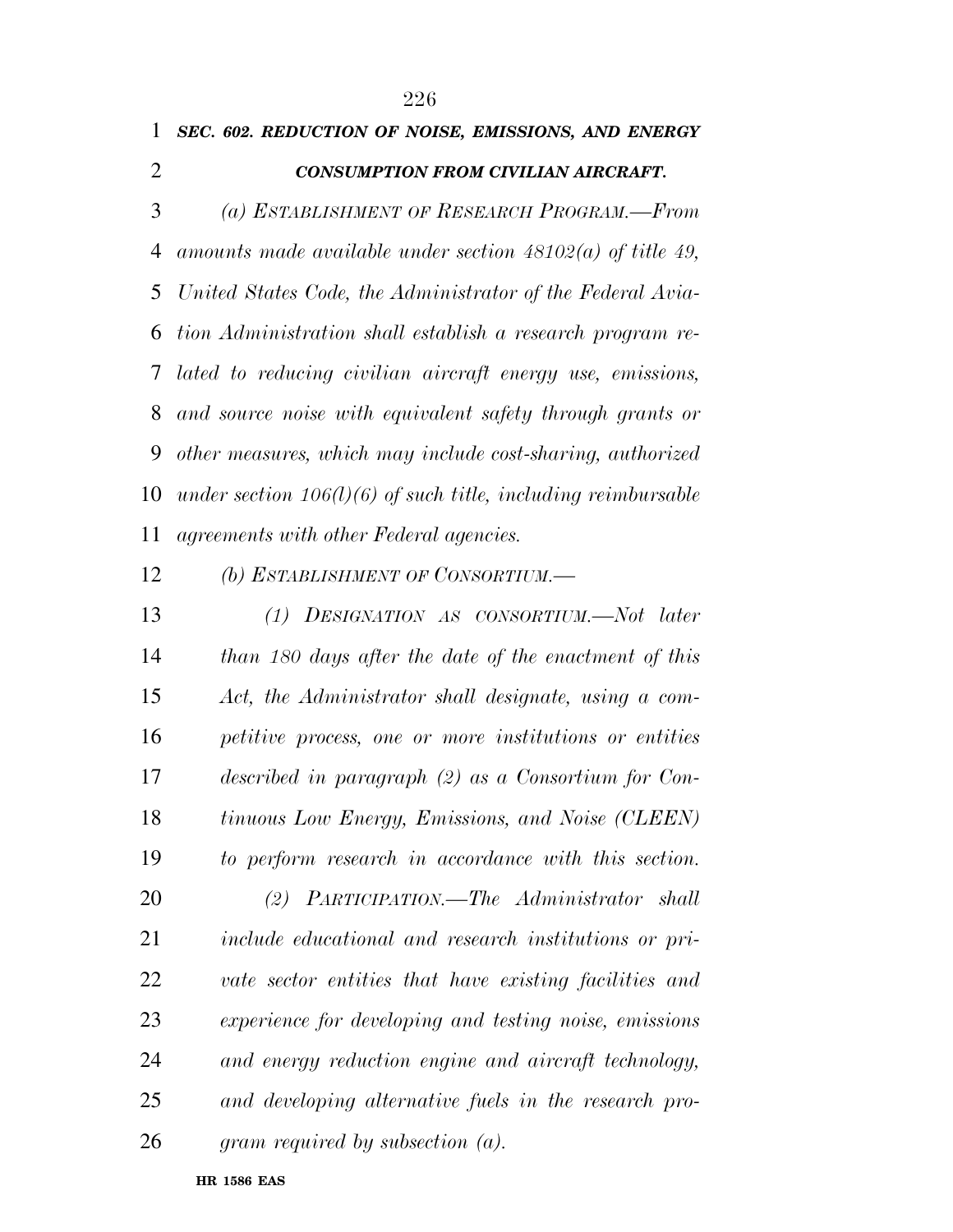| $\mathbf{1}$   | (3) COORDINATION MECHANISMS.—In conducting              |
|----------------|---------------------------------------------------------|
| $\overline{2}$ | the research program, the Consortium designated         |
| 3              | under paragraph $(1)$ shall—                            |
| $\overline{4}$ | $(A)$ coordinate its activities with the De-            |
| 5              | partment of Agriculture, the Department of En-          |
| 6              | ergy, the National Aeronautics and space Ad-            |
| 7              | ministration, and other relevant Federal agen-          |
| 8              | cies; and                                               |
| 9              | $(B)$ consult on a regular basis with the               |
| 10             | Commercial Aviation Alternative Fuels Initia-           |
| 11             | tive.                                                   |
| 12             | (c) PERFORMANCE OBJECTIVES.—Not later than Jan-         |
| 13             | uary 1, 2016, the research program shall accomplish the |
|                | 14 <i>following objectives:</i>                         |
| 15             | $(1)$ Certifiable aircraft technology that reduces      |
| 16             | fuel burn 33 percent compared to current technology,    |
| 17             | reducing energy consumption and carbon dioxide          |
| 18             | emissions.                                              |
| 19             | $(2)$ Certifiable engine technology that reduces        |
| 20             | landing and takeoff cycle nitrogen oxide emissions by   |
| 21             | 60 percent, at a pressure ratio of 30 over the Inter-   |
| 22             | national Civil Aviation Organization standard           |
| 23             | adopted at the 6th Meeting of the Committee on Avia-    |
| 24             | tion Environmental Protection, with commensurate        |
| 25             | reductions over the full pressure ratio range, while    |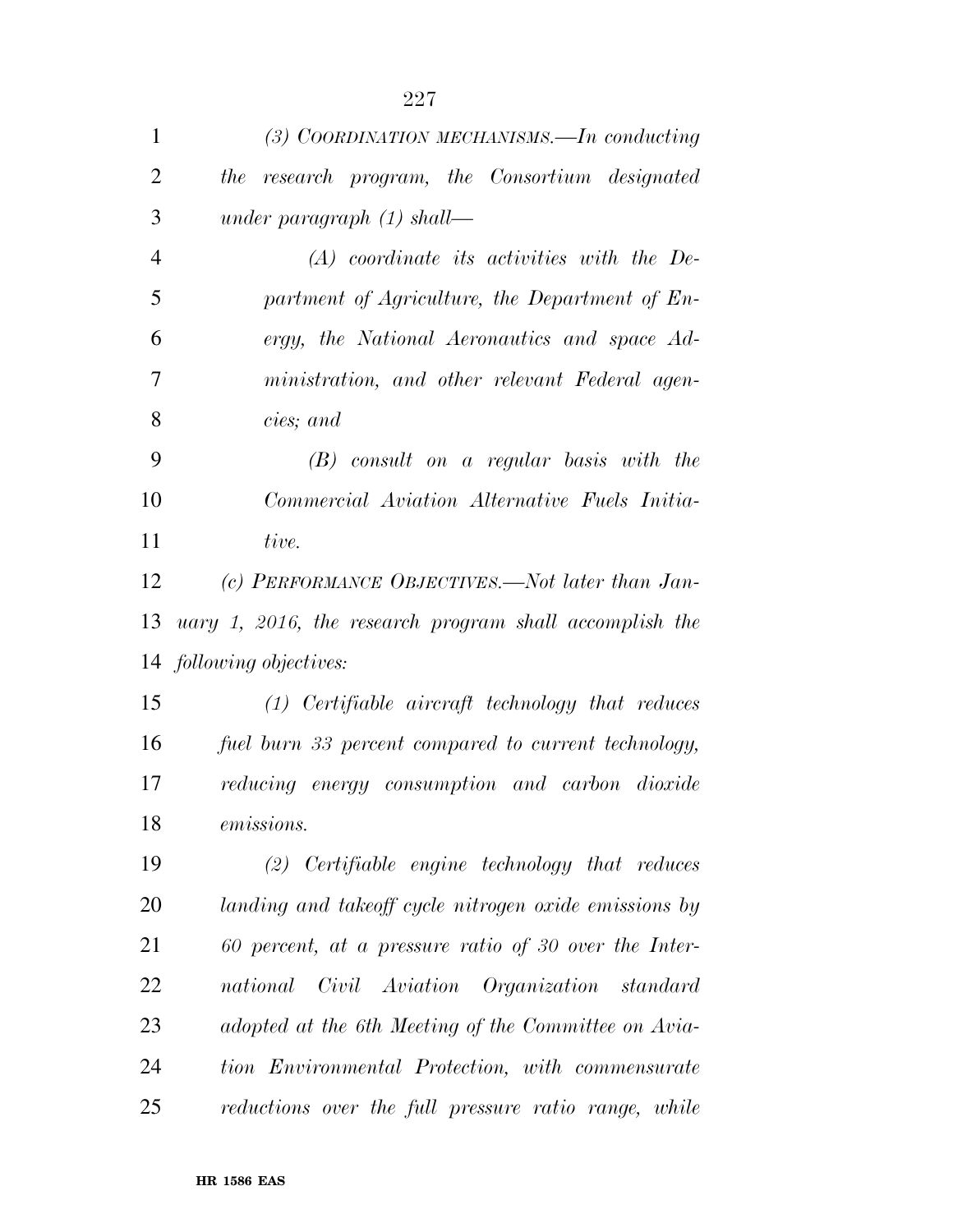| $\mathbf{1}$   | limiting or reducing other gaseous or particle emis-          |
|----------------|---------------------------------------------------------------|
| $\overline{2}$ | sions.                                                        |
| 3              | $(3)$ Certifiable aircraft technology that reduces            |
| $\overline{4}$ | noise levels by 32 Effective Perceived Noise in decibels      |
| 5              | (EPNdb) cumulative, relative to Stage 4 standards.            |
| 6              | (4) Advance qualification and environmental as-               |
| 7              | surance of alternative aviation fuels to support a goal       |
| 8              | of having 20 percent of the jet fuel available for pur-       |
| 9              | chase by United States commercial airlines and cargo          |
| 10             | carriers be alternative fuels.                                |
| 11             | $(5)$ Determination of the extent to which new en-            |
| 12             | gine and aircraft technologies may be used to retrofit        |
| 13             | or re-engine aircraft so as to increase the level of pen-     |
| 14             | <i>etration into the commercial fleet.</i>                    |
| 15             | SEC.<br>603. PRODUCTION OF ALTERNATIVE FUEL<br><b>TECH-</b>   |
| 16             | <b>NOLOGY FOR CIVILIAN AIRCRAFT.</b>                          |
| 17             |                                                               |
|                | IN GENERAL.-From amounts made available<br>$\left( a\right)$  |
| 18             | under section $48102(a)$ of title 49, United States Code, the |
| 19             | Secretary of Transportation shall establish a research pro-   |
| 20             | gram related to developing jet fuel from natural gas, bio-    |
| 21             | mass and other renewable sources through grants or other      |
| 22             | measures authorized under section $106(1)(6)$ of such title,  |
|                | 23 including reimbursable agreements with other Federal agen- |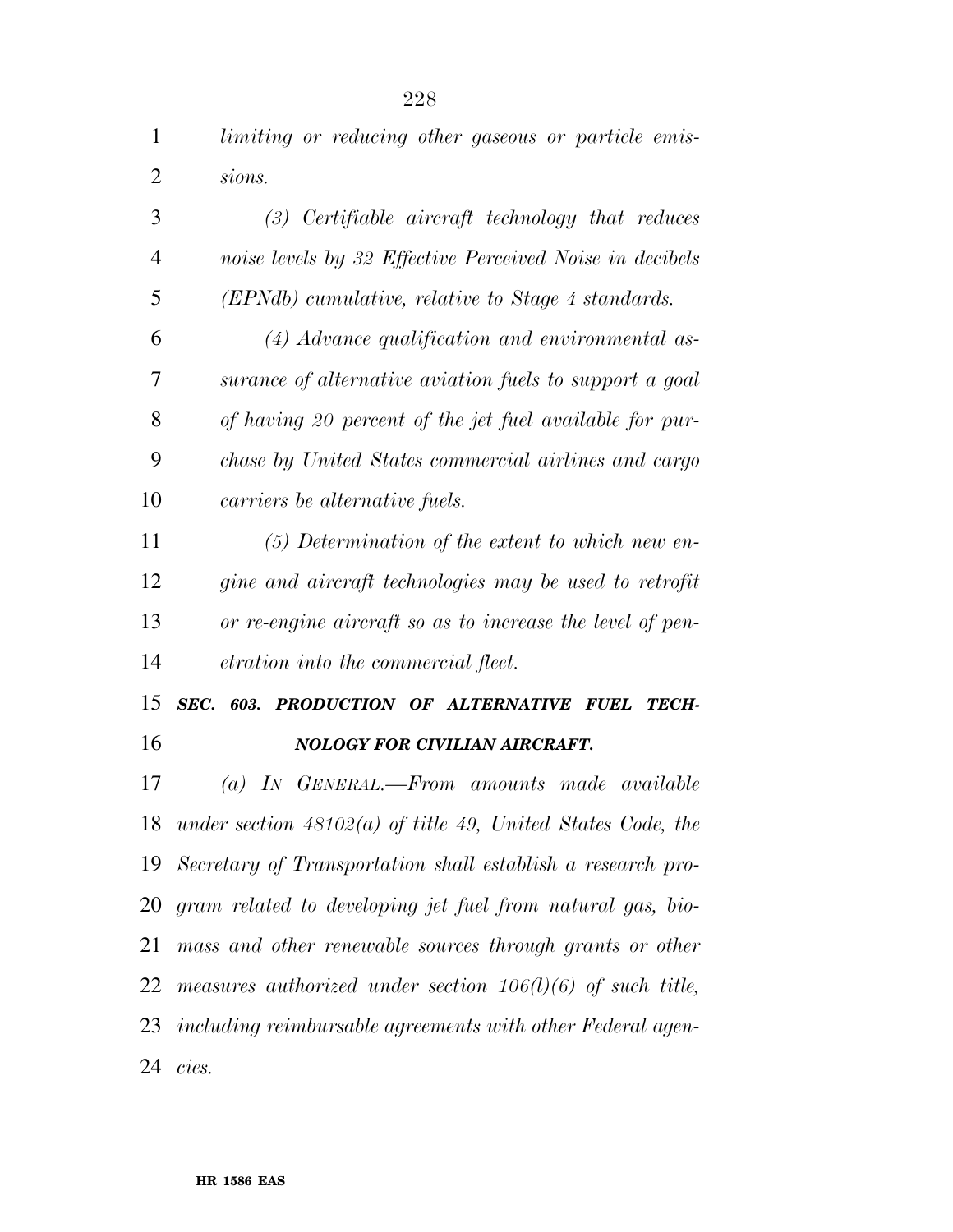*(b) PARTICIPATION IN PROGRAM.—The Secretary shall—* 

| 3              | $(1)$ include educational and research institutions              |
|----------------|------------------------------------------------------------------|
| $\overline{4}$ | that have existing facilities and experience in the re-          |
| 5              | search, small-scale development, testing, or evaluation          |
| 6              | of technologies related to the creation, processing, and         |
| 7              | production of a variety of feedstocks into aviation fuel         |
| 8              | under the program required by subsection $(a)$ ; and             |
| 9              | $(2)$ consider utilizing the existing capacity in                |
| 10             | Aeronautics research at Langley Research Center of               |
| 11             | the National Aeronautics and Space Administration                |
| 12             | to carry out the program required by subsection $(a)$ .          |
| 13             | (c) DESIGNATION OF INSTITUTION AS A CENTER OF                    |
| 14             | EXCELLENCE.—Not later than 180 days after the date of            |
| 15             | the enactment of this Act, the Administrator of the Federal      |
|                | 16 Aviation Administration shall designate an institution de-    |
| 17             | scribed in subsection $(b)$ as a Center of Excellence for Alter- |
| 18             | native Jet-Fuel Research in Civil Aircraft. The Center of        |
| 19             | Excellence shall be a member of the CLEEN Consortium             |
| 20             | established under section $602(b)$ , and shall be part of a      |
| 21             | Joint Center of Excellence with the Partnership for Air          |
| 22             | Transportation Noise and Emission Reduction FAA Center           |
| 23             | of Excellence.                                                   |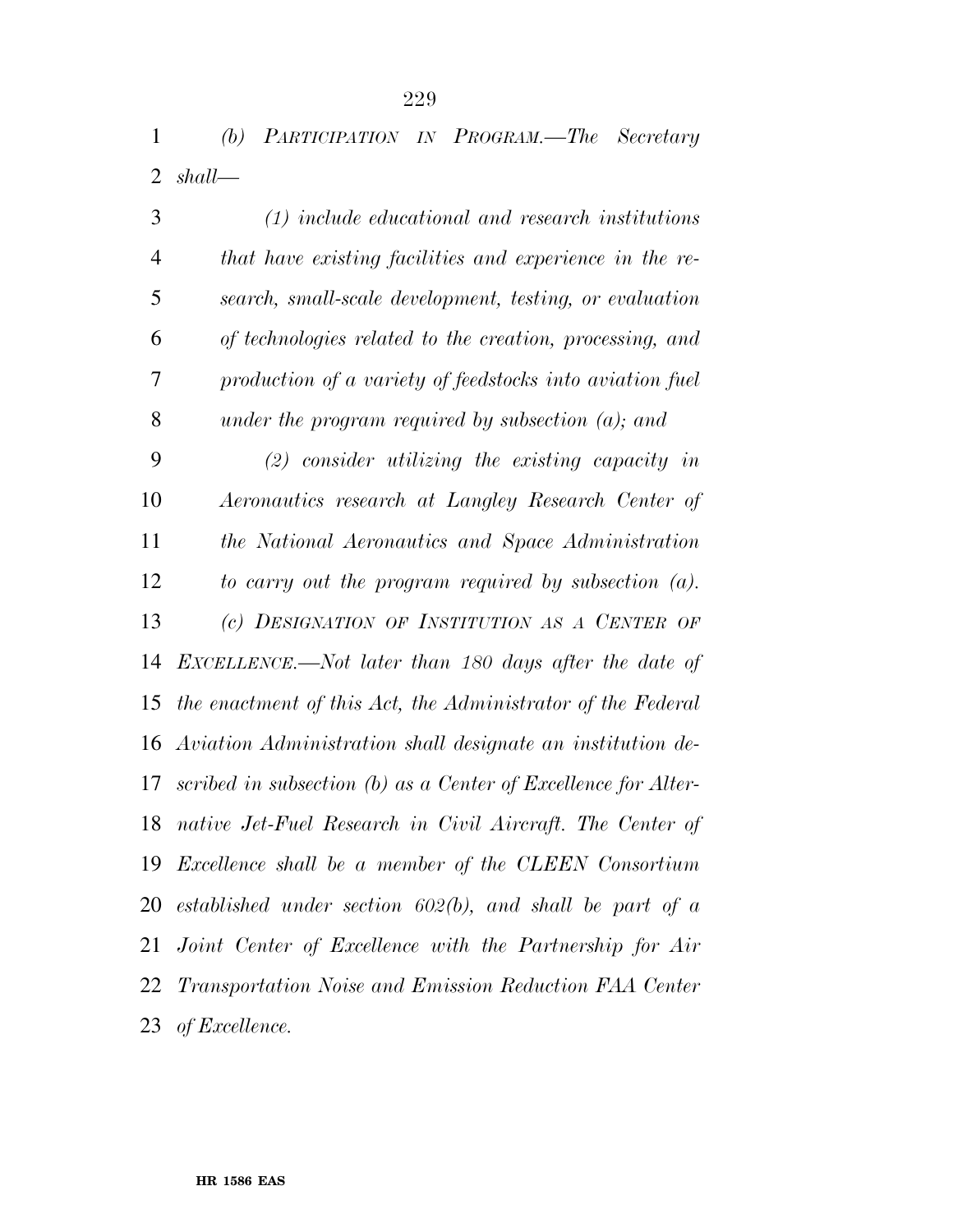*(a) ESTABLISHMENT OF RESEARCH PROGRAM.—From amounts made available under section 48102(a) of title 49, United States Code, the Secretary of Transportation shall establish a research program related to developing jet fuel from clean coal through grants or other measures authorized under section 106(l)(6) of such title, including reimbursable agreements with other Federal agencies. The program shall include participation by educational and research institu- tions that have existing facilities and experience in the de- velopment and deployment of technology that processes coal to aviation fuel.* 

 *(b) DESIGNATION OF INSTITUTION AS A CENTER OF EXCELLENCE.—Within 6 months after the date of enact- ment of this Act, the Administrator of the Federal Aviation Administration shall designate an institution described in subsection (a) as a Center of Excellence for Coal-to-Jet-Fuel Research.* 

 *SEC. 605. ADVISORY COMMITTEE ON FUTURE OF AERO-NAUTICS.* 

 *(a) ESTABLISHMENT.—There is established an advi- sory committee to be know as the ''Advisory Committee on the Future of Aeronautics''.* 

**HR 1586 EAS**  *(b) MEMBERSHIP.—The Advisory Committee shall consist of 7 members appointed by the President from a*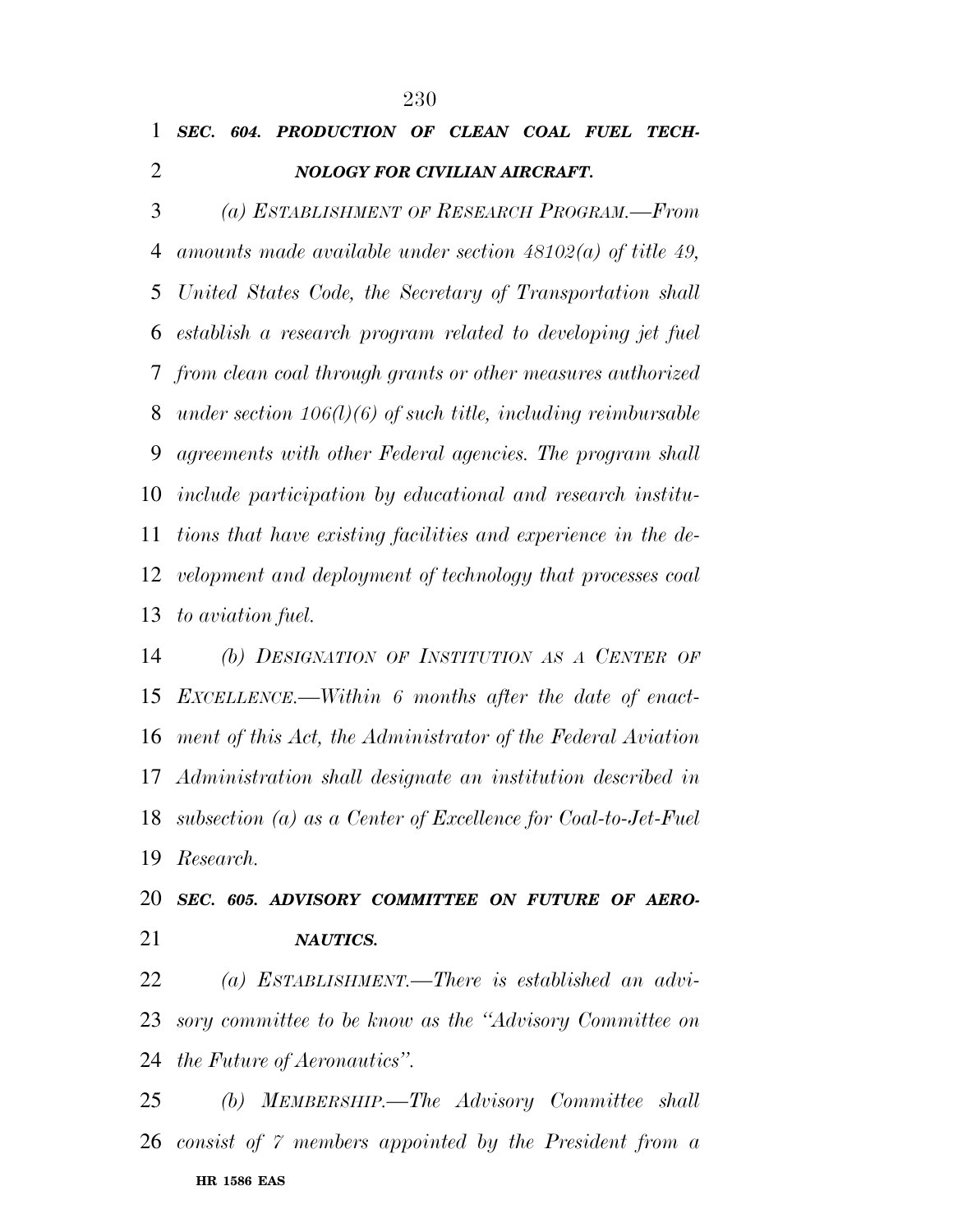*list of 15 candidates proposed by the Director of the Na-tional Academy of Sciences.* 

 *(c) CHAIRPERSON.—The Advisory Committee members shall elect 1 member to serve as chairperson of the Advisory Committee.* 

 *(d) FUNCTIONS.—The Advisory Committee shall exam- ine the best governmental and organizational structures for the conduct of civil aeronautics research and development, including options and recommendations for consolidating such research to ensure continued United States leadership in civil aeronautics. The Committee shall consider transfer- ring responsibility for civil aeronautics research and devel- opment from the National Aeronautics and Space Adminis- tration to other existing departments or agencies of the Fed- eral Government or to a non-governmental organization such as academic consortia or not-for-profit organizations. In developing its recommendations, the Advisory Committee shall consider, as appropriate, the aeronautics research policies developed pursuant to section 101(d) of Public Law 109–155 and the requirements and priorities for aero- nautics research established by title IV of Public Law 109– 155.* 

 *(e) REPORT.—Not later than 12 months after the date on which the full membership of the Advisory Committee is appointed, the Advisory Committee shall submit a report*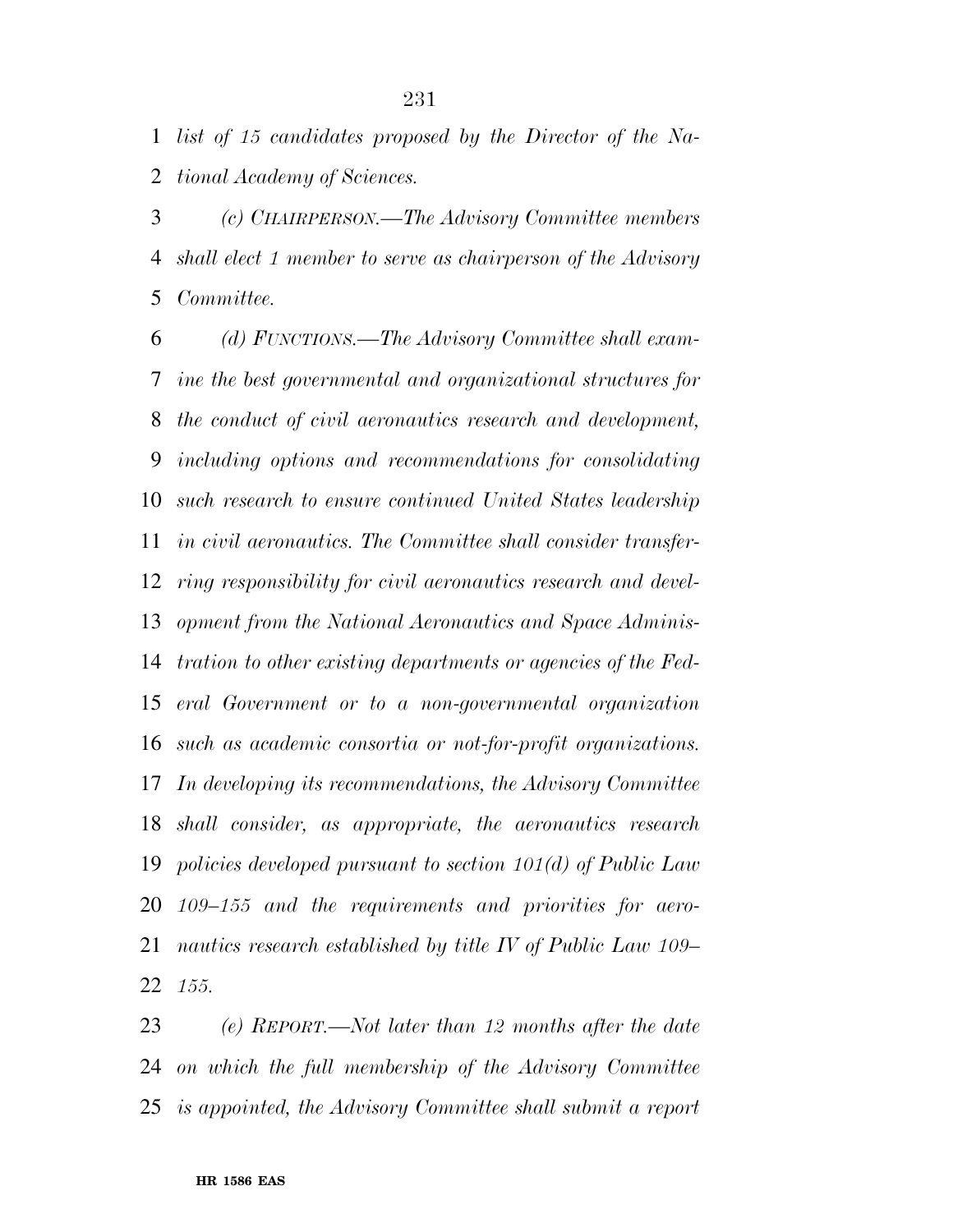*to the Senate Committee on Commerce, Science, and Trans- portation and the House Committees on Science and Tech- nology and on Transportation and Infrastructure on its findings and recommendations. The report may recommend a rank ordered list of acceptable solutions.* 

 *(f) TERMINATION.—The Advisory Committee shall ter- minate 60 days after the date on which it submits the report to the Congress.* 

## *SEC. 606. RESEARCH PROGRAM TO IMPROVE AIRFIELD PAVEMENTS.*

 *(a) CONTINUATION OF PROGRAM.—The Administrator of the Federal Aviation Administration shall continue the program to consider awards to nonprofit concrete and as- phalt pavement research foundations to improve the design, construction, rehabilitation, and repair of airfield pave- ments to aid in the development of safer, more cost effective, and more durable airfield pavements.* 

 *(b) USE OF GRANTS OR COOPERATIVE AGREE- MENTS.—The Administrator may use grants or cooperative agreements in carrying out this section.* 

# *SEC. 607. WAKE TURBULENCE, VOLCANIC ASH, AND WEATH-ER RESEARCH.*

 *Within 60 days after the date of enactment of this Act, the Administrator of the Federal Aviation Administration shall—*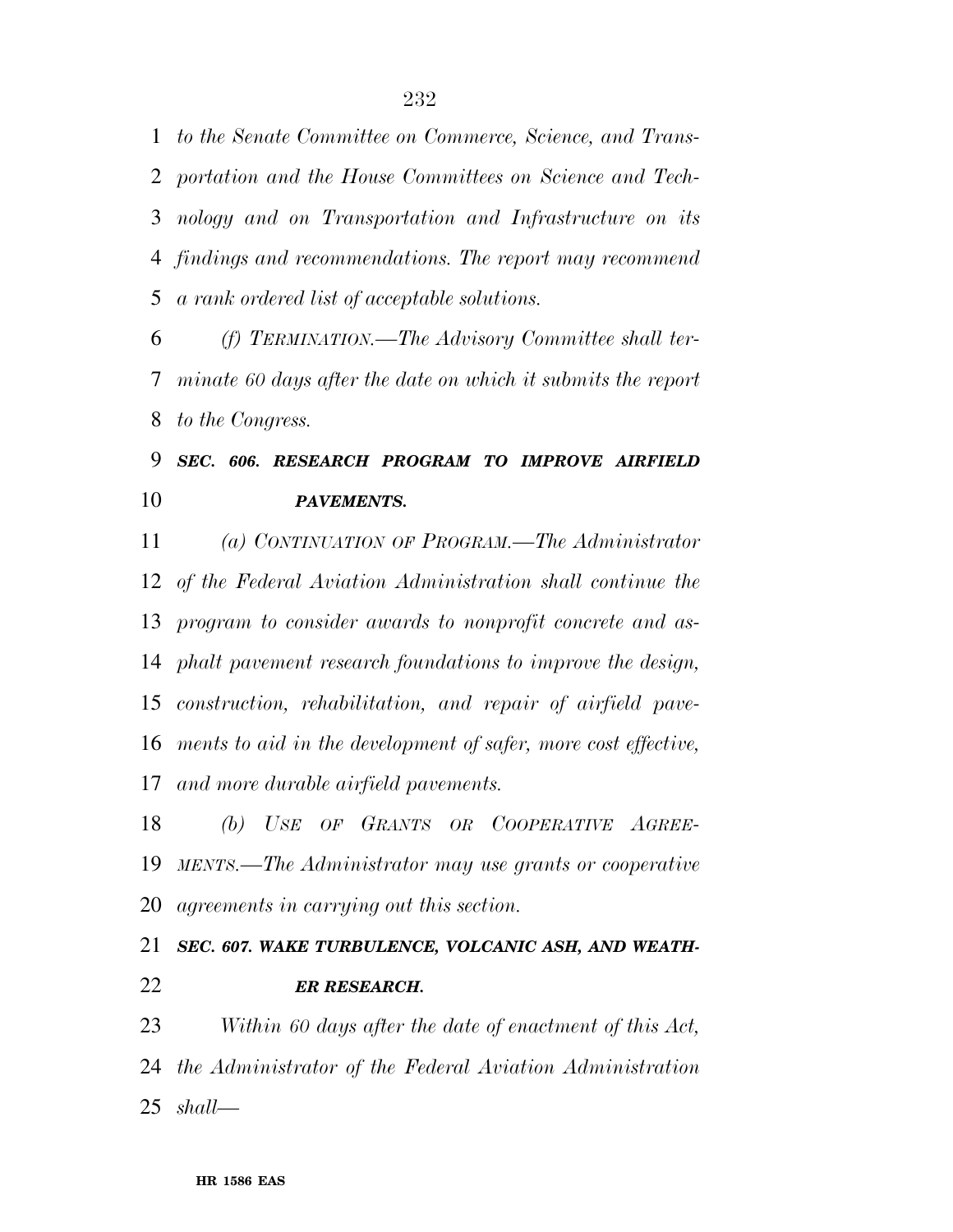| $\mathbf{1}$   | $(1)$ initiate evaluation of proposals that would      |
|----------------|--------------------------------------------------------|
| $\overline{2}$ | increase capacity throughout the air transportation    |
| 3              | system by reducing existing spacing requirements be-   |
| $\overline{4}$ | tween aircraft of all sizes, including research on the |
| 5              | nature of wake vortices;                               |
| 6              | $(2)$ begin implementation of a system to improve      |
| 7              | volcanic ash avoidance options for aircraft, including |
| 8              | the development of a volcanic ash warning and notifi-  |
| 9              | cation system for aviation; and                        |
| 10             | $(3)$ establish research projects on—                  |
| 11             | $(A)$ ground de-icing/anti-icing, ice pellets,         |
| 12             | and freezing drizzle;                                  |
| 13             | (B) oceanic weather, including convective              |
| 14             | <i>weather</i> ;                                       |
| 15             | $(C)$ en route turbulence prediction and de-           |
| 16             | tection; and                                           |
| 17             | $(D)$ all hazards during oceanic operations,           |
| 18             | where commercial traffic is high and only rudi-        |
| 19             | mentary satellite sensing is available, to reduce      |
| 20             | the hazards presented to commercial aviation.          |
| 21             | SEC. 608. INCORPORATION OF UNMANNED AIRCRAFT SYS-      |
| 22             | TEMS INTO FAA PLANS AND POLICIES.                      |
| 23             | (a) RESEARCH.—                                         |
| 24             | (1) EQUIPMENT.—Section 44504, as amended by            |
| 25             | section 216 of this Act, is further amended—           |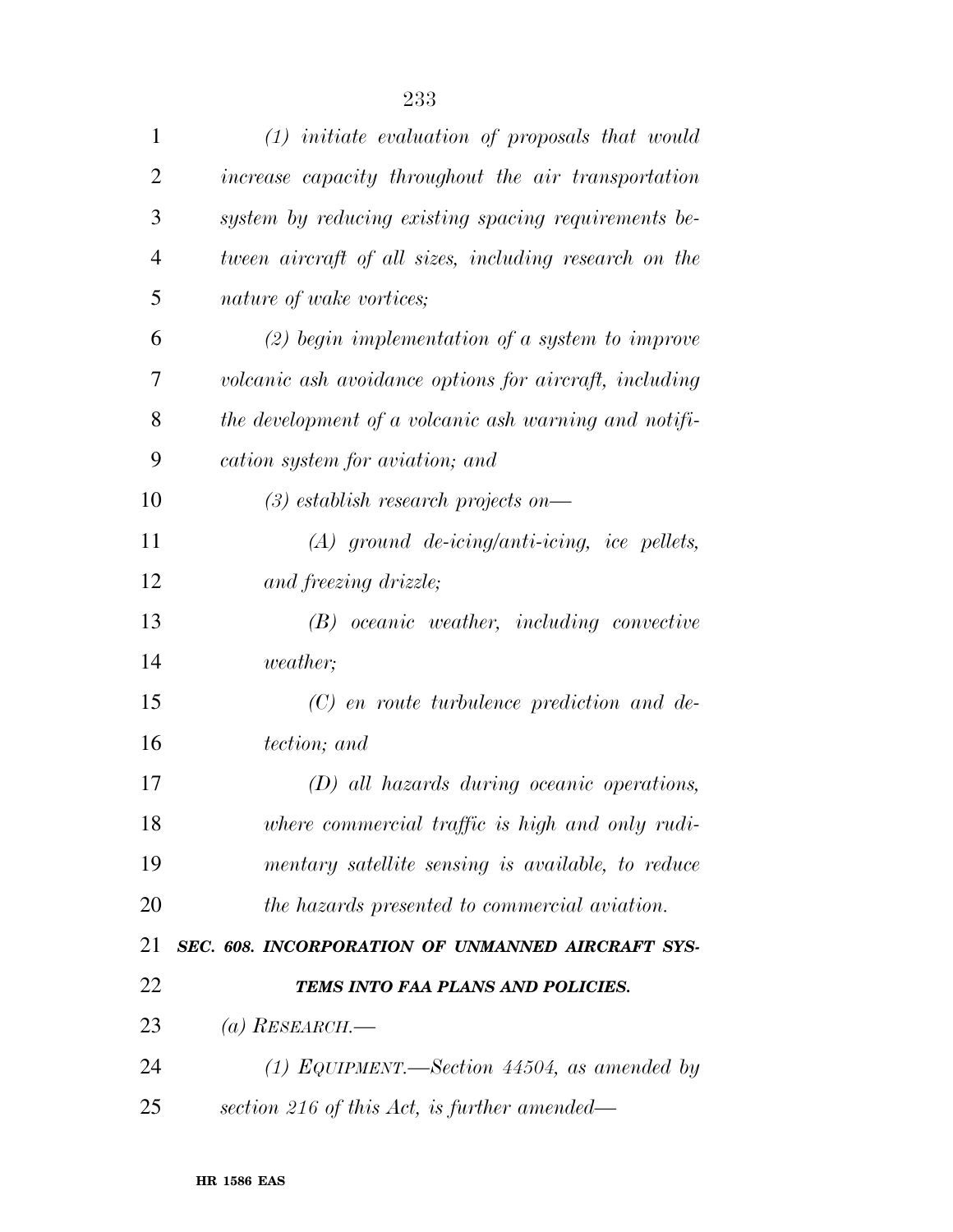| 1              | $(A)$ by inserting "unmanned and manned"                 |
|----------------|----------------------------------------------------------|
| $\overline{2}$ | in subsection (a) after "improve";                       |
| 3              | $(B)$ by striking "and" after the semicolon in           |
| $\overline{4}$ | subsection $(b)(7);$                                     |
| 5              | $(C)$ by striking "emitted." in subsection               |
| 6              | $(b)(8)$ and inserting "emitted; and"; and               |
| 7              | $(D)$ by adding at the end of subsection $(b)$           |
| 8              | <i>the following:</i>                                    |
| 9              | $\lq(9)$ in conjunction with other Federal agencies      |
| 10             | as appropriate, to develop technologies and methods to   |
| 11             | assess the risk of and prevent defects, failures, and    |
| 12             | malfunctions of products, parts, and processes, for use  |
| 13             | in all classes of unmanned aircraft systems that could   |
| 14             | result in a catastrophic failure.".                      |
| 15             | (2) HUMAN FACTORS; SIMULATIONS.-Section                  |
| 16             | $44505(b)$ is amended—                                   |
| 17             | $(A)$ by striking "and" after the semicolon in           |
| 18             | paragnath (4);                                           |
| 19             | $(B)$ by striking "programs." in paragraph               |
| 20             | $(5)(C)$ and inserting "programs; and"; and              |
| 21             | $(C)$ by adding at the end thereof the fol-              |
| 22             | lowing:                                                  |
| 23             | $\lq\lq(6)$ to develop a better understanding of the re- |
| 24             | lationship between human factors and unmanned air-       |
| 25             | craft systems air safety; and                            |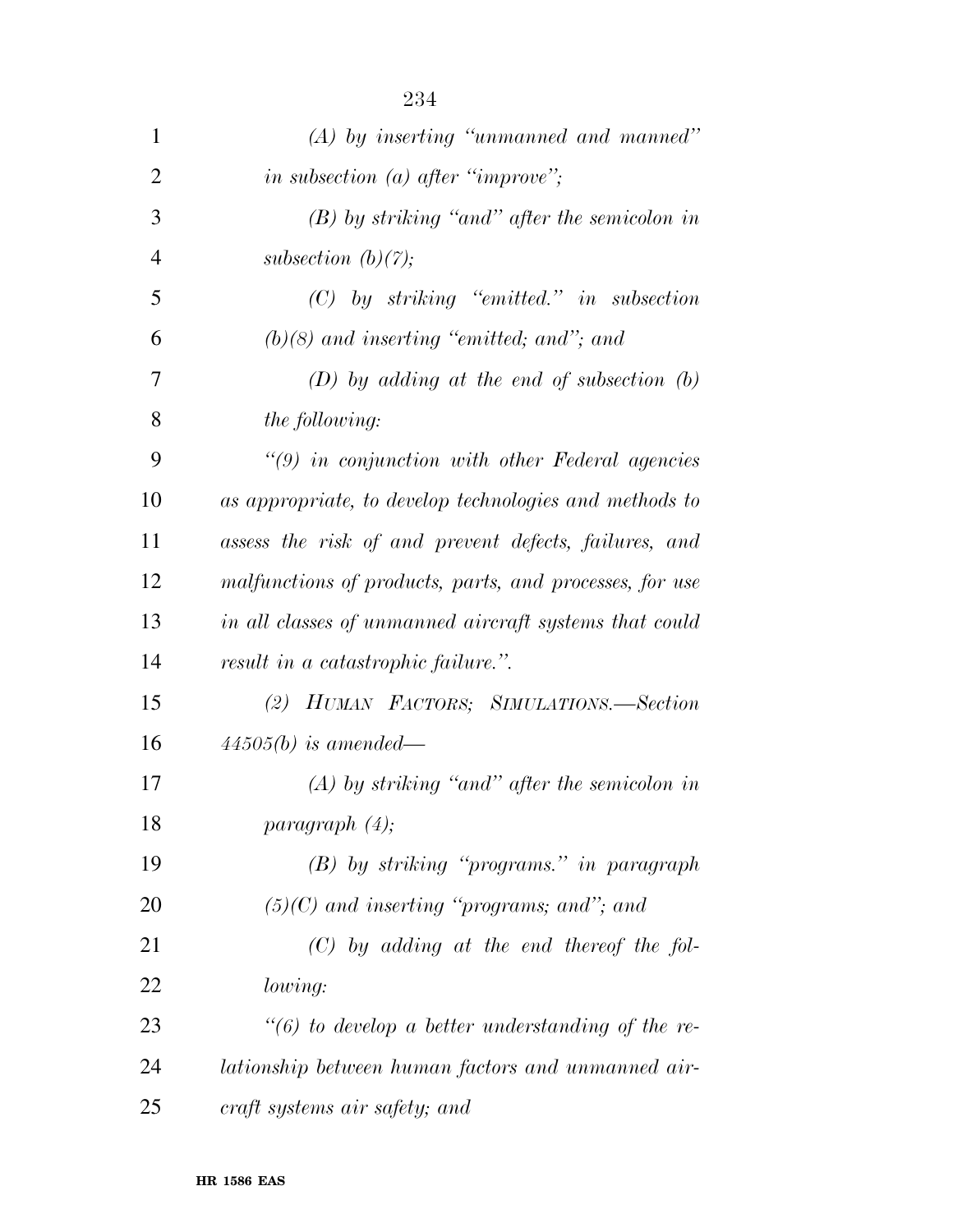| $\mathbf{1}$   | $\lq(7)$ to develop dynamic simulation models of in-    |
|----------------|---------------------------------------------------------|
| $\overline{2}$ | tegrating all classes of unmanned aircraft systems      |
| 3              | into the National Airspace System.".                    |
| $\overline{4}$ | (b) NATIONAL ACADEMY OF SCIENCES ASSESSMENT.            |
| 5              | $(1)$ IN GENERAL.—Within 3 months after the             |
| 6              | date of enactment of this Act, the Administrator of the |
| 7              | Federal Aviation Administration shall enter into an     |
| 8              | arrangement with the National Academy of Sciences       |
| 9              | for an assessment of unmanned aircraft systems that     |
| 10             | may include consideration of-                           |
| 11             | (A) human factors regarding unmanned                    |
| 12             | <i>aircraft systems operation;</i>                      |
| 13             | (B) "detect, sense and avoid technologies"              |
| 14             | with respect to both cooperative and non-cooper-        |
| 15             | <i>ative aircraft;</i>                                  |
| 16             | (C) spectrum issues and bandwidth require-              |
| 17             | ments;                                                  |
| 18             | $(D)$ operation in suboptimal winds and ad-             |
| 19             | verse weather conditions;                               |
| 20             | $(E)$ mechanisms such as the use of tran-               |
| 21             | sponders for letting other entities know where the      |
| 22             | unmanned aircraft system is flying;                     |
| 23             | $(F)$ airworthiness and system redundancy;              |
| 24             | $(G)$ flight termination systems for safety             |
| 25             | and security;                                           |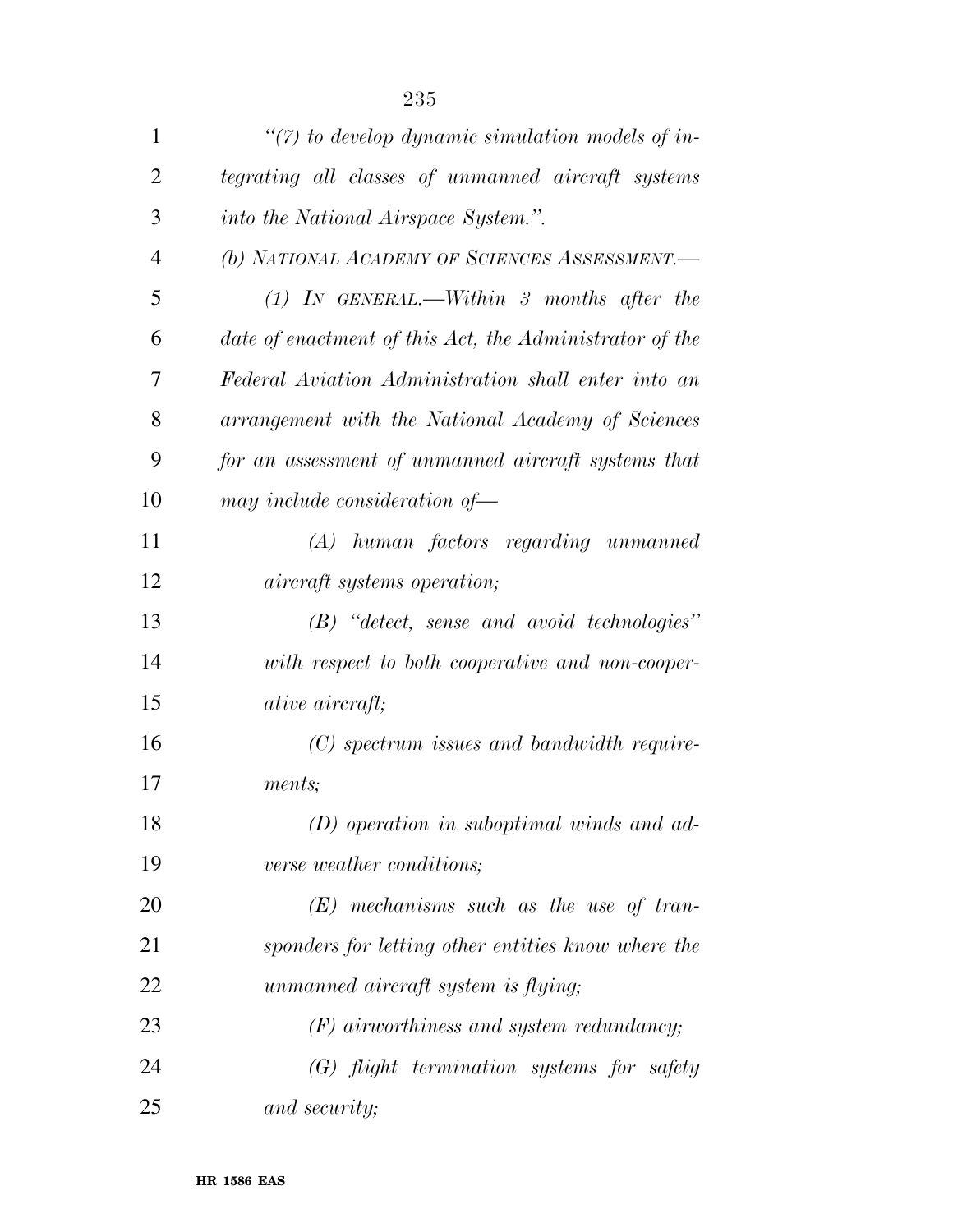|                | 236                                                    |
|----------------|--------------------------------------------------------|
| 1              | $(H)$ privacy issues;                                  |
| $\overline{2}$ | $(I)$ technologies for unmanned aircraft sys-          |
| 3              | tems flight control;                                   |
| $\overline{4}$ | $(J)$ technologies for unmanned aircraft sys-          |
| 5              | tems propulsion;                                       |
| 6              | $(K)$ unmanned aircraft systems operator               |
| 7              | qualifications, medical standards, and training        |
| 8              | requirements;                                          |
| 9              | $(L)$ unmanned aircraft systems mainte-                |
| 10             | nance requirements and training requirements;          |
| 11             | and                                                    |
| 12             | $(M)$ any other unmanned aircraft systems-             |
| 13             | related issue the Administrator believes should be     |
| 14             | <i>addressed.</i>                                      |
| 15             | (2) REPORT.—Within 12 months after initiating          |
| 16             | the study, the National Academy shall submit its re-   |
| 17             | port to the Administrator, the Senate Committee on     |
| 18             | Commerce, Science, and Transportation, and the         |
| 19             | House of Representatives Committee on Transpor-        |
| 20             | tation and Infrastructure containing its findings and  |
| 21             | recommendations.                                       |
| 22             | (c) PILOT PROJECTS.—                                   |
| 23             | (1) In GENERAL.—Not later than 6 months after          |
| 24             | the date of enactment of this Act, the Administrator   |
| 25             | of the Federal Aviation Administration shall establish |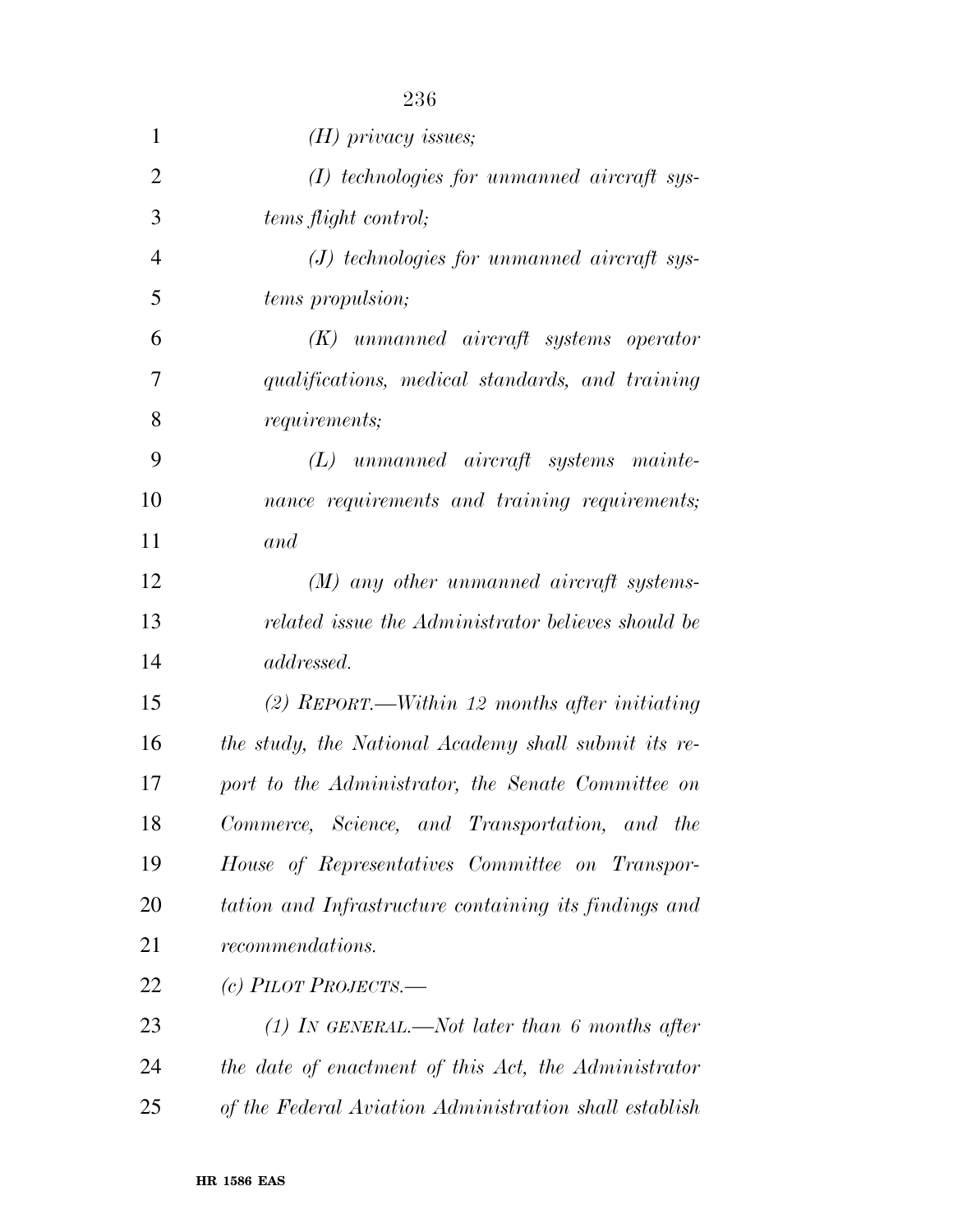| $\mathbf{1}$   | 3 2-year cost-shared pilot projects in sparsely popu- |
|----------------|-------------------------------------------------------|
| $\overline{2}$ | lated, low-density Class G air traffic airspace new   |
| 3              | test sites to conduct experiments and collect data in |
| $\overline{4}$ | order to accelerate the safe integration of unmanned  |
| 5              | aircraft systems into the National Airspace System as |
| 6              | follows:                                              |
| 7              | $(A)$ 1 project shall address operational             |
| 8              | issues required for integration of Category 1 un-     |
| 9              | manned aircraft systems defined as analogous to       |
| 10             | RC models covered in the FAA Advisory Cir-            |
| 11             | cular $AC$ 91–57.                                     |
| 12             | $(B)$ 1 project shall address operational             |
| 13             | issues required for integration of Category 2 un-     |
| 14             | manned aircraft systems defined as non-stand-         |
| 15             | ard aircraft that perform special purpose oper-       |
| 16             | ations. Operators must provide evidence of air-       |
| 17             | worthiness and operator qualifications.               |
| 18             | $(C)$ 1 project shall address operational             |
| 19             | issues required for integration of Category 3 un-     |
| 20             | manned aircraft systems defined as capable of         |
| 21             | flying throughout all categories of airspace and      |
| 22             | conforming to part 91 of title 14, Code of Fed-       |
| 23             | eral Regulations.                                     |
| 24             | $(D)$ All 3 pilot projects shall be operational       |
| 25             | no later than 6 months after being established.       |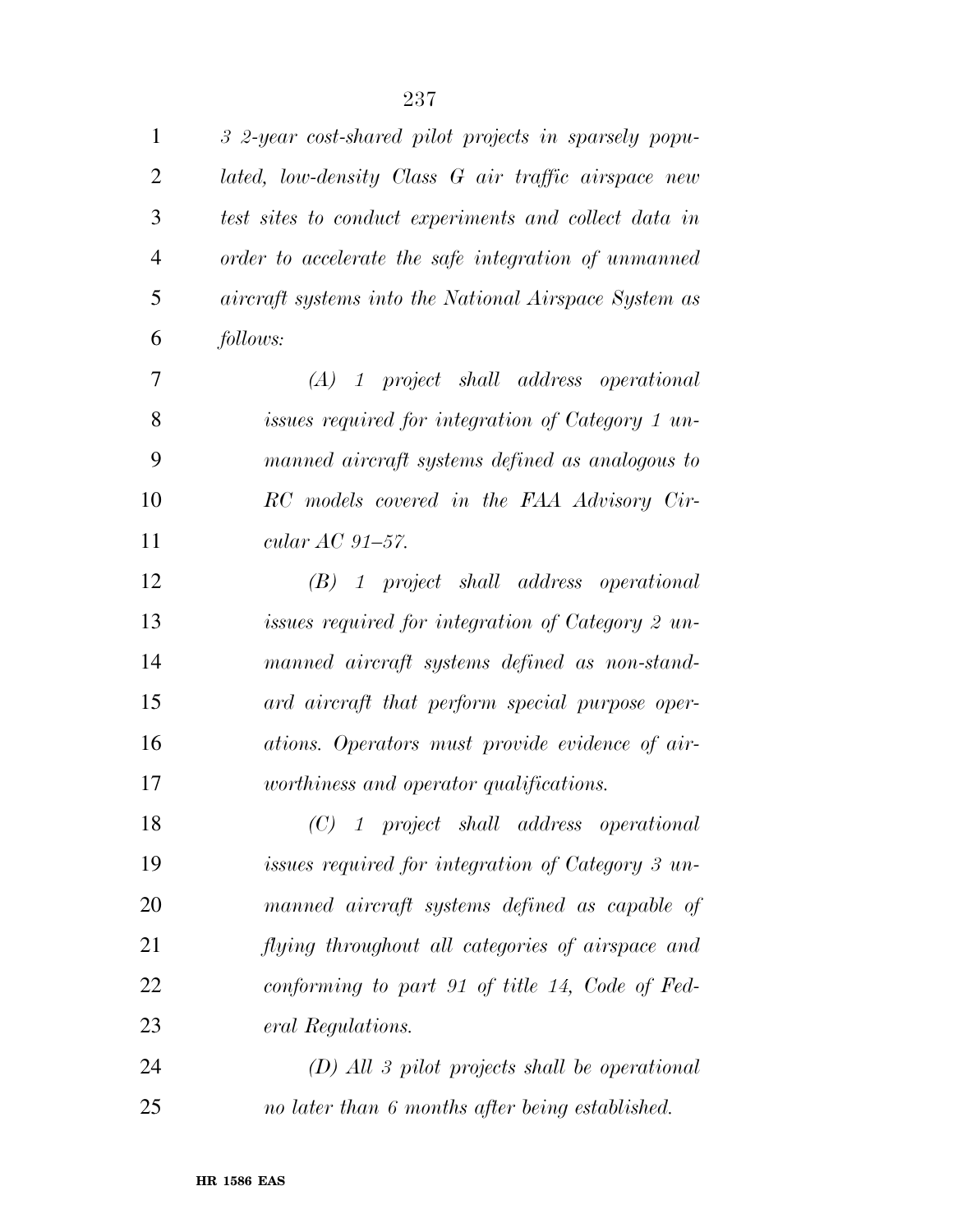*(2) USE OF CONSORTIA.—In conducting the pilot projects, the Administrator shall encourage the forma- tion of participating consortia from the public and private sectors, educational institutions, and non-profit organization.* 

 *(3) REPORT.—Within 90 days after completing the pilot projects, the Administrator shall transmit a report to the Senate Committee on Commerce, Science, and Transportation and the House of Rep- resentatives Committee on Transportation and Infra- structure setting forth the Administrator's findings and conclusions concerning the projects.* 

 *(4) AUTHORIZATION OF APPROPRIATIONS.— There are authorized to be appropriated to the Ad- ministrator for fiscal years 2010 and 2011 such sums as may be necessary to conduct the pilot projects.* 

 *(d) UNMANNED AIRCRAFT SYSTEMS ROADMAP.—With- in 30 days after the date of enactment of this Act, the Ad- ministrator of the Federal Aviation Administration shall approve and make available in print and on the Adminis- tration's website a 5-year ''roadmap'' for the introduction of unmanned aircraft systems into the National Airspace System being coordinated by its Unmanned Aircraft Pro- gram Office. The Administrator shall update the ''road-map'' annually.*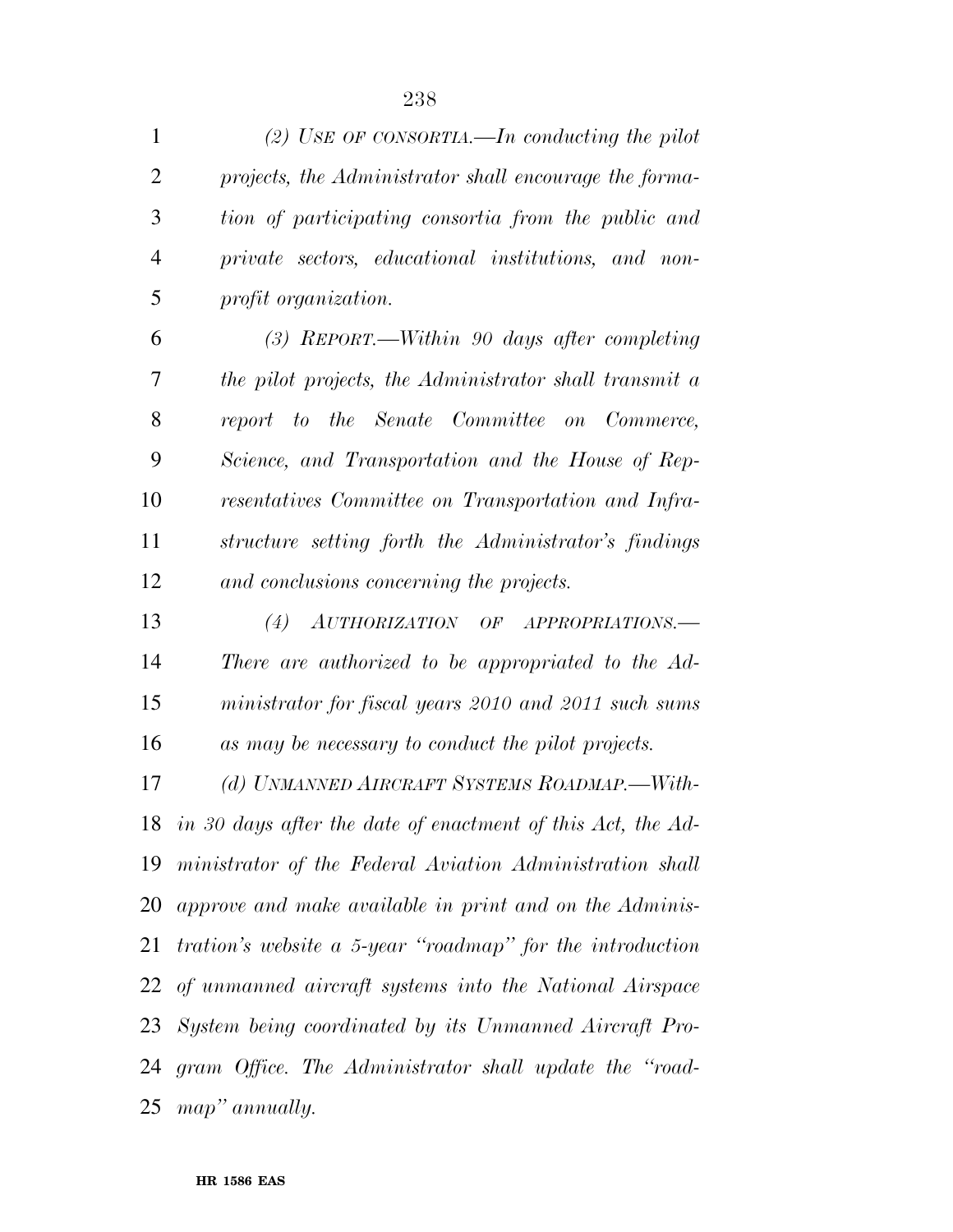*(e) UPDATED POLICY STATEMENT.—Not later than 90 days after the date of enactment of this Act, the Adminis- trator shall issue a notice of proposed rulemaking to update the Administration's most recent policy statement on un-manned aircraft systems, Docket No. FAA–2006–25714.* 

 *(f) EXPANDING THE USE OF UAS IN THE ARCTIC.— Within 6 months after the date of enactment of this Act, the Administrator, in consultation with the National Oce- anic and Atmospheric Administration, the Coast Guard, and other Federal agencies as appropriate, shall identify permanent areas in the Arctic where small unmanned air- craft may operate 24 hours per day from 2000 feet to the surface and beyond line-of-sight for research and commer- cial purposes. Within 12 months after the date of enactment of this Act, the Administrator shall have established and implemented a single process for approving unmanned air- craft use in the designated arctic regions regardless of whether the unmanned aircraft is used as a public aircraft, a civil aircraft, or as a model aircraft.* 

*(g) DEFINTIONS.—In this section:* 

 *(1) ARCTIC.—The term ''Arctic'' means the United States zone of the Chukchi, Beaufort, and Ber-ing Sea north of the Aleutian chain.* 

 *(2) PERMANENT AREAS.—The term ''permanent areas'' means areas on land or water that provide for*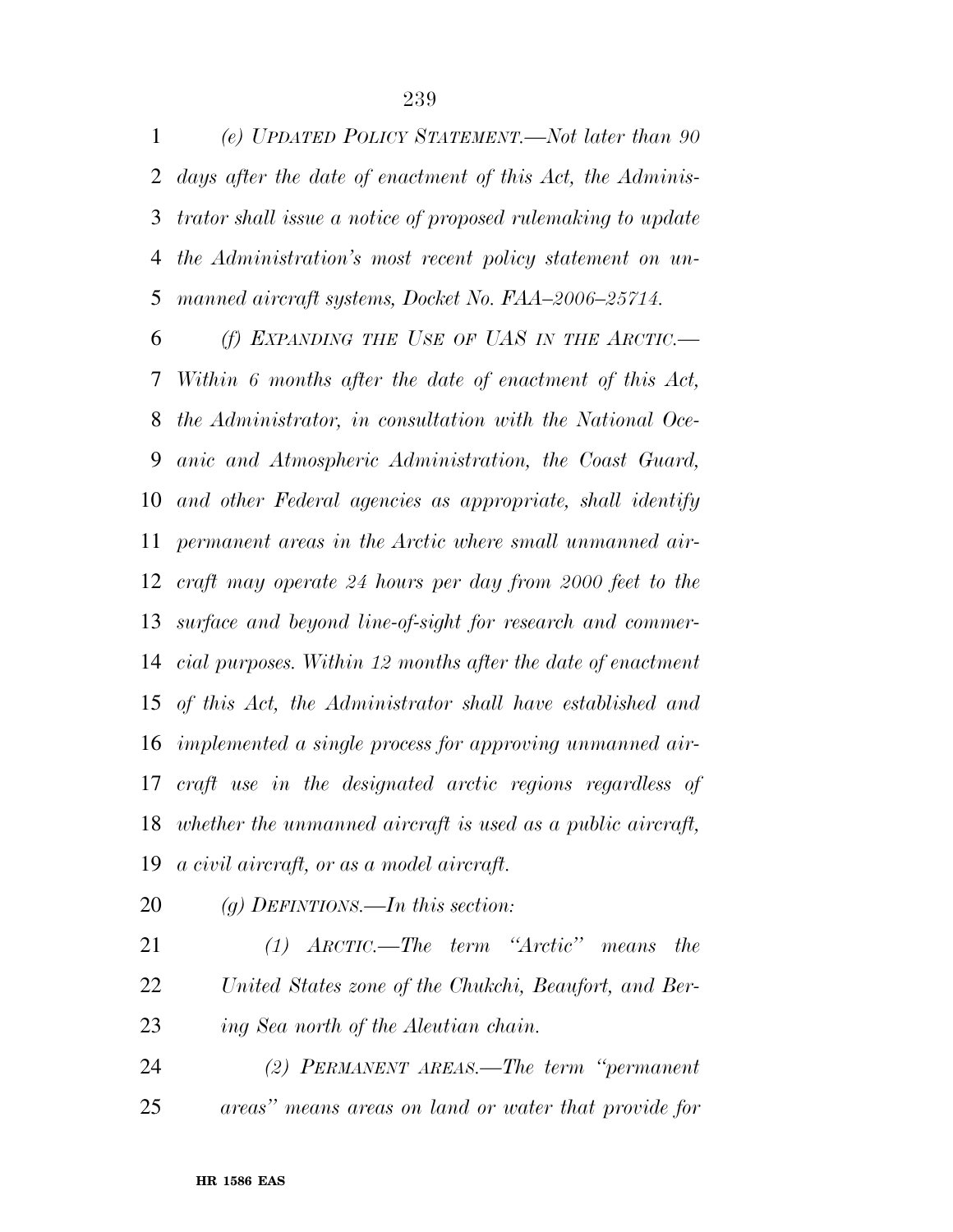*terrestrial launch and recovery of small unmanned aircraft. SEC. 609. REAUTHORIZATION OF CENTER OF EXCELLENCE IN APPLIED RESEARCH AND TRAINING IN THE USE OF ADVANCED MATERIALS IN TRANSPORT AIRCRAFT. Section 708(b) of the Vision 100—Century of Aviation Reauthorization Act (49 U.S.C. 44504 note) is amended by striking ''\$500,000 for fiscal year 2004'' and inserting ''\$1,000,000 for each of fiscal years 2008 through 2012''. SEC. 610. PILOT PROGRAM FOR ZERO EMISSION AIRPORT VEHICLES. (a) IN GENERAL.—Subchapter I of chapter 471 is amended by inserting after section 47136 the following: ''§ 47136A. Zero emission airport vehicles and infra- structure ''(a) IN GENERAL.—The Secretary of Transportation shall establish a pilot program under which the sponsor of a public-use airport may use funds made available under section 47117 or section 48103 for use at such airports or passenger facility revenue (as defined in section 40117(a)(6)) to carry out activities associated with the ac- quisition and operation of zero emission vehicles (as defined in section 88.120–94 of title 40, Code of Federal Regula-tions), including the construction or modification of infra-*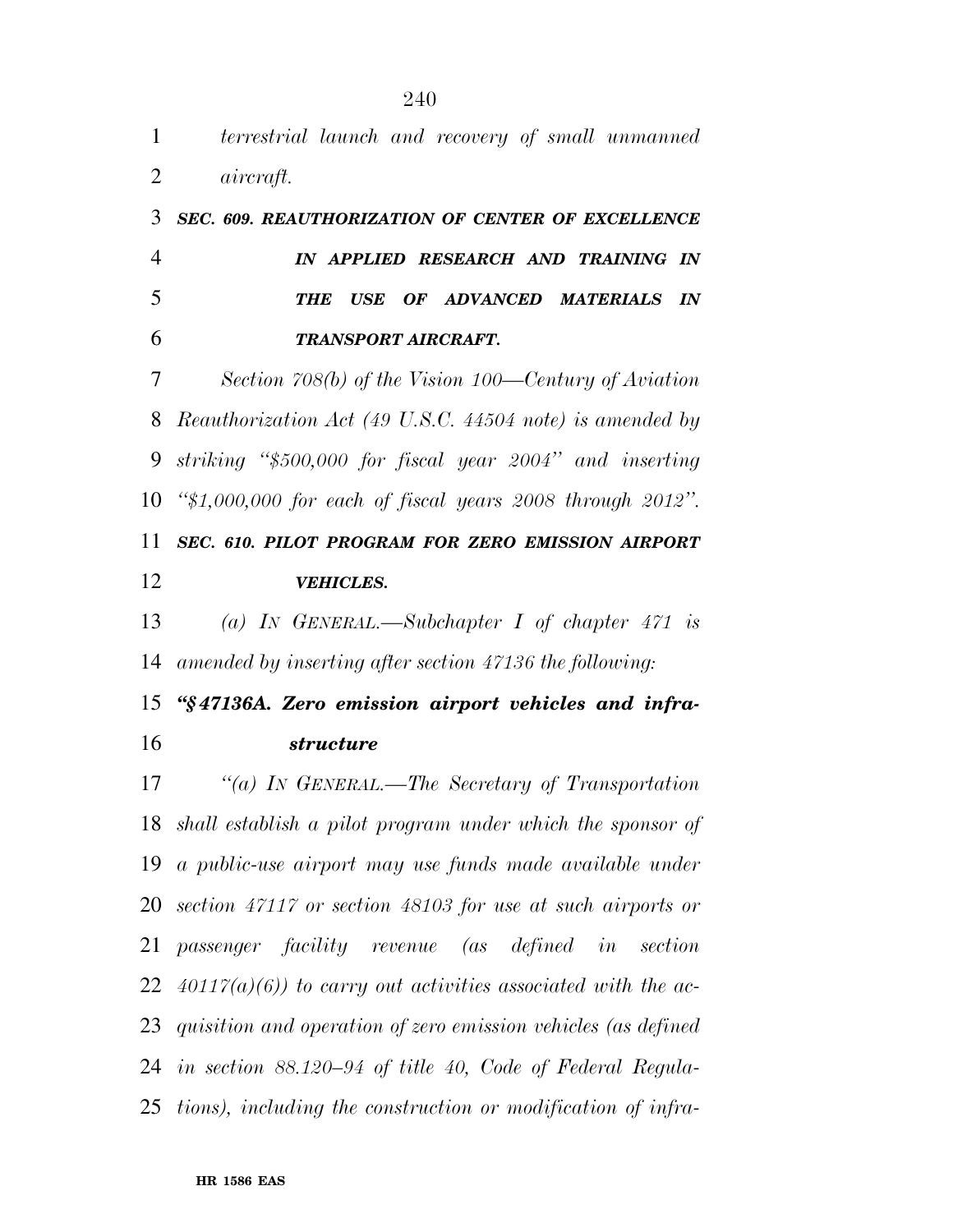*structure to facilitate the delivery of fuel and services nec- essary for the use of such vehicles. Any use of funds author- ized by the preceding sentence shall be considered to be an authorized use of funds under section 47117 or section 48103, or an authorized use of passenger facility revenue (as defined in section 40117(a)(6))*, *as the case may be.* 

 *''(b) LOCATION IN AIR QUALITY NONATTAINMENT AREAS.—* 

 *''(1) IN GENERAL.—A public-use airport shall be eligible for participation in the pilot program only if the airport is located in an air quality nonattain- ment area (as defined in section 171(2) of the Clean Air Act (42 U.S.C. 7501(2))).* 

 *''(2) SHORTAGE OF CANDIDATES.—If the Sec- retary receives an insufficient number of applications from public-use airports located in such areas, then the Secretary may consider applications from public-use airports that are not located in such areas.* 

 *''(c) SELECTION CRITERIA.—In selecting from among applicants for participation in the program, the Secretary shall give priority consideration to applicants that will achieve the greatest air quality benefits measured by the amount of emissions reduced per dollar of funds expended under the program.*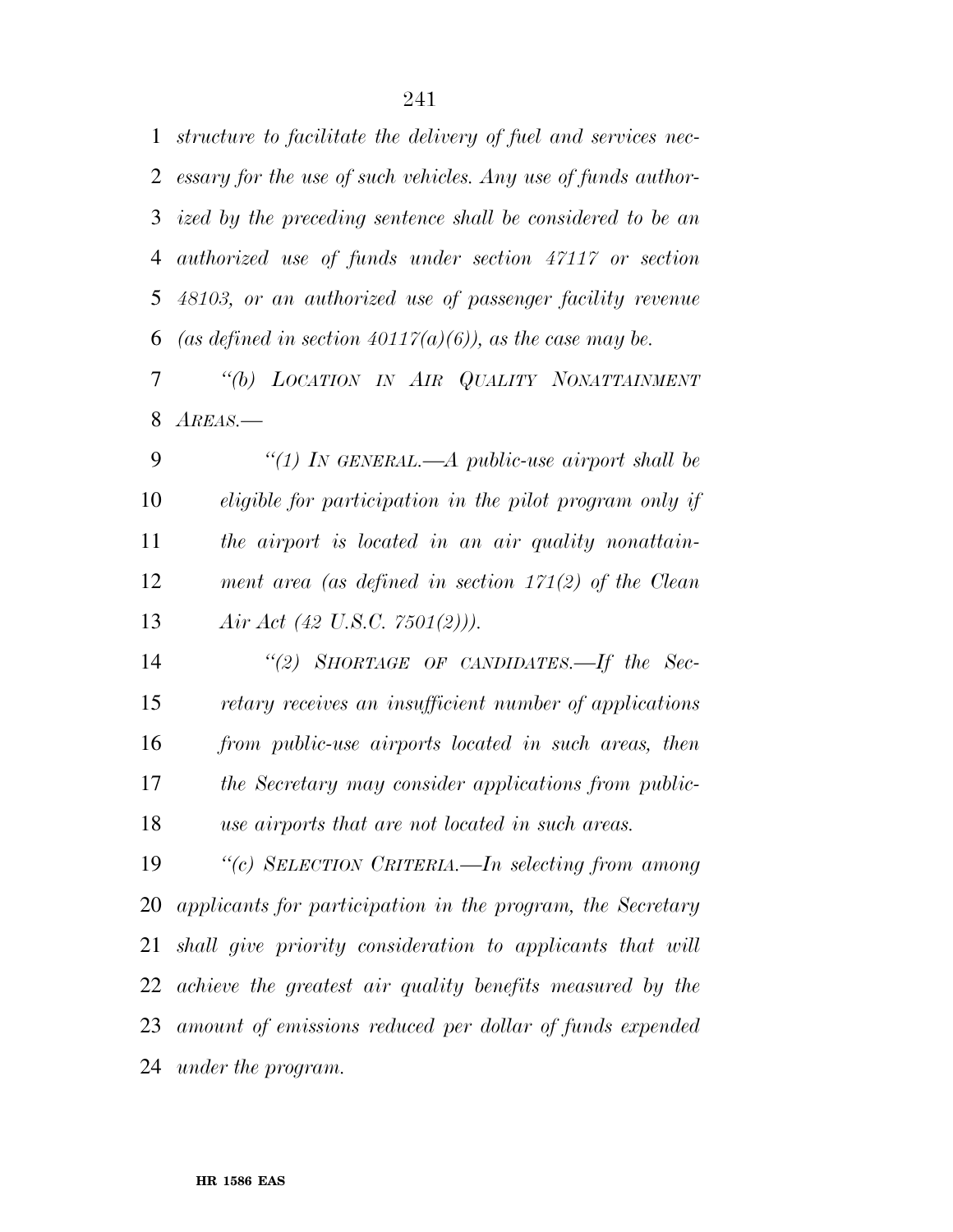*''(d) FEDERAL SHARE.—Notwithstanding any other provision of this subchapter, the Federal share of the costs of a project carried out under the program shall be 50 per-cent.* 

 *''(1) IN GENERAL.—The sponsor of a public-use airport carrying out activities funded under the pro- gram may not use more than 10 percent of the amounts made available under the program in any fiscal year for technical assistance in carrying out such activities.* 

*''(e) TECHNICAL ASSISTANCE.—* 

 *''(2) ELIGIBLE CONSORTIUM.—To the maximum extent practicable, participants in the program shall use an eligible consortium (as defined in section 5506 of this title) in the region of the airport to receive technical assistance described in paragraph (1).* 

 *''(f) MATERIALS IDENTIFYING BEST PRACTICES.—The Secretary may develop and make available materials iden- tifying best practices for carrying out activities funded under the program based on projects carried out under sec-tion 47136 and other sources.''.* 

 *(b) REPORT ON EFFECTIVENESS OF PROGRAM.—Not later than 18 months after the date of enactment of the FAA Air Transportation Modernization and Safety Improve-ment Act, the Secretary of Transportation shall transmit*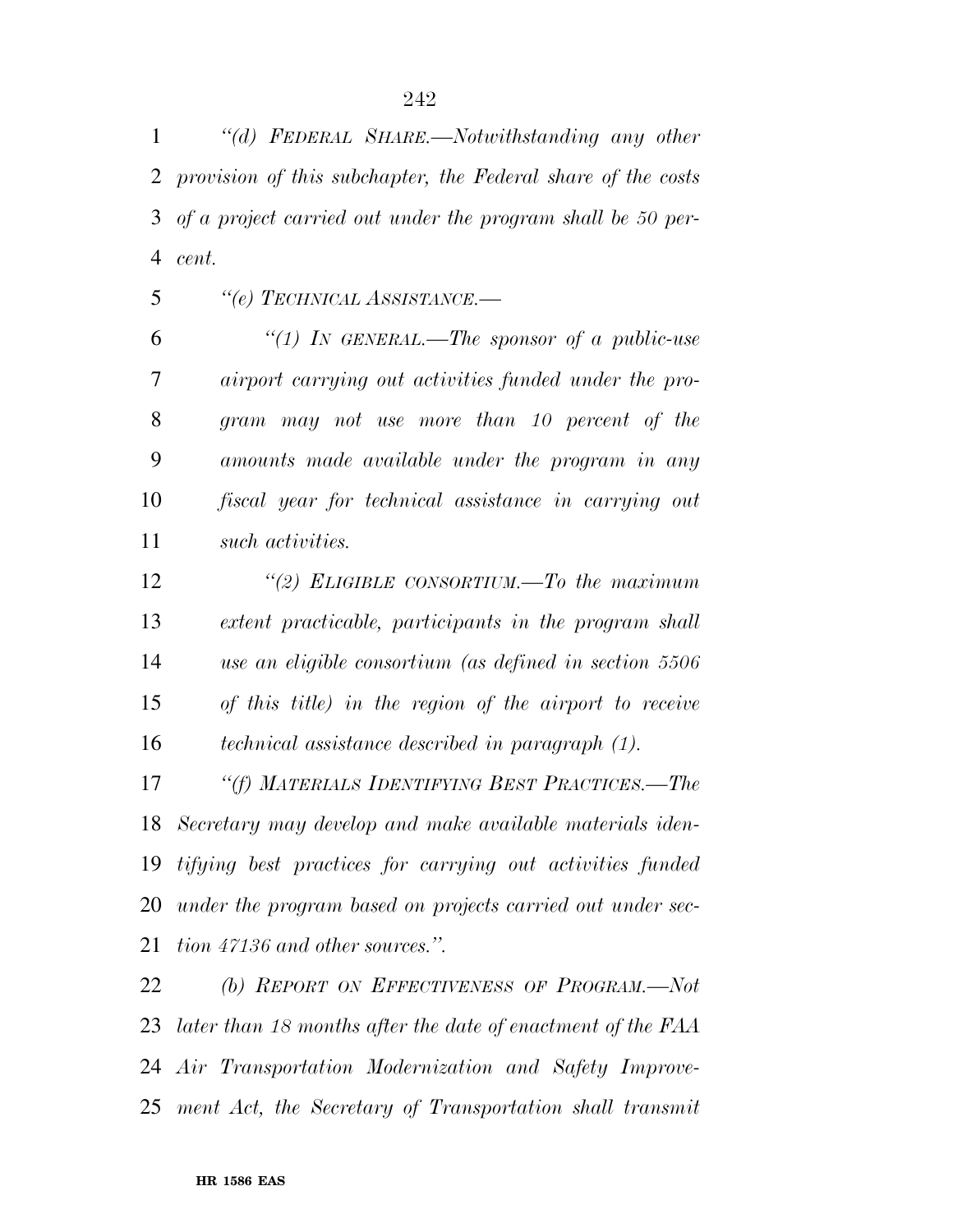*a report to the Senate Committee on Commerce, Science, and Transportation the House of Representatives Com- mittee on Transportation and Infrastructure containing— (1) an evaluation of the effectiveness of the pilot program; (2) an identification of all public-use airports that expressed an interest in participating in the pro- gram; and (3) a description of the mechanisms used by the Secretary to ensure that the information and know- how gained by participants in the program is trans- ferred among the participants and to other interested parties, including other public-use airports. (c) CONFORMING AMENDMENT.—The table of contents for chapter 471 is amended by inserting after the item relat- ing to section 47136 the following: ''47136A. Zero emission airport vehicles and infrastructure''. SEC. 611. REDUCTION OF EMISSIONS FROM AIRPORT POWER SOURCES. (a) IN GENERAL.—Subchapter I of chapter 471 is amended by inserting after section 47140 the following: ''§ 47140A. Reduction of emissions from airport power sources ''(a) IN GENERAL.—The Secretary of Transportation shall establish a program under which the sponsor of each airport eligible to receive grants under section 48103 is en-*

#### **HR 1586 EAS**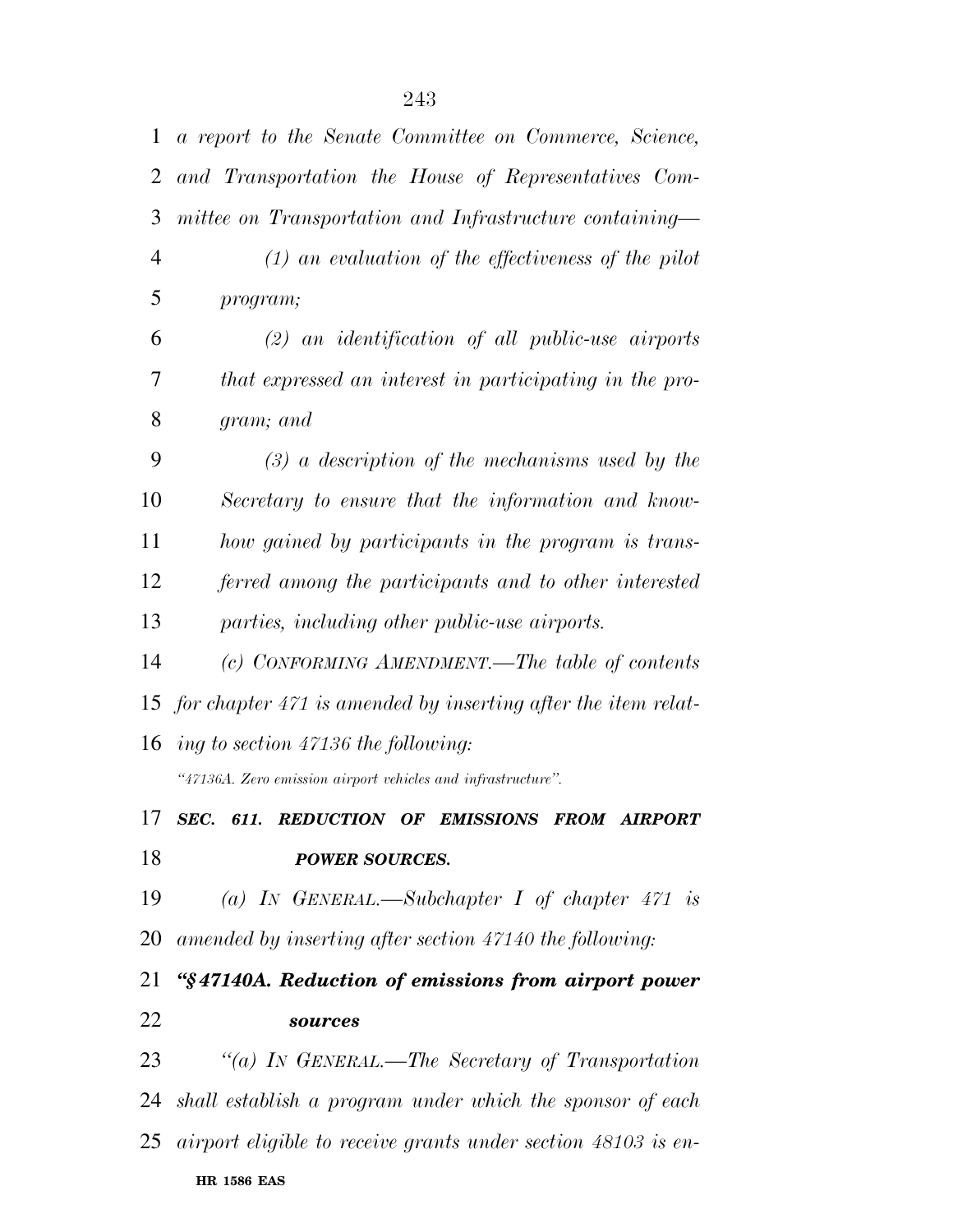*couraged to assess the airport's energy requirements, includ- ing heating and cooling, base load, back-up power, and power for on-road airport vehicles and ground support equipment, in order to identify opportunities to reduce harmful emissions and increase energy efficiency at the air-port.* 

 *''(b) GRANTS.—The Secretary may make grants under section 48103 to assist airport sponsors that have completed the assessment described in subsection (a) to acquire or con- struct equipment, including hydrogen equipment and re- lated infrastructure, that will reduce harmful emissions and increase energy efficiency at the airport. To be eligible for such a grant, the sponsor of such an airport shall submit an application to the Secretary, at such time, in such man- ner, and containing such information as the Secretary may require.''.* 

 *(b) CONFORMING AMENDMENT.—The table of contents for chapter 471 is amended by inserting after the item relat-*

 *ing to section 47140 the following: ''47140A. Reduction of emissions from airport power sources''.* 

### *SEC. 612. SITING OF WINDFARMS NEAR FAA NAVIGATIONAL*

**HR 1586 EAS**  *AIDES AND OTHER ASSETS. (a) SURVEY AND ASSESSMENT.— (1) IN GENERAL.—In order to address safety and operational concerns associated with the construction, alteration, establishment, or expansion of wind farms*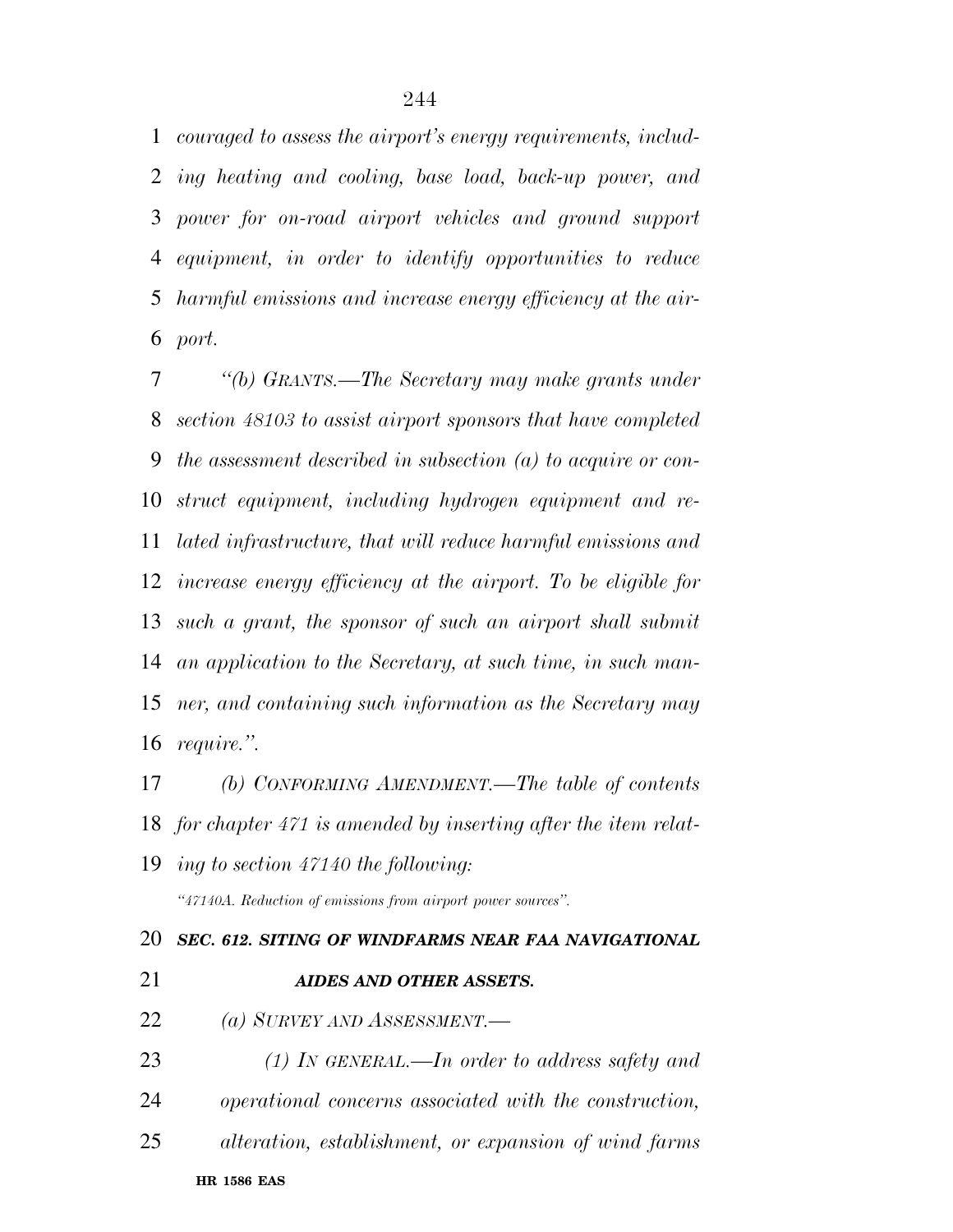| $\mathbf{1}$   | in proximity to critical FAA facilities, the Adminis- |
|----------------|-------------------------------------------------------|
| $\overline{2}$ | trator shall, within 60 days after the date of enact- |
| 3              | ment of this Act, complete a survey and assessment of |
| $\overline{4}$ | leases for critical FAA facility sites, including—    |
| 5              | $(A)$ an inventory of the leases that describes,      |
| 6              | for each such lease—                                  |
| 7              | $(i)$ the periodic cost, location, site,              |
| 8              | terms, number of years remaining, and les-            |
| 9              | sor;                                                  |
| 10             | (ii) other Administration facilities that             |
| 11             | share the leasehold, including surveillance           |
| 12             | and communications equipment; and                     |
| 13             | (iii) the type of transmission services               |
| 14             | supported, including the terms of service,            |
| 15             | cost, and support contract obligations for            |
| 16             | the services; and                                     |
| 17             | $(B)$ a list of those leases for facilities located   |
| 18             | in or near areas suitable for the construction        |
| 19             | and operation of wind farms, as determined by         |
| 20             | the Administrator in consultation with the Sec-       |
| 21             | retary of Energy.                                     |
| 22             | $(2)$ REPORT.—Upon completion of the survey           |
| 23             | and assessment, the Administrator shall submit a re-  |
| 24             | port to the Senate Committee on Commerce, Science,    |
| 25             | and Transportation, the House of Representatives      |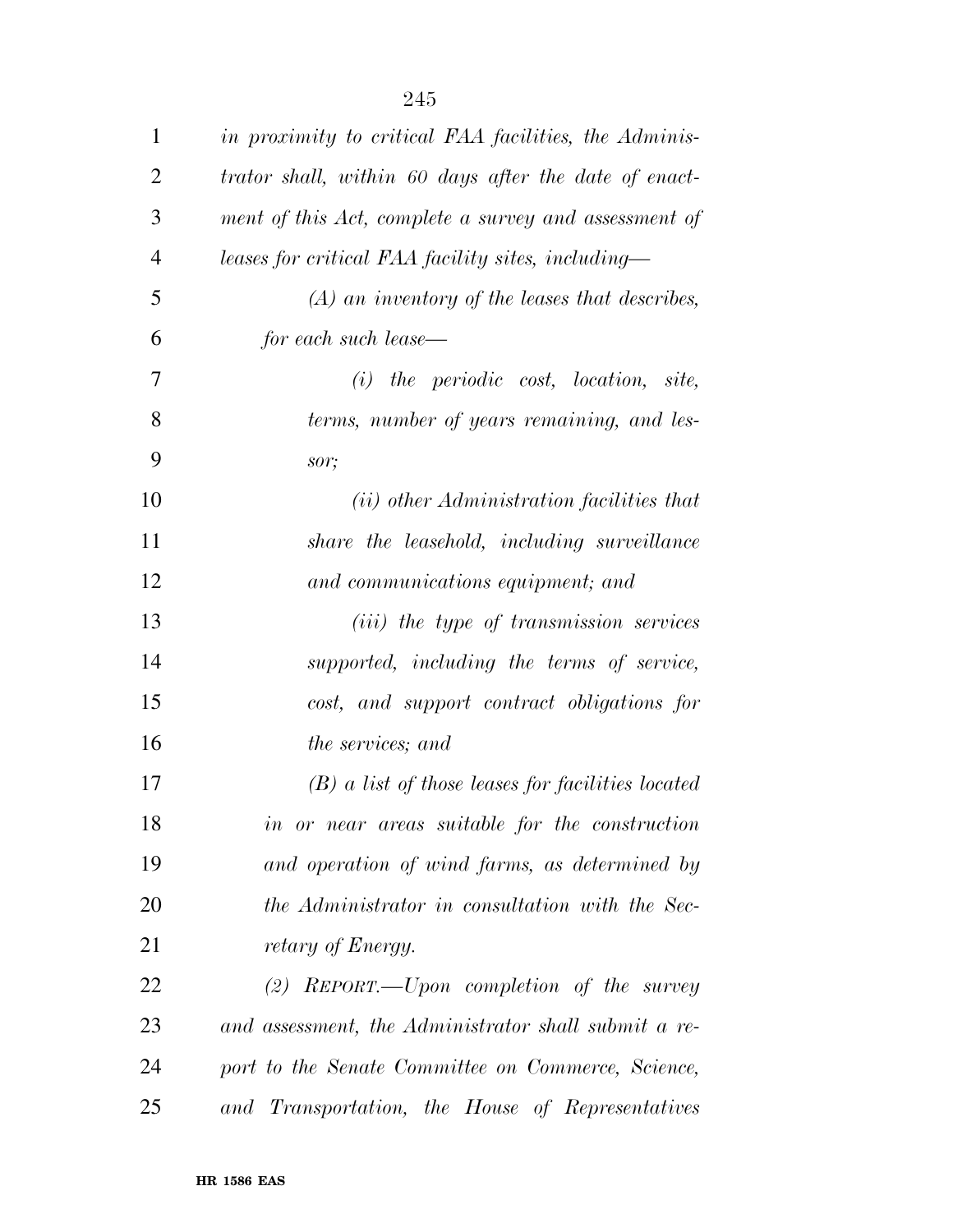| $\mathbf{1}$   | Committee on Transportation and Infrastructure,          |
|----------------|----------------------------------------------------------|
| $\overline{2}$ | and the Comptroller General containing the Adminis-      |
| 3              | trator's findings, conclusions, and recommendations.     |
| $\overline{4}$ | (b) GAO ASSESSMENT.—                                     |
| 5              | $(1)$ In GENERAL.—Within 180 days after receiv-          |
| 6              | the Administrator's report under subsection<br>ing       |
| 7              | $(a)(2)$ , the Comptroller General, in consultation with |
| 8              | the Administrator, shall report on—                      |
| 9              | $(A)$ the current and potential impact of                |
| 10             | wind farms on the national airspace system;              |
| 11             | $(B)$ the extent to which the Department of              |
| 12             | Defense and the Federal Aviation Administra-             |
| 13             | tion have guidance, processes, and procedures in         |
| 14             | place to evaluate the impact of wind farms on            |
| 15             | the implementation of the Next Generation air            |
| 16             | <i>traffic control system; and</i>                       |
| 17             | $(C)$ potential mitigation strategies, if nec-           |
| 18             | essary, to ensure that wind farms do not have an         |
| 19             | adverse impact on the implementation of the              |
| 20             | Next Generation air traffic control system, in-          |
| 21             | cluding the installation of navigational aides as-       |
| 22             | sociated with that system.                               |
| 23             | (c) ISSUANCE OF GUIDELINES; PUBLIC INFORMA-              |
| 24             | $TION$ —                                                 |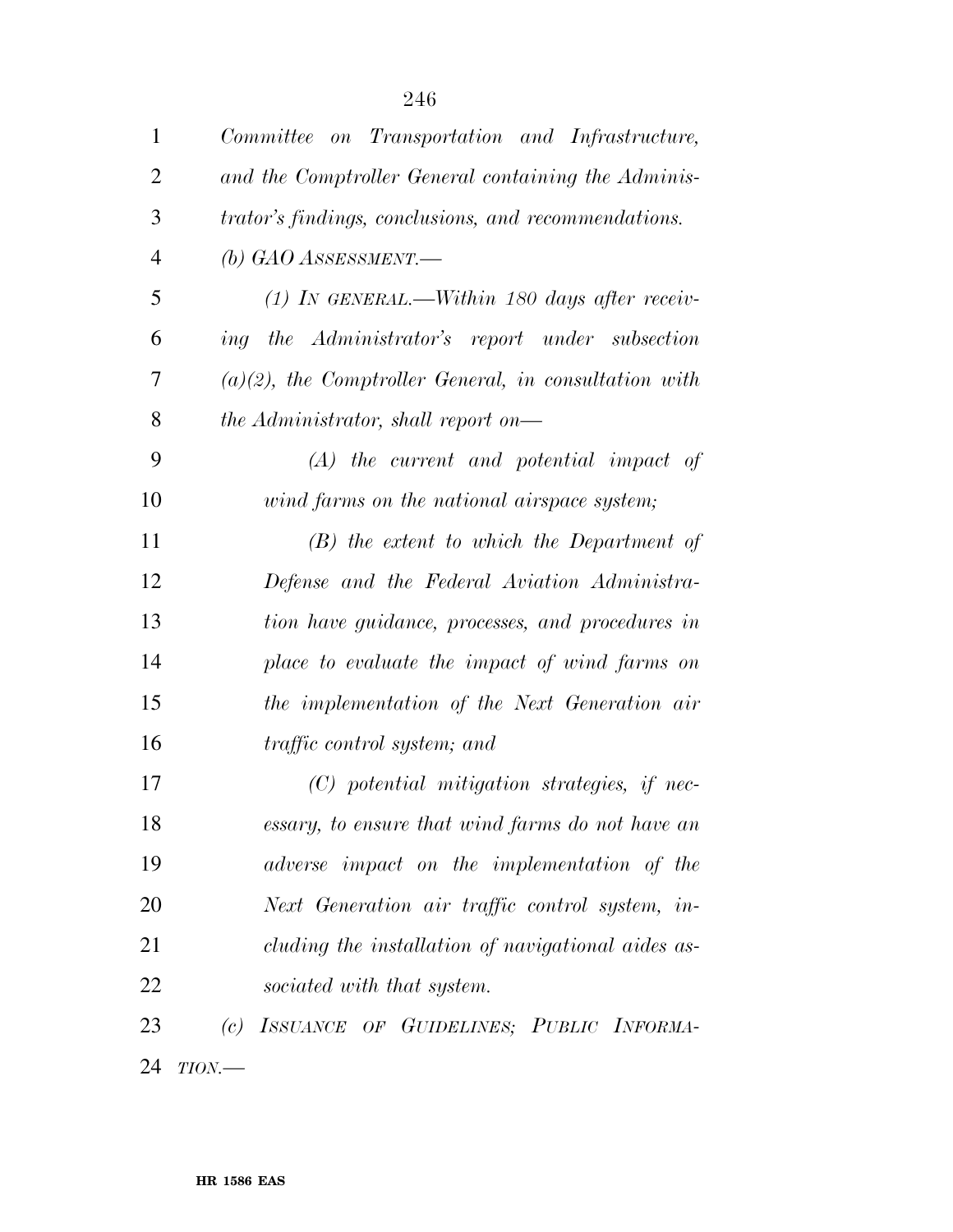| $\mathbf{1}$   | (1) GUIDANCE.—Within 60 days after the Ad-             |
|----------------|--------------------------------------------------------|
| $\overline{2}$ | ministrator receives the Comptroller's recommenda-     |
| 3              | tions, the Administrator shall publish guidelines for  |
| $\overline{4}$ | the construction and operation of wind farms to be lo- |
| 5              | cated in proximity to critical Federal Aviation Ad-    |
| 6              | ministration facilities. The guidelines may include—   |
| 7              | $(A)$ the establishment of a zone system for           |
| 8              | wind farms based on proximity to critical FAA          |
| 9              | assets;                                                |
| 10             | $(B)$ the establishment of turbine height and          |
| 11             | density limitations on such wind farms;                |
| 12             | $(C)$ requirements for notice to the Adminis-          |
| 13             | under section $44718(a)$ of title 49,<br>tration       |
| 14             | United States Code, before the construction, al-       |
| 15             | teration, establishment, or expansion of a such a      |
| 16             | wind farm; and                                         |
| 17             | $(D)$ any other requirements or recommenda-            |
| 18             | tions designed to address Administration safety        |
| 19             | or operational concerns related to the construc-       |
| 20             | tion, alteration, establishment, or expansion of       |
| 21             | such wind farms.                                       |
| 22             | (2) PUBLIC ACCESS TO INFORMATION.—To the               |
| 23             | extent feasible, taking into consideration security,   |
| 24             | operational, and public safety concerns (as deter-     |
| 25             | mined by the Administrator), the Administrator shall   |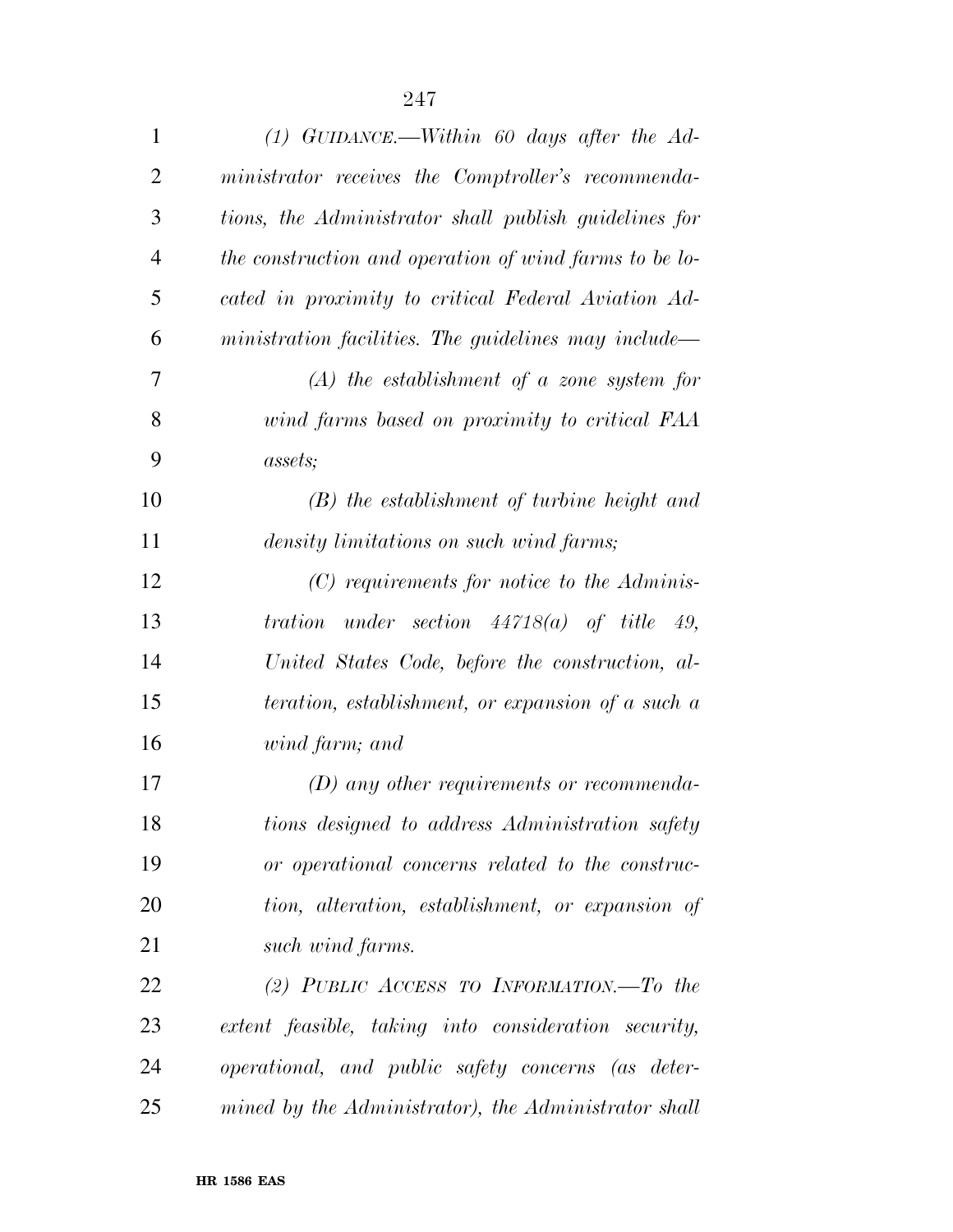*provide public access to information regarding the planning, construction, and operation of wind farms in proximity to critical FAA facilities on, or by link- age from, the homepage of the Federal Aviation Ad-ministration's public website.* 

 *(d) CONSULTATION WITH OTHER FEDERAL AGEN- CIES.—In carrying out this section, the Administrator and the Comptroller General shall consult, as appropriate, with the Secretaries of the Army, the Navy, the Air Force, Home-land Security, and Energy—* 

 *(1) to coordinate the requirements of each de-partment for future air space needs;* 

 *(2) to determine what the acceptable risks are to the existing infrastructure of each department; and* 

 *(3) to define the different levels of risk for such infrastructure.* 

 *(e) REPORTS.—The Administrator and the Comp- troller General shall provide a copy of reports under sub- sections (a) and (b), respectively, to the Senate Committee on Homeland Security and Governmental Affairs, the Sen- ate Committee on Armed Services, the House of Representa- tives Committee on Homeland Security, the House of Rep- resentatives Committee on Armed Services, and the House of Representatives Committee on Science and Technology, as appropriate.*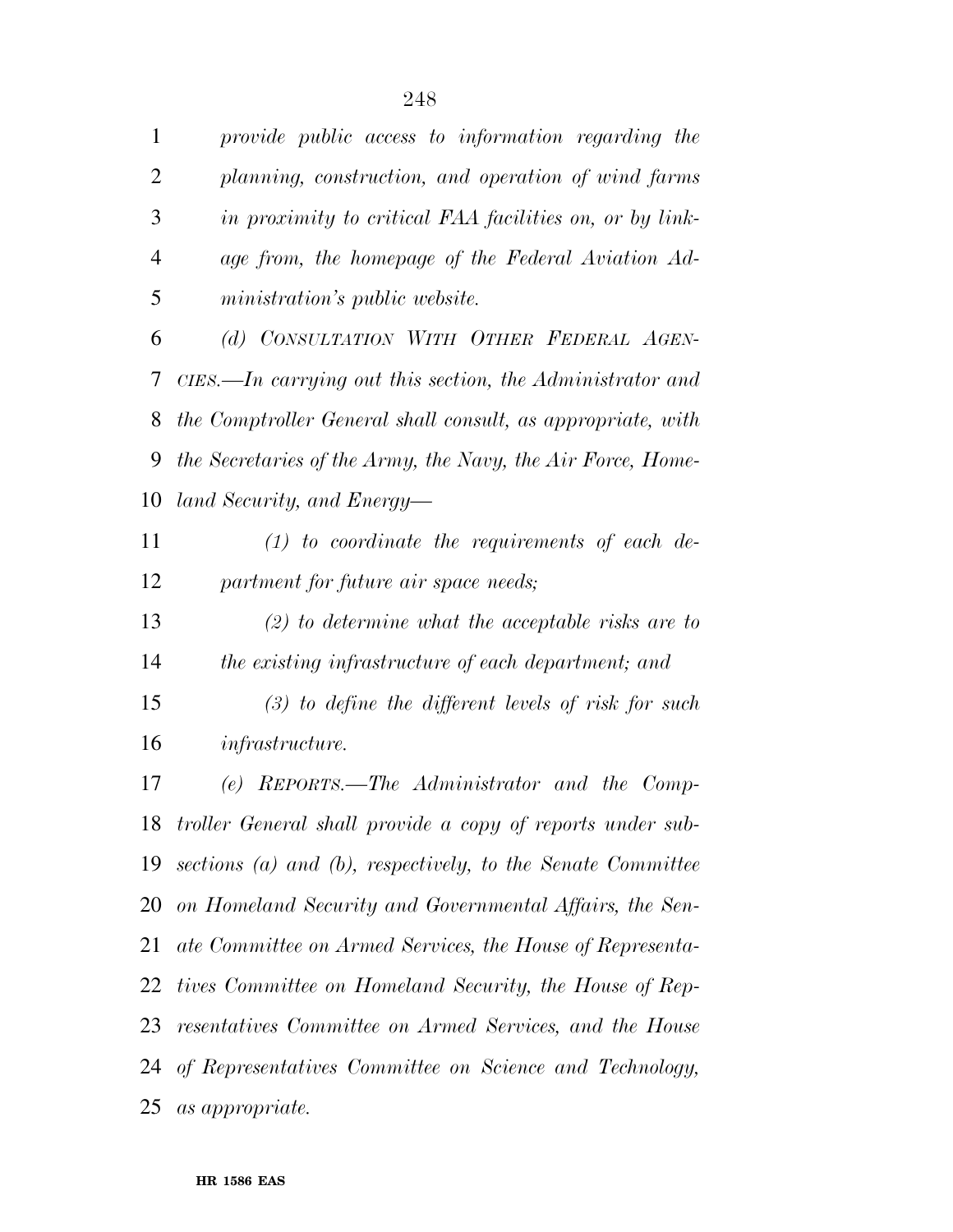| 1              | (f) DEFINITIONS.—In this section:                             |
|----------------|---------------------------------------------------------------|
| $\overline{2}$ | (1) ADMINISTRATION.—The term "Administra-                     |
| 3              | tion" means the Federal Aviation Administration.              |
| $\overline{4}$ | (2) ADMINISTRATOR.—The term "Adminis-                         |
| 5              | trator" means the Administrator of the Federal Avia-          |
| 6              | tion Administration.                                          |
| 7              | (3) CRITICAL FAA FACILITIES.—The term "crit-                  |
| 8              | ical FAA facilities" means facilities on which are lo-        |
| 9              | cated navigational aides, surveillance systems, or            |
| 10             | communications systems used by the Administration             |
| 11             | in administration of the national airspace system.            |
| 12             | $(4)$ WIND FARM.—The term "wind farm" means                   |
| 13             | an installation of 1 or more wind turbines used for           |
| 14             | the generation of electricity.                                |
| 15             | SEC. 613. RESEARCH AND DEVELOPMENT FOR EQUIPMENT              |
| 16             | TO CLEAN AND MONITOR THE ENGINE AND                           |
| 17             | APU BLEED AIR SUPPLIED ON PRESSURIZED                         |
| 18             | <b>AIRCRAFT.</b>                                              |
| 19             | (a) IN GENERAL.—Not later than 60 days after the              |
| 20             | date of enactment of this Act, the Administrator of the Fed-  |
| 21             | eral Aviation Administration shall, to the degree prac-       |
| 22             | ticable, implement a research program for the identification  |
|                | 23 or development of appropriate and effective air cleaning   |
|                | 24 technology and sensor technology for the engine and auxil- |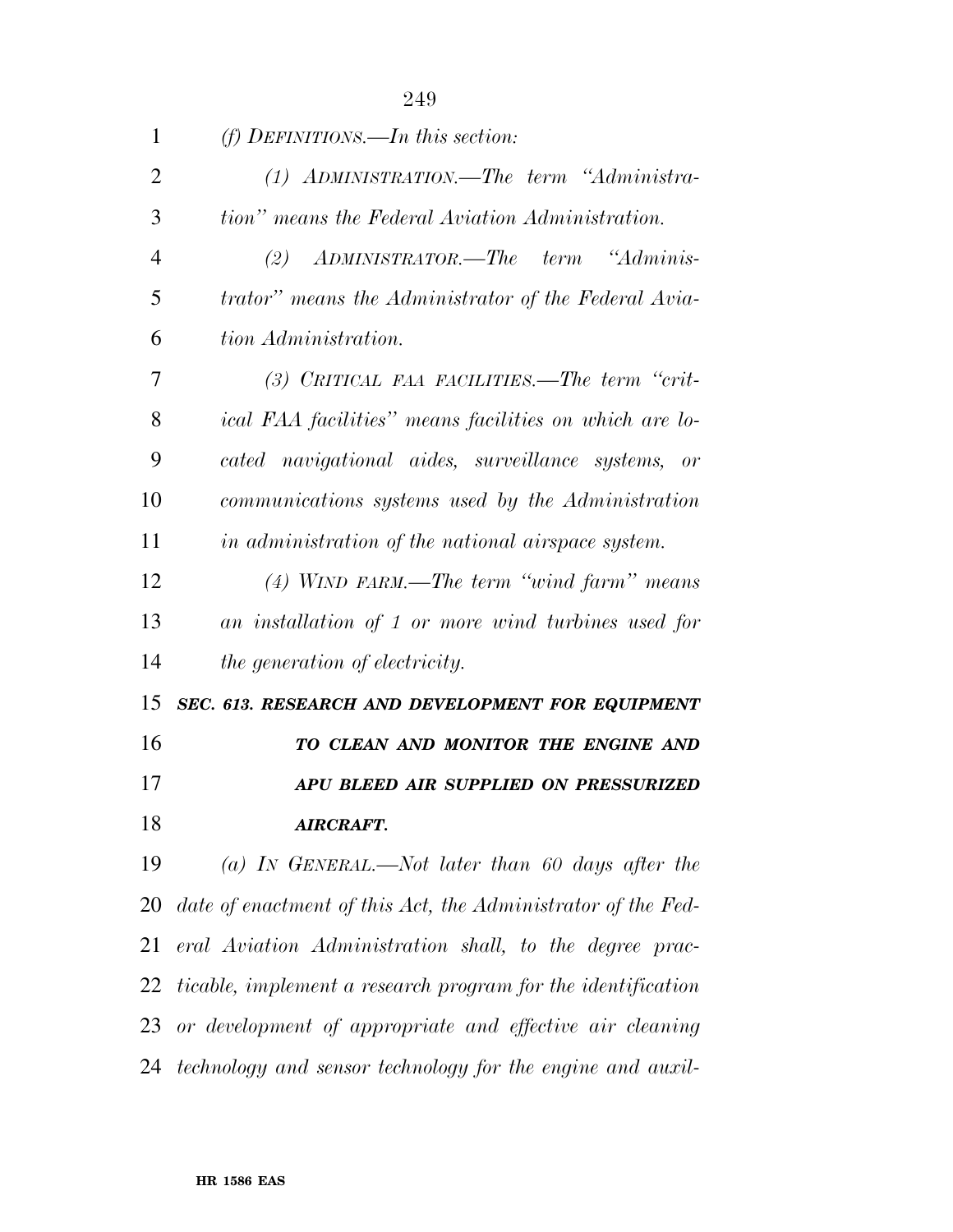*iary power unit (APU) bleed air supplied to the passenger cabin and flight deck of all pressurized aircraft.* 

 *(b) TECHNOLOGY REQUIREMENTS.—The technology re- ferred to in subsection (a) should, at a minimum, have the capacity—* 

 *(1) to remove oil-based contaminants from the bleed air supplied to the passenger cabin and flight deck; and* 

 *(2) to detect and record oil-based contaminants in the portion of the total air supplied to the pas-senger cabin and flight deck from bleed air.* 

 *(c) REPORT.—Not later than 1 year after the date of enactment of this Act, the Administrator shall submit to the Committee on Commerce, Science, and Transportation of the Senate and the Committee on Transportation and Infrastructure of the House of Representatives a report on the results of the research and development work carried out under this section.* 

 *(d) AUTHORIZATION OF APPROPRIATIONS.—There are authorized to be appropriated such sums are as necessary to carry out this section.*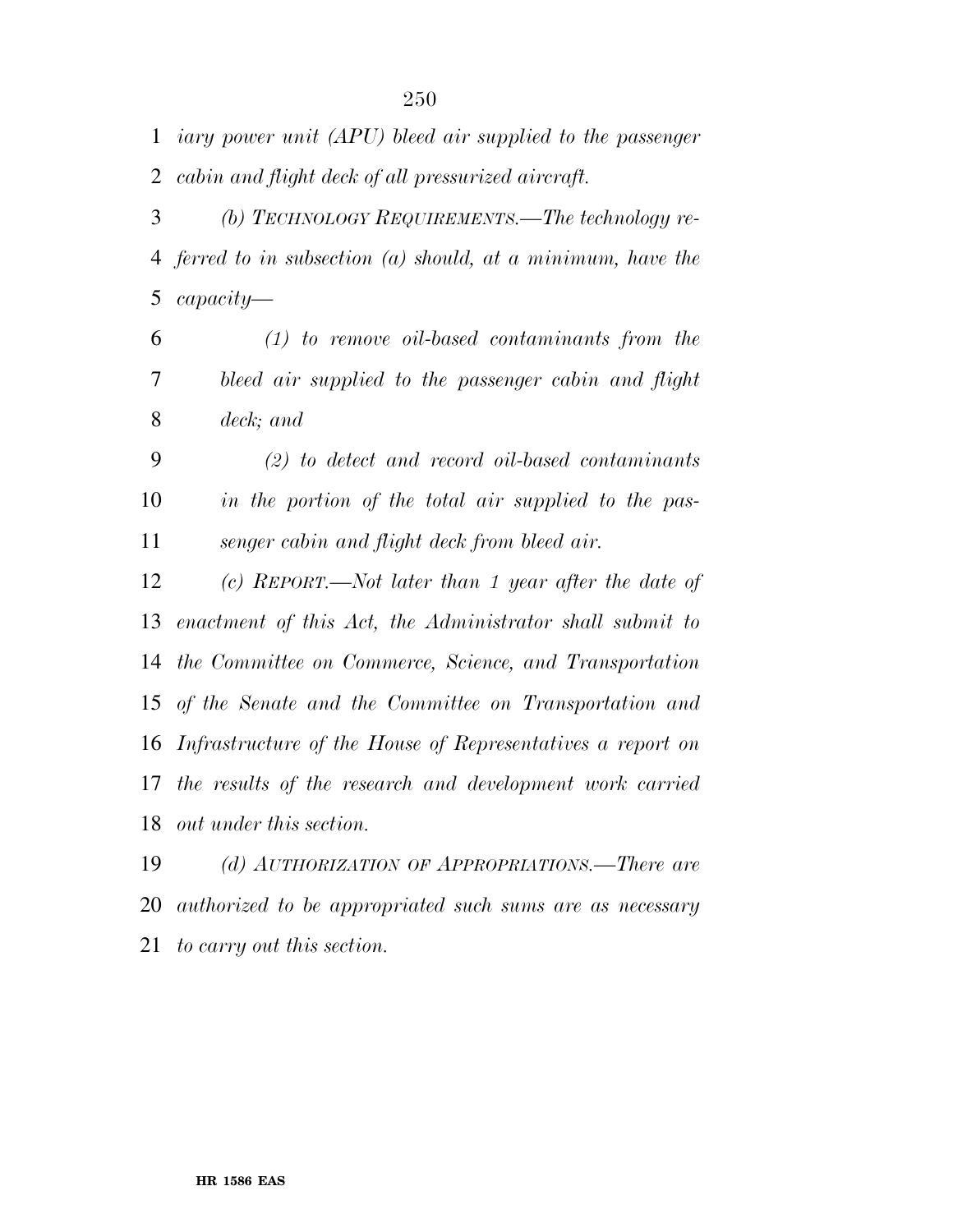## *TITLE VII—MISCELLANEOUS*

### *SEC. 701. GENERAL AUTHORITY.*

 *(a) THIRD PARTY LIABILITY.—Section 44303(b) is amended by striking ''December 31, 2009,'' and inserting ''December 31, 2012,''.* 

 *(b) EXTENSION OF PROGRAM AUTHORITY.—Section 44310 is amended by striking ''December 31, 2013.'' and inserting ''October 1, 2017.''.* 

*(c) WAR RISK.—Section 44302(f)(1) is amended—* 

 *(1) by striking ''September 30, 2009,'' and in-serting ''September 30, 2011,''; and* 

 *(2) by striking ''December 31, 2009,'' and insert-ing ''December 31, 2011,''.* 

### *SEC. 702. HUMAN INTERVENTION MANAGEMENT STUDY.*

 *Within 6 months after the date of enactment of this Act, the Administrator of the Federal Aviation Administra- tion shall develop a Human Intervention Management Study program for cabin crews employed by commercial air carriers in the United States.* 

#### *SEC. 703. AIRPORT PROGRAM MODIFICATIONS.*

 *The Administrator of the Federal Aviation Adminis-tration—* 

 *(1) shall establish a formal, structured certifi- cation training program for the airport concessions disadvantaged business enterprise program; and*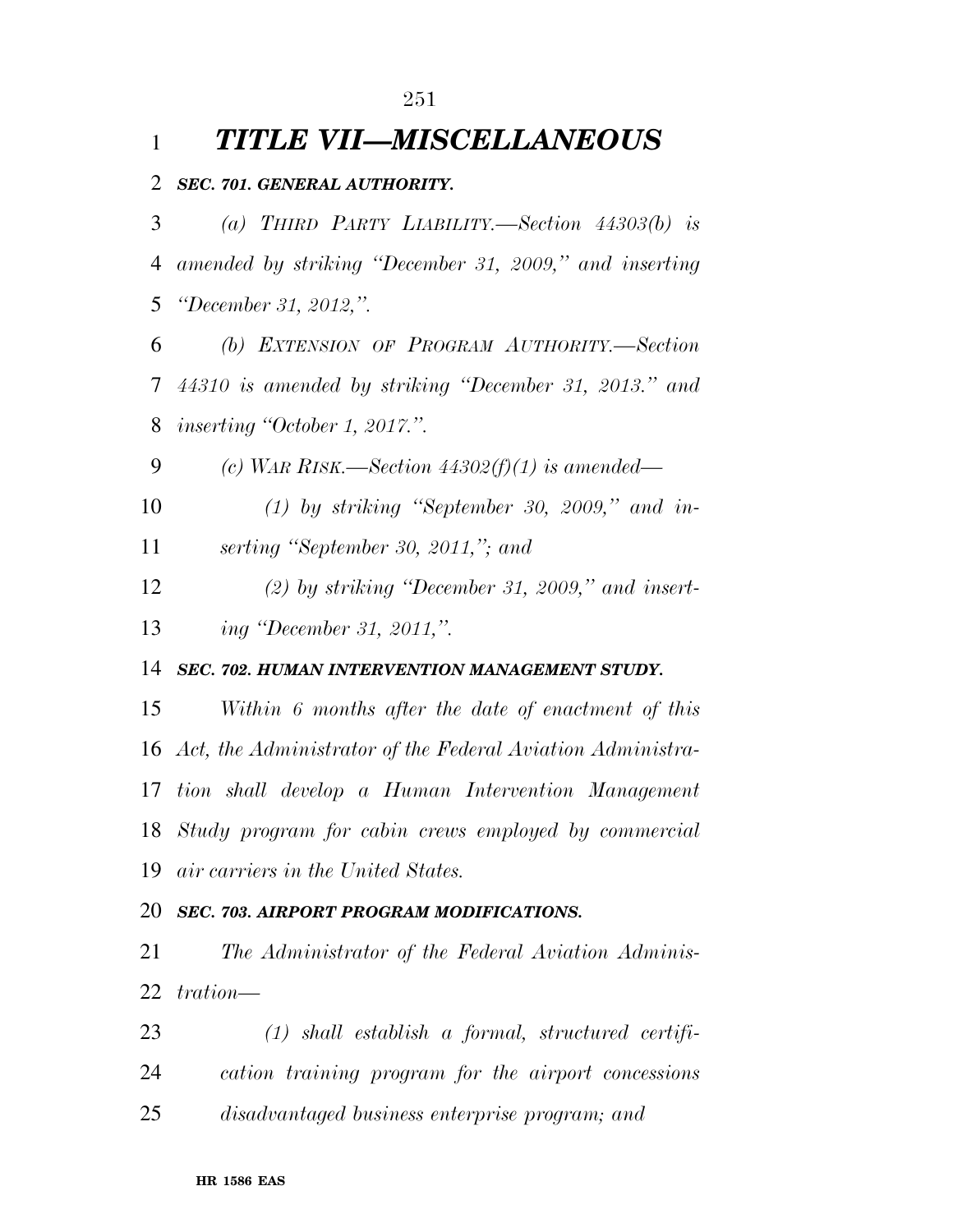| $\mathbf{1}$   | $(2)$ may appoint 3 additional staff to implement          |
|----------------|------------------------------------------------------------|
| $\overline{2}$ | the programs of the airport concessions disadvantaged      |
| 3              | business enterprise initiative.                            |
| 4              | SEC. 704. MISCELLANEOUS PROGRAM EXTENSIONS.                |
| 5              | (a) MARSHALL ISLANDS, FEDERATED STATES OF MI-              |
| 6              | CRONESIA, AND PALAU.—Section $47115(j)$ is amended by      |
| 7              | striking "2009," and inserting "2011,".                    |
| 8              | (b) MIDWAY ISLAND AIRPORT.—Section 186(d) of the           |
| 9              | Vision 100—Century of Aviation Reauthorization Act (117    |
| 10             | Stat. 2518) is amended by striking "2009," and inserting   |
|                | $11 \t\t "2011,"$                                          |
| 12             | SEC. 705. EXTENSION OF COMPETITIVE ACCESS REPORTS.         |
| 13             | Section 47107(s) is amended by striking paragraph          |
| 14             | (3).                                                       |
| 15             | <b>SEC. 706. UPDATE ON OVERFLIGHTS.</b>                    |
| 16             | (a) IN GENERAL.—Section $45301(b)$ is amended to           |
| 17             | read as follows:                                           |
| 18             | "(b) LIMITATIONS.—                                         |
| 19             | "(1) IN GENERAL.—In establishing fees under                |
| <b>20</b>      | subsection $(a)$ , the Administrator shall ensure that the |
| 21             | fees required by subsection (a) are reasonably related     |
| 22             | to the Administration's costs, as determined by the        |
| 23             | Administrator, of providing the services rendered.         |
| 24             | Services for which costs may be recovered include the      |
| 25             | costs of air traffic control, navigation, weather serv-    |
|                |                                                            |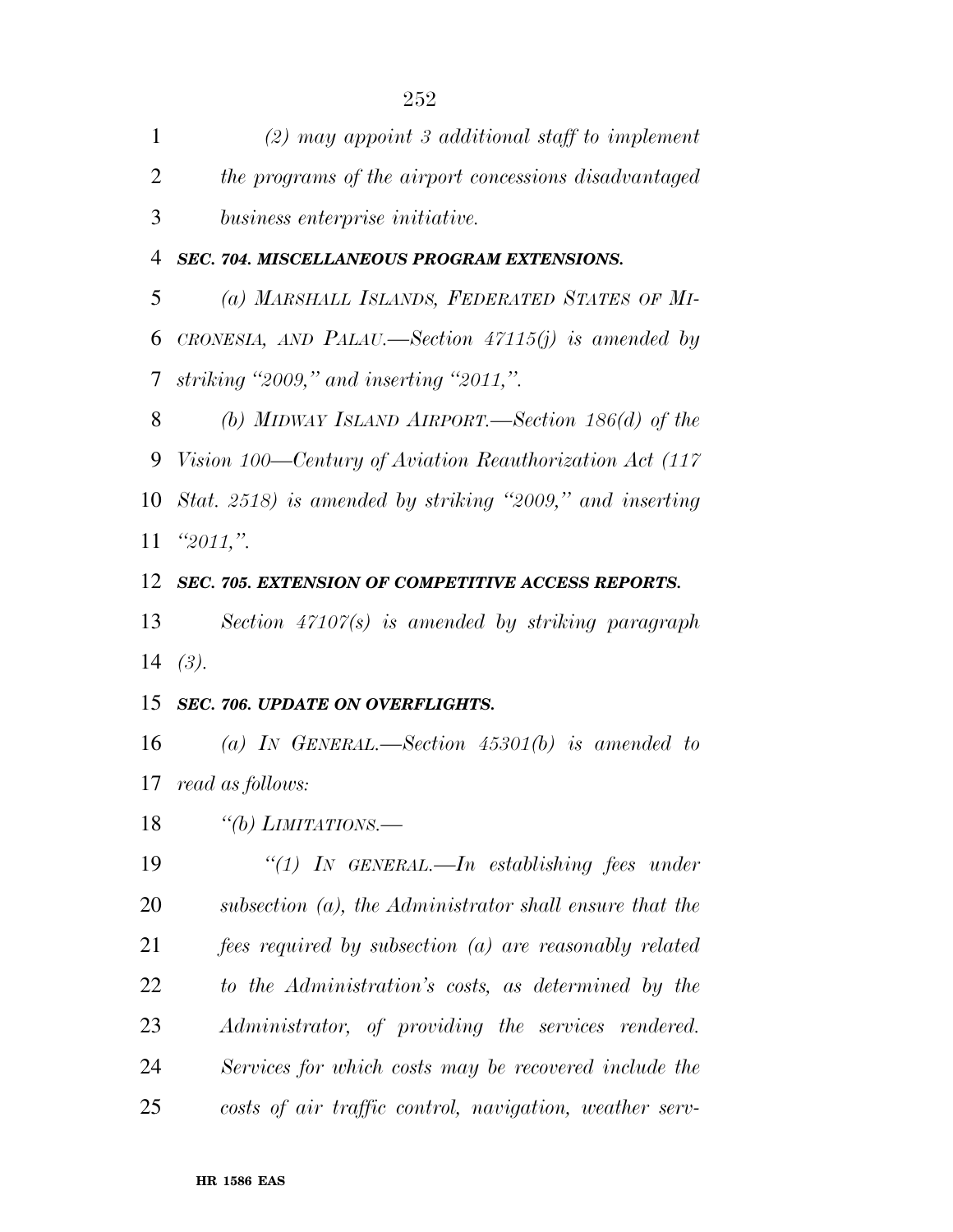*ices, training, and emergency services which are available to facilitate safe transportation over the United States, and other services provided by the Ad- ministrator or by programs financed by the Adminis- trator to flights that neither take off nor land in the United States. The determination of such costs by the Administrator is not subject to judicial review.* 

 *''(2) ADJUSTMENT OF FEES.—The Administrator shall adjust the overflight fees established by sub- section (a)(1) by expedited rulemaking and begin col- lections under the adjusted fees by October 1, 2010. In developing the adjusted overflight fees, the Adminis- trator shall seek and consider the recommendations, if any, offered by the Aviation Rulemaking Committee for Overflight Fees that are intended to ensure that overflight fees are reasonably related to the Adminis- trator's costs of providing air traffic control and re- lated services to overflights. In addition, the Adminis- trator may periodically modify the fees established under this section either on the Administrator's own initiative or on a recommendation from the Air Traf-fic Control Modernization Board.* 

 *''(3) COST DATA.—The adjustment of overflight fees under paragraph (2) shall be based on the costs to the Administration of providing the air traffic con-*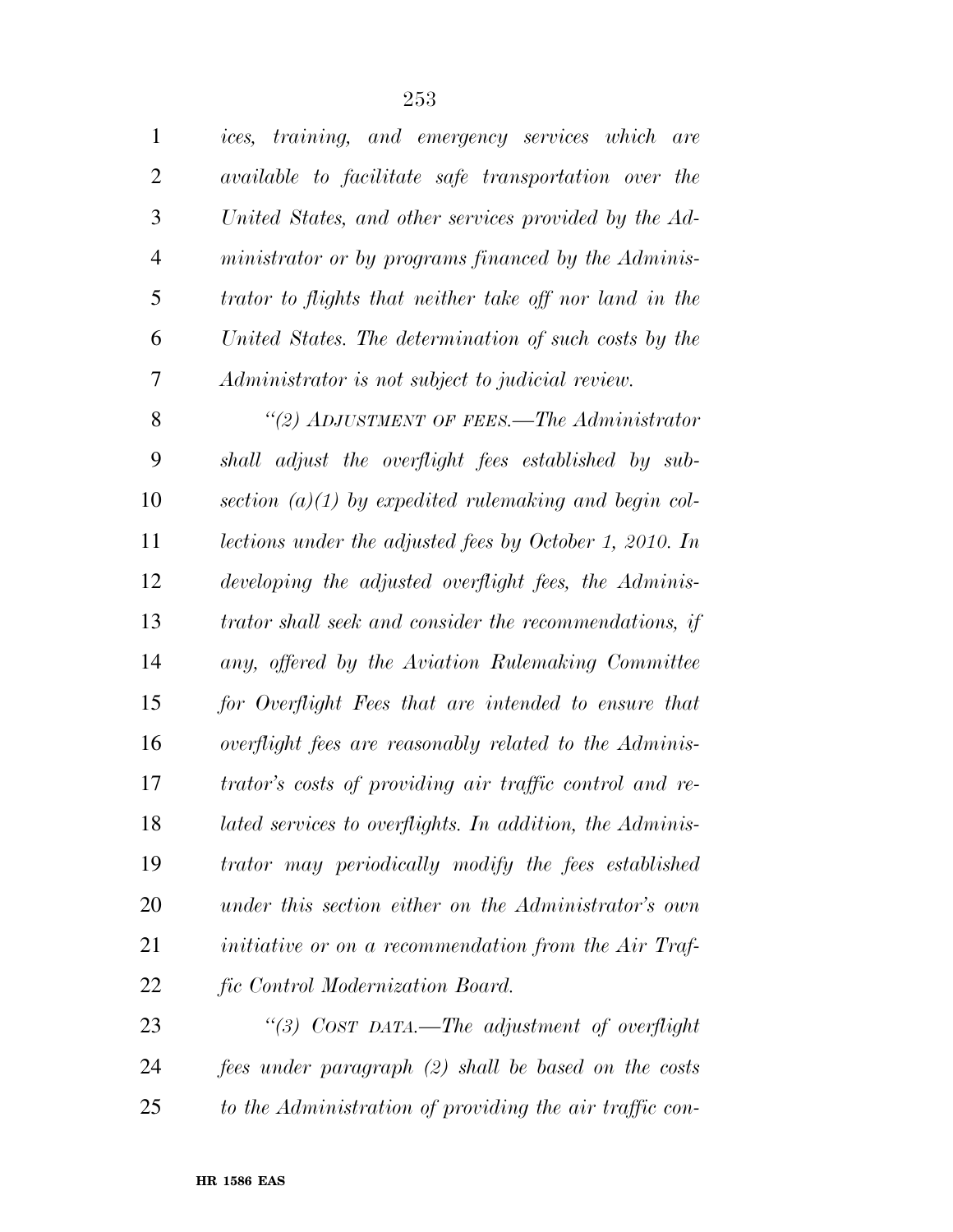*trol and related activities, services, facilities, and equipment using the available data derived from the Administration's cost accounting system and cost al-*

 *location system to users, as well as budget and oper-ational data.* 

 *''(4) AIRCRAFT ALTITUDE.—Nothing in this sec- tion shall require the Administrator to take into ac- count aircraft altitude in establishing any fee for air-craft operations in en route or oceanic airspace.* 

 *''(5) COSTS DEFINED.—In this subsection, the term 'costs' means those costs associated with the op- eration, maintenance, debt service, and overhead ex- penses of the services provided and the facilities and equipment used in such services, including the pro- jected costs for the period during which the services will be provided.* 

 *''(6) PUBLICATION; COMMENT.—The Adminis- trator shall publish in the Federal Register any fee schedule under this section, including any adjusted overflight fee schedule, and the associated collection process as a proposed rule, pursuant to which public comment will be sought and a final rule issued.''.* 

*(b) ADMINISTRATIVE PROVISION.—Section 45303(c)(2)* 

*is amended to read as follows:*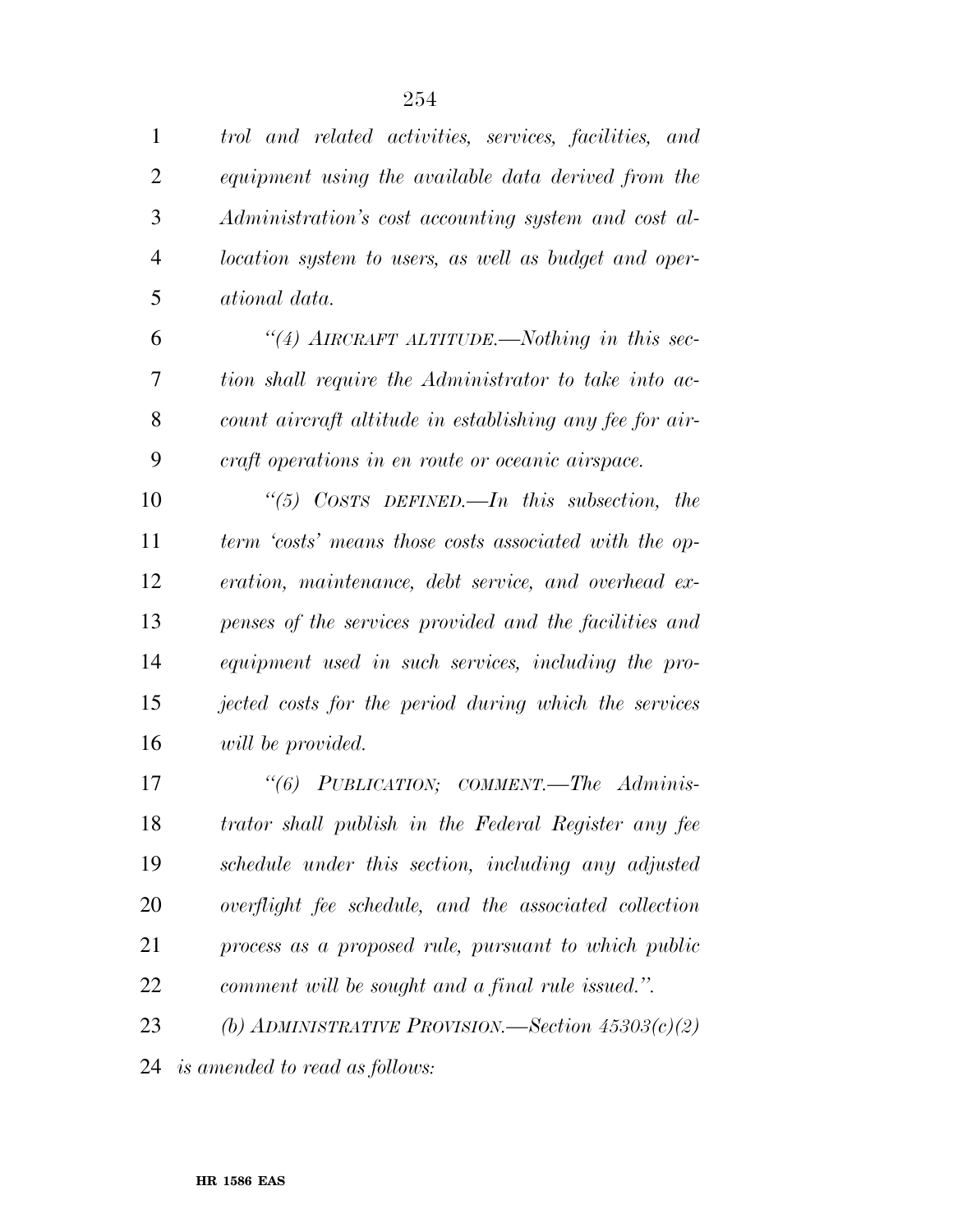| $\mathbf{1}$   | $\lq(2)$ shall be available to the Administrator for      |
|----------------|-----------------------------------------------------------|
| 2              | expenditure for purposes authorized by Congress for       |
| 3              | the Federal Aviation Administration, however, fees es-    |
| $\overline{4}$ | tablished by section $45301(a)(1)$ of this title shall be |
| 5              | available only to pay the cost of activities and serv-    |
| 6              | ices for which the fee is imposed, including the costs    |
| 7              | to determine, assess, review, and collect the fee; and".  |
| 8              | <b>SEC. 707. TECHNICAL CORRECTIONS.</b>                   |
| 9              | Section 40122 $(g)$ , as amended by section 307 of this   |
| 10             | Act, is further amended—                                  |
| 11             | $(1)$ by striking "section 2302(b), relating to           |
| 12             | whistleblower protection," in paragraph $(2)(A)$ and      |
| 13             | inserting "sections $2301$ and $2302$ ,";                 |
| 14             | $(2)$ by striking "and" after the semicolon in            |
| 15             | paragraph $(2)(H);$                                       |
| 16             | (3) by striking "Plan." in paragraph $(2)(I)(iii)$        |
| 17             | and inserting "Plan;";                                    |
| 18             | $(4)$ by adding at the end of paragraph $(2)$ the         |
| 19             | following:                                                |
| 20             | $\lq (J)$ section 5596, relating to back pay; and         |
| 21             | "(K) sections 6381 through 6387, relating to              |
| 22             | Family and Medical Leave."; and                           |
| 23             | $(5)$ by adding at the end of paragraph $(3)$ "Not-       |
| 24             | withstanding any other provision of law, retroactive      |
| 25             | to April 1, 1996, the Board shall have the same reme-     |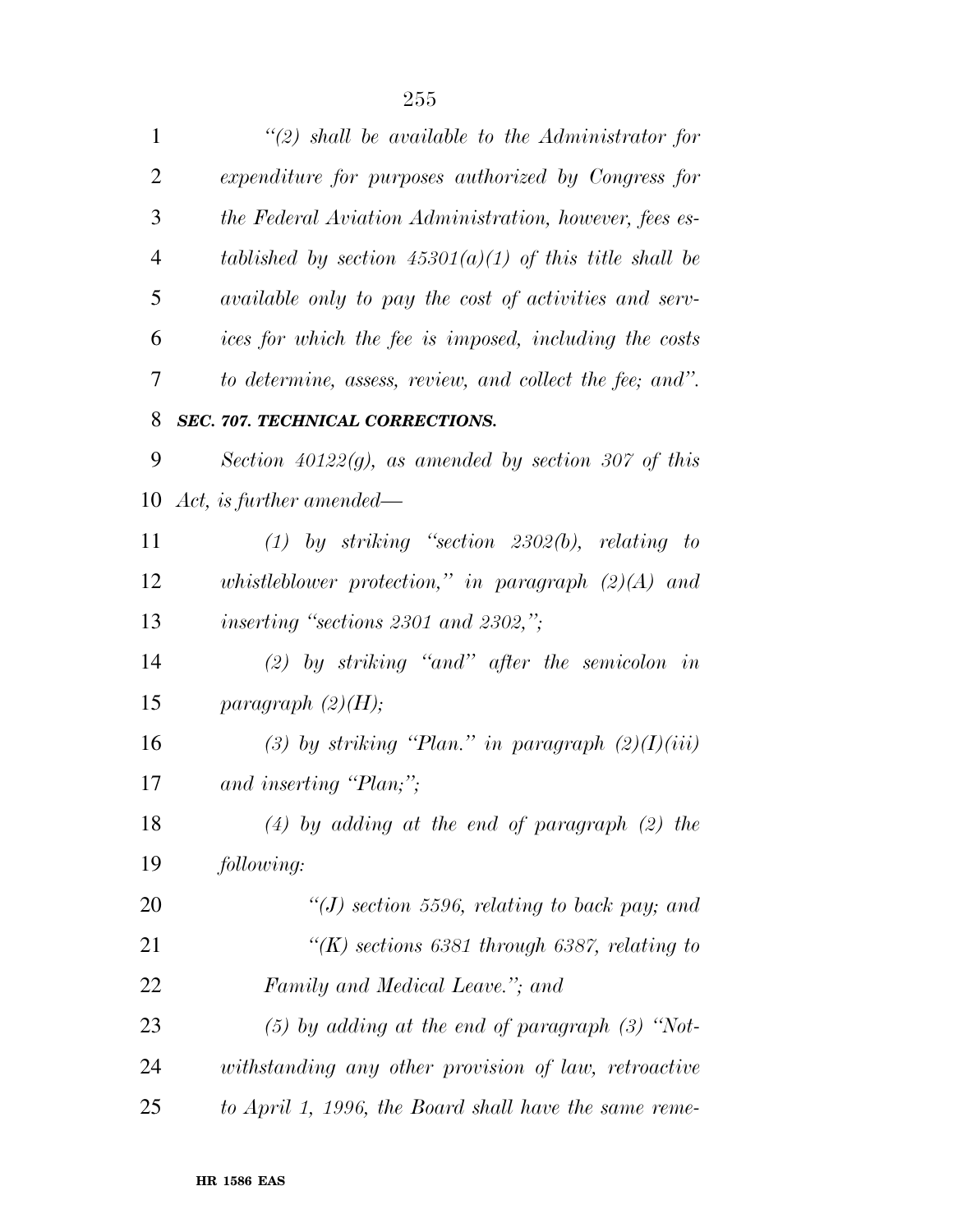| $\mathbf{1}$   | dial authority over such employee appeals that it had  |
|----------------|--------------------------------------------------------|
| $\overline{2}$ | as of March 31, 1996.".                                |
| 3              | SEC. 708. FAA TECHNICAL TRAINING AND STAFFING.         |
| 4              | $(a)$ STUDY.—                                          |
| 5              | $(1)$ IN GENERAL.—The Comptroller General shall        |
| 6              | conduct a study of the training of airway transpor-    |
| 7              | tation systems specialists of the Federal Aviation Ad- |
| 8              | ministration that includes—                            |
| 9              | $(A)$ an analysis of the type of training pro-         |
| 10             | vided to such specialists;                             |
| 11             | $(B)$ an analysis of the type of training that         |
| 12             | such specialists need to be proficient in the          |
| 13             | maintenance of the latest technologies;                |
| 14             | $(C)$ actions that the Administration has un-          |
| 15             | dertaken to ensure that such specialists receive       |
| 16             | up-to-date training on such technologies;              |
| 17             | $(D)$ the amount and cost of training pro-             |
| 18             | vided by vendors for such specialists;                 |
| 19             | $(E)$ the amount and cost of training pro-             |
| 20             | vided by the Administration after developing in-       |
| 21             | house training courses for such specialists;           |
| 22             | $(F)$ the amount and cost of travel required           |
| 23             | of such specialists in receiving training; and         |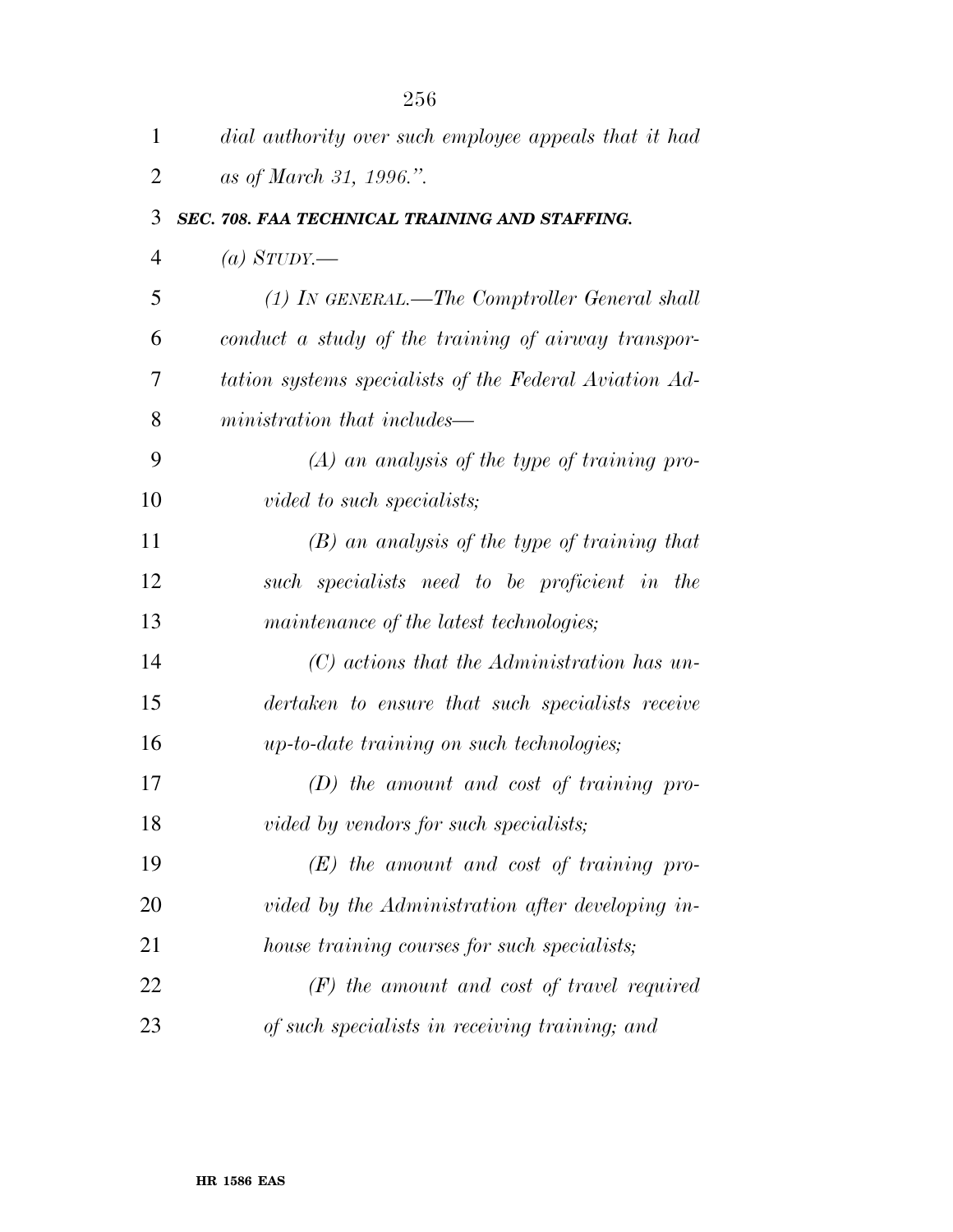| $\mathbf{1}$   | $(G)$ a recommendation regarding the most                |
|----------------|----------------------------------------------------------|
| $\overline{2}$ | cost-effective approach to providing such train-         |
| 3              | ing.                                                     |
| $\overline{4}$ | (2) REPORT.—Within 1 year after the date of              |
| 5              | enactment of this Act, the Comptroller General shall     |
| 6              | transmit a report on the study containing the Comp-      |
| 7              | troller General's findings and recommendations to the    |
| 8              | Senate Committee on Commerce, Science, and Trans-        |
| 9              | portation and the House of Representatives Com-          |
| 10             | mittee on Transportation and Infrastructure.             |
| 11             | (b) STUDY BY NATIONAL ACADEMY OF SCIENCES.-              |
| 12             | $(1)$ IN GENERAL.—Not later than 90 days after           |
| 13             | the date of enactment of this Act, the Administrator     |
| 14             | of the Federal Aviation Administration shall contract    |
| 15             | with the National Academy of Sciences to conduct a       |
| 16             | study of the assumptions and methods used by the         |
| 17             | Federal Aviation Administration to estimate staffing     |
| 18             | needs for Federal Aviation Administration air traffic    |
| 19             | controllers, system specialists, and engineers to ensure |
| 20             | proper maintenance, certification, and operation of      |
| 21             | the National Airspace System. The National Academy       |
| 22             | of Sciences shall consult with the Exclusive Bar-        |
| 23             | gaining Representative certified under section 7111 of   |
| 24             | title 5, United States Code, and the Administration      |
| 25             | (including the Civil Aeronautical Medical Institute)     |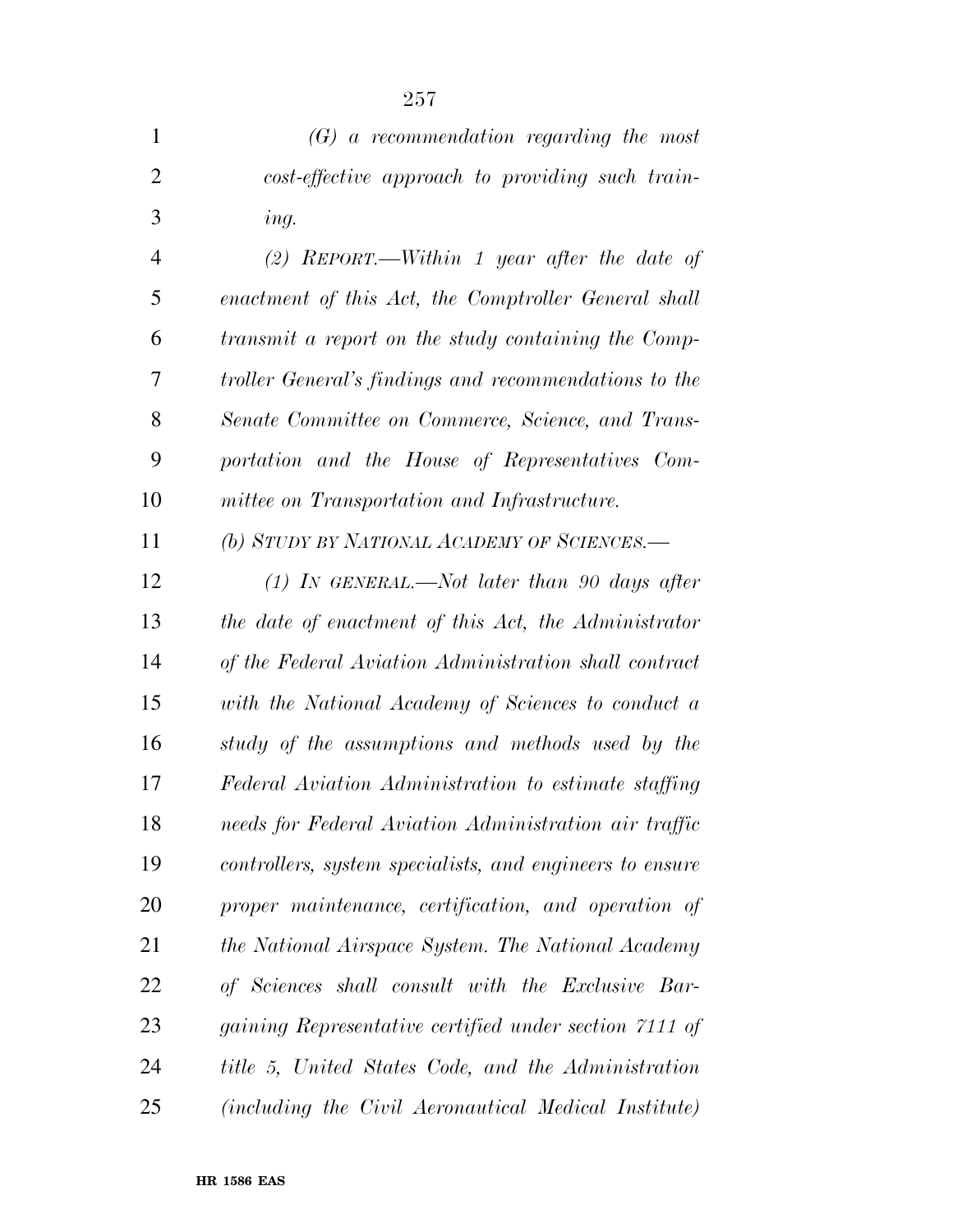| $\mathbf{1}$   | and examine data entailing human factors, traffic ac-   |
|----------------|---------------------------------------------------------|
| $\overline{2}$ | tivity, and the technology at each facility.            |
| 3              | (2) CONTENTS.—The study shall include—                  |
| $\overline{4}$ | $(A)$ recommendations for objective staffing            |
| 5              | standards that maintain the safety of the Na-           |
| 6              | tional Airspace System; and                             |
| 7              | $(B)$ the approximate length of time for de-            |
| 8              | veloping such standards.                                |
| 9              | $(3)$ REPORT.—Not later than 24 months after            |
| 10             | executing a contract under subsection $(a)$ , the Na-   |
| 11             | tional Academy of Sciences shall transmit a report      |
| 12             | containing its findings and recommendations to the      |
| 13             | Congress.                                               |
| 14             | (c) AVIATION SAFETY INSPECTORS.                         |
| 15             | (1) SAFETY STAFFING MODEL.—Within<br>- 12               |
| 16             | months after the date of enactment of this Act, the     |
| 17             | Administrator of the Federal Aviation Administra-       |
| 18             | tion shall develop a staffing model for aviation safety |
| 19             | inspectors. In developing the model, the Adminis-       |
| 20             | trator shall consult with representatives of the avia-  |
| 21             | tion safety inspectors and other interested parties.    |
| 22             | (2) SAFETY INSPECTOR STAFFING.—The Federal              |
| 23             | Aviation Administration aviation safety inspector       |
| 24             | staffing requirement shall be no less than the staffing |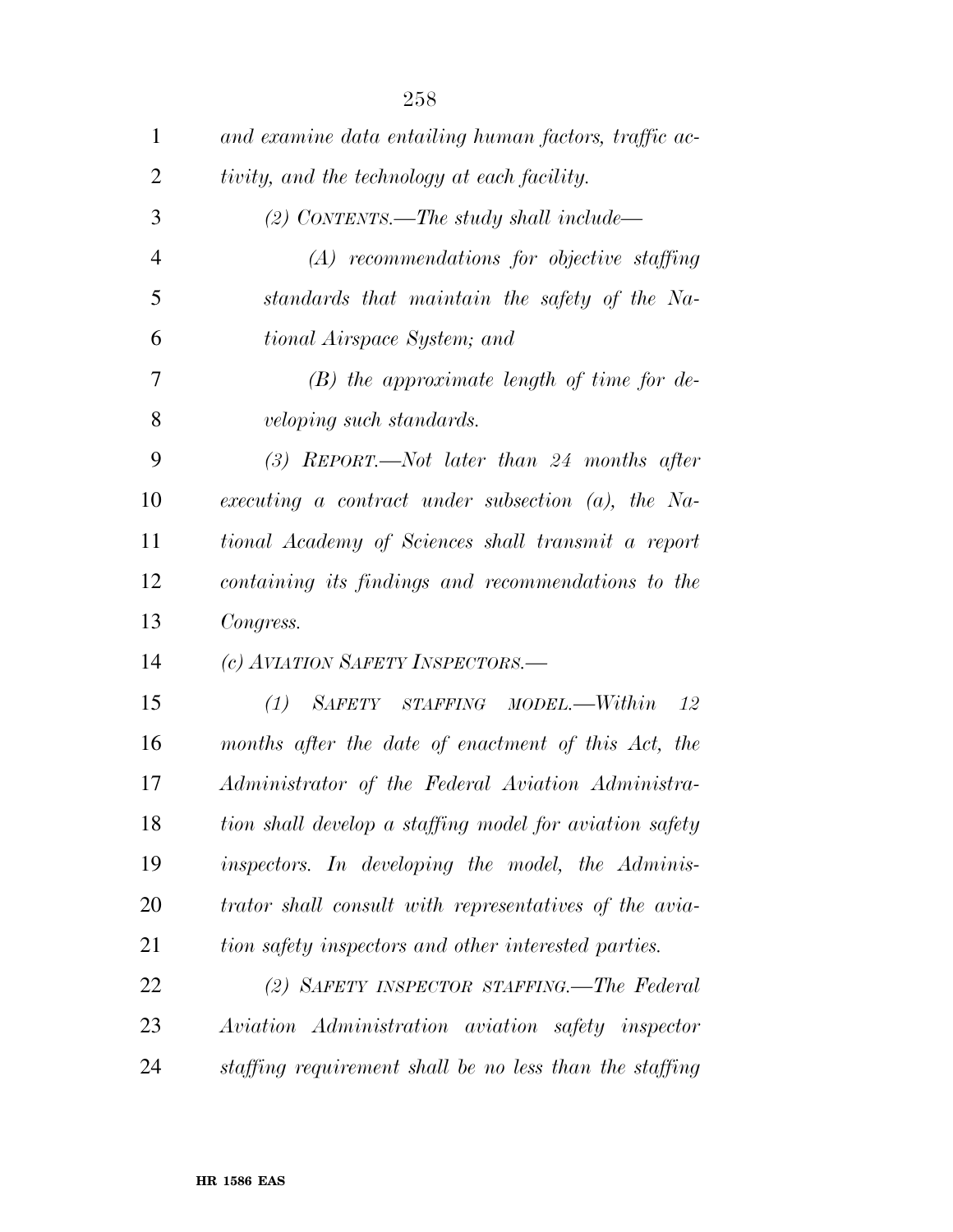| $\mathbf{1}$   | levels indicated as necessary in the staffing model de-       |
|----------------|---------------------------------------------------------------|
| $\overline{2}$ | scribed under subsection $(a)$ .                              |
| 3              | (d) ALASKA FLIGHT SERVICE STATIONS.—Not later                 |
| $\overline{4}$ | than 180 days after the date of the enactment of this Act,    |
| 5              | the Administrator, in conjunction with flight service station |
| 6              | personnel, shall submit a report to Congress on the future    |
| 7              | of flight service stations in Alaska, which includes—         |
| 8              | $(1)$ an analysis of the number of flight service             |
| 9              | specialists needed, the training needed by such per-          |
| 10             | sonnel, and the need for a formal training and hiring         |
| 11             | program for such personnel;                                   |
| 12             | $(2)$ a schedule for necessary inspection, upgrades,          |
| 13             | and modernization of stations and equipment; and              |
| 14             | $(3)$ a description of the interaction between flight         |
| 15             | service stations operated by the Administration and           |
| 16             | flight service stations operated by contractors.              |
| 17             | SEC.<br>709. COMMERCIAL AIR TOUR OPERATORS IN NA-             |
| 18             | <b>TIONAL PARKS.</b>                                          |
| 19             | (a) SECRETARY OF THE INTERIOR AND OVERFLIGHTS                 |
| 20             | OF NATIONAL PARKS.-                                           |
| 21             | $(1)$ Section 40128 is amended—                               |
| 22             | $(A)$ by striking paragraph $(8)$ of subsection               |
| 23             | (f);                                                          |
| 24             | $(B)$ by striking "Director" each place it ap-                |
| 25             | pears and inserting "Secretary of the Interior";              |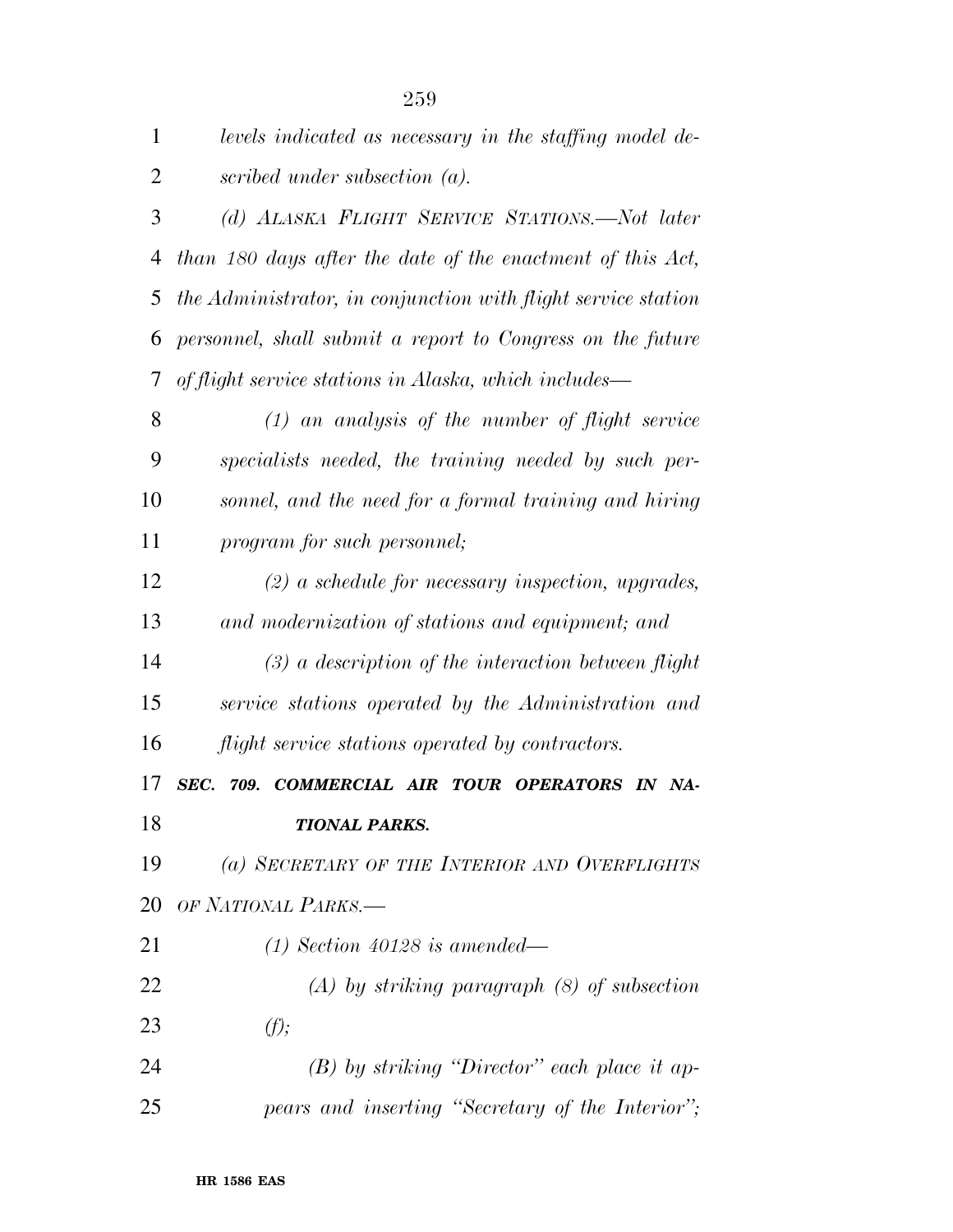| 1              | (C) by striking "National Park Service" in        |
|----------------|---------------------------------------------------|
| $\overline{2}$ | subsection $(a)(2)(B)(vi)$ and inserting "Depart- |
| 3              | ment of the Interior"; and                        |
| $\overline{4}$ | (D) in subsection (b)—                            |
| 5              | $(i)$ in paragraph $(1)$ —                        |
| 6              | $(I)$ in subparagraph $(A)$ —                     |
| 7              | $(aa)$ by striking ", in co-                      |
| 8              | <i>operation</i> with" and inserting              |
| 9              | "and"; and                                        |
| 10             | (bb) by striking "The air                         |
| 11             | tour" and all that follows; and                   |
| 12             | $(II)$ by redesignating subpara-                  |
| 13             | graph $(B)$ as subparagraph $(C)$ ;               |
| 14             | (III) by inserting after subpara-                 |
| 15             | graph $(A)$ the following:                        |
| 16             | "(B) PROCESS AND APPROVAL.—The Fed-               |
| 17             | eral Aviation Administration has sole authority   |
| 18             | to control airspace over the United States. The   |
| 19             | National Park Service has the sole responsibility |
| 20             | for conserving the scenery and natural resources  |
| 21             | in National Parks and providing for the enjoy-    |
| 22             | ment of the National Parks unimpaired for fu-     |
| 23             | ture generations. Each air tour management        |
| 24             | plan shall be—                                    |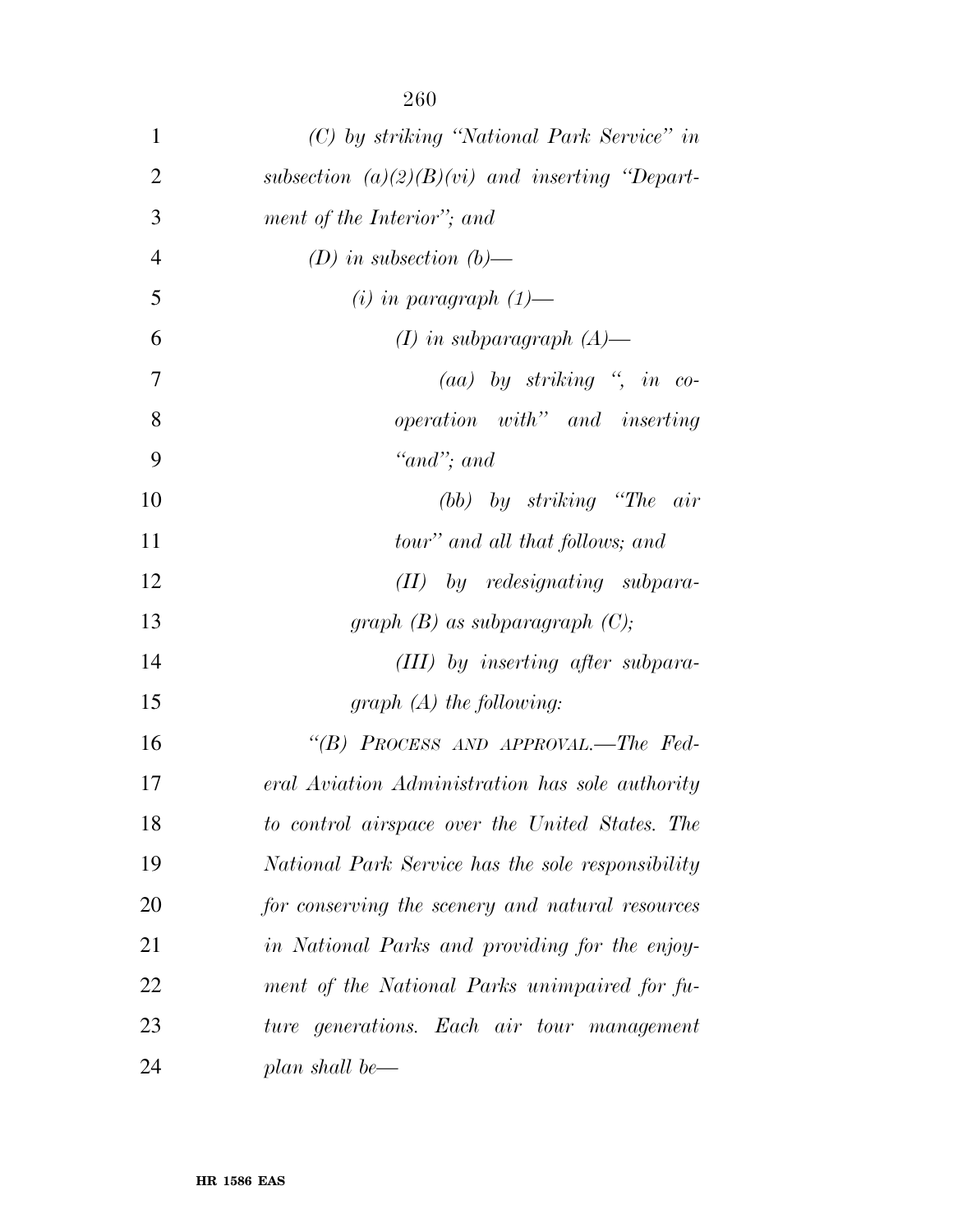| $\mathbf{1}$   | $``(i) \, developed \, through \, a \, public \, process$ |
|----------------|-----------------------------------------------------------|
| $\overline{2}$ | that complies with paragraph $(4)$ ; and                  |
| 3              | $``(ii)$ approved by the Administrator                    |
| $\overline{4}$ | and the Director."; and                                   |
| 5              | $(IV)$ by adding at the end the fol-                      |
| 6              | lowing:                                                   |
| 7              | "(D) EXCEPTION.—An application to begin                   |
| 8              | commercial air tour operations at Crater Lake             |
| 9              | National Park may be denied without the estab-            |
| 10             | lishment of an air tour management plan by the            |
| 11             | Director of the National Park Service if the Di-          |
| 12             | rector determines that such operations would un-          |
| 13             | <i>acceptably impact park resources or visitor expe-</i>  |
| 14             | riences."; and                                            |
| 15             | (ii) in paragraph $(4)(C)$ , by striking                  |
| 16             | "National Park Service" and inserting "De-                |
| 17             | partment of the Interior".                                |
| 18             | (2) The National Parks Air Tour Management                |
| 19             | Act of 2000 (49 U.S.C. 40128 note) is amended—            |
| 20             | (A) by striking "Director" in section $804(b)$            |
| 21             | and inserting "Secretary of the Interior";                |
| 22             | $(B)$ in section 805—                                     |
| 23             | $(i)$ by striking "Director of the Na-                    |
| 24             | tional Park Service" in subsection (a) and                |
| 25             | inserting "Secretary of the Interior";                    |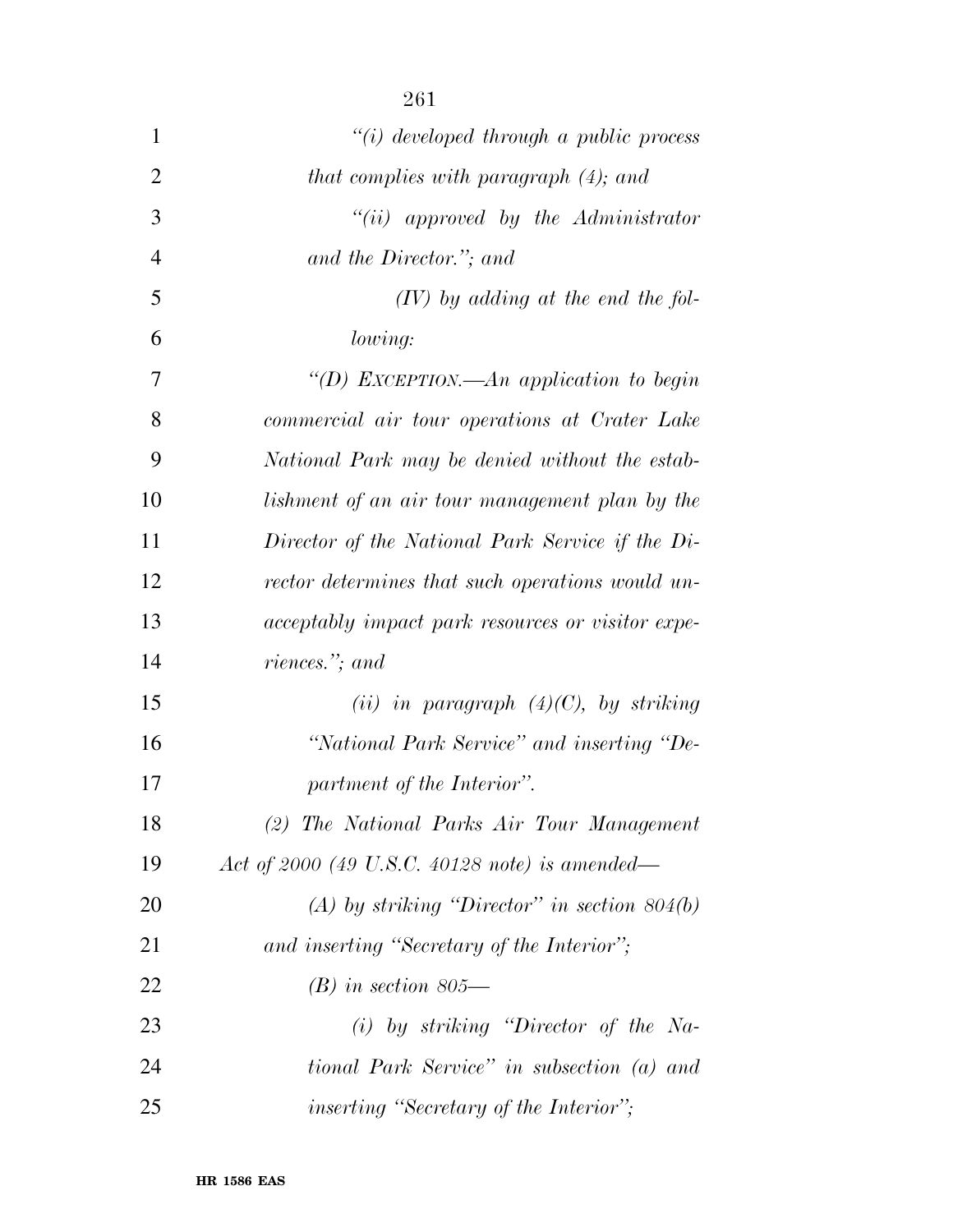| $\mathbf{1}$   | (ii) by striking "Director" each place                     |
|----------------|------------------------------------------------------------|
| $\overline{2}$ | it appears and inserting "Secretary of the                 |
| 3              | <i>Interior</i> ";                                         |
| $\overline{4}$ | (iii) by striking "National Park Serv-                     |
| 5              | ice" each place it appears in subsection (b)               |
| 6              | and inserting "Department of the Interior";                |
| 7              | (iv) by striking "National Park Serv-                      |
| 8              | ice" in subsection $(d)(2)$ and inserting "De-             |
| 9              | partment of the Interior"; and                             |
| 10             | $(C)$ in section 807—                                      |
| 11             | (i) by striking "National Park Serv-                       |
| 12             | ice" in subsection $(a)(1)$ and inserting "De-             |
| 13             | partment of the Interior"; and                             |
| 14             | $(ii)$ by striking "Director of the Na-                    |
| 15             | tional Park Service" in subsection (b) and                 |
| 16             | <i>inserting "Secretary of the Interior".</i>              |
| 17             | (b) ALLOWING OVERFLIGHTS IN CASE OF AGREE-                 |
| 18             | MENT.—Paragraph $(1)$ of subsection $(a)$ of section 40128 |
| 19             | <i>is amended—</i>                                         |
| 20             | $(1)$ by striking "and" after the semicolon in sub-        |
| 21             | paragnph(B);                                               |
| 22             | (2) by striking "lands." in subparagraph $(C)$             |
| 23             | and inserting 'lands; and''; and                           |
| 24             | $(3)$ by adding at the end the following:                  |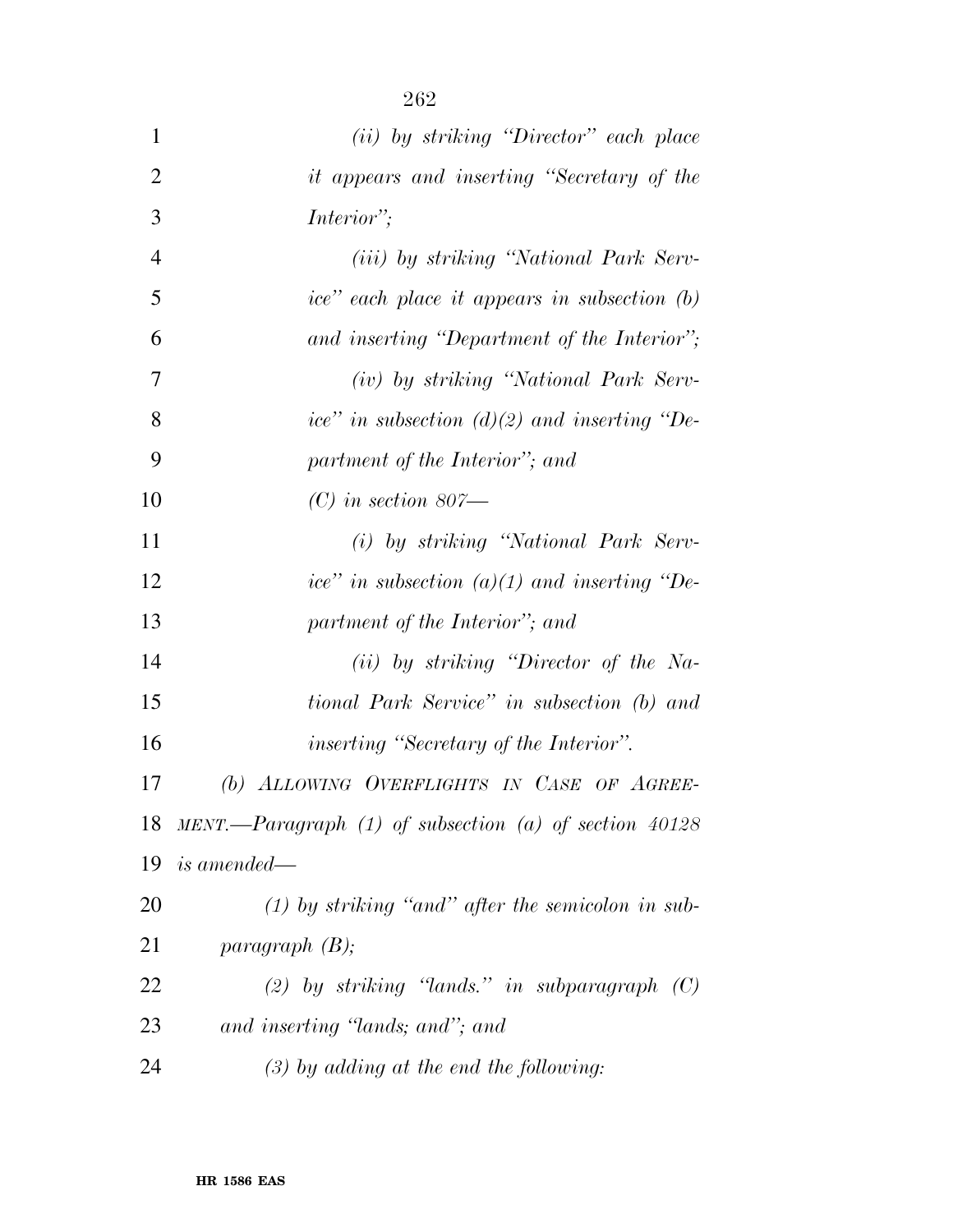| $\mathbf{1}$   | $\lq (D)$ in accordance with a voluntary agree-              |
|----------------|--------------------------------------------------------------|
| $\overline{2}$ | ment between the commercial air tour operator                |
| 3              | and appropriate representatives of the national              |
| $\overline{4}$ | park or tribal lands, as the case may be.".                  |
| 5              | (c) MODIFICATION OF INTERIM OPERATING AUTHOR-                |
| 6              | ITY.—Section $40128(c)(2)(I)$ is amended to read as follows: |
| 7              | "(I) may allow for modifications of the in-                  |
| 8              | terim operating authority without further envi-              |
| 9              | ronmental process, $if$ —                                    |
| 10             | $\lq\lq(i)$ adequate information on the exist-               |
| 11             | ing and proposed operations of the commer-                   |
| 12             | cial air tour operator is provided to the Ad-                |
| 13             | ministrator and the Secretary by the oper-                   |
| 14             | ator seeking operating authority;                            |
| 15             | $"(ii)$ the Administrator determines that                    |
| 16             | the modifications would not adversely affect                 |
| 17             | aviation safety or the management of the                     |
| 18             | national airspace system; and                                |
| 19             | $``(iii)$ the Secretary agrees that the                      |
| 20             | modifications would not adversely affect                     |
| 21             | park resources and visitor experiences.".                    |
| 22             | (d) REPORTING REQUIREMENTS FOR COMMERCIAL                    |
| 23             | AIR TOUR OPERATORS.-                                         |
| 24             | $(1)$ IN GENERAL.—Not later than 90 days after               |
| 25             | the date of the enactment of this Act, and annually          |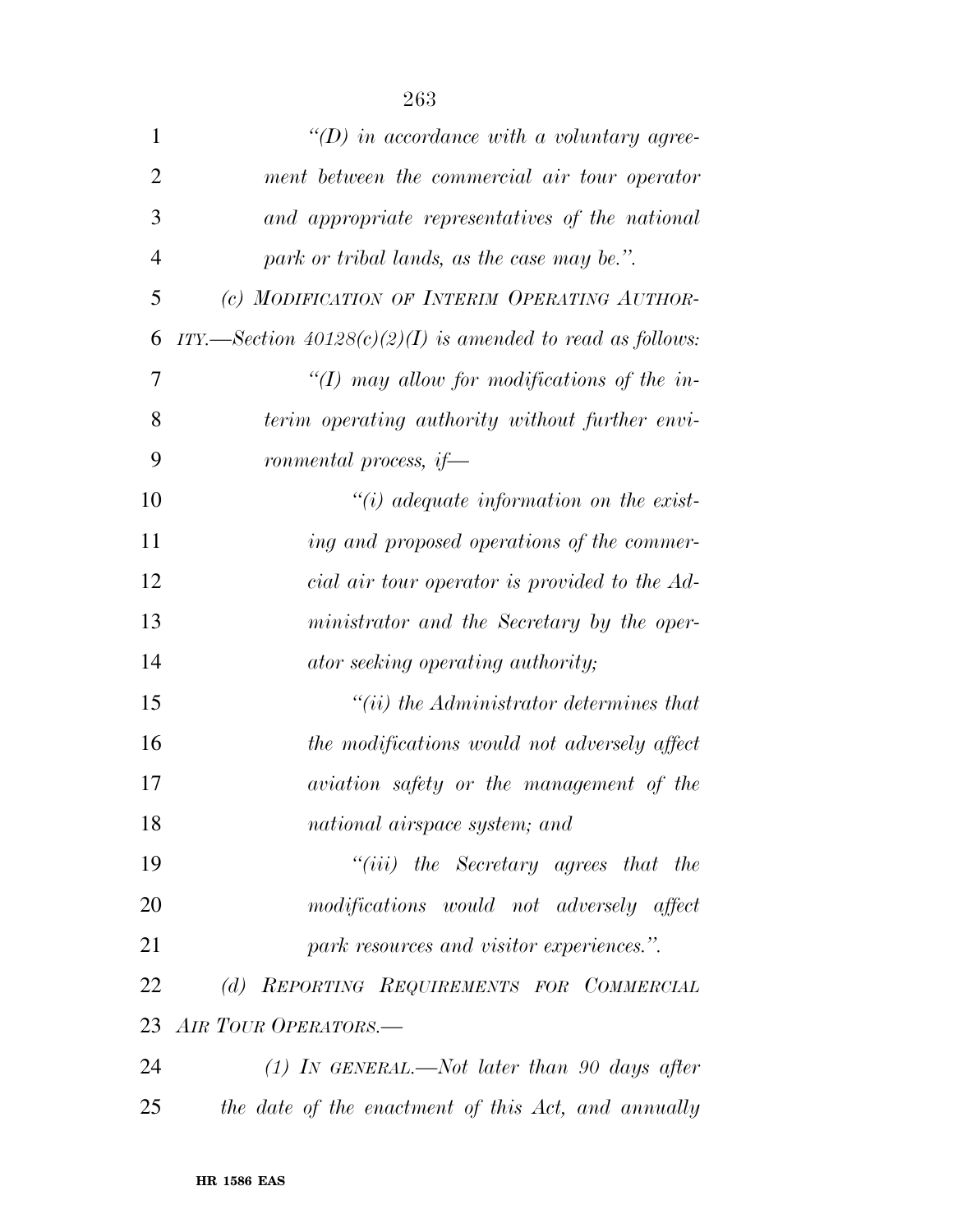| 1              | thereafter, each commercial air tour conducting com-   |
|----------------|--------------------------------------------------------|
| $\overline{2}$ | mercial air tour operations over a national park shall |
| 3              | report to the Administrator of the Federal Aviation    |
| $\overline{4}$ | Administration and the Secretary of the Interior       |
| 5              | $\overline{on}$ —                                      |
| 6              | $(A)$ the number of commercial air tour op-            |
| 7              | erations conducted by such operator over the na-       |
| 8              | tional park each day;                                  |
| 9              | $(B)$ any relevant characteristics of commer-          |
| 10             | cial air tour operations, including the routes, al-    |
| 11             | titudes, duration, and time of day of flights; and     |
| 12             | $(C)$ such other information as the Adminis-           |
| 13             | trator and the Secretary may determine nec-            |
| 14             | essary to administer the provisions of the Na-         |
| 15             | tional Parks Air Tour Management Act of 2000           |
| 16             | $(49 \text{ U.S.C. } 40128 \text{ note}).$             |
| 17             | (2) FORMAT.—The report required by paragraph           |
| 18             | $(1)$ shall be submitted in such form as the Adminis-  |
| 19             | trator and the Secretary determine to be appropriate.  |
| 20             | (3) EFFECT OF FAILURE TO REPORT.—The $Ad-$             |
| 21             | ministrator shall rescind the operating authority of a |
| 22             | commercial air tour operator that fails to file a re-  |
| 23             | port not later than 180 days after the date for the    |
| 24             | submittal of the report described in paragraph (1).    |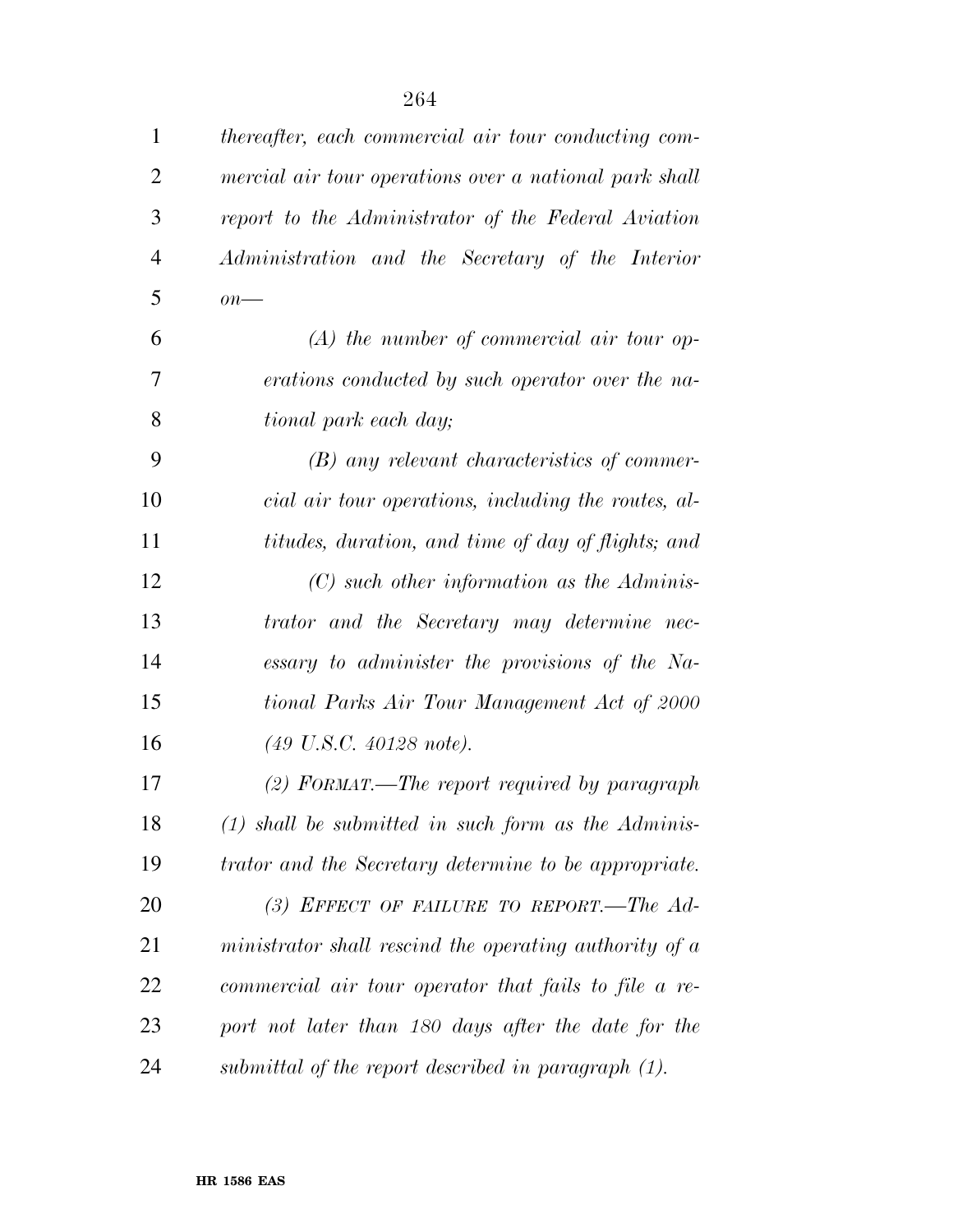| 1              | (4) AUDIT OF REPORTS.—Not later than 2 years              |
|----------------|-----------------------------------------------------------|
| $\overline{2}$ | after the date of the enactment of this Act, and at       |
| 3              | such times thereafter as the Inspector General of the     |
| $\overline{4}$ | Department of Transportation determines necessary,        |
| 5              | the Inspector General shall audit the reports required    |
| 6              | by paragraph $(1)$ .                                      |
| 7              | (e) COLLECTION OF FEES FROM AIR TOUR OPER-                |
| 8              | $ATIONS$ .                                                |
| 9              | $(1)$ In GENERAL.—The Secretary of the Interior           |
| 10             | shall assess a fee in an amount determined by the         |
| 11             | Secretary under paragraph (2) on a commercial air         |
| 12             | tour operator conducting commercial air tour oper-        |
| 13             | ations over a national park.                              |
| 14             | (2) $AMOUNT$ OF FEE.—In determining<br>the                |
| 15             | amount of the fee assessed under paragraph (1), the       |
| 16             | Secretary shall collect sufficient revenue, in the aggre- |
| 17             | gate, to pay for the expenses incurred by the Federal     |
| 18             | Government to develop air tour management plans           |
| 19             | for national parks.                                       |
| 20             | (3) EFFECT OF FAILURE TO PAY FEE.—The Ad-                 |
| 21             | ministrator of the Federal Aviation Administration        |
| 22             | shall revoke the operating authority of a commercial      |
| 23             | air tour operator conducting commercial air tour op-      |
| 24             | erations over any national park, including the Grand      |

*Canyon National Park, that has not paid the fee as-*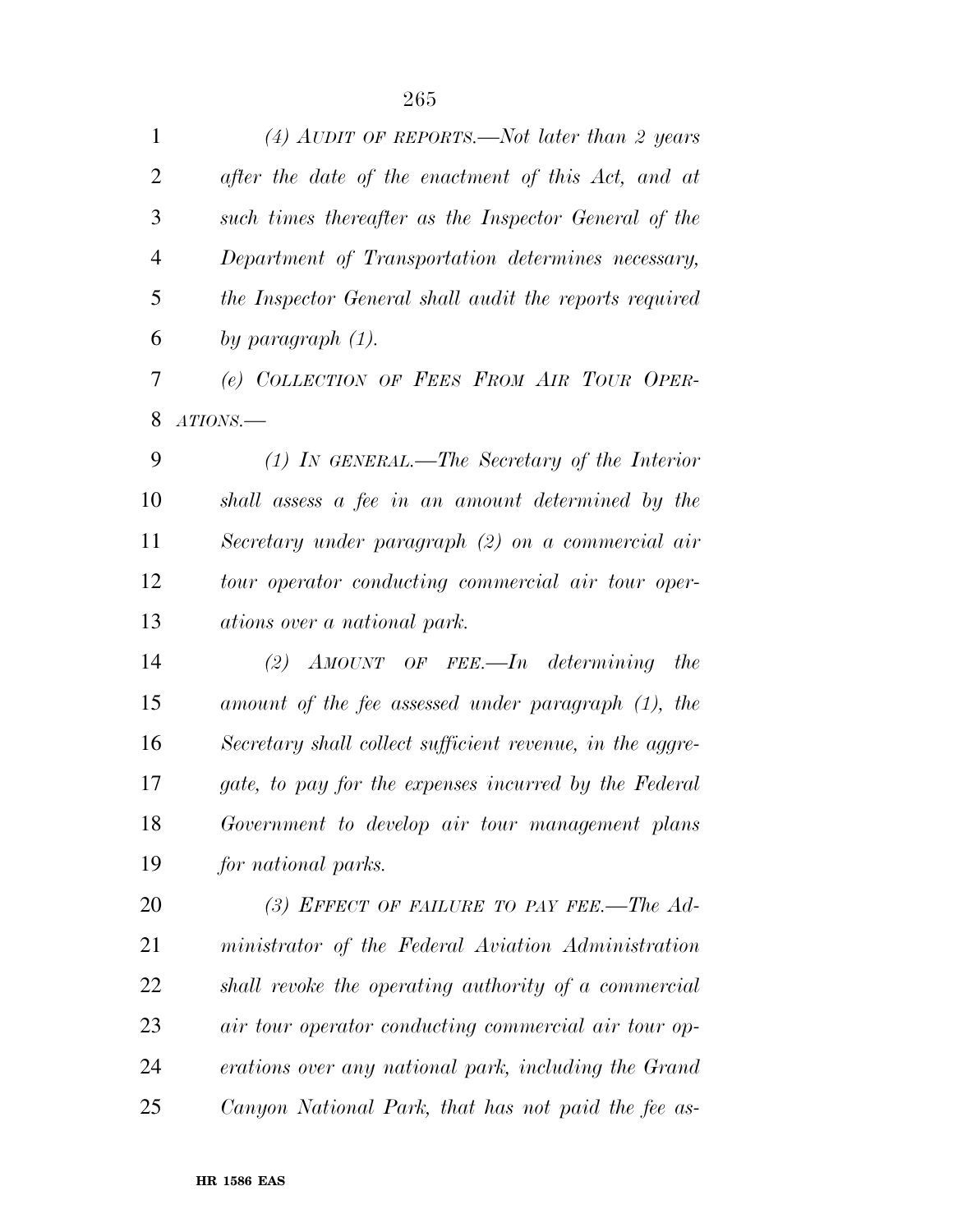*date that is 180 days after the date on which the Sec- retary determines the fee shall be paid. (f) FUNDING FOR AIR TOUR MANAGEMENT PLANS.— The Secretary of the Interior shall use the amounts collected under subsection (e) to develop air tour management plans under section 40128(b) of title 49, United States Code, for the national parks the Secretary determines would most benefit from such a plan. (g) GUIDANCE TO DISTRICT OFFICES ON COMMERCIAL AIR TOUR OPERATORS.—The Administrator of the Federal Aviation Administration shall provide to the Administra- tion's district offices clear guidance on the ability of com- mercial air tour operators to obtain— (1) increased safety certifications; (2) exemptions from regulations requiring safety certifications; and (3) other information regarding compliance with the requirements of this Act and other Federal and State laws and regulations. (h) OPERATING AUTHORITY OF COMMERCIAL AIR TOUR OPERATORS.— (1) TRANSFER OF OPERATING AUTHORITY.— (A) IN GENERAL.—Subject to subparagraph (B), a commercial air tour operator that obtains* 

*sessed by the Secretary under paragraph (1) by the*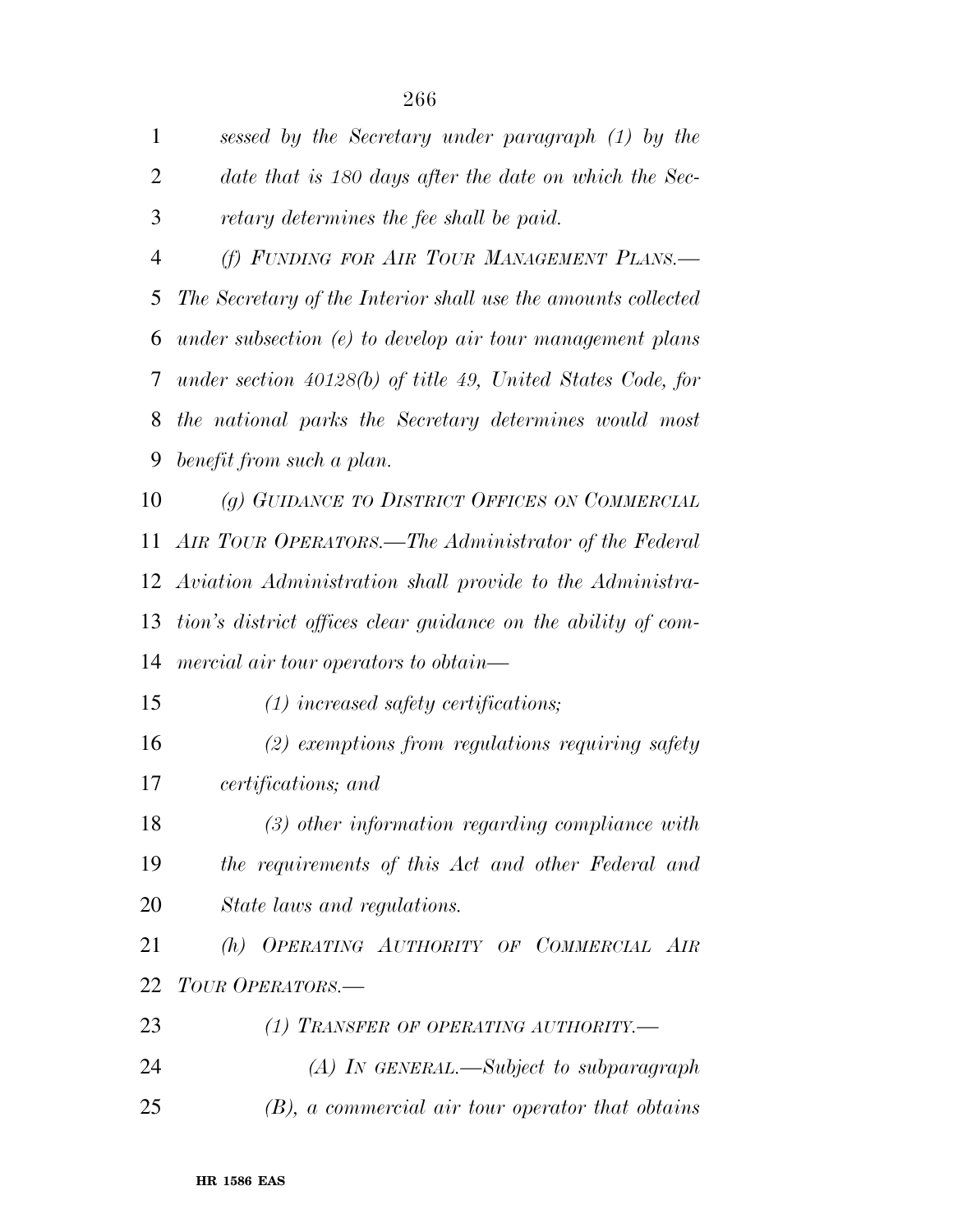| $\mathbf{1}$   | <i>operating authority from the Administrator</i>      |
|----------------|--------------------------------------------------------|
| $\overline{2}$ | under section 40128 of title 49, United States         |
| 3              | Code, to conduct commercial air tour operations        |
| $\overline{4}$ | may transfer such authority to another commer-         |
| 5              | cial air tour operator at any time.                    |
| 6              | $(B)$ NOTICE.—Not later than 30 days before            |
| 7              | the date on which a commercial air tour oper-          |
| 8              | ator transfers operating authority under sub-          |
| 9              | paragraph $(A)$ , the operator shall notify the $Ad$ - |
| 10             | ministrator and the Secretary of the intent of the     |
| 11             | <i>operator to transfer such authority.</i>            |
| 12             | REGULATIONS.—Not later than<br>(C)<br>-180             |
| 13             | days after the date of the enactment of this Act,      |
| 14             | the Administrator shall prescribe regulations to       |
| 15             | allow transfers of operating authority described       |
| 16             | in subparagraph $(A)$ .                                |
| 17             | (2) TIME FOR DETERMINATION REGARDING OP-               |
| 18             | ERATING AUTHORITY.—Notwithstanding any other           |
| 19             | provision of law, the Administrator shall determine    |
| 20             | whether to grant a commercial air tour operator oper-  |
| 21             | ating authority under section 40128 of title 49,       |
| 22             | United States Code, not later than 180 days after the  |
| 23             | earlier of the date on which—                          |
| 24             | $(A)$ the operator submits an application; or          |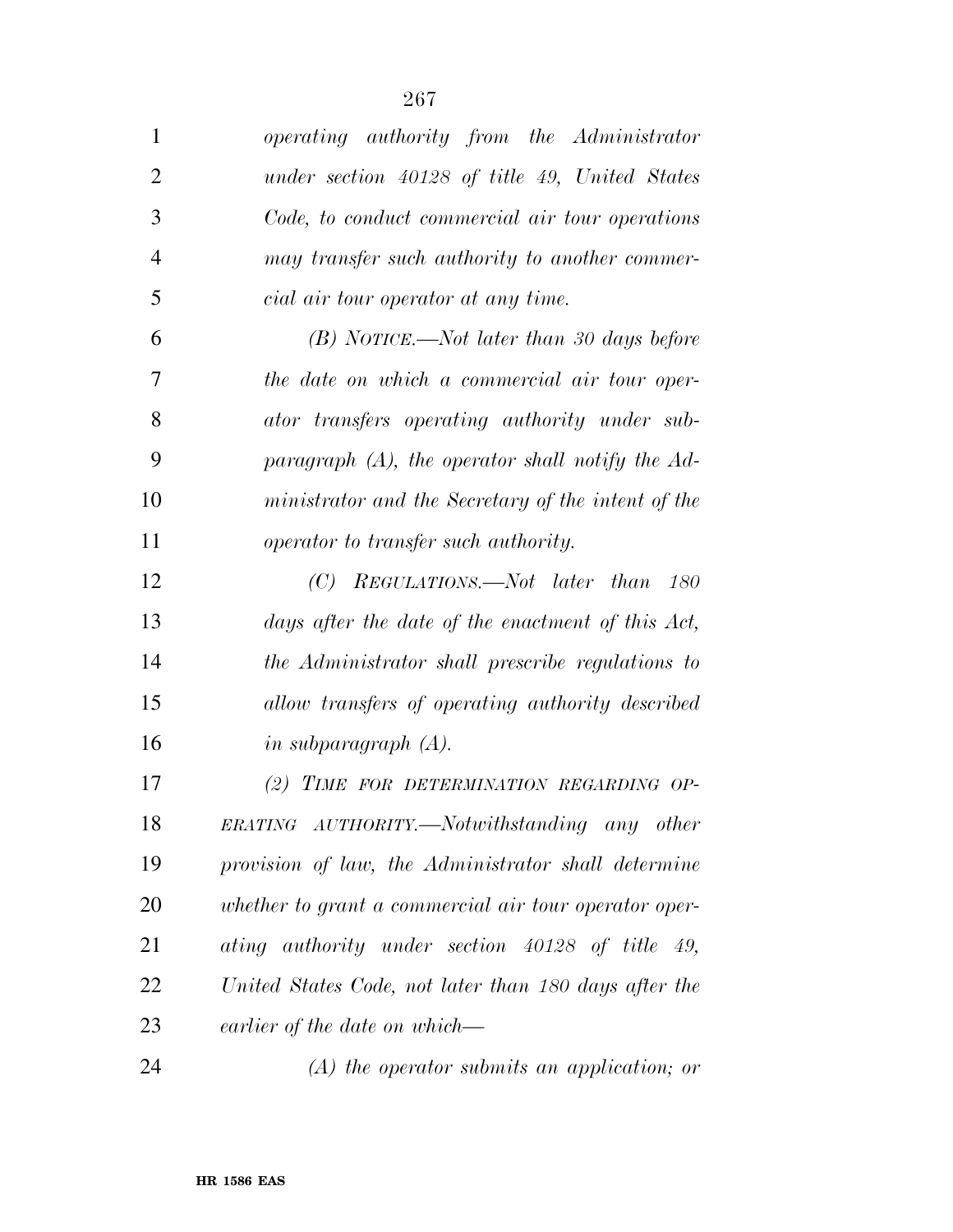| $\mathbf{1}$   | $(B)$ an air tour management plan is com-            |
|----------------|------------------------------------------------------|
| $\overline{2}$ | pleted for the national park over which the oper-    |
| 3              | ator seeks to conduct commercial air tour oper-      |
| $\overline{4}$ | <i>ations.</i>                                       |
| 5              | (3) INCREASE IN INTERIM OPERATING AUTHOR-            |
| 6              | ITY.—The Administrator and the Secretary may in-     |
| 7              | crease the interim operating authority while an air  |
| 8              | tour management plan is being developed for a park   |
| 9              | $if$ —                                               |
| 10             | (A) the Secretary determines that such an            |
| 11             | increase does not adversely impact park re-          |
| 12             | sources or visitor experiences; and                  |
| 13             | the Administrator determines that<br>(B)             |
| 14             | granting interim operating authority does not        |
| 15             | adversely affect aviation safety or the manage-      |
| 16             | ment of the national airspace system.                |
| 17             | (4) ENFORCEMENT OF OPERATING AUTHORITY.              |
| 18             | The Administrator is authorized and directed to en-  |
| 19             | force the requirements of this Act and any agency    |
| 20             | rules or regulations related to operating authority. |
| 21             | SEC. 710. PHASEOUT OF STAGE 1 AND 2 AIRCRAFT.        |
| 22             | (a) IN GENERAL.—Subchapter II of chapter $475$ is    |
| 23             | amended by adding at the end the following:          |

**HR 1586 EAS**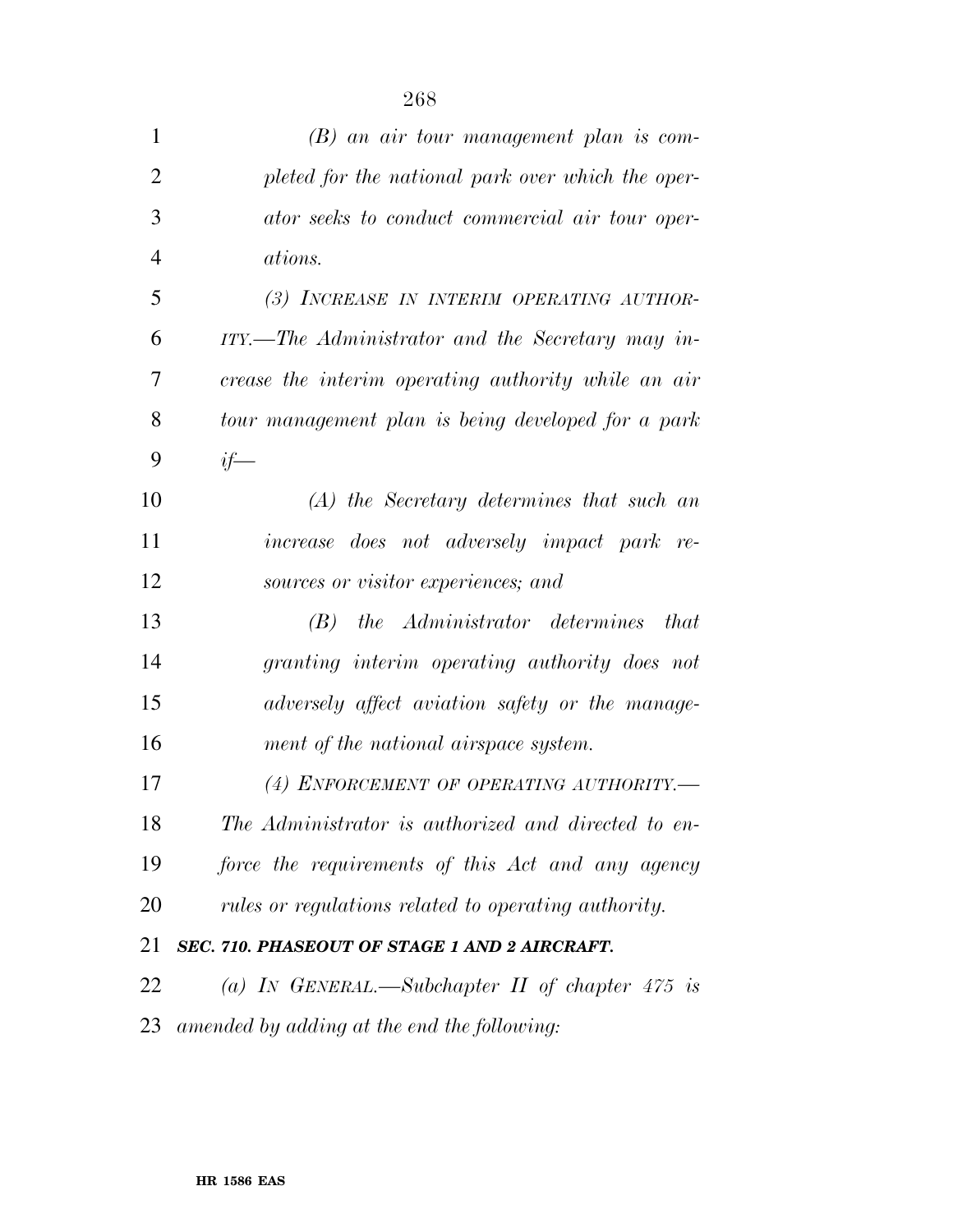# *''§ 47534. Prohibition on operating certain aircraft weighing 75,000 pounds or less not com-plying with Stage 3 noise levels*

 *''(a) PROHIBITION.—Except as provided in subsection (b), (c), or (d), a person may not operate a civil subsonic turbojet with a maximum weight of 75,000 pounds or less to or from an airport in the United States unless the Sec- retary of Transportation finds that the aircraft complies with stage 3 noise levels.* 

 *''(b) EXCEPTION.—Subsection (a) shall not apply to aircraft operated only outside the 48 contiguous States.* 

 *''(c) OPT-OUT.—Subsection (a) shall not apply at an airport where the airport operator has notified the Sec- retary that it wants to continue to permit the operation of civil subsonic turbojets with a maximum weight of 75,000 pounds or less that do not comply with stage 3 noise levels. The Secretary shall post the notices received under this sub- section on its website or in another place easily accessible to the public.* 

 *''(d) LIMITATION.—The Secretary shall permit a per- son to operate Stage 1 and Stage 2 aircraft with a max- imum weight of 75,000 pounds or less to or from an airport in the contiguous 48 States in order—* 

 *''(1) to sell, lease, or use the aircraft outside the 48 contiguous States;* 

*''(2) to scrap the aircraft;* 

**HR 1586 EAS**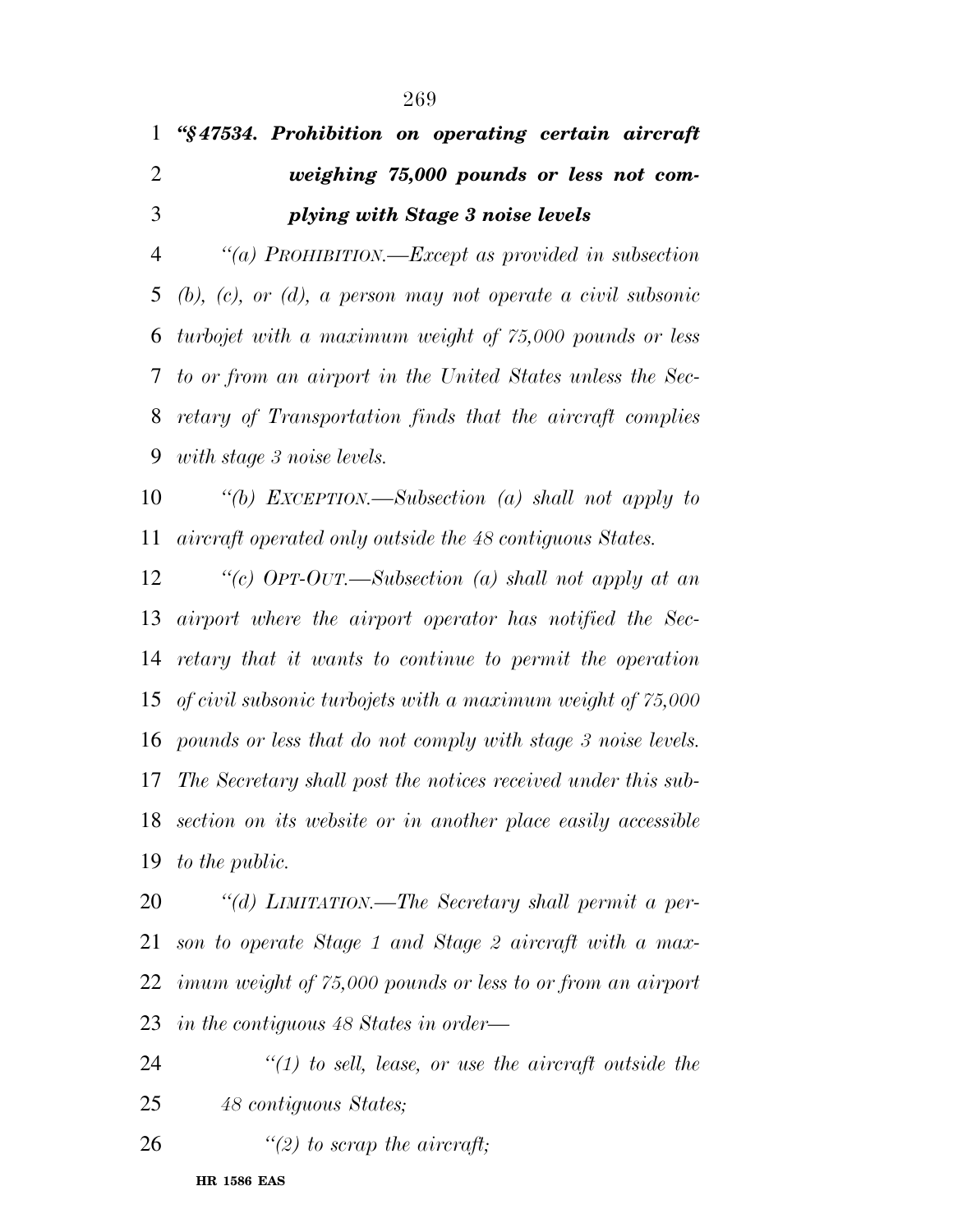| $\mathbf{1}$   | $\lq(3)$ to obtain modifications to the aircraft to           |
|----------------|---------------------------------------------------------------|
| $\overline{2}$ | meet stage 3 noise levels;                                    |
| 3              | $\lq(4)$ to perform scheduled heavy maintenance or            |
| $\overline{4}$ | significant modifications on the aircraft at a mainte-        |
| 5              | nance facility located in the contiguous 48 states;           |
| 6              | $\lq(5)$ to deliver the aircraft to an operator leasing       |
| 7              | the aircraft from the owner or return the aircraft to         |
| 8              | the lessor;                                                   |
| 9              | $\lq(6)$ to prepare or park or store the aircraft in          |
| 10             | anticipation of any of the activities described in            |
| 11             | paragraphs $(1)$ through $(5)$ ; or                           |
| 12             | $\lq(7)$ to divert the aircraft to an alternative air-        |
| 13             | port in the 48 contiguous States on account of weath-         |
| 14             | er, mechanical, fuel air traffic control or other safety      |
| 15             | reasons while conducting a flight in order to perform         |
| 16             | any of the activities described in paragraphs $(1)$           |
| 17             | through $(6)$ .                                               |
| 18             | "(e) STATUTORY CONSTRUCTION.—Nothing in the sec-              |
|                | 19 tion may be construed as interfering with, nullifying, or  |
|                | 20 otherwise affecting determinations made by the Federal     |
|                | 21 Aviation Administration, or to be made by the Administra-  |
|                | 22 tion, with respect to applications under part 161 of title |
|                | 23 14, Code of Federal Regulations, that were pending on the  |
|                | 24 date of enactment of the Aircraft Noise Reduction Act of   |
|                | $25\ \ 2006."$                                                |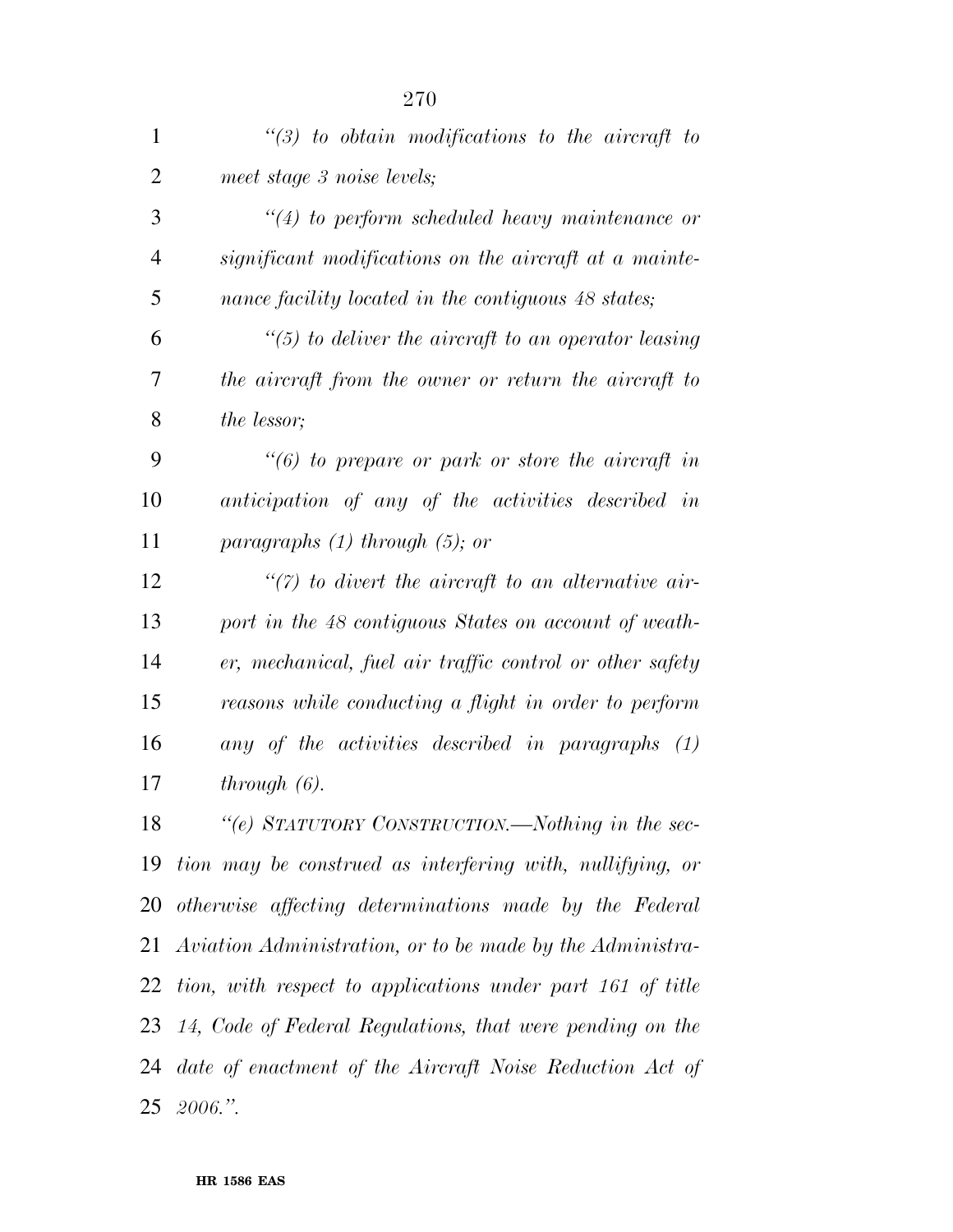| 1              | (b) CONFORMING AMENDMENTS.—                                                                                                   |
|----------------|-------------------------------------------------------------------------------------------------------------------------------|
| $\overline{2}$ | $(1)$ Section 47531 is amended by striking                                                                                    |
| 3              | "47529, or 47530" and inserting "47529, 47530, or                                                                             |
| 4              | $47534"$ .                                                                                                                    |
| 5              | $(2)$ Section 47532 is amended by striking                                                                                    |
| 6              | "47528-47531" and inserting "47528 through 47531                                                                              |
| 7              | or $47534"$ .                                                                                                                 |
| 8              | (3) The table of contents for chapter $475$ is                                                                                |
| 9              | amended by inserting after the item relating to sec-                                                                          |
| 10             | tion 47533 the following:                                                                                                     |
|                | "47534. Prohibition on operating certain aircraft weighing 75,000 pounds or less<br>not complying with Stage 3 noise levels". |
| 11             | (c) EFFECTIVE DATE.—The amendments made by this                                                                               |
| 12             | section shall take effect 5 years after the date of enactment                                                                 |
|                | 13 of this Act.                                                                                                               |
|                |                                                                                                                               |

### *SEC. 711. WEIGHT RESTRICTIONS AT TETERBORO AIRPORT.*

 *On and after the date of the enactment of this Act, the Administrator of the Federal Aviation Administration is prohibited from taking actions designed to challenge or influence weight restrictions or prior permission rules at Teterboro Airport in Teterboro, New Jersey, except in an emergency.* 

### *SEC. 712. PILOT PROGRAM FOR REDEVELOPMENT OF AIR-PORT PROPERTIES.*

 *(a) IN GENERAL.—Within 1 year after the date of en-actment of this Act, the Administrator of the Federal Avia-*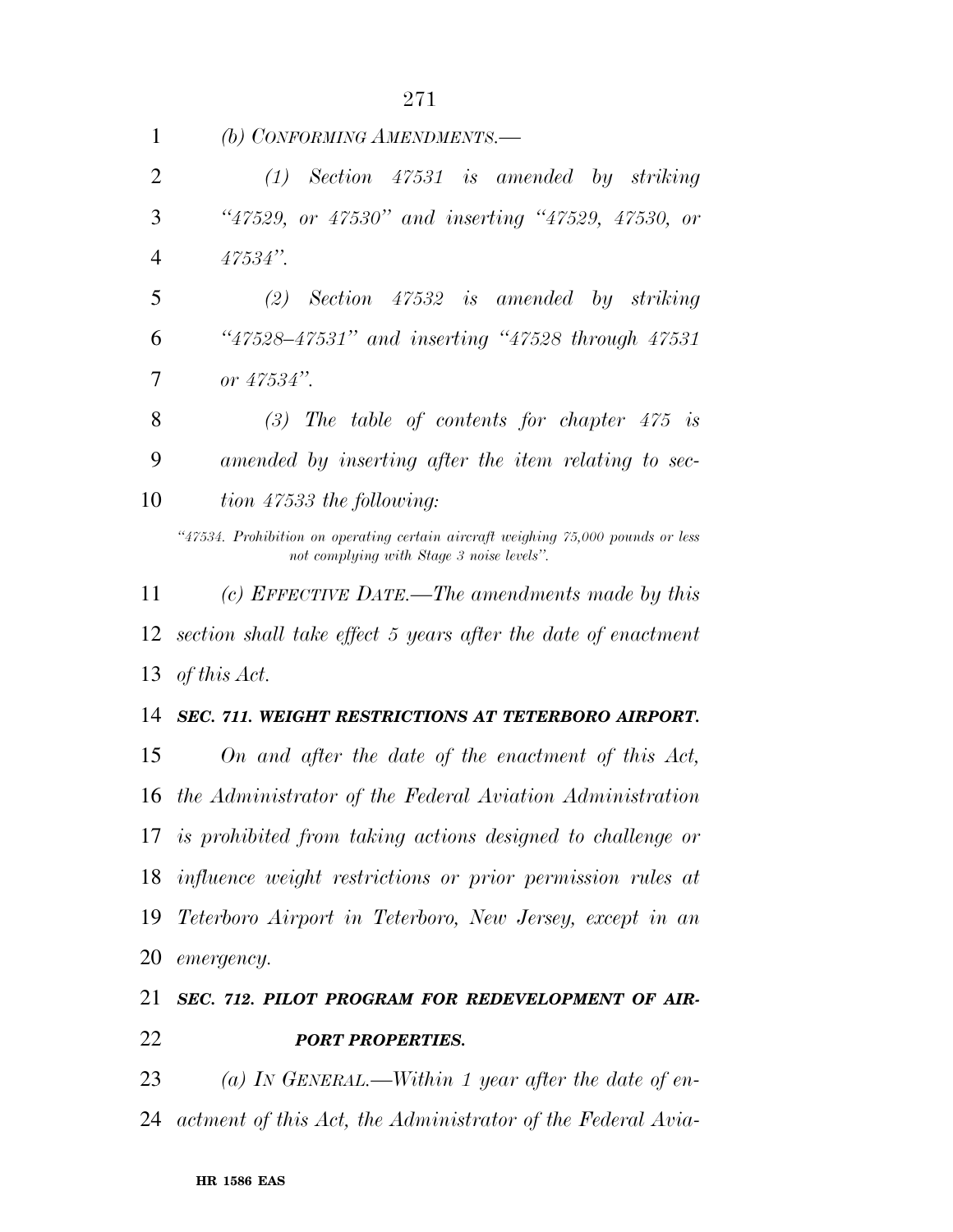*tion Administration shall establish a pilot program at up to 4 public-use airports for local airport operators that have submitted a noise compatibility program approved by the Federal Aviation Administration under section 47504 of title 49, United States Code, under which such airport oper- ators may use funds made available under section 47117(e) of that title, or passenger facility revenue collected under section 40117 of that title, in partnership with affected neighboring local jurisdictions, to support joint planning, engineering design, and environmental permitting for the assembly and redevelopment of property purchased with noise mitigation funds or passenger facility charge funds, to encourage airport-compatible land uses and generate eco- nomic benefits to the local airport authority and adjacent community.* 

 *(b) NOISE COMPATIBILITY MEASURES.—Section 47504(a)(2) is amended—* 

 *(1) by striking ''and'' after the semicolon in sub-paragraph (D);* 

 *(2) by striking ''operations.'' in subparagraph (E) and inserting ''operations; and''; and* 

*(3) by adding at the end the following:* 

 *''(F) joint comprehensive land use planning in- cluding master plans, traffic studies, environmental evaluation and economic and feasibility studies, with*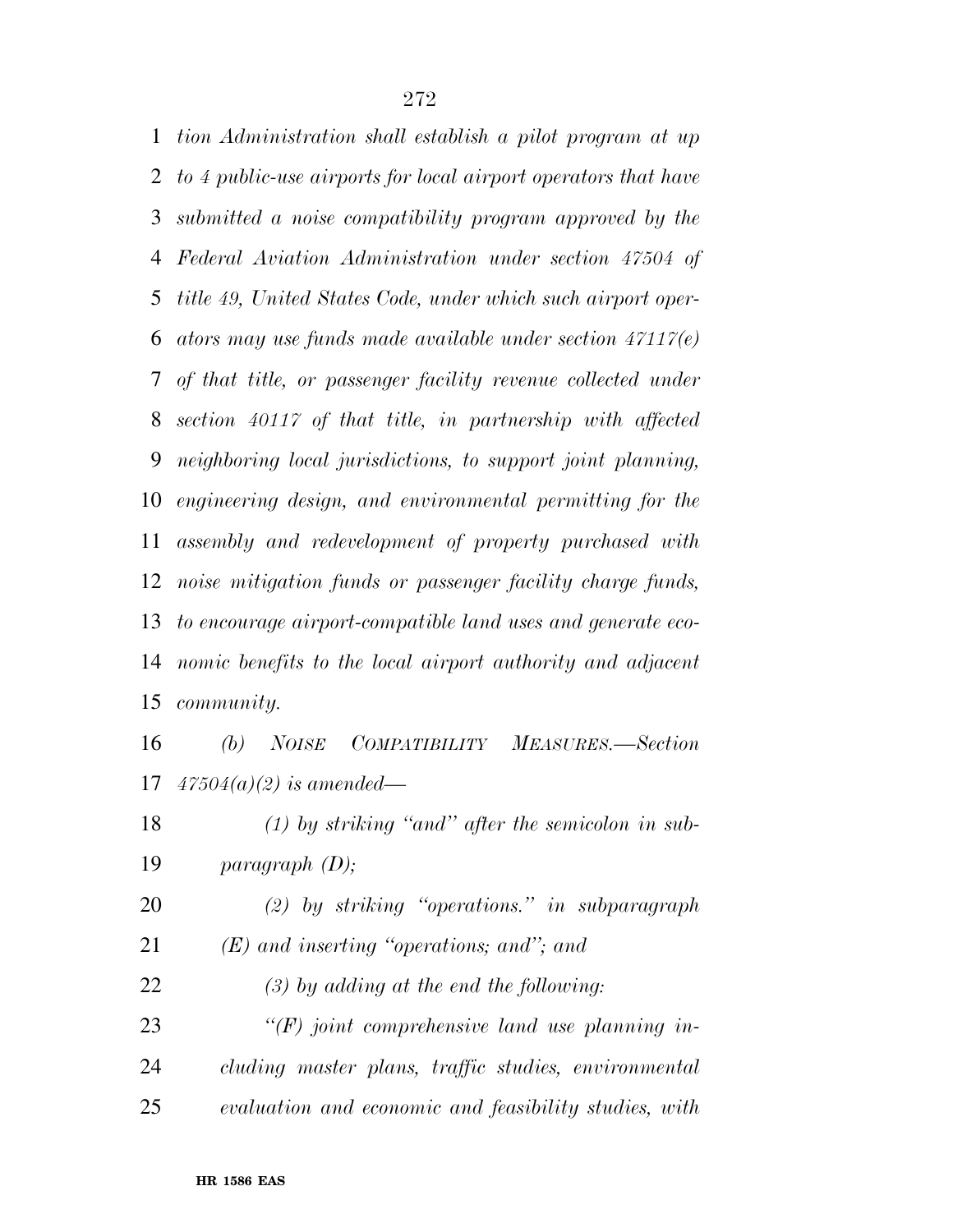| $\mathbf 1$    | neighboring local jurisdictions undertaking commu-          |
|----------------|-------------------------------------------------------------|
| 2              | nity redevelopment in the area where the land or            |
| 3              | other property interest acquired by the airport oper-       |
| $\overline{4}$ | ator pursuant to this subsection is located, to encour-     |
| 5              | age and enhance redevelopment opportunities that re-        |
| 6              | flect zoning and uses that will prevent the introduc-       |
| 7              | tion of additional incompatible uses and enhance re-        |
| 8              | development potential.".                                    |
| 9              | (c) GRANT REQUIREMENTS.—The Administrator may               |
| 10             | not make a grant under subsection $(a)$ unless the grant is |
| 11             | $made-$                                                     |
| 12             | $(1)$ to enable the airport operator and local juris-       |
| 13             | dictions undertaking the community redevelopment            |
| 14             | effort to expedite redevelopment efforts;                   |
| 15             | $(2)$ subject to a requirement that the local juris-        |
| 16             | diction governing the property interests in question        |
| 17             | has adopted zoning regulations that permit airport          |
| 18             | <i>compatible redevelopment; and</i>                        |
| 19             | $(3)$ subject to a requirement that, in determining         |
| <b>20</b>      | the part of the proceeds from disposing of the land         |
| 21             | that is subject to repayment or reinvestment under          |
| 22             | section $47107(c)(2)(A)$ of title 49, United States Code,   |
| 23             | the total amount of the grant issued under this section     |
| 24             | shall be added to the amount of any grants issued for       |
| 25             | <i>acquisition of land.</i>                                 |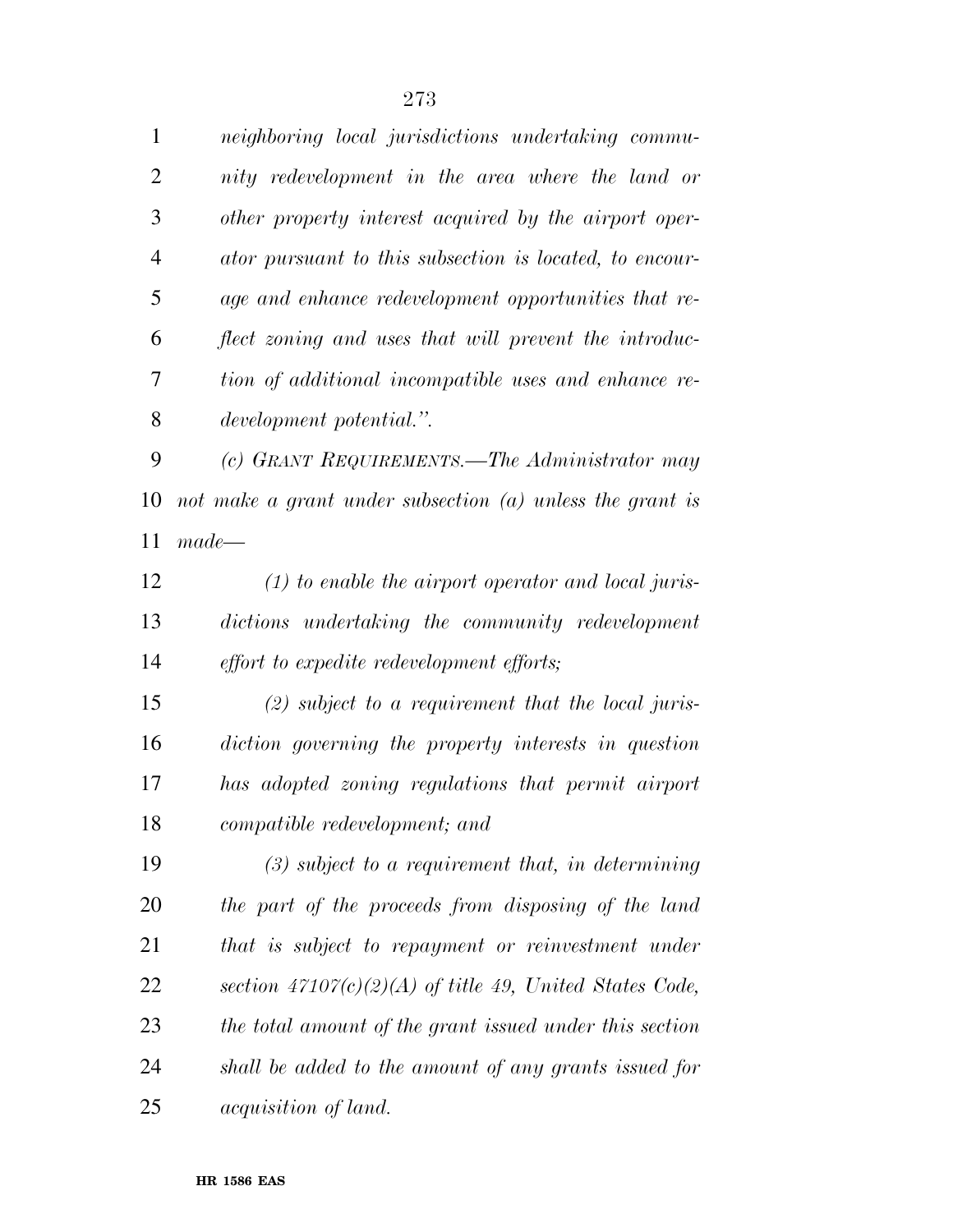| 1              | (d) DEMONSTRATION GRANTS.-                           |
|----------------|------------------------------------------------------|
| 2              | $(1)$ IN GENERAL.—The Administrator shall pro-       |
| 3              | vide grants for up to 4 pilot property redevelopment |
| $\overline{4}$ | projects distributed geographically and targeted to  |
| 5              | <i>airports that demonstrate—</i>                    |
| 6              | $(A)$ a readiness to implement cooperative           |
| 7              | land use management and redevelopment plans          |
| 8              | with the adjacent community; and                     |
| 9              | $(B)$ the probability of clear economic benefit      |
| 10             | to the local community and financial return to       |
| 11             | the airport through the implementation of the re-    |
| 12             | development plan.                                    |
| 13             | (2) FEDERAL SHARE.—                                  |
| 14             | (A) Notwithstanding any other provision of           |
| 15             | law, the Federal share of the allowable costs of $a$ |
| 16             | project carried out under the pilot program shall    |
| 17             | be 80 percent.                                       |
| 18             | $(B)$ In determining the allowable costs, the        |
| 19             | Administrator shall deduct from the total costs of   |
| 20             | the activities described in subsection (a) that      |
| 21             | portion of the costs which is equal to that por-     |
| 22             | tion of the total property to be redeveloped under   |
| 23             | this section that is not owned or to be acquired     |
| 24             | by the airport operator pursuant to the noise        |
| 25             | compatibility program or that is not owned by        |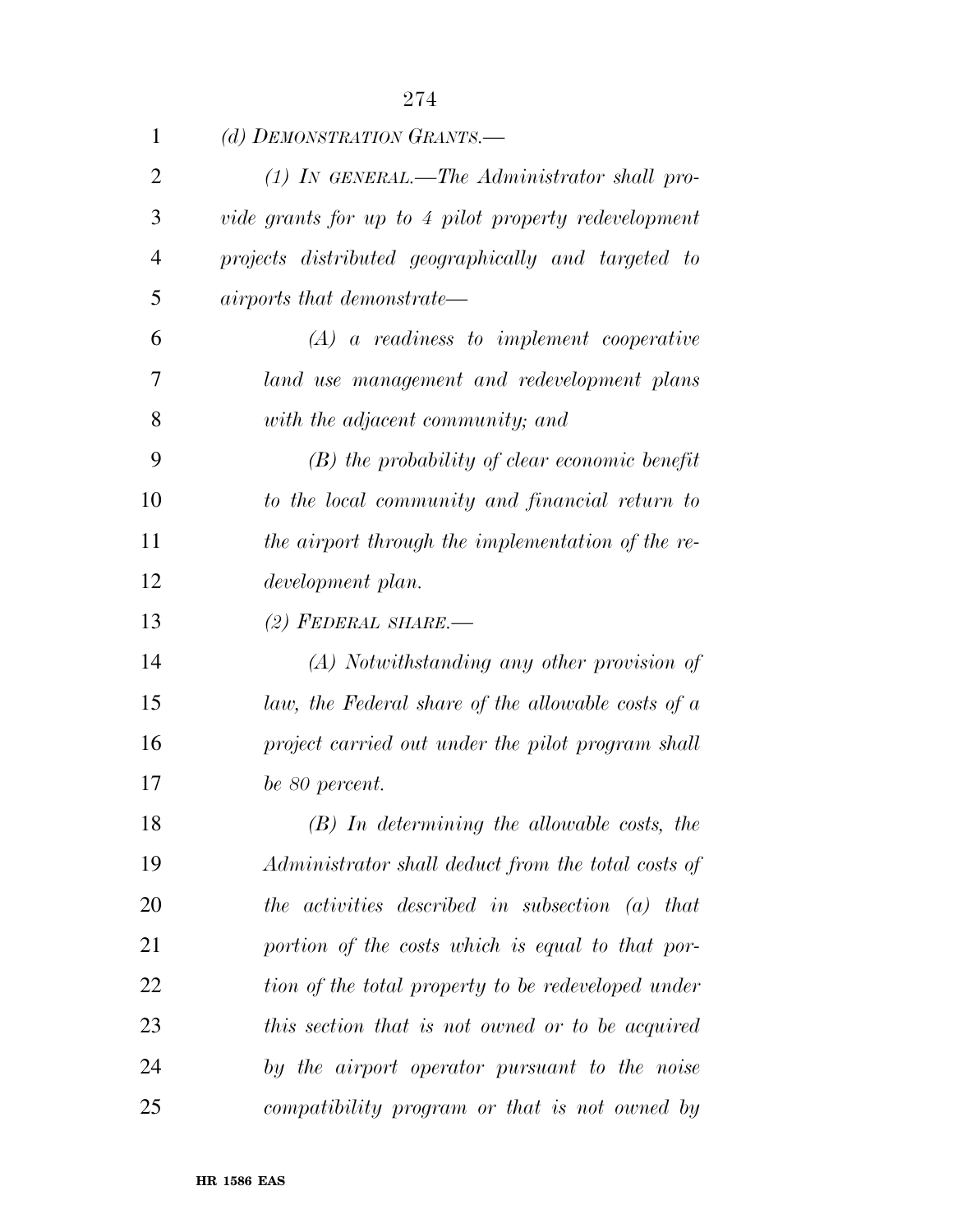| $\mathbf{1}$   | the affected neighboring local jurisdictions or                  |
|----------------|------------------------------------------------------------------|
| $\overline{2}$ | <i>other public entities.</i>                                    |
| 3              | (3)<br>MAXIMUM AMOUNT.—Not more<br>than                          |
| $\overline{4}$ | $$5,000,000$ in funds made available under section               |
| 5              | $47117(e)$ of title 49, United States Code, may be ex-           |
| 6              | pended under the pilot program at any single public-             |
| 7              | use airport.                                                     |
| 8              | (4) EXCEPTION.—Amounts paid to the Adminis-                      |
| 9              | trator under subsection $(c)(3)$ —                               |
| 10             | $(A)$ shall be in addition to amounts author-                    |
| 11             | ized under section 48203 of title 49, United                     |
| 12             | States Code;                                                     |
| 13             | $(B)$ shall not be subject to any limitation on                  |
| 14             | grant obligations for any fiscal year; and                       |
| 15             | $(C)$ shall remain available until expended.                     |
| 16             | (e) USE OF PASSENGER REVENUE.—An airport spon-                   |
| 17             | sor that owns or operates an airport participating in the        |
| 18             | pilot program may use passenger facility revenue collected       |
| 19             | under section 40117 of title 49, United States Code, to pay      |
| <b>20</b>      | any project cost described in subsection (a) that is not $f_i$ - |
| 21             | nanced by a grant under the program.                             |
| 22             | $(f)$ SUNSET.—This section, other than the amendments            |
| 23             | made by subsections (b), shall not be in effect after Sep-       |
| 24             | tember 30, 2011.                                                 |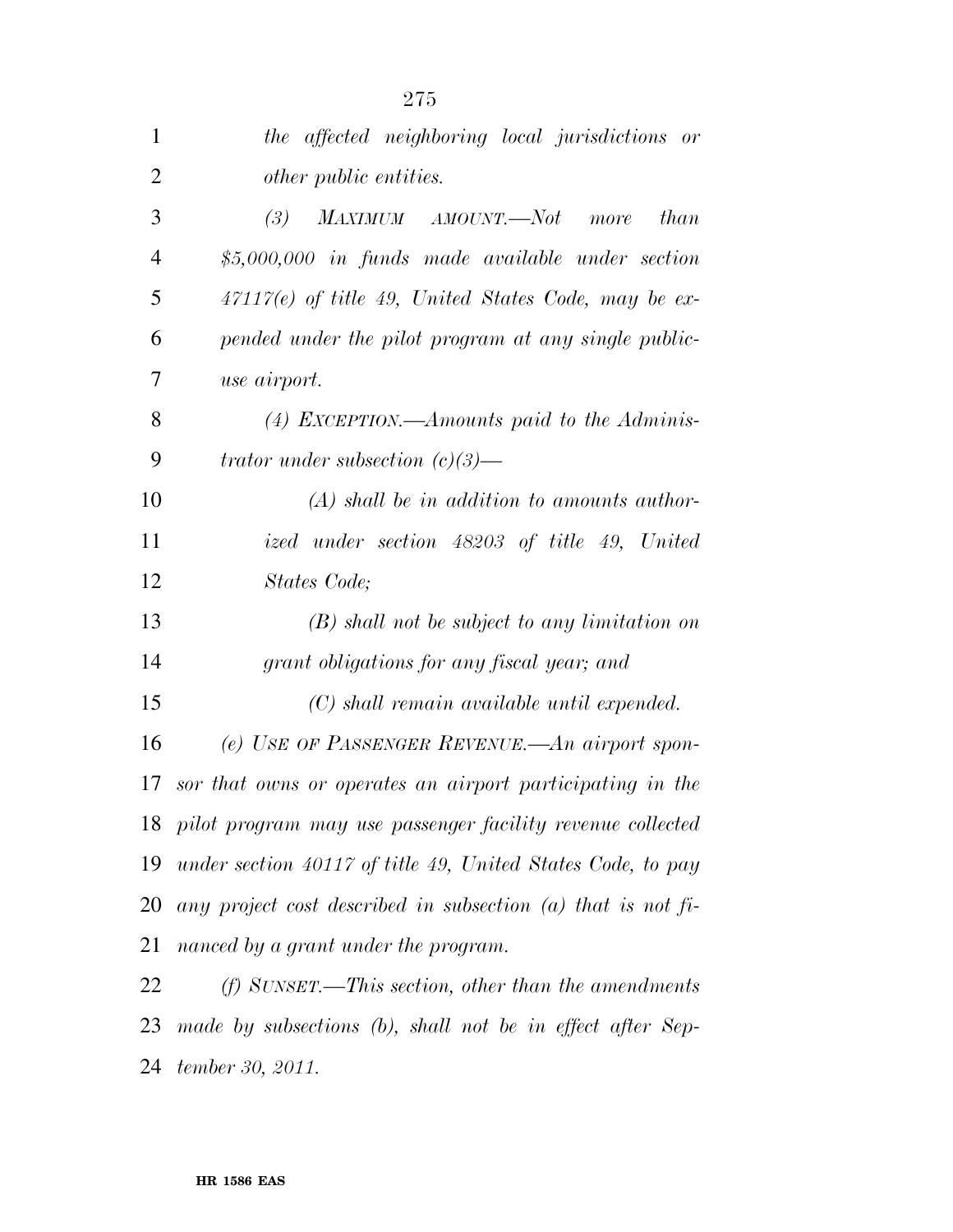| 1         | (g) REPORT TO CONGRESS.—The Administrator shall               |
|-----------|---------------------------------------------------------------|
| 2         | report to Congress within 18 months after making the first    |
| 3         | grant under this section on the effectiveness of this program |
| 4         | on returning part 150 lands to productive use.                |
| 5         | SEC. 713. TRANSPORTING MUSICAL INSTRUMENTS.                   |
| 6         | (a) IN GENERAL.—Subchapter I of chapter 417 is                |
| 7         | amended by adding at the end thereof the following:           |
| 8         | "§41724. Musical instruments                                  |
| 9         | "(a) IN GENERAL.—                                             |
| 10        | "(1) SMALL INSTRUMENTS AS CARRY-ON BAG-                       |
| 11        | $GAGE$ — $An$ air carrier providing air transportation        |
| 12        | shall permit a passenger to carry a violin, guitar, or        |
| 13        | other musical instrument in the aircraft cabin with-          |
| 14        | out charge if—                                                |
| 15        | $\lq (A)$ the instrument can be stowed safely in              |
| 16        | a suitable baggage compartment in the aircraft                |
| 17        | cabin or under a passenger seat; and                          |
| 18        | $\lq\lq(B)$ there is space for such stowage at the            |
| 19        | time the passenger boards the aircraft.                       |
| 20        | "(2) LARGER INSTRUMENTS AS CARRY-ON BAG-                      |
| 21        | $GAGE$ — $An$ air carrier providing air transportation        |
| <u>22</u> | shall permit a passenger to carry a musical instru-           |
| 23        | ment that is too large to meet the requirements of            |
| 24        | paragraph (1) in the aircraft cabin without charge            |
| 25        | $if-$                                                         |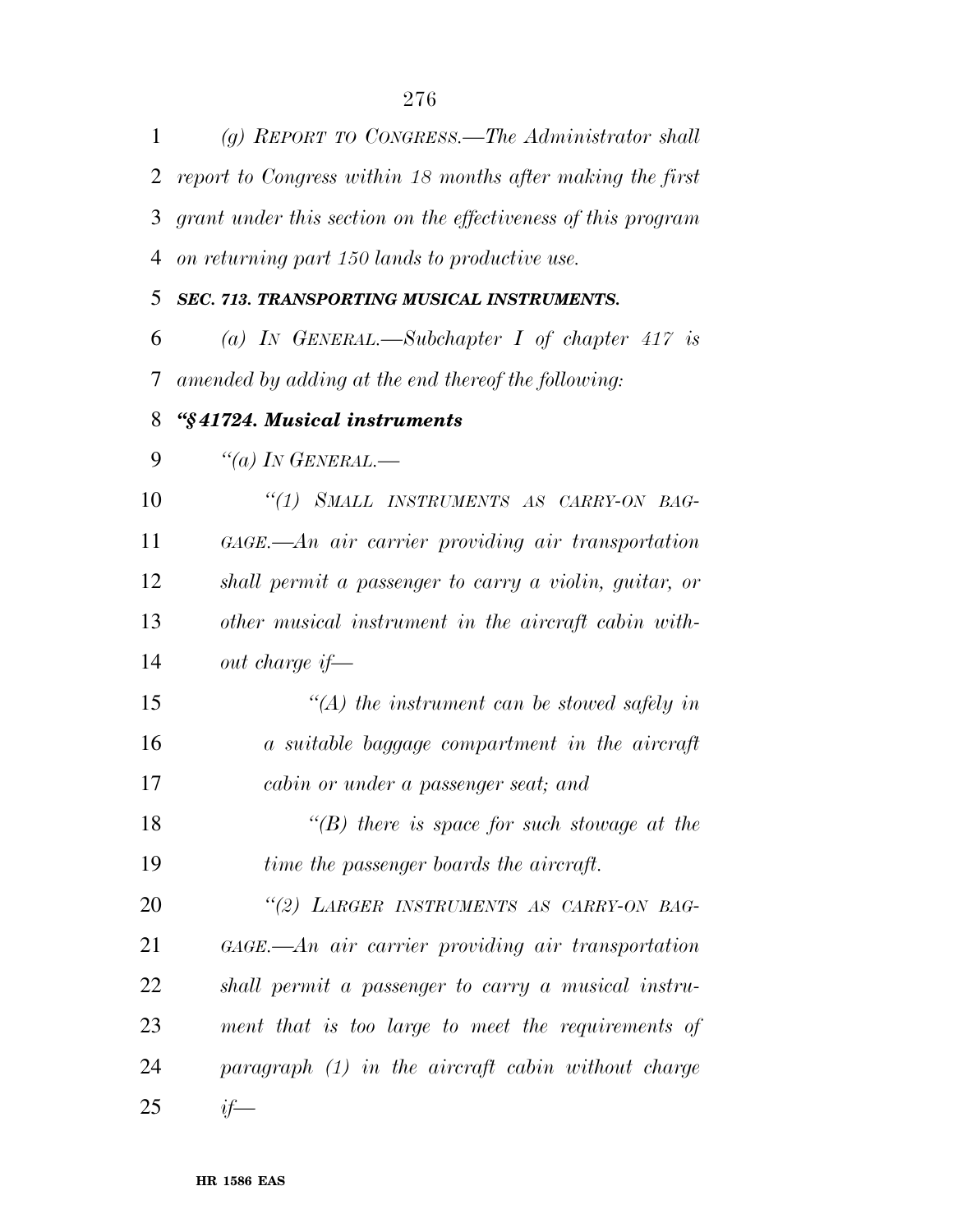| $\mathbf{1}$   | $\lq (A)$ the instrument is contained in a case     |
|----------------|-----------------------------------------------------|
| $\overline{2}$ | or covered so as to avoid injury to other pas-      |
| 3              | sengers;                                            |
| $\overline{4}$ | $\lq (B)$ the weight of the instrument, including   |
| 5              | the case or covering, does not exceed 165 pounds;   |
| 6              | $\lq\lq C$ the instrument can be secured by a       |
| 7              | seat belt to avoid shifting during flight;          |
| 8              | $\lq\lq(D)$ the instrument does not restrict access |
| 9              | to, or use of, any required emergency exit, reg-    |
| 10             | <i>ular exit, or aisle;</i>                         |
| 11             | $\lq\lq(E)$ the instrument does not obscure any     |
| 12             | passenger's view of any illuminated exit, warn-     |
| 13             | ing, or other informational sign;                   |
| 14             | $\lq\lq(F)$ neither the instrument nor the case     |
| 15             | contains any object not otherwise permitted to be   |
| 16             | carried in an aircraft cabin because of a law or    |
| 17             | regulation of the United States; and                |
| 18             | "(G) the passenger wishing to carry the in-         |
| 19             | strument in the aircraft cabin has purchased an     |
| 20             | additional seat to accommodate the instrument.      |
| 21             | "(3) LARGE INSTRUMENTS AS CHECKED BAG-              |
| 22             | $GAGE$ . An air carrier shall transport as baggage, |
| 23             | without charge, a musical instrument that is the    |
| 24             | property of a passenger traveling in air transpor-  |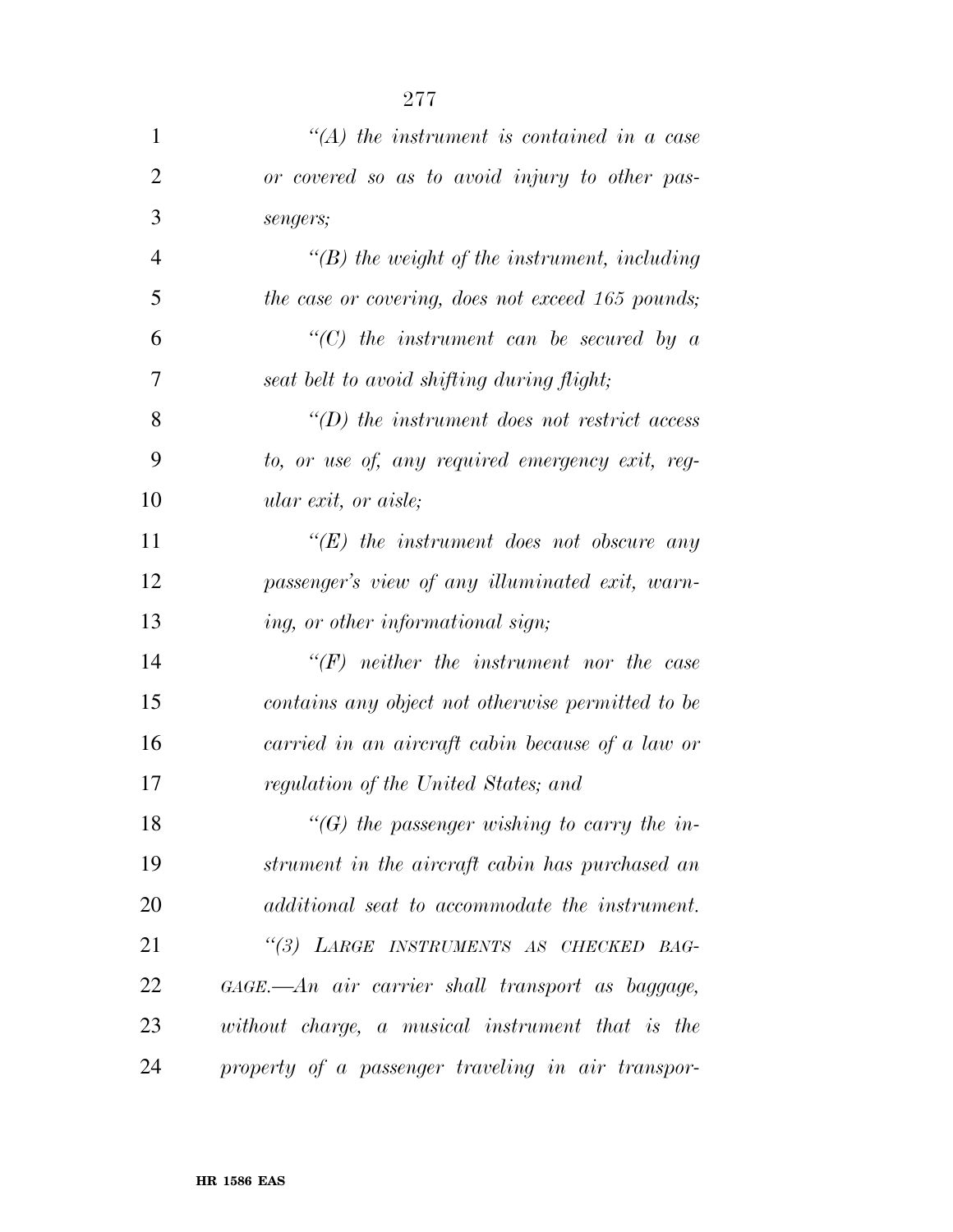| 1              | tation that may not be carried in the aircraft cabin             |
|----------------|------------------------------------------------------------------|
| $\overline{2}$ | $if-$                                                            |
| 3              | $\lq\lq (A)$ the sum of the length, width, and                   |
| $\overline{4}$ | height measured in inches of the outside linear                  |
| 5              | dimensions of the instrument (including the                      |
| 6              | case) does not exceed 150 inches; and                            |
| 7              | $\lq\lq(B)$ the weight of the instrument does not                |
| 8              | exceed 165 pounds.                                               |
| 9              | "(b) REGULATIONS.—The Secretary may prescribe                    |
| 10             | such regulations as may be necessary or appropriate to im-       |
| 11             | plement subsection $(a)$ .".                                     |
| 12             | (b) CONFORMING AMENDMENT.—The table of contents                  |
|                | 13 for chapter 417 is amended by inserting after the item relat- |
|                | 14 ing to section $41723$ the following:                         |
|                | "41724. Musical instruments".                                    |
| 15             | (c) EFFECTIVE DATE.—The amendments made by this                  |
|                | 16 section shall take effect 30 days after the date of enactment |
|                | 17 of this Act.                                                  |
| 18             | SEC. 714. RECYCLING PLANS FOR AIRPORTS.                          |
| 19             | (a) AIRPORT PLANNING.—Section $47102(5)$ is amend-               |
|                | 20 ed by striking "planning." and inserting "planning and        |
| 21             | a plan for recycling and minimizing the generation of air-       |
| 22             | port solid waste, consistent with applicable State and local     |
| 23             | recycling laws, including the cost of a waste audit.".           |
| 24             | (b) MASTER PLAN.—Section $47106(a)$ is amended—                  |
| 25             | (1) by striking "and" in paragraph $(4)$ ;                       |
|                |                                                                  |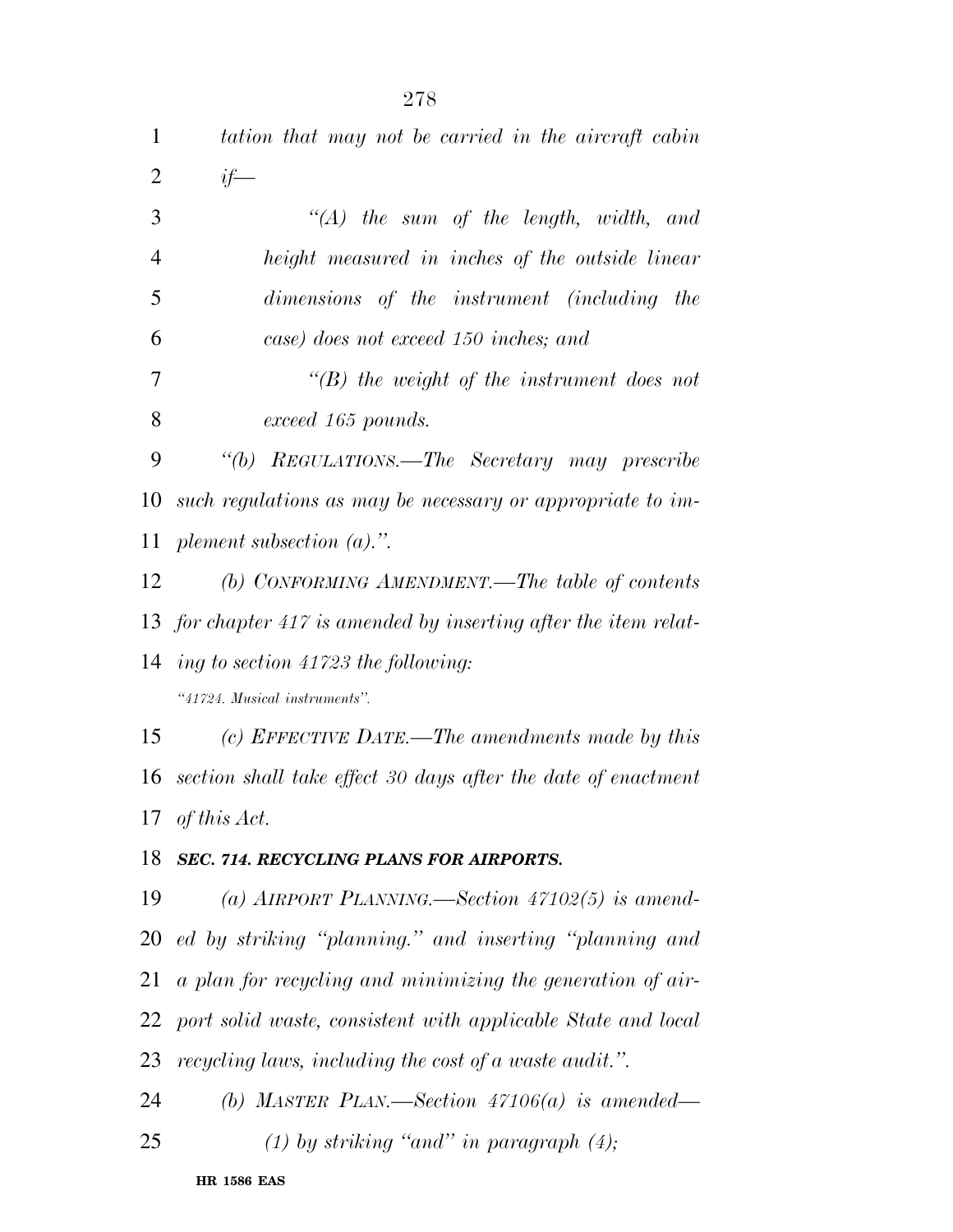| $\mathbf{1}$   | (2) by striking "proposed." in paragraph $(5)$                   |
|----------------|------------------------------------------------------------------|
| $\overline{2}$ | and inserting "proposed; and"; and                               |
| 3              | $(3)$ by adding at the end the following:                        |
| $\overline{4}$ | "(6) if the project is for an airport that has an                |
| 5              | airport master plan, the master plan addresses—                  |
| 6              | "(A) the feasibility of solid waste recycling                    |
| 7              | at the airport;                                                  |
| 8              | $\lq\lq B$ minimizing the generation of solid                    |
| 9              | <i>waste at the airport;</i>                                     |
| 10             | $\lq\lq C$ operation and maintenance require-                    |
| 11             | ments;                                                           |
| 12             | $\lq\lq(D)$ the review of waste management con-                  |
| 13             | tracts;                                                          |
| 14             | $\lq\lq (E)$ the potential for cost savings or the               |
| 15             | generation of revenue; and                                       |
| 16             | $\lq\lq(F)$ training and education require-                      |
| 17             | ments.".                                                         |
| 18             | SEC. 715. DISADVANTAGED BUSINESS ENTERPRISE PRO-                 |
| 19             | <b>GRAM ADJUSTMENTS.</b>                                         |
| 20             | (a) PURPOSE.—It is the purpose of the airport dis-               |
| 21             | advantaged business enterprise program (49 U.S.C.                |
| 22             | $47107(e)$ and $47113$ ) to ensure that minority- and women-     |
| 23             | owned businesses do not face barriers because of their race      |
|                | 24 or gender and so that they have a fair opportunity to com-    |
|                | 25 pete in Federally assisted airport contracts and concessions. |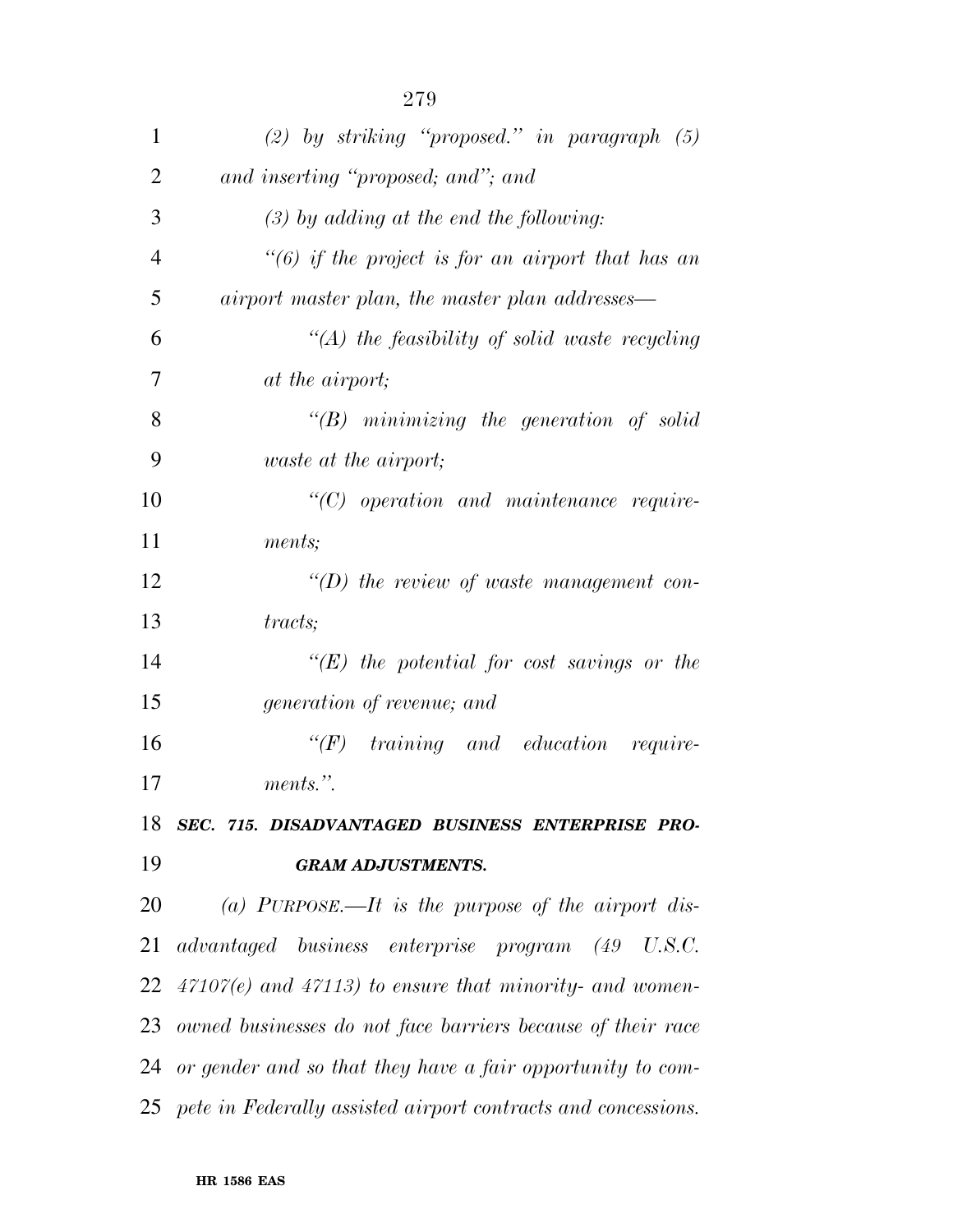| 1              | (b) FINDINGS.—The Congress finds the following:          |
|----------------|----------------------------------------------------------|
| $\overline{2}$ | $(1)$ While significant progress has occurred due        |
| 3              | to the enactment of the airport disadvantaged busi-      |
| 4              | ness enterprise program (49 U.S.C. 47107(e) and          |
| 5              | 47113), discrimination continues to be a barrier for     |
| 6              | minority- and women-owned businesses seeking to do       |
| 7              | business in airport-related markets. This continuing     |
| 8              | barrier merits the continuation of the airport dis-      |
| 9              | advantaged business enterprise program.                  |
| 10             | $(2)$ The Congress has received recent evidence of       |
| 11             | discrimination from numerous sources, including con-     |
| 12             | gressional hearings and roundtables, scientific reports, |
| 13             | reports issued by public and private agencies, news      |
| 14             | stories, reports of discrimination by organizations      |
| 15             | and individuals, and discrimination lawsuits. This       |
| 16             | evidence also shows that race- and gender-neutral ef-    |
| 17             | forts alone are insufficient to address the problem.     |
| 18             | $(3)$ This evidence demonstrates that discrimina-        |
| 19             | tion across the nation poses a barrier to full and fair  |
| 20             | participation in airport related businesses of women     |
| 21             | business owners and minority business owners in the      |
| 22             | racial groups detailed in parts 23 and 26 of title 49,   |
| 23             | Code of Federal Regulations, and has impacted firm       |
| 24             | development and many aspects of airport related          |
| 25             | business in the public and private markets.              |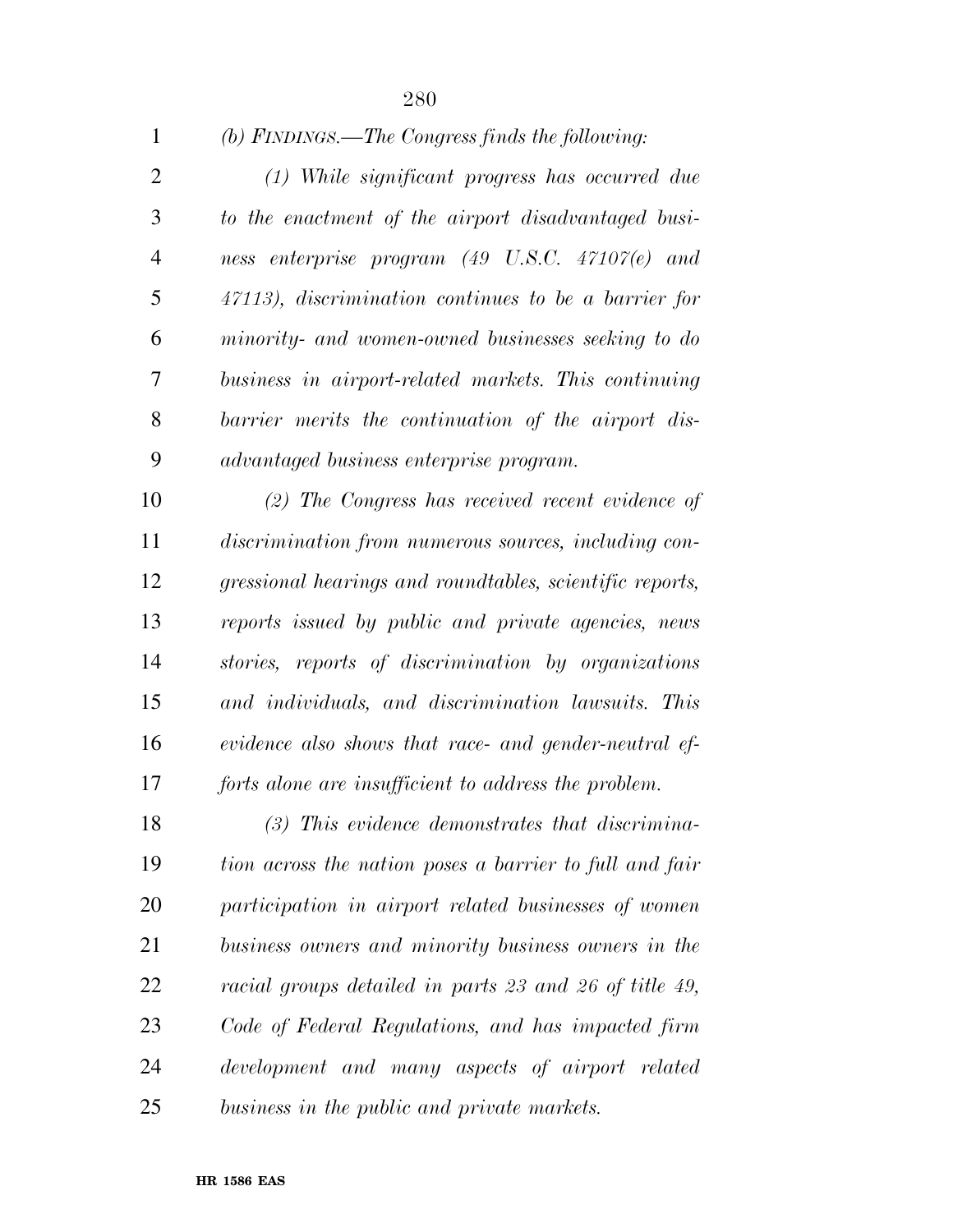| $\mathbf{1}$   | $(4)$ This evidence provides a strong basis for the |
|----------------|-----------------------------------------------------|
| $\overline{2}$ | continuation of the airport disadvantaged business  |
| 3              | enterprise program and the airport concessions dis- |
| $\overline{4}$ | advantaged business enterprise program.             |
| 5              | (c) IN GENERAL.—Section $47107(e)$ is amended—      |
| 6              | $(1)$ by redesignating paragraph $(8)$ as para-     |
| 7              | graph $(9)$ ; and                                   |
| 8              | (2) by inserting after paragraph $(7)$ the fol-     |
| 9              | lowing:                                             |
| 10             | "(8) MANDATORY TRAINING PROGRAM FOR                 |
| 11             | AIRPORT CONCESSIONS.-                               |
| 12             | "(A) In GENERAL.—Not later than one                 |
| 13             | year after the date of enactment of the FAA         |
| 14             | Transportation Modernization<br>Air<br>and          |
| 15             | Safety Improvement Act, the Secretary shall         |
| 16             | establish a mandatory training program for          |
| 17             | persons described in subparagraph $(C)$ on          |
| 18             | the certification of whether a small business       |
| 19             | concern in airport concessions qualifies as a       |
| 20             | small business concern owned and controlled         |
| 21             | by a socially and economically disadvan-            |
| 22             | taged individual for purposes of paragraph          |
| 23             | (1).                                                |
| 24             | "(B) IMPLEMENTATION.—The training                   |
| 25             | program may be implemented by one or                |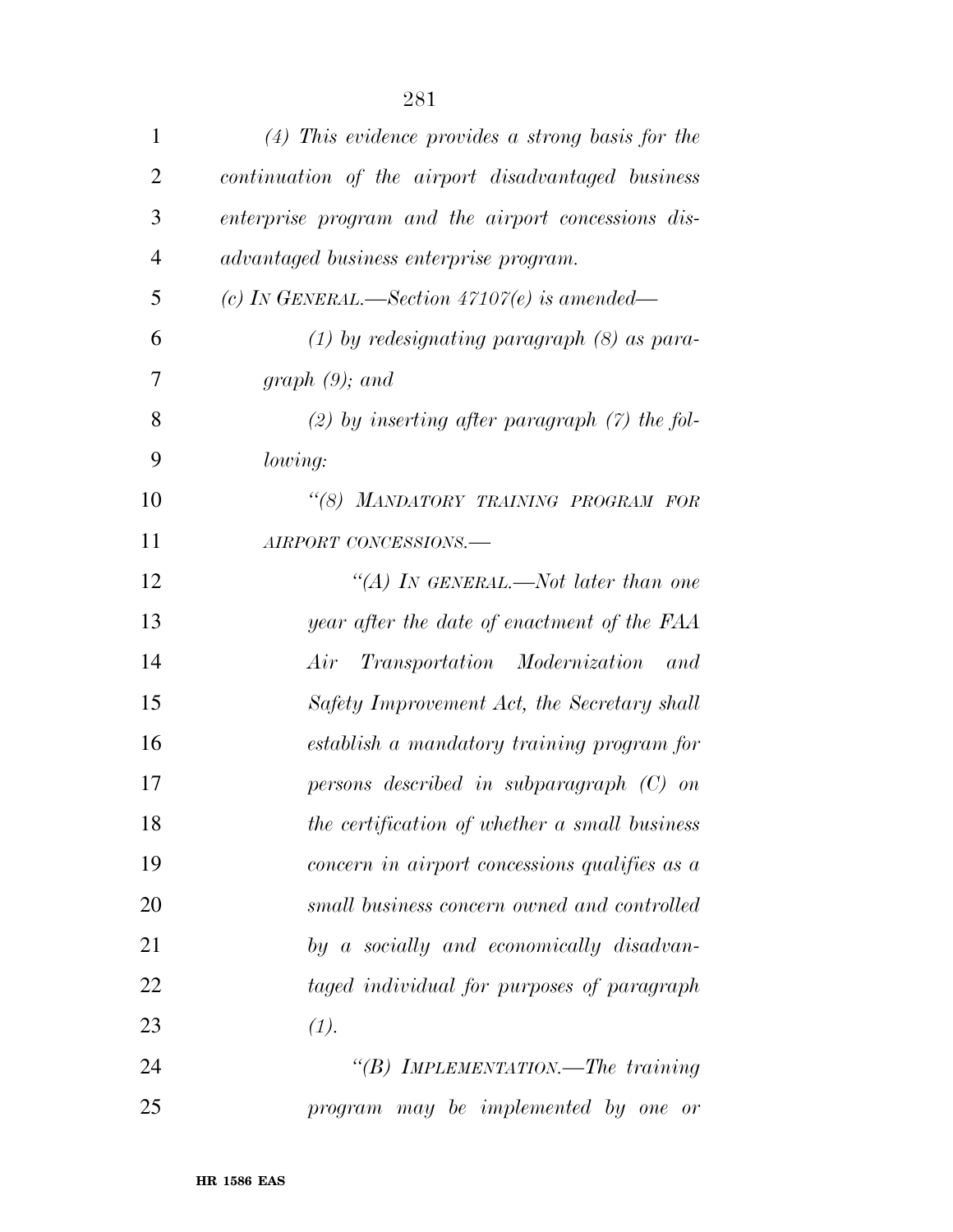| 1              | more private entities approved by the Sec-                    |
|----------------|---------------------------------------------------------------|
| $\overline{2}$ | retary.                                                       |
| 3              | "(C) PARTICIPANTS.— $A$ person<br>re-                         |
| $\overline{4}$ | ferred to in paragraph $(1)$ is an official or                |
| 5              | agent of an airport owner or operator who                     |
| 6              | <i>is required to provide a written assurance</i>             |
| 7              | under paragraph $(1)$ that the airport owner                  |
| 8              | or operator will meet the percentage goal of                  |
| 9              | paragraph $(1)$ or who is responsible for de-                 |
| 10             | <i>termining whether or not a small business</i>              |
| 11             | concern in airport concessions qualifies as a                 |
| 12             | small business concern owned and controlled                   |
| 13             | by a socially and economically disadvan-                      |
| 14             | taged individual for purposes of paragraph                    |
| 15             | (1).                                                          |
| 16             | "(D) AUTHORIZATION OF APPROPRIA-                              |
| 17             | TIONS.—There are authorized to be appro-                      |
| 18             | priated to the Secretary such sums as may                     |
| 19             | be necessary to carry out this paragraph.".                   |
| 20             | (d) REPORT.—Not later than 24 months after the date           |
| 21             | of enactment of this Act, the Secretary shall submit a report |
| 22             | to the Senate Committee on Commerce, Science, and Trans-      |
| 23             | portation, the House of Representatives Committee on          |
| 24             | Transportation and Infrastructure, and other appropriate      |
| 25             | committees of Congress on the results of the training pro-    |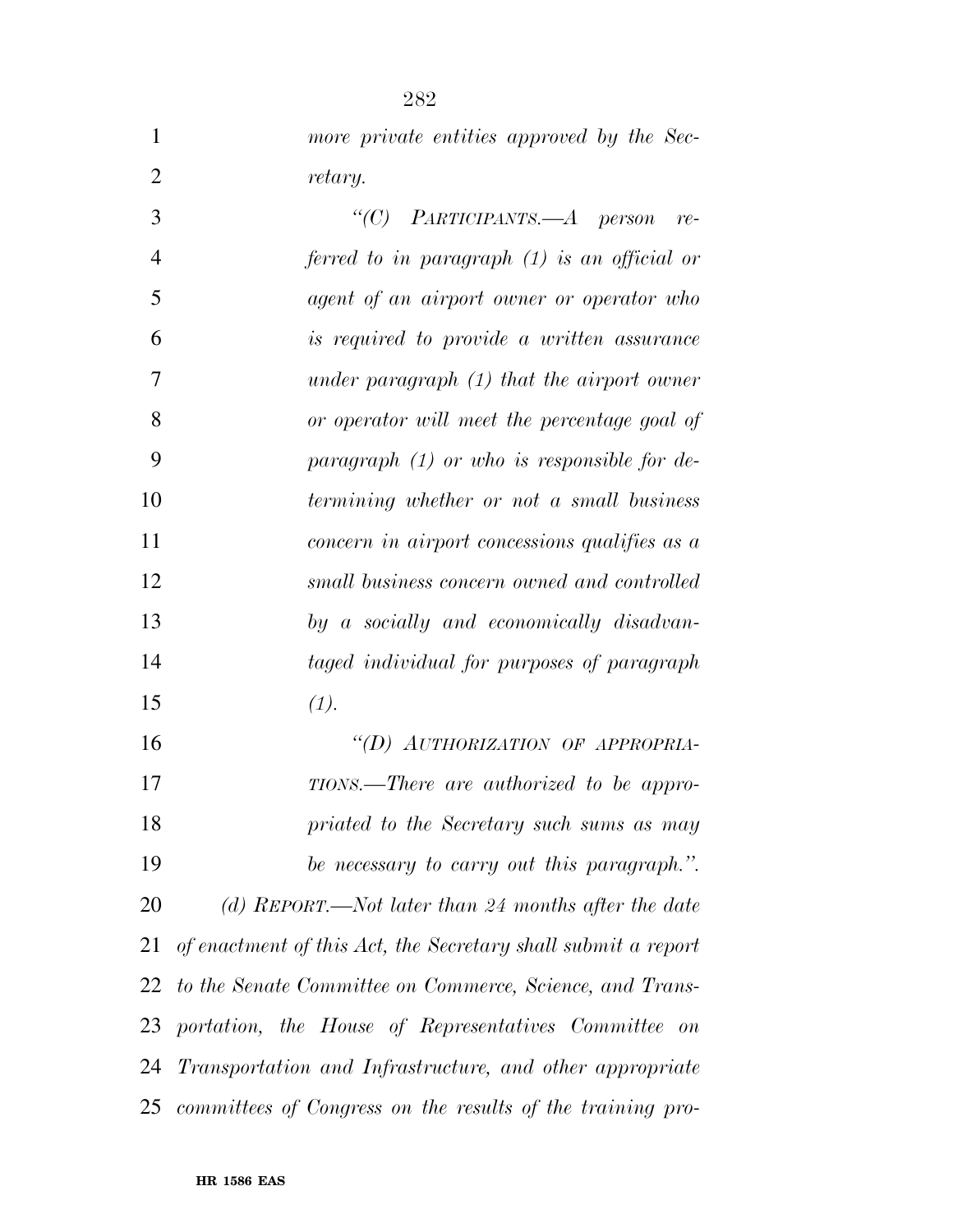*gram conducted under section 47107(e)(8) of title 49, United States Code, as added by subsection (a).* 

 *(e) DISADVANTAGED BUSINESS ENTERPRISE PER- SONAL NET WORTH CAP; BONDING REQUIREMENTS.—Sec- tion 47113 is amended by adding at the end the following: ''(e) PERSONAL NET WORTH CAP.—Not later than 180 days after the date of enactment of the FAA Air Transpor- tation Modernization and Safety Improvement Act, the Sec- retary shall issue final regulations to adjust the personal net worth cap used in determining whether an individual is economically disadvantaged for purposes of qualifying under the definition contained in subsection (a)(2) and under section 47107(e). The regulations shall correct for the impact of inflation since the Small Business Administra- tion established the personal net worth cap at \$750,000 in 1989.* 

*''(f) EXCLUSION OF RETIREMENT BENEFITS.—* 

 *''(1) IN GENERAL.—In calculating a business owner's personal net worth, any funds held in a qualified retirement account owned by the business owner shall be excluded, subject to regulations to be issued by the Secretary.* 

 *''(2) REGULATIONS.—Not later than one year after the date of enactment of the FAA Air Transpor-tation Modernization and Safety Improvement Act,*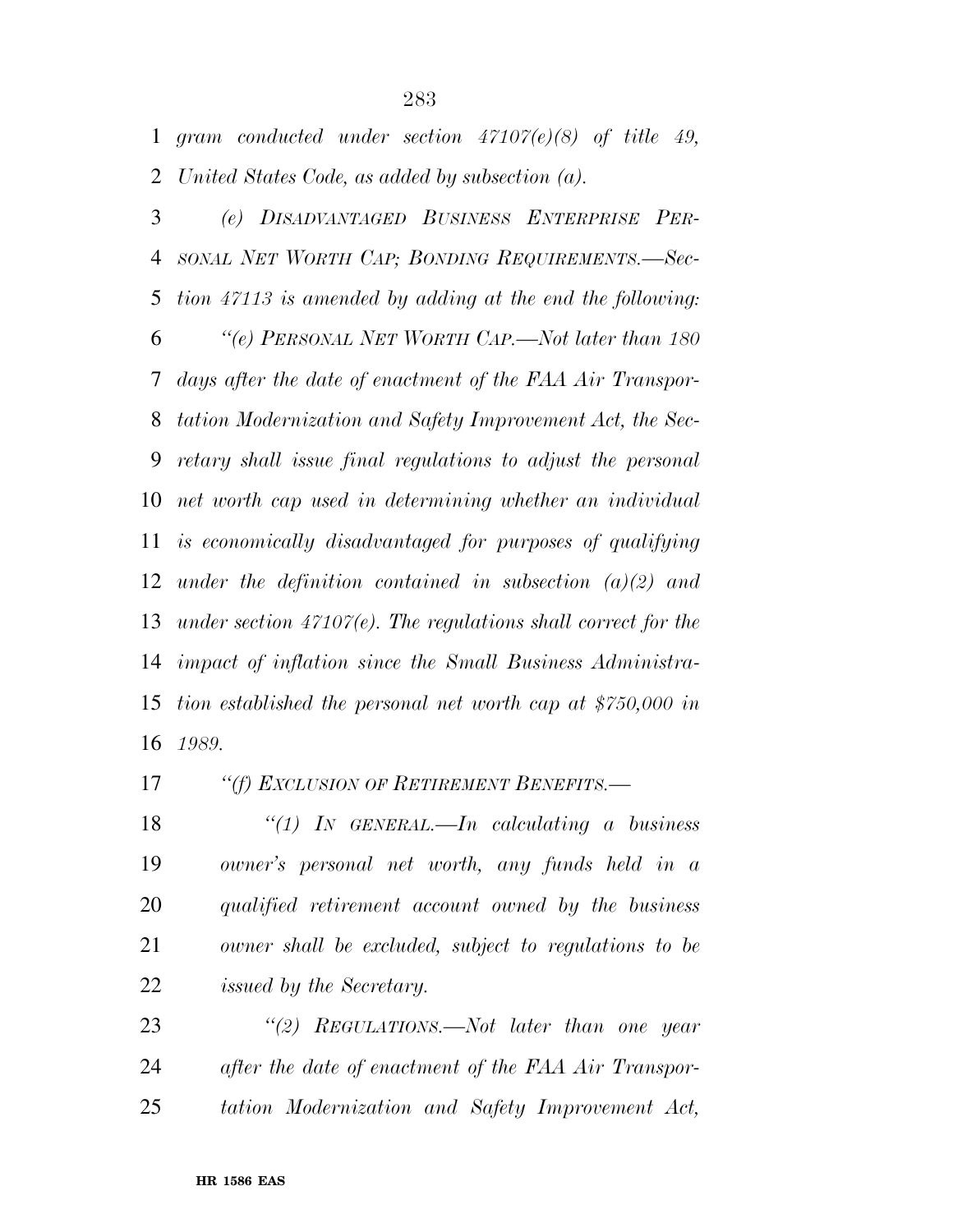*the Secretary shall issue final regulations to imple- ment paragraph (1), including consideration of ap- propriate safeguards, such as a limit on the amount of such accounts, to prevent circumvention of personal net worth requirements.* 

 *''(g) PROHIBITION ON EXCESSIVE OR DISCRIMINATORY BONDING REQUIREMENTS.—* 

 *''(1) IN GENERAL.—The Secretary shall establish a program to eliminate barriers to small business participation in airport-related contracts and conces- sions by prohibiting excessive, unreasonable, or dis- criminatory bonding requirements for any project funded under this chapter or using passenger facility revenues under section 40117.* 

 *''(2) REGULATIONS.—Not later than one year after the date of enactment of the FAA Air Transpor- tation Modernization and Safety Improvement Act, the Secretary shall issue a final rule to establish the program under paragraph (1).''.* 

#### *SEC. 716. FRONT LINE MANAGER STAFFING.*

 *(a) STUDY.—Not later than 45 days after the date of enactment of this Act, the Administrator of the Federal Aviation Administration shall initiate a study on front line manager staffing requirements in air traffic control facili-ties.*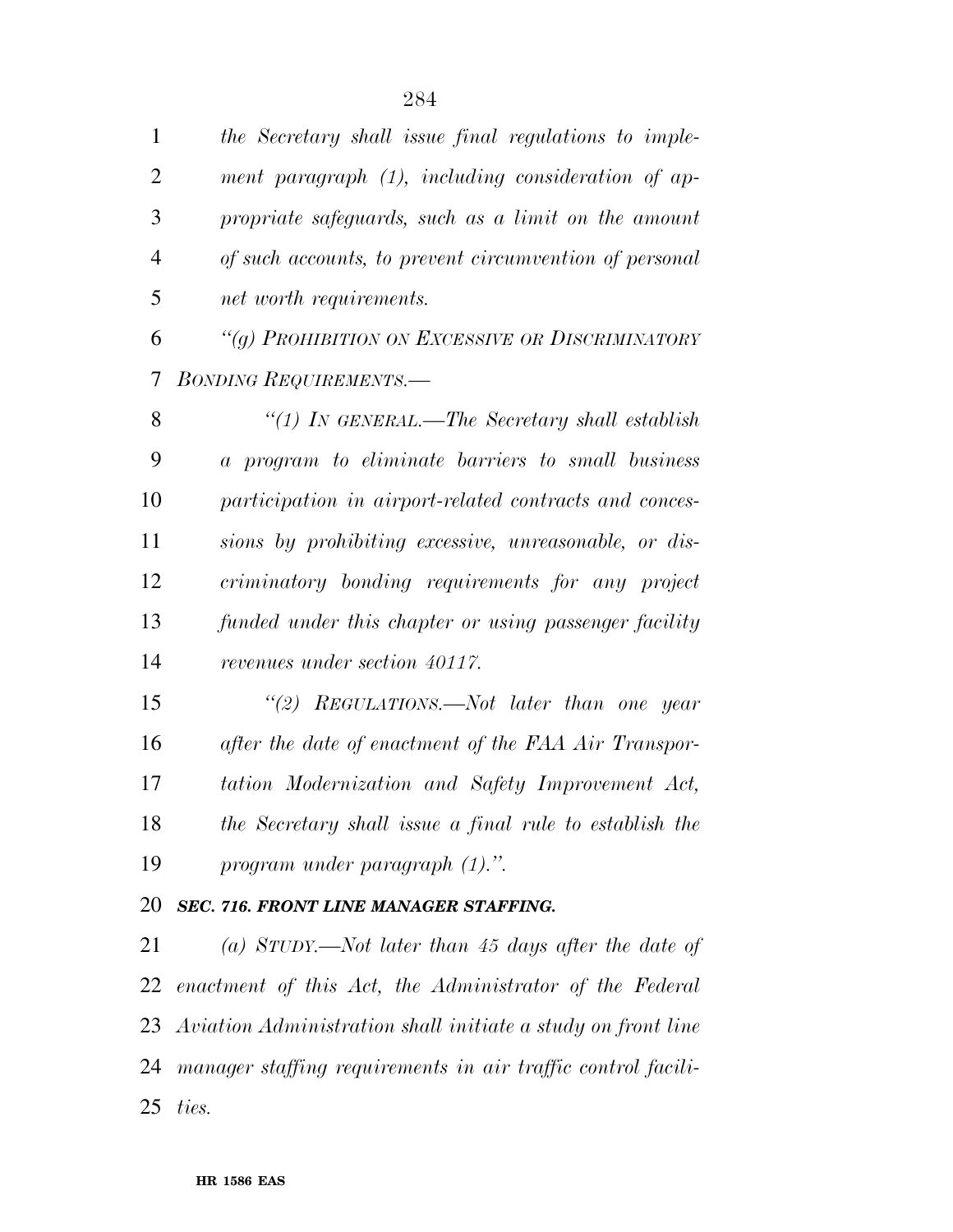| 1              | (b) CONSIDERATIONS.—In conducting the study, the                |
|----------------|-----------------------------------------------------------------|
| 2              | Administrator may take into consideration—                      |
| 3              | $(1)$ the number of supervisory positions of oper-              |
| $\overline{4}$ | ation requiring watch coverage in each air traffic              |
| 5              | control facility;                                               |
| 6              | $(2)$ coverage requirements in relation to traffic              |
| 7              | demand;                                                         |
| 8              | $(3)$ facility type;                                            |
| 9              | $(4)$ complexity of traffic and managerial respon-              |
| 10             | <i>sibilities</i> ;                                             |
| 11             | (5) proficiency and training requirements; and                  |
| 12             | $(6)$ such other factors as the Administrator con-              |
| 13             | siders appropriate.                                             |
| 14             | DETERMINATIONS.—The Administrator<br>(c)<br>shall               |
| 15             | transmit any determinations made as a result of the study       |
| 16             | to the Chief Operating Officer for the air traffic control sys- |
| 17             | tem.                                                            |
| 18             | (d) REPORT.—Not later than 180 days after the date              |
|                | 19 of enactment of this Act, the Administrator shall submit     |
|                | 20 to the Senate Committee on Commerce, Science, and Trans-     |
| 21             | portation and the House of Representatives Committee on         |
| 22             | Transportation and Infrastructure a report on the results       |
|                | 23 of the study and a description of any determinations sub-    |
|                | 24 mitted to the Chief Operating Officer under subsection (c).  |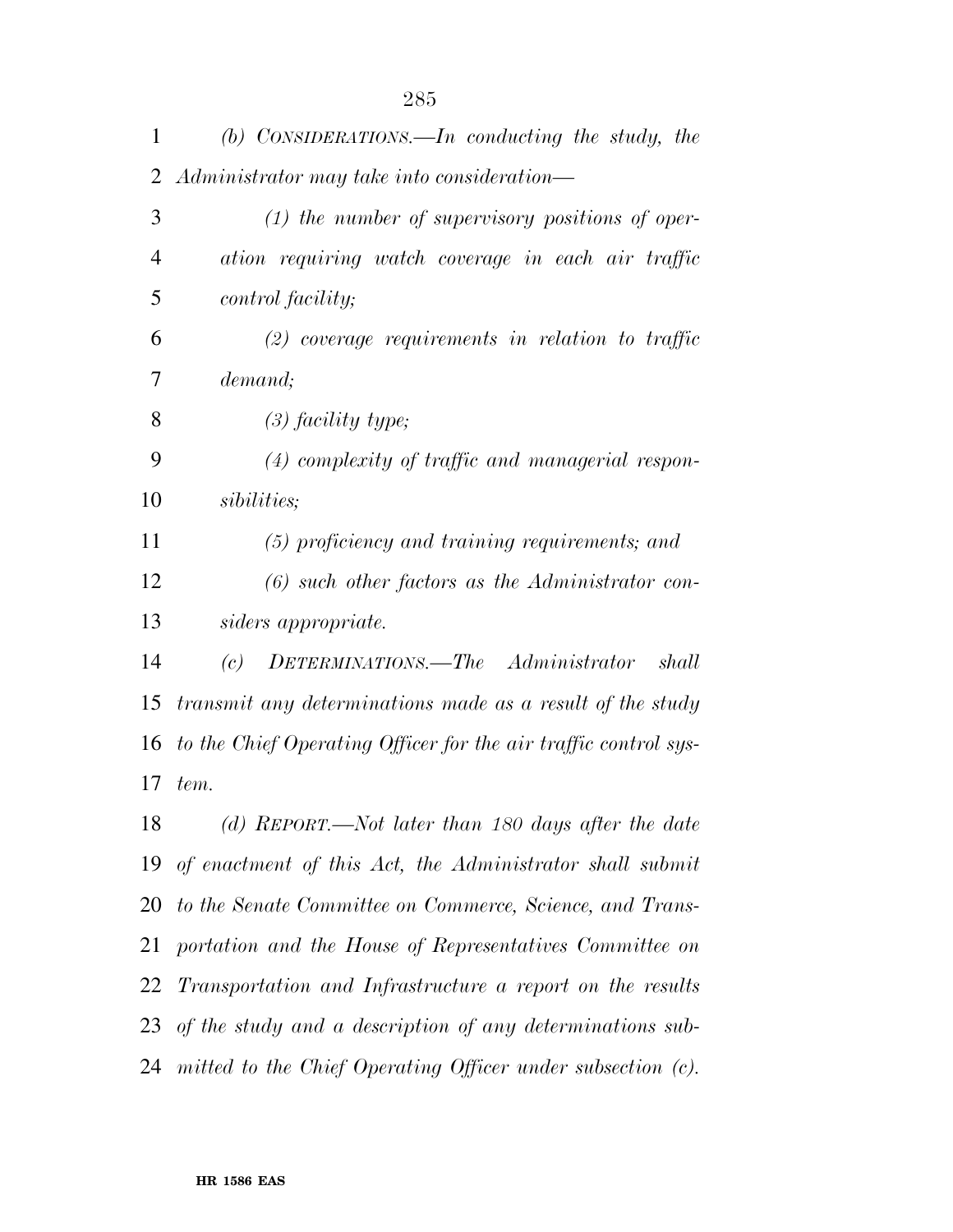## *SEC. 717. STUDY OF HELICOPTER AND FIXED WING AIR AM-BULANCE SERVICES.*

 *(a) IN GENERAL.— The Comptroller General shall con- duct a study of the helicopter and fixed-wing air ambulance industry. The study shall include information, analysis, and recommendations pertinent to ensuring a safe air am-bulance industry.* 

 *(b) REQUIRED INFORMATION.—In conducting the study, the Comptroller General shall obtain detailed infor- mation on the following aspects of the air ambulance indus-try:* 

| 12 | $(1)$ A review of the industry, for part 135 certifi-   |
|----|---------------------------------------------------------|
| 13 | cate holders and indirect carriers providing helicopter |
| 14 | and fixed-wing air ambulance services, including—       |
| 15 | $(A)$ a listing of the number, size, and loca-          |
| 16 | tion of helicopter and fixed-wing aircraft and          |
| 17 | <i>their flight bases;</i>                              |
| 18 | $(B)$ affiliations of certificate holders and in-       |
| 19 | direct carriers with hospitals, governments, and        |
| 20 | <i>other entities;</i>                                  |
| 21 | $(C)$ coordination of air ambulance services,           |
| 22 | with each other, State and local emergency med-         |
| 23 | ical services systems, referring entities, and re-      |
| 24 | <i>ceiving hospitals;</i>                               |
| 25 | $(D)$ nature of services contracts, sources of          |
| 26 | payment, financial relationships between certifi-       |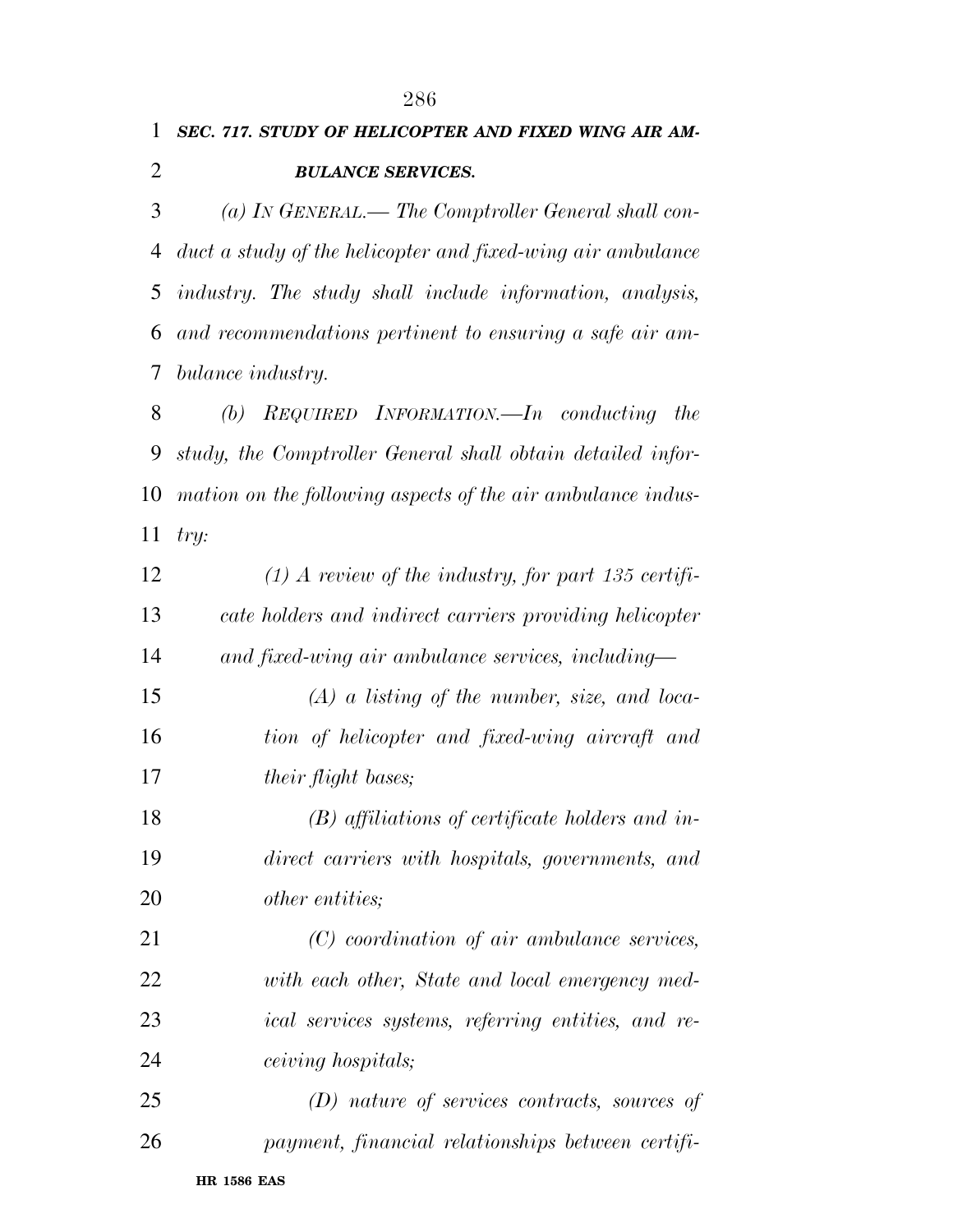| $\mathbf{1}$   | cate holders and indirect carriers providing air         |
|----------------|----------------------------------------------------------|
| $\overline{2}$ | ambulance services and referring entities, and           |
| 3              | costs of operations; and                                 |
| $\overline{4}$ | $(E)$ a survey of business models for air am-            |
| 5              | bulance operations, including expenses, structure,       |
| 6              | and sources of income.                                   |
| 7              | $(2)$ Air ambulance request and dispatch prac-           |
| 8              | tices, including the various types of protocols, models, |
| 9              | training, certifications, and air medical communica-     |
| 10             | tions centers relating to part 135 certificate holders   |
| 11             | and indirect carriers providing helicopter and fixed-    |
| 12             | wing air ambulance services, including—                  |
| 13             | $(A)$ the practices that emergency and med-              |
| 14             | <i>ical officials use to request an air ambulance</i> ;  |
| 15             | $(B)$ information on whether economic or                 |
| 16             | other nonmedical factors lead to air ambulance           |
| 17             | transport when it is not medically needed, ap-           |
| 18             | propriate, or safe; and                                  |
| 19             | $(C)$ the cause, occurrence, and extent of               |
| 20             | delays in air ambulance transport.                       |
| 21             | $(3)$ Economic and medical issues relating to the        |
| 22             | $air$ ambulance industry, including-                     |
| 23             | $(A)$ licensing;                                         |
| 24             | $(B)$ certificates of need;                              |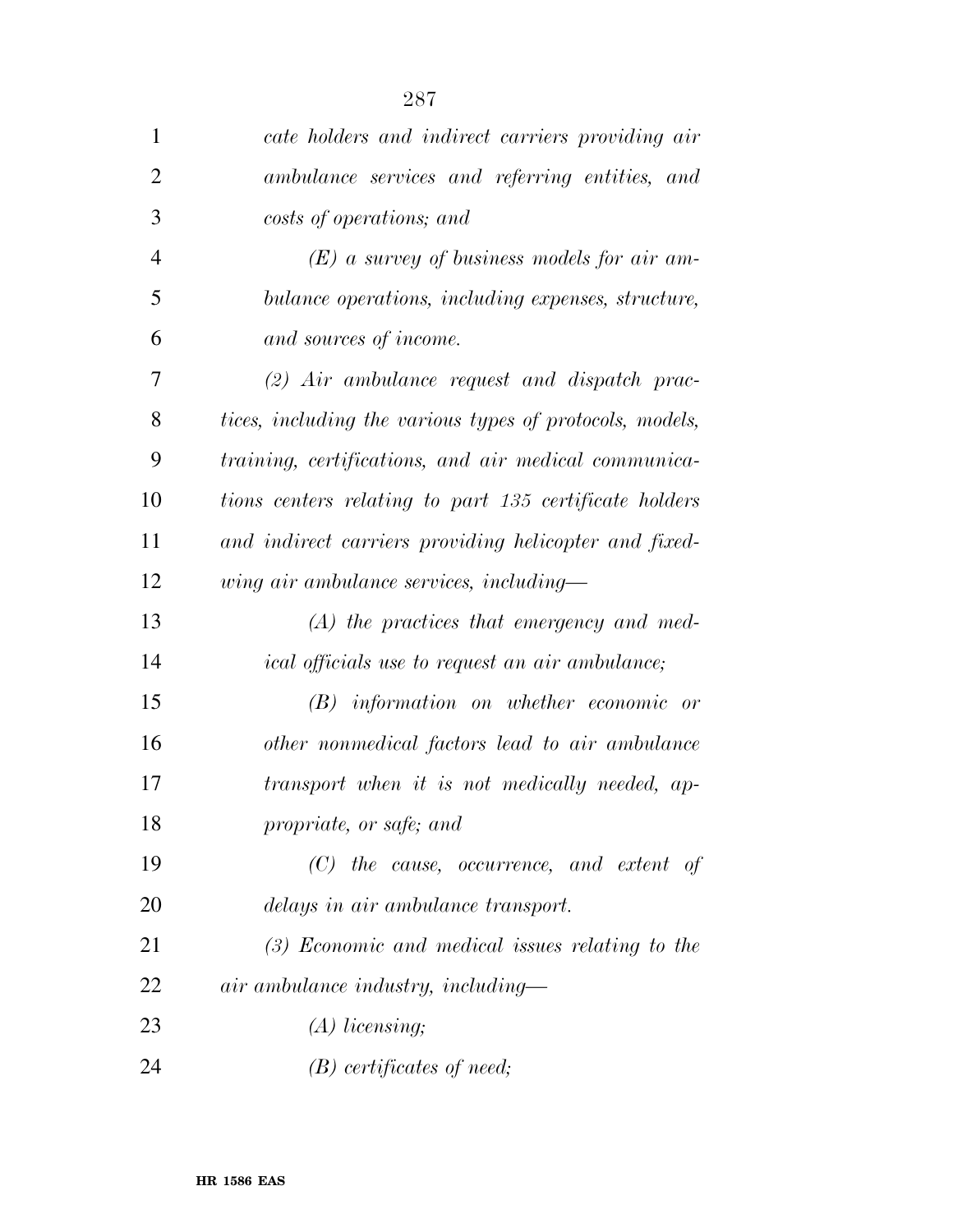| $\mathbf{1}$   | $(C)$ public convenience and necessity re-                    |
|----------------|---------------------------------------------------------------|
| $\overline{2}$ | <i>quirements;</i>                                            |
| 3              | assignment of geographic coverage<br>(D)                      |
| $\overline{4}$ | areas;                                                        |
| 5              | $(E)$ accreditation requirements;                             |
| 6              | $(F)$ compliance with dispatch procedures;                    |
| 7              | and                                                           |
| 8              | $(G)$ requirements for medical equipment                      |
| 9              | and personnel onboard the aircraft.                           |
| 10             | $(4)$ Such other matters as the Comptroller Gen-              |
| 11             | eral considers relevant to the purpose of the study.          |
| 12             | (c) ANALYSIS AND RECOMMENDATIONS.—Based on in-                |
|                | 13 formation obtained under subsection (b) and other informa- |
| 14             | tion the Comptroller General considers appropriate, the re-   |
| 15             | port shall also include an analysis and specific rec-         |
| 16             | ommendations, as appropriate, related to-                     |
| 17             | $(1)$ the relationship between State regulation and           |
| 18             | Federal preemption of rates, routes, and services of          |
| 19             | <i>air ambulances</i> ;                                       |
| 20             | $(2)$ the extent to which Federal law may impact              |
| 21             | existing State regulation of air ambulances and the           |
| 22             | potential effect of greater State regulation—                 |
| 23             | $(A)$ in the air ambulance industry, on the                   |
| 24             | economic viability of air ambulance services, the             |
| 25             | availability and coordination of service, and                 |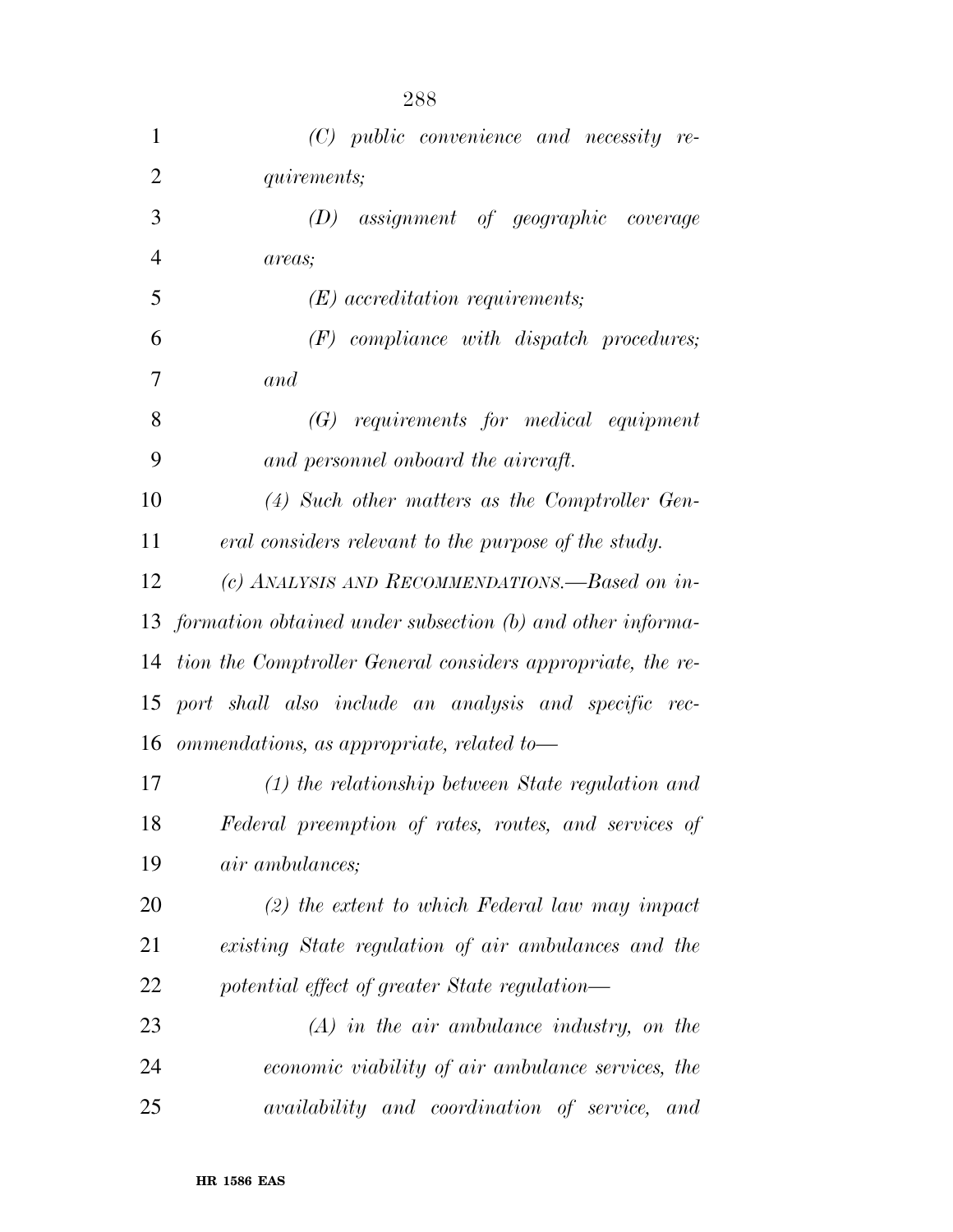| $\mathbf{1}$   | costs of operations both in rural and highly pop-         |
|----------------|-----------------------------------------------------------|
| $\overline{2}$ | ulated areas;                                             |
| 3              | $(B)$ on the quality of patient care and out-             |
| $\overline{4}$ | comes; and                                                |
| 5              | $(C)$ on competition and safety; and                      |
| 6              | $(3)$ whether systemic or other problems exist on         |
| 7              | a statewide, regional, or national basis with the cur-    |
| 8              | rent system governing air ambulances.                     |
| 9              | (d) REPORT.—Not later than June 1, 2010, the Comp-        |
| 10             | troller General shall submit a report to the Secretary of |
| 11             | Transportation, the Senate Committee on Commerce,         |
| 12             | Science, and Transportation, and the House of Representa- |
| 13             | tives Committee on Transportation and Infrastructure con- |
| 14             | taining the Government Accountability Office's findings   |
| 15             | and recommendations regarding the study under this sec-   |
|                | 16 <i>tion</i> .                                          |
| 17             | (e) ADOPTION OF RECOMMENDED POLICY CHANGES.               |
|                |                                                           |

 *Not later than 60 days after the date of receipt of the report under subsection (d), the Secretary shall issue a report to the Senate Committee on Commerce, Science, and Trans- portation, and the House of Representatives Committee on Transportation and Infrastructure that—* 

 *(1) specifies which, if any, policy changes rec-ommended by the Comptroller General and any other*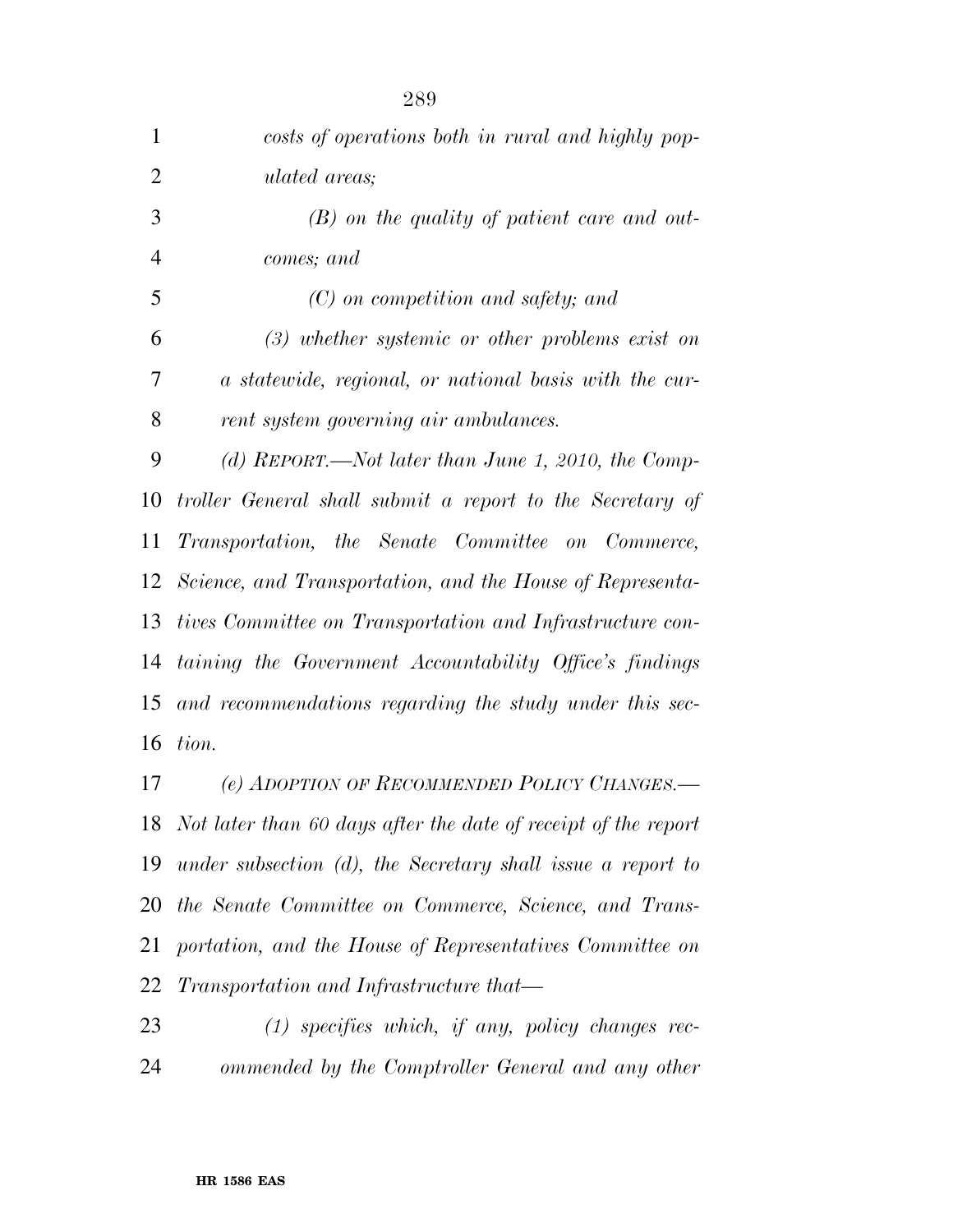| 1              | policy changes with respect to air ambulances the             |
|----------------|---------------------------------------------------------------|
| $\overline{2}$ | Secretary will adopt and implement; and                       |
| 3              | $(2)$ includes recommendations for legislative                |
| 4              | <i>change, if appropriate</i>                                 |
| 5              | (f) PART 135 CERTIFICATE HOLDER DEFINED.—In                   |
| 6              | this section, the term "part 135 certificate holder" means    |
| 7              | a person holding a certificate issued under part 135 of title |
| 8              | 14, Code of Federal Regulations.                              |
| 9              | SEC. 718. REPEAL OF CERTAIN LIMITATIONS ON METRO-             |
| 10             | POLITAN WASHINGTON AIRPORTS AUTHOR-                           |
| 11             | ITY.                                                          |
| 12             | (a) In GENERAL.—Section 49108 is repealed.                    |
| 13             | (b) CONFORMING REPEAL.—The table of sections for              |
| 14             | chapter 491 is amended by striking the item relating to sec-  |
| 15             | tion 49108.                                                   |
|                | 16 SEC. 719. STUDY OF AERONAUTICAL MOBILE TELEMETRY.          |
| 17             | Not later than 180 days after the date of enactment           |
|                | 18 of this Act, the Administrator of the Federal Aviation Ad- |
|                | 19 ministration, in consultation with other Federal agencies, |
|                | 20 shall submit a report to the Senate Committee on Com-      |
| 21             | merce, Science, and Transportation, the House of Rep-         |
| 22             | resentatives Committee on Science and Technology, and the     |
|                | 23 House of Representatives Committee on Energy and Com-      |
|                | 24 merce that identifies—                                     |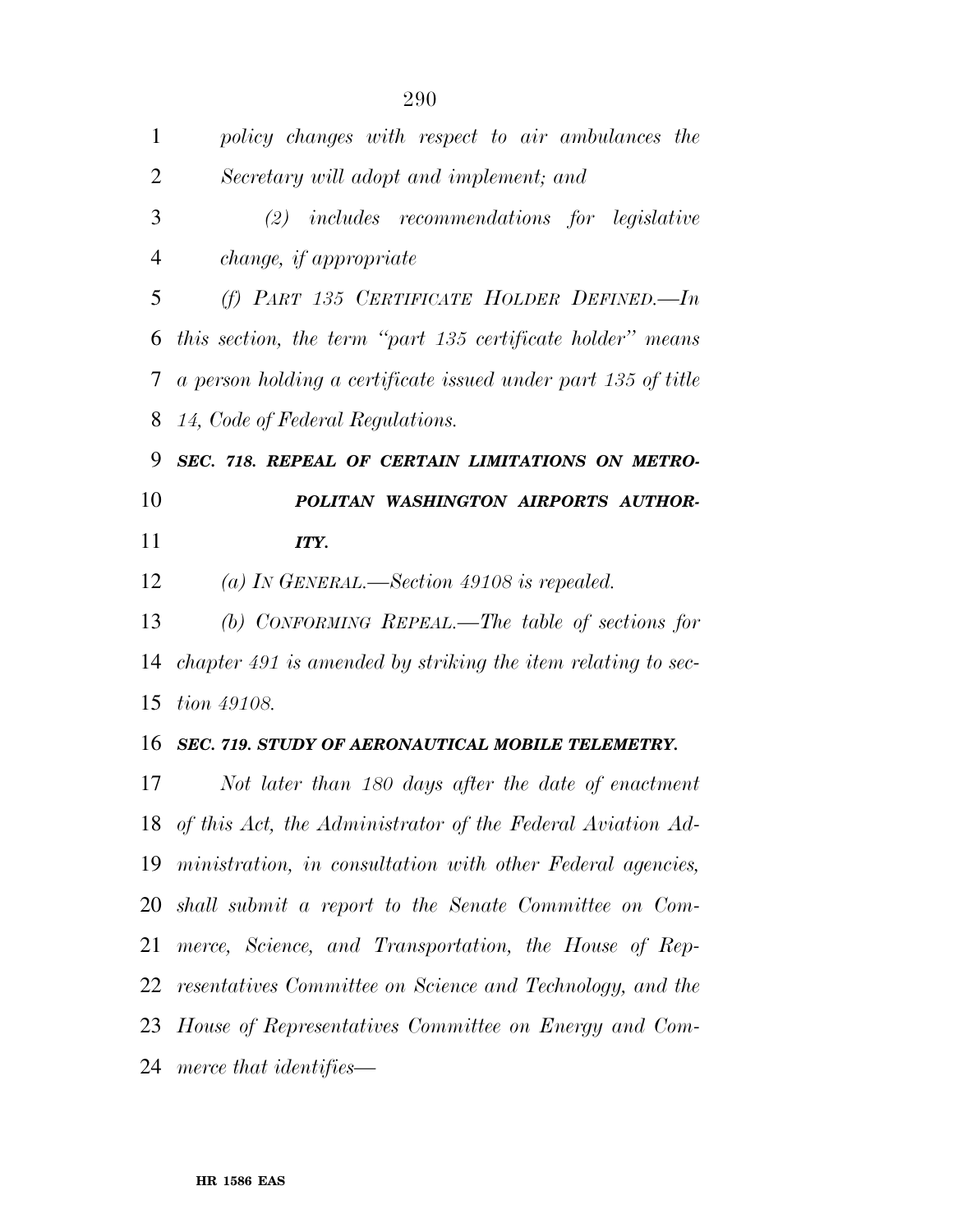| $\mathbf{1}$   | $(1)$ the current and anticipated need over the             |
|----------------|-------------------------------------------------------------|
| $\overline{2}$ | next decade by civil aviation, including equipment          |
| 3              | manufacturers, for aeronautical mobile telemetry serv-      |
| $\overline{4}$ | <i>ices</i> ; and                                           |
| 5              | $(2)$ the potential impact to the aerospace indus-          |
| 6              | try of the introduction of a new radio service oper-        |
| 7              | ating in the same spectrum allocated to the aero-           |
| 8              | nautical mobile telemetry service.                          |
| 9              | SEC. 720. FLIGHTCREW MEMBER PAIRING AND CREW RE-            |
| 10             | SOURCE MANAGEMENT TECHNIQUES.                               |
| 11             | (a) STUDY.—The Administrator of the Federal Avia-           |
| 12             | tion Administration shall conduct a study on aviation in-   |
|                | 13 dustry best practices with regard to flightcrew member   |
|                | 14 pairing, crew resource management techniques, and pilot  |
| 15             | <i>commuting.</i>                                           |
| 16             | (b) REPORT.—Not later than one year after the date          |
|                | 17 of enactment of this Act, the Administrator shall submit |
| 18             | a report to the House of Representatives Committee on       |
| 19             | Transportation and Infrastructure and the Senate Com-       |
| 20             | mittee on Commerce, Science, and Transportation on the      |
| 21             | results of the study.                                       |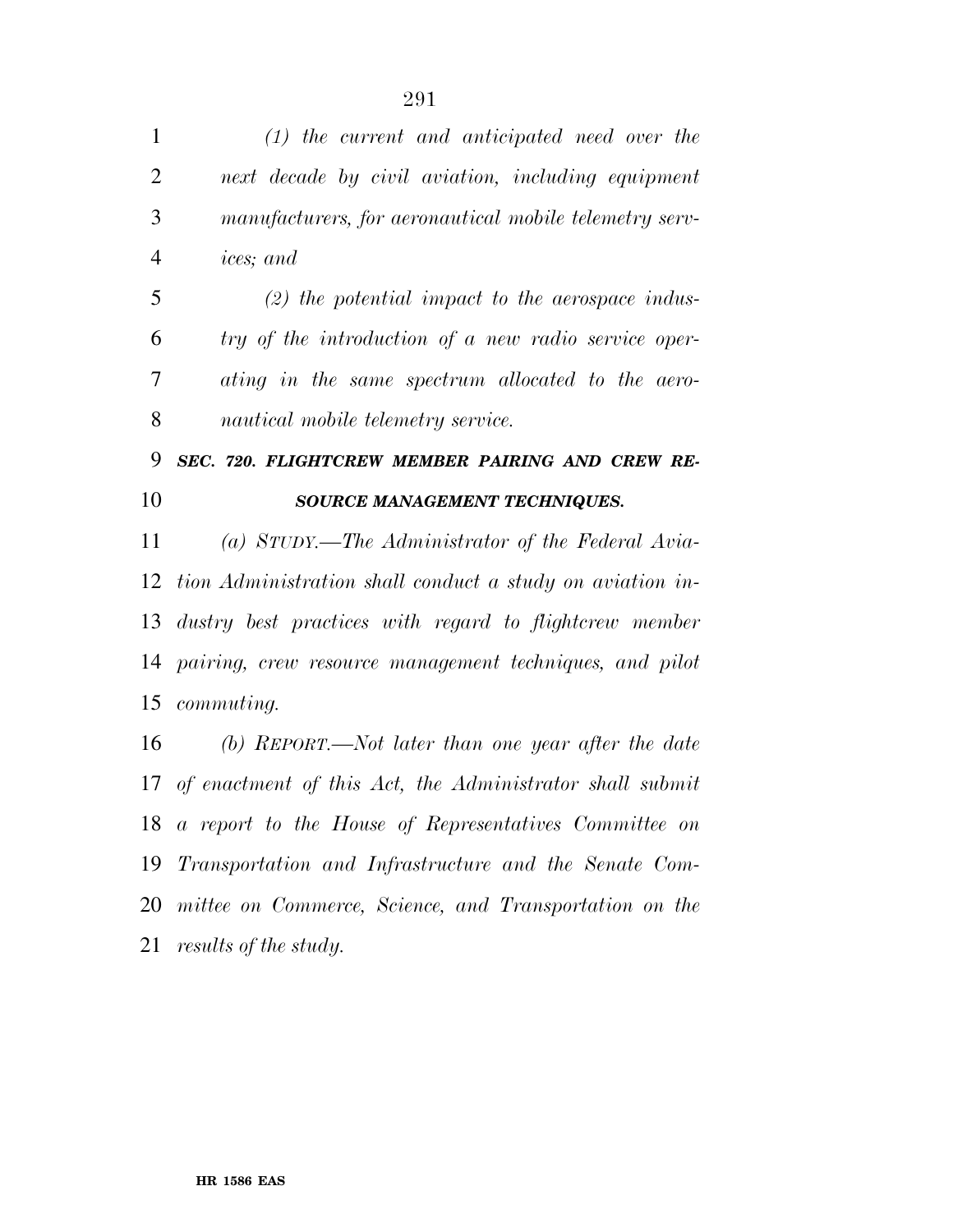| $\mathbf{1}$   | SEC. 721. CONSOLIDATION OR ELIMINATION OF OBSOLETE,            |
|----------------|----------------------------------------------------------------|
| $\overline{2}$ | REDUNDANT, OR OTHERWISE UNNECESSARY                            |
| 3              | REPORTS; USE OF ELECTRONIC MEDIA FOR-                          |
| $\overline{4}$ | MAT.                                                           |
| 5              | (a) CONSOLIDATION OR ELIMINATION OF REPORTS.-                  |
|                | 6 No later than 2 years after the date of enactment of this    |
|                | 7 Act, and every 2 years thereafter, the Administrator of the  |
|                | 8 Federal Aviation Administration shall submit a report to     |
|                | <b>9</b> the Senate Committee on Commerce, Science, and Trans- |
|                | 10 portation and the House of Representatives Committee on     |

*Transportation and Infrastructure containing—* 

| 12 | $(1)$ a list of obsolete, redundant, or otherwise un-   |
|----|---------------------------------------------------------|
| 13 | necessary reports the Administration is required by     |
| 14 | law to submit to the Congress or publish that the Ad-   |
| 15 | ministrator recommends eliminating or consolidating     |
| 16 | with other reports; and                                 |
| 17 | $(2)$ an estimate of the cost savings that would re-    |
| 18 | sult from the elimination or consolidation of those re- |
| 19 | ports.                                                  |
| 20 | (b) USE OF ELECTRONIC MEDIA FOR REPORTS.-               |
| 21 | $(1)$ In GENERAL.—Notwithstanding any other             |
| 22 | provision of law, the Federal Aviation Administra-      |
| 23 | $tion$ —                                                |

 *(A) may not publish any report required or authorized by law in printed format; and*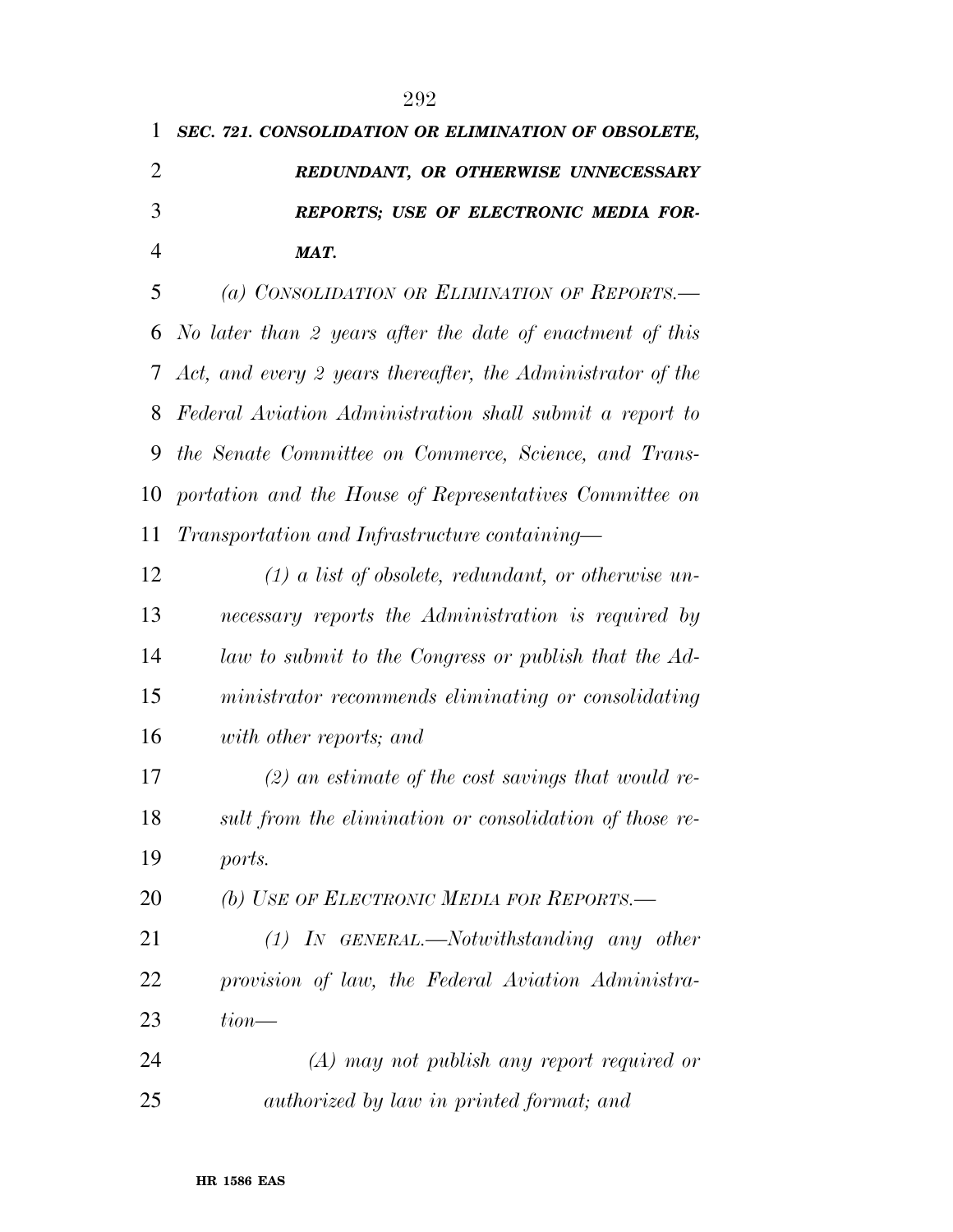| 1              | $(B)$ shall publish any such report by post-          |
|----------------|-------------------------------------------------------|
| $\overline{2}$ | ing it on the Administration's website in an eas-     |
| 3              | ily accessible and downloadable electronic for-       |
| $\overline{4}$ | mat.                                                  |
| 5              | (2) EXCEPTION.—Paragraph $(1)$ does not apply         |
| 6              | to any report with respect to which the Administrator |
| 7              | determines that—                                      |
| 8              | $(A)$ its publication in printed format is es-        |
| 9              | sential to the mission of the Federal Aviation        |
| 10             | <i>Administration</i> ; or                            |
| 11             | $(B)$ its publication in accordance with the          |
| 12             | requirements of paragraph (1) would disclose          |
| 13             | matter—                                               |
| 14             | (i) described in section $552(b)$ of title            |
| 15             | 5, United States Code; or                             |
| 16             | ( <i>ii</i> ) the disclosure of which would have      |
| 17             | an adverse impact on aviation safety or se-           |
| 18             | curity, as determined by the Administrator.           |
| 19             | SEC. 722. LINE CHECK EVALUATIONS.                     |
| 20             | Section $44729(h)$ is amended—                        |
| 21             | $(1)$ by striking paragraph $(2)$ ; and               |
| 22             | $(2)$ by redesignating paragraph $(3)$ as para-       |
| 23             | graph(2).                                             |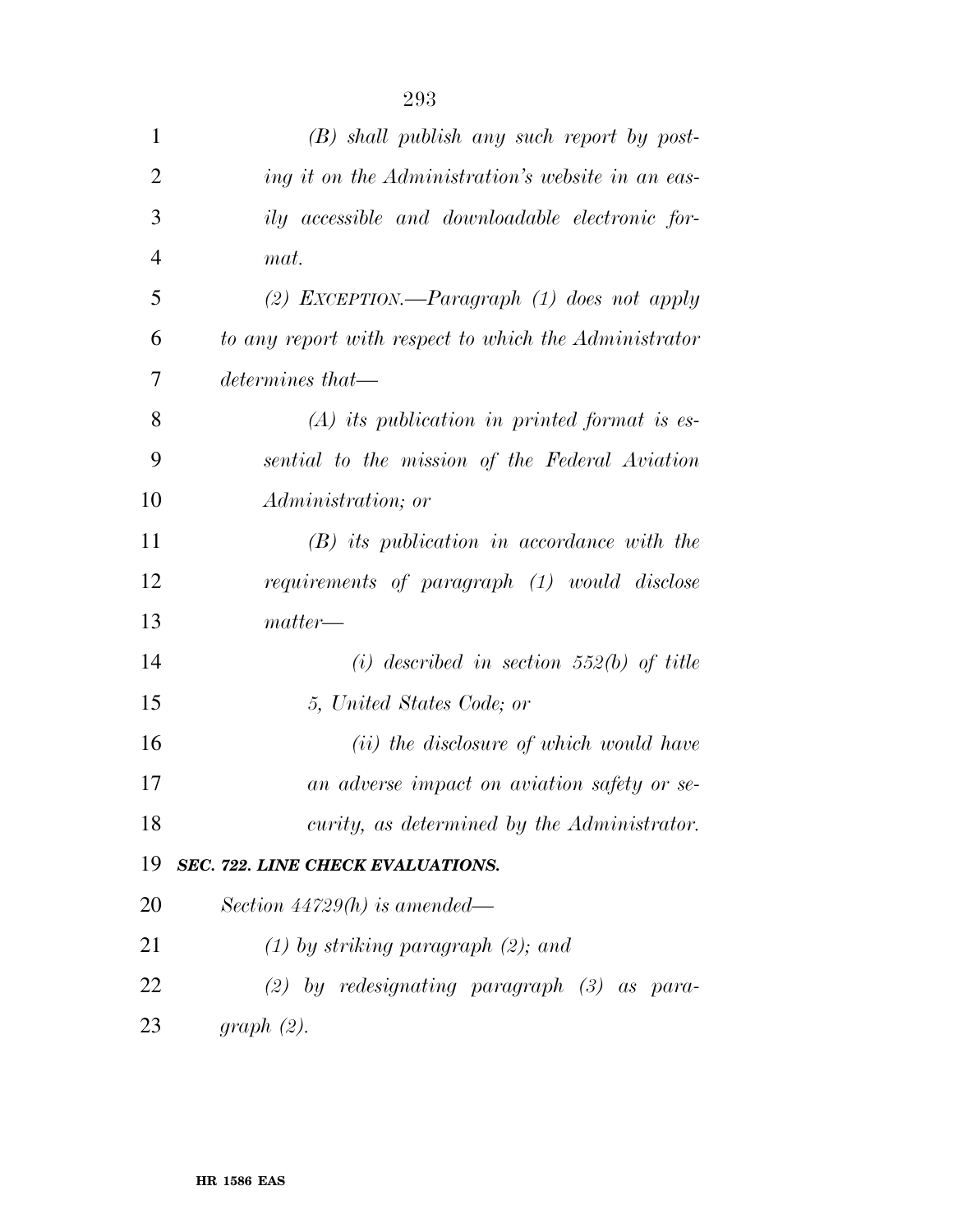#### *SEC. 723. REPORT ON NEWARK LIBERTY AIRPORT AIR TRAF-FIC CONTROL TOWER.*

 *Not later than 90 days after the date of the enactment of this Act, the Administrator of the Federal Aviation Ad- ministration shall report to the Committee on Commerce, Science, and Transportation of the Senate, and the Com- mittee on Transportation and Infrastructure of the House of Representatives, on the Federal Aviation Administra- tion's plan to staff the Newark Liberty Airport air traffic control tower at negotiated staffing levels within 1 year after such date of enactment.* 

## *SEC. 724 PRIORITY REVIEW OF CONSTRUCTION PROJECTS IN COLD WEATHER STATES.*

 *The Administrator of the Federal Aviation Adminis- tration shall, to the maximum extent practicable, schedule the Administrator's review of construction projects so that projects to be carried out in States in which the weather during a typical calendar year prevents major construction projects from being carried out before May 1 are reviewed as early as possible.* 

#### *SEC. 725. AIR-RAIL CODESHARE STUDY.*

 *(a) CODESHARE STUDY.—Not later than 180 days after the date of the enactment of this Act, the GAO shall conduct a study of—* 

 *(1) the current airline and intercity passenger rail codeshare arrangements;* 

#### **HR 1586 EAS**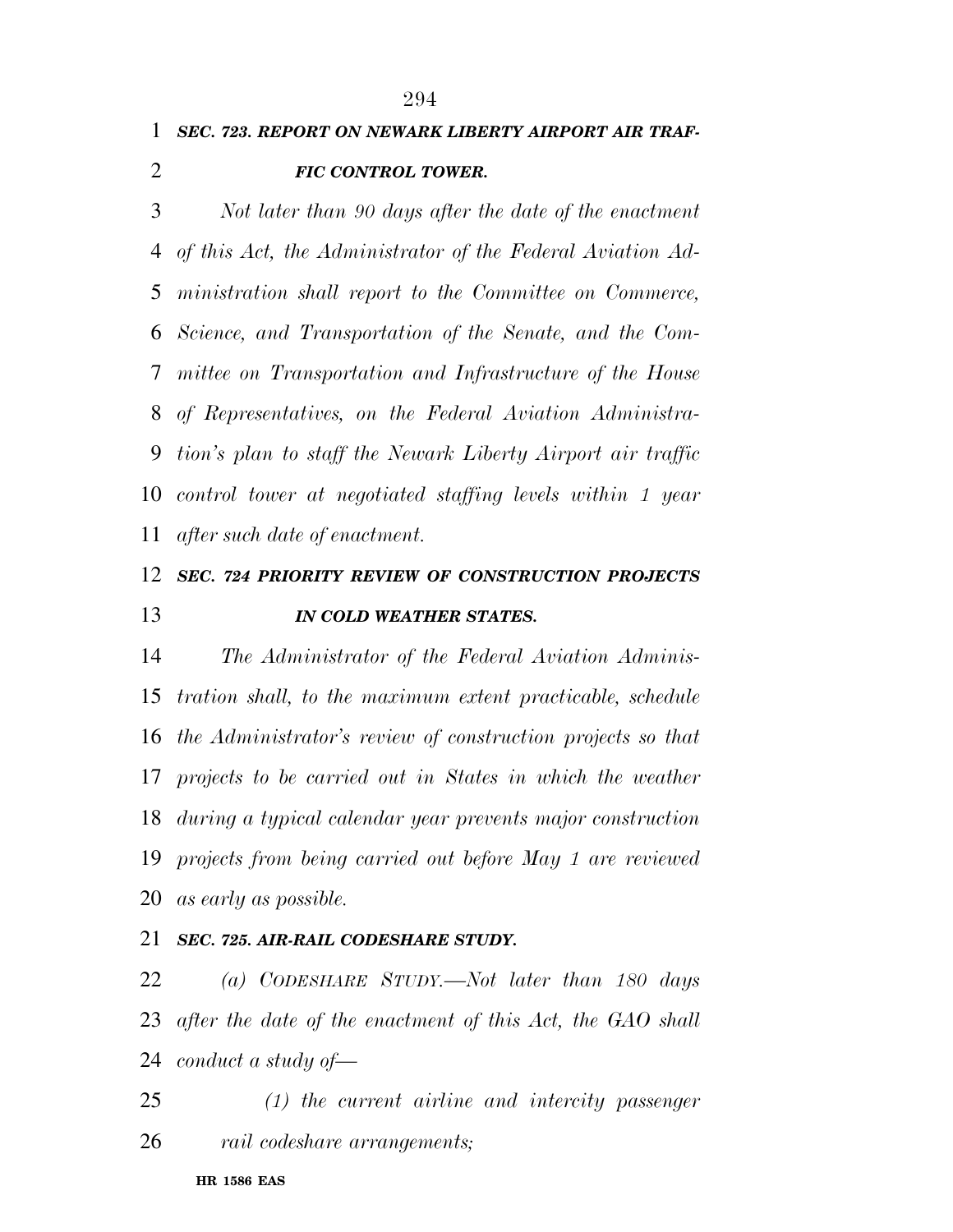| $\mathbf{1}$   | $(2)$ the feasibility and costs to taxpayers and               |
|----------------|----------------------------------------------------------------|
| $\overline{2}$ | passengers of increasing intermodal connectivity of            |
| 3              | airline and intercity passenger rail facilities and sys-       |
| $\overline{4}$ | tems to improve passenger travel.                              |
| 5              | (b) CONSIDERATIONS.—The study shall consider—                  |
| 6              | $(1)$ the potential benefits to passengers and costs           |
| 7              | to taxpayers from the implementation of more inte-             |
| 8              | grated scheduling between airlines and Amtrak or               |
| 9              | other intercity passenger rail carriers achieved               |
| 10             | through codesharing arrangements;                              |
| 11             | airport operations that can<br>improve<br>(2)                  |
| 12             | connectivity to intercity passenger rail facilities and        |
| 13             | stations.                                                      |
| 14             | (c) REPORT.—Not later than 1 year after commencing             |
| 15             | the study required by subsection $(a)$ , the Comptroller shall |
| 16             | submit the report to the Committee on Commerce, Science,       |
| 17             | and Transportation of the Senate and the Committee on          |
|                | 18 Transportation and Infrastructure of the House of Rep-      |
| 19             | resentatives. The report shall include any conclusions of the  |
| 20             | Comptroller resulting from the study.                          |
| 21             | SEC. 726. ON-GOING MONITORING OF AND REPORT ON THE             |
| 22             | NEW YORK/NEW JERSEY/PHILADELPHIA MET-                          |
| 23             | ROPOLITAN AREA AIRSPACE REDESIGN.                              |
| 24             | Not later than 270 days after the date of the enactment        |
| 25             | of this Act and every 180 days thereafter until the comple-    |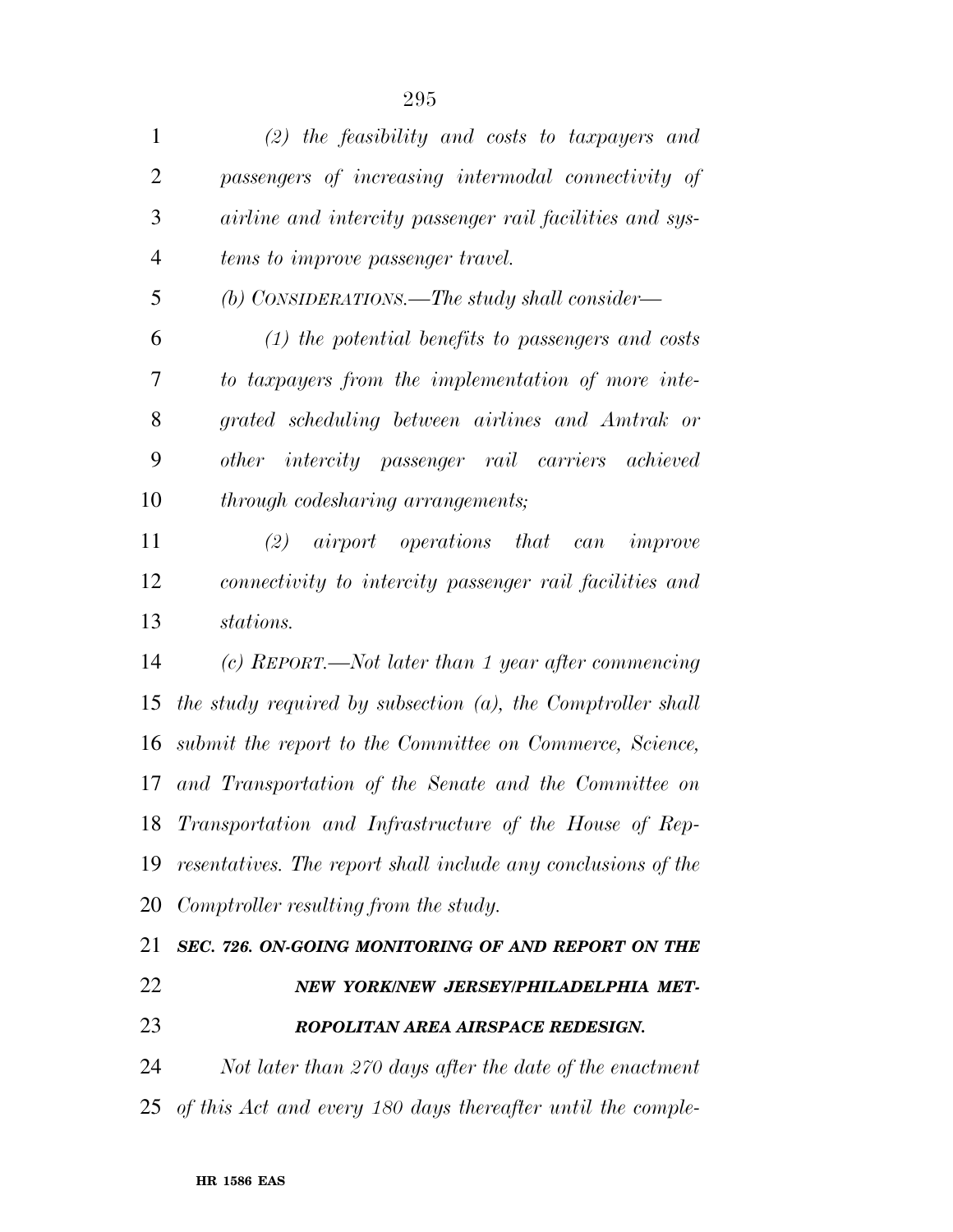*tion of the New York/New Jersey/Philadelphia Metropolitan Area Airspace Redesign, the Administrator of the Federal Aviation Administration shall, in conjunction with the Port Authority of New York and New Jersey and the Phila-delphia International Airport—* 

 *(1) monitor the air noise impacts of the New York/New Jersey/Philadelphia Metropolitan Area Air-space Redesign; and* 

 *(2) submit to Congress a report on the findings of the Administrator with respect to the monitoring described in paragraph (1).* 

*SEC. 727. STUDY ON AVIATION FUEL PRICES.* 

 *(a) IN GENERAL.—Not later than 180 days after the date of the enactment of this Act, the Comptroller General of the United States shall conduct a study and report to Congress on the impact of increases in aviation fuel prices on the Airport and Airway Trust Fund and the aviation industry in general. The study shall include the impact of increases in aviation fuel prices on—* 

- *(1) general aviation;*
- *(2) commercial passenger aviation;*
- *(3) piston aircraft purchase and use;*
- *(4) the aviation services industry, including re-*
- *pair and maintenance services;*
- *(5) aviation manufacturing;*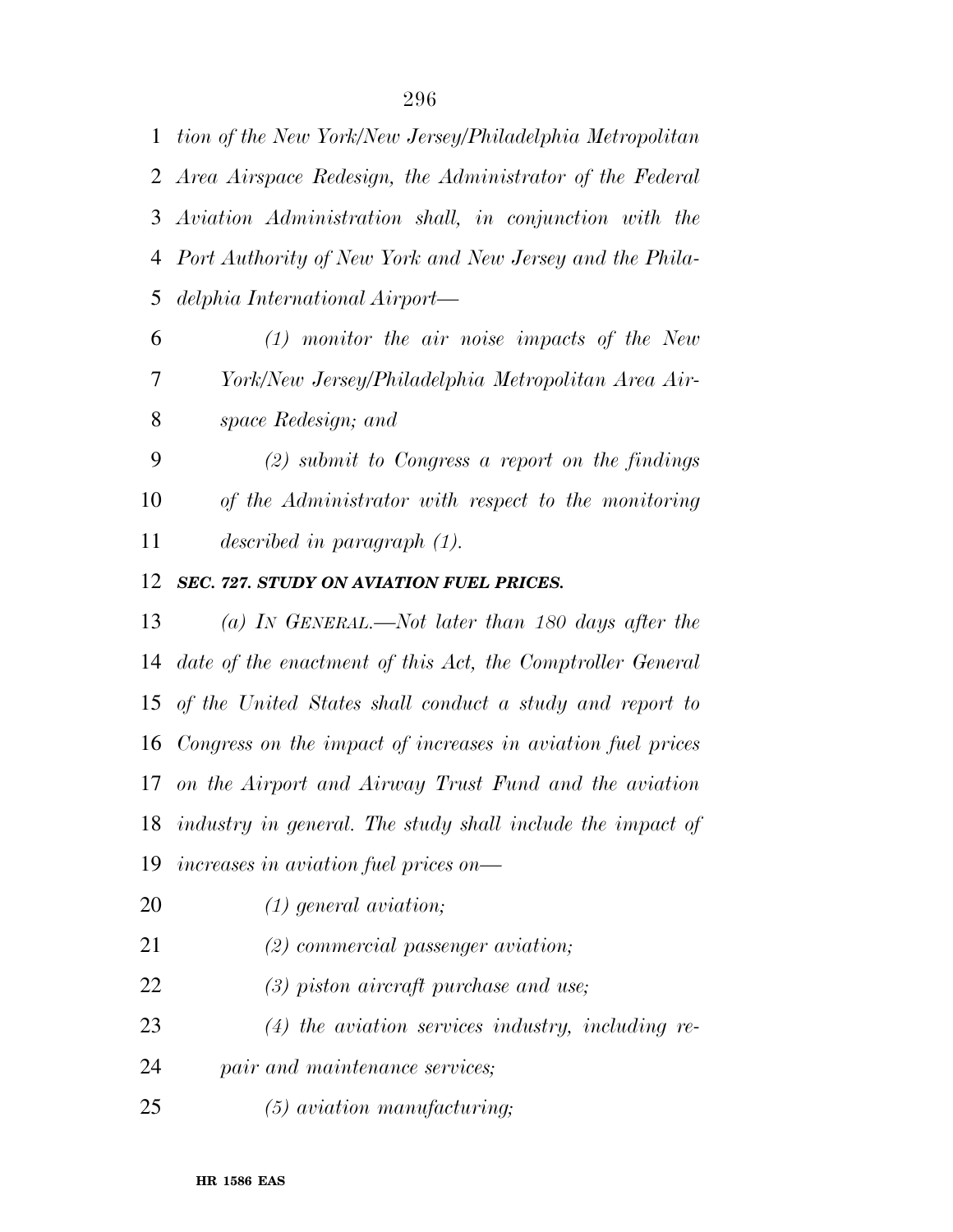| 1              | $(6)$ aviation exports; and                                              |
|----------------|--------------------------------------------------------------------------|
| $\overline{2}$ | $(7)$ the use of small airport installations.                            |
| 3              | (b) ASSUMPTIONS ABOUT AVIATION FUEL PRICES.-                             |
| 4              | In conducting the study required by subsection $(a)$ , the               |
| 5              | Comptroller General shall use the average aviation fuel                  |
| 6              | price for fiscal year 2010 as a baseline and measure the                 |
| 7              | impact of increases in aviation fuel prices that range from              |
| 8              | 5 percent to 200 percent over the 2010 baseline.                         |
| 9              | SEC. 728. LAND CONVEYANCE FOR SOUTHERN NEVADA SUP-                       |
| 10             | PLEMENTAL AIRPORT.                                                       |
| 11             | (a) DEFINITIONS.—In this section:                                        |
| 12             | $(1)$ COUNTY.—The term "County" means Clark                              |
| 13             | County, Nevada.                                                          |
| 14             | (2) PUBLIC LAND.—The term "public land"                                  |
| 15             | means the land located at-                                               |
| 16             | $(A)$ sec. 23 and sec. 26, T. 26 S., R. 59 E.,                           |
| 17             | Mount Diablo Meridian;                                                   |
| 18             | (B) the NE $\frac{1}{4}$ and the N $\frac{1}{2}$ of the SE $\frac{1}{4}$ |
| 19             | of sec. 6, T. 25 S., R. 59 E., Mount Diablo Me-                          |
| 20             | ridian, together with the SE $\frac{1}{4}$ of sec. 31, T. 24             |
| 21             | S., R. 59 E., Mount Diablo Meridian; and                                 |
| 22             | $(C)$ sec. 8, T. 26 S., R. 60 E., Mount Diablo                           |
| 23             | Meridian.                                                                |
| 24             | (3) SECRETARY.—The term "Secretary" means                                |
| 25             | the Secretary of the Interior.                                           |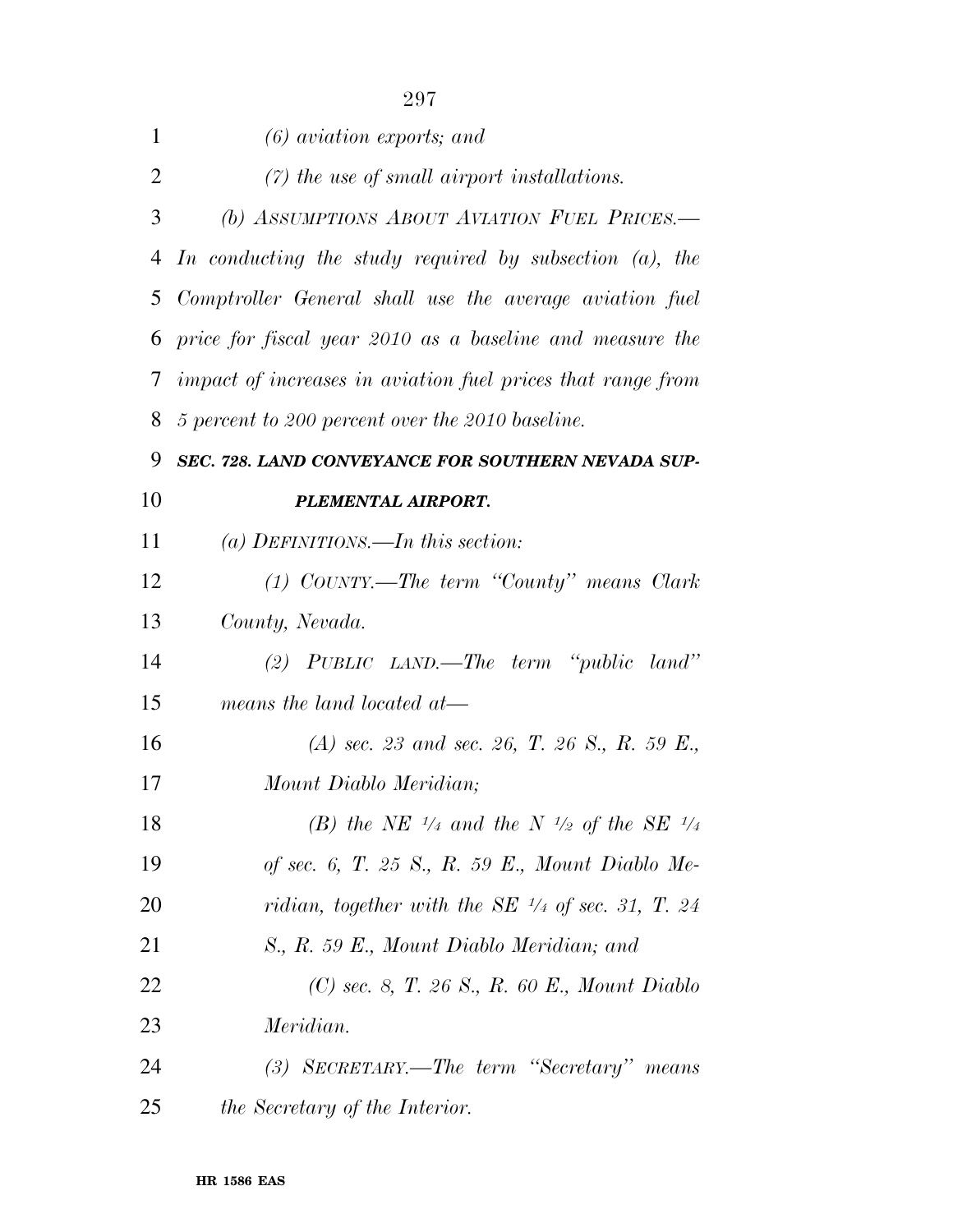| 1              | (b) LAND CONVEYANCE.—                                             |
|----------------|-------------------------------------------------------------------|
| $\overline{2}$ | $(1)$ IN GENERAL.—As soon as practicable after                    |
| 3              | the date described in paragraph (2), subject to valid             |
| $\overline{4}$ | existing rights, and notwithstanding the land use                 |
| 5              | planning requirements of sections 202 and 203 of the              |
| 6              | Federal Land Policy and Management Act of 1976                    |
| 7              | $(43 \text{ U.S.C. } 1712, 1713)$ , the Secretary shall convey to |
| 8              | the County, without consideration, all right, title, and          |
| 9              | interest of the United States in and to the public                |
| 10             | land.                                                             |
| 11             | (2)<br>DATE<br>ON WHICH CONVEYANCE<br>MAY<br>BE                   |
| 12             | MADE.—The Secretary shall not make the conveyance                 |
| 13             | described in paragraph (1) until the later of the date            |
| 14             | on which the Administrator of the Federal Aviation                |
| 15             | Administration has—                                               |
| 16             | $(A)$ approved an airport layout plan for an                      |
| 17             | airport to be located in the Ivanpah Valley; and                  |
| 18             | $(B)$ with respect to the construction and op-                    |
| 19             | eration of an airport on the site conveyed to the                 |
| 20             | County pursuant to section $2(a)$ of the Ivanpah                  |
| 21             | Valley Airport Public Lands Transfer Act (Pub-                    |
| 22             | lic Law 106–362; 114 Stat. 1404), issued a                        |
| 23             | record of decision after the preparation of an en-                |
| 24             | vironmental impact statement or similar anal-                     |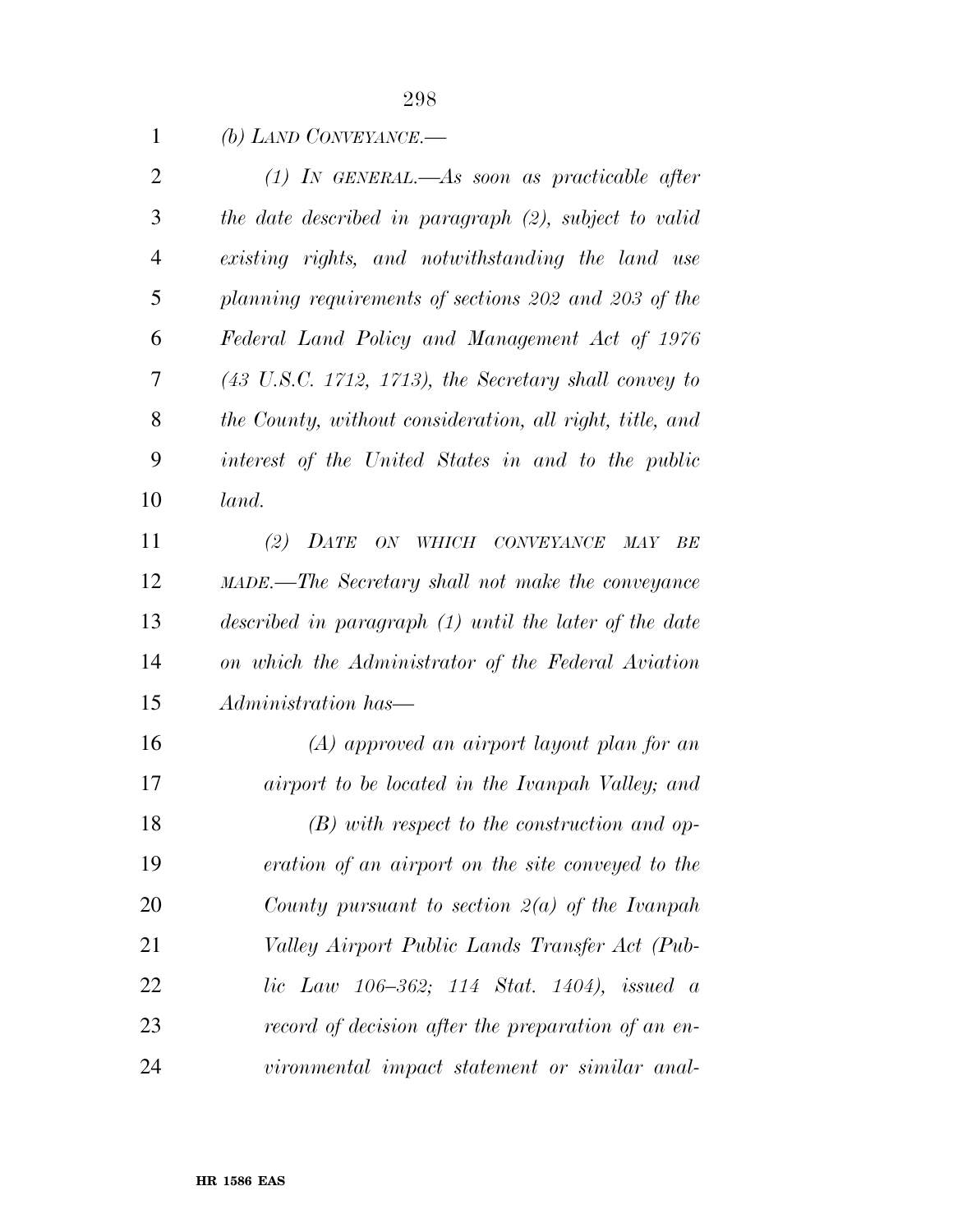| 1              | <i>ysis required under the National Environmental</i>          |  |
|----------------|----------------------------------------------------------------|--|
| $\overline{2}$ | Policy Act of 1969 (42 U.S.C. 4321 et seq.).                   |  |
| 3              | $(3)$ WITHDRAWAL.—Subject to valid existing                    |  |
| $\overline{4}$ | rights, the public land to be conveyed under para-             |  |
| 5              | graph $(1)$ is withdrawn from—                                 |  |
| 6              | $(A)$ location, entry, and patent under the                    |  |
| 7              | mining laws; and                                               |  |
| 8              | $(B)$ operation of the mineral leasing and                     |  |
| 9              | <i>geothermal leasing laws.</i>                                |  |
| 10             | (4) USE.—The public land conveyed under para-                  |  |
| 11             | $graph (1) shall be used for the development of flood$         |  |
| 12             | mitigation infrastructure for the Southern Nevada              |  |
|                |                                                                |  |
| 13             | Supplemental Airport.                                          |  |
| 14             | SEC. 729. CLARIFICATION OF REQUIREMENTS FOR VOLUN-             |  |
| 15             | TEER PILOTS OPERATING CHARITABLE MED-                          |  |
| 16             | <b>ICAL FLIGHTS.</b>                                           |  |
| 17             | In administering part 61.113(c) of title 14, Code of           |  |
|                | 18 Federal Regulations, the Administrator of the Federal Avia- |  |
|                | 19 tion Administration shall allow an aircraft owner or air-   |  |
|                | $20$ craft operator who has volunteered to provide transpor-   |  |
| 21             | tation for an individual or individuals for medical pur-       |  |
|                | 22 poses to accept reimbursement to cover all or part of the   |  |
|                | 23 fuel costs associated with the operation from a volunteer   |  |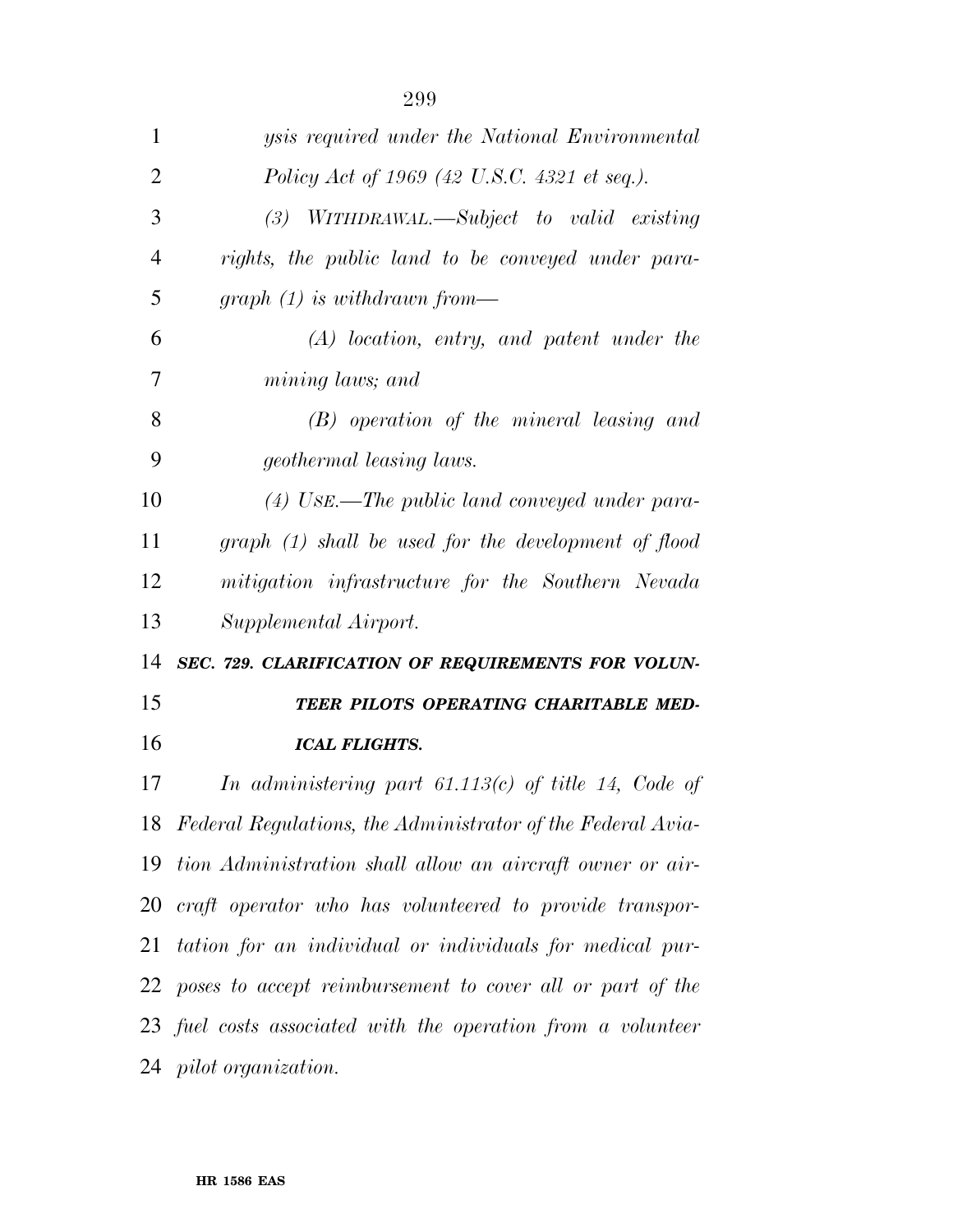### *SEC. 730. CYLINDERS OF COMPRESSED OXYGEN, NITROUS OXIDE, OR OTHER OXIDIZING GASES.*

 *(a) IN GENERAL.—The transportation within Alaska of cylinders of compressed oxygen, nitrous oxide, or other oxidizing gases aboard aircraft shall be exempt from com- pliance with the requirements, under sections 173.302(f)(3) and (f)(4) and 173.304(f)(3) and (f)(4) of the Pipeline and Hazardous Material Safety Administration's regulations (49 C.F.R. 173.302(f)(3) and (f)(4) and 173.304(f)(3) and (f)(4)), that oxidizing gases transported aboard aircraft be enclosed in outer packaging capable of passing the flame penetration and resistance test and the thermal resistance test, without regard to the end use of the cylinders, if—* 

 *(1) there is no other practical means of transpor- tation for transporting the cylinders to their destina- tion and transportation by ground or vessel is un-available; and* 

 *(2) the transportation meets the requirements of subsection (b).* 

 *(b) EXEMPTION REQUIREMENTS.—Subsection (a) shall not apply to the transportation of cylinders of compressed oxygen, nitrous oxide, or other oxidizing gases aboard air-craft unless the following requirements are met:* 

*(1) PACKAGING.—*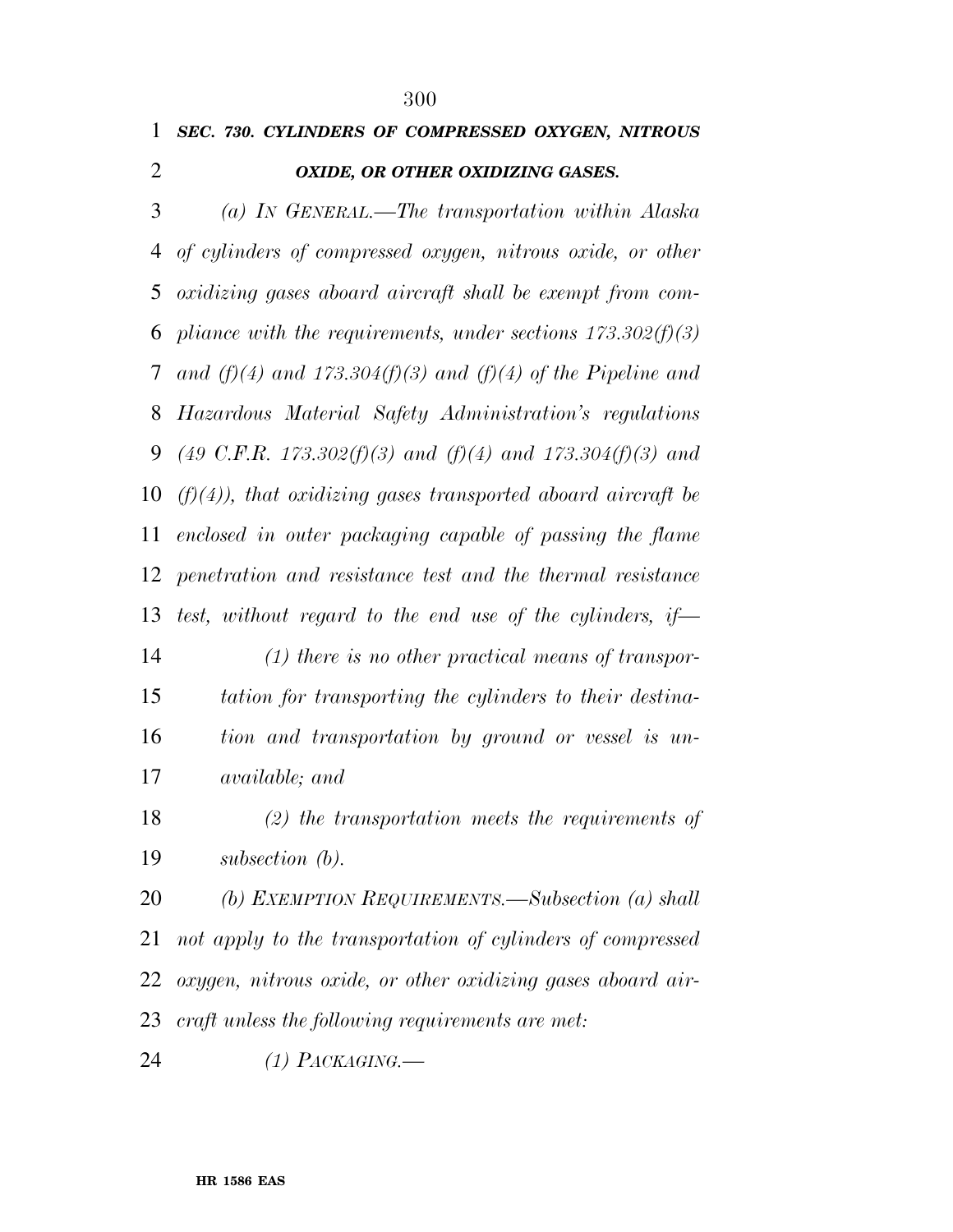| 1              | (A) SMALLER CYLINDERS.—Each cylinder              |
|----------------|---------------------------------------------------|
| $\overline{2}$ | with a capacity of not more than 116 cubic feet   |
| 3              | shall be—                                         |
| $\overline{4}$ | $(i)$ fully covered with a fire or flame          |
| 5              | resistant blanket that is secured in place;       |
| 6              | and                                               |
| 7              | (ii) placed in a rigid outer packaging            |
| 8              | or an ATA 300 Category 1 shipping con-            |
| 9              | tainer.                                           |
| 10             | (B) LARGER CYLINDERS.—Each cylinder               |
| 11             | with a capacity of more than 116 cubic feet but   |
| 12             | not more than 281 cubic feet shall be—            |
| 13             | $(i)$ secured within a frame;                     |
| 14             | (ii) fully covered with a fire or flame           |
| 15             | resistant blanket that is secured in place;       |
| 16             | and                                               |
| 17             | (iii) fitted with a securely attached             |
| 18             | metal cap of sufficient strength to protect       |
| 19             | the valve from damage during transpor-            |
| 20             | tation.                                           |
| 21             | (2) OPERATIONAL CONTROLS.—                        |
| 22             | (A) STORAGE; ACCESS TO FIRE<br>EXTIN-             |
| 23             | $GUISHERS.$ —Unless the cylinders are stored in a |
| 24             | Class C cargo compartment or its equivalent on    |
| 25             | the aircraft, crew members shall have access to   |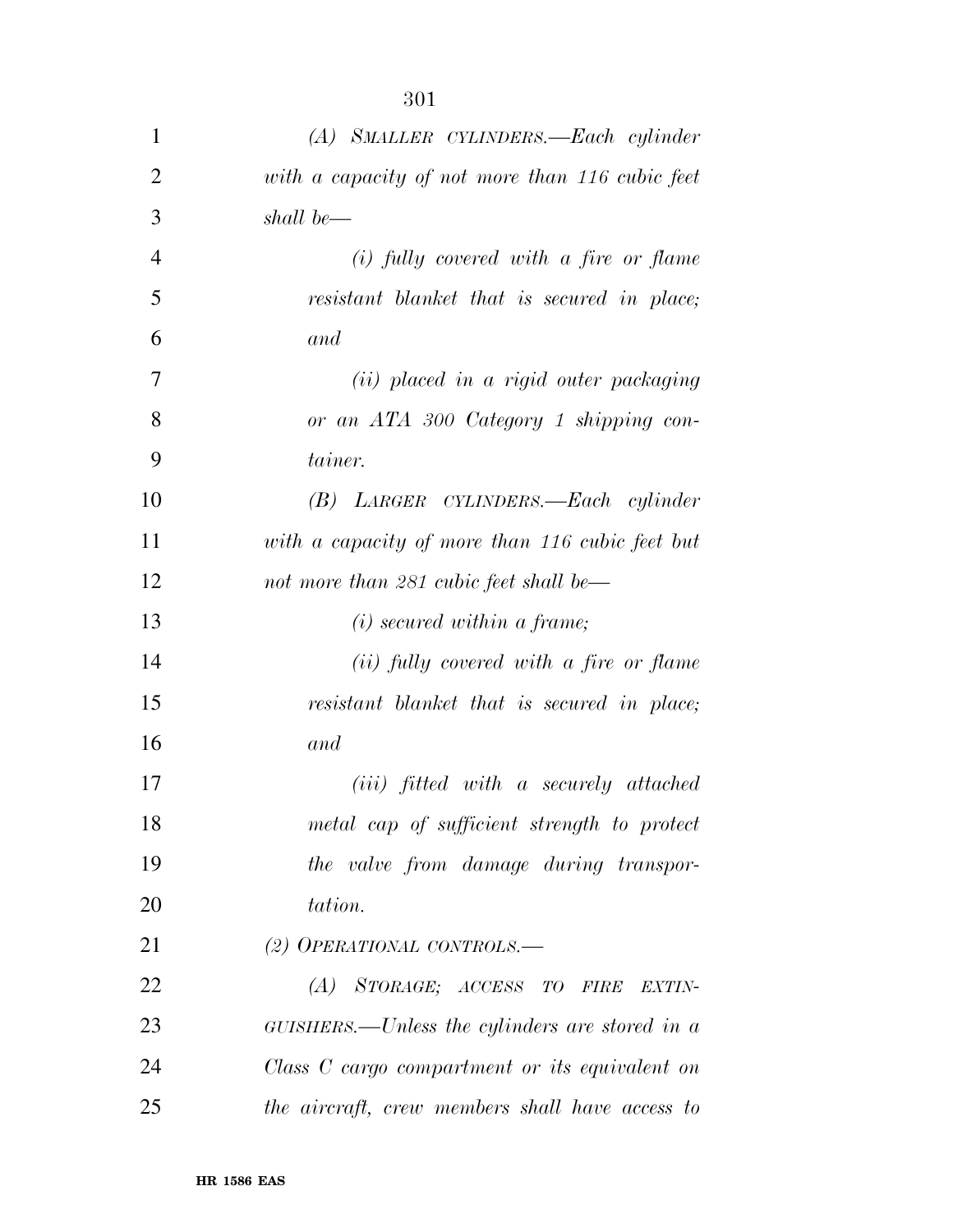| 1              | the cylinders and at least 2 fire extinguishers    |
|----------------|----------------------------------------------------|
| $\overline{2}$ | shall be readily available for use by the crew     |
| 3              | <i>members.</i>                                    |
| $\overline{4}$ | (B) SHIPMENT WITH OTHER HAZARDOUS                  |
| 5              | MATERIALS.—The cylinders may not be trans-         |
| 6              | ported in the same aircraft with other hazardous   |
| 7              | materials other than Division 2.2 materials with   |
| 8              | no subsidiary risk, Class 9 materials, and ORM-    |
| 9              | D materials.                                       |
| 10             | (3) AIRCRAFT REQUIREMENTS.                         |
| 11             | (A) AIRCRAFT TYPE.—The transportation              |
| 12             | shall be provided only aboard a passenger-car-     |
| 13             | rying aircraft or a cargo aircraft.                |
| 14             | (B) PASSENGER-CARRYING AIRCRAFT.-                  |
| 15             | (i) SMALLER CYLINDERS ONLY.—A cyl-                 |
| 16             | inder with a capacity of more than 116             |
| 17             | cubic feet may not be transported aboard a         |
| 18             | passenger-carrying aircraft.                       |
| 19             | <i>(ii)</i> MAXIMUM NUMBER.—Unless trans-          |
| 20             | ported in a Class C cargo compartment or           |
| 21             | <i>its equivalent, no more than 6 cylinders in</i> |
| 22             | each cargo compartment may be trans-               |
| 23             | ported aboard a passenger-carrying air-            |
| 24             | craft.                                             |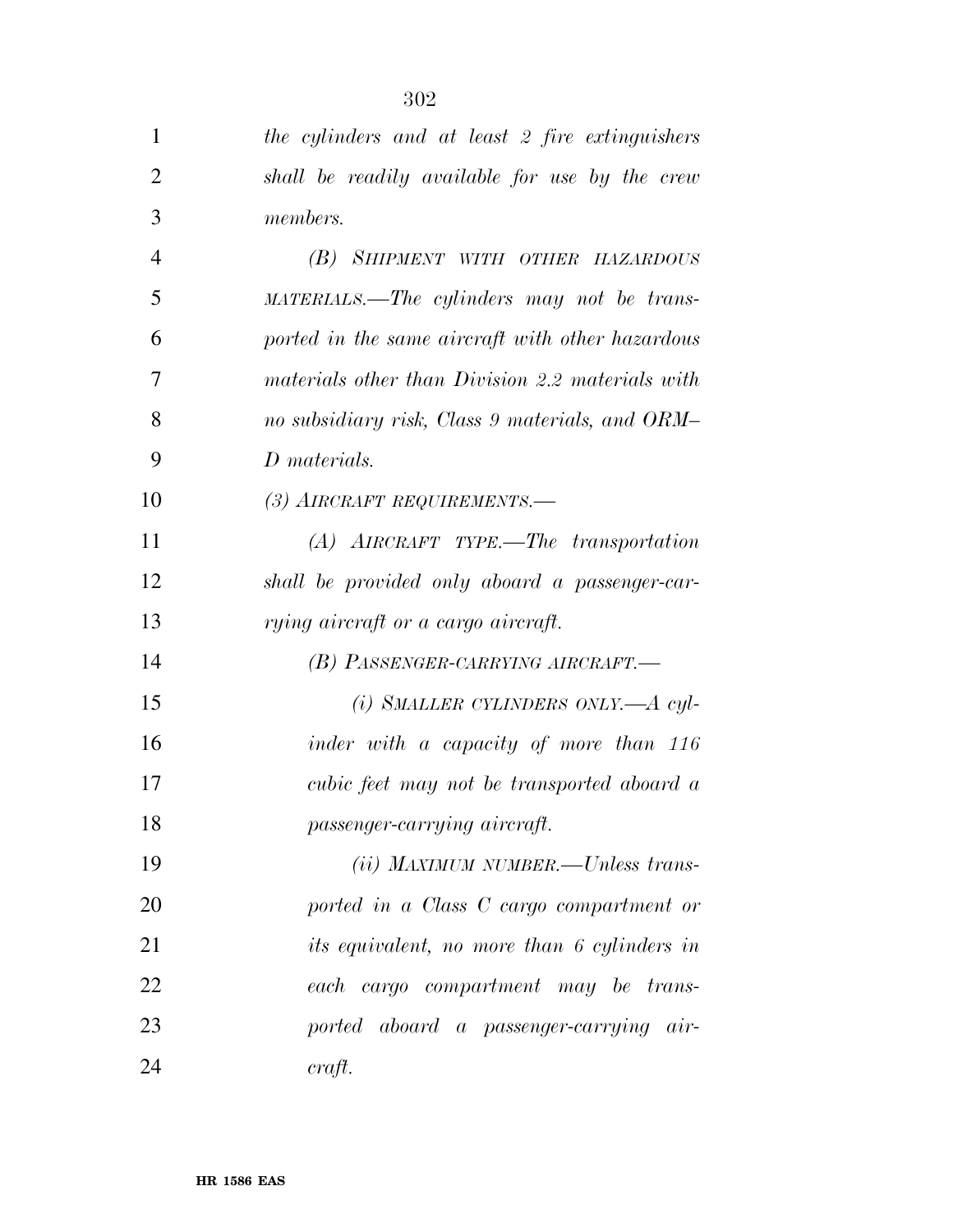| 1              | $(C)$ CARGO AIRCRAFT. $-A$ cylinder may not                 |
|----------------|-------------------------------------------------------------|
| $\overline{2}$ | be transported aboard a cargo aircraft unless it            |
| 3              | is transported in a Class B cargo compartment               |
| $\overline{4}$ | or a Class C cargo compartment or its equiva-               |
| 5              | lent.                                                       |
| 6              | (c) DEFINITIONS.—Terms used in this section shall           |
| 7              | have the meaning given those terms in parts 106, 107, and   |
| 8              | 171 through 180 of the Pipeline and Hazardous Material      |
| 9              | Safety Administration's regulations (49 C.F.R. parts 106,   |
| 10             | $107$ , and $171–180$ ).                                    |
| 11             | SEC. 731. TECHNICAL CORRECTION.                             |
| 12             | Section $159(b)(2)(C)$ of title I of division A of the Con- |
| 13             | solidated Appropriations Act, 2010, is amended by striking  |
| 14             | clauses $(i)$ and $(ii)$ and inserting the following:       |
| 15             | $\tilde{f}(i)$ requiring inspections of any con-            |
| 16             | tainer containing a firearm or ammuni-                      |
| 17             | tion; and                                                   |
| 18             | $"(ii)$ the temporary suspension of fire-                   |
| 19             | arm carriage service if credible intelligence               |
| 20             | information indicates a threat related to the               |
| 21             | national rail system or specific routes or                  |

*trains.''.*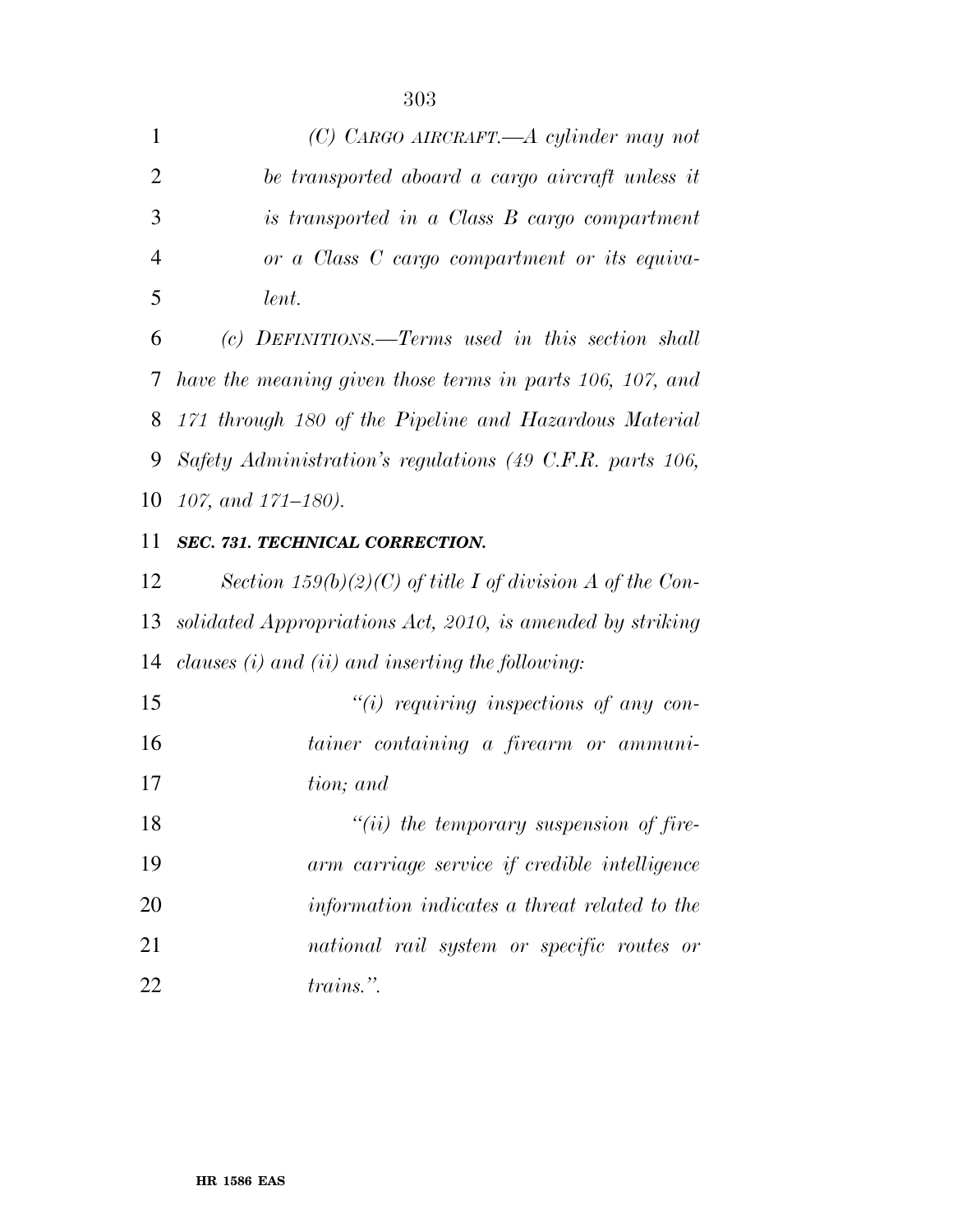## *SEC. 732. PLAN FOR FLYING SCIENTIFIC INSTRUMENTS ON COMMERCIAL FLIGHTS.*

 *(a) PLAN DEVELOPMENT.—Not later than 270 days after the date of the enactment of this Act, the Secretary of Transportation and the Secretary of Commerce, in con- sultation with interested representatives of the aviation in- dustry and other relevant agencies, shall develop a plan and process to allow Federal agencies to fly scientific instru- ments on commercial flights with airlines who volunteer, for the purpose of taking measurements to improve weather forecasting.* 

## *TITLE VIII—AIRPORT AND AIR-WAY TRUST FUND PROVI-*

# *SIONS AND RELATED TAXES*

#### *SEC. 800. AMENDMENT OF 1986 CODE.*

 *Except as otherwise expressly provided, whenever in this title an amendment or repeal is expressed in terms of an amendment to, or repeal of, a section or other provision, the reference shall be considered to be made to a section or other provision of the Internal Revenue Code of 1986.* 

 *SEC. 801. EXTENSION OF TAXES FUNDING AIRPORT AND AIRWAY TRUST FUND.* 

 *(a) FUEL TAXES.—Subparagraph (B) of section 4081(d)(2) is amended by striking ''March 31, 2010'' and inserting ''September 30, 2013''.* 

*(b) TICKET TAXES.—*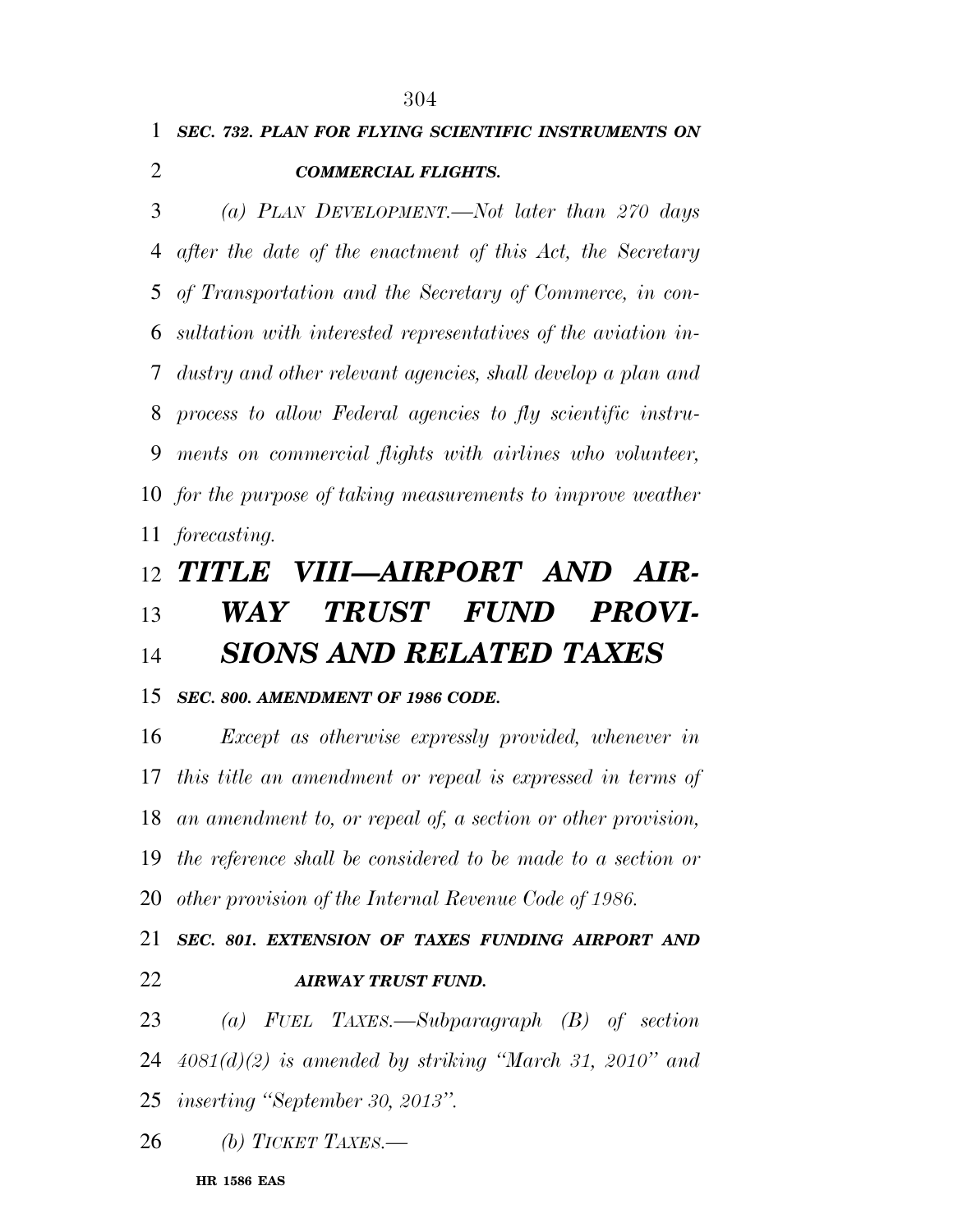| 1              | $(1)$ PERSONS.—Clause $(ii)$ of section                 |
|----------------|---------------------------------------------------------|
| $\overline{2}$ | $4261(j)(1)(A)$ is amended by striking "March 31,       |
| 3              | 2010" and inserting "September 30, 2013".               |
| $\overline{4}$ | (2) $PROPERTIES$ —Clause (ii) of section                |
| 5              | $4271(d)(1)(A)$ is amended by striking "March 31,       |
| 6              | 2010" and inserting "September 30, 2013".               |
| 7              | (c) EFFECTIVE DATE.—The amendments made by this         |
| 8              | section shall take effect on April 1, 2010.             |
| 9              | SEC. 802. EXTENSION OF AIRPORT AND AIRWAY TRUST         |
| 10             | <b>FUND EXPENDITURE AUTHORITY.</b>                      |
| 11             | (a) IN GENERAL.—Paragraph (1) of section $9502(d)$      |
|                | $12$ is amended—                                        |
| 13             | (1) by striking "April 1, 2010" in the matter           |
| 14             | preceding subparagraph $(A)$ and inserting "October"    |
| 15             | $1, 2013$ ", and                                        |
| 16             | $(2)$ by striking the semicolon at the end of sub-      |
| 17             | paragraph (A) and inserting "or the FAA Air Trans-      |
| 18             | portation Modernization and Safety Improvement          |
| 19             | $Act;$ ".                                               |
| 20             | (b) CONFORMING AMENDMENT.—Paragraph $(2)$ of sec-       |
| 21             | tion 9502(e) is amended by striking "April 1, 2010" and |
| 22             | <i>inserting "October 1, 2013".</i>                     |
| 23             | (c) EFFECTIVE DATE.—The amendments made by this         |

*section shall take effect on April 1, 2010.*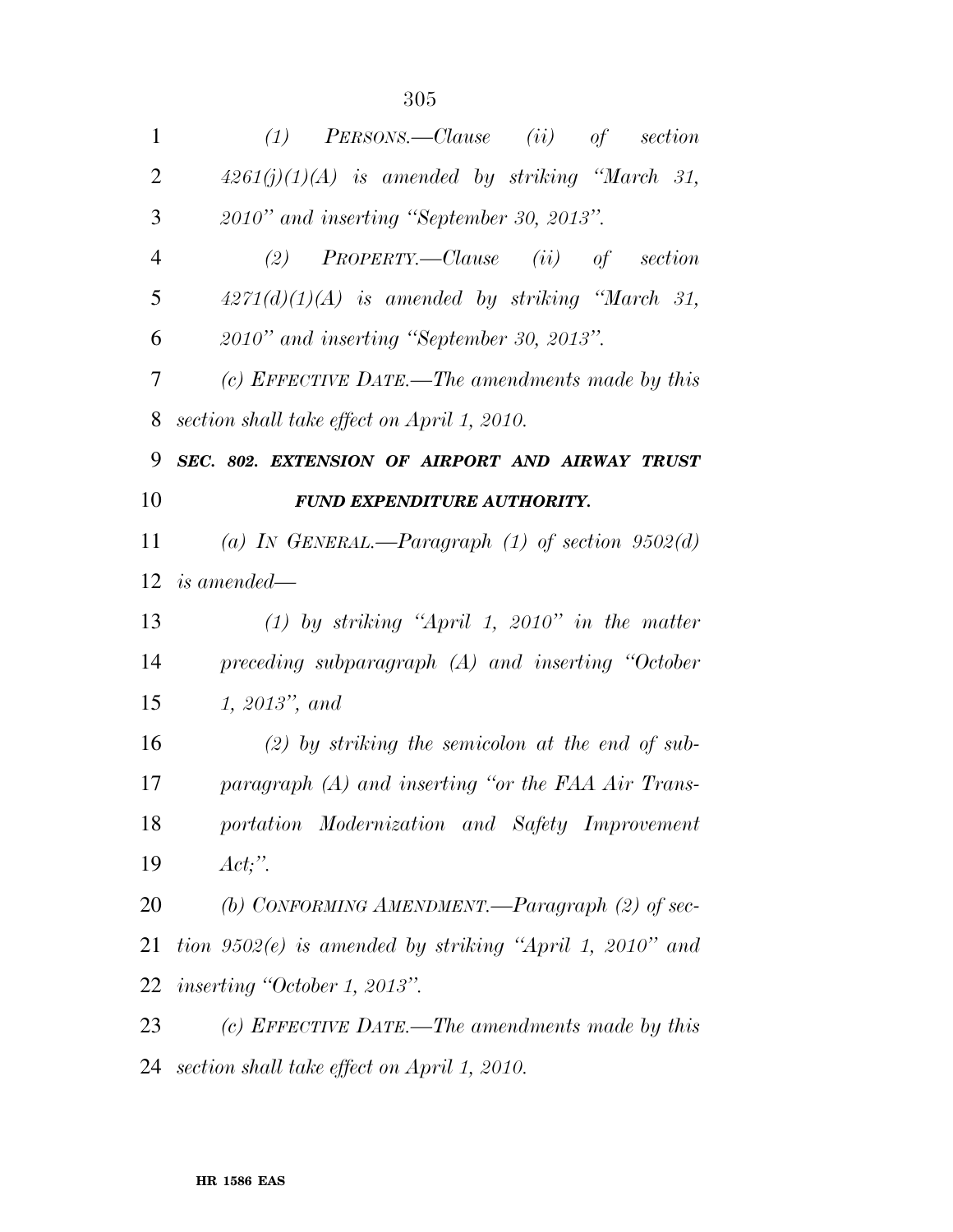|                | 306                                                    |
|----------------|--------------------------------------------------------|
| 1              | SEC. 803. MODIFICATION OF EXCISE TAX ON KEROSENE       |
| 2              | <b>USED IN AVIATION.</b>                               |
| 3              | (a) RATE OF TAX ON AVIATION-GRADE KEROSENE.-           |
| $\overline{4}$ | (1) IN GENERAL.—Subparagraph $(A)$ of section          |
| 5              | $4081(a)(2)$ (relating to rates of tax) is amended by  |
| 6              | striking "and" at the end of clause (ii), by striking  |
| $\overline{7}$ | the period at the end of clause (iii) and inserting ", |
| 8              | and", and by adding at the end the following new       |
| 9              | clause:                                                |
| 10             | $``(iv)$ in the case of aviation-grade ker-            |
| 11             | osene, 35.9 cents per gallon.".                        |
| 12             | (2) FUEL REMOVED DIRECTLY INTO FUEL TANK               |
| 13             | OF AIRPLANE USED IN NONCOMMERCIAL AVIATION.-           |
| 14             | Subparagraph (C) of section $4081(a)(2)$ is amended    |
| 15             | to read as follows:                                    |
| 16             | "(C) TAXES IMPOSED ON FUEL USED IN                     |
| 17             | COMMERCIAL AVIATION.—In the case of aviation-          |
| 18             | grade kerosene which is removed from any refin-        |
| 19             | ery or terminal directly into the fuel tank of an      |
| 20             | aircraft for use in commercial aviation by a per-      |
| 21             | son registered for such use under section 4101,        |
| 22             | the rate of tax under subparagraph $(A)(iv)$ shall     |
| 23             | be 4.3 cents per gallon.".                             |
| 24             | (3) EXEMPTION FOR AVIATION-GRADE KEROSENE              |
| 25             | REMOVED INTO AN AIRCRAFT.—Subsection (e) of sec-       |
| 26             | $tion\ 4082\ is\ amended$ —                            |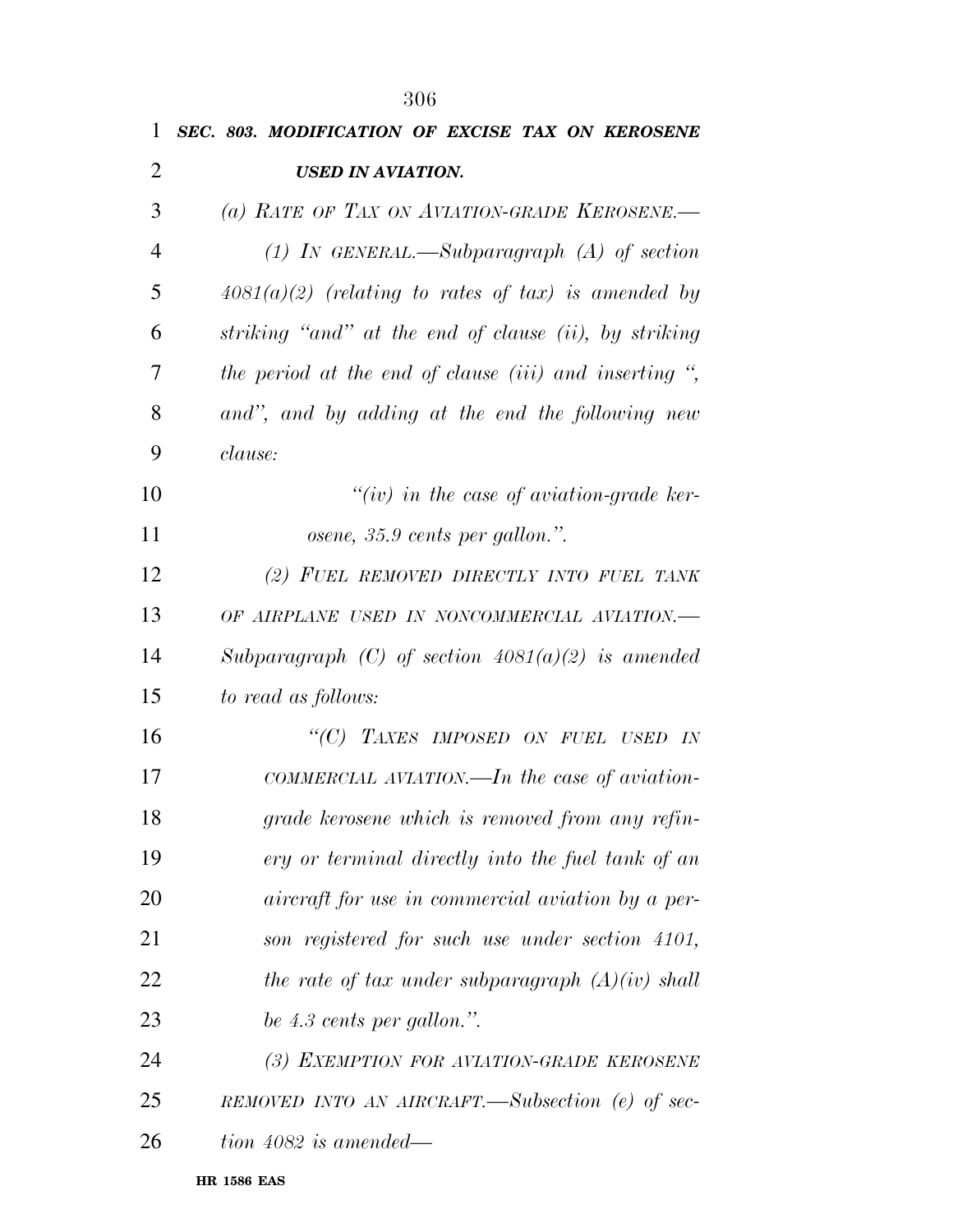| 1              | $(A)$ by striking "kerosene" and inserting        |
|----------------|---------------------------------------------------|
| $\overline{2}$ | " <i>aviation-grade kerosene</i> ",               |
| 3              | (B) by striking "section $4081(a)(2)(A)(iii)$ "   |
| $\overline{4}$ | and inserting "section $4081(a)(2)(A)(iv)$ ", and |
| 5              | $(C)$ by striking "KEROSENE" in the heading       |
| 6              | and inserting "AVIATION-GRADE KEROSENE".          |
| 7              | (4) CONFORMING AMENDMENTS.-                       |
| 8              | (A) Clause (iii) of section $4081(a)(2)(A)$ is    |
| 9              | amended by inserting "other than aviation-grade"  |
| 10             | kerosene" after "kerosene".                       |
| 11             | (B) The following provisions are each             |
| 12             | amended by striking "kerosene" and inserting      |
| 13             | " <i>aviation-grade kerosene</i> ":               |
| 14             | ( <i>i</i> ) Section $4081(a)(3)(A)(ii)$ .        |
| 15             | ( <i>ii</i> ) Section $4081(a)(3)(A)(iv)$ .       |
| 16             | (iii) Section $4081(a)(3)(D)$ .                   |
| 17             | (C) Section $4081(a)(3)(D)$ is amended—           |
| 18             | (i) by striking "paragraph $(2)(C)(i)$ "          |
| 19             | in clause (i) and inserting "paragraph            |
| 20             | $(2)(C)$ , and                                    |
| 21             | (ii) by striking "paragraph $(2)(C)(ii)$ "        |
| 22             | in clause (ii) and inserting "paragraph"          |
| 23             | $(2)(A)(iv)$ ".                                   |
| 24             | (D) Section $4081(a)(4)$ is amended—              |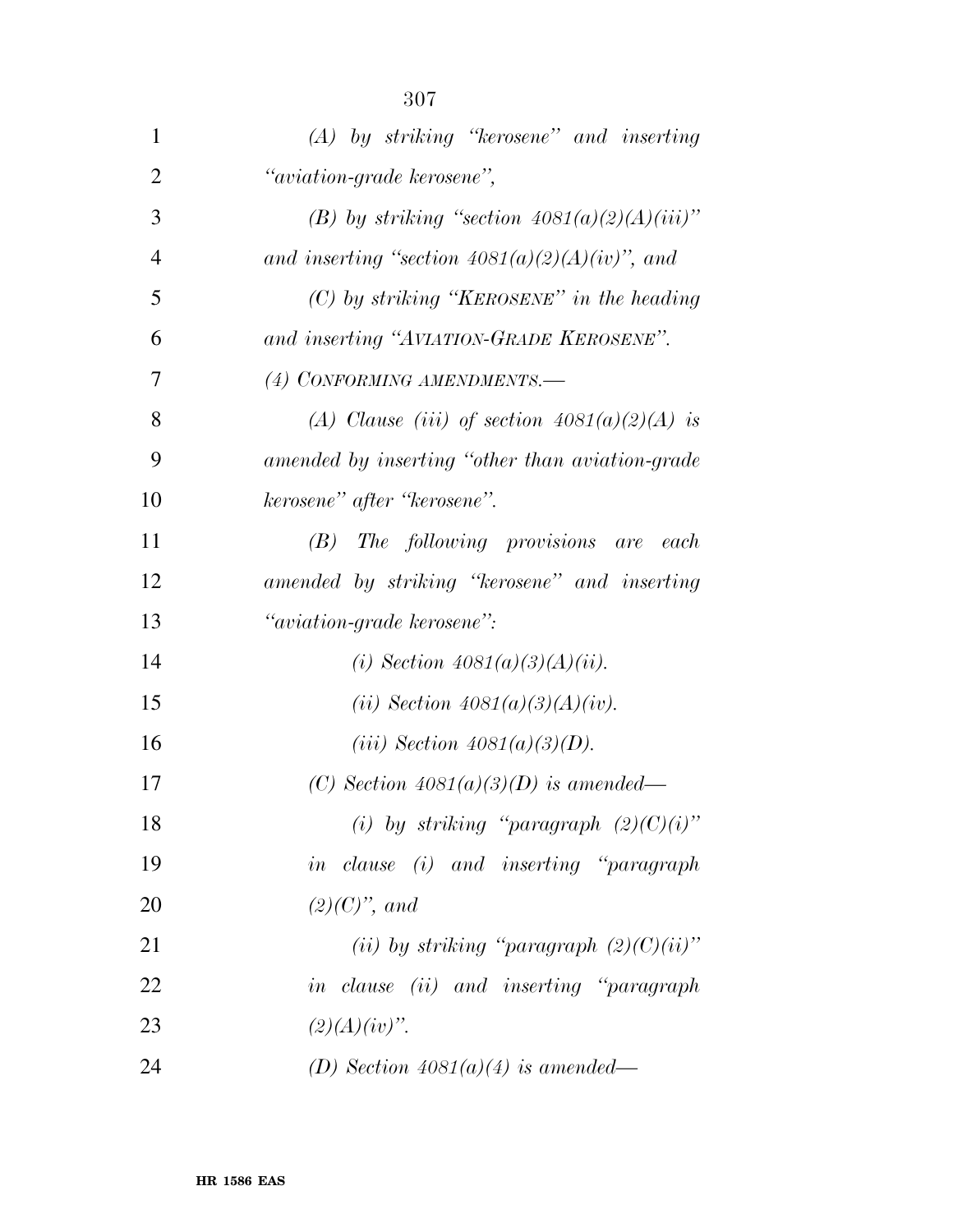| $\mathbf{1}$   | $(i)$ in the heading by striking "KER-                   |
|----------------|----------------------------------------------------------|
| $\overline{2}$ | OSENE" and inserting "AVIATION-GRADE                     |
| 3              | KEROSENE", and                                           |
| $\overline{4}$ | (ii) by striking "paragraph $(2)(C)(i)$ "                |
| 5              | and inserting "paragraph $(2)(C)$ ".                     |
| 6              | $(E)$ Section 4081(d)(2) is amended by strik-            |
| 7              | ing $\qquad (a)(2)(C)(ii)$ "<br><i>and inserting</i>     |
| 8              | " $(a)(2)(A)(iv)$ ".                                     |
| 9              | (b) RETAIL TAX ON AVIATION FUEL.-                        |
| 10             | (1) EXEMPTION FOR PREVIOUSLY<br>TAXED                    |
| 11             | FUEL.—Paragraph $(2)$ of section $4041(c)$ is amended    |
| 12             | by inserting "at the rate specified in subsection        |
| 13             | $(a)(2)(A)(iv)$ thereof" after "section 4081".           |
| 14             | (2) RATE OF TAX.—Paragraph $(3)$ of section              |
| 15             | $4041(c)$ is amended to read as follows:                 |
| 16             | "(3) RATE OF TAX.—The rate of tax imposed by             |
| 17             | this subsection shall be the rate of tax in effect under |
| 18             | section $4081(a)(2)(A)(iv)$ (4.3 cents per gallon with   |
| 19             | respect to any sale or use for commercial aviation).".   |
| 20             | (c) REFUNDS RELATING TO AVIATION-GRADE KER-              |
| 21             | $OSENE$ .                                                |
| 22             | KEROSENE USED IN COMMERCIAL<br>(1)<br>$AVIA-$            |
| 23             | TION.—Clause (ii) of section $6427(l)(4)(A)$ is amend-   |
| 24             | $ed$ by striking "specified in section $4041(c)$ or      |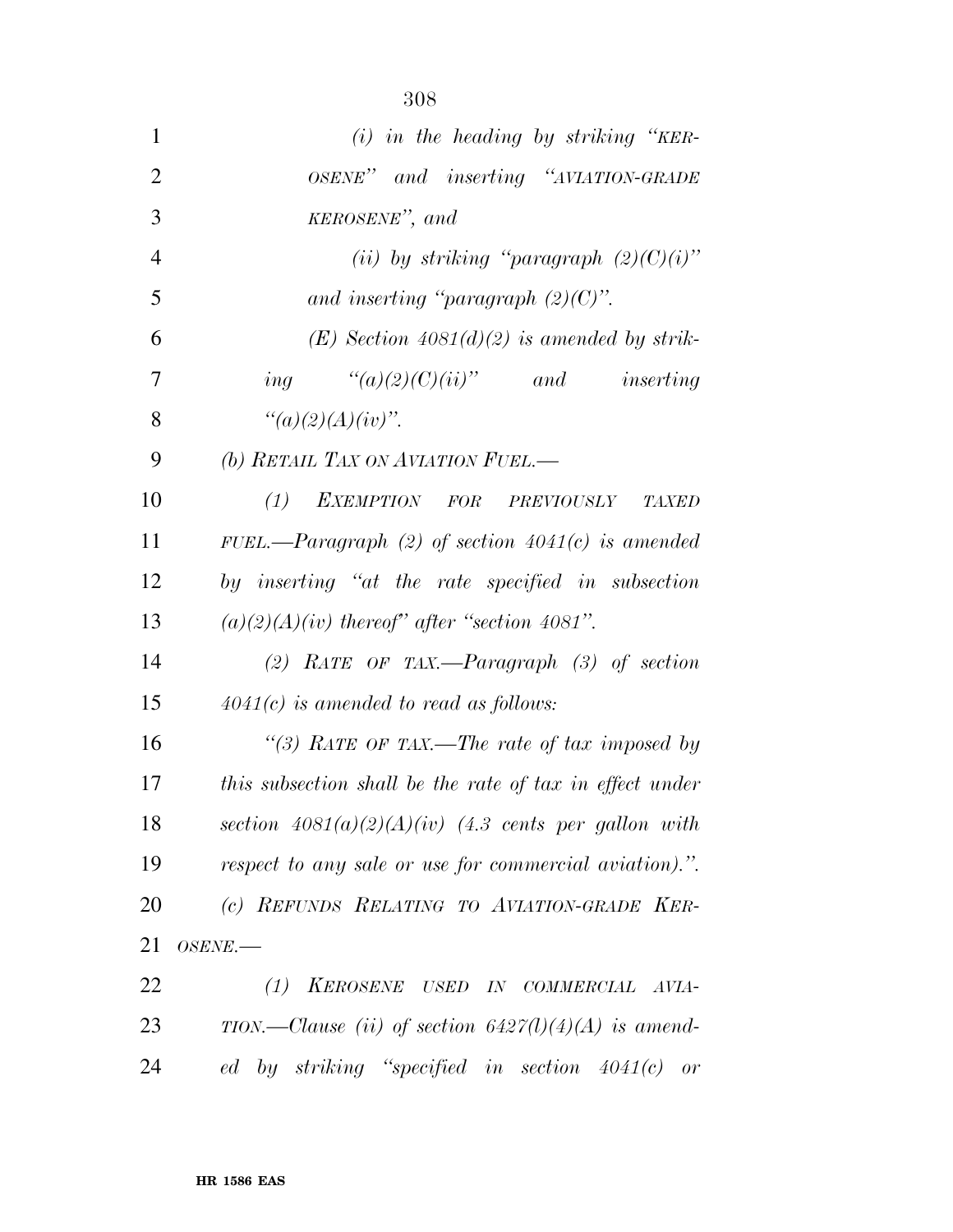| $\mathbf{1}$   | $4081(a)(2)(A)(iii)$ , as the case may be," and inserting |
|----------------|-----------------------------------------------------------|
| $\overline{2}$ | "so imposed".                                             |
| 3              | (2) KEROSENE USED IN AVIATION.-Paragraph                  |
| $\overline{4}$ | (4) of section $6427(l)$ is amended—                      |
| 5              | $(A)$ by striking subparagraph $(B)$ and re-              |
| 6              | $designating \; subparagnath \; (C) \; as \; subparagnph$ |
| 7              | $(B)$ , and                                               |
| 8              | $(B)$ by amending subparagraph $(B)$ , as re-             |
| 9              | designated by subparagraph $(A)$ , to read as fol-        |
| 10             | lows:                                                     |
| 11             | "(B) PAYMENTS TO ULTIMATE, REGISTERED                     |
| 12             | VENDOR.—With respect to any kerosene used in              |
| 13             | aviation (other than kerosene to which para-              |
| 14             | graph (6) applies), if the ultimate purchaser of          |
| 15             | such kerosene waives (at such time and in such            |
| 16             | form and manner as the Secretary shall pre-               |
| 17             | scribe) the right to payment under paragraph              |
| 18             | $(1)$ and assigns such right to the ultimate ven-         |
| 19             | dor, then the Secretary shall pay (without inter-         |
| 20             | est) the amount which would be paid under                 |
| 21             | $paramph (1) to such ultimate vendor, but only$           |
| 22             | <i>if such ultimate vendor—</i>                           |
| 23             | $``(i)$ is registered under section 4101,                 |
| 24             | and                                                       |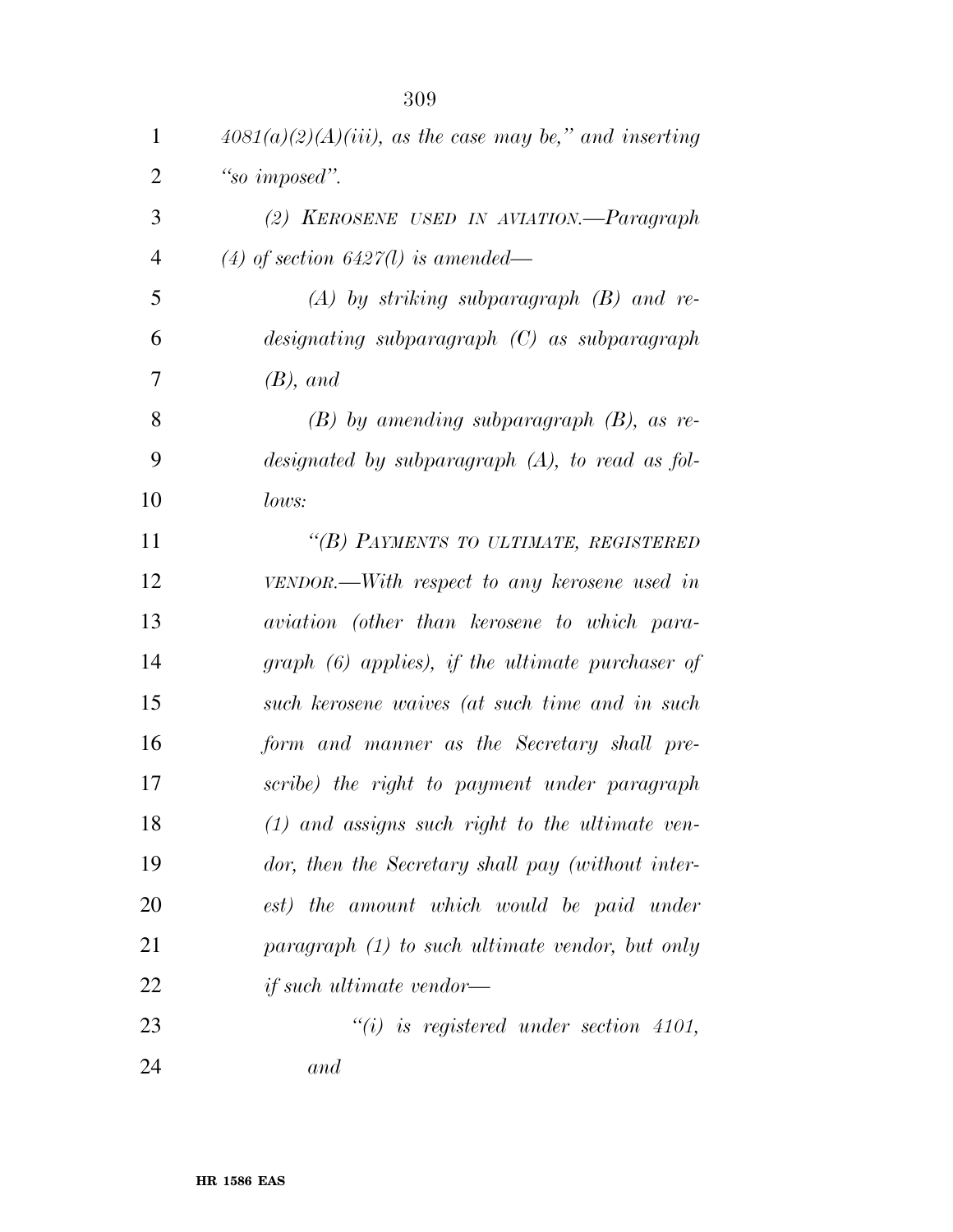| $\mathbf{1}$   | $``(ii)$ meets the requirements of sub-                 |
|----------------|---------------------------------------------------------|
| $\overline{2}$ | paragraph $(A)$ , $(B)$ , or $(D)$ of section           |
| 3              | $6416(a)(1)$ .".                                        |
| $\overline{4}$ | (3) AVIATION-GRADE KEROSENE NOT USED IN                 |
| 5              | $AVIATION$ —Subsection (1) of section 6427 is amended   |
| 6              | by redesignating paragraph (5) as paragraph (6) and     |
| 7              | by inserting after paragraph (4) the following new      |
| 8              | paragraph:                                              |
| 9              | "(5) REFUNDS FOR AVIATION-GRADE KEROSENE                |
| 10             | NOT USED IN AVIATION. If tax has been imposed           |
| 11             | under section 4081 at the rate specified in section     |
| 12             | $4081(a)(2)(A)(iv)$ and the fuel is used other than in  |
| 13             | an aircraft, the Secretary shall pay (without interest) |
| 14             | to the ultimate purchaser of such fuel an amount        |
| 15             | equal to the amount of tax imposed on such fuel re-     |
| 16             | duced by the amount of tax that would be imposed        |
| 17             | under section $4041$ if no tax under section $4081$ had |
| 18             | been imposed.".                                         |
| 19             | (4) CONFORMING AMENDMENTS.-                             |
| 20             | (A) Section $4082(d)(2)(B)$ is amended by               |
| 21             | striking "6427(l)(5)(B)" and inserting                  |
| 22             | " $6427(l)(6)(B)$ ".                                    |
| 23             | (B) Section 6427(i)(4) is amended—                      |
| 24             | (i) by striking " $(4)(C)$ " the first two              |

*places it occurs and inserting ''(4)(B)'', and*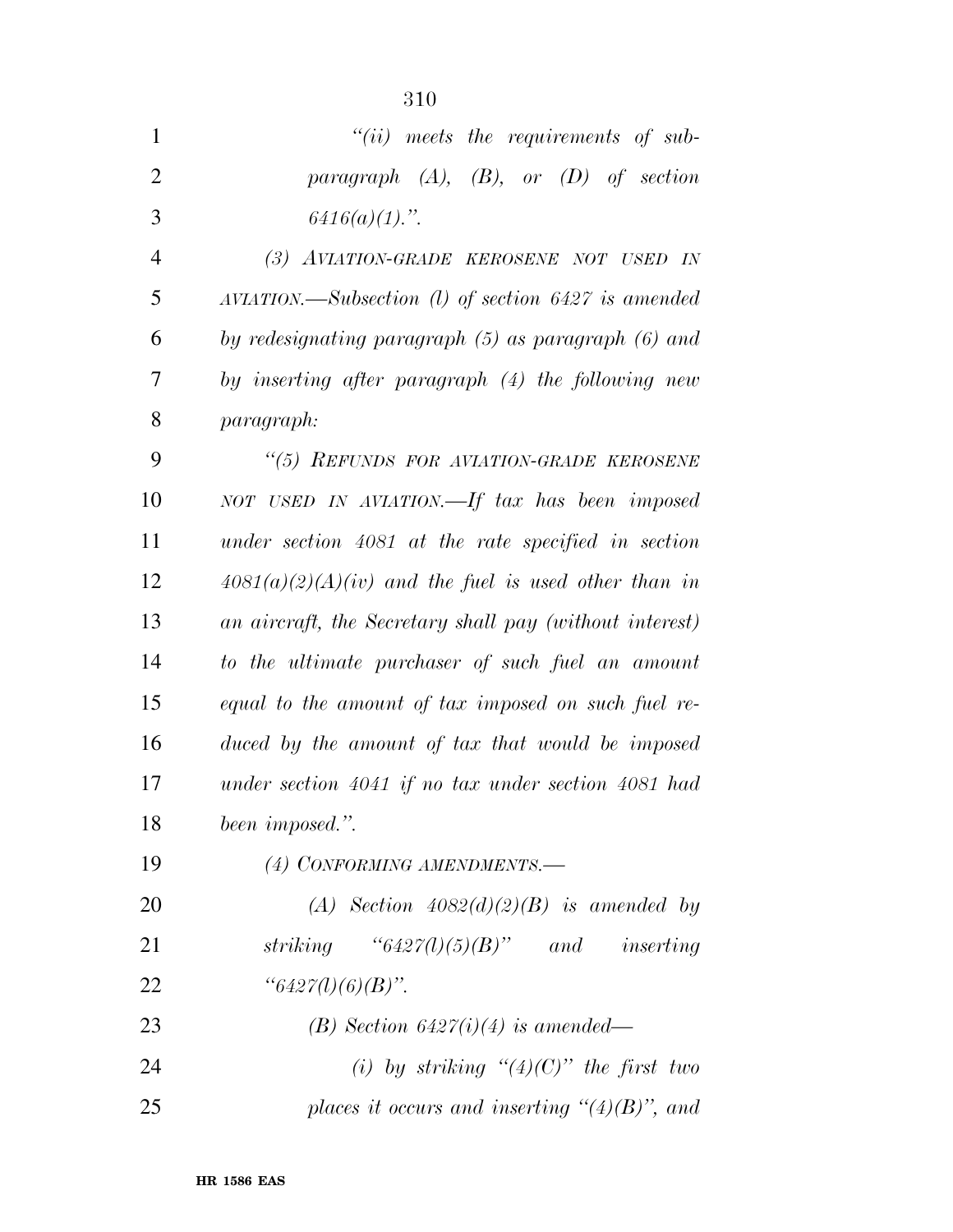| $\mathbf{1}$   | (ii) by striking ", $(l)(4)(C)(ii)$ , and"        |
|----------------|---------------------------------------------------|
| $\overline{2}$ | and inserting "and".                              |
| 3              | (C) The heading of section $6427(l)$ is           |
| $\overline{4}$ | amended by striking "DIESEL FUEL AND KER-         |
| 5              | OSENE" and inserting "DIESEL FUEL, KER-           |
| 6              | OSENE, AND AVIATION FUEL".                        |
| 7              | (D) Section $6427(l)(1)$ is amended by strik-     |
| 8              | ing "paragraph $(4)(C)(i)$ " and inserting "para- |
| 9              | graph $(4)(B)$ ".                                 |
| 10             | $(E)$ Section 6427(1)(4) is amended—              |
| 11             | (i) by striking "KEROSENE USED IN                 |
| 12             | AVIATION" in the heading and inserting            |
| 13             | "AVIATION-GRADE KEROSENE USED IN COM-             |
| 14             | MERCIAL AVIATION", and                            |
| 15             | $(ii)$ in subparagraph $(A)$ —                    |
| 16             | $(I)$ by striking "kerosene" and in-              |
| 17             | serting "aviation-grade kerosene",                |
| 18             | (II) by striking "KEROSENE USED                   |
| 19             | COMMERCIAL AVIATION" in<br><i>the</i><br>IN       |
| 20             | heading and inserting "IN GENERAL".               |
| 21             | (d) TRANSFERS TO THE AIRPORT AND AIRWAY TRUST     |
| 22             | FUND.                                             |
| 23             | (1) IN GENERAL.—Subparagraph $(C)$ of section     |
| 24             | $9502(b)(1)$ is amended to read as follows:       |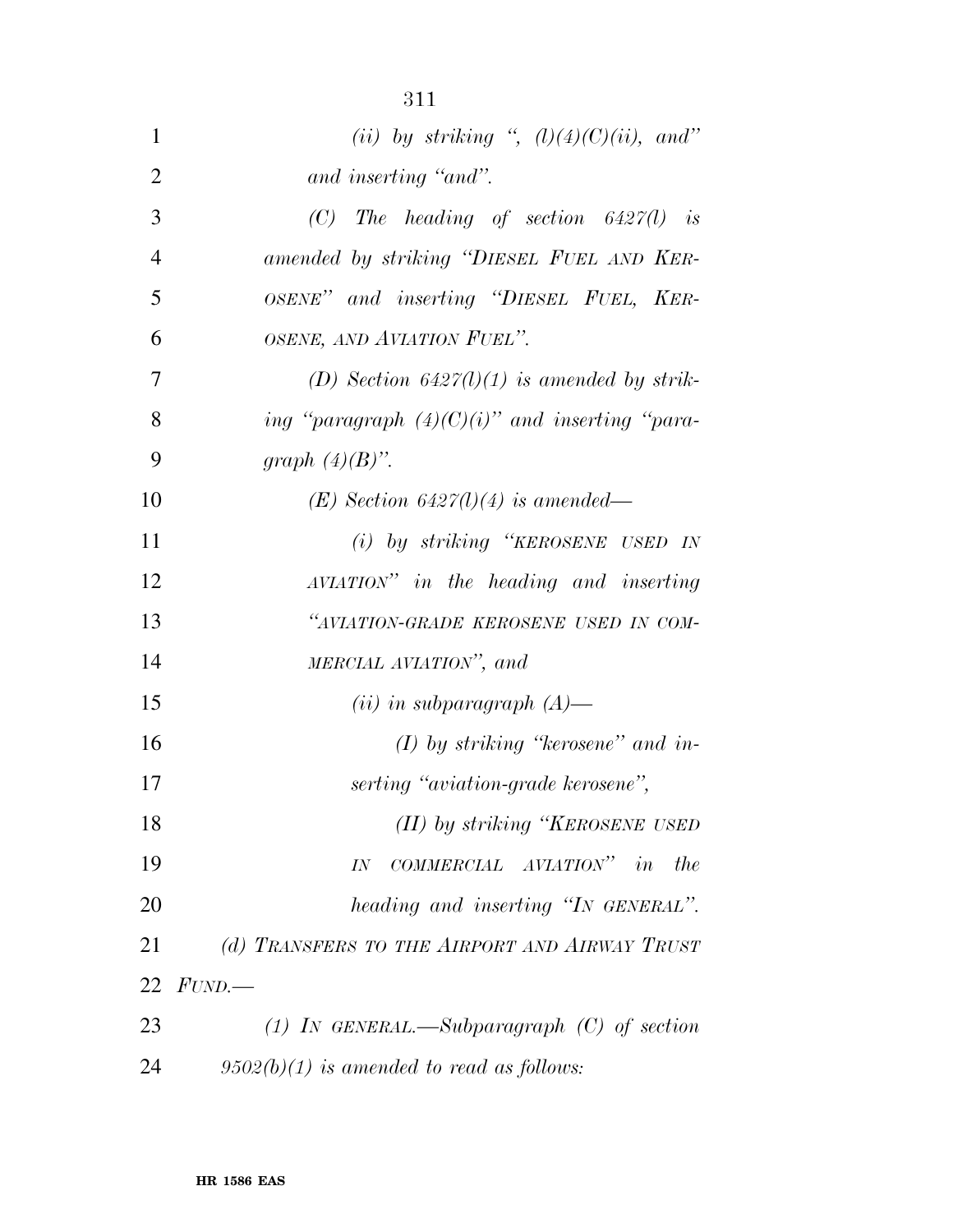| 1              | $\lq$ (C) section 4081 with respect to aviation      |
|----------------|------------------------------------------------------|
| $\overline{2}$ | gasoline and aviation-grade kerosene, and".          |
| 3              | (2) TRANSFERS ON ACCOUNT OF CERTAIN RE-              |
| $\overline{4}$ | FUNDS.                                               |
| 5              | $(A)$ In GENERAL.—Subsection (d) of section          |
| 6              | $9502$ is amended—                                   |
| 7              | $(i)$ in paragraph $(2)$ by striking                 |
| 8              | "(other than subsection $(l)(4)$ thereof)", and      |
| 9              | $(ii)$ in paragraph $(3)$ by striking                |
| 10             | "(other than payments made by reason of              |
| 11             | paragraph $(4)$ of section $6427(l)$ ".              |
| 12             | (B) CONFORMING AMENDMENTS.—                          |
| 13             | (i) Section $9503(b)(4)$ is amended by               |
| 14             | striking "or" at the end of subparagraph             |
| 15             | $(C)$ , by striking the period at the end of sub-    |
| 16             | paragraph $(D)$ and inserting a comma, and           |
| 17             | by inserting after subparagraph $(D)$ the fol-       |
| 18             | lowing:                                              |
| 19             | $\lq\lq(E)$ section 4081 to the extent attributable  |
| 20             | to the rate specified in clause (ii) or (iv) of sec- |
| 21             | tion $4081(a)(2)(A)$ , or                            |
| 22             | "(F) section $4041(c)$ .".                           |
| 23             | (ii) Section $9503(c)$ is amended by                 |
| 24             | striking paragraph (6).                              |
| 25             | $(iii)$ Section 9502(a) is amended—                  |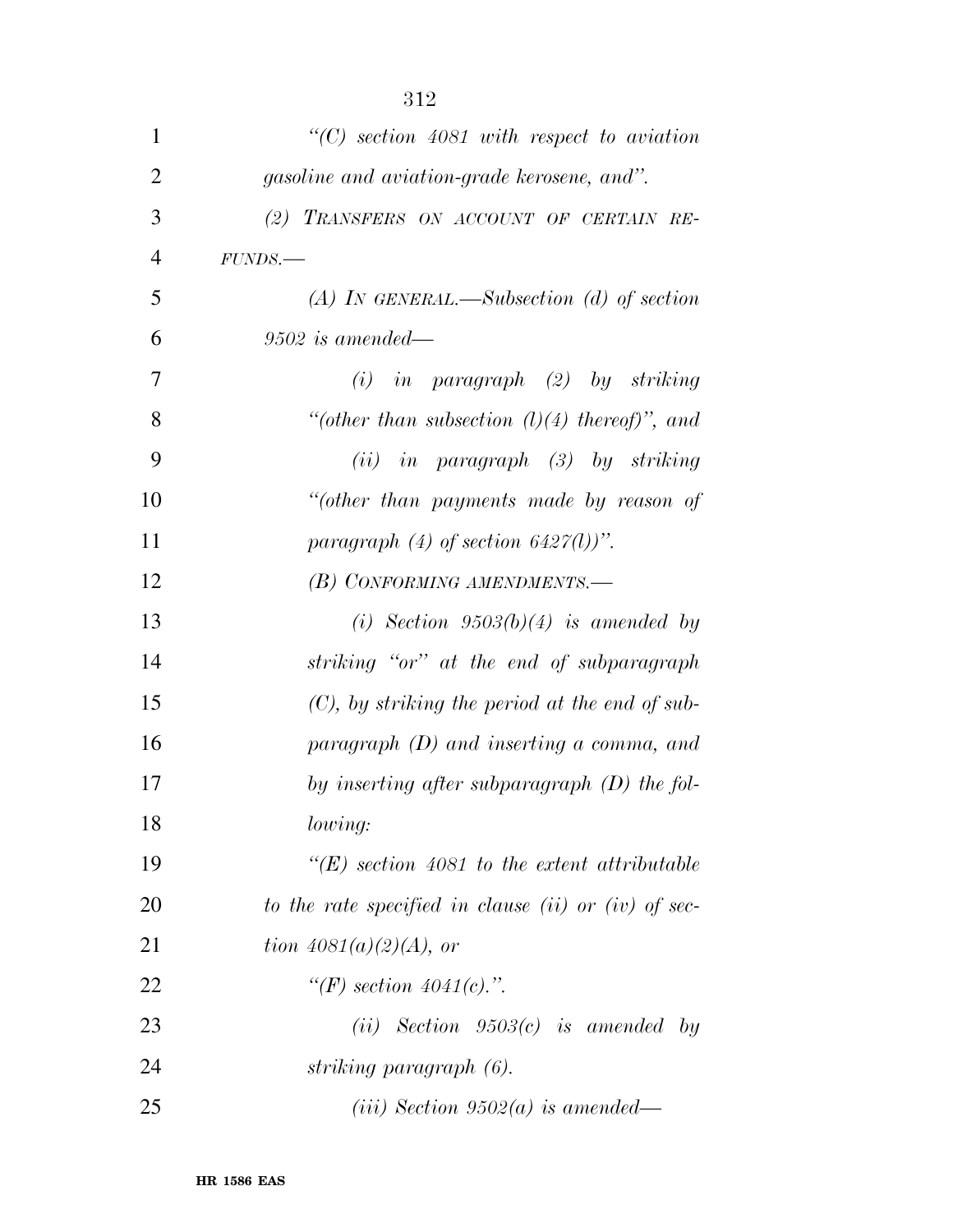| $\mathbf{1}$   | by striking "appropriated,<br>(I)                            |
|----------------|--------------------------------------------------------------|
| $\overline{2}$ | credited, or paid into" and inserting                        |
| 3              | "appropriated or credited to", and                           |
| $\overline{4}$ | by striking $\degree$ ,<br>section<br>(II)                   |
| 5              | $9503(c)(7)$ ,".                                             |
| 6              | (e) EFFECTIVE DATE.—The amendments made by this              |
| 7              | section shall apply to fuels removed, entered, or sold after |
| 8              | June 30, 2010.                                               |
| 9              | $(f)$ FLOOR STOCKS TAX.—                                     |
| 10             | (1) IMPOSITION OF TAX.—In the case of aviation               |
| 11             | fuel which is held on July 1, 2010, by any person,           |
| 12             | there is hereby imposed a floor stocks tax on aviation       |
| 13             | fuel equal to $-$                                            |
| 14             | $(A)$ the tax which would have been imposed                  |
| 15             | before such date on such fuel had the amend-                 |
| 16             | ments made by this section been in effect at all             |
| 17             | times before such date, reduced by                           |
| 18             | $(B)$ the sum of —                                           |
| 19             | $(i)$ the tax imposed before such date on                    |
| 20             | such fuel under section 4081 of the Internal                 |
| 21             | Revenue Code of 1986, as in effect on such                   |
| 22             | date, and                                                    |
| 23             | $(ii)$ in the case of kerosene held exclu-                   |
| 24             | sively for such person's own use, the amount                 |
| 25             | which such person would (but for this                        |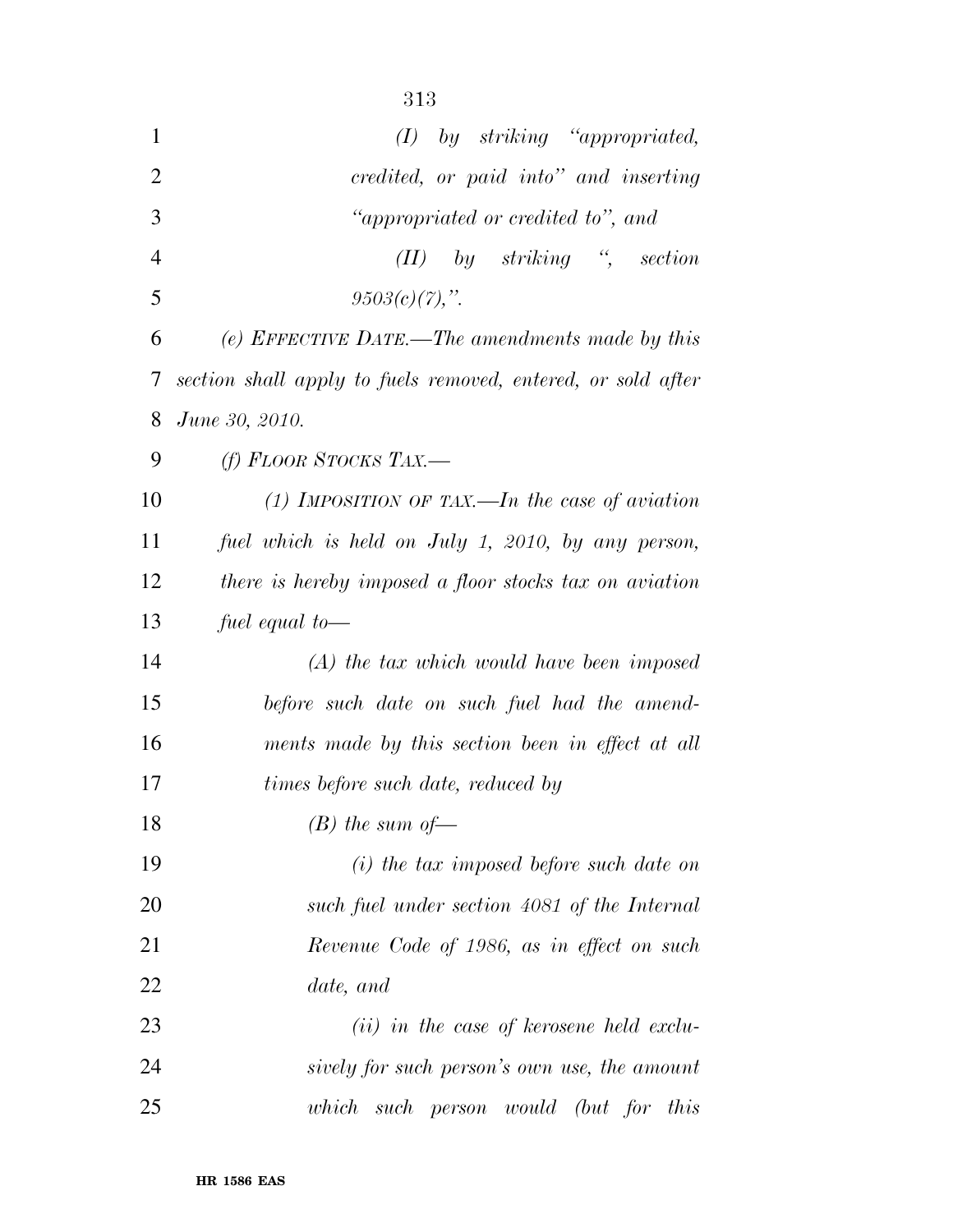| 1              | clause) reasonably expect (as of such date)              |
|----------------|----------------------------------------------------------|
| $\overline{2}$ | to be paid as a refund under section $6427(l)$           |
| 3              | of such Code with respect to such kerosene.              |
| $\overline{4}$ | (2) LIABILITY FOR TAX AND METHOD OF PAY-                 |
| 5              | $MENT$ .                                                 |
| 6              | $(A)$ LIABILITY FOR TAX.—A person holding                |
| 7              | aviation fuel on July 1, 2010, shall be liable for       |
| 8              | such tax.                                                |
| 9              | (B) TIME AND METHOD OF PAYMENT.-The                      |
| 10             | tax imposed by paragraph (1) shall be paid at            |
| 11             | such time and in such manner as the Secretary            |
| 12             | of the Treasury shall prescribe.                         |
| 13             | (3) TRANSFER OF FLOOR STOCK TAX REVENUES                 |
| 14             | TO TRUST FUNDS.—For purposes of determining the          |
| 15             | amount transferred to the Airport and Airway Trust       |
| 16             | Fund, the tax imposed by this subsection shall be        |
| 17             | treated as imposed by section $4081(a)(2)(A)(iv)$ of the |
| 18             | Internal Revenue Code of 1986.                           |
| 19             | $(4)$ DEFINITIONS.—For purposes of this sub-             |
| 20             | section—                                                 |
| 21             | $(A)$ AVIATION FUEL.—The term "aviation"                 |
| 22             | fuel" means aviation-grade kerosene and avia-            |
| 23             | tion gasoline, as such terms are used within the         |
| 24             | meaning of section 4081 of the Internal Revenue          |
| 25             | Code of 1986.                                            |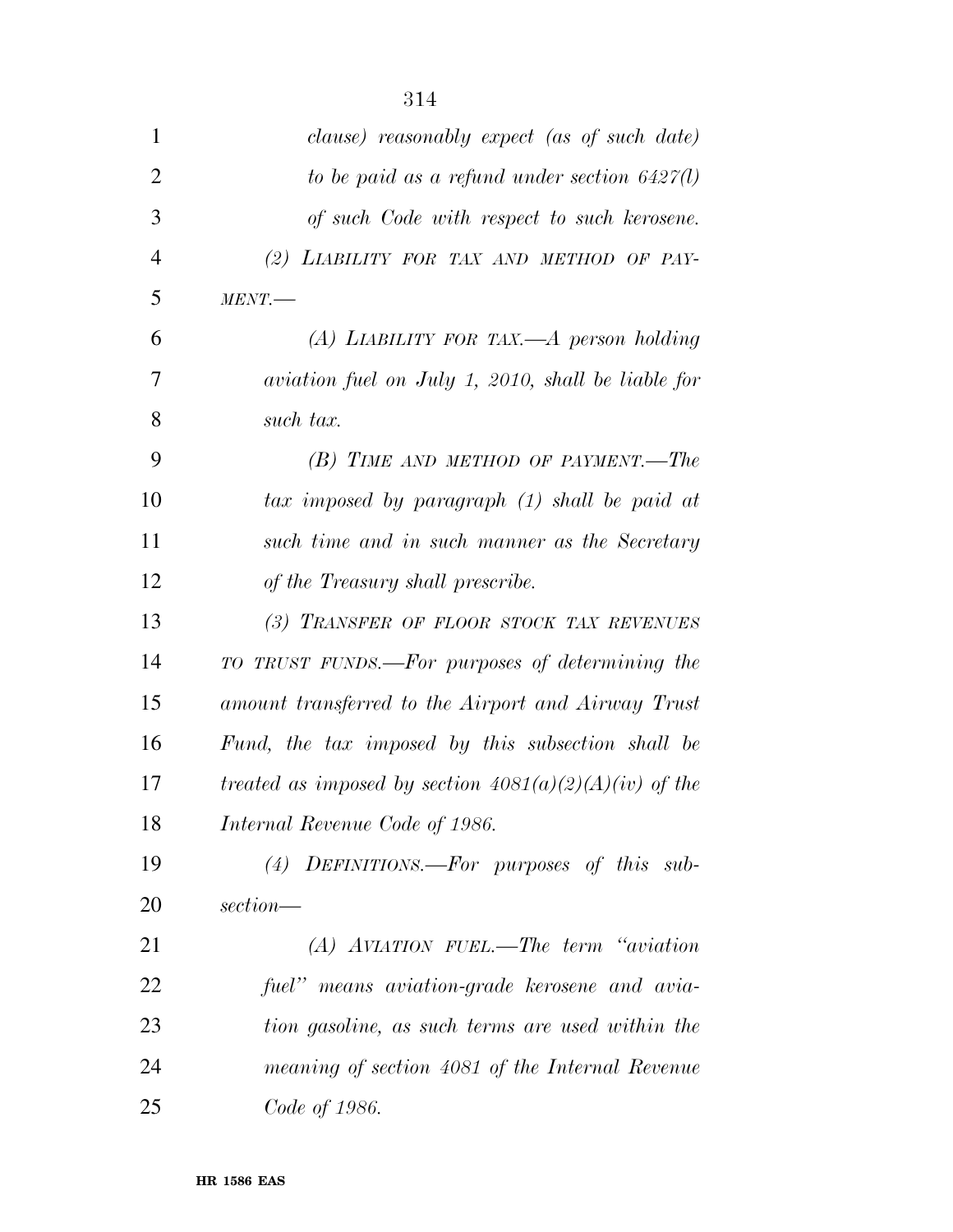| $\mathbf{1}$   | $(B)$ HELD BY A PERSON.—Aviation fuel                       |
|----------------|-------------------------------------------------------------|
| $\overline{2}$ | shall be considered as held by a person if title            |
| 3              | thereto has passed to such person (whether or not           |
| $\overline{4}$ | delivery to the person has been made).                      |
| 5              | $(C)$ SECRETARY.—The term "Secretary"                       |
| 6              | means the Secretary of the Treasury or the Sec-             |
| 7              | <i>retary's delegate.</i>                                   |
| 8              | $(5)$ EXCEPTION FOR EXEMPT USES.—The tax                    |
| 9              | imposed by paragraph (1) shall not apply to any             |
| 10             | <i>aviation fuel held by any person exclusively for any</i> |
| 11             | use to the extent a credit or refund of the tax is allow-   |
| 12             | able under the Internal Revenue Code of 1986 for such       |
| 13             | use.                                                        |
| 14             | (6)<br>EXCEPTION FOR CERTAIN AMOUNTS<br>OF                  |
| 15             | $FUEL$ .                                                    |
| 16             | (A) IN GENERAL.—No tax shall be imposed                     |
| 17             | by paragraph $(1)$ on any aviation fuel held on             |
| 18             | July 1, 2010, by any person if the aggregate                |
| 19             | amount of such aviation fuel held by such person            |
| 20             | on such date does not exceed 2,000 gallons. The             |
| 21             | preceding sentence shall apply only if such per-            |
| 22             | son submits to the Secretary (at the time and in            |
| 23             | the manner required by the Secretary) such in-              |
| 24             | formation as the Secretary shall require for pur-           |
| 25             | poses of this subparagraph.                                 |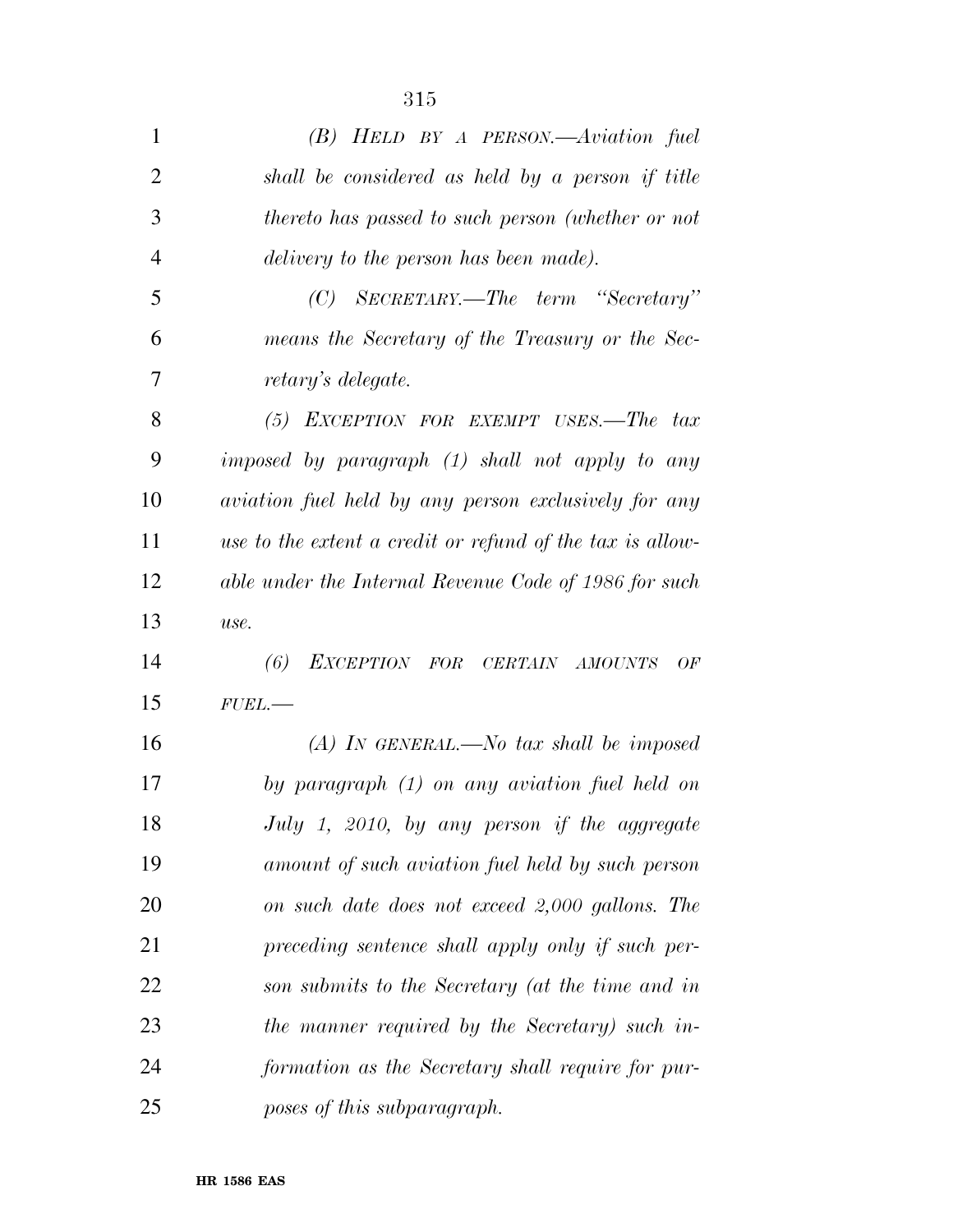| 1              | $(B)$ EXEMPT FUEL.—For purposes of sub-             |
|----------------|-----------------------------------------------------|
| $\overline{2}$ | paragraph $(A)$ , there shall not be taken into ac- |
| 3              | count any aviation fuel held by any person          |
| $\overline{4}$ | which is exempt from the tax imposed by para-       |
| 5              | graph (1) by reason of paragraph (5).               |
| 6              | (C) CONTROLLED GROUPS.—For purposes of              |
| 7              | $this$ subsection—                                  |
| 8              | $(i)$ CORPORATIONS.—                                |
| 9              | $(I)$ In GENERAL.—All persons                       |
| 10             | treated as a controlled group shall be              |
| 11             | <i>treated as 1 person.</i>                         |
| 12             | $(II)$ CONTROLLED GROUP.—The                        |
| 13             | term "controlled group" has the mean-               |
| 14             | ing given to such term by subsection                |
| 15             | (a) of section 1563 of the Internal Rev-            |
| 16             | enue Code of 1986; except that for such             |
| 17             | purposes the phrase "more than 50"                  |
| 18             | percent" shall be substituted for the               |
| 19             | phrase "at least 80 percent" each place             |
| 20             | <i>it appears in such subsection.</i>               |
| 21             | <b>NONINCORPORATED</b><br>(ii)<br><b>PERSONS</b>    |
| 22             | UNDER COMMON CONTROL.—Under regula-                 |
| 23             | tions prescribed by the Secretary, principles       |
| 24             | similar to the principles of subparagraph           |
| 25             | $(A)$ shall apply to a group of persons under       |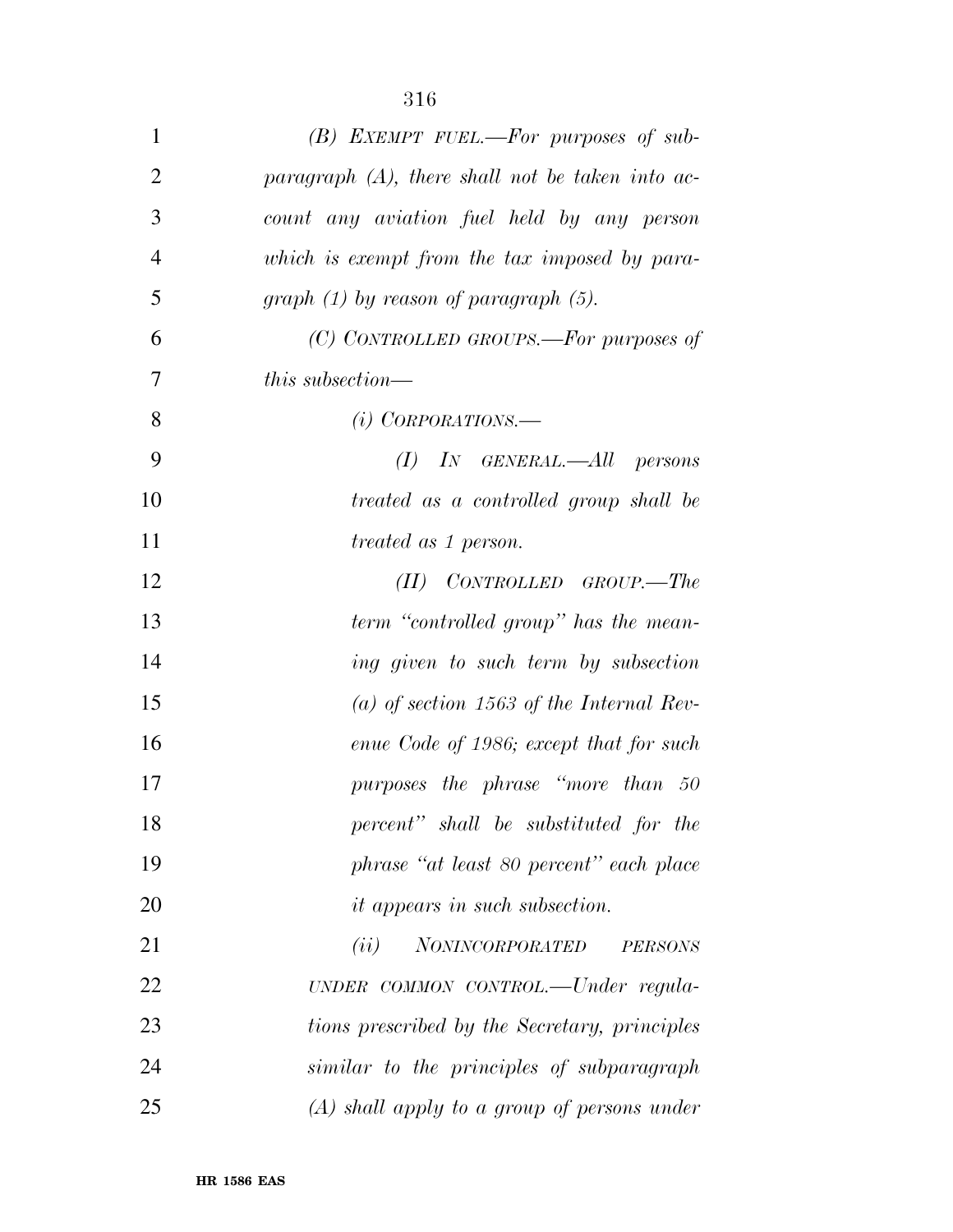| 1              | common control if 1 or more of such persons              |
|----------------|----------------------------------------------------------|
| $\overline{2}$ | <i>is not a corporation.</i>                             |
| 3              | (7) OTHER LAWS APPLICABLE.—All provisions of             |
| $\overline{4}$ | law, including penalties, applicable with respect to     |
| 5              | the taxes imposed by section 4081 of the Internal Rev-   |
| 6              | enue Code of 1986 on the aviation fuel involved shall,   |
| 7              | insofar as applicable and not inconsistent with the      |
| 8              | provisions of this subsection, apply with respect to the |
| 9              | floor stock taxes imposed by paragraph (1) to the        |
| 10             | same extent as if such taxes were imposed by such sec-   |
| 11             | tion.                                                    |
| 12             | SEC. 804. AIR TRAFFIC CONTROL SYSTEM MODERNIZATION       |
|                |                                                          |
| 13             | <b>ACCOUNT.</b>                                          |
| 14             | (a) IN GENERAL.—Section 9502 (relating to the Air-       |
| 15             | port and Airway Trust Fund) is amended by adding at      |
| 16             | the end the following new subsection:                    |
| 17             | "(f) ESTABLISHMENT OF AIR TRAFFIC CONTROL SYS-           |
|                | 18 TEM MODERNIZATION ACCOUNT.                            |
| 19             | "(1) CREATION OF ACCOUNT.—There is estab-                |
| 20             | lished in the Airport and Airway Trust Fund a sepa-      |
| 21             | rate account to be known as the 'Air Traffic Control     |
| 22             | System Modernization Account' consisting of such         |
| 23             | amounts as may be transferred or credited to the Air     |

*provided in this subsection or section 9602(b).*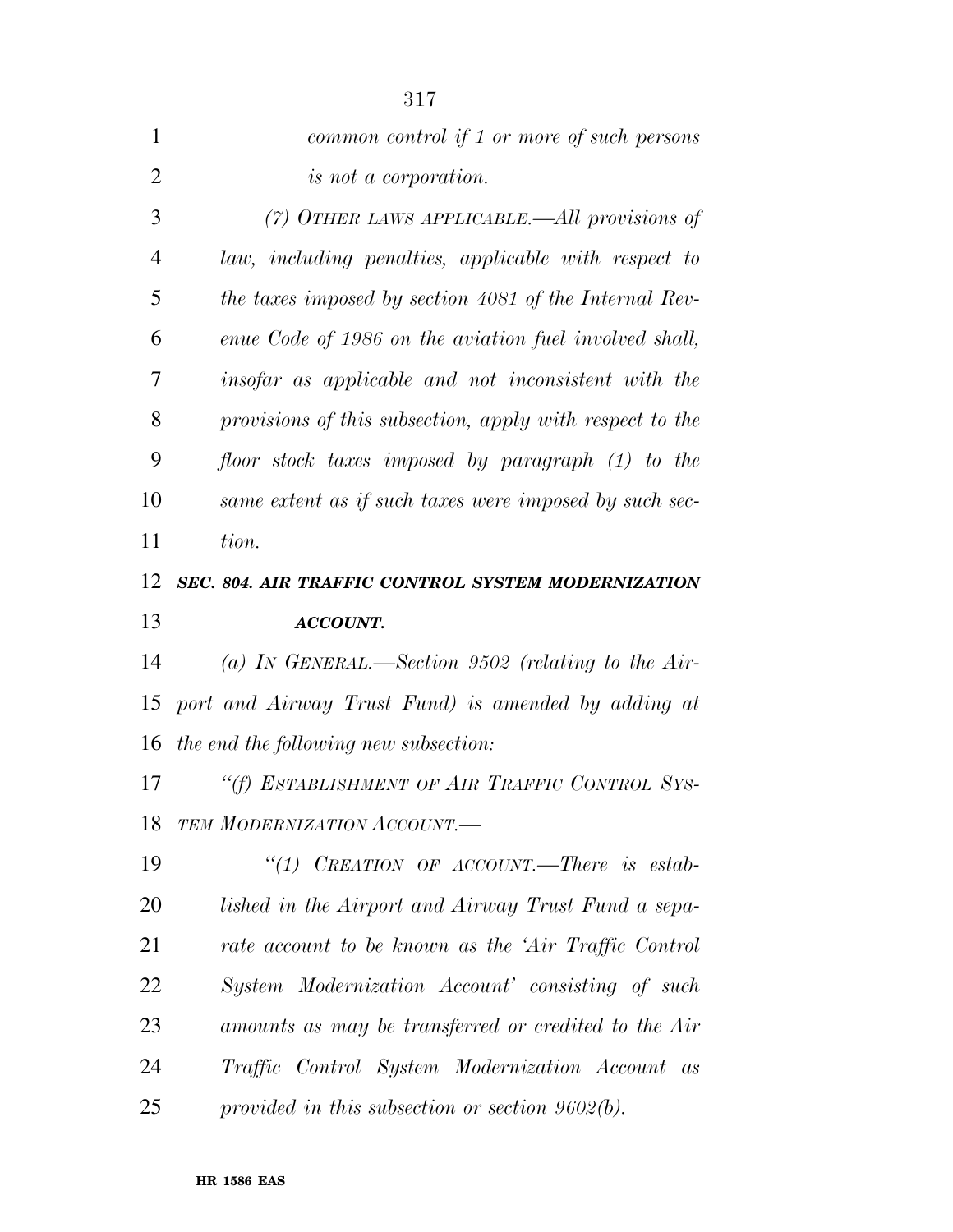| $\mathbf{1}$   | "(2) TRANSFERS TO AIR TRAFFIC CONTROL SYS-             |
|----------------|--------------------------------------------------------|
| $\overline{2}$ | TEM MODERNIZATION ACCOUNT. On October 1, 2010,         |
| 3              | and annually thereafter the Secretary shall transfer   |
| $\overline{4}$ | \$400,000,000 to the Air Traffic Control System Mod-   |
| 5              | ernization Account from amounts appropriated to the    |
| 6              | Airport and Airway Trust Fund under subsection (b)     |
| 7              | which are attributable to taxes on aviation-grade ker- |
| 8              | osene.                                                 |
| 9              | "(3) EXPENDITURES FROM ACCOUNT.—Amounts                |
| 10             | in the Air Traffic Control System Modernization Ac-    |
| 11             | count shall be available subject to appropriation for  |
| 12             | expenditures relating to the modernization of the air  |
| 13             | traffic control system (including facility and equip-  |
| 14             | ment account expenditures).".                          |
| 15             | (b) CONFORMING AMENDMENT.—Section $9502(d)(1)$ is      |
| 16             | amended by striking "Amounts" and inserting "Except as |
| 17             | provided in subsection $(f)$ , amounts".               |

 *(c) EFFECTIVE DATE.—The amendments made by this section shall take effect on the date of the enactment of this Act.* 

 *SEC. 805. TREATMENT OF FRACTIONAL AIRCRAFT OWNER-SHIP PROGRAMS.* 

*(a) FUEL SURTAX.—*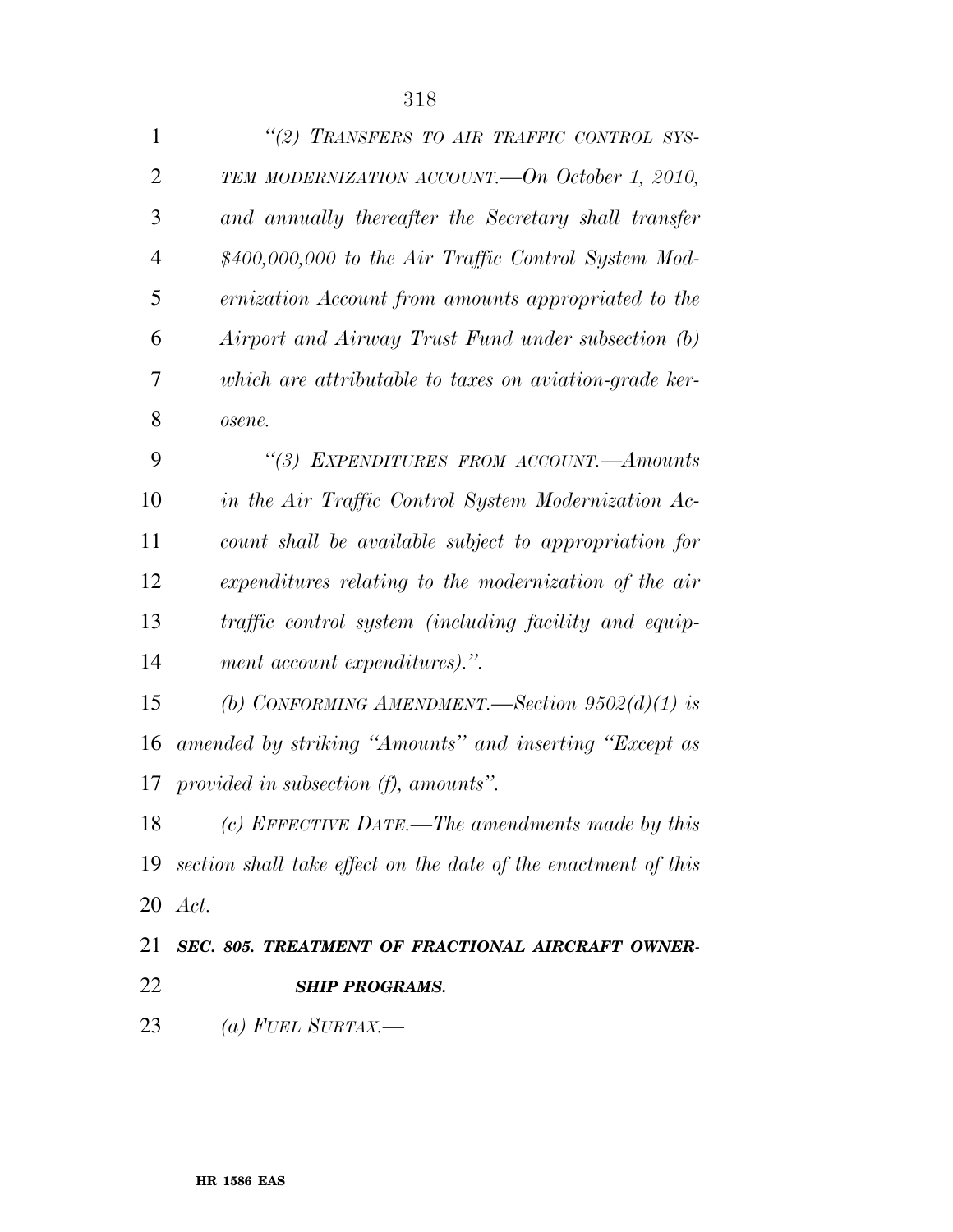| 1              | (1) IN GENERAL.—Subchapter $B$ of chapter 31 is           |
|----------------|-----------------------------------------------------------|
| $\overline{2}$ | amended by adding at the end the following new sec-       |
| 3              | tion:                                                     |
| 4              | "SEC. 4043. SURTAX ON FUEL USED IN AIRCRAFT PART OF       |
| 5              | A FRACTIONAL OWNERSHIP PROGRAM.                           |
| 6              | "(a) IN GENERAL.—There is hereby imposed a tax on         |
| 7              | any liquid used during any calendar quarter by any person |
| 8              | as a fuel in an aircraft which is—                        |
| 9              | $\lq(1)$ registered in the United States, and             |
| 10             | $\lq(2)$ part of a fractional ownership aircraft pro-     |
| 11             | gram.                                                     |
| 12             | "(b) AMOUNT OF TAX.—The rate of tax imposed by            |
| 13             | subsection (a) is 14.1 cents per gallon.                  |
| 14             | "(c) FRACTIONAL OWNERSHIP AIRCRAFT PROGRAM.-              |
| 15             | For purposes of this section—                             |
| 16             | $\lq(1)$ IN GENERAL.—The term 'fractional owner-          |
| 17             | aircraft program' means a program under<br>ship           |
| 18             | $which$ —                                                 |
| 19             | $\lq (A)$ a single fractional ownership program           |
| 20             | manager provides fractional ownership program             |
| 21             | management services on behalf of the fractional           |
| 22             | owners,                                                   |
| 23             | $\lq (B)$ 2 or more airworthy aircraft are part           |
| 24             | of the program,                                           |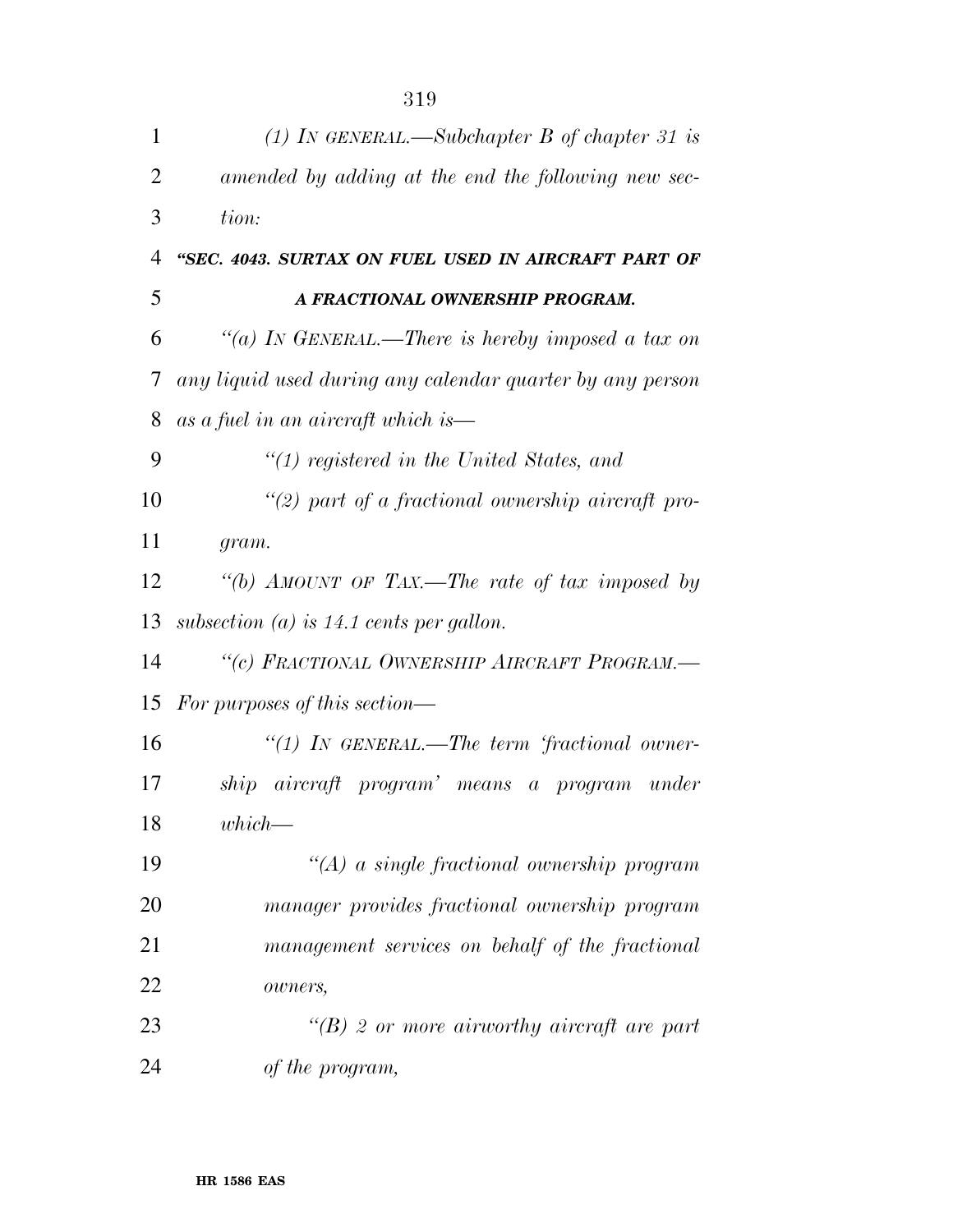| $\mathbf{1}$   | $\lq\lq C$ there are 1 or more fractional owners      |
|----------------|-------------------------------------------------------|
| $\overline{2}$ | per program aircraft, with at least 1 program         |
| 3              | <i>aircraft having more than 1 owner,</i>             |
| $\overline{4}$ | "(D) each fractional owner possesses at least         |
| 5              | a minimum fractional ownership interest in 1 or       |
| 6              | more program aircraft,                                |
| 7              | $\lq\lq(E)$ there exists a dry-lease exchange ar-     |
| 8              | rangement among all of the fractional owners,         |
| 9              | and                                                   |
| 10             | $\lq\lq(F)$ there are multi-year program agree-       |
| 11             | ments covering the fractional ownership, frac-        |
| 12             | tional ownership program management services,         |
| 13             | and dry-lease aircraft exchange aspects of the        |
| 14             | program.                                              |
| 15             | "(2) MINIMUM FRACTIONAL OWNERSHIP INTER-              |
| 16             | EST.                                                  |
| 17             | " $(A)$ IN GENERAL.—The term 'minimum'                |
| 18             | fractional ownership interest' means, with re-        |
| 19             | spect to each type of aircraft—                       |
| 20             | $``(i)$ a fractional ownership interest               |
| 21             | equal to or greater than $\frac{1}{16}$ of at least 1 |
| 22             | subsonic, fixed wing or powered lift pro-             |
| 23             | gram aircraft, or                                     |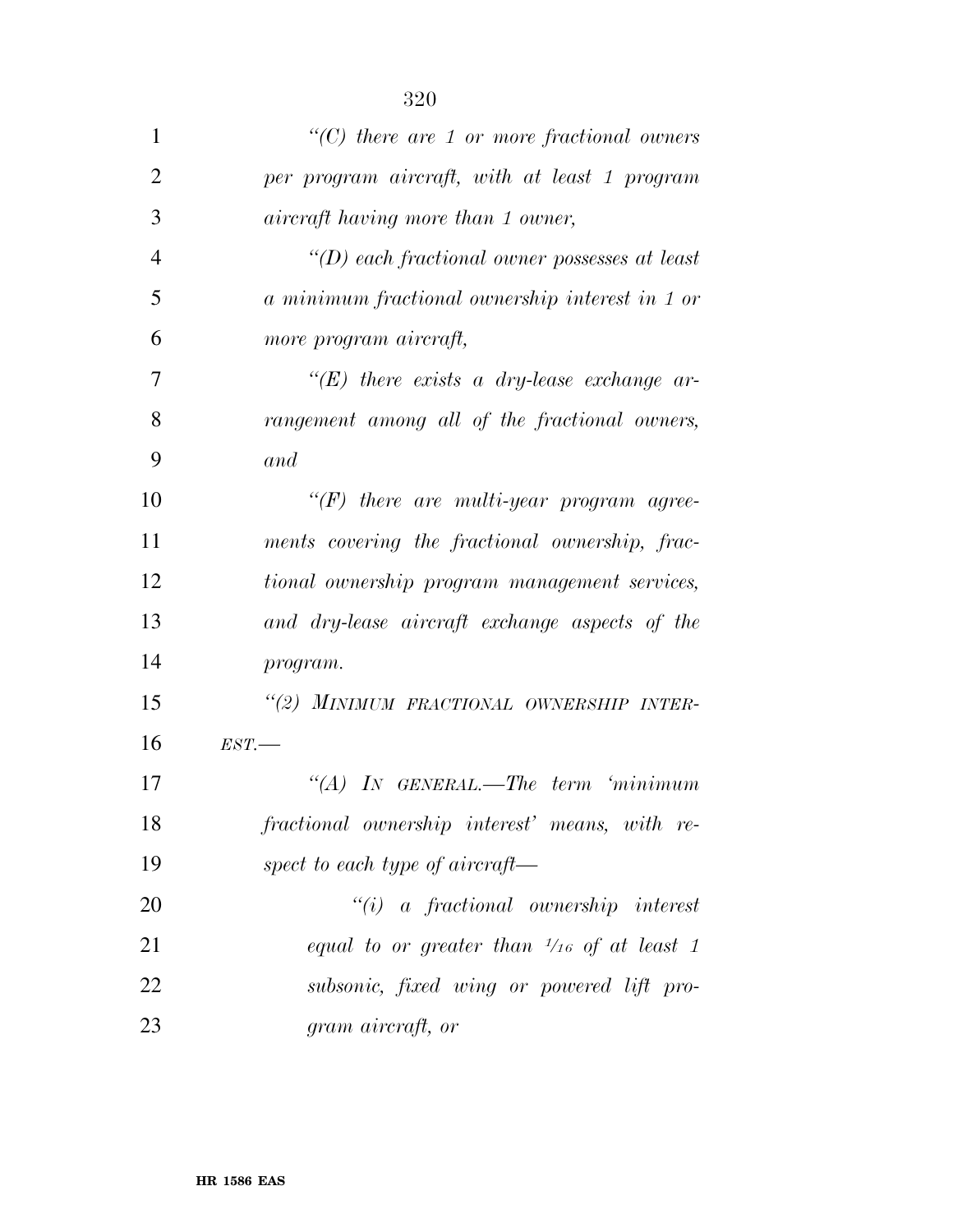| $\mathbf{1}$   | $``(ii)$ a fractional ownership interest                  |
|----------------|-----------------------------------------------------------|
| $\overline{2}$ | equal to or greater than $\frac{1}{32}$ of a least 1      |
| 3              | rotorcraft program aircraft.                              |
| $\overline{4}$ | "(B) FRACTIONAL OWNERSHIP INTEREST.-                      |
| 5              | The term 'fractional ownership interest' means—           |
| 6              | "(i) the ownership of an interest in $a$                  |
| 7              | program aircraft,                                         |
| 8              | "(ii) the holding of a multi-year lease-                  |
| 9              | hold interest in a program aircraft, or                   |
| 10             | "(iii) the holding of a multi-year lease-                 |
| 11             | hold interest which is convertible into an                |
| 12             | ownership interest in a program aircraft.                 |
| 13             | "(3) DRY-LEASE EXCHANGE ARRANGEMENT.- A                   |
| 14             | 'dry-lease aircraft exchange' means an agreement,         |
| 15             | documented by the written program agreements,             |
| 16             | under which the program aircraft are available, on        |
| 17             | an as needed basis without crew, to each fractional       |
| 18             | owner.                                                    |
| 19             | "(d) TERMINATION.—This section shall not apply to         |
| 20             | liquids used as a fuel in an aircraft after September 30, |
| 21             | 2013."                                                    |
| 22             | (2) CONFORMING AMENDMENT.—Section $4082(e)$               |
| 23             | is amended by inserting "(other than an aircraft de-      |
| 24             | scribed in section $4043(a)$ )" after "an aircraft".      |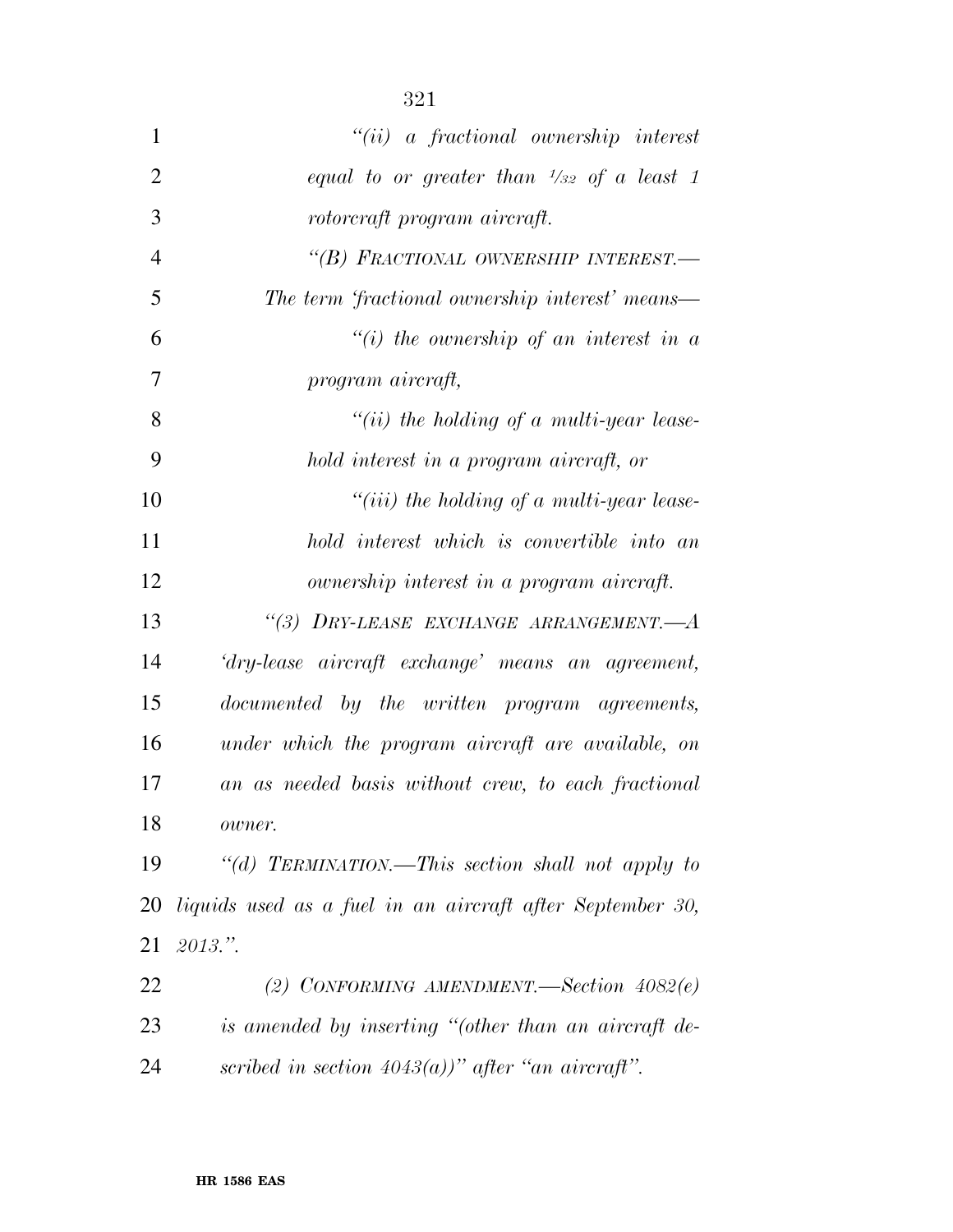| $\mathbf{1}$   | (3) TRANSFER OF REVENUES TO AIRPORT AND                                                    |
|----------------|--------------------------------------------------------------------------------------------|
| $\overline{2}$ | AIRWAY TRUST FUND.—Section $9502(b)(1)$ is amend-                                          |
| 3              | ed by redesignating subparagraphs $(B)$ and $(C)$ as                                       |
| $\overline{4}$ | subparagraphs $(C)$ and $(D)$ , respectively, and by in-                                   |
| 5              | serting after subparagraph (A) the following new sub-                                      |
| 6              | <i>paragraph:</i>                                                                          |
| 7              | "(B) section $4043$ (relating to surtax on fuel                                            |
| 8              | used in aircraft part of a fractional ownership                                            |
| 9              | $program),$ ".                                                                             |
| 10             | $(4)$ CLERICAL AMENDMENT.—The table of sec-                                                |
| 11             | tions for subchapter B of chapter 31 is amended by                                         |
| 12             | adding at the end the following new item:                                                  |
|                | "Sec. 4043. Surtax on fuel used in aircraft part of a fractional ownership pro-<br>gram.". |
| 13             | (b) FRACTIONAL OWNERSHIP PROGRAMS TREATED AS                                               |
| 14             | NON-COMMERCIAL AVIATION.—Subsection (b) of section                                         |
| 15             | 4083 is amended by adding at the end the following new                                     |
|                | 16 sentence: "For uses of aircraft before October 1, 2013, such                            |
| 17             | term shall not include the use of any aircraft which is part                               |
| 18             | of a fractional ownership aircraft program (as defined by                                  |
| 19             | section $4043(c)$ .                                                                        |
| 20             | (c) EXEMPTION FROM TAX ON TRANSPORTATION OF                                                |
| 21             | PERSONS.—Section 4261, as amended by this Act, is                                          |
| 22             | amended by redesignating subsection (j) as subsection $(k)$                                |
| 23             | and by inserting after subsection (i) the following new sub-                               |
| 24             | section:                                                                                   |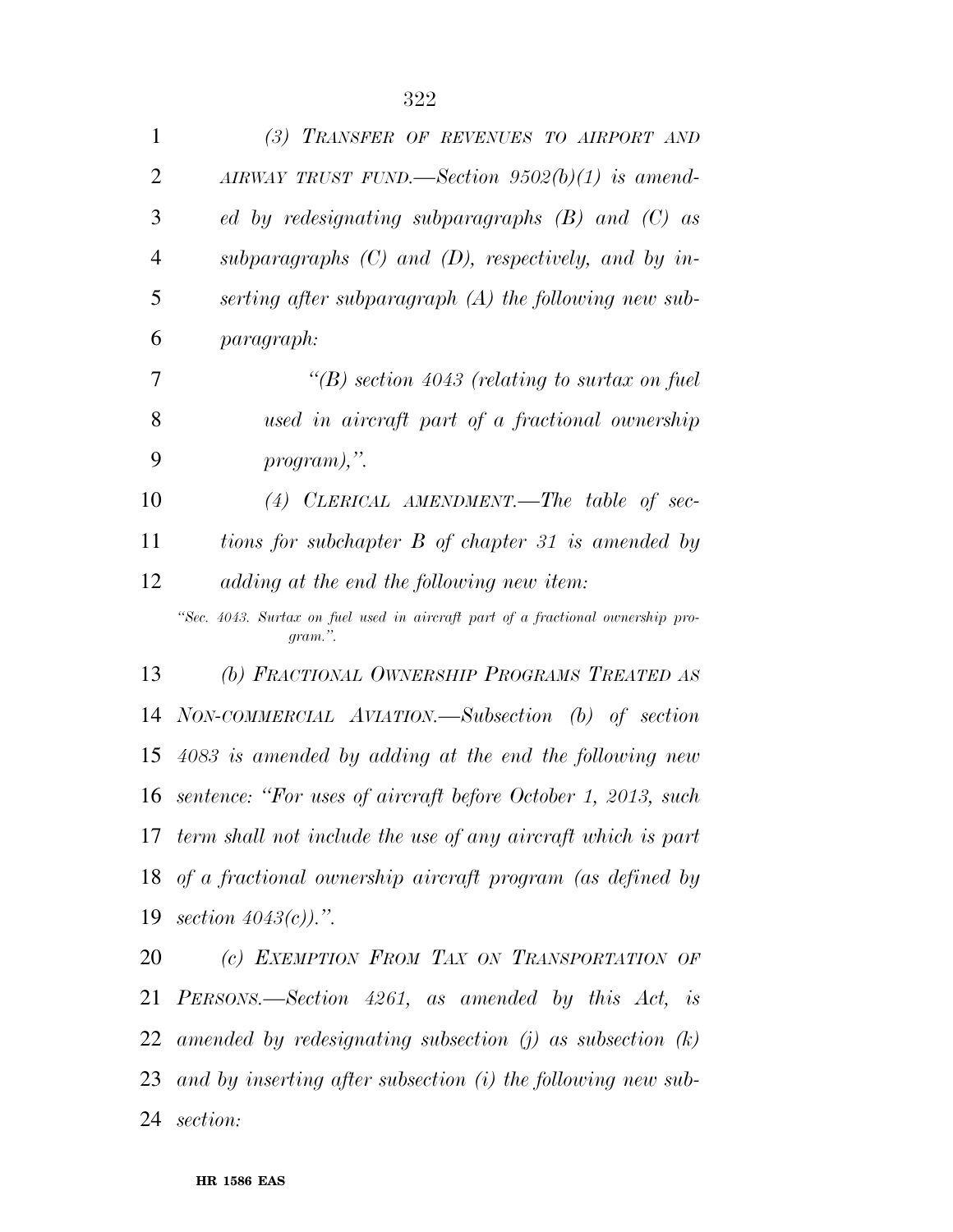*''(j) EXEMPTION FOR AIRCRAFT IN FRACTIONAL OWN-*

| 2  | ERSHIP AIRCRAFT PROGRAMS.—No tax shall be imposed by             |
|----|------------------------------------------------------------------|
| 3  | this section or section 4271 on any air transportation pro-      |
| 4  | vided before October 1, 2013, by an aircraft which is part       |
| 5  | of a fractional ownership aircraft program (as defined by        |
| 6  | section $4043(c)$ .".                                            |
| 7  | (d) EFFECTIVE DATES.-                                            |
| 8  | (1) SUBSECTION (a).—The amendments made by                       |
| 9  | subsection (a) shall apply to fuel used after June 30,           |
| 10 | 2010.                                                            |
| 11 | (2) SUBSECTION (b).—The amendment made by                        |
| 12 | subsection (b) shall apply to uses of aircraft after             |
| 13 | June 30, 2010.                                                   |
| 14 | (3) SUBSECTION $(c)$ . The amendments made by                    |
| 15 | subsection (c) shall apply to taxable transportation             |
| 16 | provided after June 30, 2010.                                    |
| 17 | SEC. 806. TERMINATION OF EXEMPTION FOR SMALL AIR-                |
| 18 | CRAFT ON NONESTABLISHED LINES.                                   |
|    | 19 (a) IN GENERAL.—Section 4281 is amended to read               |
| 20 | <i>as follows:</i>                                               |
| 21 | "SEC. 4281. SMALL AIRCRAFT OPERATED SOLELY FOR                   |
| 22 | <b>SIGHTSEEING.</b>                                              |
| 23 | "The taxes imposed by sections 4261 and 4271 shall               |
|    | 24 not apply to transportation by an aircraft having a max-      |
|    | 25 imum certificated takeoff weight of $6,000$ pounds or less at |
|    |                                                                  |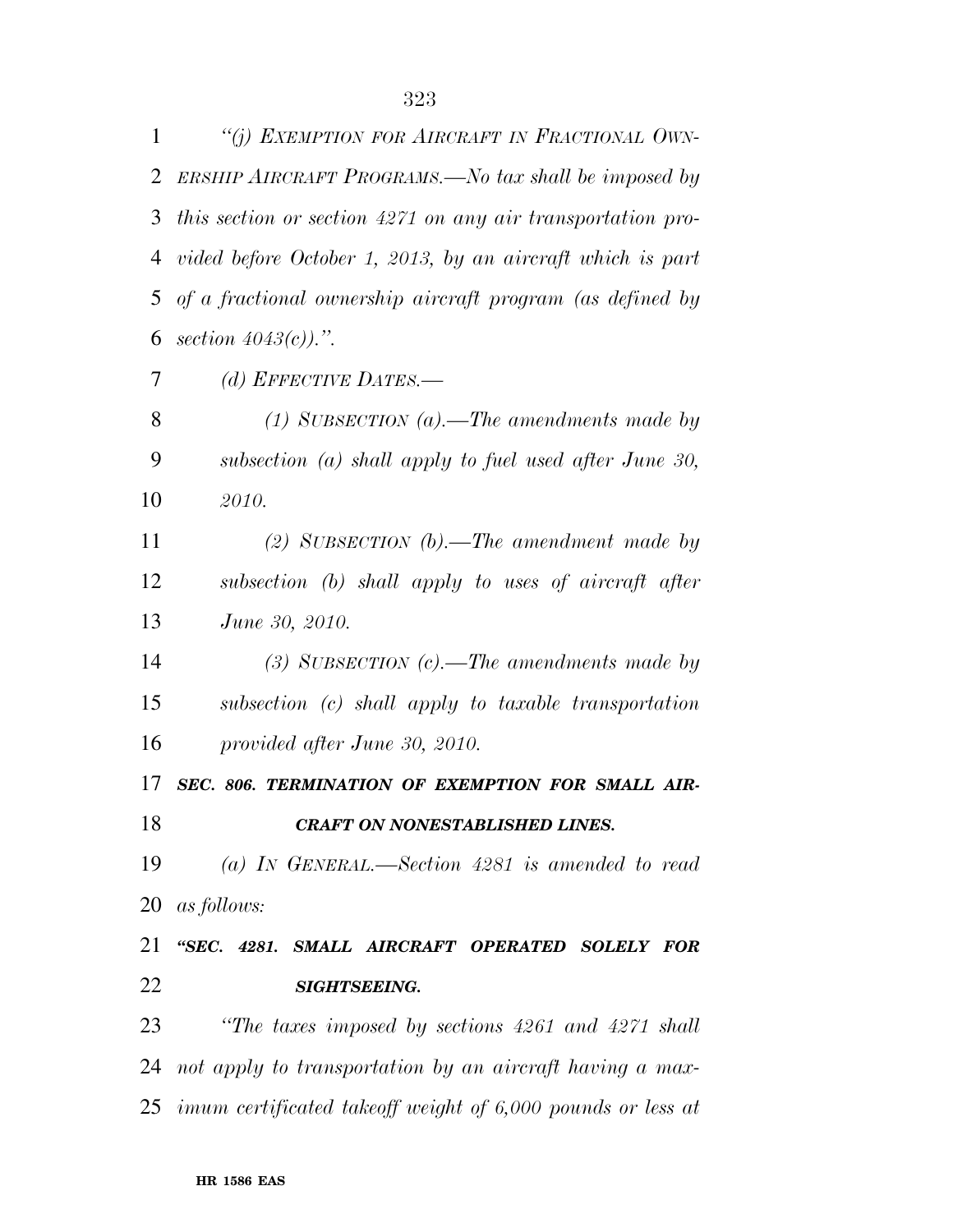*any time during which such aircraft is being operated on a flight the sole purpose of which is sightseeing. For pur- poses of the preceding sentence, the term 'maximum certifi- cated takeoff weight' means the maximum such weight con- tained in the type certificate or airworthiness certificate.''. (b) CONFORMING AMENDMENT.—The item relating to section 4281 in the table of sections for part III of sub- chapter C of chapter 33 is amended by striking ''on non- established lines'' and inserting ''operated solely for sight-seeing''.* 

 *(c) EFFECTIVE DATE.—The amendments made by this section shall apply to taxable transportation provided after June 30, 2010.* 

#### *SEC. 807. TRANSPARENCY IN PASSENGER TAX DISCLO-SURES.*

 *(a) IN GENERAL.—Section 7275 (relating to penalty for offenses relating to certain airline tickets and adver-tising) is amended—* 

- *(1) by redesignating subsection (c) as subsection (d),*
- *(2) by striking ''subsection (a) or (b)'' in sub- section (d), as so redesignated, and inserting ''sub-section (a), (b), or (c)'', and*

 *(3) by inserting after subsection (b) the following new subsection:*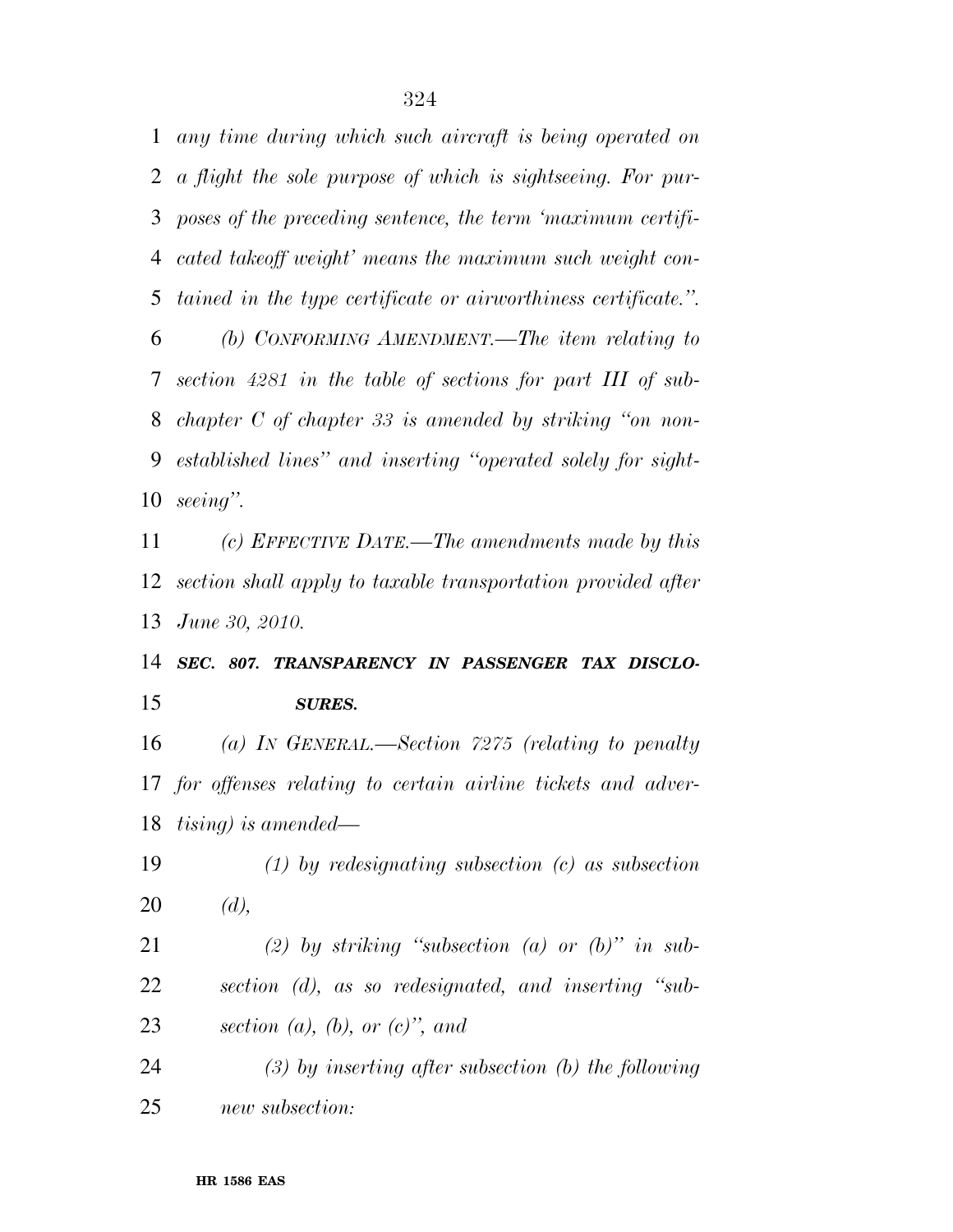| $\mathbf{1}$   | "(c) NON-TAX CHARGES.-                                        |
|----------------|---------------------------------------------------------------|
| $\overline{2}$ | "(1) IN GENERAL.—In the case of transportation                |
| 3              | by air for which disclosure on the ticket or adver-           |
| $\overline{4}$ | tising for such transportation of the amounts paid for        |
| 5              | passenger taxes is required by subsection $(a)(2)$ or         |
| 6              | $(b)(1)(B)$ , it shall be unlawful for the disclosure of the  |
| 7              | amount of such taxes on such ticket or advertising to         |
| 8              | include any amounts not attributable to the taxes im-         |
| 9              | posed by subsection $(a)$ , $(b)$ , or $(c)$ of section 4261. |
| 10             | "(2) INCLUSION IN TRANSPORTATION COST.-                       |
| 11             | Nothing in this subsection shall prohibit the inclusion       |
| 12             | of amounts not attributable to the taxes imposed by           |
| 13             | subsection (a), (b), or (c) of section 4261 in the disclo-    |
| 14             | sure of the amount paid for transportation as re-             |
| 15             | quired by subsection (a)(1) or (b)(1)(A), or in a sepa-       |
| 16             | rate disclosure of amounts not attributable to such           |
| 17             | $\text{taxes."}$ .                                            |
| 18             | (b) EFFECTIVE DATE.—The amendments made by this               |
| 19             | section shall apply to taxable transportation provided after  |

*June 30, 2010.* 

### *TITLE IX—BUDGETARY EFFECTS*

#### *SEC. 901. BUDGETARY EFFECTS.*

 *The budgetary effects of this Act, for the purpose of complying with the Statutory Pay-As-You-Go-Act of 2010, shall be determined by reference to the latest statement titled*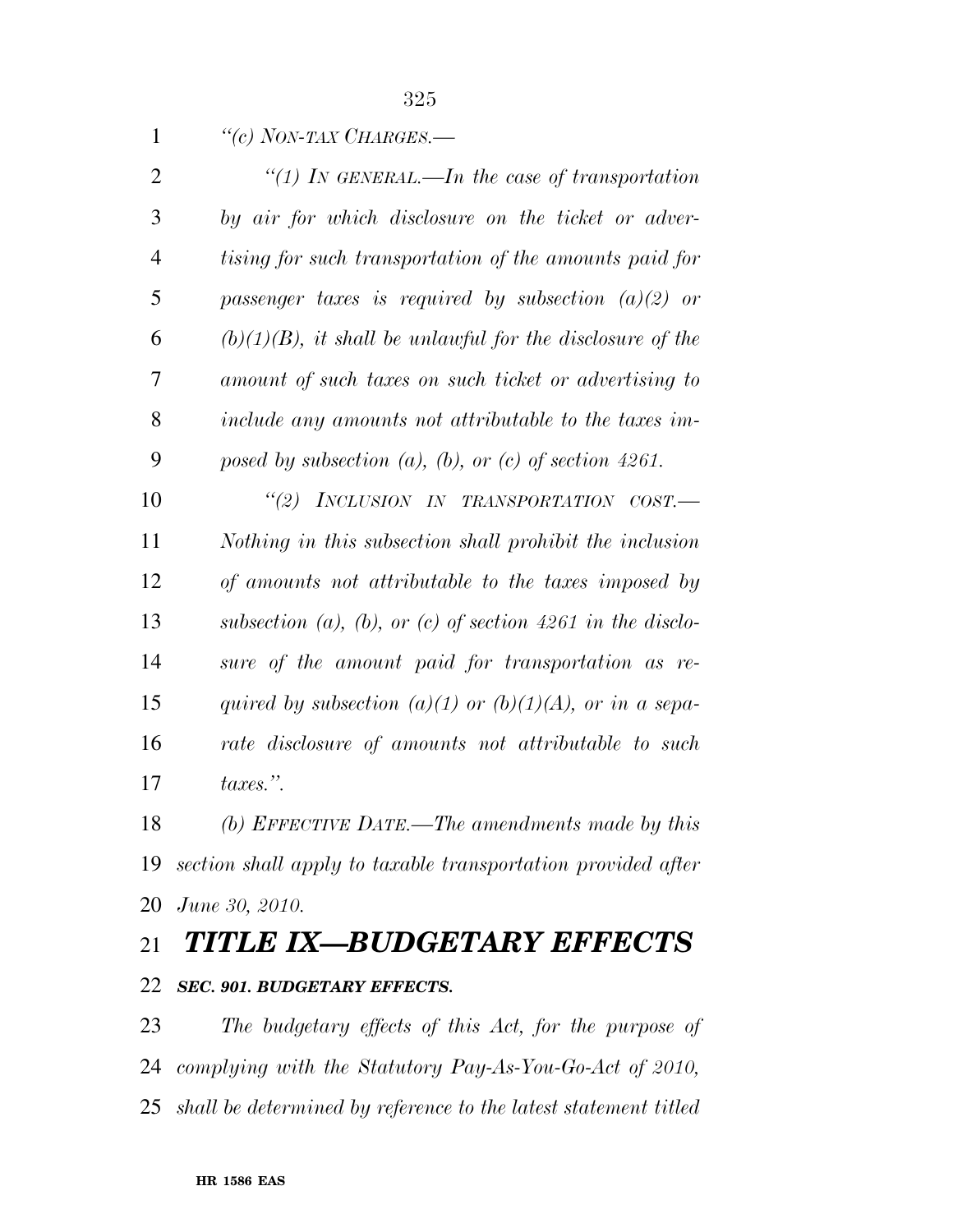*''Budgetary Effects of PAYGO Legislation'' for this Act,* 

*submitted for printing in the Congressional Record by the* 

 *Chairman of the Senate Budget Committee, provided that such statement has been submitted prior to the vote on pas-*

*sage.* 

## *TITLE X—RESCISSION OF UN- USED TRANSPORTATION EAR- MARKS AND GENERAL RE-PORTING REQUIREMENT*

#### *SEC. 1001. DEFINITION.*

 *In this title, the term ''earmark'' means the following: (1) A congressionally directed spending item, as defined in Rule XLIV of the Standing Rules of the Senate.* 

 *(2) A congressional earmark, as defined for pur- poses of Rule XXI of the Rules of the House of Rep-resentatives.* 

#### *SEC. 1002. RESCISSION.*

 *Any earmark of funds provided for the Department of Transportation with more than 90 percent of the appro- priated amount remaining available for obligation at the end of the 9th fiscal year following the fiscal year in which the earmark was made available is rescinded effective at the end of that 9th fiscal year, except that the Secretary of Transportation may delay any such rescission if the Sec-*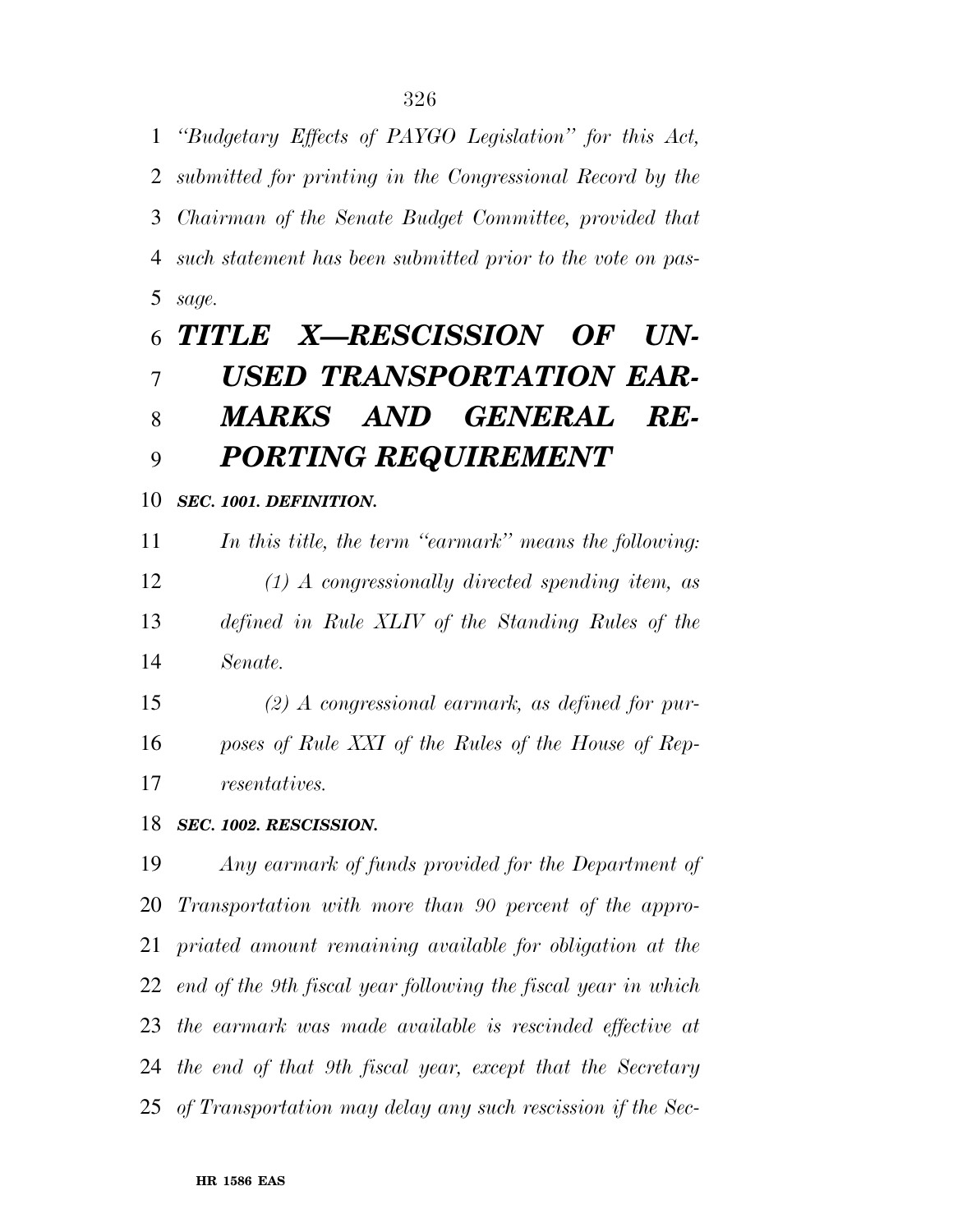*retary determines that an additional obligation of the ear- mark is likely to occur during the following 12-month pe-riod.* 

*SEC. 1003. AGENCY WIDE IDENTIFICATION AND REPORTS.* 

 *(a) AGENCY IDENTIFICATION.—Each Federal agency shall identify and report every project that is an earmark with an unobligated balance at the end of each fiscal year to the Director of OMB.* 

 *(b) ANNUAL REPORT.—The Director of OMB shall sub- mit to Congress and publically post on the website of OMB an annual report that includes—* 

 *(1) a listing and accounting for earmarks with unobligated balances summarized by agency including the amount of the original earmark, amount of the unobligated balance, and the year when the funding expires, if applicable;* 

 *(2) the number of rescissions resulting from this title and the annual savings resulting from this title for the previous fiscal year; and* 

 *(3) a listing and accounting for earmarks pro- vided for the Department of Transportation scheduled to be rescinded at the end of the current fiscal year.* 

Amend the title so as to read: ''An Act to modernize the air traffic control system, improve the safety, reliability, and availability of transportation by air in the United States, provide for modernization of the air traffic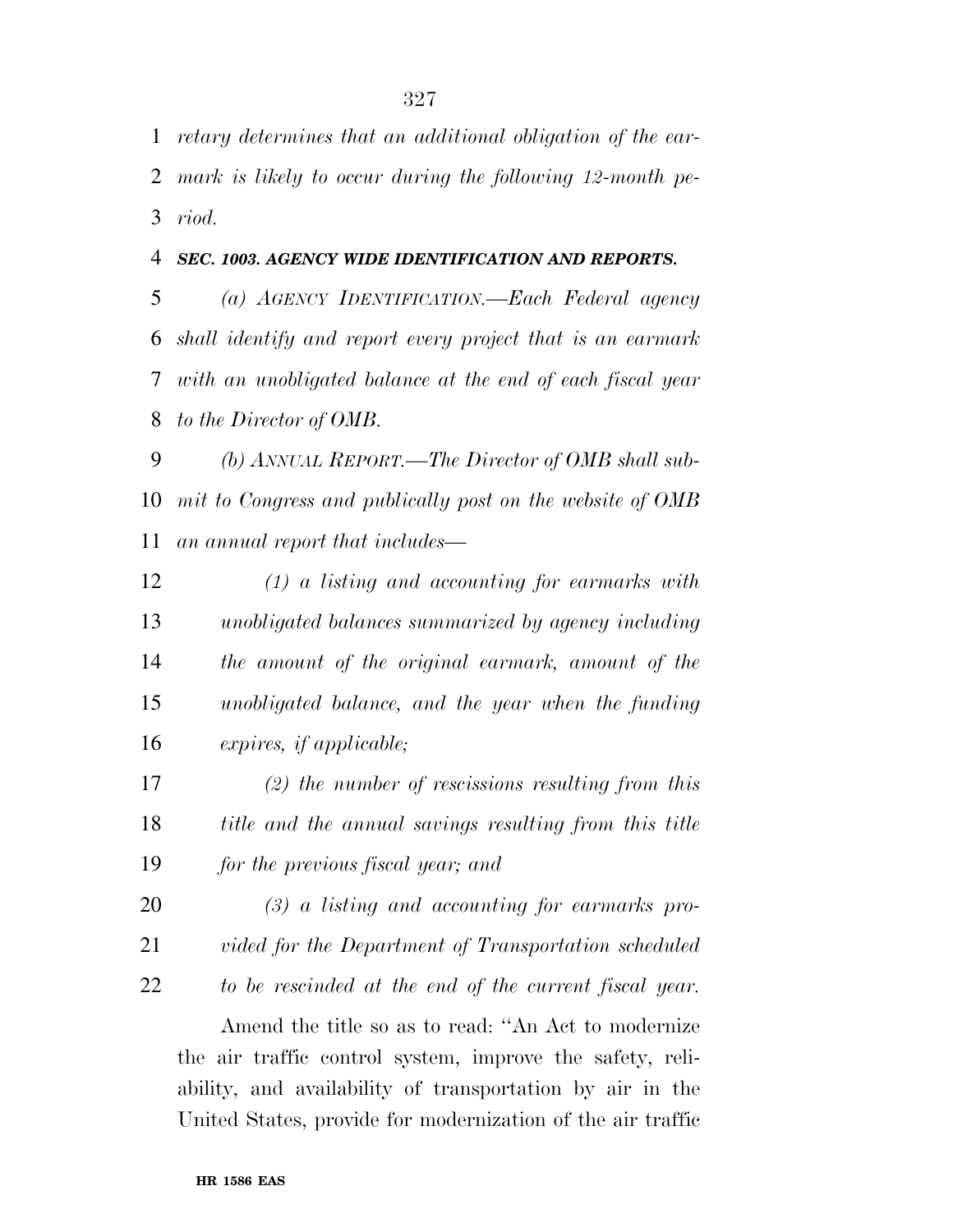control system, reauthorize the Federal Aviation Administration, and for other purposes.''.

Attest:

*Secretary.*